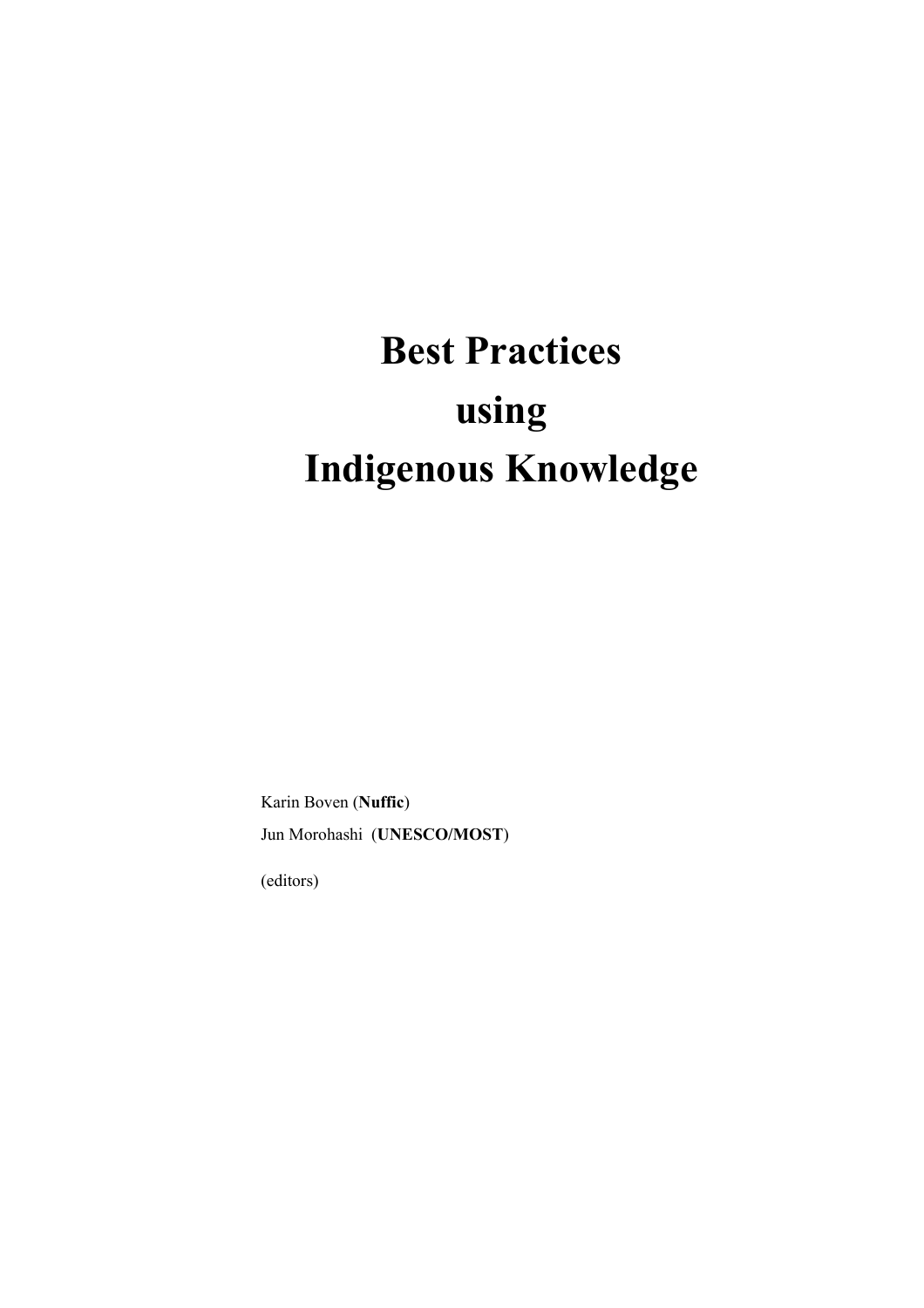Photographs on front cover:

- Man manufacturing rattan handicrafts, China **–** Centre for Biodiversity and Indigenous Knowledge (CBIK)
- Women with adapted clay pots, Kenya – Robert E. Quick
- Traditional healer teaching youngsters about medicinal plants, Suriname – Amazon Conservation Team (ACT)

Keywords:

- Indigenous knowledge
- Best practices
- Poverty alleviation
- Sustainable development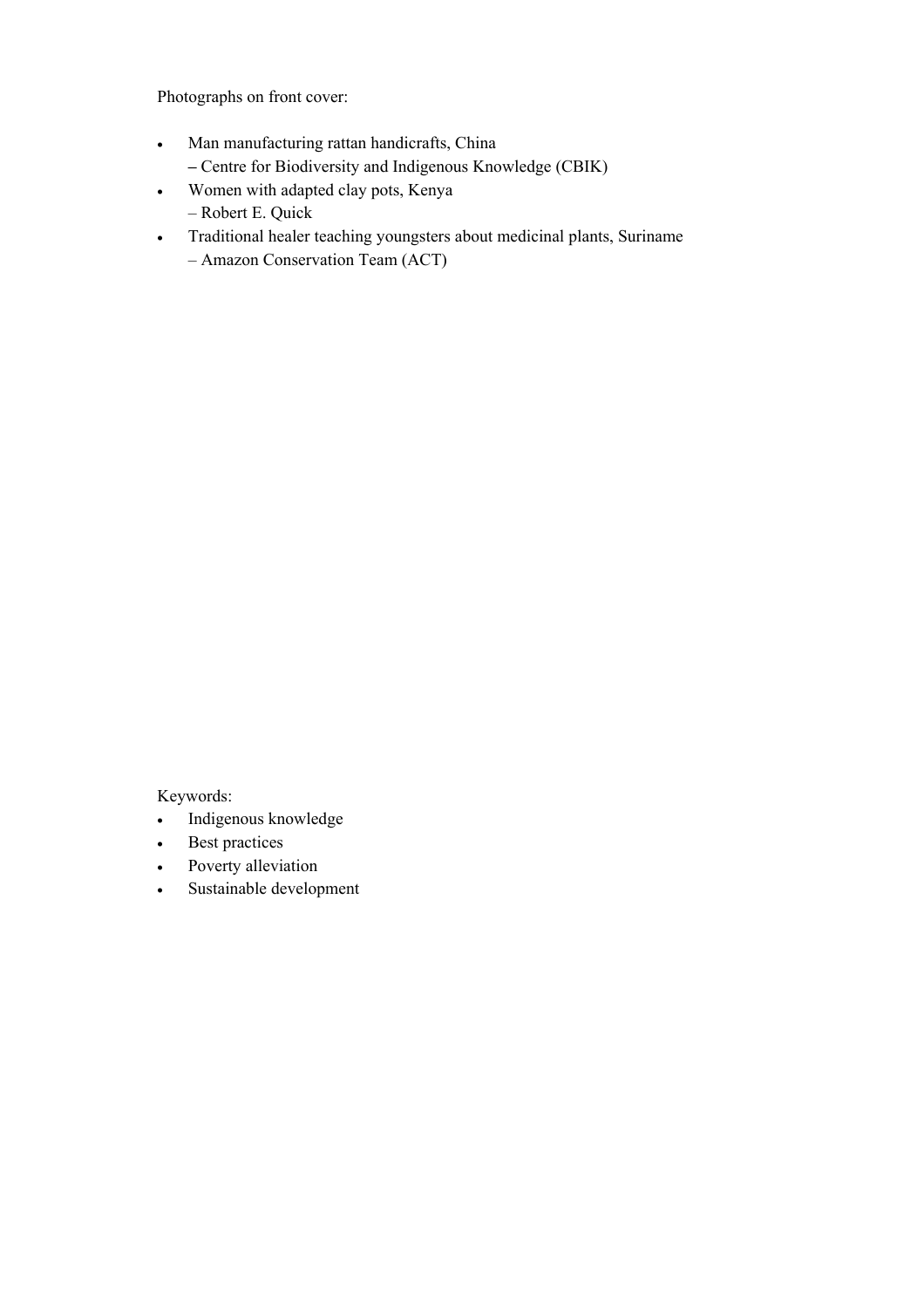November 2002 A joint publication by: **Nuffic**, The Hague, The Netherlands, and **UNESCO/MOST**, Paris, France

Contact: Nuffic-OS/IK Unit P.O. Box 29777 2502 LT The Hague The Netherlands Tel.: +31 70 4260321 Fax: +31 70 4260329 E-mail: ik@nuffic.nl, website www.nuffic.nl/ik-pages

© 2002, Nuffic, The Hague, The Netherlands, and UNESCO/MOST, Paris, France. All rights reserved. ISBN: 90-5464-032-4

Materials from this publication may be reproduced and translated, provided the authors, publisher and source are acknowledged. The editors would appreciate receipt of a copy.

The opinions expressed in this publication do not necessarily reflect those of Nuffic and/or UNESCO/MOST.

Layout and printing: Nuffic–OS/IK Unit and PrintPartners Ipskamp B.V.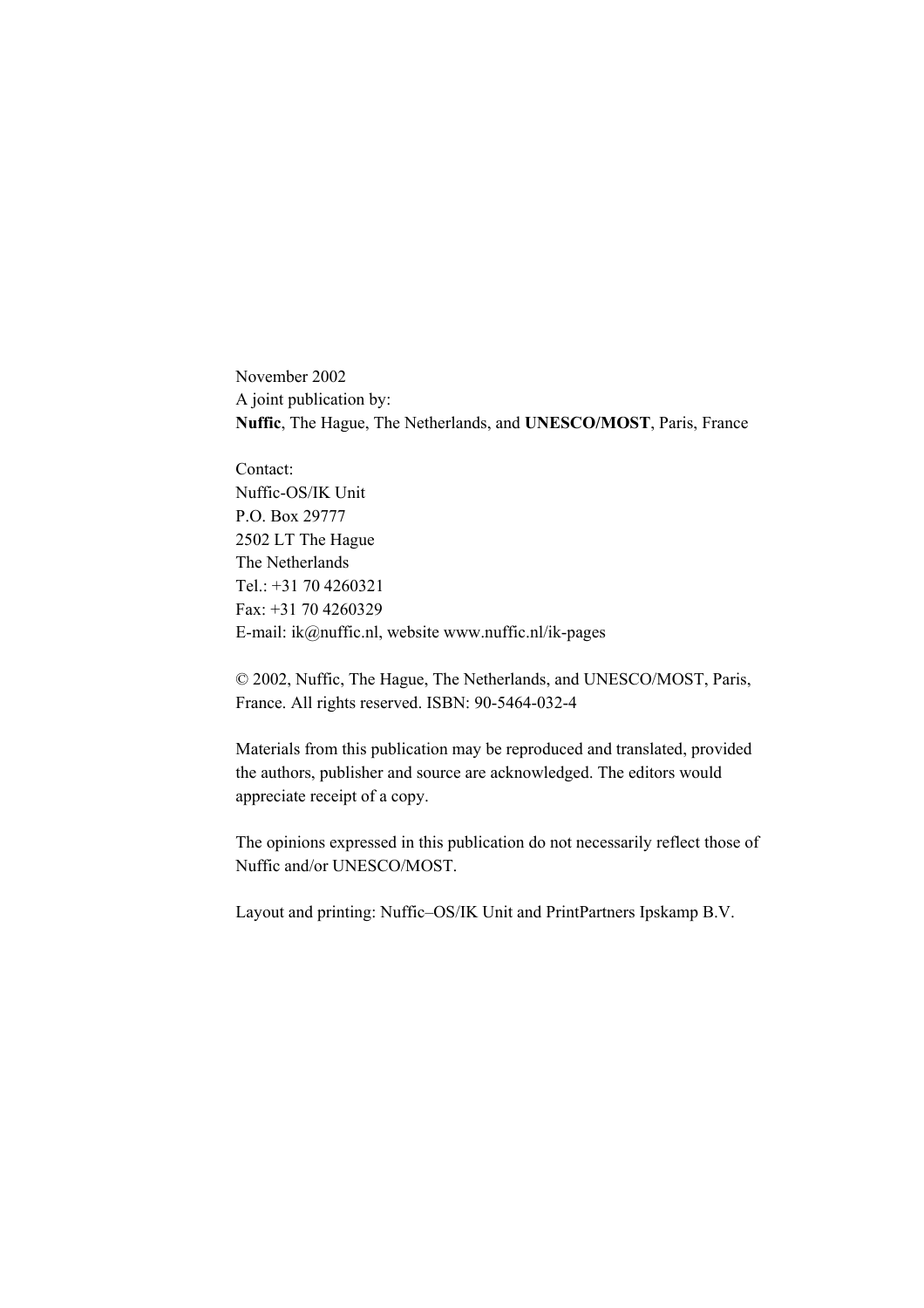#### **Contents**

| 1.1. Cooperation in the field of indigenous knowledge10 |  |  |  |  |
|---------------------------------------------------------|--|--|--|--|
| 1.1.1. Nuffic                                           |  |  |  |  |
|                                                         |  |  |  |  |
|                                                         |  |  |  |  |
|                                                         |  |  |  |  |
| 2.1. IK sources                                         |  |  |  |  |
| 2.2. Guidelines                                         |  |  |  |  |
|                                                         |  |  |  |  |
|                                                         |  |  |  |  |
| 2.4. Dissemination                                      |  |  |  |  |
|                                                         |  |  |  |  |
|                                                         |  |  |  |  |
|                                                         |  |  |  |  |
|                                                         |  |  |  |  |
|                                                         |  |  |  |  |
| Kenya                                                   |  |  |  |  |
| Burkina Faso                                            |  |  |  |  |
| Burkina Faso                                            |  |  |  |  |
| Burkina Faso                                            |  |  |  |  |
| Nigeria                                                 |  |  |  |  |
| Tunisia                                                 |  |  |  |  |
| Tunisia                                                 |  |  |  |  |
| Benin                                                   |  |  |  |  |
| Ethiopia                                                |  |  |  |  |
| Senegal                                                 |  |  |  |  |
| Vietnam                                                 |  |  |  |  |
| Papua New Guinea                                        |  |  |  |  |
| India                                                   |  |  |  |  |
| Indonesia                                               |  |  |  |  |
| Bangladesh                                              |  |  |  |  |
| China                                                   |  |  |  |  |
| Mexico                                                  |  |  |  |  |
| Suriname                                                |  |  |  |  |
| Peru                                                    |  |  |  |  |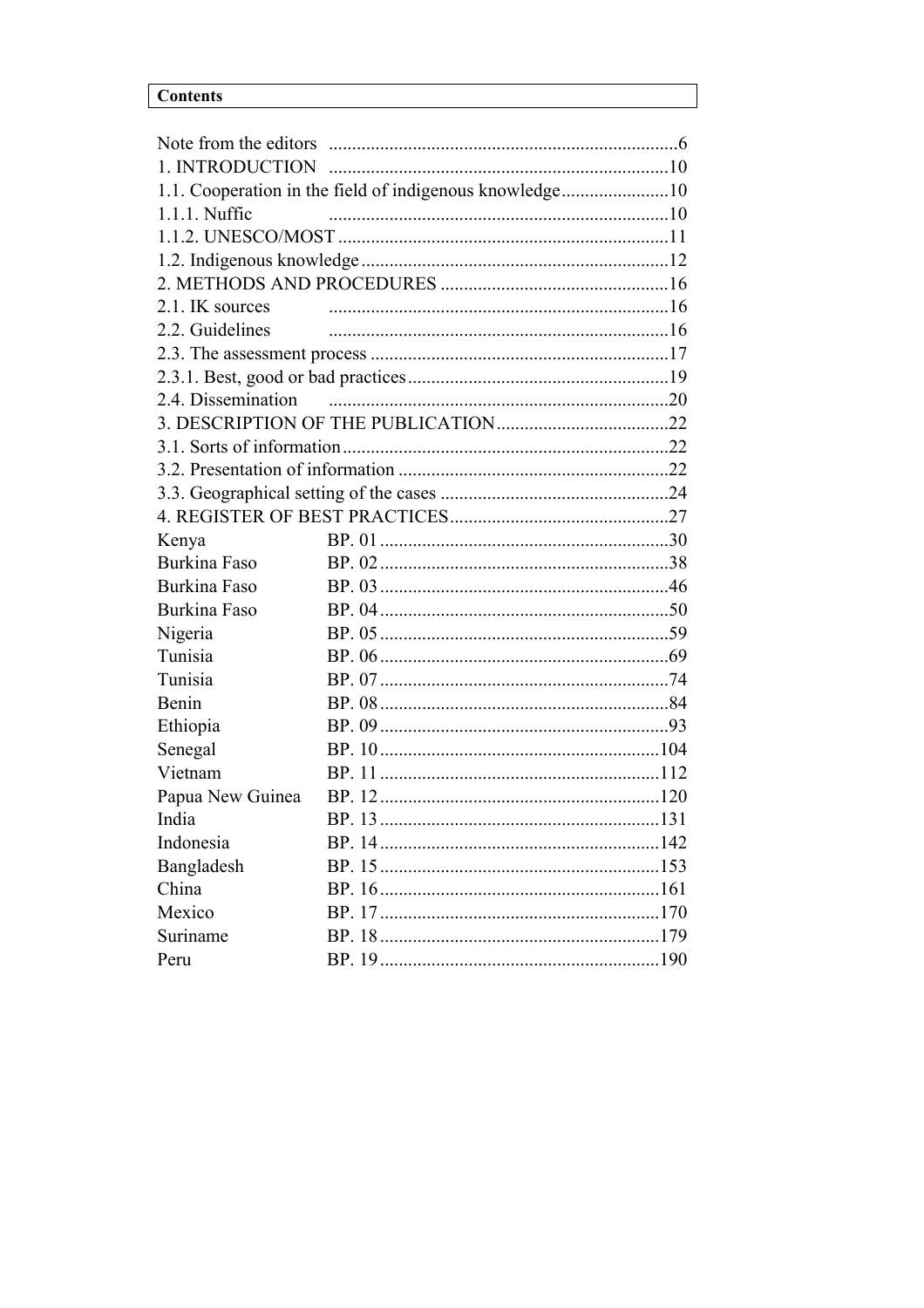| Canada          |  |     |
|-----------------|--|-----|
| Canada          |  | 219 |
| <b>Bolivia</b>  |  | 233 |
|                 |  |     |
| 6. INDEXES      |  | 249 |
|                 |  | 250 |
|                 |  |     |
|                 |  | 252 |
|                 |  |     |
| 7. APPENDICES   |  | 261 |
| 7.1. Guidelines |  | 262 |
|                 |  | 269 |
| 7.3. Glossary   |  | 274 |
|                 |  |     |

#### **List of tables**

| Table 2. Techniques for improved tikung beekeeping and better honey and |  |
|-------------------------------------------------------------------------|--|
|                                                                         |  |

#### **List of figures**

| Figure 1. Distribution of the Best Practices according to countries of |  |  |
|------------------------------------------------------------------------|--|--|
|                                                                        |  |  |
|                                                                        |  |  |
|                                                                        |  |  |
|                                                                        |  |  |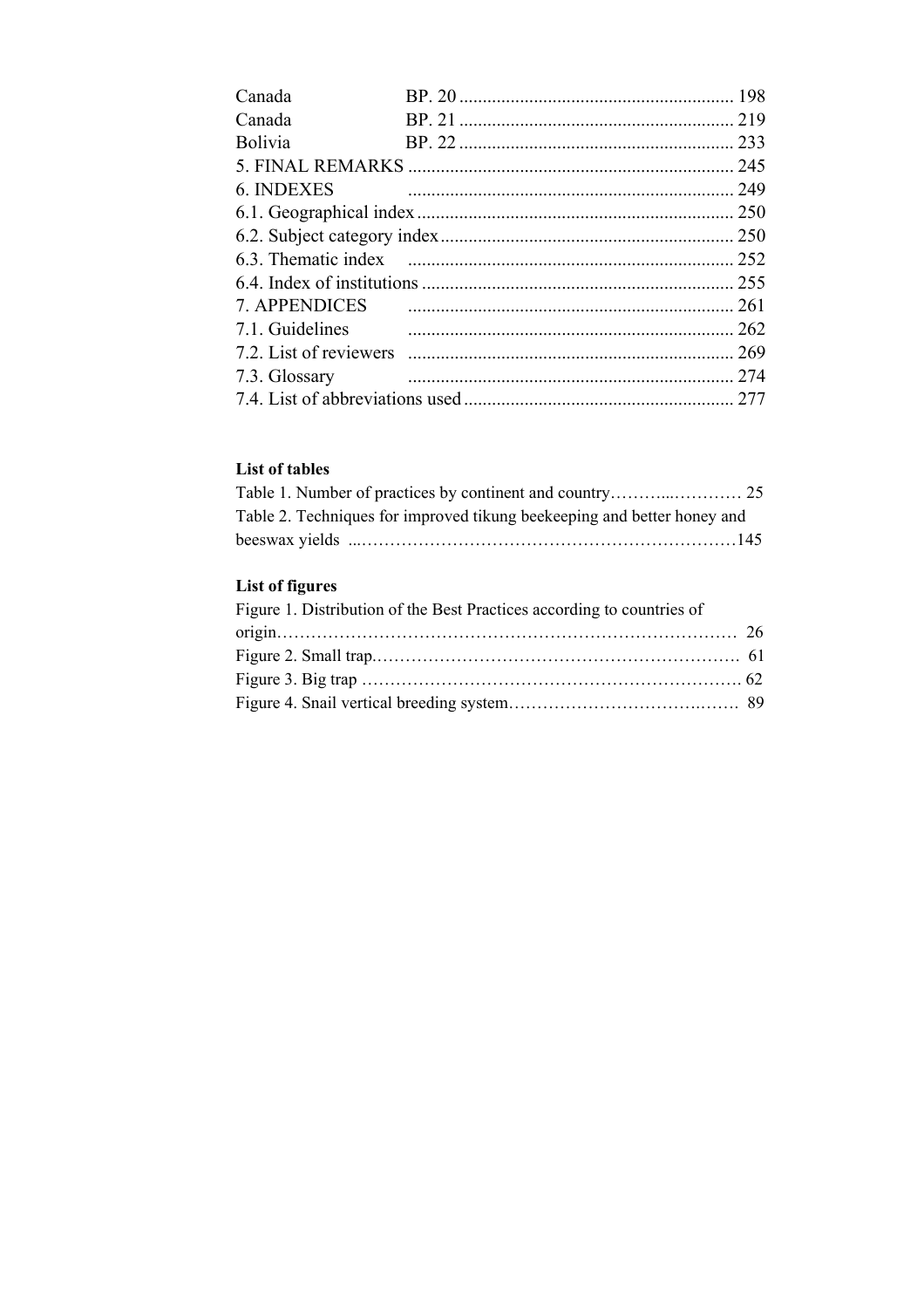#### **Note from the editors**

 $\overline{\phantom{a}}$ 

Notwithstanding its prominence in mainstream society, western-based formal knowledge remains but one knowledge system among many. Knowledge entails as well indigenous (local or traditional) knowledge systems, also referred to as non-formal knowledge, as well as formal ways of knowing. Acknowledging these 'other ways of knowing' leads to reconsideration of many fundamental notions about development, environmental conservation, heritage protection, and access to information and education.

Indigenous or local knowledge refers to a complete body of knowledge, know-how and practices maintained and developed by peoples, generally in rural areas, who have extended histories of interaction with the natural environment. These sets of understandings, interpretations and meanings are part of a cultural complex that encompasses language, naming and classification systems, practices for using resources, ritual, spirituality and worldview. It provides the basis for local-level decision-making about many fundamental aspects of day-to-day life: for example hunting, fishing, gathering, agriculture and husbandry; food production; water; health; and adaptation to environmental or social change.<sup>1</sup> Non-formal knowledge—in contrast to formal knowledge—is handed over orally, from generation to generation, and is therefore seldom documented.

This publication, the second co-product of Nuffic's Indigenous Knowledge (IK) Unit and UNESCO's Management of Social Transformations Programme (MOST), is a contribution to global efforts to document local or indigenous knowledge before it is lost forever. By means of this publication various local communities and individuals are able to share and transfer their knowledge, experience and expertise. The practices they describe are for the most part illustrations of the intrinsic value of indigenous knowledge as it is used in its specific local setting. They are examples of strategies to help people—often members of ethnic minorities—in their daily struggle for

<sup>&</sup>lt;sup>1</sup> See also: Nakashima, D.J. 2000. 'What relationship between scientific and traditional systems of knowledge?' pp. 432-444. In: Ana Maria Cetto (ed.), 'Science for the Twenty-First Century: A new commitment'*,* Paris, UNESCO.

Best Practices using Indigenous Knowledge – Notes from the editors 6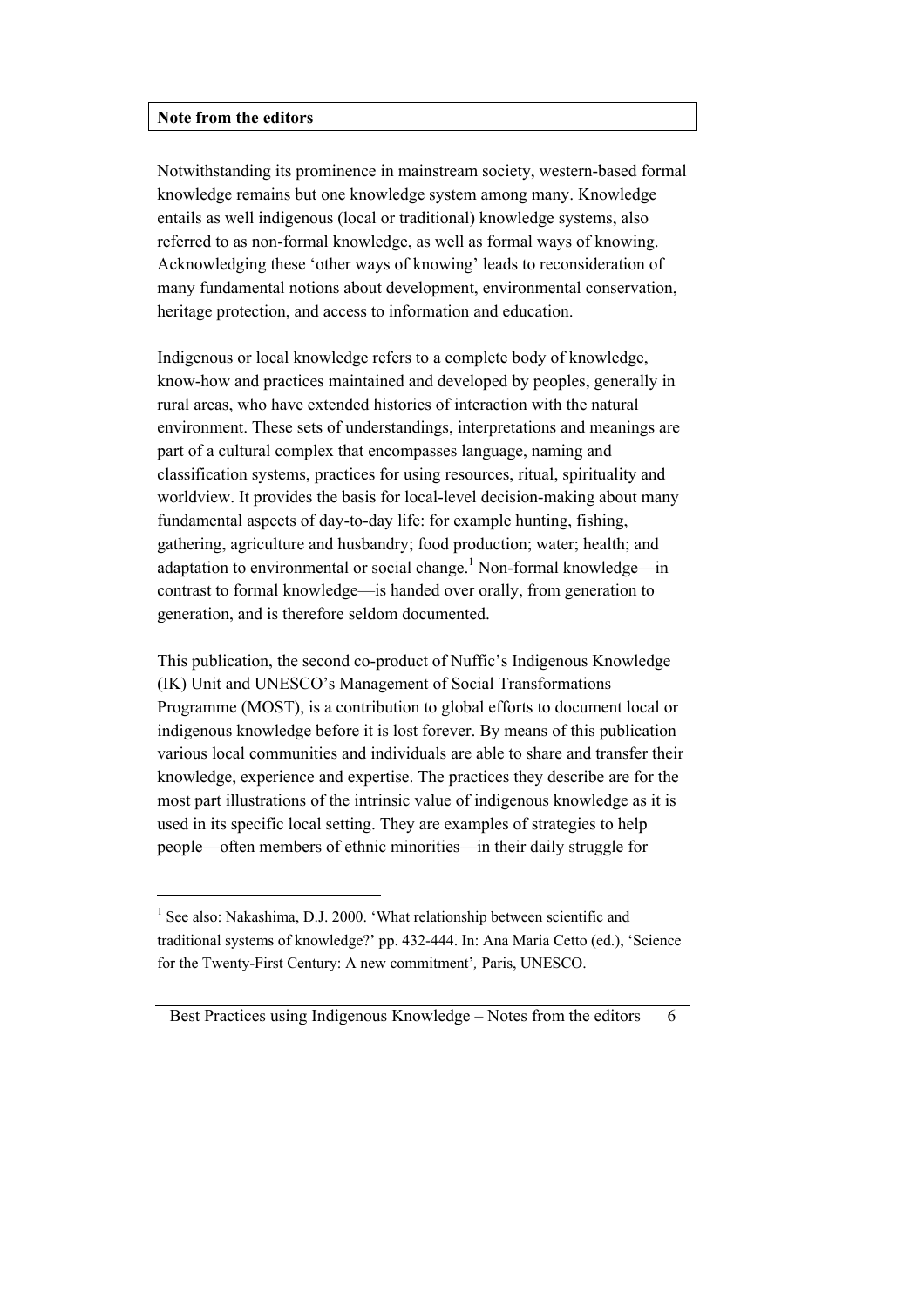survival and development, and in their efforts to gain recognition for their cultural identity.

Using indigenous knowledge in development enterprises enables indigenous peoples and local communities to actively participate in the decision-making process. IK is a powerful resource of rural peoples and therefore a key element in the fight against poverty and social exclusion for many rural communities worldwide.

During the second phase, which started in June 2001, Nuffic selected 22 'Best Practices' in the field of Indigenous Knowledge. We call them 'Best' Practices because we consider them to be successful initiatives or model projects which make or have made an outstanding, sustainable and innovative contribution to improving the livelihoods of local communities.

Besides documenting IK as a valuable source of knowledge, the cases provide alternative solutions that can improve development planning by providing policy-makers and development practitioners with deeper insight into the many different aspects of sustainable development and the interrelated role of local peoples and their cultures. If the cases are held up as examples, as sources of inspiration, planning can be based on what really works in daily practice.

Since the first publication, three years have passed. We can conclude that the first phase contributed to increasing IK-related activities and cooperation in different regions. Other databases of good practices making use of IK have been published, for instance. We consider this to be a confirmation of the growing interest in documenting, studying and discussing the role of IK on a global scale. In relation to these developments in the field of IK, discussions regarding the protection of such knowledge systems have gained equal momentum. These have included debate on Intellectual Property Rights  $(IPR).<sup>2</sup>$ 

At the same time, the editors are aware of the implications of improving access to IK practices. Storage in databases or registers like the ones we are

 $\overline{a}$ 

 $2^2$  Generic name for intellectual property rights, covering patents, copyrights and trademarks.

Best Practices using Indigenous Knowledge – Notes from the editors 7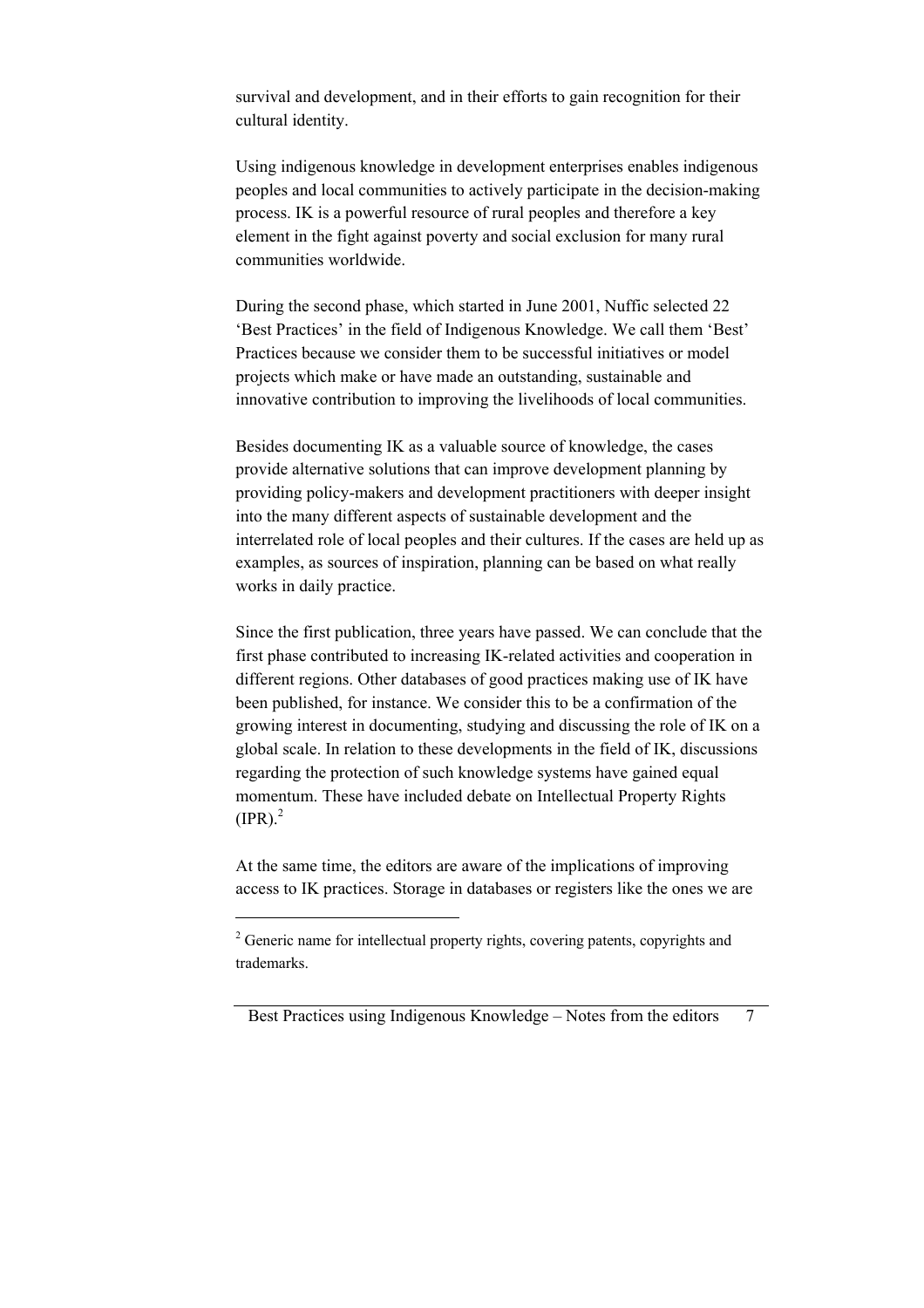presenting now makes the 'misuse' of IK, or 'bio-piracy', much easier. To combat this obviously objectionable practice, we have specifically focused on describing the local context of the practice and the organizations and peoples involved. In doing so, we also have established a record of the rightful 'owners' of the practices while stressing the importance of a contextual approach.

We have found it encouraging to observe that, over the past ten years, there has been growing interest in the role that indigenous knowledge can play in truly participatory approaches to sustainable development. Many case studies and research projects have shown that there are no general technical western solutions for solving specific local problems. New insights reveal that development interventions have failed to induce people to participate because these interventions have lacked both the will and the instruments to allow people to use their own knowledge. It is our conviction that greater efforts should be made to strengthen the capacity of local people for developing their own knowledge base, and to develop methodologies that promote activities for improving livelihoods in a sustainable way.

This publication could not have been completed without the help and support of many people. First of all we wish to thank all the contributors who were willing to share their practices, experiences, thoughts and ideas with us and with the wider public. All cases are published with full consent of the people involved. In essence, this is their publication and database, an achievement in which Nuffic and UNESCO/MOST have played merely a facilitating role.

We would like to thank all the peer reviewers for taking the time to read the practices and for providing comments and critical remarks. Thanks also to the colleagues of Nuffic's IK Unit for their indispensable administrative and technical support, and to Nuffic's language editor Marilyn Warman for her never-ending patience in rephrasing and refining the texts.

Karin Boven Jun Morohashi

The Hague, Paris, November 2002

Best Practices using Indigenous Knowledge – Notes from the editors 8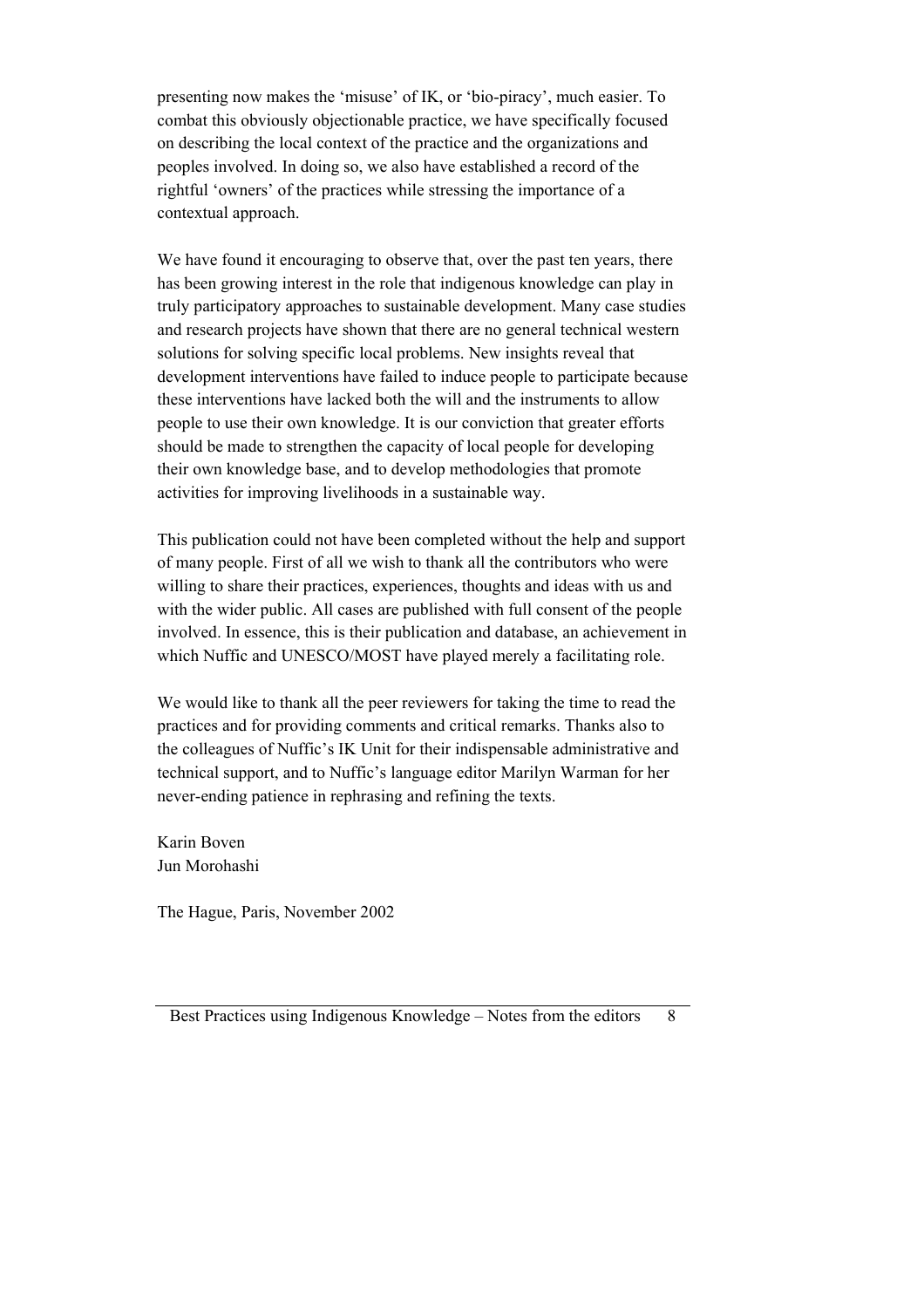# **Part 1**

**1. INTRODUCTION**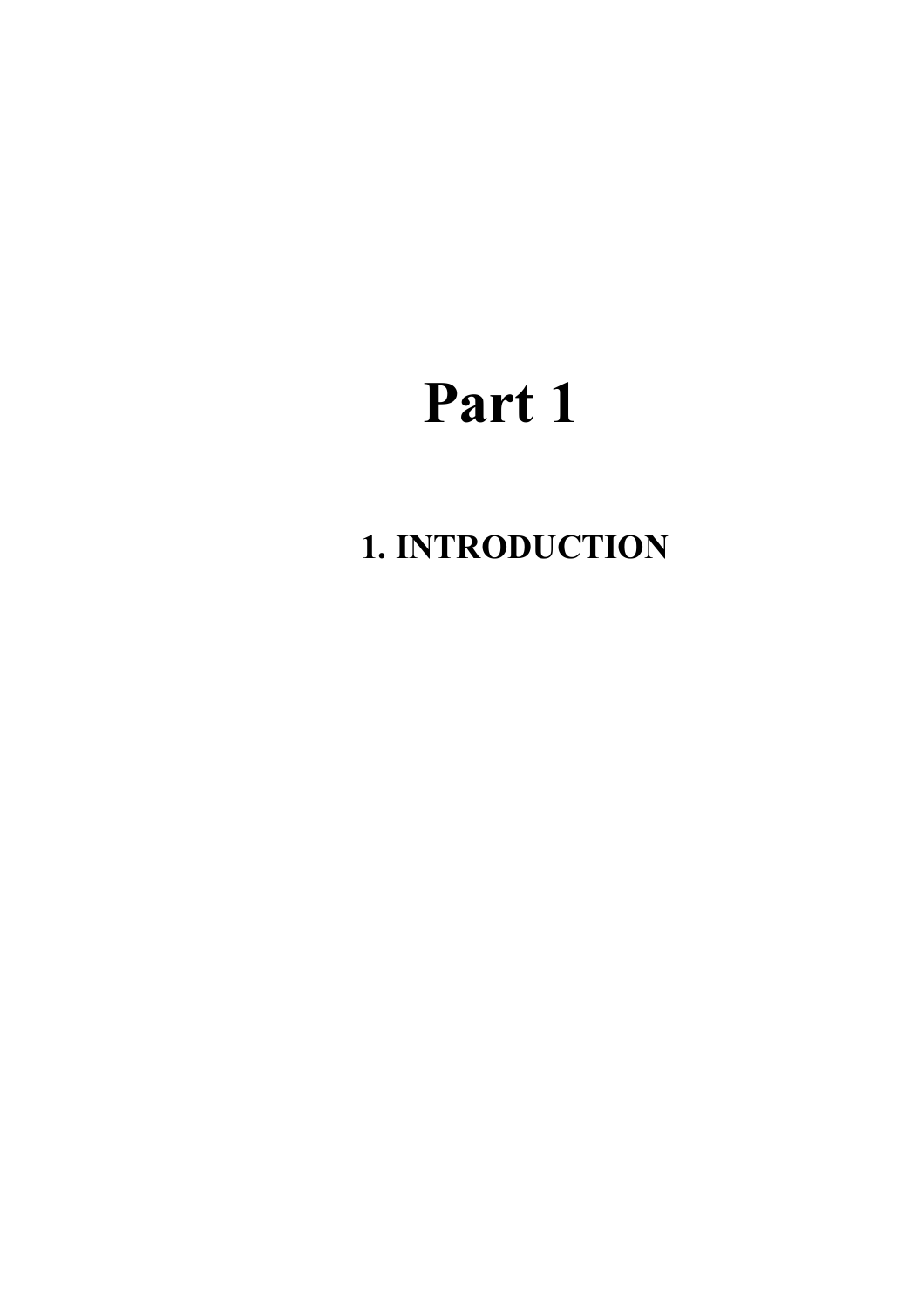#### **1. INTRODUCTION**

#### **1.1. Cooperation in the field of indigenous knowledge**

In 1998, UNESCO's Management of Social Transformations Programme (MOST) and Nuffic initiated cooperation in the field of Indigenous Knowledge (IK). The aim of their collaboration was to add IK as a theme to the Best Practices database. They succeeded in 1999. The first phase of the project resulted in 27 Best Practices involving IK: 27 cases illustrating the good use of IK in the development of cost-effective and sustainable strategies for poverty alleviation and income generation. The cases came from Africa, Asia, Europe and Latin America. The second phase (2001-2002) resulted in 22 Best Practices from Africa, Asia and the Americas.

#### **1.1.1. Nuffic**

Nuffic (The Netherlands Organization for International Cooperation in Higher Education) is a non-profit, professional organization aimed at making education accessible all over the world, especially in countries where educational infrastructure is lagging behind. One of Nuffic's main areas of activity is development cooperation, with a focus on the development of human resources and institutions. Nuffic's ultimate aim is to contribute to cultural, economic and political development throughout the world. To these ends, Nuffic's Department for Human Resource and Institutional Development advises government agencies, donor organizations and institutions of higher education and research; manages fellowship programmes and programmes that support inter-institutional cooperation; and works to enhance the international dimension of Dutch higher education.

The Indigenous Knowledge (IK) Unit is a section of the Department for Human Resource and Institutional Development. Its work is related to Nuffic's position as an international centre of expertise on IK. In the international world Nuffic has gradually established a name for itself in the field of Indigenous Knowledge Systems (IKS). Nuffic is part of a global network and a partner in international contracts involving local knowledge, higher education and development. Nuffic's IK Unit manages several externally funded projects.

Best Practices using Indigenous Knowledge – Introduction 10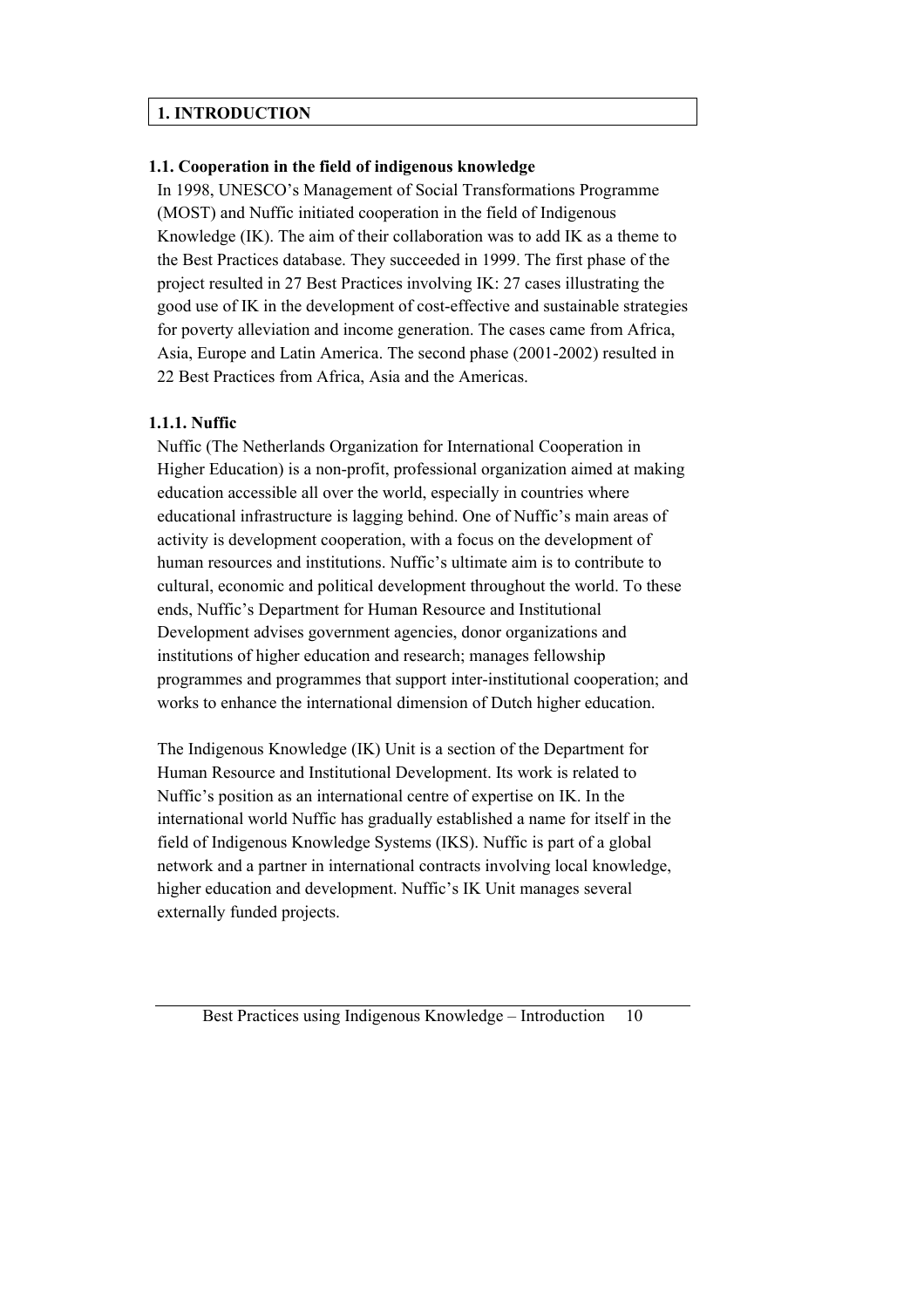Nuffic also acts as a specialized clearing house for IK. It facilitates efforts to make information on IK available at the interface between policy development, research and development cooperation. In the last ten years Nuffic has helped to set up and maintain an international network for the exchange of information about the application of IK for the benefit of development experts and scientists. Among other things, the IK Unit produces a newsletter called Indigenous Knowledge World Wide (IKWW) and publishes the IK Pages online.

In the coming years the global IK network will gradually be decentralized as Nuffic transfers its IK-related activities to several IK resource centres or other relevant organizations in different regions in the South.

Nuffic is based in The Hague, The Netherlands. For more information about Nuffic and its IK-related activities, please see: www.nuffic.nl/ik-pages

#### **1.1.2. UNESCO/MOST**

UNESCO's Management of Social Transformations Programme (MOST) started in 1994. It was designed as an experience in social sciences that was innovative in several respects: i) it was the first intergovernmental social science research and policy programme to be created in a UN Specialized Agency; ii) it aimed at fostering interdisciplinary and comparative research on important areas such as multicultural societies, international migrations, cities and urbanization, local-global linkages, poverty, governance and sustainability, that was defined to be truly international by design, conceptualisation, methodology and participation, and iii) its over-arching long-term objective was to enhance the linkages between social science research and policy-making, as well as various social and economic actors, such as NGOs, the media and the private sector.

The major modality for developing the programme was the setting up of large regional and international networks involving researchers and various users of social sciences. Also, MOST has been participating in more operationally oriented development projects, providing expertise in its domains as well as engaging in capacity-building.

The MOST Clearing House is the Programme's Internet site (www.unesco.org/most). It offers up-to-date information on the Programme's

Best Practices using Indigenous Knowledge – Introduction 11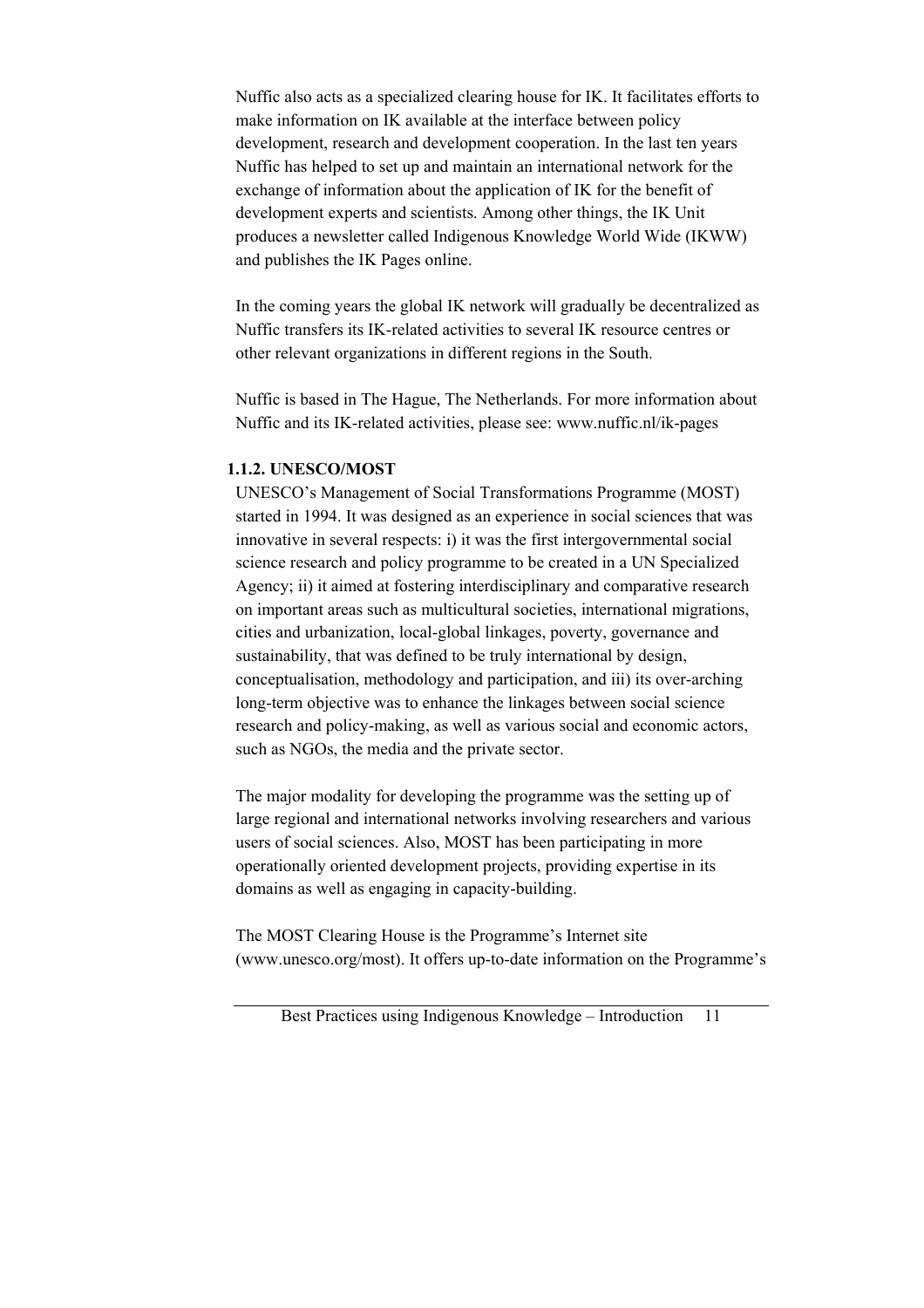projects, publications, activities and databases, including the Best Practices Databases (www.unesco.org/most/bphome.htm). The site also includes a keyword search facility, an e-mail announcement service, an agenda of events, and a reference service providing links to the partners in the Clearing House Network. At present, the MOST Database provides examples of Best Practices for policies and projects in Poverty Eradication, Social Exclusion/Integration, Women and Gender Equality, Urban Governance as well as Indigenous Knowledge.

#### **1.2. Indigenous knowledge**

This publication presents Best Practices related to indigenous knowledge, or IK. At present, many definitions are used to explain indigenous knowledge. Reference is made to IK in relation to situations and contexts varying from field practices to methodologies.

As IK is written about, the meaning or definition of the term IK differs, depending on the particular case and on the specific aspects the writer wants to stress. For the people to whom IK is an integral part of daily life, the discussion on how IK is defined is relevant of course but less compelling. They of course have their own words and terms to refer to ancient knowledge, or to particular local practices. It is only when we try to translate these local practices into western terms that we are confronted with the need to choose a certain definition, and we see how difficult it is to give voice to a worldview, which is sometimes completely different from our own. In this publication we do not prefer one definition over the others. Just as the 22 cases differ (by country, by region, by subject, etc.), so will the definitions of IK in the various contexts.

IK can refer to the knowledge belonging to a specific ethnic group, for example: 'Indigenous knowledge is the local knowledge that is unique to a given culture or society. It is the basis for local-level decision-making in agriculture, health care, food preparation, education, natural resource management, and a host of other activities in rural communities.' Another useful definition is the following: 'Indigenous knowledge is the information base for a society, which facilitates communication and decision-making. Indigenous information systems are dynamic, and are continually influenced by internal creativity and experimentation as well as by contact with external

Best Practices using Indigenous Knowledge – Introduction 12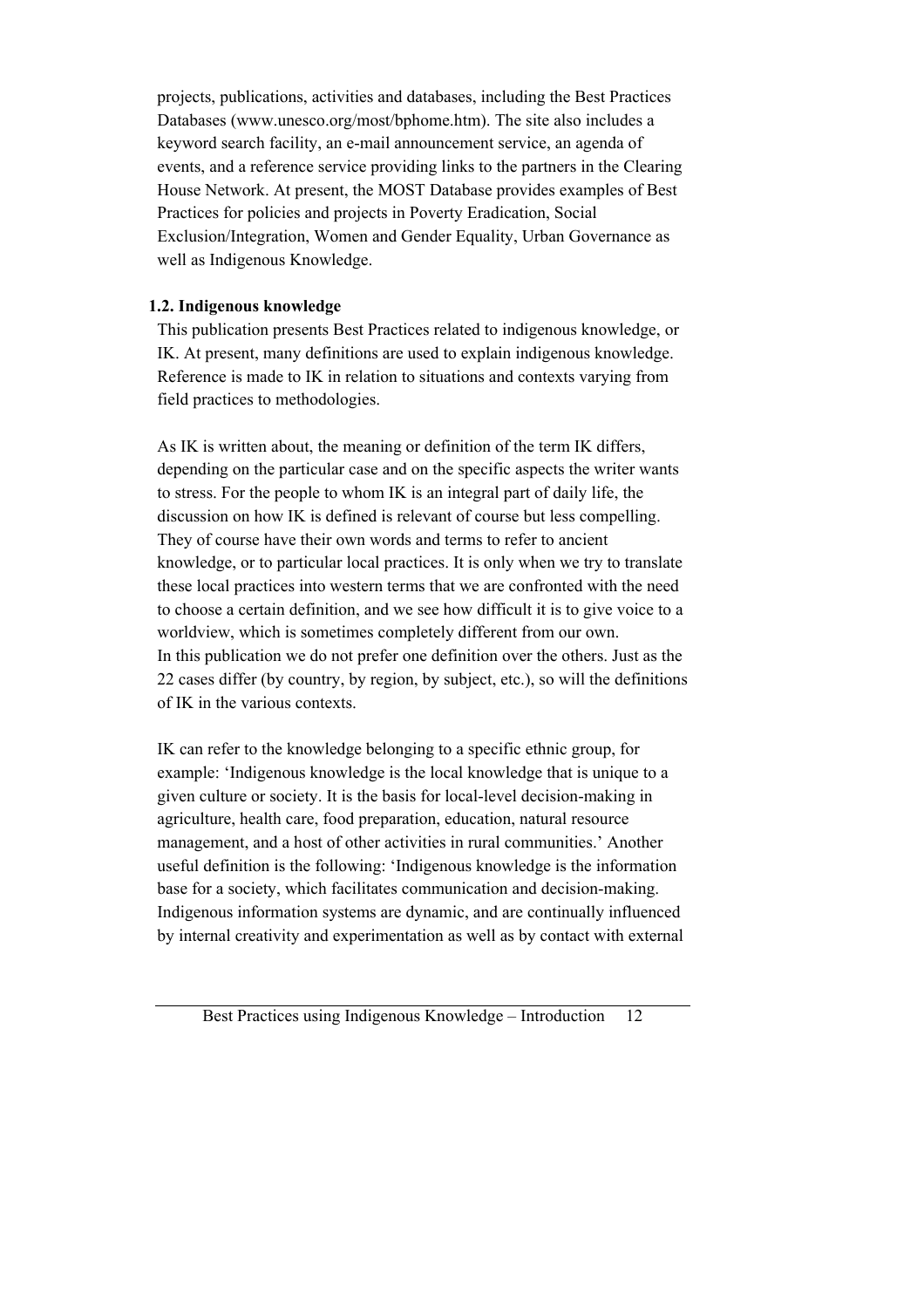systems.<sup>3</sup> Or: 'Indigenous knowledge is the knowledge that people in a given community have developed over time, and continue to develop. It is based on experience, often tested over centuries of use, adapted to local culture and environment, dynamic and changing.'4

IK may be related to a common practice seen in communities that are indigenous to a specific area. Or the focus might be on the long history of the practice, in which case it is often called 'traditional knowledge'. The following definition is a combination of these different aspects: 'Indigenous knowledge, also referred to as traditional or local knowledge, refers to the large body of knowledge and skills that has been developed outside the formal educational system. IK is embedded in culture and is unique to a given location or society. IK is an important part of the lives of the poor. It is the basis for decision-making of communities in food security, human and animal health, education and natural resource management.'5

Analysis of this selection of definitions reveals that several interrelated aspects appear to be more or less specific to IK. IK is:

- Locally bound, indigenous to a specific area.
- Culture- and context-specific.
- Non-formal knowledge.
- Orally transmitted, and generally not documented.
- Dynamic and adaptive.
- Holistic in nature.
- Closely related to survival and subsistence for many people worldwide.

The Best Practices presented in this publication are diverse and a reflection of the broad and diversified character of IK.

 $\overline{a}$ 

 $3$  See Flavier et al. 1995:479.

<sup>&</sup>lt;sup>4</sup> See IIRR, Philippines, 1996. 'Recording and using indigenous knowledge: a manual'.

<sup>5</sup> World Bank website text. See: www.worldbank.org/afr/ik/index.htm

Best Practices using Indigenous Knowledge – Introduction 13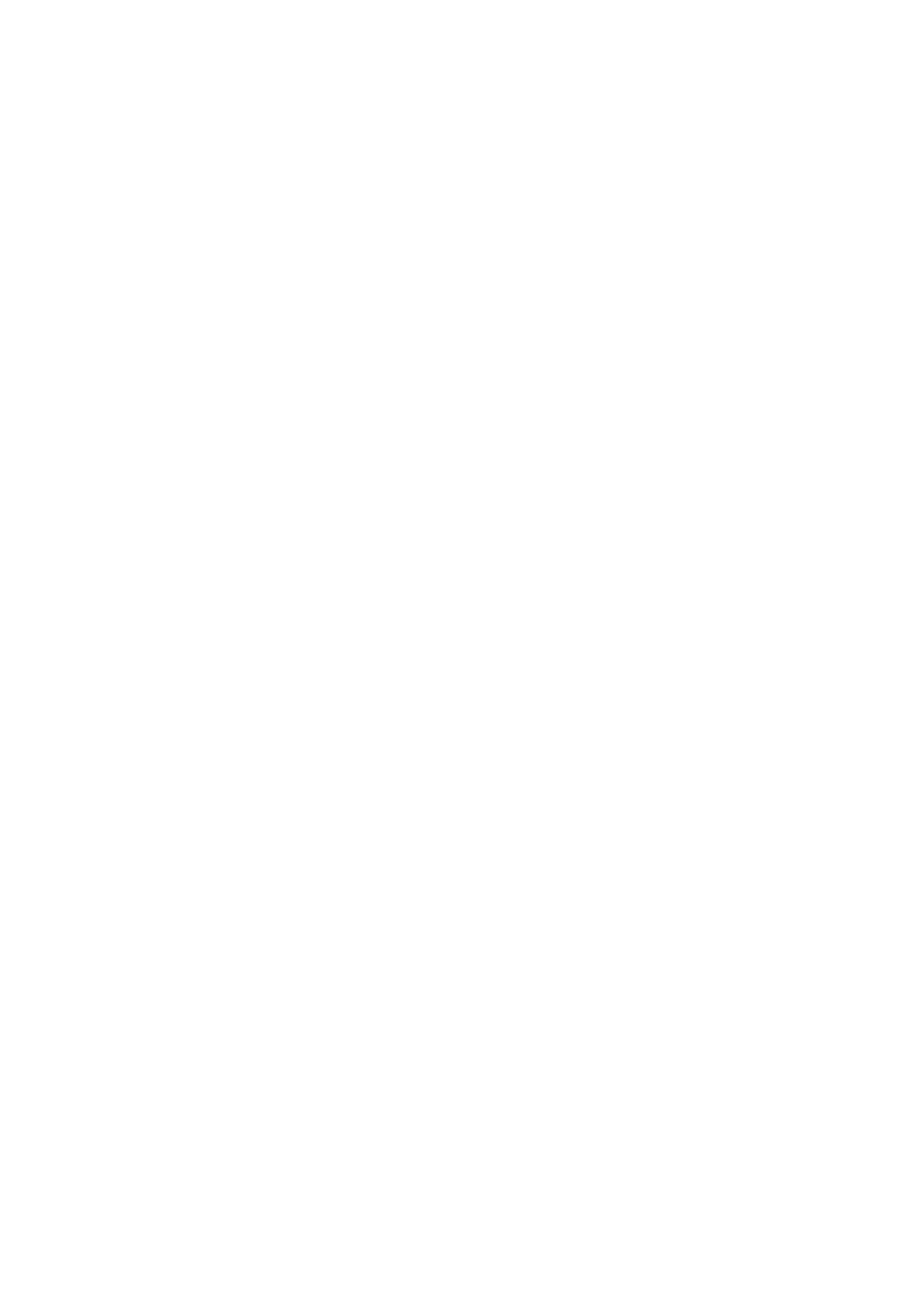### **2. METHODS AND PROCEDURES**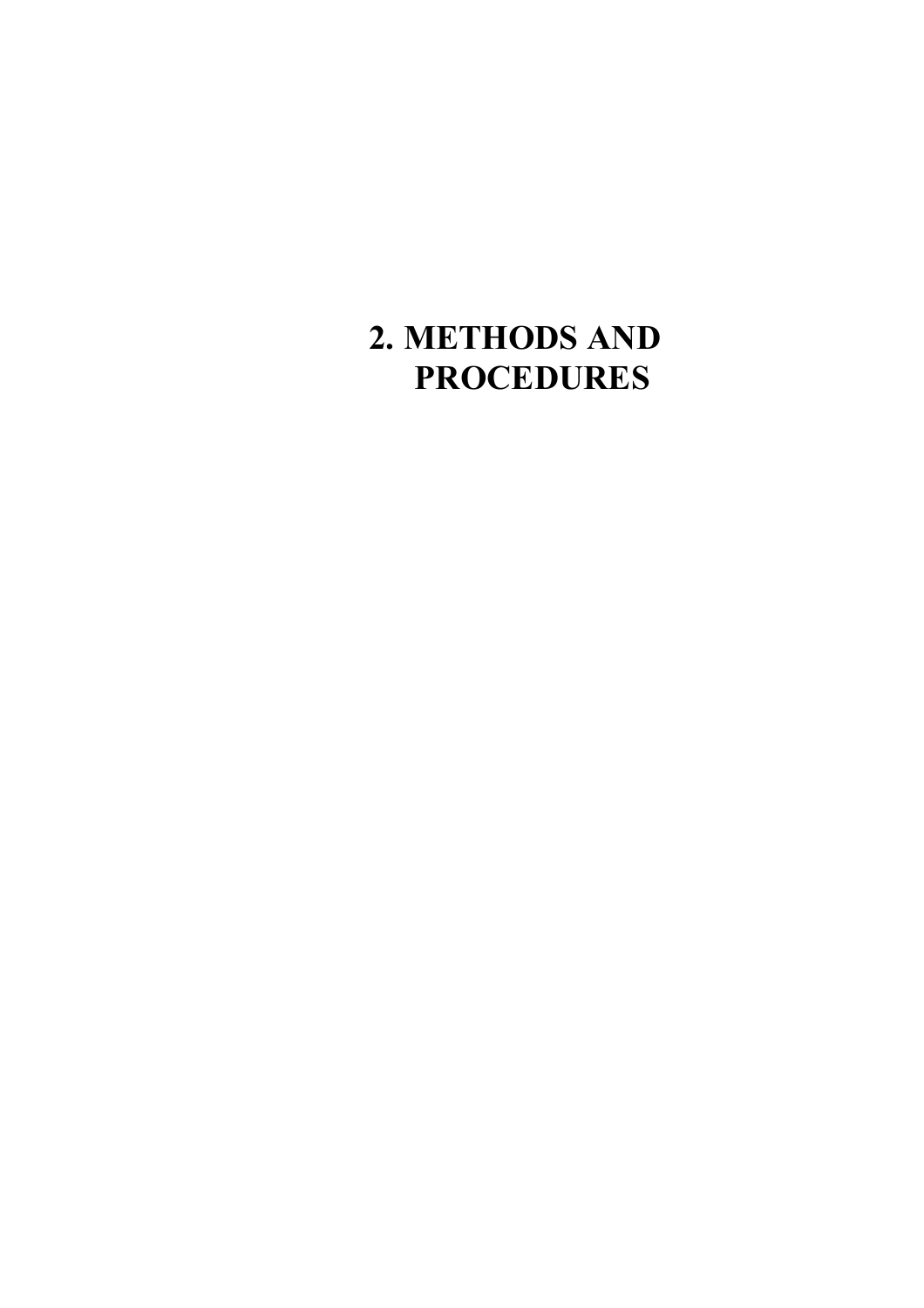#### **2. METHODS AND PROCEDURES**

#### **2.1. IK sources**

In its search for Best Practices using IK, Nuffic consulted the global IK network. Research institutions and NGOs working in the field of IK were requested to submit practices. Experts listed in the IK database were asked to share their experiences, and authors of articles in the former Indigenous Knowledge *and* Development Monitor (the IK&DM)<sup>6</sup>, were requested to convert their data into the format of a Best Practice. A call for submission of Best Practices was published in the IK&DM and in Source Weekly, the newsletter of the International Water and Sanitation Centre (IRC) located in Delft, The Netherlands.

Various mailing lists were used as potential sources<sup>7</sup>, and individuals on the lists who were working on a specific topic were targeted. Other sources that were mobilized were the UNESCO/MOST Internet site, the IK Pages on Nuffic's website, the Global Development Gateway  $(GDG)^8$  of the World Bank, and other potentially relevant websites.

#### **2.2. Guidelines**

 $\overline{\phantom{a}}$ 

A set of guidelines (see Appendix, paragraph 7.1) was used so that information would be presented in a way compatible with the UNESCO/MOST Best Practices format. During the first phase of the project, we were confronted with the unique characteristics of indigenous knowledge. Due to the technical requirements of the database used during the first phase of the collaboration, the Best Practices were described according to a rigid and fixed format. This format did not leave much room for narrative descriptions, and did not do justice to the unique characteristics and dynamics of IK. IK should be understood in a holistic manner, which precludes an all too strict format. One of the major problems encountered was that it is difficult to describe practices which are specific, flexible and

<sup>6</sup> Nuffic's journal the IK*&*DM ceased to exist in 2001 and was replaced by the newsletter Indigenous Knowledge World Wide (IKWW).

<sup>&</sup>lt;sup>7</sup> Africadiv; ICT indigenous; IH-L; INEF; Indknow; Phytomed-L; EVM; HIF-net.

<sup>8</sup> www.developmentgateway.org/node/130646/

Best Practices using Indigenous Knowledge – Methods and procedures 16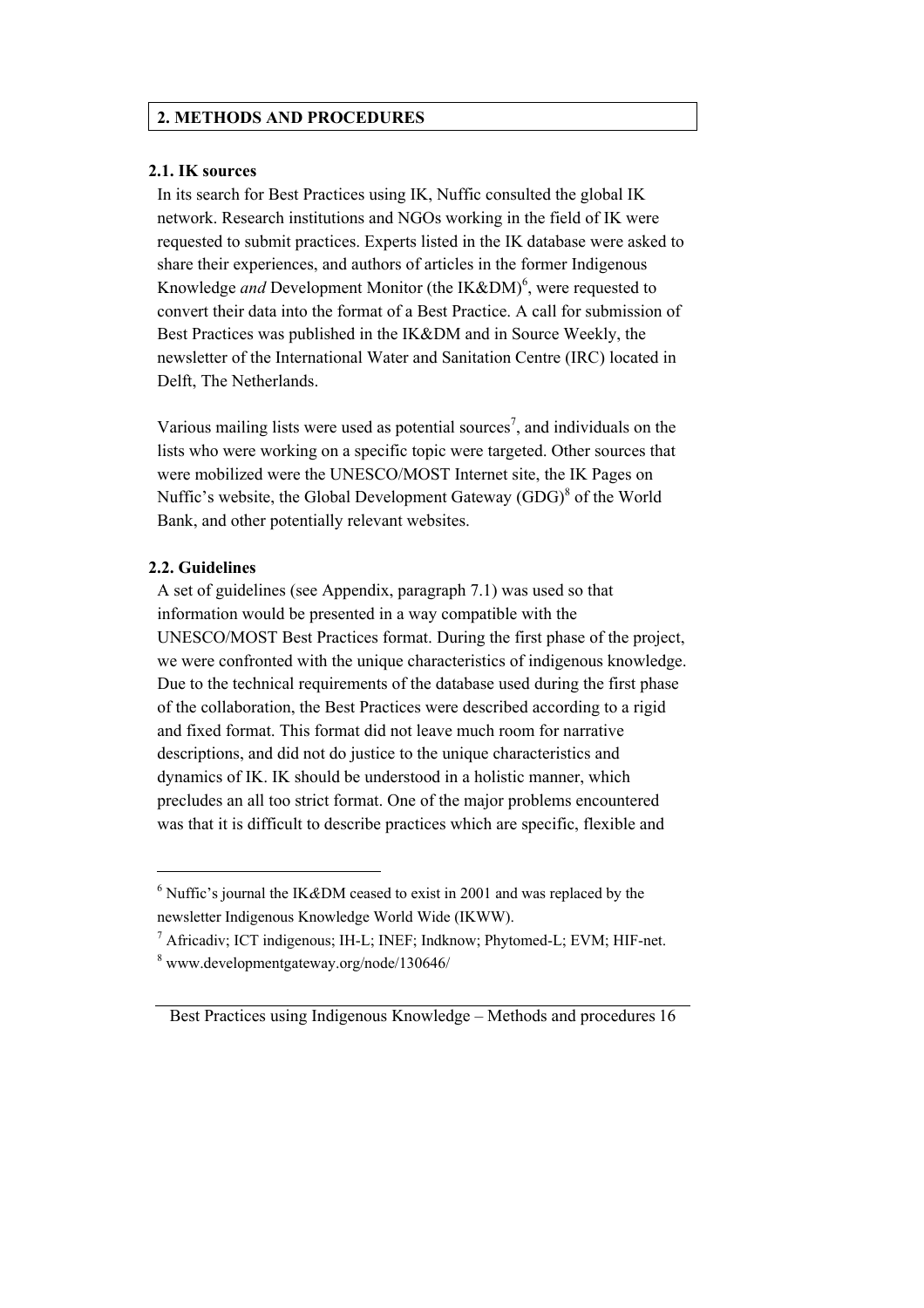dynamic in nature, while following a fixed set of questions. This confirmed the fact that IK practices cannot be converted just like that to fit our western notions of data classification. Moreover, the format dealt only in a fragmented way with a number of interrelated aspects inherent to indigenous knowledge. The format seemed to favour practices in the form of projects or programmes, whereas it should also leave room for describing practices of a different nature: approaches, methods, and training, for example.

Well aware of these difficulties at the start of the second phase, we adapted the guidelines. The new format provided more room for a narrative description of an IK practice. The context in which the practice is applied is addressed more prominently, and there is more attention for socio-cultural dimensions and variation in the dissemination of IK. Overall, the nature of the practices is more diversified than in the first phase, as it also includes methods and approaches.

We specifically asked the participants to describe the local or regional context, as an introduction to the practice. The results give an indication of the potential contribution of indigenous knowledge to development.

#### **2.3. The assessment process**

 $\overline{a}$ 

To see whether they would qualify as a 'Best Practice', all the submitted cases were assessed by Nuffic as well as by independent experts (for a list, see Appendix). Although IK has proven its value in many cases, it cannot and should not be promoted without first being critically assessed. Not all IK offers sustainable solutions to pressing problems of today.

All the questionnaires that were sent in were first screened by Nuffic to make sure that the information was complete and that the practice met the general criteria. If there was any doubt, the contact person was asked to provide additional information. If the information did meet the basic requirements, it was assigned thematic keywords from the OECD Macrothesaurus, the UN guide for information processing in the field of economic and social development.<sup>9</sup> The case was then sent to the language editor, in order to make the text easier to read for the reviewer. The reviewer–an independent referee, considered to be expert in a field relevant to the proposed Best

<sup>&</sup>lt;sup>9</sup> United Nations–Organization for Economic Co-operation and Development. UN-OECD, Paris 1998, 5<sup>th</sup> edition, updated by Anne Di Lauro and Alice Watson.

Best Practices using Indigenous Knowledge – Methods and procedures 17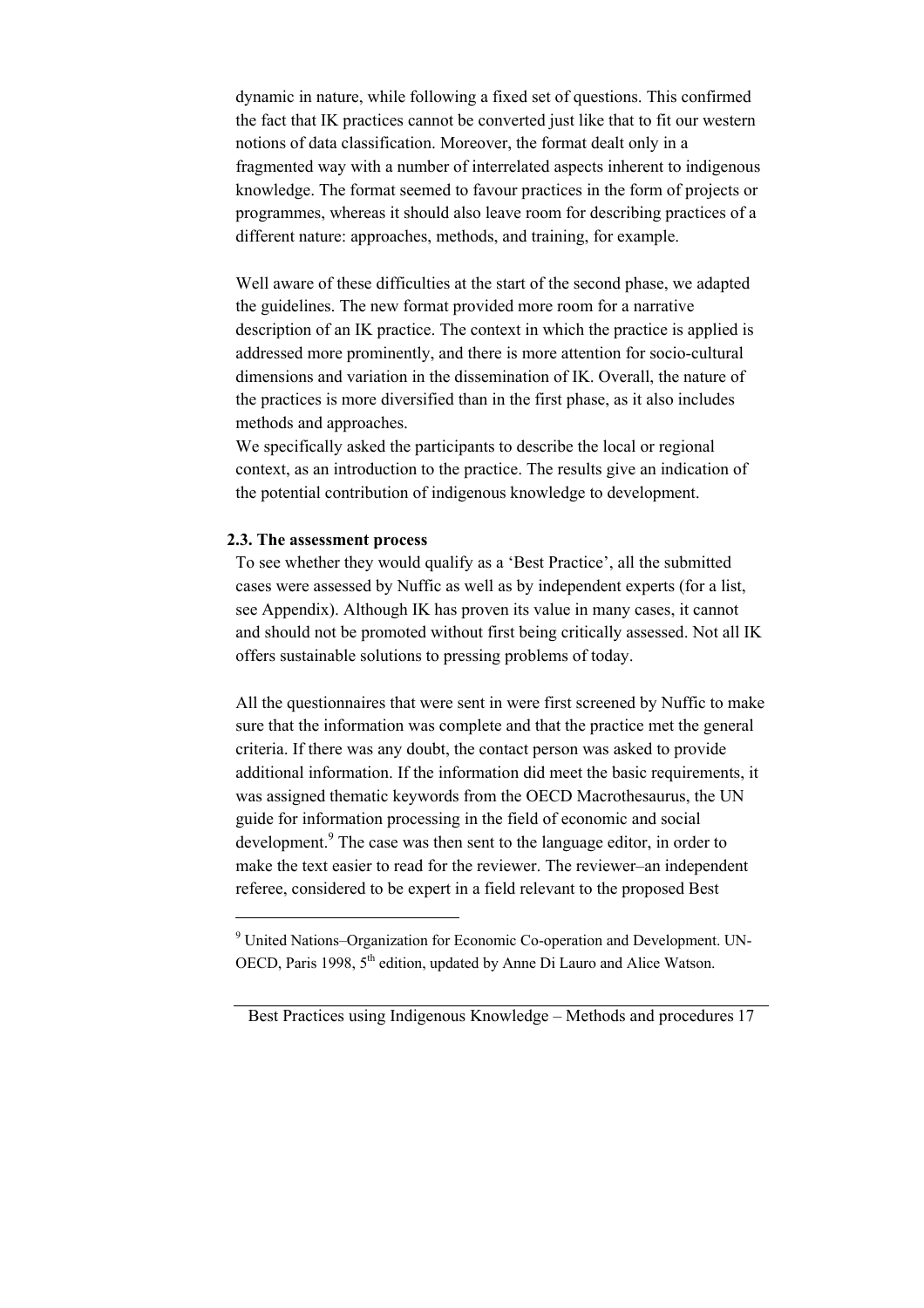Practice–assessed the case, and advised Nuffic whether or not additional information was needed to make the description suitable for submission to UNESCO/MOST.

After completion of this phase the practice descriptions were sent back to the contact person for comment, together with the remarks of the peer reviewer. The authors' comments were integrated into the text. The description then went to the language editor again. The final version was sent back to the contact person one more time to make sure that nothing of the original intent had been lost along the way.

During the second phase twice as many cases were submitted as during the first phase (approximately 60 cases compared with 30 cases in 1999).

The main characteristics of the Best Practice project, as formulated during the first phase of the collaboration, were still valid (with some adaptations) in the second phase.

In the register of the UNESCO/MOST programme, Best Practices using IK have the following characteristics:

- They are innovative. (A Best Practice has developed new and creative solutions to common problems of poverty and social exclusion.)
- They make a difference. (A Best Practice demonstrates a positive and tangible impact on the living conditions, quality of life or environment of the individuals, groups or communities concerned.)
- They have a sustainable effect. (A Best Practice contributes to sustained eradication of poverty or social exclusion, especially by the involvement of participants.)
- They have the potential to be a source of inspiration to others. (A Best Practice could serve as a model for generating policies and initiatives elsewhere.)

Good communication was essential throughout the entire project. In all cases, communication was very much facilitated by e-mail–this in contrast to the first phase of the project (1998-1999) when communication was by fax or –more often–by telephone. The improved access to Internet facilities within the space of only three to four years–also in the South–proved to be a large step forward for cooperation between partners in North and South.

Best Practices using Indigenous Knowledge – Methods and procedures 18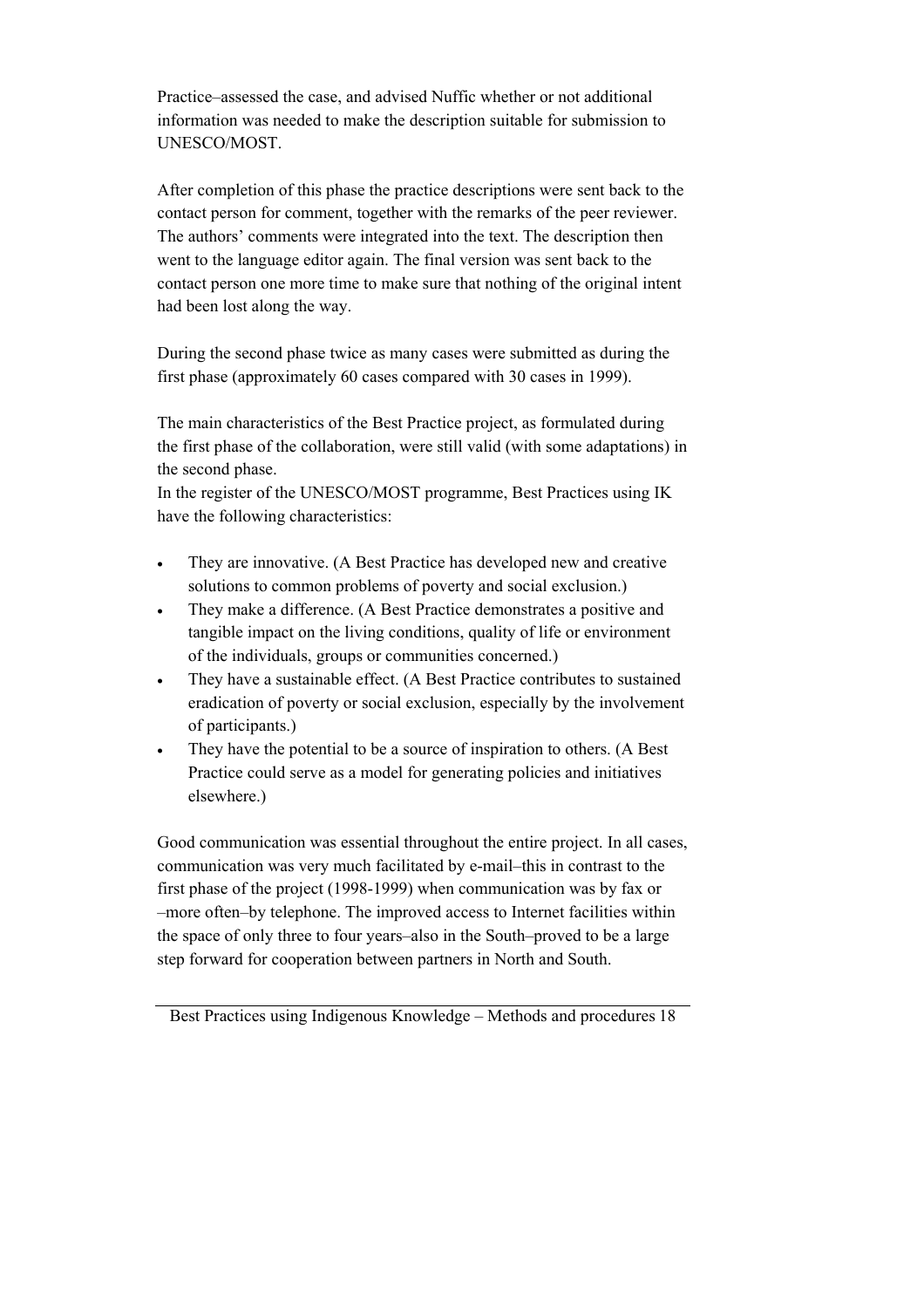#### **2.3.1. Best, good or bad practices**

The idea of a Best Practices Database is based on the observation that carefully documented case histories can provide excellent guidelines for policy-making and for planning new projects in various areas such as poverty alleviation, local development, social integration, etc. The aim of Nuffic and the MOST Database of Best Practices using Indigenous Knowledge is to encourage researchers and policy-makers to incorporate indigenous knowledge into their project proposals, feasibility studies, implementation plans and project assessments, and to take indigenous knowledge and practices into account in all activities affecting local communities. In gathering this information, we did not go into the details of each practice (for example by giving the technical specifications of a clay pot or a fish-trap). Instead we focused on the ways that the practice has been adapted and applied as well as on the way the knowledge is transferred and disseminated. Many people are working on projects in which IK plays an essential and practical role. It is very important that information about these kinds of projects is made available worldwide so that other people can learn from the experiences.

Calling the practices 'Best Practices' is to suggest that they could be replicated (not without compensating the 'knowledge owners', however), that ideas could be generated from them, and that they can and should contribute to policy development and development practices. But calling the practices 'Best Practices' could at the same time falsely suggest that there is an element of competition in this project. On the contrary, there are in principle no winners or losers. For this purpose the cases would be too difficult to compare, different in character as they are. Some practices refer to projects using indigenous knowledge rather than to the knowledge itself; others to methodologies or concrete case studies.

Again, the length and the profoundness of the descriptions vary from case to case, depending on the character of the practice, the local context, the amount of information available, but also on the writing skills of the author. Therefore, each case stands and speaks for itself.

Although many cases failed to meet the above criteria and have therefore not been included here, none of the cases that were submitted could be called

Best Practices using Indigenous Knowledge – Methods and procedures 19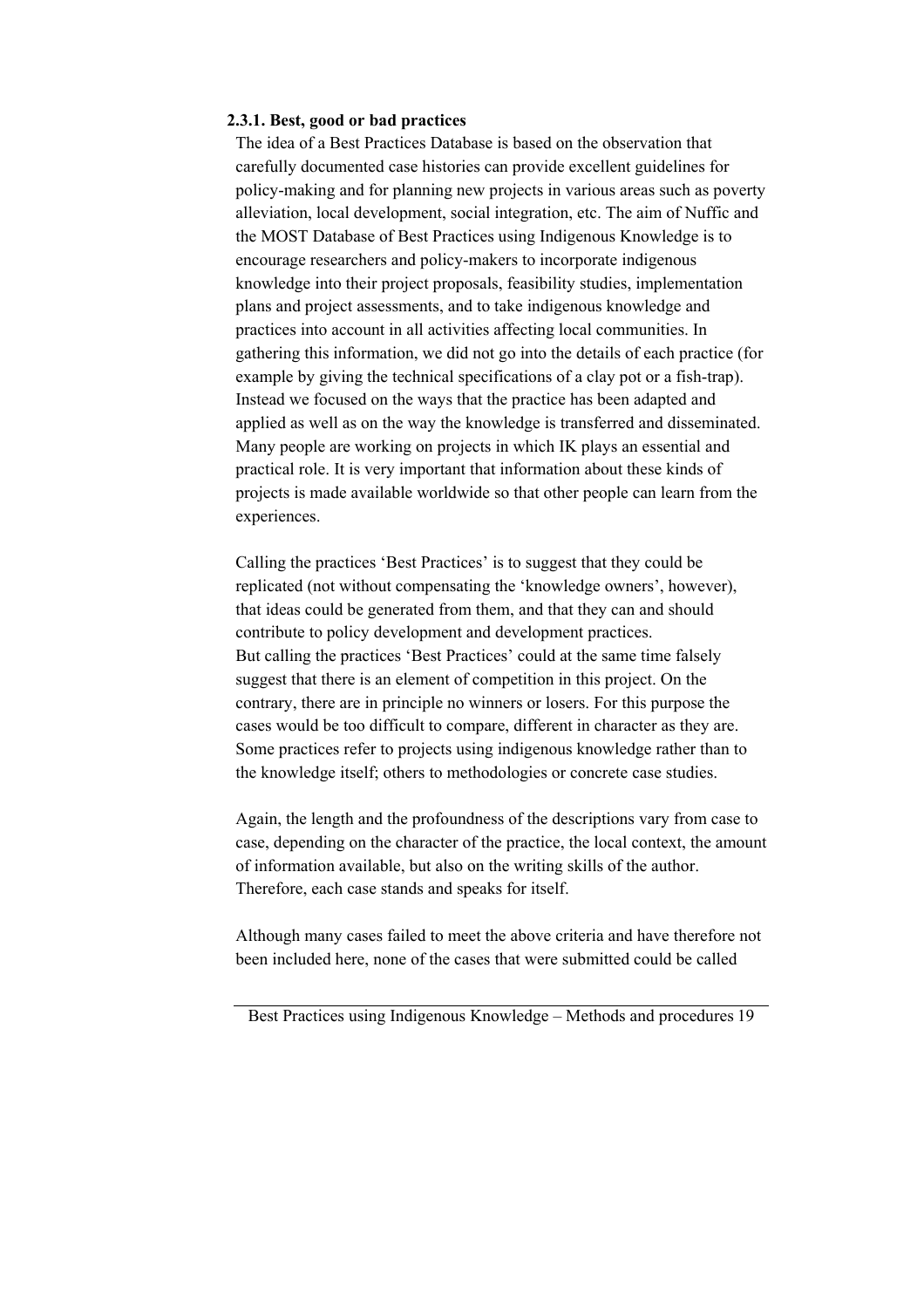'bad practices'. Some of them in fact were worthwhile enough to warrant presentation under a separate category called 'IK-related cases'. Ten such descriptions were published in the IKWW newsletter throughout the course of 2002.

#### **2.4. Dissemination**

In addition to being presented in this publication, the practices have been added to the existing IK database which is available on the website of UNESCO/MOST: www.unesco.org/most/bpindi.htm A special link to this register can be found on Nuffic's IK Pages at: www.nuffic.nl/ik-pages

The publication resulting from the second phase was announced in the IK newsletter, which Nuffic publishes both in printed form and on the Internet (see: www.nuffic.nl/ik-pages/ikww/).

Best Practices using Indigenous Knowledge – Methods and procedures 20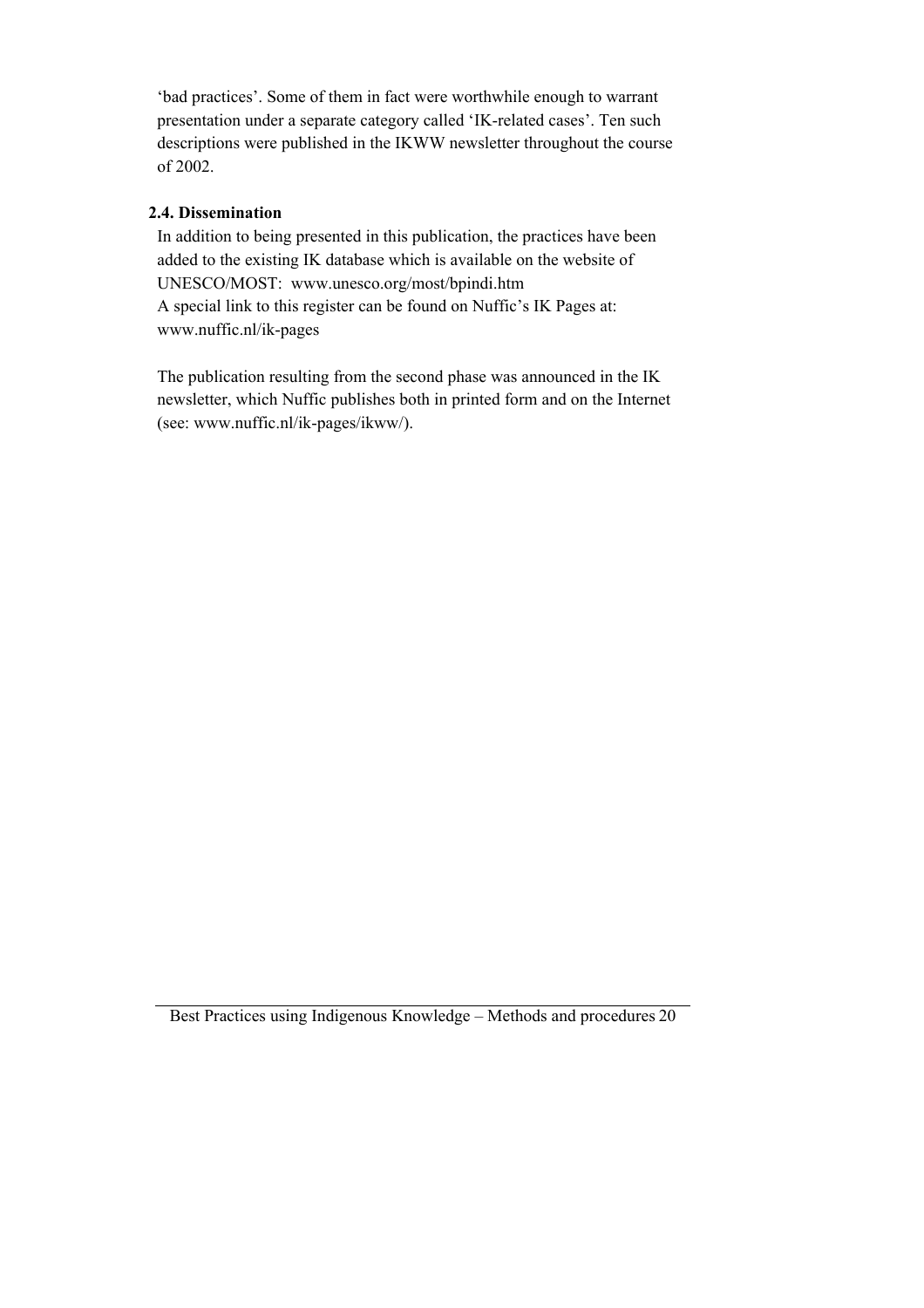### **3. DESCRIPTION OF THE PUBLICATION**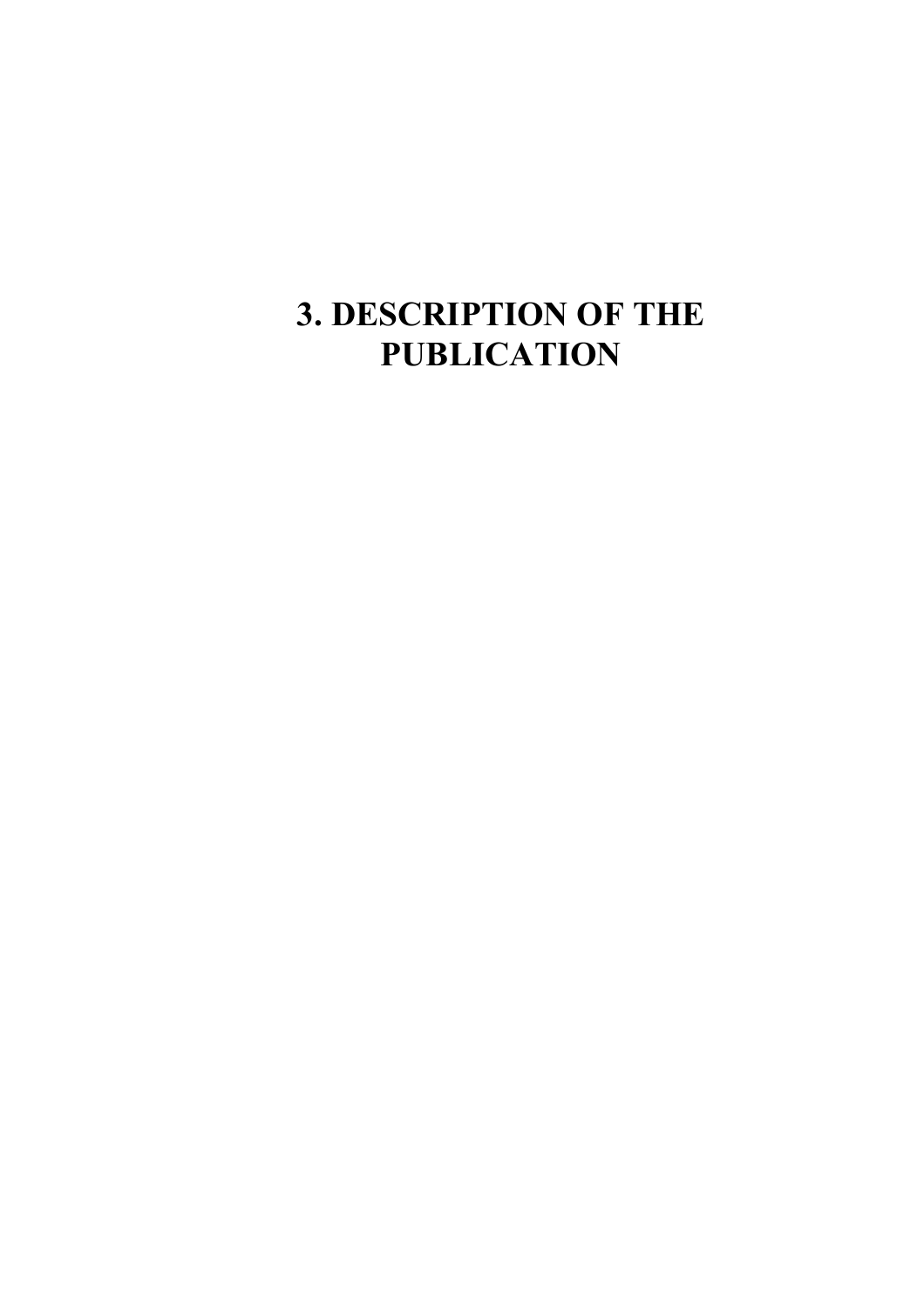#### **3. DESCRIPTION OF THE PUBLICATION**

#### **3.1. Sorts of information**

This publication has three main parts.

- 1. The first part, made up of the first three chapters, provides background information on the project and the cooperating institutions, on IK in general, and on the collection process.
- 2. The second part (Chapters 4 and 5), which forms the main body of the publication, consists of the register of 22 Best Practices, arranged by continent and by country. As a final chapter within this second part, a synthesis is presented in which the practices are commented upon by the editors.
- 3. The third part consists of the indexes (Chapter 6). These enable the reader to search the information related to the Best Practices by subject and by geographical location. In the index the practices are arranged:
	- By country.
	- By Macrothesaurus subject category (for example Agricultural production, Fishery or Forests).
	- By keyword derived from Macrothesaurus subcategories (for example Agricultural development, Fishery equipment or Forest products).
	- By institution or organization involved in the practice.

#### **3.2. Presentation of information**

The Best Practices are presented by continent (Americas, Africa, Asia) and by country. The information on each practice is presented under the following headings and sub-headings:

*1. Country* 

Some countries are represented by several cases.

2. *Code number*

Each practice is headed by a code number: from BP.1 to BP.22. The same code numbers are used throughout the document and database,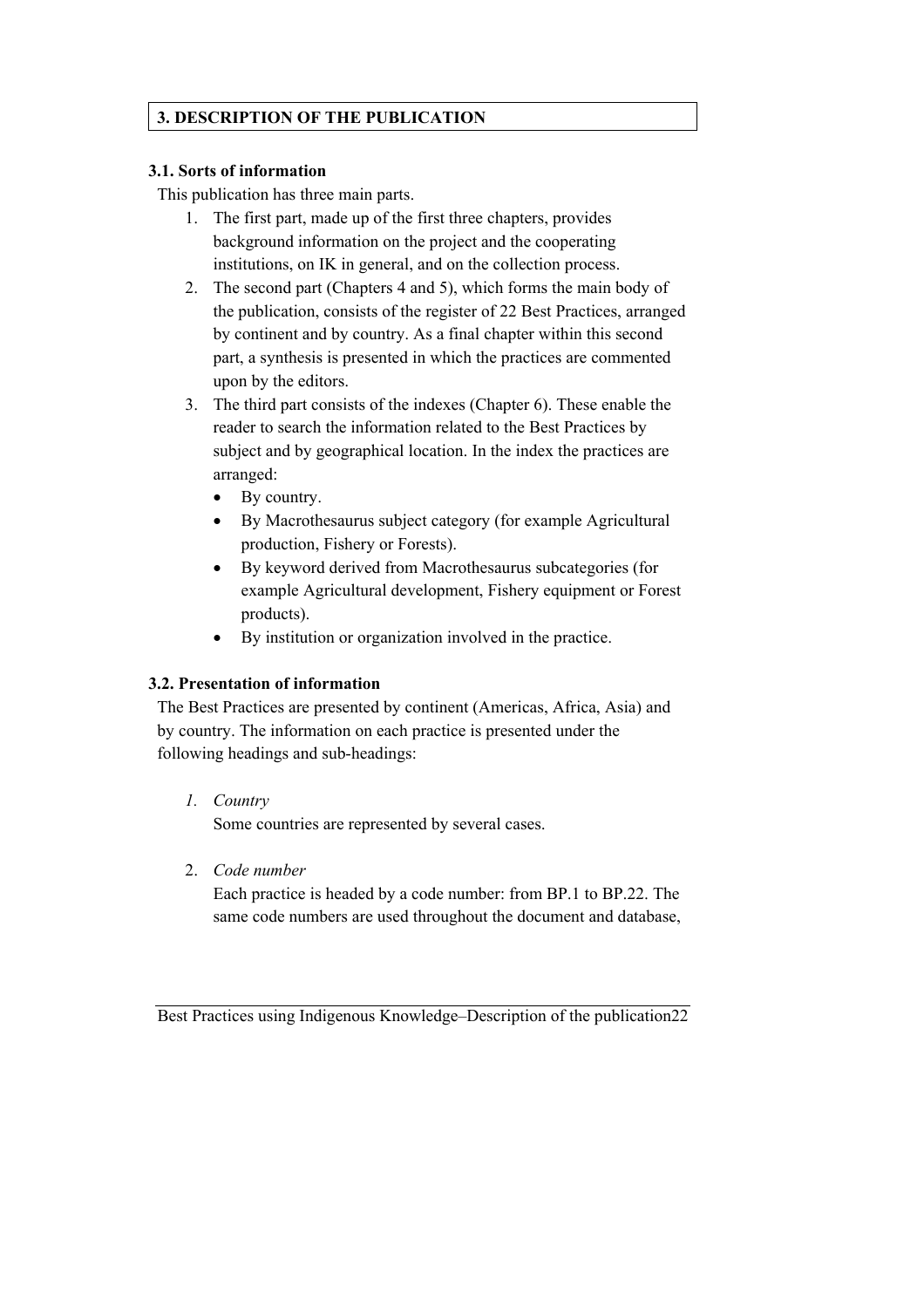and practices are always referred to by their code number (for example: 'See BP.14').

*3. Title and subtitle* 

If the title did not sufficiently cover the content of the practice, a subtitle was added.

*4. Themes* 

The subject or subjects of the practice are indicated as its main themes. The choice of themes was based on information submitted by the authors and on the Nuffic team's analysis of the text. The themes themselves are derived from the OECD Macrothesaurus. The indexes (Chapter 6) also list the more detailed sub-headings (the specific keywords).

#### *5. Introducing the practice*

The practice is described mainly in terms of the specific location and local context and the socio-cultural features. The time of the year when the practice takes place (seasonal, year-round) is indicated, as are its origin and the degree to which it remains current. The specific information on the local context was provided by the author of the case and has been edited only slightly. The style of the descriptions varies, as does the number of aspects described.

#### *6. Content and approach*

This section indicates the purpose of the practice and the way the practice is carried out. In short, it answers the question, 'What is it meant to achieve?' Information about the people involved in the project is also presented here.

#### *7. The role of indigenous knowledge*

This section shows the specific indigenous aspects of the practice, with special attention for the added value of IK. Information is given on how the practice relates to the socio-cultural values of the community. It is also mentioned whether or not the knowledge has been recorded or documented, and how the transfer of knowledge takes place.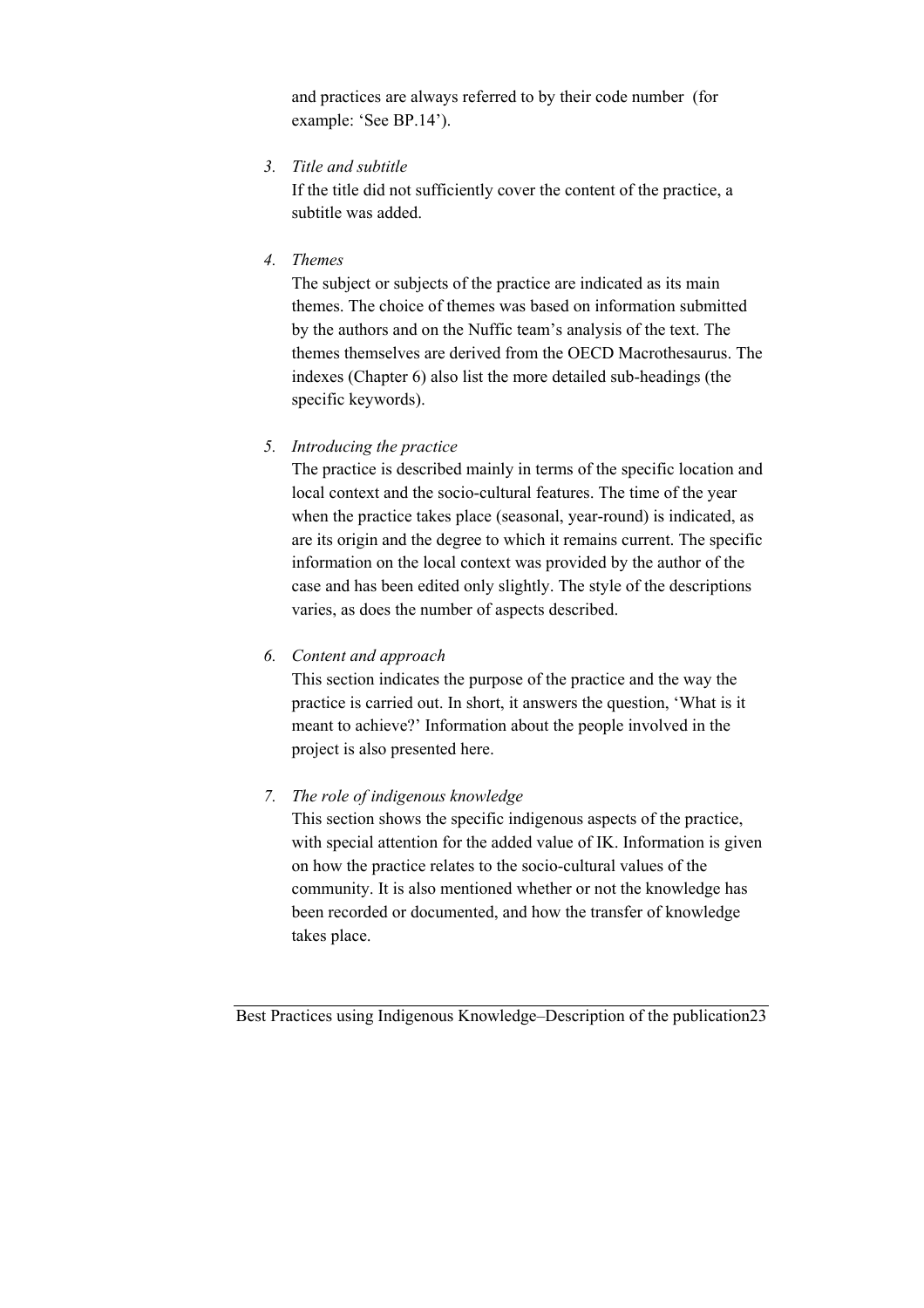#### *8. Achievements and results*

In this part, the author explains why the case can be considered a Best Practice. This is done in terms of the main set of criteria, paying attention to such aspects as sustainability, innovation and costeffectiveness. The strengths and weaknesses of the practice are analysed. These 'lessons learnt' are valuable for those who are inspired by the practice. Finally, the author discusses the case's potential for fostering development.

*9. Source of inspiration* 

This section indicates the potential for, and possible experiences with, applying all or part of the practice in other regions and to other topics. This information is provided by the authors and in some cases also by the peer reviewers. Within this section we stress the need to consult and consider the local communities involved in the practice, in relation to Intellectual Property Rights and ownership in general.

*10. Additional remarks and information* 

This heading offers a place for specifying publications and websites and for providing other relevant information relating to the practice.

*11. Administrative data* 

Here administrative information is presented about the organization or organizations involved and—if relevant—the names of the cooperating organizations are given. The name and address of the contact person (in most cases the author) is also given. The total budget available for the project or practice is indicated in US dollars (USD). If this is omitted, it means that we did not receive any financial information. Finally, the name (and address) of the person who has described the Best Practice is presented.

The names and addresses of all persons and organizations involved are listed in the index (Part 3, Chapter 6).

#### **3.3. Geographical setting of the cases**

Ten practices are set in Africa. Next comes Asia with seven cases, followed by the Americas with six. The fact that in this second phase no cases are presented from Europe is purely coincidental. It is striking that three cases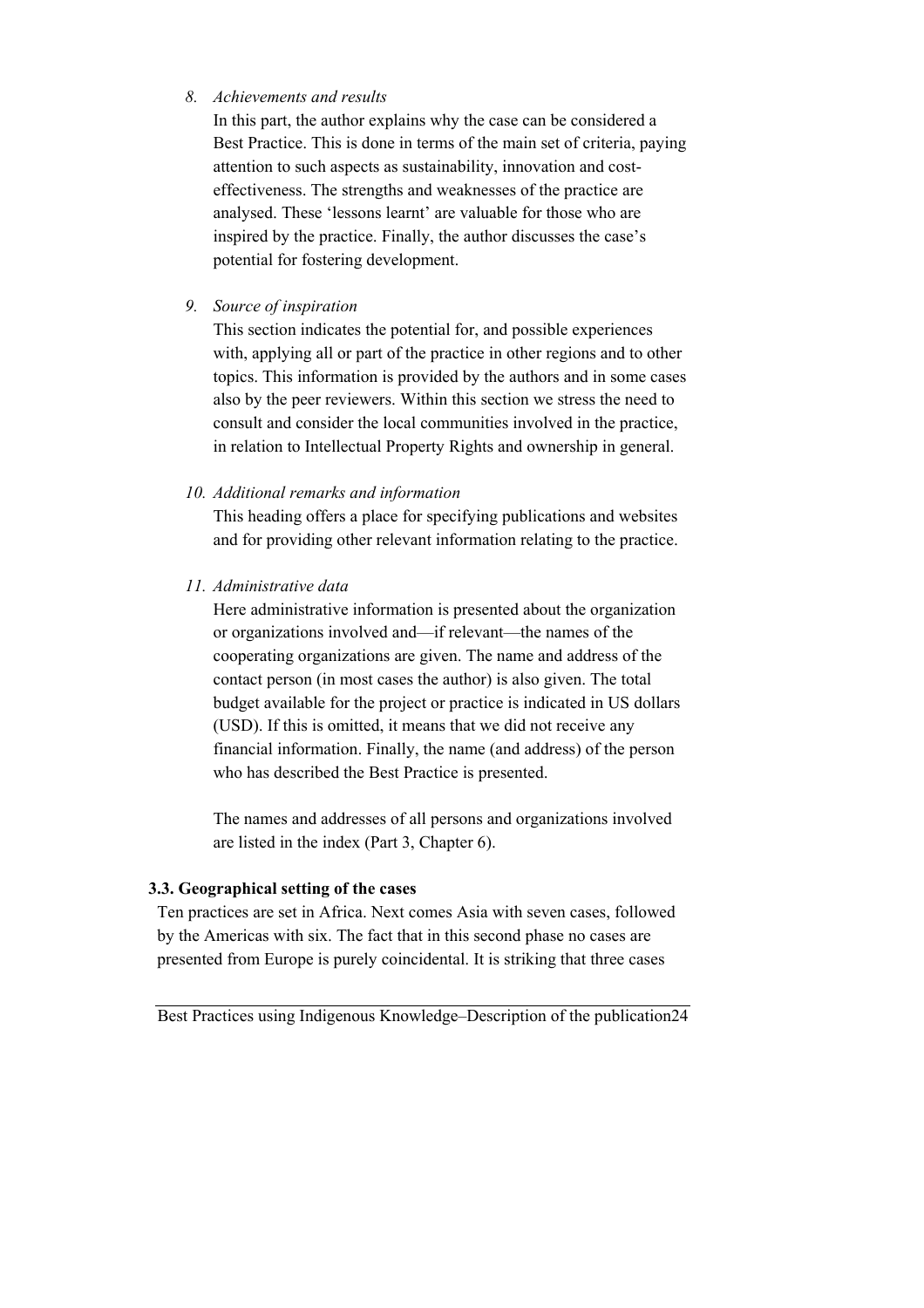are from Burkina Faso, while two of them even have the same subject, namely the *Zaï* practice. The decision to present two cases with the same subject was deliberate, since they illustrate so nicely how differences in descriptions by different authors can result in completely different cases.

| Africa              |                |  |
|---------------------|----------------|--|
| Benin               | $\mathbf{1}$   |  |
| <b>Burkina Faso</b> | 3              |  |
| Ethiopia            | $\mathbf{1}$   |  |
| Kenya               | $\mathbf{1}$   |  |
| Nigeria             | $\mathbf{1}$   |  |
| Senegal             | $\mathbf{1}$   |  |
| Tunisia             | $\overline{c}$ |  |
| Sub-Total           | 10             |  |
|                     |                |  |
| Asia                |                |  |
| Bangladesh          | 1              |  |
| China               | $\mathbf{1}$   |  |
| India               | $\mathbf{1}$   |  |
| Indonesia           | 1              |  |
| Papua New Guinea    | $\mathbf{1}$   |  |
| Vietnam             | $\mathbf{1}$   |  |
| Sub-Total           | 6              |  |
|                     |                |  |
| <b>Americas</b>     |                |  |
| Bolivia             | $\mathbf{1}$   |  |
| Canada              | $\overline{c}$ |  |
| Mexico              | $\mathbf{1}$   |  |
| Peru                | 1              |  |
| Suriname            | $\mathbf{1}$   |  |
| Sub-Total           | 6              |  |

**Table 1.** Number of practices by continent and country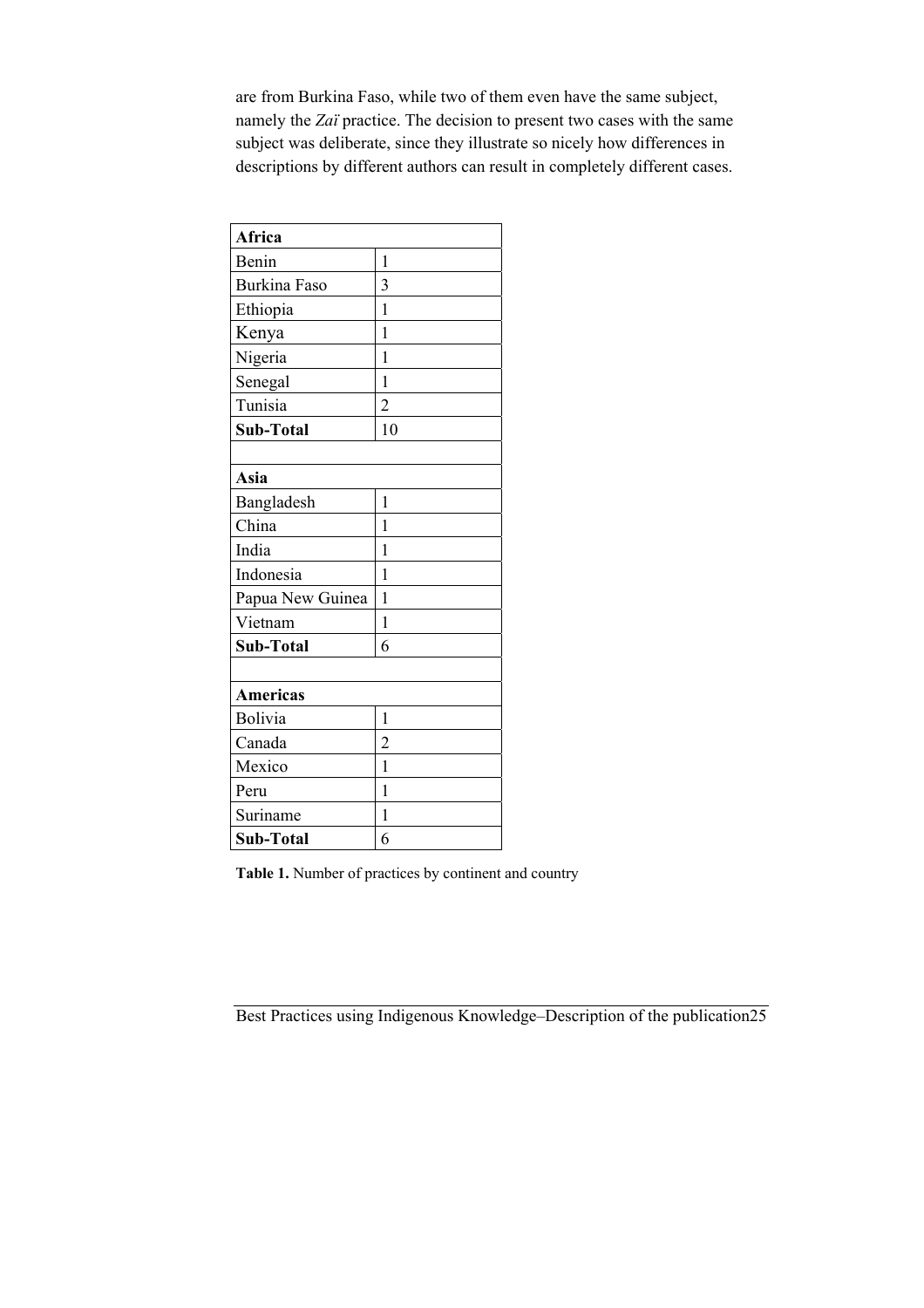

Figure 1. Distribution of the Best Practices according to countries of origin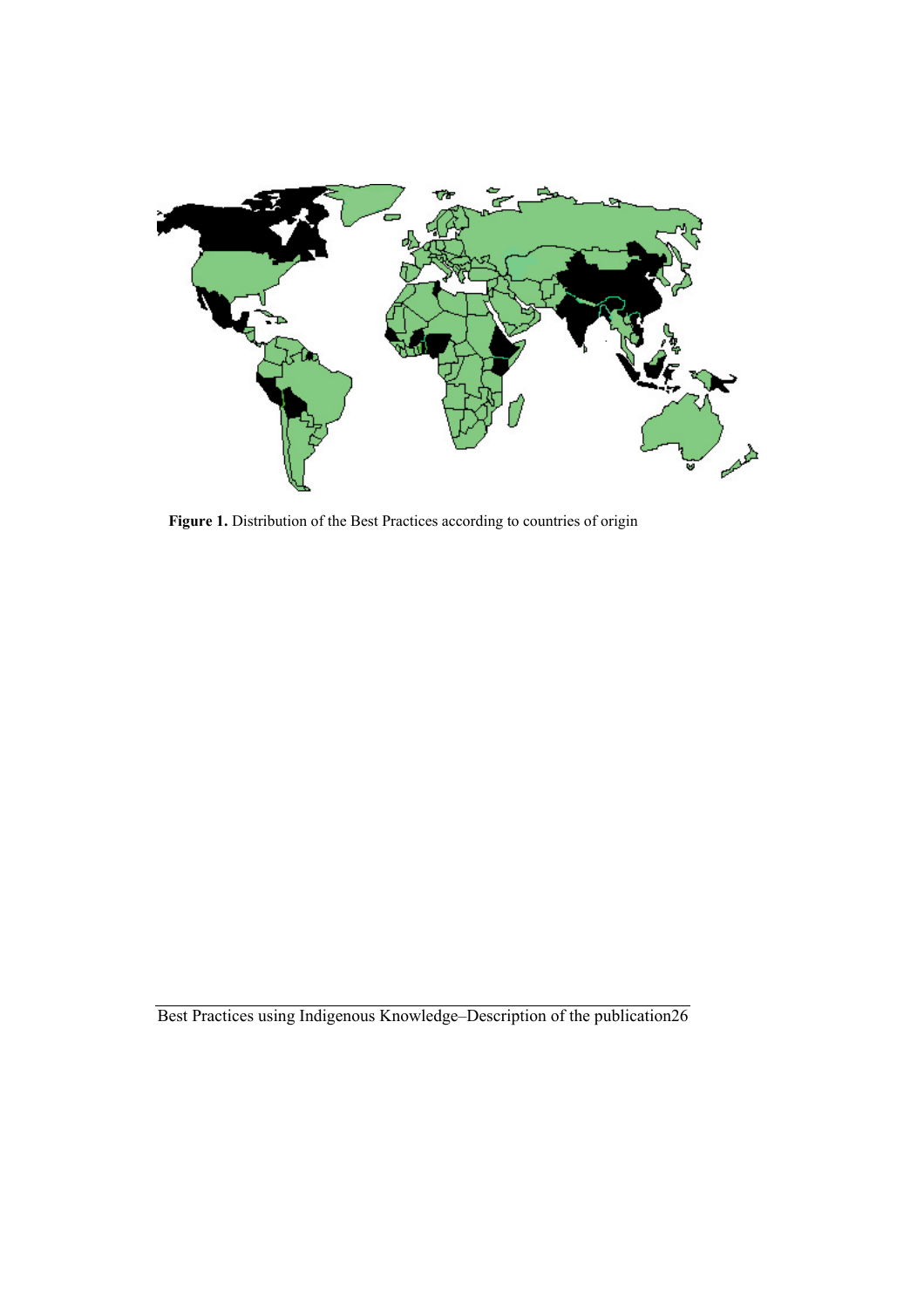# **Part 2**

### **4. REGISTER OF BEST PRACTICES**

Africa Asia Americas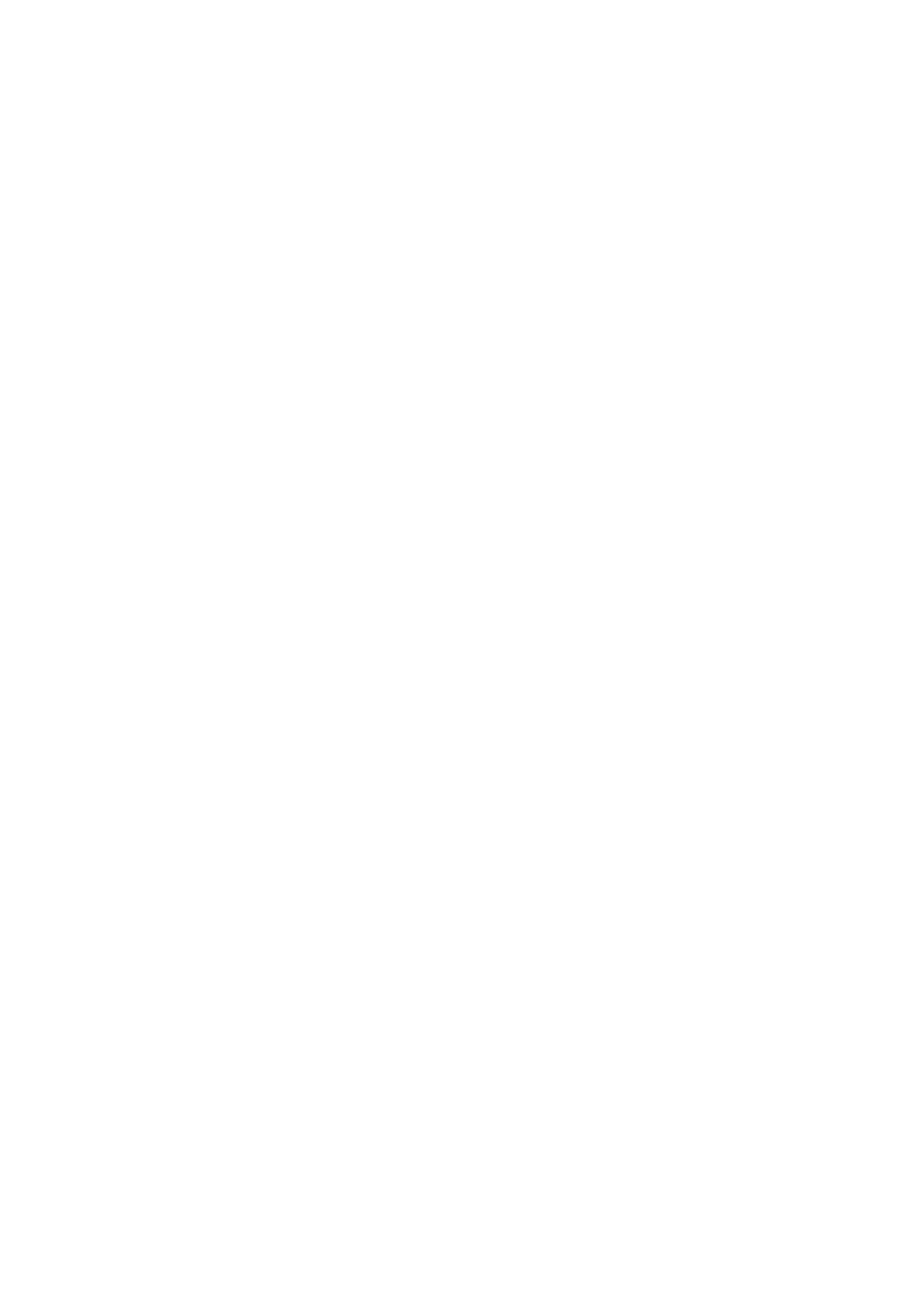### **AFRICA**

Kenya Burkina Faso Nigeria Tunisia Benin Ethiopia Senegal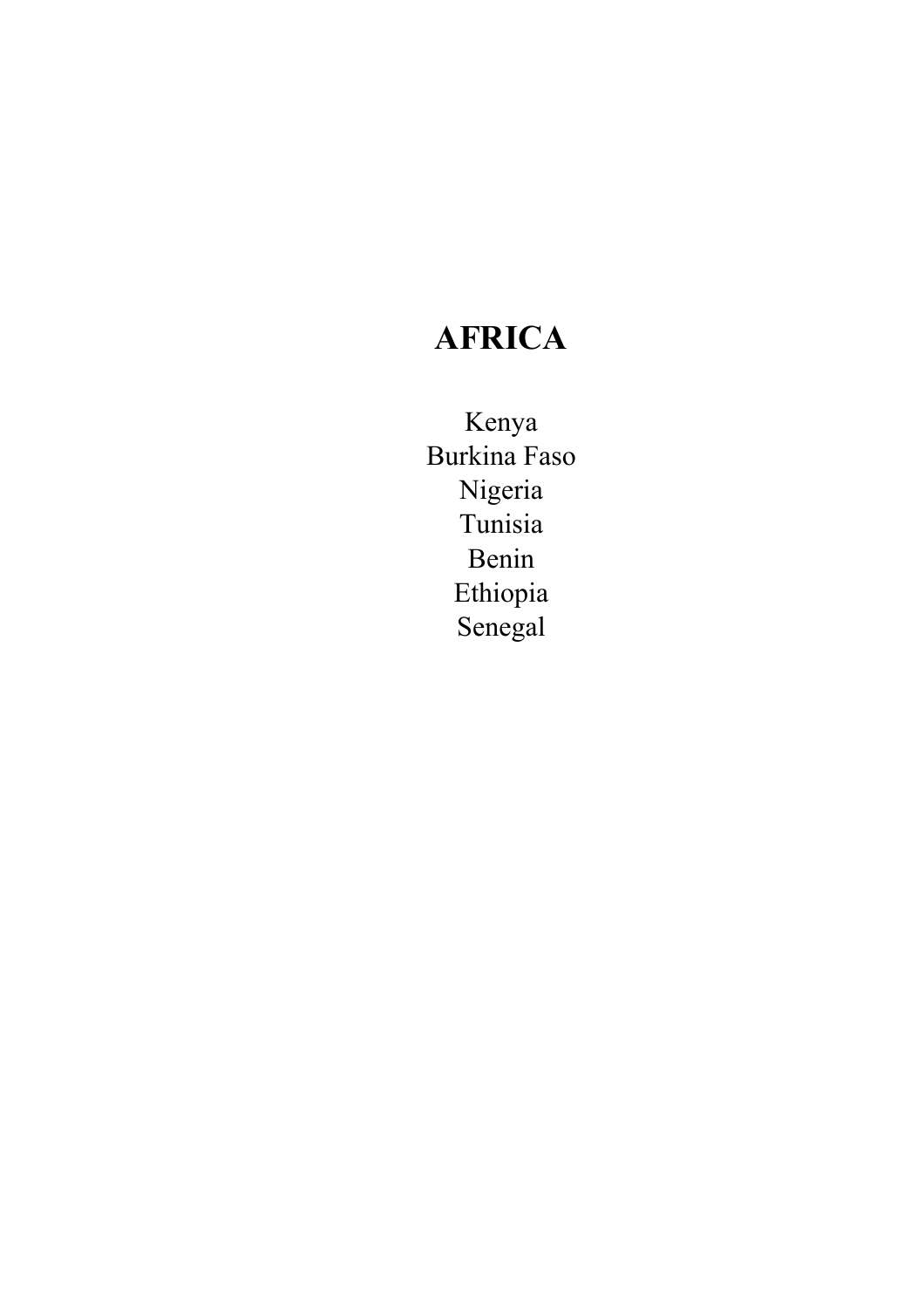#### **Title**

The use of locally produced clay pots modified for safe storage of drinking water in the home–a component of CARE Kenya's Nyanza Healthy Water Project

#### **Themes**

Community health, drinking water, health, pottery, water storage

#### **Introducing the practice**

This practice has been developed in three districts of Nyanza Province in Kenya: Homa Bay, Rachuonyo, and Suba. The major ethnic group are the Luos, who live on the shores of Lake Victoria, one of the largest fresh water lakes in Africa. The climate is hot and the population density very high. The main water sources are lakes, rivers and earth-pans, which are normally heavily polluted.

The main livelihood systems are subsistence farming, petty trading, agricultural wage labour, and small-scale commercial fishing. Local infrastructure and access to services is poor. CARE's 1996 and 1999 assessments found that only 34% of the population has access to safe drinking water and the incidence of diarrhoea among children is 47%. Poor sanitation, poor nutritional standards, high prevalence of STDs/HIV/AIDS, low food production, and lack of access to credit are all common in this area.

Traditionally, as in many parts of the developing world, people in these communities have stored drinking water in locally produced wide-mouth clay pots. The baseline survey indicated that over 90% of the residents use these pots, which have an evaporative cooling effect on the water, thus the high preference.

Water is drawn from the pots using a calabash or a cup. Often the cups, or the hands holding them, are contaminated. As a result, the water is contaminated and those who drink it become infected. Water contamination during storage and handling has resulted in diarrhoeal diseases, a problem that is further aggravated by poor water sources. Because the people were not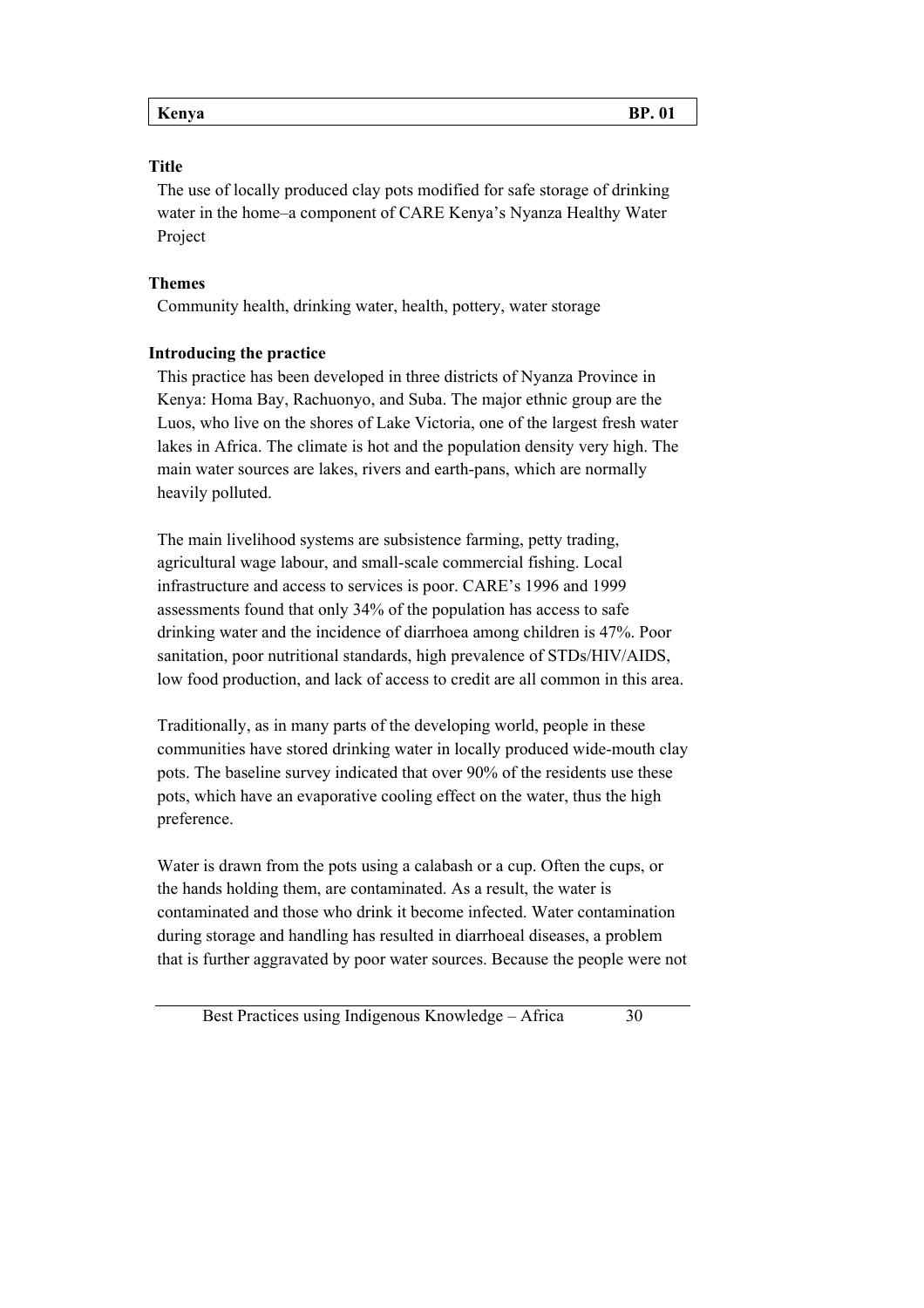willing to change to plastic vessels designed to reduce or eliminate postcontamination, local potters, with technical assistance from the Nyanza Healthy Project team, began to produce modified clay pots. They fitted the conventional pots with a narrow mouth, a spigot, a lid and a flat base for easy water extraction. There is a space to retain sediment and the water is treated, stored and accessed through the spigot.

The technology to produce the pots relies on the indigenous skills of local potters. The modification is not a major deviation from the conventional pot; its original colour, form and function are maintained. Up to 90% of the raw materials are natural and available locally, while the others are available in local shops and markets. The modified pots are very popular with the local people. They can still store their water in the traditional way, which keeps the water cool and improves its palatability, while the modified design prevents the transmission of disease.

The practice of mounting taps on clay pots originated in the community and is nothing new. Potters throughout the region do it, although the practice is not widespread. Most pots with spigots were made in response to special orders from customers. The potters fix taps on the traditional, wide-mouthed pots for the same reason taps are mounted on the new pots: to make it easier to extract water. The only technical aspects that did not originate locally are the modified features, such as the narrow mouth with a lid, and the sedimentation pouch. These suggestions were made by the project team to make the pots technologically effective in preventing post contamination, while remaining acceptable to the local people.

This practice is ongoing. It started in February 2001 as an alternative component of the CARE Kenya Nyanza Healthy Water Project.

#### **Content and approach**

The purpose of the modified clay pots is to minimize the re-contamination of treated water during storage, and thus to reduce the incidence of waterborne disease transmission, which usually takes the form of diarrhoea in children under five years old. This purpose is served whilst retaining an aspect of traditional culture–the storage of drinking water in clay pots.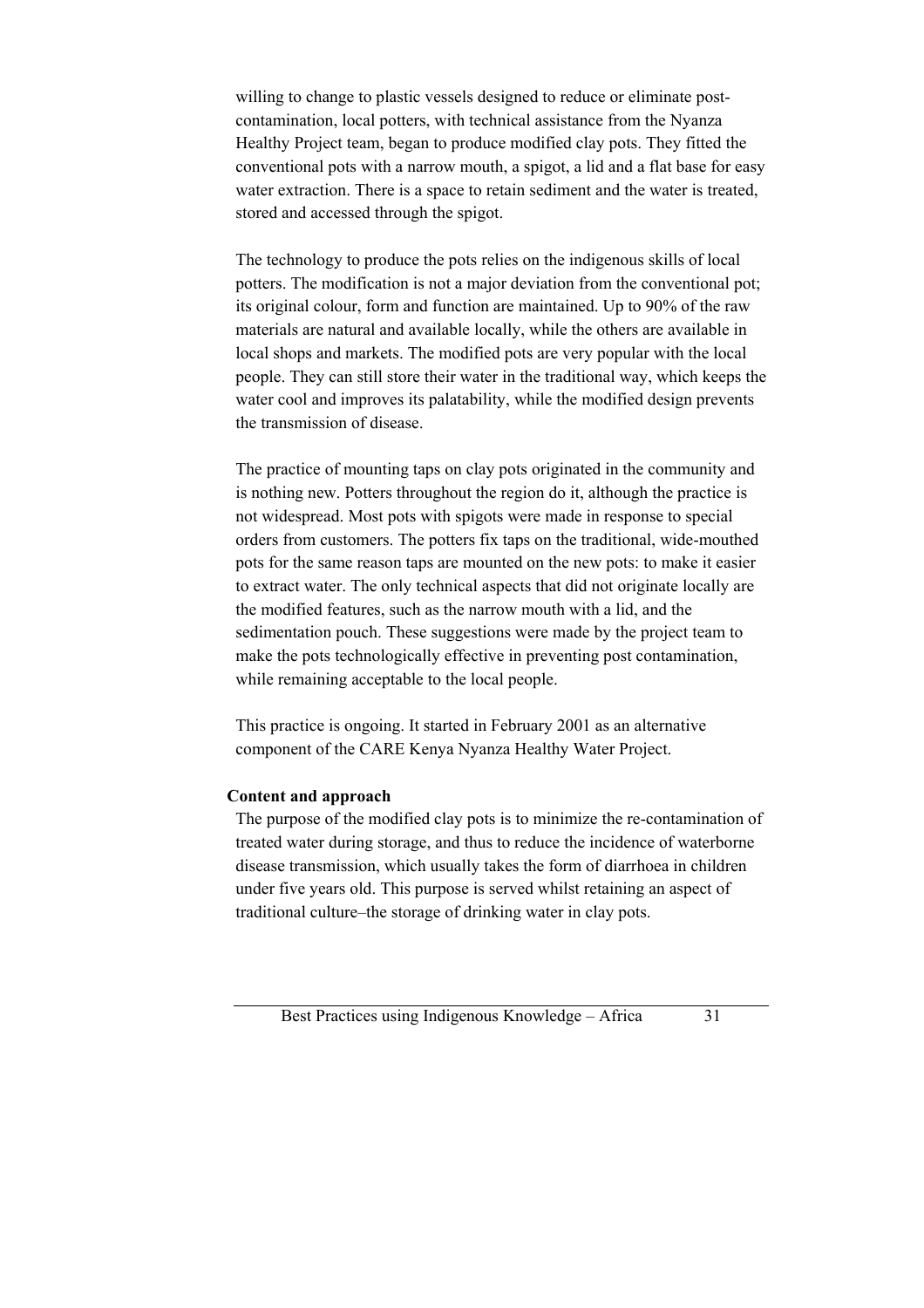The modified pots are produced by a local women's pottery group. During the testing period, the improved pots were produced for distribution by the project, but more recently the women have been allowed to produce and sell directly to consumers (households) in the surrounding local markets, along with their other clay products. Ultimately, it is up to households themselves to buy and use the pots. In most cases, the mother of the household is responsible for the practice. All members of the household benefit from drinking safe water but the largest impact is expected in children under five years of age, as this group suffers most from diarrhoeal disease.

The pots are manufactured and sold to the community at an affordable price. This is an income-generating activity. At the household level, the water is treated with a sodium hypo-chlorite solution and stored in the pots. When the pots are empty they are cleaned with sisal or twine and sand and refilled. The project helps the producers to reach the consumers through hygiene education, social marketing and a community mobilization approach.

CARE uses social marketing techniques to promote the use of modified clay pots for the safe storage of water. These consist of football tournaments, puppet shows, posters, brochures and participatory educational theatre. After disseminating information about the pots, CARE uses a community-based distribution network to make them accessible and affordable to rural residents in the target area.

#### **The role of indigenous knowledge**

The community's indigenous knowledge was the primary factor in the design and production of the modified clay pots. Because the pots were produced locally, they are widely accepted by the population. The long experience of the potters helped them learn how to place a spigot in the pots.

The modification of the pots does not affect the long tradition in the community of using clay pots as storage vessels for drinking water, which has been passed on from generation to generation, since the pots maintain their original form and function. They still keep the water cool and improve its taste, as they always have. Clay pots are valued assets in households. This is evident in the careful way they are handled and maintained. Once a pot is bought it is used for as long 20-30 years without replacement.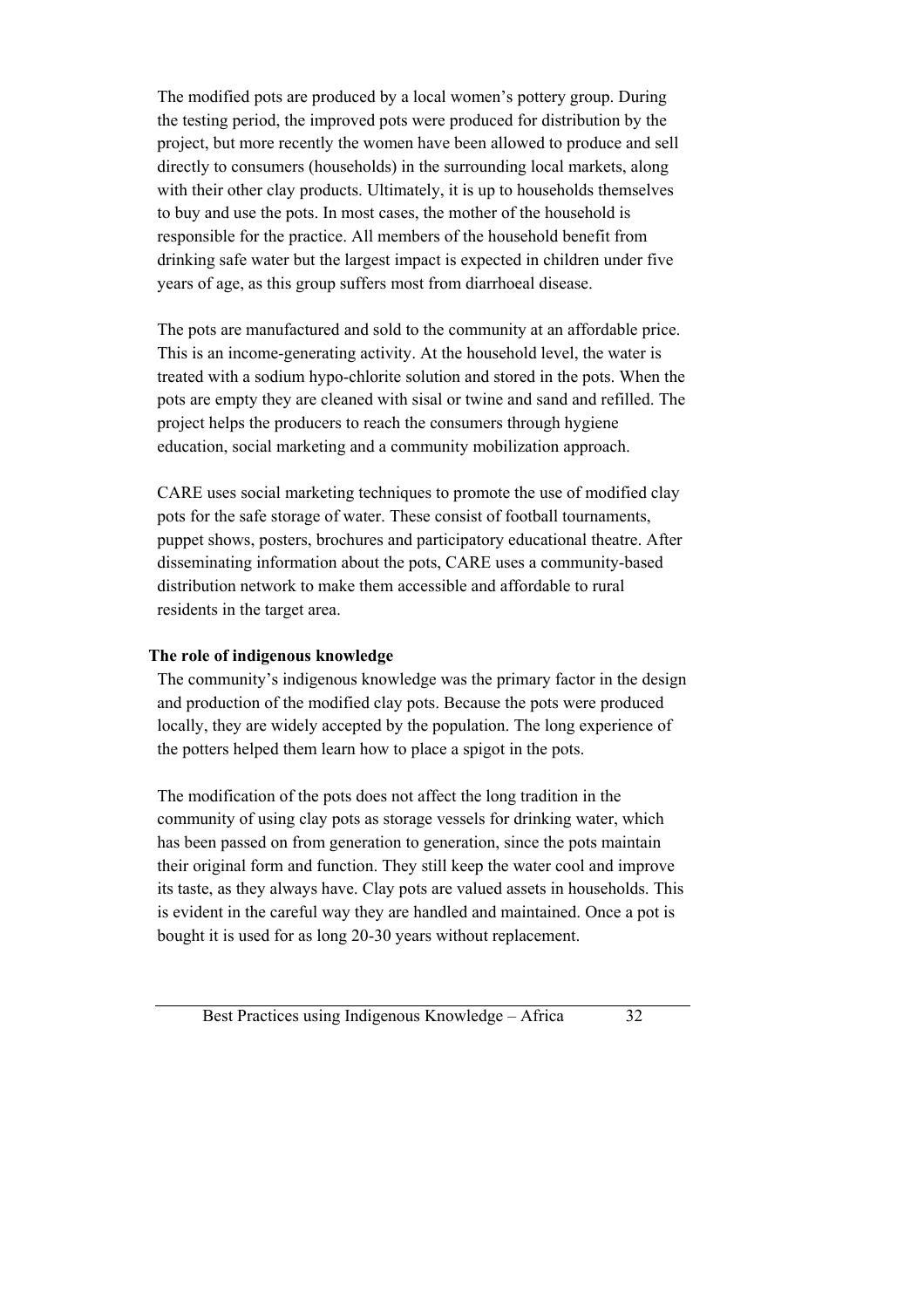#### *The transfer of knowledge*

The knowledge needed to make the modified clay pots resides primarily with the specialists, in this case the potters. The potters are paid for the pots they sell.

Young girls develop an early interest in making pots; they play with clay while their mothers mould pots, and they gradually learn to mould pots themselves. In every village there is at least one specialist who is able to transmit the skills to young, newly married women in the area who are interested in becoming potters. The potters do not record or document their knowledge at all, but pass it on informally from generation to generation.

#### **Achievements and results**

This is considered a Best Practice because it facilitates safe storage and reduces the diarrhoeal disease caused by the re-contamination of drinking water. Because the practice of making modified clay pots is based on indigenous knowledge, it is cost-effective. It is a technology that the community adopts easily because the modifications are compatible with the original product. The changes are minimal but vital for the effectiveness of the practice. There is evidence that this, by itself, would be effective in preventing disease transmission. Treating the water with sodium hypochlorite is clearly not indigenous. CARE Kenya is promoting both strategies, safe storage in locally produced clay pots and treatment with locally available sodium hypo-chlorite solution, to maximize the potential for disease prevention in communities with high rates of diarrhoea. This is necessary because the water in this region is highly turbid. The organic material in the water eventually settles in the bottom of the pot, but below the tap. This allows the water to exit through the tap. The promotion of both the sodium hypo-chlorite for water treatment and the design modification to raise the taps to allow for sedimentation are intended to improve local technology and increase the potential for disease prevention.

The 1% sodium hypo-chlorite solution is manufactured by a private Kenyan company and packaged in a bottle with an 8 ml cap that serves as a dosing device. The pots are cleaned with sand and sisal, a locally available fibre used to make ropes and commonly used for scrubbing dishes. The project uses hygiene education, social marketing, and community mobilization techniques to assist the potters in teaching buyers how to clean the pots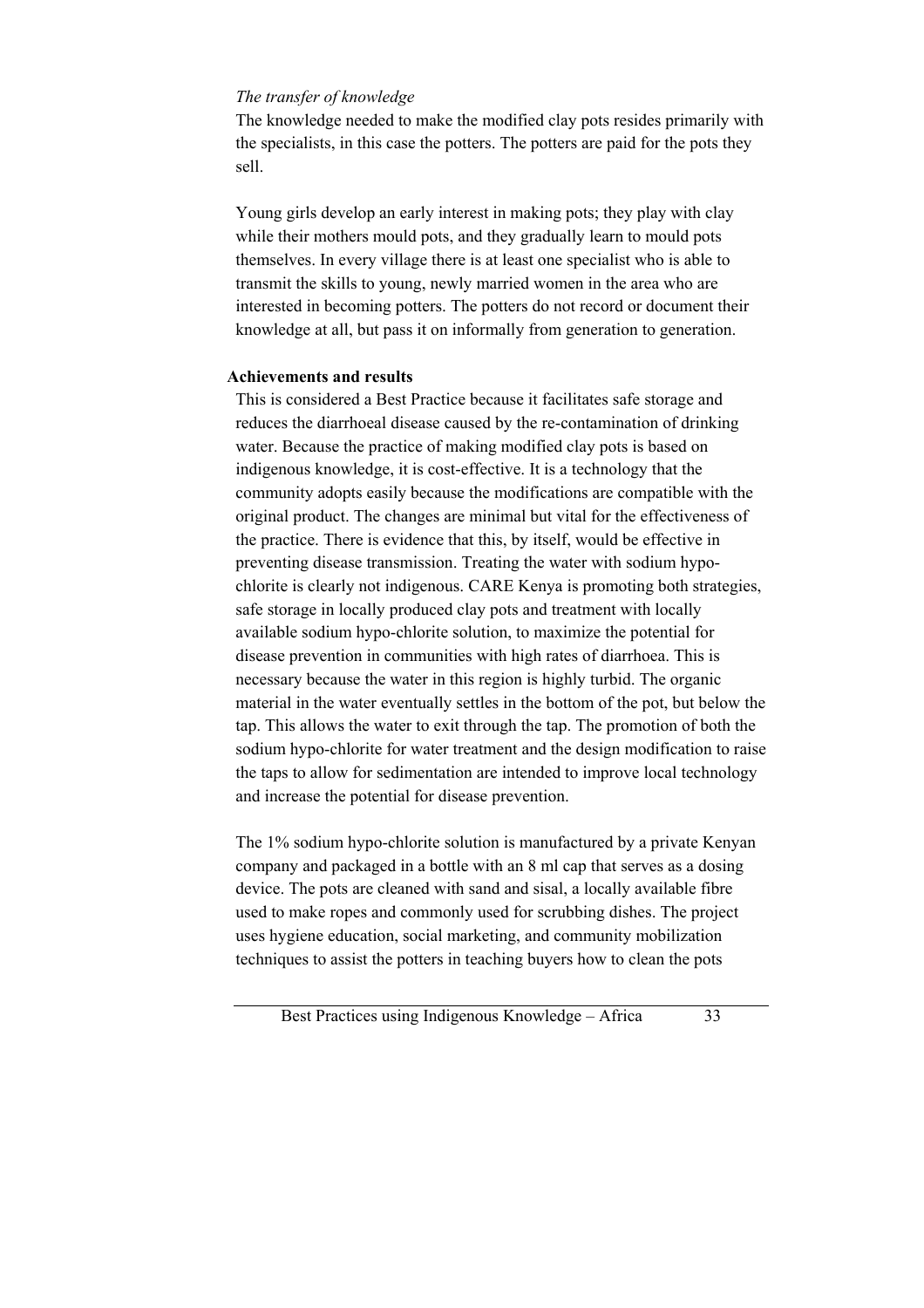properly. However, the practice of scrubbing clay pots with sisal is indigenous to these communities.

When modified pots were introduced in the communities, demand for them was overwhelming. So far 180 pots have been sold. A traditional clay pot costs around two dollars while a modified one costs around four dollars. The target groups are poor families and yet the higher price did not stop them from replacing their old pots. This shows the value which the local people attach to the improved pot. They recognise its health benefits, particularly after publicity sensitised them to the issue. This practice facilitates the effective des-infection of water with chlorine over a period of time.

The population was monitored for diarrhoea for eight weeks to determine the health impact of the intervention. This data is still being analysed.

The practice is sustainable, cost-effective and locally manageable. Because the modified clay pots are sold (and not given away) to families, they are a source of revenue for the potters. As long as there is a demand for the pots, the activity is sustainable. Second, the clay pots are affordable for the average rural Kenyan family. For a small amount of money, a family can store water safely and thus prevent disease. The cost of missing work due to illness far exceeds the cost of the pot. Thus, the strategy is cost-effective. Third, the activity is locally manageable because the skill and materials for making the pots come from the community. Nothing external is needed for the production and sale of the pots. Local people benefit from this approach in two ways: first, households are able to access a tool that enables them to store water safely and thus to reduce the incidence of diarrhoea; and second, the approach promotes economic activity in the community as the pots are produced and sold by local pottery groups.

#### *Strengths and weaknesses*

This practice offers a safe way to store water in the home without a drastic change from the traditional method. The changes to the pots are small, but important. The opening is narrower, with a lid, and there is a spigot. In addition, the modified pot does not cost significantly more than the traditional pot. It also provides an extra way for local potters to generate income.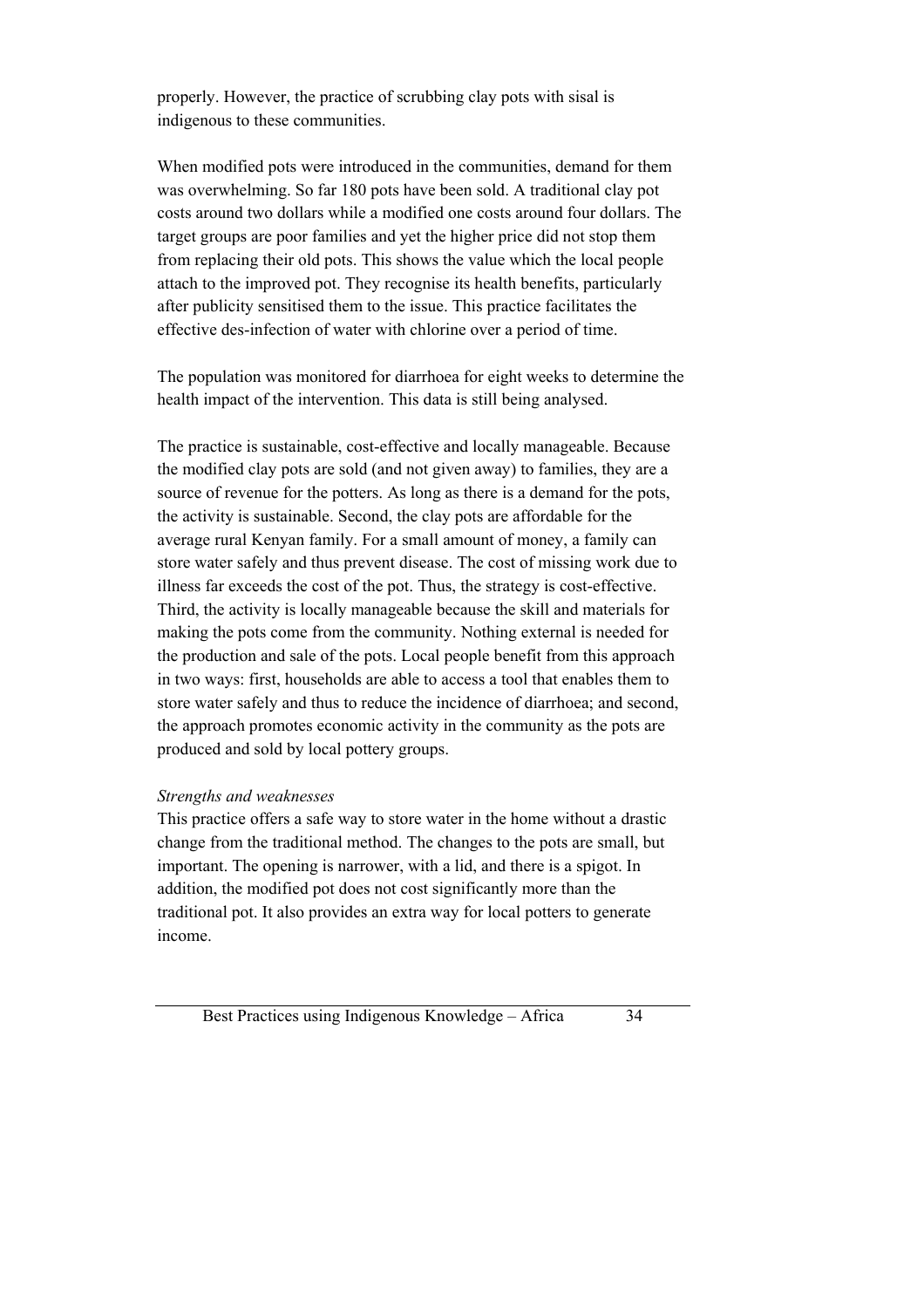One potential weakness of the modified pot is that, for the poorest families, the small increase in price makes it slightly expensive. Often these are the families with the greatest exposure to diarrhoea risks. The pots are also fragile and need to be handled with extra care. Lastly, because the moulding is done manually, the pots are not of a standard size.

Safe water storage is one way of providing households with safe water. When combined with treatment with a disinfectant such as sodium hypochlorite the benefits in reducing waterborne disease are greatly enhanced. The practice can be improved further by developing a mould to help standardise sizes, synergising safe storage with water des-infection, and a behaviour change to maximise the health benefits.

#### **Source of inspiration**

This practice is applicable anywhere where clay pots are used for storing water in the home. The only local adaptations that would be needed are knowledge of the design modifications to make the pots safer for water storage. The availability of spigots would also have to be ensured.

Replication in terms of usage is very high. People from neighbouring villages have been flocking to the villages where the project is active to purchase the pots and are already using them. This has happened without intervention from CARE.

Replicability in terms of production has not yet picked up momentum. The groups wishing to manufacture the modified pots will need some training on workmanship, e.g. how to fix the taps, get the size right and narrow the mouth. This training is still under way.

If you think that this case could be useful in a different context than the one described here, please get in touch first with the contact person listed below (Administrative data). Intellectual property rights could be an issue.

#### **Additional remarks and information**

In the communities where this project is currently being implemented, the geology is such that improved water points, such as wells, are not feasible. Most people get their water from hand-dug earth-pans, ponds, rivers, or Lake Victoria. As a result, the only way the population can have potable water is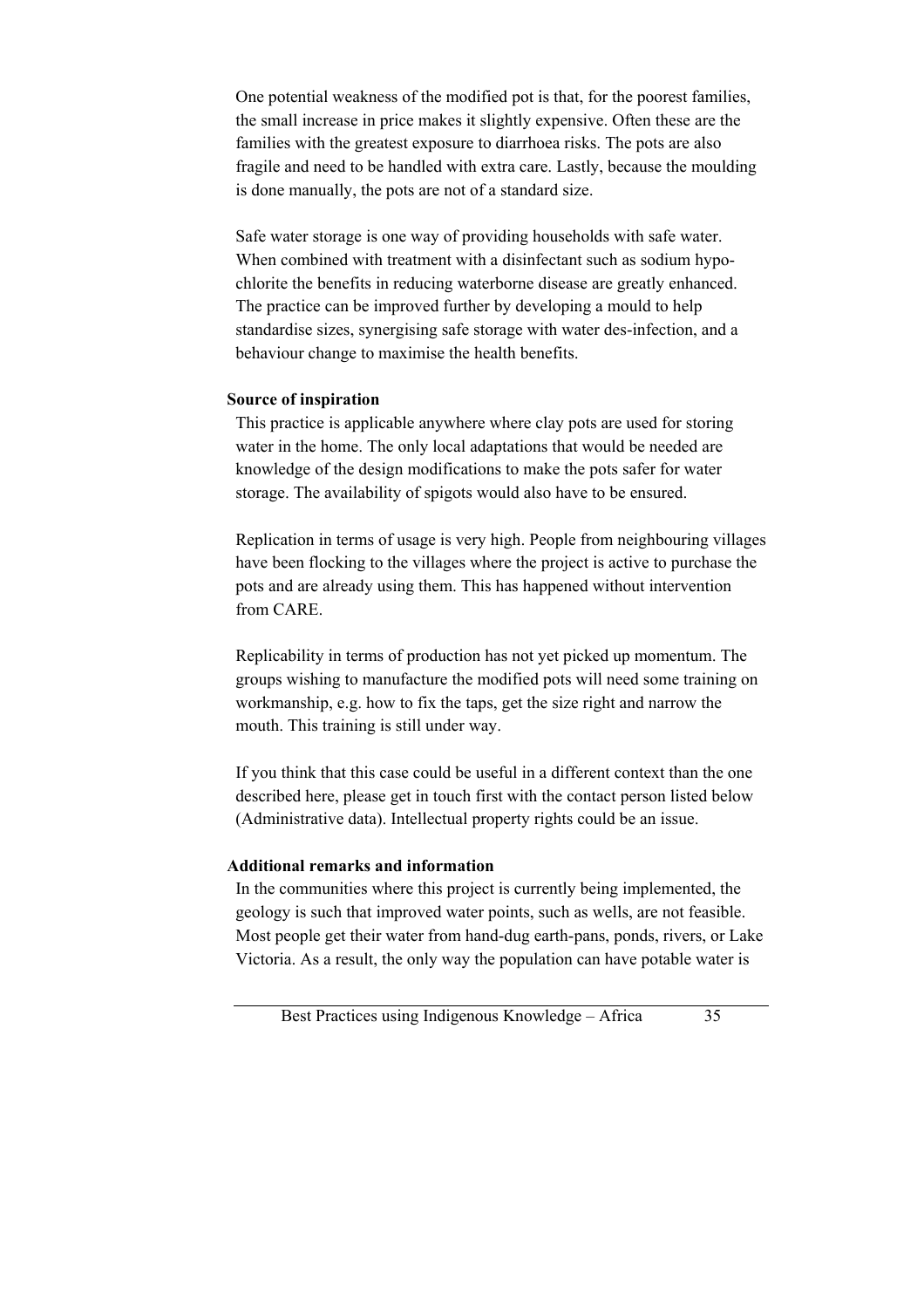to store it safely in the home. In communities such as these, where the only water source is contaminated surface water, policy makers should promote household treatment and safe storage. However, even in communities with improved water sources, if water is stored in the home, safe storage and household treatment is necessary.

The project is currently grappling with the problem of producing moulds that potters can use to produce pots with standard volumes. We are interested in pots of 20 litres and 40 litres. So far, it has proved difficult for the potters to consistently mould pots with these exact volumes.

#### **Administrative data**

*Organization involved*  CARE International in Kenya P.O. Box 88, Kisumu, Kenya Tel.: +254 35 20010 Fax: +254 35 43820 E-mail: koons@ksm.care.or.ke Website: www.care.or.ke

*Contact person*  Philip Makutsa P.O. Box 526, Homa Bay, Kenya Tel.: +254 385 22517 Fax: +254 385 22041 E-mail: makutsa@net2000ke.com

*Other organization(s) involved in the practice*  Foodborne and Diarrhoeal Diseases Branch Centre for Disease Control and Prevention 1600 Clifton Road NE, MS A-38 Atlanta, GA 30033 USA

#### *Funding*

The total budget for the period from November 1999 to August 2001 was USD 250,000. This was provided by the Woodruff Foundation, in the USA.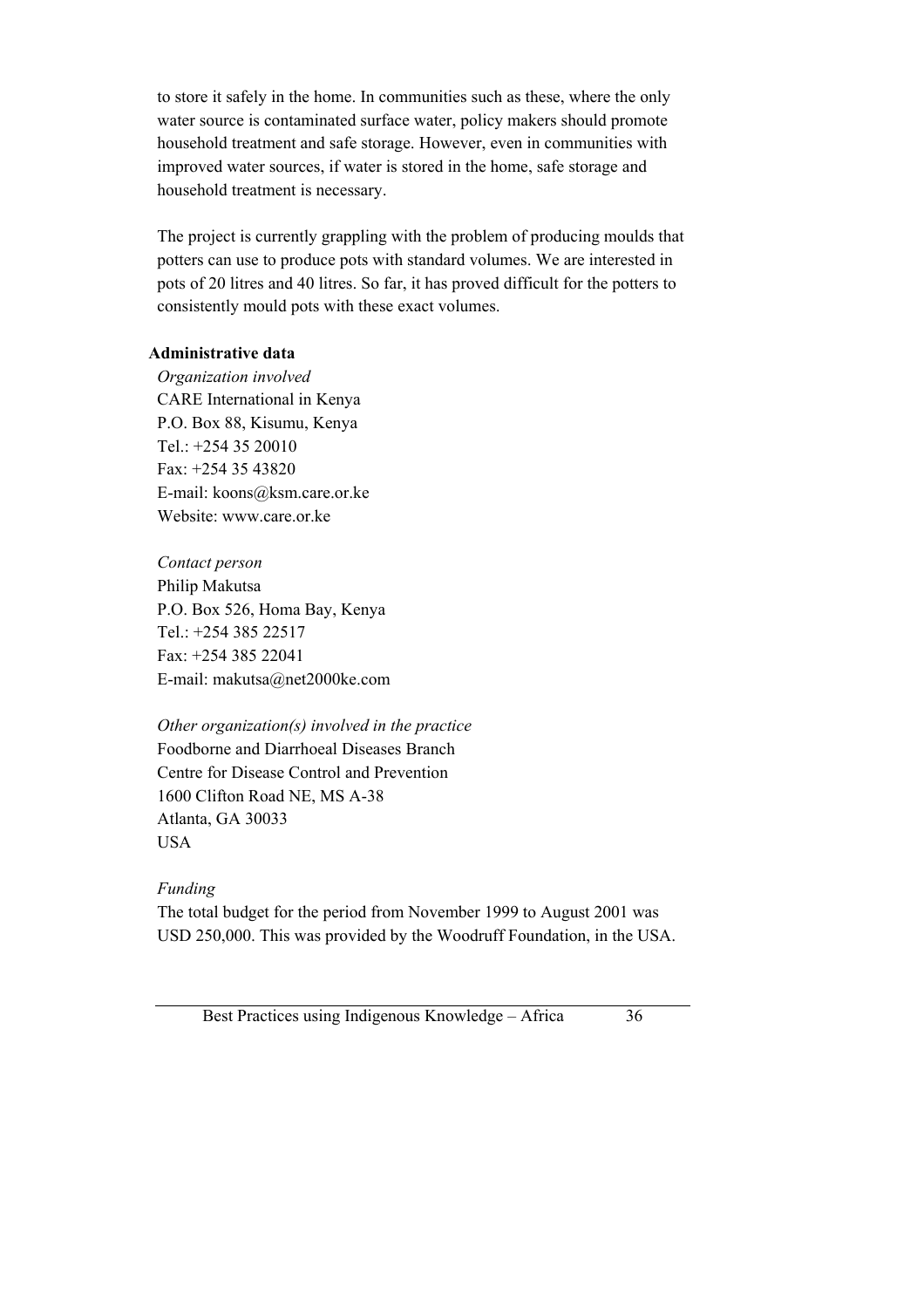*Person(s) who have described this Best Practice*  Jon Macy Centre for Disease Control and Prevention Tel.: +1 404 6392206 Fax: +1 404 6392205 E-mail: jmacy@cdc.gov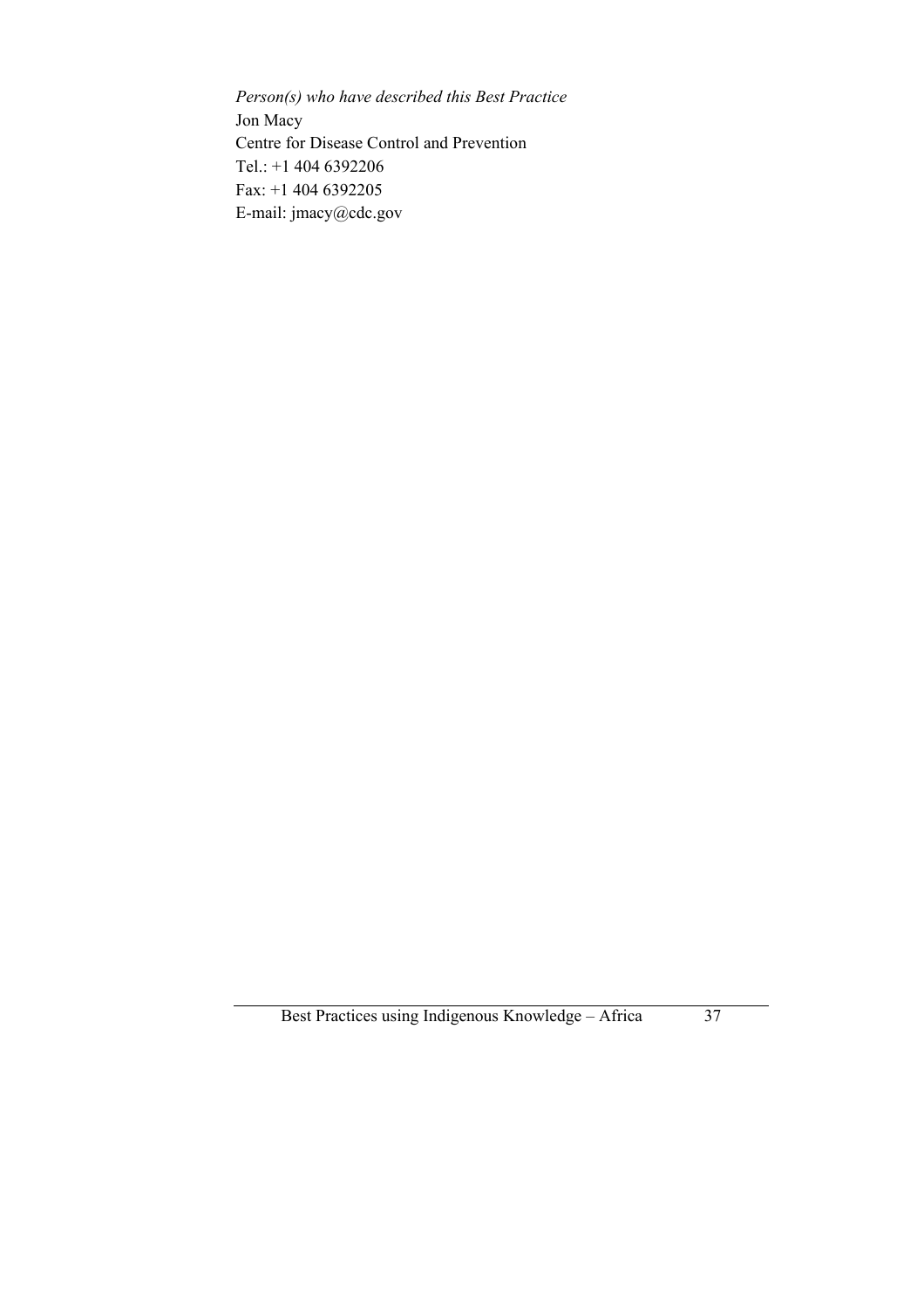| <b>Burkina Faso</b> | <b>BP.02</b> |
|---------------------|--------------|
|---------------------|--------------|

#### **Title**

Namwaya Sawadogo: the ecologist of Touroum, Burkina Faso<sup>10</sup>

#### **Themes**

l

Agroforestry, composting, mixed farming, natural resources, resource management, silviculture

## **Introducing the practice**

Namwaya Sawadogo started as a petty trader. Through great innovative energy and with the support of development agents who recognized his potential, he has managed to establish a highly integrated system of agrosylvo-pastoralism.<sup>11</sup> He is now a widely known innovator in Burkina Faso and has received many visitors, including the Minister of Agriculture.

Namwaya Sawadogo was born in 1943 in Touroum, a village located in Pissila Department in Sanmatenga province of Burkina Faso. He has three wives and 12 children, but has to feed another five relatives, which means that he supports a total of 20 persons. His farm covers 14 ha, almost three times more than the average farm size in this area. He keeps four cattle, 15 sheep, nine goats, one horse, one donkey and poultry (chickens and guinea fowl) near his home, and owns another 15 head of cattle, which are cared for by Fulani pastoralists. He has therefore become a rich man compared with most Burkinabé farmers, but when he started farming in this area, he had only a few guinea fowl, one donkey and 1 ha of land–not enough to feed a family in this semi-arid climate with only about 600 mm annual rainfall. Namwaya has developed or taken up several new ideas related to land husbandry, but his major innovation is that he has become a forest farmer. Over the years, he has established a eucalyptus plantation covering 4 ha, in

 $10$  This case is an adapted version of an article published in: 'Farmer Innovation in Africa. A source of Inspiration for Agricultural Development'. Chris Reij & Ann Waters-Bayer (eds.), 2001. Publisher: EARTHSCAN, Earthscan Publications Ltd, London (UK) / Sterling, VA. www.earthscan.co.uk

 $11$  A combination of cultivation, tree farming and livestock keeping.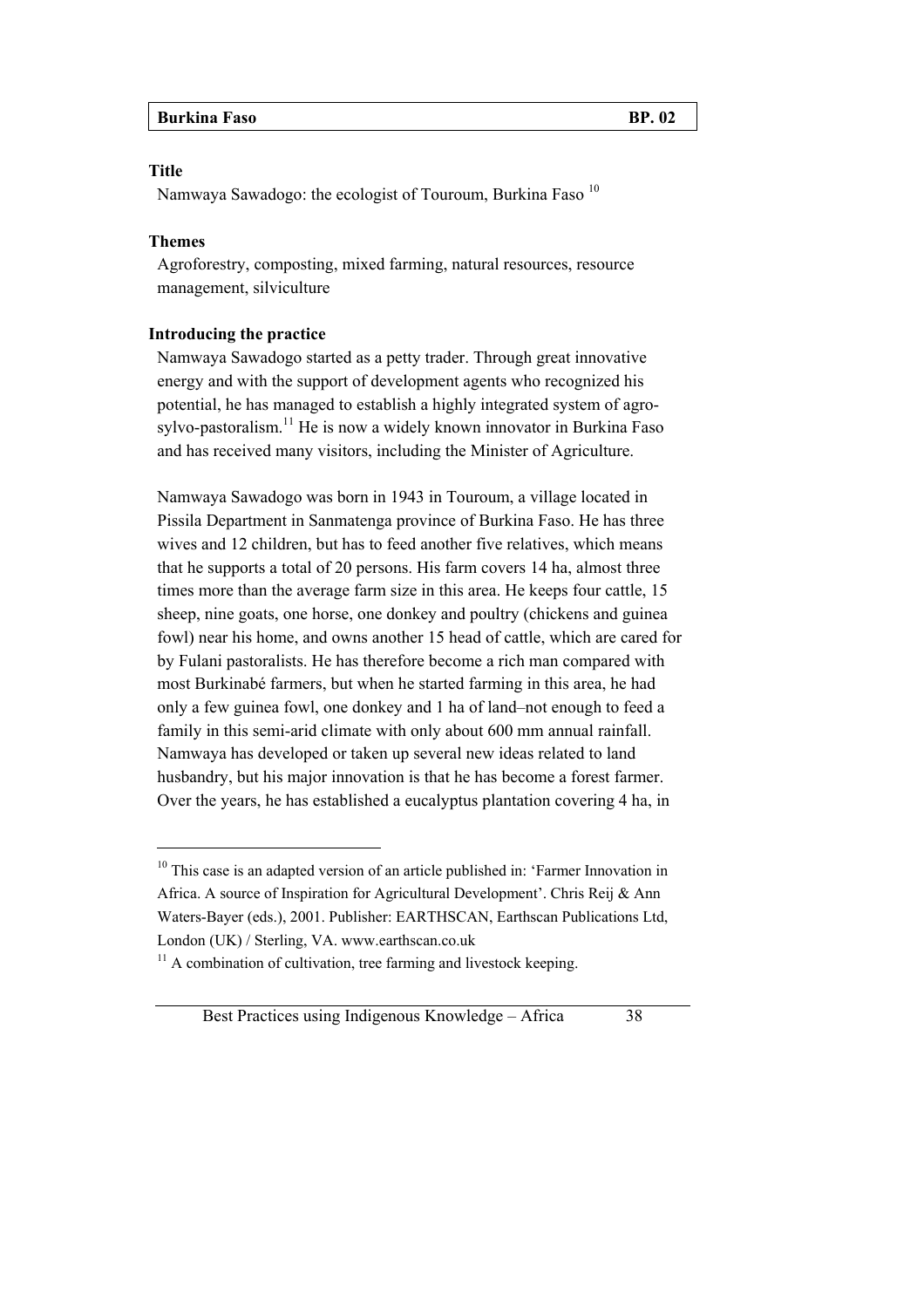order to produce timber for sale. The wide spacing of the trees allows him to grow groundnuts or other annual leguminous crops in between.

For the last ten years, he has not been obliged to buy grain for his household, not even in the years of drought. When he could not produce sufficient grain himself, he would cut down some trees and sell them on the market in order to raise cash to buy food. In a year of 'normal' rainfall, Namwaya harvests about 8000 kg of millet and sorghum, which means that he normally produces a substantial surplus. Namwaya has a shop on the market of Pissila, about 10 km from his home, where he sells medicinal plants on the weekly market day. He also earns income from the sale of livestock, cereals and seedlings.

## *Namwaya's story*

In the 1970s, Namwaya was a small itinerant trader in natural medicines who was constantly on the move. He often did not see his family for weeks or even months at a stretch. However, after he married and became the head of a household, he decided to settle down and concentrate on agriculture, limiting his commercial activities to the village.

In 1982, a government-built dam inundated almost all the fields of the Sawadogo family, which consisted of seven households ('hearths'), and there was land left for only two of them. Faced with this difficult situation, Namwaya decided to move to the periphery of the village where his uncles gave him about 1 ha of reasonably fertile soil. The *chef de terre* (the man traditionally responsible for distributing land) granted him the right also to use the uncultivated poor-quality land surrounding this field if he wished to do so. He cultivated this poor land for several years, but never managed to get a good harvest from it. Even with the 1 ha of good land, he could not produce enough food to feed his household. With his back against the wall, he decided to see what he could do to rehabilitate the poor land.

In 1988, Namwaya started to construct stone bunds along the contours on the poor land. He also planted a perennial grass (*Andropogon gayanus*) along the bunds. Contour bunds made of stones had become a well-known technique in Touroum following its promotion by the Association for the Development of the Kaya Region (ADRK), of which Namwaya was a member. This NGO specializes mainly in savings and credit, but between 1986 and 1998 it was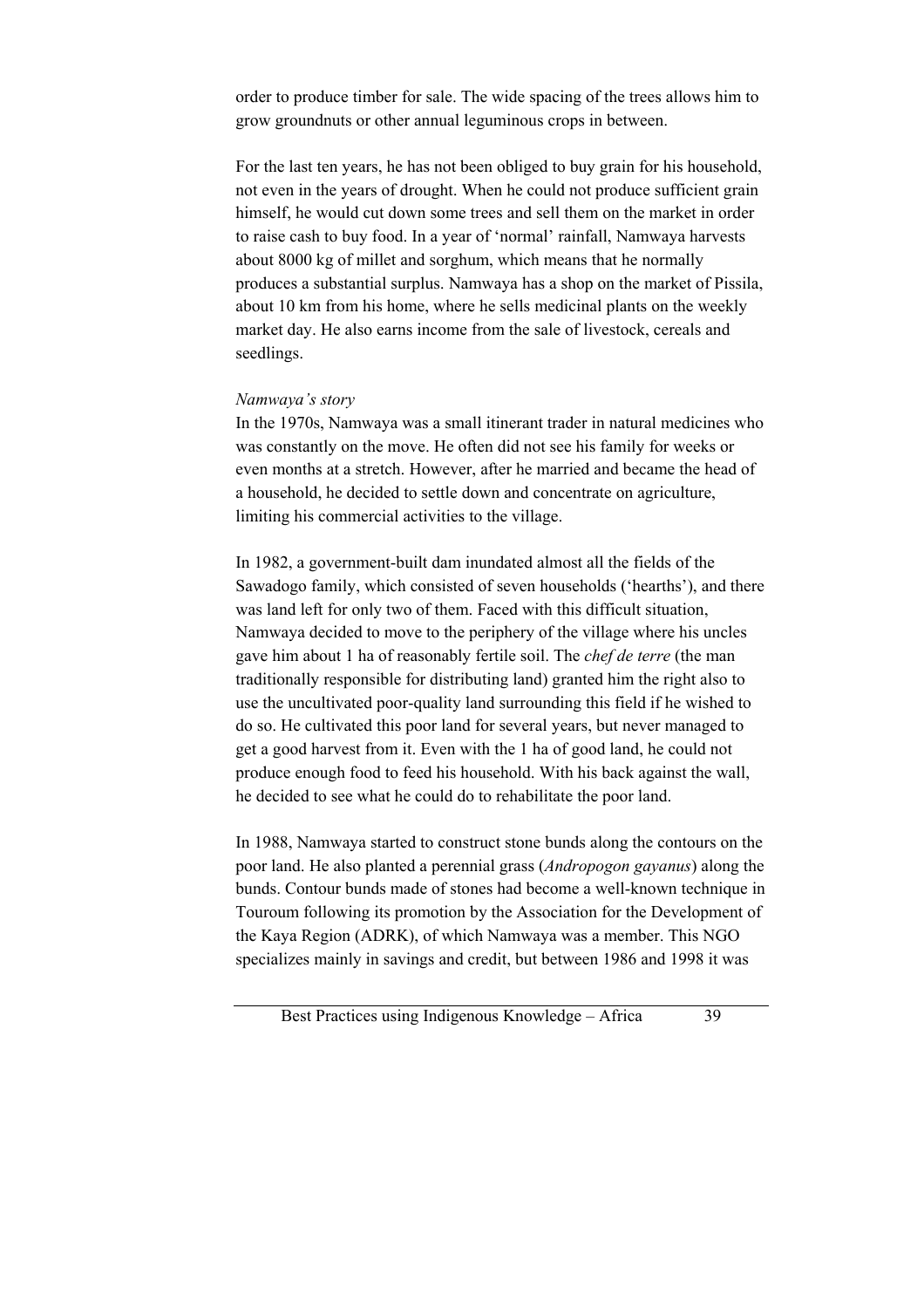also very active in the field of soil and water conservation. Through ADRK, Namwaya bought a donkey cart on credit, primarily to be able to transport the stones. The contour stone bunds had some positive impact on yields, but still he could feed his family for only nine or ten months of each year.

## **Content and approach**

The real turning point came in 1990, when government forestry agents proposed to train him in techniques of establishing and maintaining a tree nursery. He had already been trying to raise seedlings before this, but he felt that he had not mastered the techniques adequately, so he gladly accepted their offer and attended a short training course. At the same time, he tried to expand his cultivated area by applying mulch to part of his barren, degraded land. In 1990, for the first time since the dam had inundated the family fields in 1982, his fields produced enough millet and sorghum to feed his family for the entire year.

In 1991, Namwaya established a tree nursery next to the dam and produced 3000 plants in that same year. He planted 1 ha of relatively good land with a combination of locust-bean trees (*Parkia biglobosa*) and *Faidherbia* (syn. Acacia) *albida*, and intercropped the young seedlings with millet. On three sides of his field he planted a live fence composed of several local woody species that he could use for different purposes (fodder, medicines, etc.) in addition to protecting his field. This was his start as an agroforester. In 1992, however, most of the planted trees died. He decided to replace them with eucalyptus (*Eucalyptus camaldulensis*) trees. Also in this year, Namwaya dug his first compost pit. Both ADRK and the government extension service were promoting this technology. He used his donkey cart to transport water to the compost pit from the dam reservoir about 5 km from his farm.

In 1993, Namwaya doubled the size of his eucalyptus plantation, growing the trees in lines about 8 metres apart so that he could grow crops in between. That same year, he also planted eucalyptus on 2.5 ha of ancestral lands in Touroum that had been given to him by his mother's brothers. In 1994, after having been trained in animal husbandry through ADRK, he started applying what he had learned to his own livestock. He used his own resources to build a shed to store fodder. Also in that year, he took part in an agricultural fair in the regional capital Kaya, where he was distinguished as a model farmer and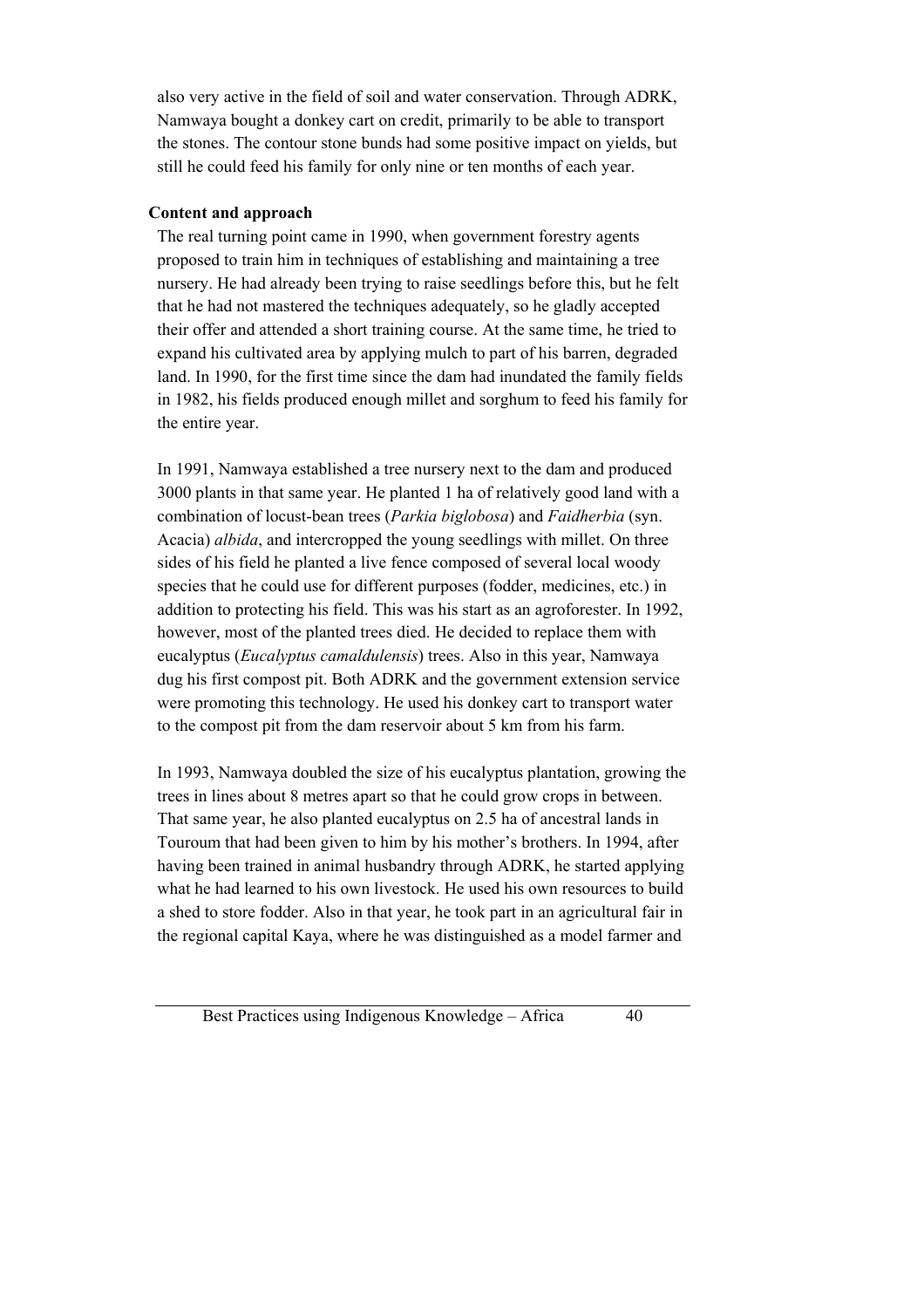awarded a certificate of honour. He then decided to buy a plough with credit from ADRK.

In 1995, Namwaya participated in a study visit to the Yatenga region, organized by ADRK. On his return home, he decided to dig planting pits (*zaï*) in his fields, like the pits he had seen in Yatenga, even though this meant that he would no longer be able to use his newly acquired plough on this land. He started a second compost pit. In 1995, a year of exceptional demand for tree seedlings, his cash income from selling seedlings from his nursery was CFA 600,000 (circa USD 950). This is a remarkable income compared with the estimated average income in Burkina Faso at the time (USD 230). The positive impact of the *zaï* soon became evident. Two years later, there was a serious drought and Namwaya was the only farmer in Touroum who could harvest enough to meet the food needs of the family. He provided cereals to those who asked for his help, feeling that this would morally oblige them to experiment with new practices, as he had done.

The gradual increase in the size of his household over the last decade has enabled Namwaya to invest in the expansion and rehabilitation of land for agroforestry. With three wives and 12 children, many of whom are of working age, he now has a considerable labour force.

#### *An integrated system*

Various agricultural technologies are combined on Namwaya's farm: contour stone bunds, *zaï*, barriers made of perennial grasses (*Andorpogon gayanus*), mulching (with cut wild grasses and lopped leaves of the shrub *Piliostigma reticulatum*), and composting. He sows millet and sorghum in the same planting pits as a strategy to reduce cropping risks. The quantity and distribution of rains in any one season determines which of the cereals he will harvest.

Namwaya has mastered all aspects of producing tree seedlings, also of local species. His key to success was his close observation of how the seeds germinate. This helped him to develop his own technical knowledge for treating seeds. Through observation, Namwaya also identified which tree species can be multiplied through root suckers. They include *Faidherbia albida*, tamarind (*Tamarindus indica*), kapok (*Bombax costatum*), *Diospyros mespiliformis, Balanites aegyptiaca* and neem (*Azadirachta indica*). In his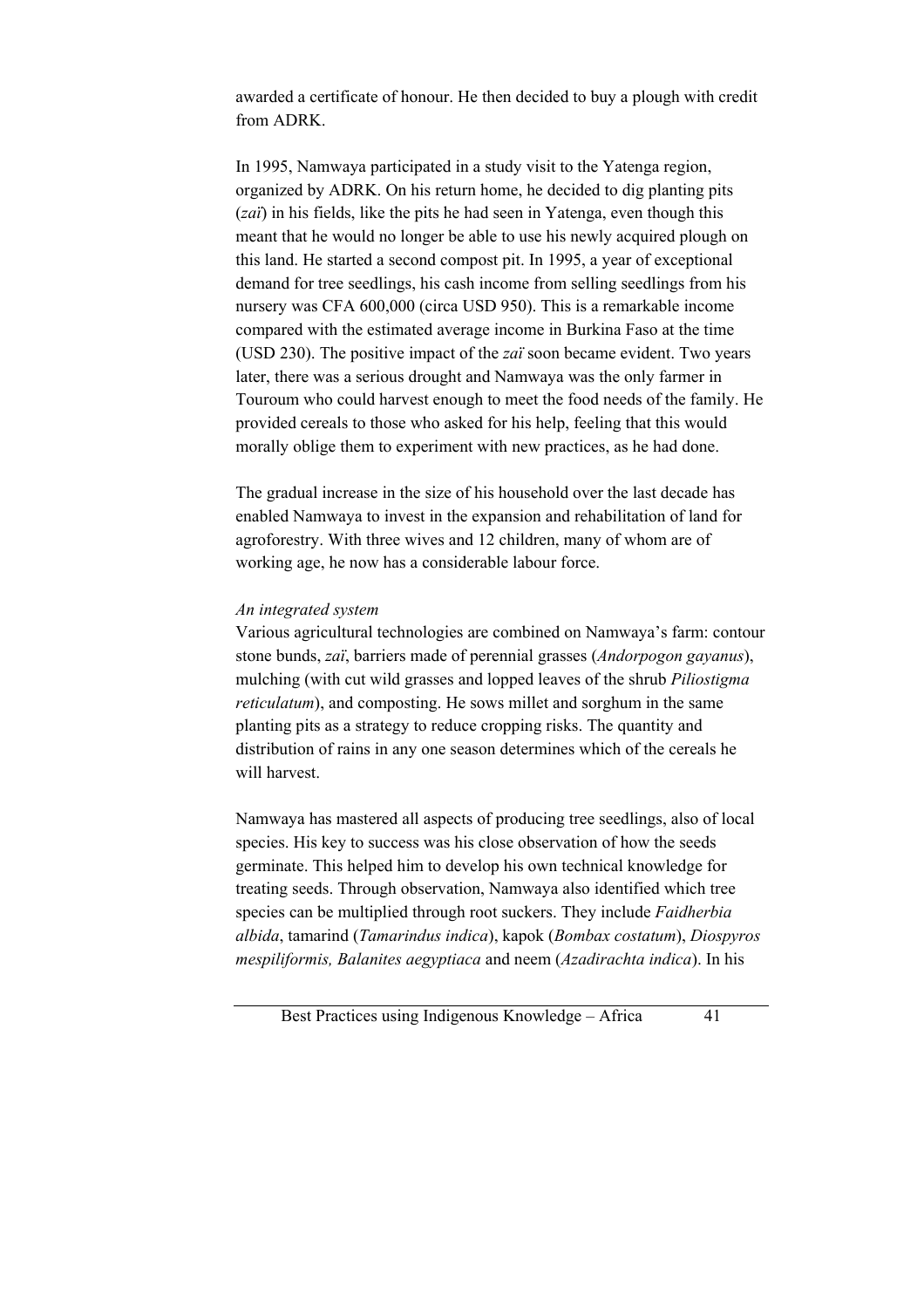tree plantation, Namwaya prefers to sow nitrogen-fixing annual crops such as groundnuts between the lines of eucalyptus. If he does not grow a crop, he uses this space for grazing. In this case, he just lightly scratches the surface of the soil in order to improve the growing conditions for grasses.

In Namwaya's view, the purpose of livestock is to support crop production by providing organic matter for the soil. In his words, 'There can be no cropping without livestock.' His livestock holdings are diverse: bovines, equines and poultry. His innovations in animal husbandry are of both a technological and an organizational nature. He keeps his cattle, sheep and goats in a stable during the dry season so that he can collect their manure systematically. This means that much extra work has to be invested, especially by his wives and children, in feeding and watering the animals. To be able to feed his livestock efficiently, he has built the large shed for storing fodder immediately next to the stable. This reduces the waste of fodder to a minimum. The two compost pits are immediately next to the stable so that the manure can be diverted easily into the pits. The animals' urine flows through a drain that leads from the stable directly into one of the compost pits.

Namwaya cuts whatever fodder he can find that his animals are willing to eat. His theory is that most fodder species have complementary virtues. Some are good for nutrition, whereas others are good for animal health. During the dry season he feeds his livestock large quantities of ground pods of *Piliostigma reticulatum*. He has produced his own concoctions to treat certain animal diseases. He also produces salt-licks himself, using an extract of *Hibiscus spp*., bark of savanna mahogany (*Khaya senegalensis*), clay from a salty marsh, and salt (NaCl) and natron, both of which are Sahel products sold on local markets.

## **The role of indigenous knowledge**

Namwaya has progressively integrated a number of indigenous practices into his farm and has gradually developed an agro-sylvo-pastoral system. This development was closely linked to the evolution of his own knowledge and to the level of equipment, labour and financial resources at his disposal. Whenever Namwaya started up a new activity, he always looked carefully at how it could be done efficiently in order to minimize costs and labour energy.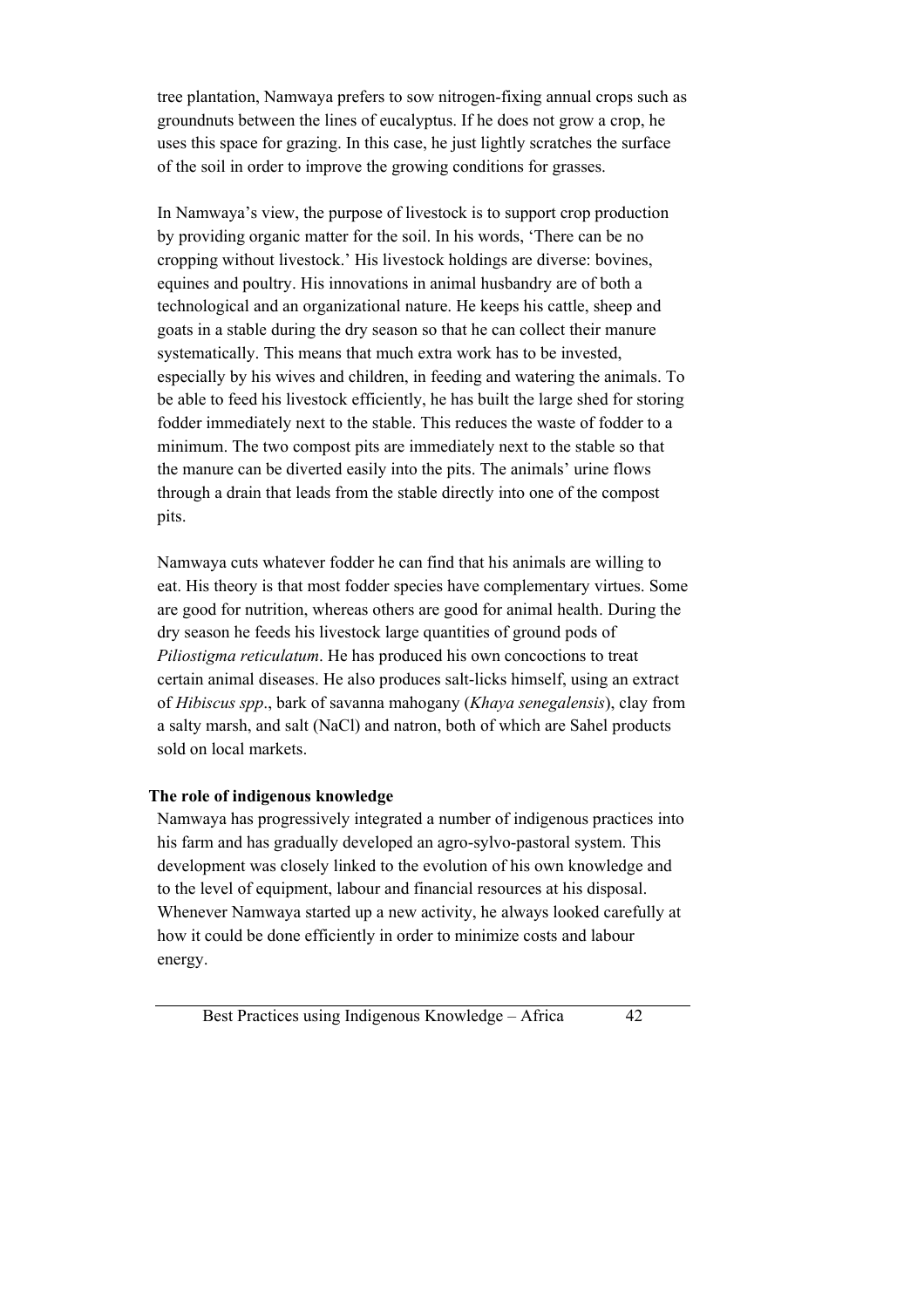The practices are based in the community and they are part of the sociocultural values and meanings of the people living in the community.

# *Transfer of knowledge*

Namwaya is now a widely known innovator in Burkina Faso and has received many visitors. He has been honoured several times, most recently with a medal at an agricultural fair in Bagré in 2000. He has also been awarded cash prizes at fairs, for example in Ouagadougou in 1994, and in Bogandé in 1998.

The knowledge is known to all members of the community and transmitted within the community and through the Institut National d'Etudes et de Recherches Agricoles (INERA) in Burkina Faso.

His neighbours have started using some of his practices, for example a growing number of farmers have started pruning *Piliostigma reticulatum*. Namwaya also receives many visitors (farmers, agricultural technicians, researchers) and in this way his knowledge and experience is spreading.

# **Achievements and results**

Namwaya's innovations are an example for other farmers who have poor land and only one source of income. In that sense, this case could be considered as a Best Practice.

Namwaya's innovations are sustainable (such as the plant seedlings, better natural resource management), cost-effective (Namwaya now produces enough cereals to feed his family), and locally manageable (he was able to work on his innovations locally, with the help of his family).

# *In Namway's own words*

When assessing the impact of the innovations on his life, Namwaya speaks in terms of his gain in respectability, responsibility and popularity, but also his increased financial capacity and his ability to support those in need. He is proud of what he has achieved and enjoys the higher social status that his achievements bring. His market stall in Pissila, for natural pharmaceutical products, attracts many clients, even from other parts of Sanmatenga province. Namwaya views his trees as a form of life insurance and looks to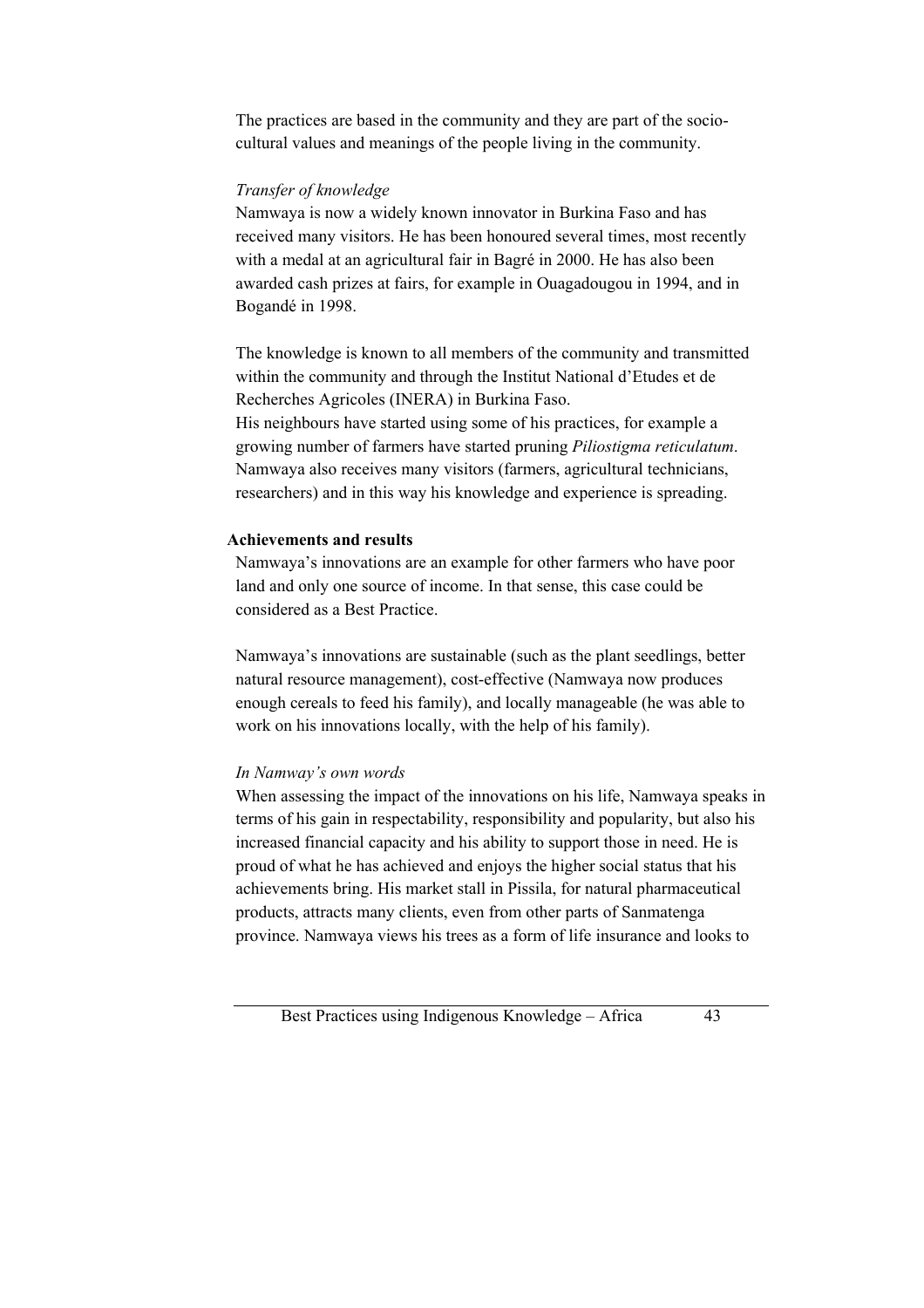the future with much confidence. 'When I am old, I can live from the income and the products of my plantations.'

The recognition and prizes Namwaya has received have inspired him to continue innovating and have allowed him to invest in both livestock and his ethnopharmaceutical business.

## **Source of inspiration**

It would be possible to transfer the practices, but there would certainly be conditions and prerequisites to consider if they were to be transmitted to other countries and regions in Africa. Namwaya's practices are emulated in Burkina Faso.

If you think that this case could be useful in a different context than the one described here, please get in touch first with the contact person listed below (Administrative data). Intellectual property rights could be an issue.

#### **Administrative data**

*Contact person*  Chris Reij International Cooperation Centre Vrije Universiteit Amsterdam De Boelelaan 1105 1081 HV Amsterdam The Netherlands Tel.: +31 20 4449078 Fax: +31 20 4449095 E-mail: cp.reij@dienst.vu.nl

*Other partner(s) involved in the practice*  Ann Waters-Bayer ETC Ecoculture P.O. Box 64 3830 AB Leusden The Netherlands  $Tel + 31 33 4943086$ Fax: +31 33 4940791 E-mail: ann.waters-bayer@etcnl.nl or waters-bayer@web.de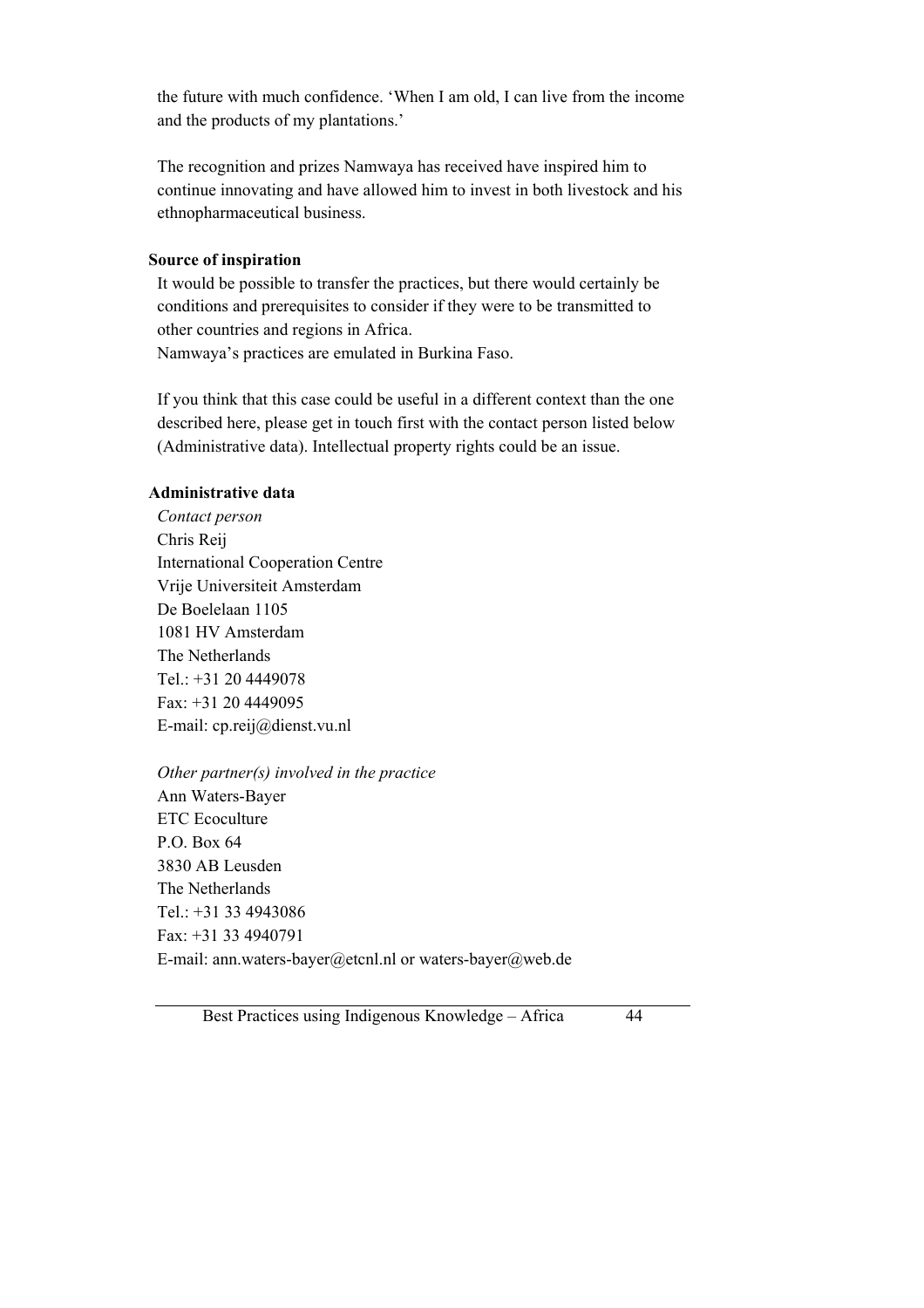*Person(s) who have described this Best Practice*  Jean-Baptiste Taonda Institut National d'Etudes et de Recherches Agricoles (INERA) Burkina Faso

Fidèle Hien Formerly working for INERA and now Minister of Environment and Water Burkina Faso

Constant Zango Namentenga Integrated Regional Development Project Burkina Faso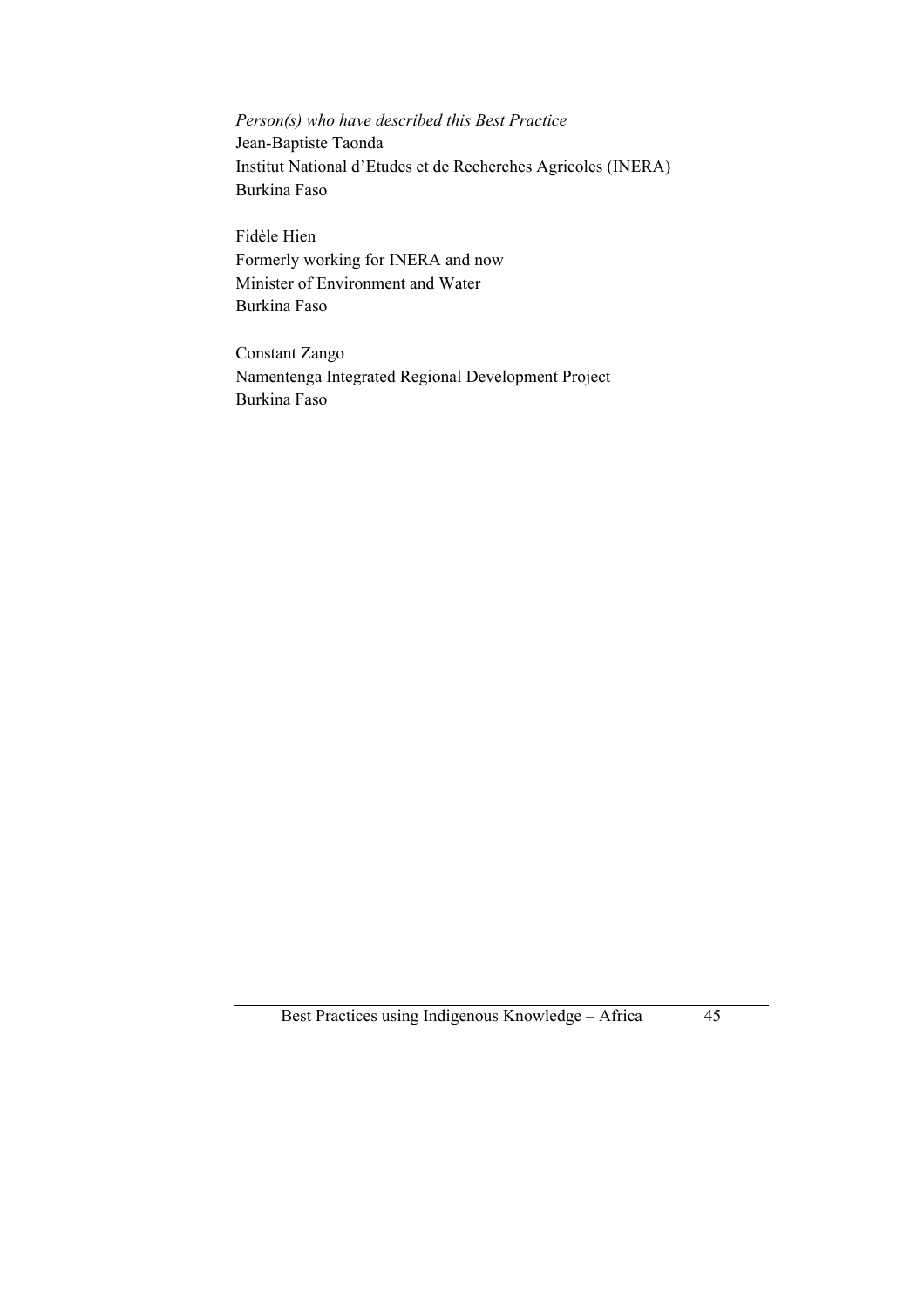| <b>Burkina Faso</b><br><b>BP.03</b> |
|-------------------------------------|
|-------------------------------------|

## **Title**

*Zaï*, an indigenous water harvesting and soil fertility management practice in Burkina Faso

## **Themes**

Natural resources, resource management, soil fertility, soil improvement

## **Introducing the practice**

The method of water harvesting reported here is practised by Mossi farmers in Yatenga Province in the northern part of Burkina Faso, in sub-Saharan Africa. The Mossi are the major ethnic group in Burkina Faso, making up about two-thirds of the total population. They derive their livelihood essentially from agriculture. They also ruled the region for over eight centuries, establishing five independent kingdoms, of which Ouagadougou was the most powerful. Even today, the traditional Mossi chiefs hold significant power in Burkina Faso.

The *zaï* method of water harvesting is seasonal, practised each year as necessary. The method is used to rehabilitate strongly degraded land known as *zî-peele*, which is usually found on relatively flat land on which no crops can be grown.

At the beginning of the dry season, farmers use traditional picks to dig holes 10-20 cm deep and 20-40 cm in diameter. The resulting shallow pits are spaced 80-120 cm apart throughout the area being treated. The earth removed from each pit is carefully piled in a half-moon shape along the pit's lowest edge so that runoff water will flow downhill into the pit. Throughout the dry season, the pits collect sand, loam and other organic materials carried by the wind.

In early May, with the first rainfall, farmers begin to prepare the pits for planting. In each one they put about two handful of organic waste, generally from animals. Attracted by the organic matter, termites dig deep tunnels beneath the pits, which by now are shaped like funnels. Water from the first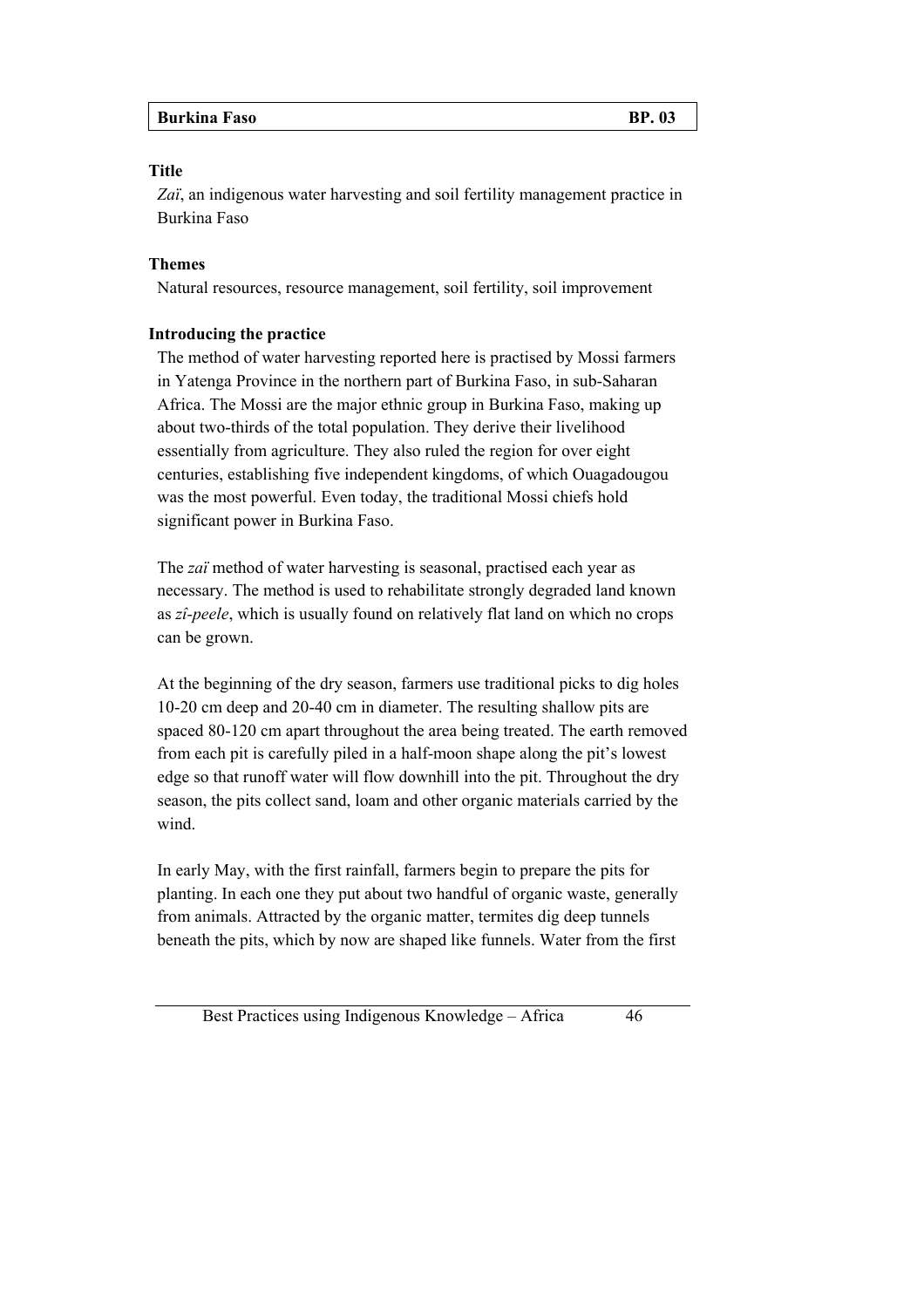rains flow into the termite tunnels, creating pockets of moisture so deep inside the soil that it resists evaporation.

Through the practice of *zaï*, both water and nutrients are concentrated in the pits, where in early June the farmers plant the seeds. The increased water retention capacity of the soils helps crops tide over drought spells during the rainy season. The following year the practice is repeated, except that new pits are dug between the old ones. Within five years, an entire area of land that had been degraded and useless can be totally rehabilitated to produce yields where previously nothing could be harvested.

The practice, documented in the 1980s, originated among Mossi farmers in Yatenga Province. It is a survival strategy in this semi-arid area. *Zaï* is still in use today. In fact, because it is so effective in restoring soil fertility and thus in increasing agricultural production, the practice is expanding. It is now used by many farmers, in particular on the northern part of the Central Plateau of Burkina Faso. Both government and non-governmental organizations support the practice.

*Zaï* is a labour-intensive technique practised by both men and women. Its three main steps are digging, manuring and sowing.

## **The role of indigenous knowledge**

Local knowledge about soil conditions and about the use of organic materials is essential. All members of the community know how to practise *zaï*. They learn by observation and imitation. *Zaï* is a strategy for survival and thus very important in the lives of the people who practise it. The practice has been documented in writing, and is discussed on radio programmes for farmers, which are broadcast in local languages.

#### **Achievements and results**

The practice addresses a major problem, helping to feed the population in a country that is not self-sufficient in basic foods. Recent inquiries among farmers in Yatenga Province revealed that in years when rainfall is average for the area, *zaï* enables them to harvest an annual 500 to 1000 kilos per ha of sorghum, millet, maize or other cereals.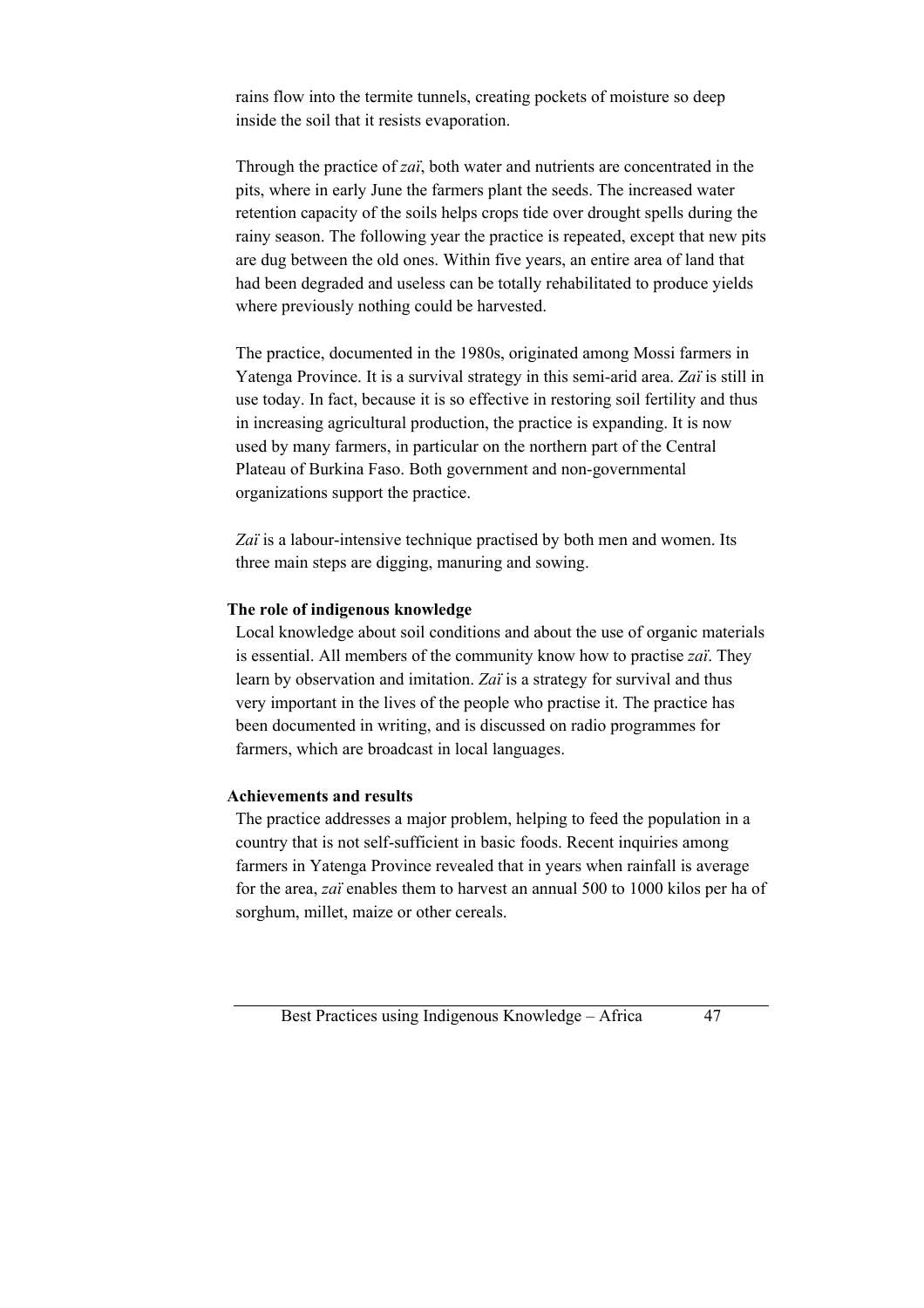The practice is entirely sustainable, very cost-effective, and easy to manage locally. Local farmers benefit from it directly through improved productivity. The practice has three main strong points:

- It keeps organic waste in the pits, where the most benefit can be derived from it.
- It restores fertility to depleted soil.
- It increases agricultural productivity.

Its only possible weakness is that it is physically demanding, but among the Mossi farmers of Burkina Faso, who are known for being hard-working, this is not a problem.

The practice could perhaps be improved if the farmers had more modern tools for digging the holes, or if *zaï* could be more systematically combined with stone bunds. This combination with another improved indigenous practice designed to slow water runoff would encourage the penetration of moisture into the soil.

# **Source of inspiration**

There is no reason why *zaï* should not prove useful in other semi-arid regions. In 1989, farmers from the neighbouring country of Niger travelled to Yatenga Province to learn how to improve their own planting pits (Reij 1993, IK&DM, Vol. 1, nr.1).

If you think that this case could be useful in a different context than the one described here, please get in touch first with the contact person listed below (Administrative data). Intellectual property rights could be an issue.

# **Administrative data**

*Organizations involved*  Association Internationale des Six, S‰ (a non-governmental organization) B.P. 100 Ouahigouya, Province du Yatenga, Burkina Faso Tel.: +226 55 0038 Contact: Dr Bernard Lédia, Ouedraogo, Burkina Faso

Association pour la Promotion des Oeuvres Sociales (APROS) B.P. 70 Ouahigouya, Province du Yatenga, Burkina Faso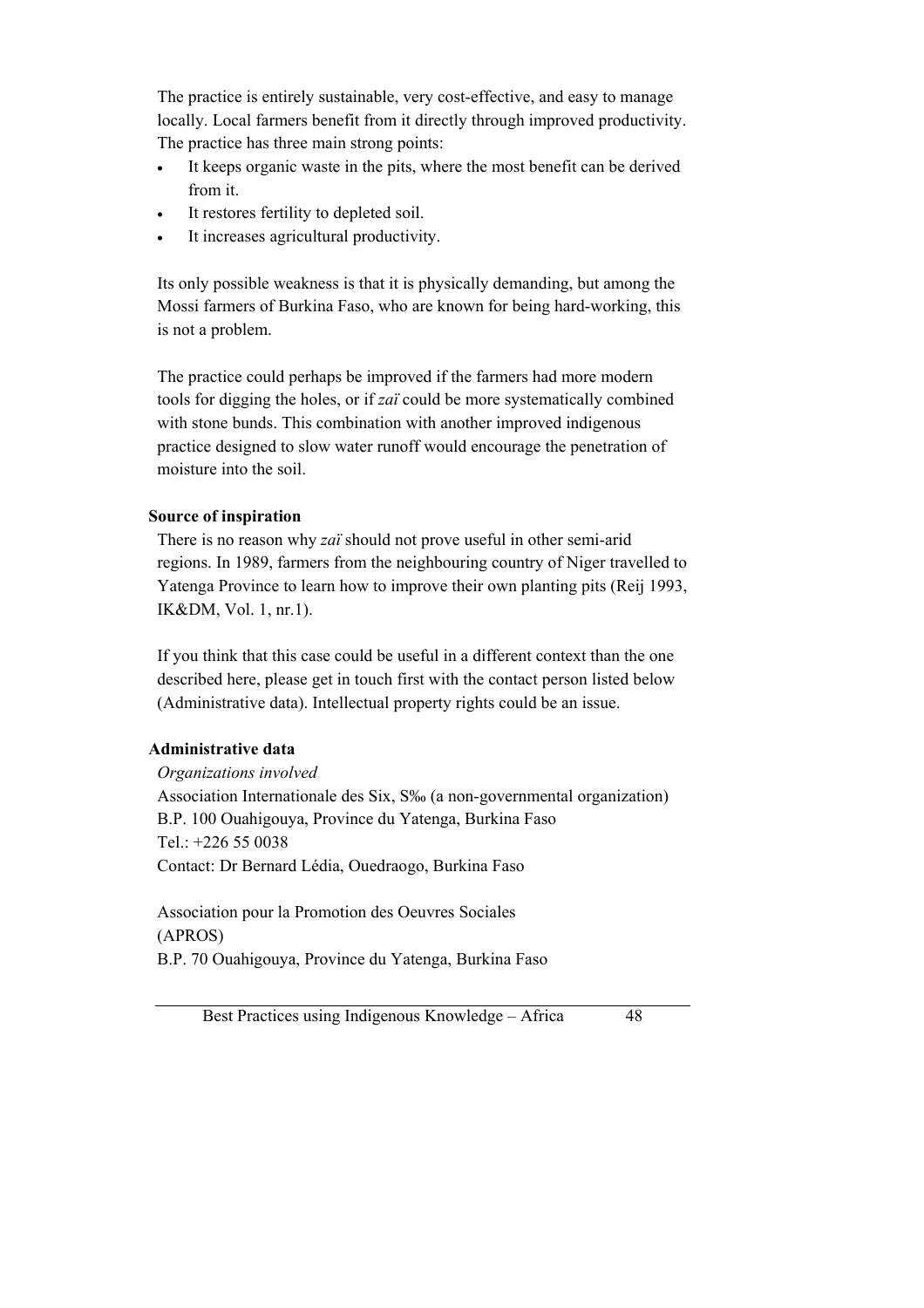Tel.: +226 554052 Contact: Mr Justin, Tiemtore, Burkina Faso

*Person(s) who have described this Best Practice*  Emile Dialla BURCIK 02 B.P. 5154 Ouaga 02 Burkina Faso Tel.: +226 360746 or +226 613061 E-mail: emile\_dialla@yahoo.fr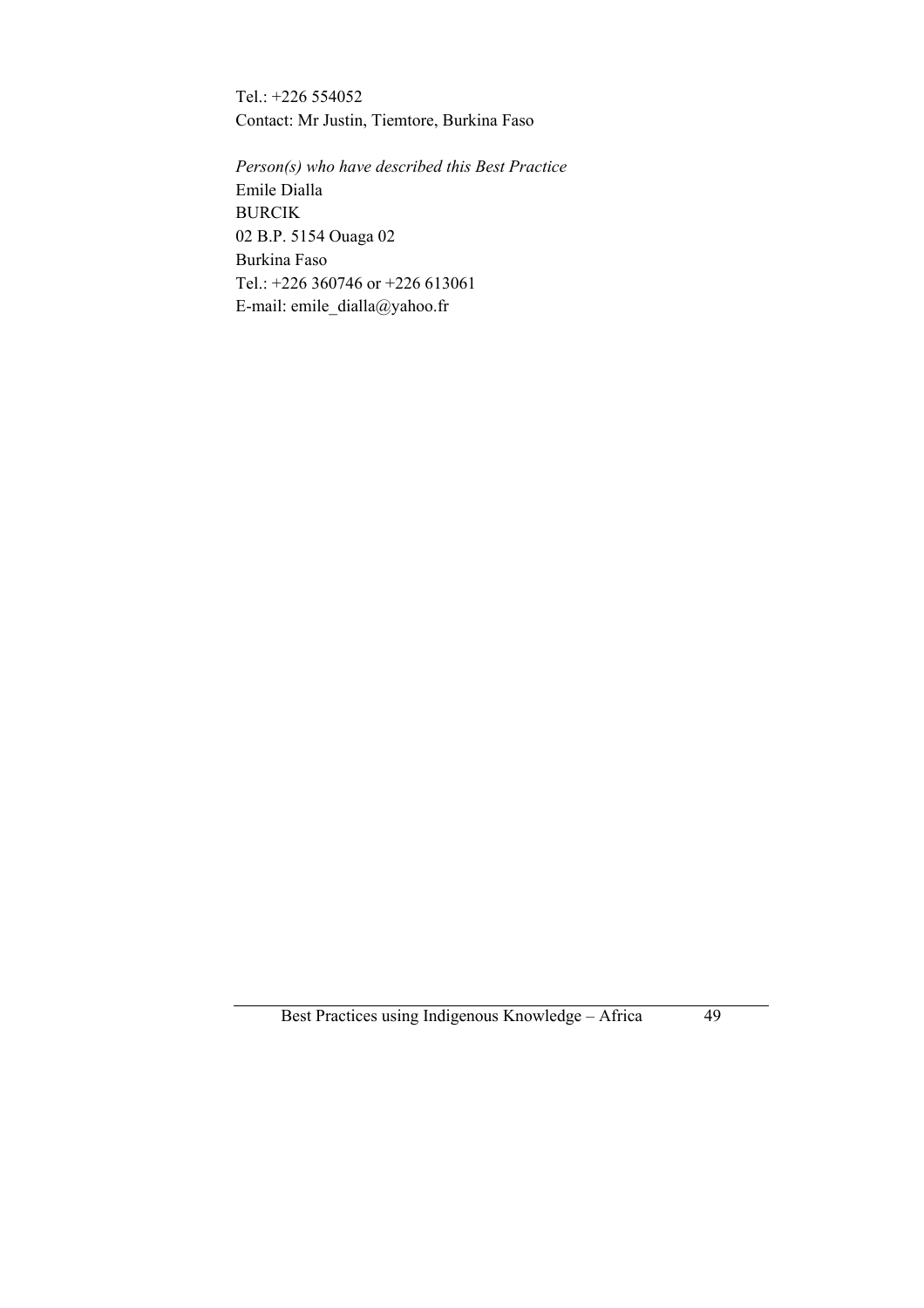| <b>Burkina Faso</b> | <b>BP.04</b> |
|---------------------|--------------|
|---------------------|--------------|

#### **Title**

Pits for trees: how farmers in semi-arid Burkina Faso increase and diversify plant biomass $12$ 

## **Themes**

l

Agricultural development, agroforestry, biodiversity, cultivation practices, desertification, natural resources, resource management, soil fertility, soil improvement

## **Introducing the practice**

In recent years there has been a dramatic increase in the number of trees growing on farmers' fields in certain villages in the Yatenga region of Burkina Faso. This is due in part to the systematic protection of natural regeneration by individual farmers and to the use of improved traditional planting pits, or *zaï*, for growing trees. Through this method farmers have rehabilitated degraded land and increased the diversity of trees.

In Burkina Faso, the fight against desertification is a constant preoccupation of farmers, government agencies, NGOs and development-project planners. The reduction in vegetative cover has reached alarming proportions in the north of the country, leaving the soils exposed to erosion by wind and water. The farmers described in this best practice live in the provinces of Yatenga, Zondoma and Lorum in northwest Burkina Faso.

Rainfall in the region is highly variable. The long-term average for the regional capital, Ouahigouya, was 560 mm between 1950 and 1987. Ouahigouya received 590 mm rainfall in 1997, but it was poorly distributed over the season and the harvests failed. In 1998 rainfall was an exceptional

<sup>&</sup>lt;sup>12</sup> This case is an adapted version of an article published in: 'Farmer Innovation in Africa. A source of Inspiration for Agricultural Development'. Chris Reij & Ann Waters-Bayer (eds.), 2001. Publisher: EARTHSCAN, Earthscan Publications Ltd, London (UK) / Sterling, VA, USA. www.earthscan.co.uk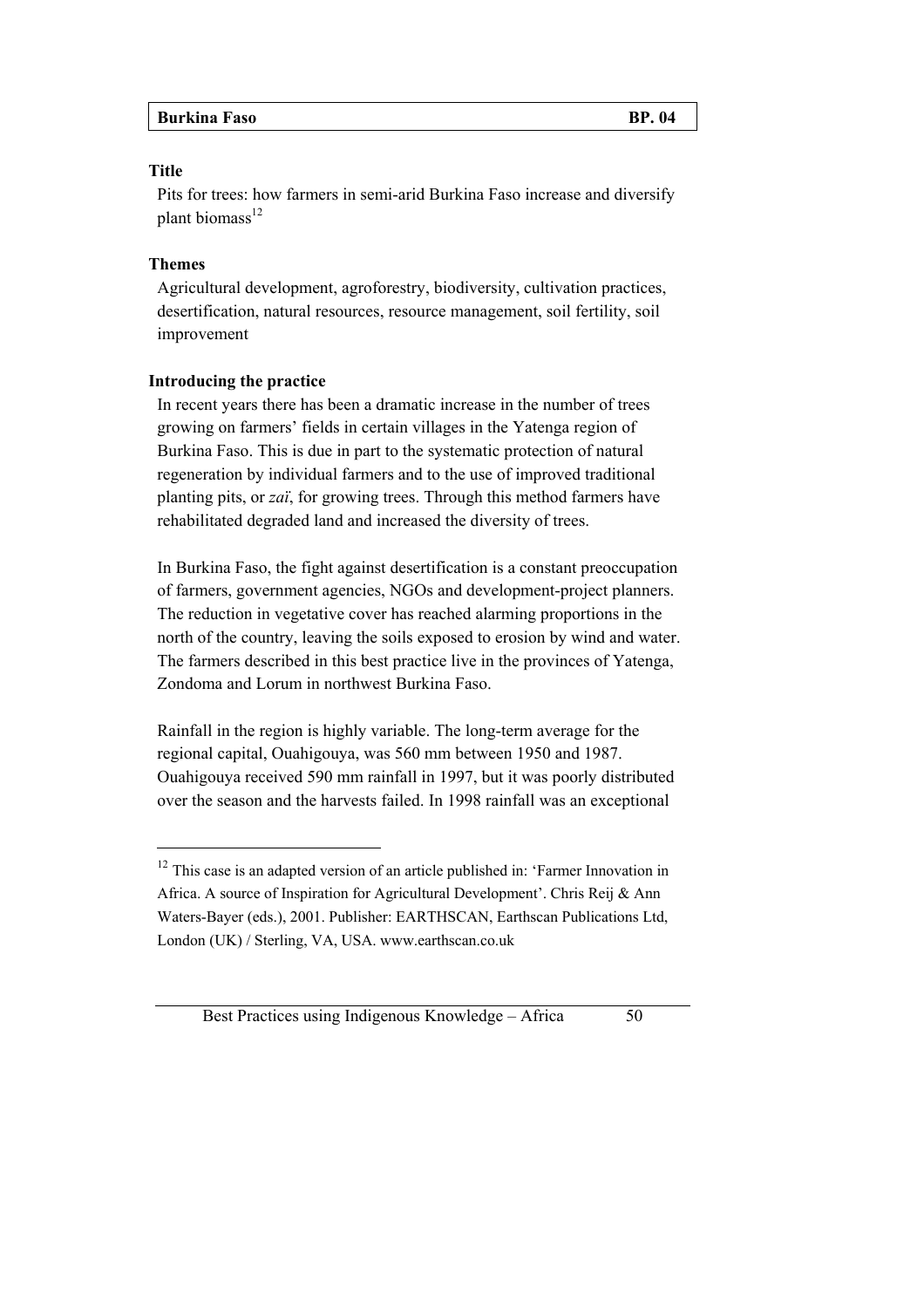969 mm, which led to a good harvest except in low-lying areas. The average population density in this region is 55 persons/ $km<sup>2</sup>$ . The grazing pressure on the natural vegetation is high; according to the 1992 national livestock census, the Yatenga region had 140,500 head of cattle, 591,500 sheep and 708,100 goats (INERA 1994).

During the dry season, the animals owned by the local farmers depend to a large extent on crop residues for fodder. The traditional practice of fallowing to regenerate soil fertility has disappeared and the possibilities for expanding cultivation to new areas are extremely limited. Rehabilitation of degraded land is the only option left to farmers who want to increase production by expanding their farming area.

During the last 30 years, substantial tree-planting operations have been carried out. Village woodlots have been planted and there have been several national schemes, including the National Village Forestry Programme and, more recently, the campaign entitled '8000 Villages, 8000 Forests'. Millions of seedlings have been planted, but survival rates have been poor. There are many reasons for this lack of success, but the main ones are the poor care of the seedlings after planting, uncontrolled grazing by livestock, cutting of trees to clear land and to obtain fuel, and, in particular, the fact that farmers were not involved in the activities in ways that encouraged them to take responsibility for them.

#### **Content and approach**

The practice described here involves the improved use of a traditional technique involving pits known as *zaï*, where naturally occurring seedlings are protected or where seeds are deliberately planted. In Burkina Faso, where the technique originated, farmers are experimenting with it and have managed to re-establish and protect abundant perennial woody biomass on their fields. They have done this by sowing tree seeds, planting seedlings, selectively protecting natural regeneration, and sowing and planting grasses in the pits.

Compared with the early 1980s, there has been a dramatic increase in the number of trees growing on farmers' fields in parts of the Yatenga region. Many farmers have protected naturally regenerating trees but some have also made considerable efforts to grow trees in *zaï*. One example of a farmer-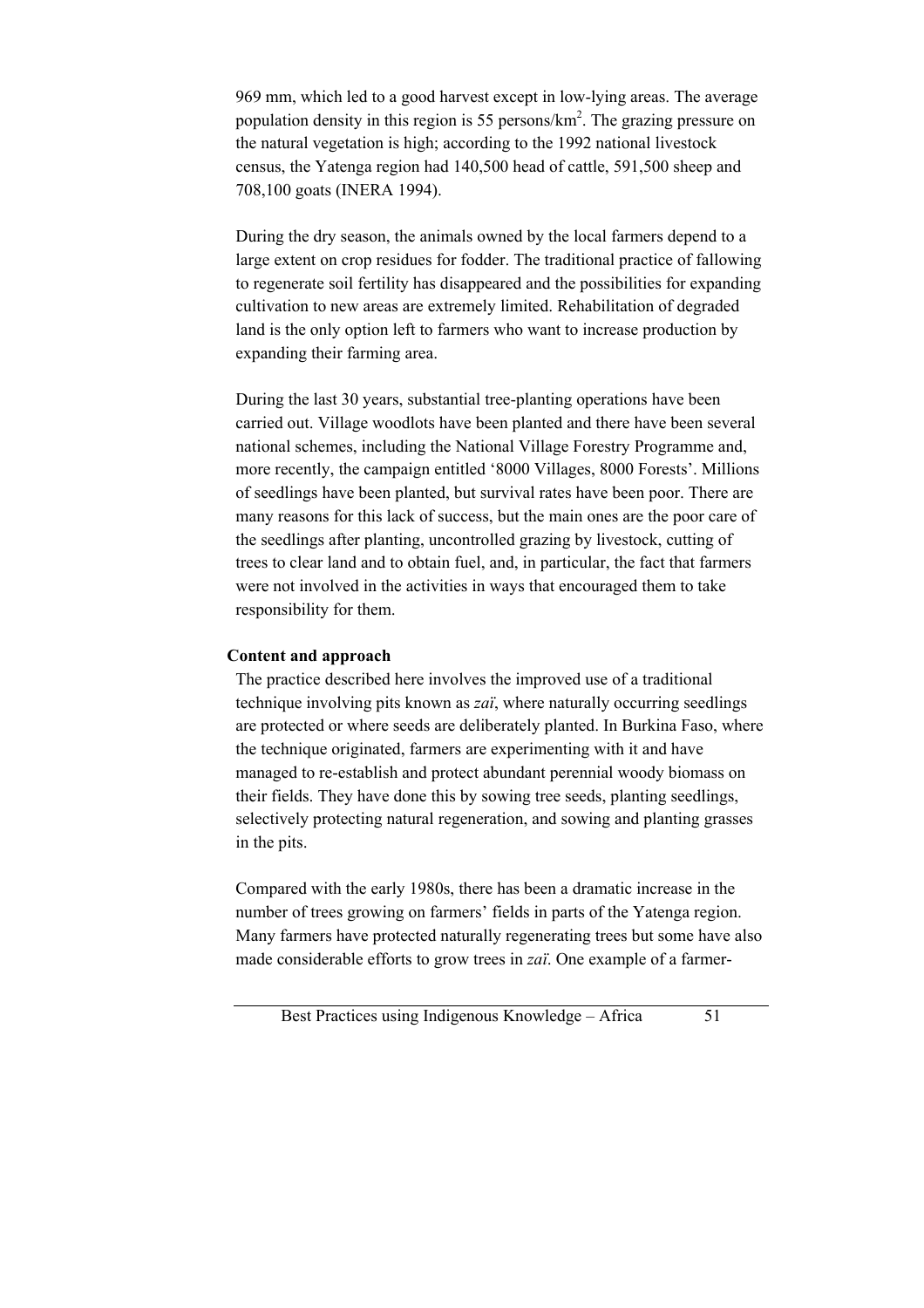innovator is Yacouba Sawadogo, in the village of Gourga. He developed the practice of growing trees in pits, but several other farmers can also be considered to be pioneers in this field.

#### *The innovations of Yacouba Sawadogo*

In 1979 Yacouba Sawadogo started to use the *zaï* technique to rehabilitate land. At that time, his main aim was to produce more cereals, mainly sorghum and millet. By digging wider and deeper pits and by adding manure to them, he managed to achieve very good yields from fields that had previously been so degraded that nothing could be grown on them. His improvements allowed him to achieve food self-sufficiency for his family. In addition, Yacouba was pleasantly surprised that numerous tree species started to grow spontaneously in the planting pits. The tree seeds had been deposited in the pits by the run-off water, or they were contained in the manure that had been added to the pits. Yacouba decided to protect the young trees. In this way, he discovered the use of pits for growing trees (*zaï* forestier). Already in the first years, the results were spectacular and highly encouraging. His next step was to start collecting the seeds of numerous useful local species of fruit and fodder trees, which he introduced into the *zaï* in the next wet season. These species included sheanut (*Butyrospermum paradoxum var. parkii*), yellow plum (*Sclerocarya birrea*), grape tree (*Lannea microcarpa*) and various acacia species, but also fodder grasses such as Gamba grass (*Andropogon gayanus*) and *Pennisetum pedicellatum*.

Within a few years, the piece of barren land was gradually transformed into a 12 ha forest with a large variety of species. Yacouba then had to make a difficult choice because the trees and shrubs started to compete with his cereal crops. He opted for growing trees. Each year he placed the seeds of desired tree species into the *zaï*, as well as alongside the stone bunds he had constructed in his fields to prevent erosion. In the month of August, he split and replanted clumps of fodder grasses such as Gamba. In order to protect his forest from livestock, he surrounded it by cultivated fields which livestock are not allowed to enter during the growing season, according to local land-use agreements. During the dry season, he or his children protected the forest against uncontrolled grazing, woodcutting and hunting.

Since the devaluation of the West African franc (CFA) in January 1994, many farmers can no longer afford to buy commercial medicines. This has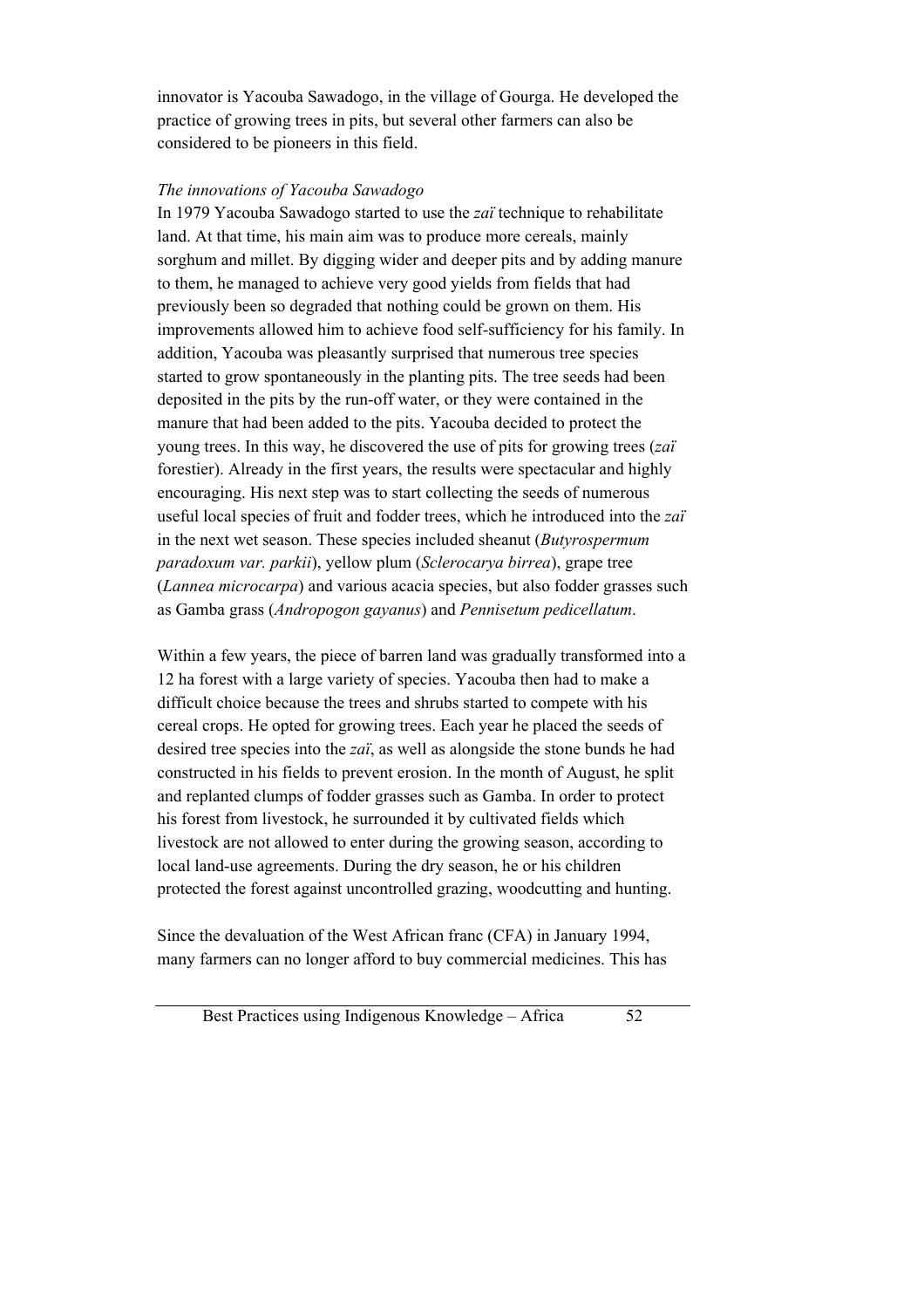boosted an interest in medicinal plants. The farmer-innovators systematically protect and introduce into their fields all the species that can be used to heal common diseases (malaria, stomach ache, jaundice, etc.). The medicinal species named by the farmers include neem (*Azadirachta indica*), grape tree (*Lannia microcarpa*), yellow plum, eucalyptus (*Eucalyptus camaldulensis*), savanna mahogany (*Khaya senegelensis*), drumstick tree (*Cassia sieberiana*), and *Guiera senegalensis*. Yacouba Sawadogo has developed this activity more actively than anyone else. He has introduced species not previously known in his region and has focused on species that have largely disappeared because of droughts in the early 1970s and mid-1980s.

#### **The role of indigenous knowledge**

Around 1980, forestry professionals and other specialists in natural resource management working on the Central Plateau of Burkina Faso all predicted doom and gloom. They said that important species such as *Acacia* (*syn. Faidherbia*) *albida* were disappearing, that the stocks of baobab were ageing because of overexploitation and lack of natural regeneration, and that this was also the case for perennial grasses such as Gamba grass, which had retreated southwards over a distance of 200-300 km in the preceding 15 years. Twenty years later, farmers are actively protecting the natural regeneration of these species and several others, and they are planting Gamba grass along the stone bunds in their fields. In many fields, more trees were found in the year 2000 than in 1980. Twenty years ago, the expanses of severely degraded land were vast and expanding. Now, thousands of hectares of this land have been successfully rehabilitated by farmers in the Yatenga region using the *zaï* technique.

#### *Transfer of knowledge*

The rehabilitation of land and the improvement of the woody vegetation have greatly increased the social status of the farmers. Before they started to experiment and to invest, they were as anonymous as most farmers. Nowadays, their reputation extends beyond their provinces and even beyond the borders of Burkina Faso. They are in regular contact with the decentralized services of various ministries and have become focal points for improved natural resource management in their regions.

Yacouba Sawadogo receives many visitors from projects and from research institutions. Delegations of farmers also seek to learn from his experience.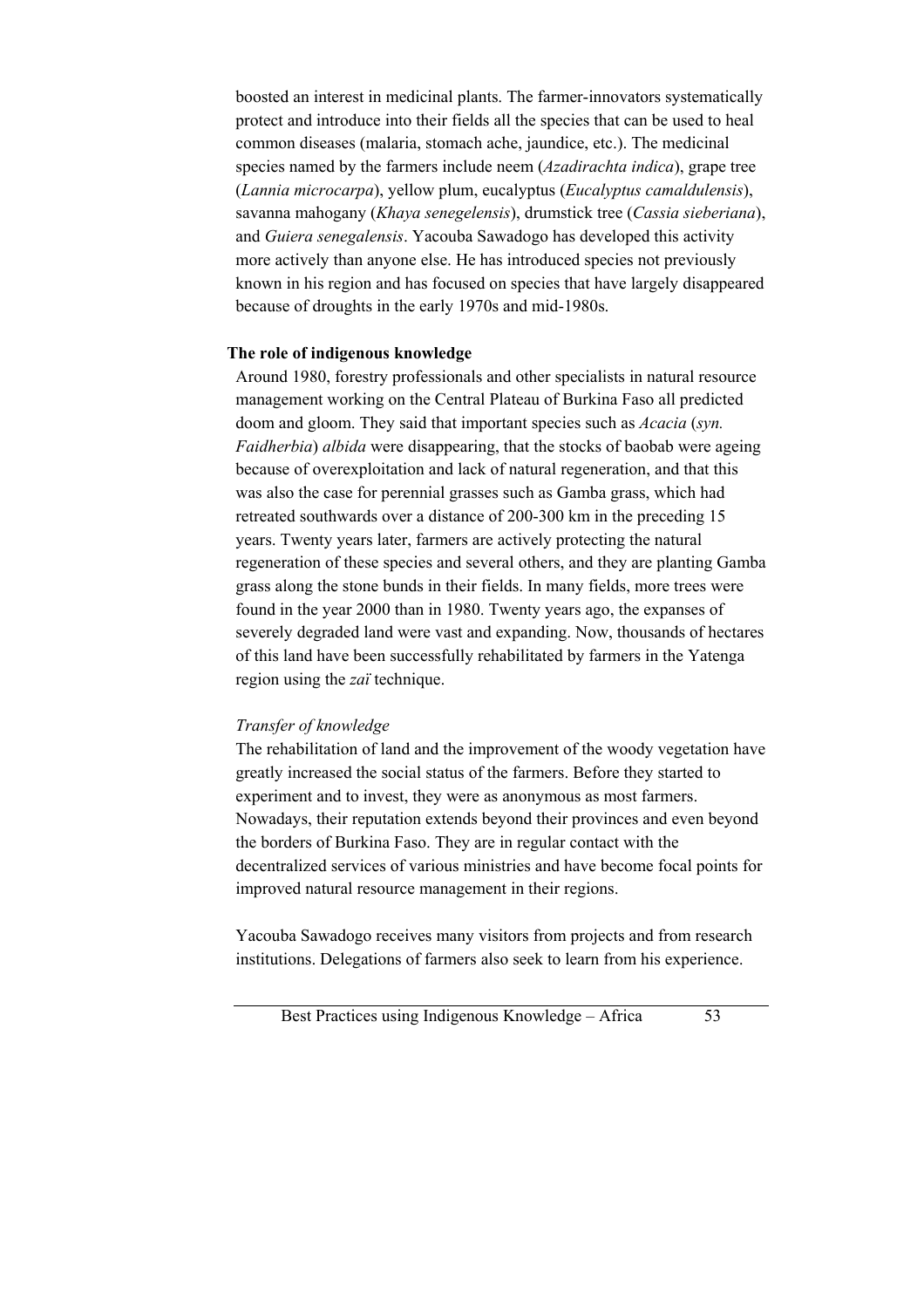Each year he receives perhaps another 100 visitors who ask him for various parts of plants (leaves, bark, roots) for medicinal purposes. Most of these are farmers, but some are traders and office workers. Because of his knowledge in this field, Yacouba is in constant contact with well-known traditional healers who consider him their partner. The field of medicinal plants is secretive and Yacouba did not want to indicate which species he has introduced for medicinal purposes. He only indicated that he has planted species that reduce hypertension and even mental problems. Apparently, he does not ask for cash payments for his products and services, being more interested in the social esteem that he derives from this activity.

#### **Achievements and results**

This case proves that, as a result of indigenous innovation and initiative, it is possible within a fairly short time span (5-10 years) to produce a considerable quantity of diversified plant biomass that can be used for many purposes, including fodder. This facilitates the integration of livestock keeping and cropping systems, which is the basis of sustainable agricultural intensification.

The practice goes a long way towards solving the problem of firewood. The lack of firewood in this part of Burkina Faso is a serious problem for the women who must often walk long distances (10-12 km) to collect enough fuel for the home. As the wife of one of the farmer innovators remarked, 'To have trees on the family fields is a great richness because we can save a lot of time that we can now spend on income-generating activities.' The possibility of covering at least part of the family's firewood requirements is one reason why the farmers protect and regenerate the woody vegetation. Most of the farmers prefer local to exotic species because they are better adapted to the environment and the farmers are well aware of the multiple uses to which they can be put.

The practice is efficient because it produces trees for multiple uses, including for medicinal purposes, and it provides extra income for full-time farmers. It is cost-effective because the seeds are readily available. And it is locally manageable because every farmer can use the *zaï* technique and also systematically protect the natural regeneration on his land in this way.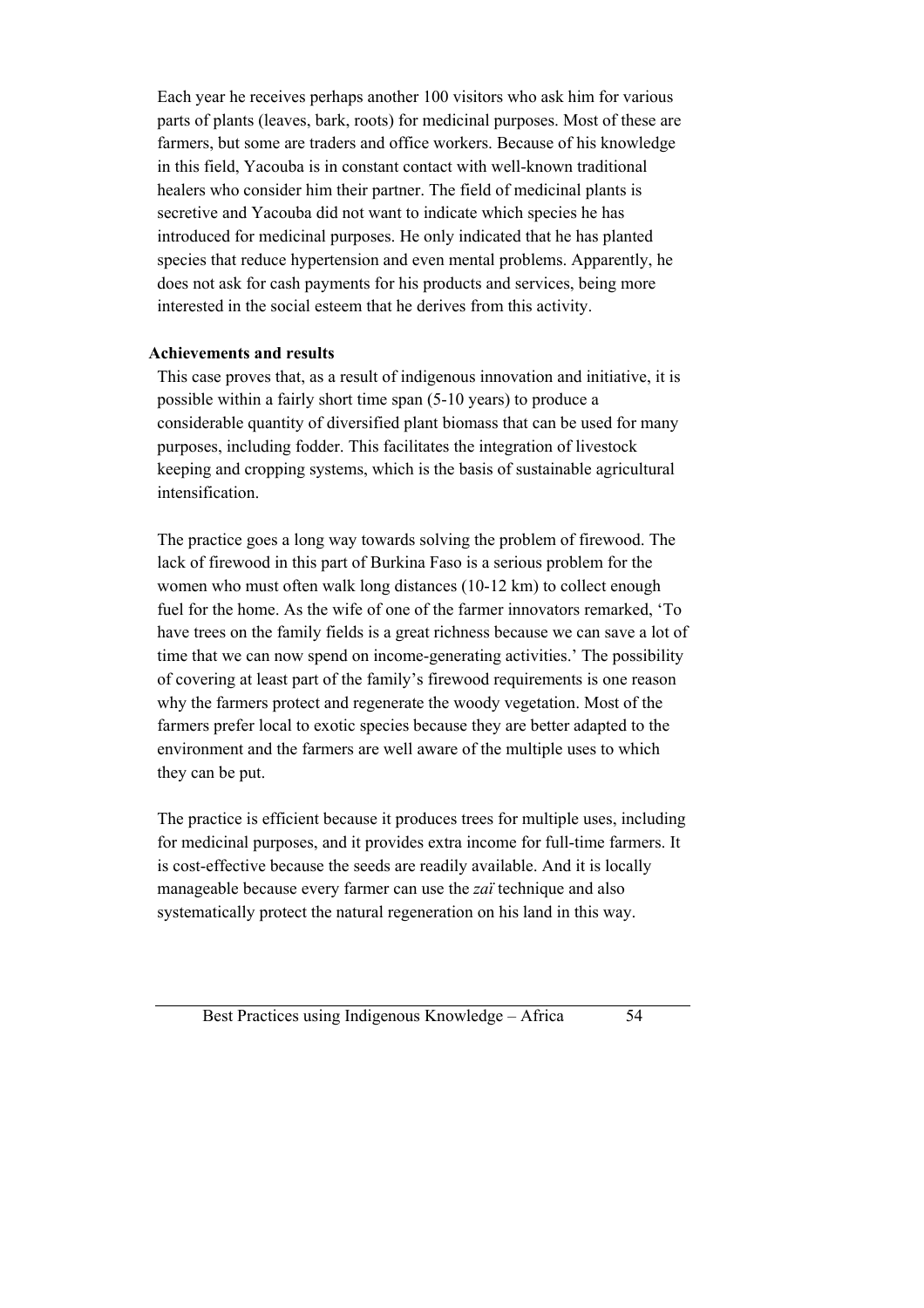## *Impact of the practice on food security*

As Yacouba Sawadogo explained, 'in the days before the *zaï* technique, I was a part-time trader and I used all the income this generated to buy cereals to feed my family. Since I started treating the land with *zaï*, I am selfsufficient in food and sometimes I sell a surplus of cereals and cowpeas to cover my financial needs.' One of the major advantages of the *zaï* technique is that it minimizes risks caused by variations in rainfall and ensures substantial yields on marginal lands.

The *zaï* have stimulated the production not only of cereals but also of leguminous crops such as cowpea (*Vigna unguiculata*). This is generally grown together with sorghum or millet as a cash crop. The substantial quantities of cowpea produced annually on the rehabilitated land contribute to the income of the farm families.

The *zaï* have indirectly had a positive influence on the crops produced by farmers' wives. Because the men now concentrate on the *zaï* fields, the sandy soils not suitable for *zaï* have been allocated to the women, who use them to grow common groundnuts (*Arachis hypogaea*) and Bambara groundnuts (*Voandzeia subterranea*).

#### *Impact on livestock husbandry*

The *zaï* also have a positive impact on livestock-keeping. Many farmers stated that, before they adopted *zaï*, they had few animals. The investment in *zaï* has been paralleled by changes in their livestock husbandry practices. It is only by adding manure to the *zaï* that the farmers can obtain good yields. Farmers whose cattle were formerly managed by Fulani herders now keep their cattle at the homestead. Those farmers who keep sheep do this not only to raise stock to sell, but also to produce manure, which is either applied directly to the *zaï* or used for composting. It is now common practice among Yatenga farmers to collect the pods and fruits of specific woody species (yellow plum, acacia species*, Piliostigma reticulatum*, etc.) for livestock feeding. When passing through the animal's digestive system, the seeds become softer and end up in the manure used in the pits. The seeds sprout and grow at the same time as the cereal crops, and the farmers protect them during weeding. The *zaï* have thus contributed to a stronger integration of livestock and cropping activities.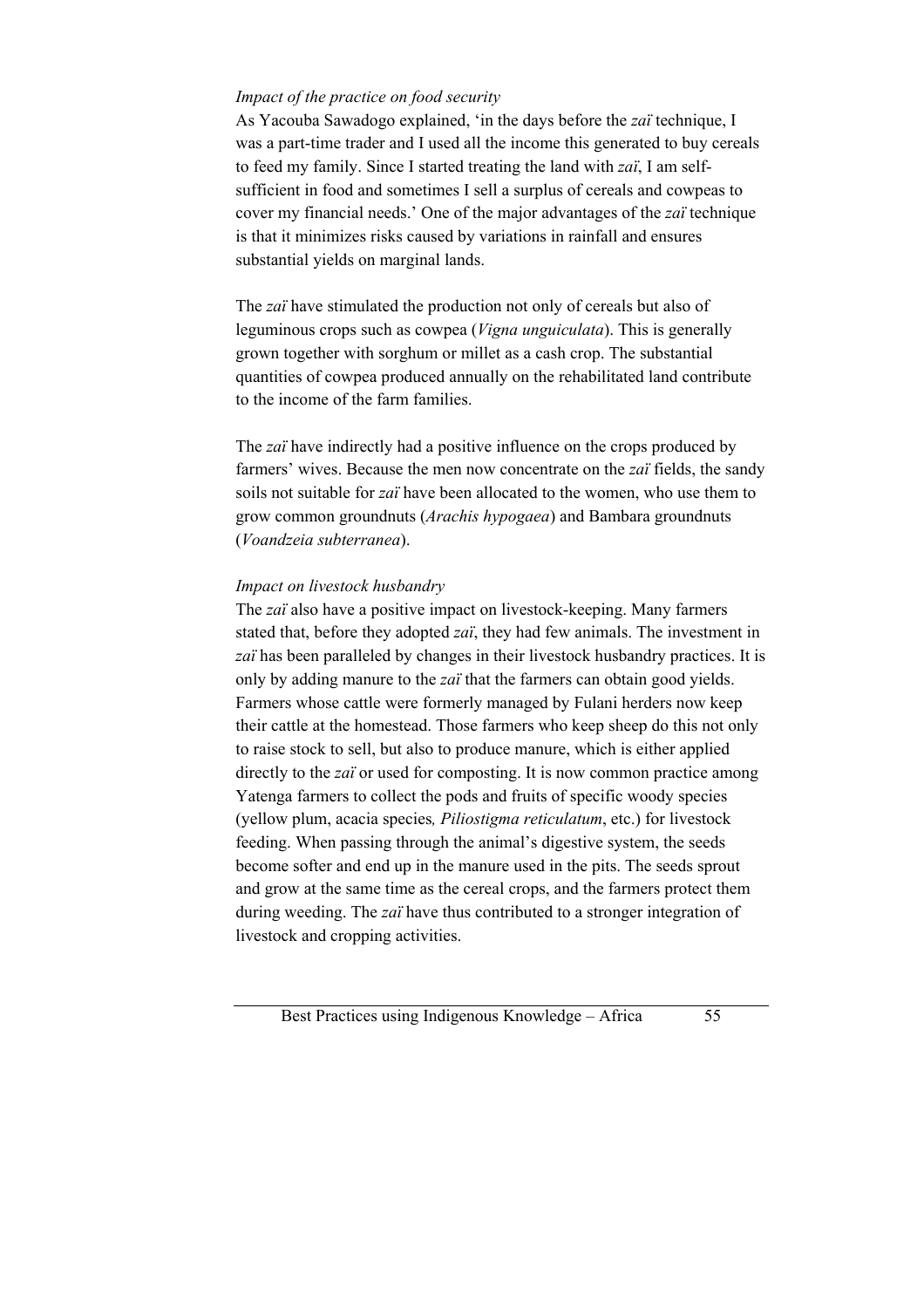#### *Impact on biodiversity*

When the farmers started rehabilitating the tracts of degraded land (z*î-peele* in the Moré language), the land had only a few large trees from a very limited number of species. Yacouba Sawadogo counted only four: *Balanites aegyptiaca, Lannea microcarpa, Guiera senegalensis* and *Combretum micranthum*. Twenty years later, he has more than 60 species of tree on the same land. Yacouba has introduced into his forest several medicinal species which had disappeared from the region. He collected these during his travels outside the Yatenga area. When people come to visit his farm during the wet season, he asks them to dig some planting pits, plant some trees or sow some seeds that he collected.

#### *Impact on income generation*

Several farmers mentioned that they have also sold wood for the construction of roofs, sheds and the like. On an annual basis, this brought cash income of CFA 20,000-40,000 (approx. USD 30-60) per farmer, but the amounts can vary according to the amount of timber in their fields and to demand and supply on the local market. The main species for construction purposes are exotic, such as neem and eucalyptus, but certain local species are used for making chairs, mortars and pestles. The current drive to regenerate the woody vegetation is also linked to the possibility of gaining some cash income. The women have a stake in this as well: they collect leaves of the baobab, flowers of the kapok (*Bombax costatum*), and fruits of the sheanut (*Butyrospermum paradoxum* var. *parkii*) and the locust bean (*Parkia biglobosa*) tree for home consumption and to sell at local markets.

## *Farmers' motivation*

The farmers' reasons for regenerating the vegetation differ and depend largely on the amount of land they have. Yacouba Sawadogo owns his land and has more than enough to meet his family's subsistence needs. He aims to create a multipurpose forest of 20 ha and gives priority to planting trees at the expense of producing cereals. He plans to invest more in growing medicinal woody plants and he would like to reintroduce wild fauna (small deer, hyenas, birds, etc.) into his forest.

Farmers who have only usufruct rights to the land they are farming generally hesitate to plant a live fence around the fields. This would make it easier to protect the trees against uncontrolled grazing but, in view of the local land-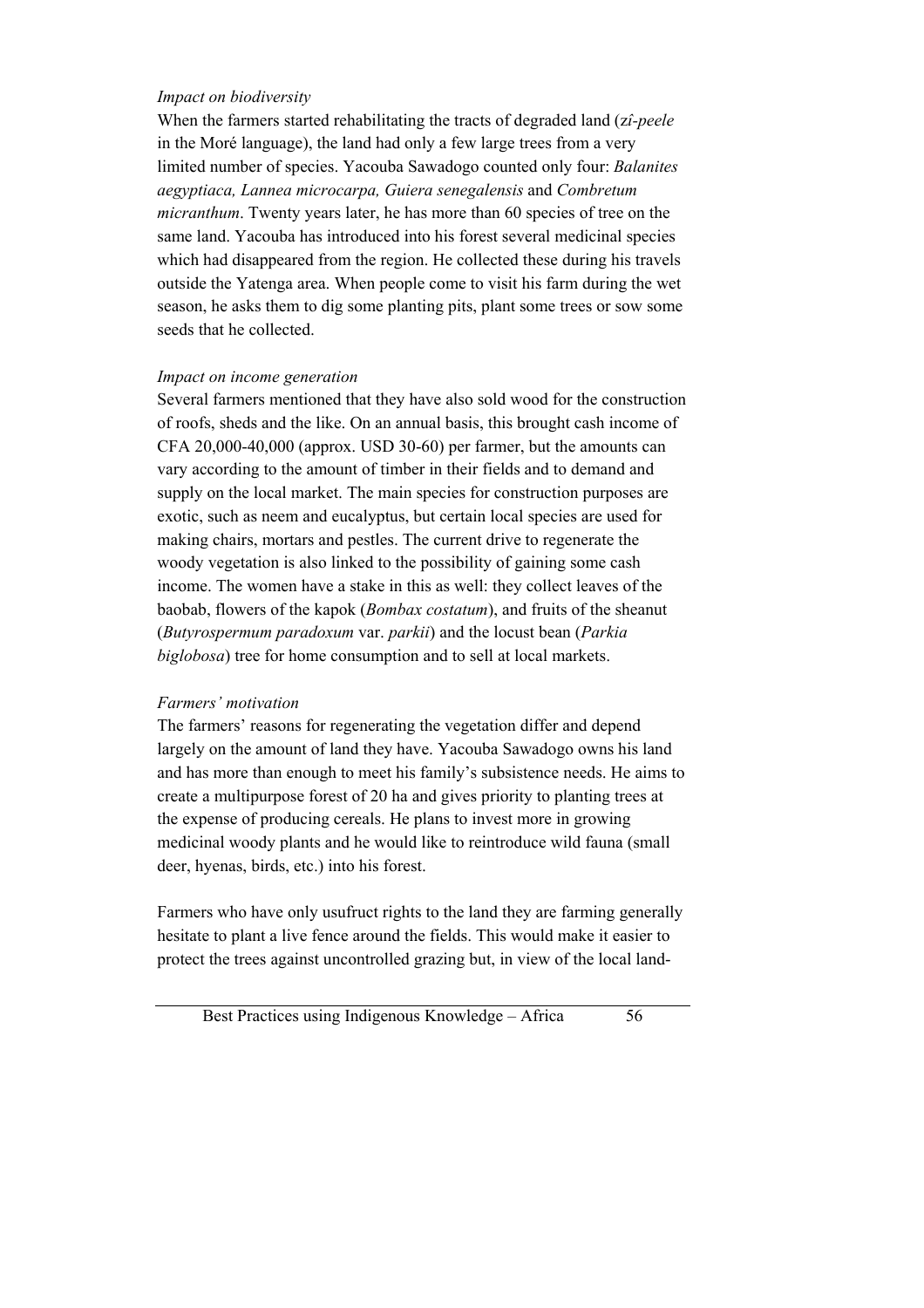use customs, planting trees on and around fields could evoke negative reactions from the landowners. The farmers can protect regeneration, however, which is different from the art of planting.

The battle against land degradation has not been completely won. Farmers involved in land rehabilitation continue to face many constraints, such as uncontrolled livestock grazing and the cutting of trees for firewood by outsiders. These are problems that can be solved only at village and intervillage level. Nevertheless, the environmental situation appears to be less gloomy now than 20 years ago because farmers have shown that something can be done.

#### **Source of inspiration**

It would be possible to transfer the practice, but there certainly would be conditions and prerequisites to consider.

It is now common to selectively protect seedlings that have regenerated naturally in the pits known as *zaï*, but only a few farmers deliberately sow tree seeds in them. Nevertheless, this practice has considerable potential.

If you think that this case could be useful in a different context than the one described here, please get in touch first with the contact person listed below (Administrative data). Intellectual property rights could be an issue.

#### **Administrative data**

*Contact person*  Chris Reij Vrije Universiteit Amsterdam, International Cooperation Centre De Boelelaan 1105 1081 HV Amsterdam The Netherlands Tel.: +31 20 4449078 Fax: +31 20 4449095 E-mail: cp.reij@dienst.vu.nl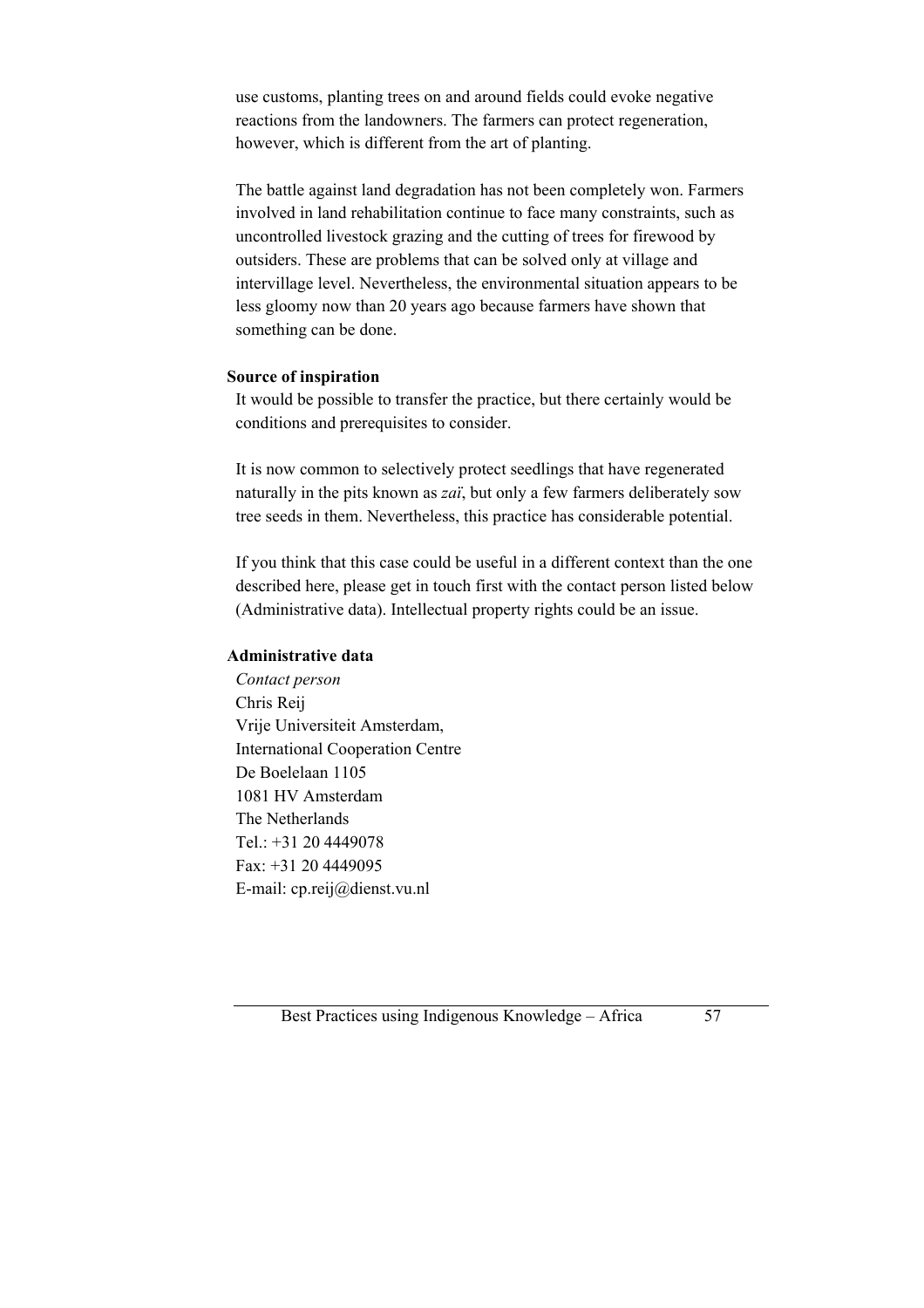*Other partner(s) involved in the practice*  Ann Waters-Bayer ETC Ecoculture P.O. Box 64 3830 AB Leusden The Netherlands Tel.: +31 33 4943086 Fax: +31 33 4940791 E-mail: ann.waters-bayer@etcnl.nl or waters-bayer@web.de

*Person(s) who have described this Best Practice*  Hamado Sawadogo Frédéric Kambou INERA (Institut National d'Etudes et de Recherches Agricoles) Tougan, Burkina Faso

Fidèle Hien Formerly working for INERA, Minister of Environment and Water (now Member of Parliament) Burkina Faso

Adama Sohoro INERA Tougan, Burkina Faso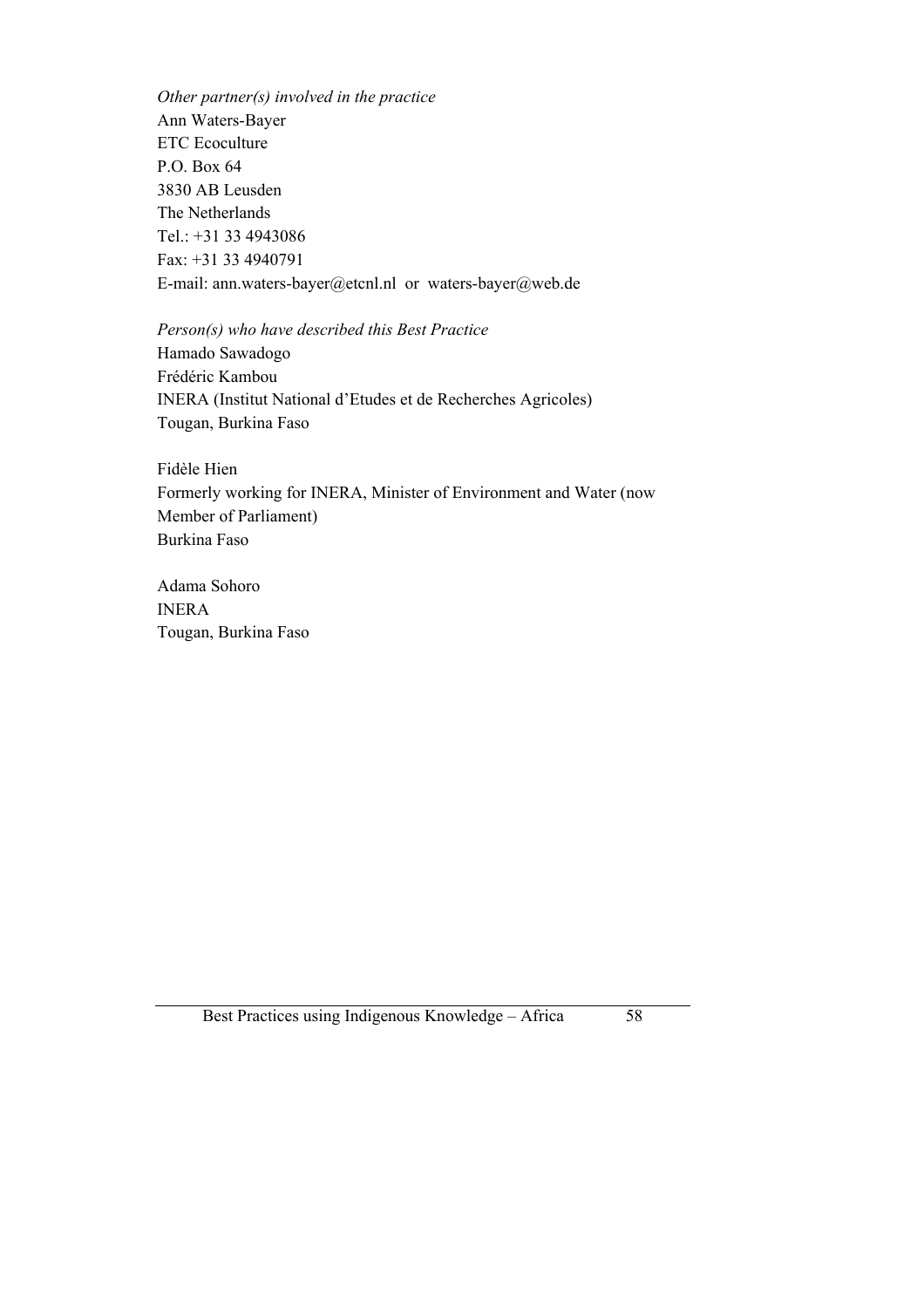#### **Title**

The making and use of traps for fishing in wetland ecosystems in southeastern Nigeria

## **Themes**

Fishery conservation, fishery engineering, fishery equipment, fishery management, fishing, food security

#### **Introducing the practice**

The practice is most common among the inhabitants who live adjacent to the wetlands formed by the tributaries of the Idemili and Niger Rivers, which stretch for over 80 km between Obosi and Ihiala in southeastern Nigeria. The practices reported here were observed in Oba, a town on the Ose River. People who live in this town derive many benefits from the resources of the wetland ecosystem. The resources they extract include drinking water, fish, palm wine, firewood and wildlife as well as wild fruits and vegetables. These resources play important roles in the social and cultural life of the community. For instance, fish and palm wine are indispensable elements in marriage and burial ceremonies.

Trap fishing from the Ose River dates back many generations, certainly as far back as the  $18<sup>th</sup>$  century. It is important because freshwater fish and forest wildlife have been the only major sources of protein for the people of the community.

Fishing is a year-round activity. Small trap fishing is usually done during the rainy season, from April to October, when the tide is high and there is a lot of water in the forest ecosystem. Big trap fishing is done during the dry season, from November to March, when bigger fish that come in with the tide are left behind in small pockets of water in the forest when the tide recedes. Fishing for different species of fish requires different sizes and types of traps. Rather it is the species of fish caught that is seasonal. For example, the eel is caught using small traps mainly in the rainy season (March-September) while catfish and other large fish are caught with bigger traps mainly during the dry season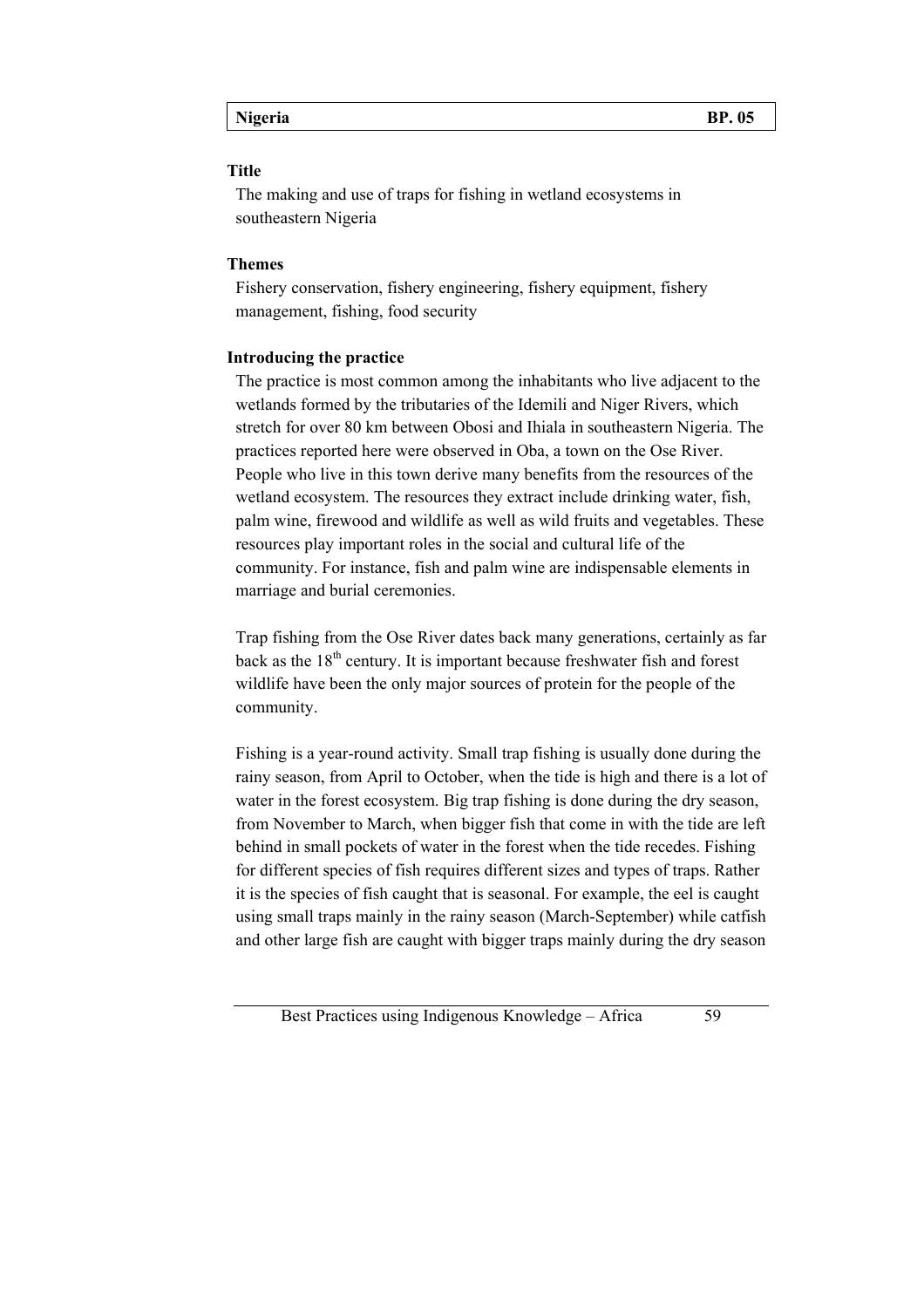(October-February). The practice involves knowing how to make the right trap for the right season, and knowing where in the ecosystem to place the trap in order to catch the desired fish.

## *Trap-making*

The materials for the trap are derived solely from the raffia palm. They consist of solid strands for the body of the trap and fibres for holding the strands in place. The strands are obtained from the midrib of the compound leaf (frond). This is scraped and split into long strands according to the size of the trap. Strands of about 0.5 mm wide and 100 cm long are used for medium to large traps and strands of 0.5 mm wide and 50 cm long for small traps. The former are used for dry-season fishing while the latter are used for rainy-season fishing. The strands are smoothed with sharp knives and bundled in readiness for use. Fibres for tying are extracted from the base of young raffia palm fronds and arranged in pairs in readiness for use.

Actual trap-making involves twisting pairs of fibres over the raffia strands in a figure-eight fashion. A mat-like product results when fibres are twisted over strands at regular intervals. When enough strands have been linked to form a sizeable mat, the mat is folded so that the two ends join up to make a cylindrical shape. The frond of a young raffia palm can also be used as a tying fibre if it is split lengthwise into four parts. The flexible stem of a climber plant is used to make a circular frame, which is slipped into the cylindrical trap and tied firmly to the trap using the same fibre. This gives the trap a firm shape and frame. A conical door is made from tied strands and attached to the trap as an entrance. Another such door is placed midway into the cylindrical trap. The door has its base at the entrance to the trap and its apex inside the trap. With this design, the doors allow fish to enter but prevent them from getting out again. The rear end of the trap is tied with the same fibre. The tying gives the trap its characteristic conical shape.

# *Trap use*

Small traps are placed along the bank of a shallow river or in discoloured pockets of water for trapping small fish like the eel. Earthworms are used as bait, but the worms are not alive as they are when used with hooks. One earthworm is attached to the trap using the midrib of an oil palm (*Elaeis guineensis*) frond, in the manner of a barbecue. As many worms as possible are squeezed through this stick, squashed and attached to the inside wall of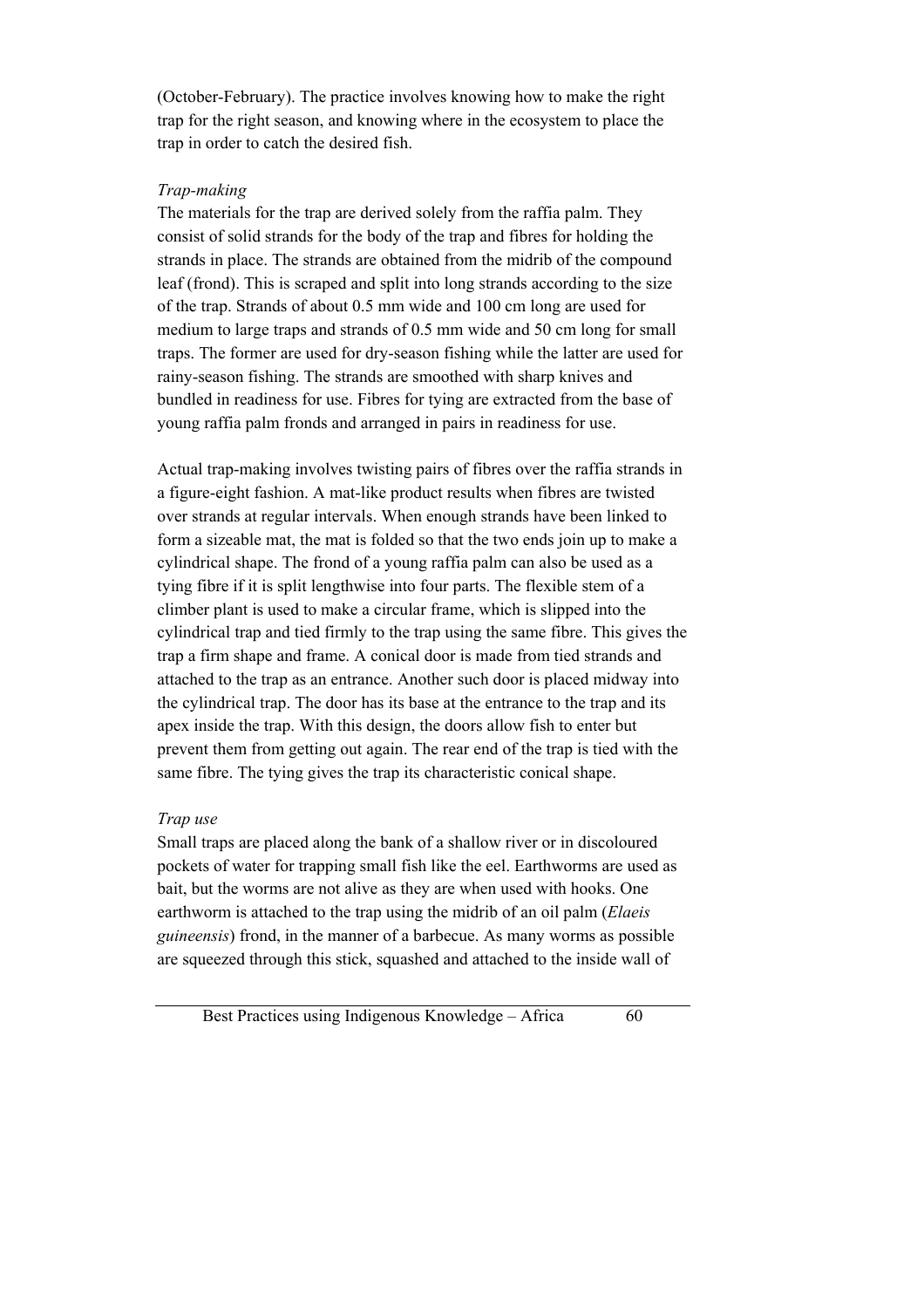

**Figure 2.** Small trap

the trap so that fish cannot reach them from outside the trap. The squeezing and squashing of the worms sends secretions into the water which attract fish to the trap. The number of fish caught depends on average yields in that particular ecosystem, on the expertise of the fisherman in placing and positioning the trap, and on the effectiveness of the bait.

Large traps are placed in stagnant ponds or pools inside the wetland or along the river banks in order to trap bigger fish such as catfish. These traps are used with or without earthworms, but experience shows that especially in flowing water, traps baited with earthworms catch more fish of many varieties than those without earthworms. The worms' secretions make the difference. These flow downstream and attract the fish. The entrance to the trap usually faces the current, which makes it easier for the fish to enter the trap.

Because it is the worms' secretions rather than the worms themselves that attract the fish, the bait remains effective even after the earthworm has been eaten by the first fish. The thrashing of the first fish captured also sometimes helps to attract more fish.

A big trap can catch as many as 15-20 catfish approximately 20-30 cm in length. A small trap can catch as many as 20 eels at a time. Traps attract all kinds of fish so that a single catch can be made up of three or four different species.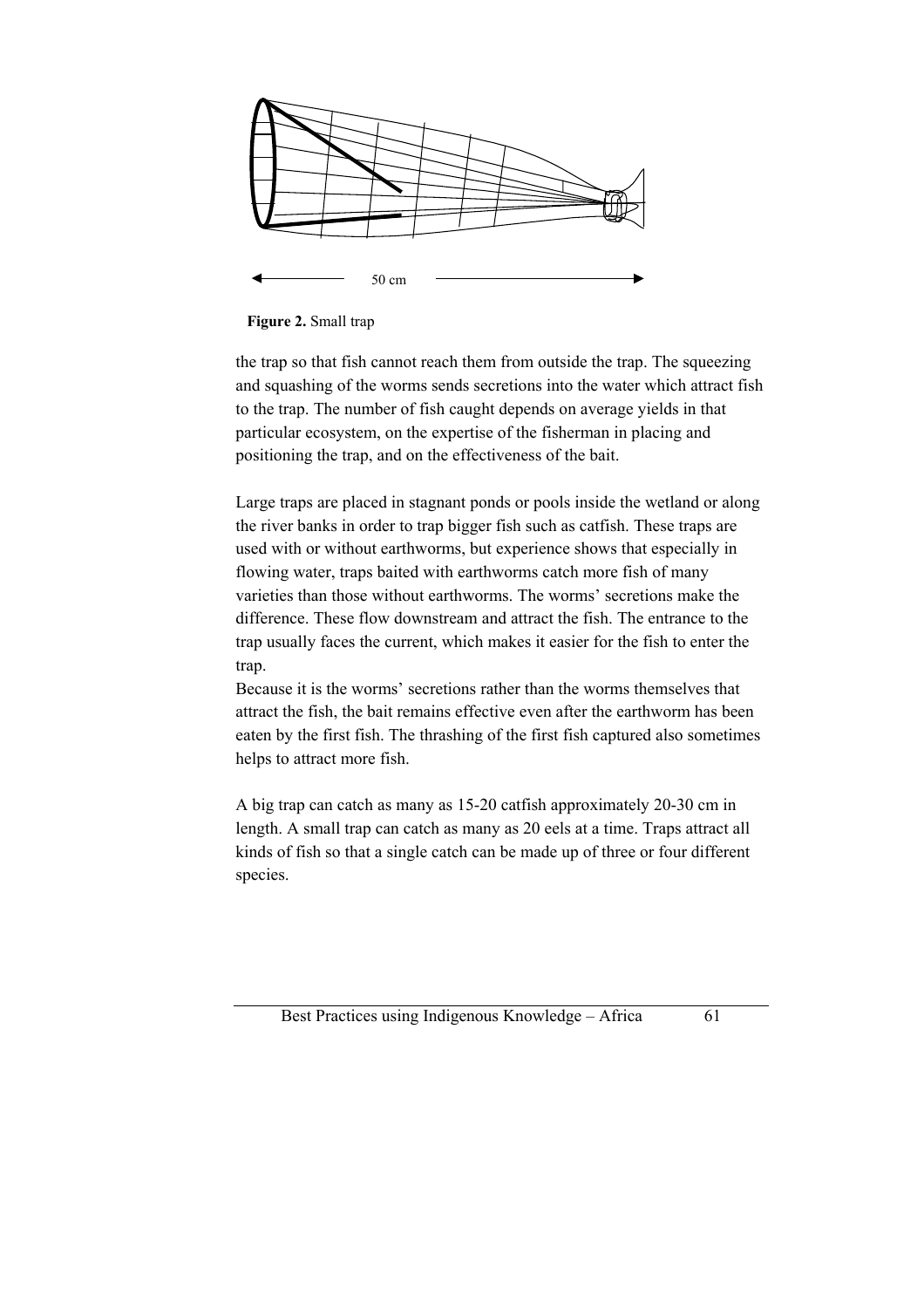

**Figure 3.** Big trap

## **Content and approach**

The practice involves bundling the traps to be used for a day's fishing and transporting them down to the river bank. There they are loaded into a canoe, which is paddled towards the site chosen for the day's fishing. The traps are baited as necessary in the canoe. If the site is in a body or pool of water in the forest, the fisherman-entrepreneur leaves the canoe and wades into the forest to place the traps. Otherwise he selects a spot alongside the river bank. After clearing and preparing the site, the fisherman places the traps. He waits 30 minutes to an hour, in his canoe if possible, before checking the traps for fish.

The practice is labour-intensive, particularly the collection of the earthworms. Young boys of school age dig earthworms and sell them to fishermen, however. This is especially common where fishing is also done for recreation. But the other aspects of the practice are labour-intensive as well. The hard work is made worthwhile by the fact that trap fishing guarantees a fisherman at least some catch, whereas fishing with hooks can involve a whole day's work that is rewarded with no catch at all.

This fishing method is ideally suited to the slow-moving streams and stagnant water of the wetland ecosystem. The fish live in pockets of water that are often discoloured from fallen leaves. These pockets often contain the tangle of mud, clay and roots of trees, shrubs and grasses that characterizes the wetland ecosystem. In such pockets of water you cannot use nets. You cannot use hooks either, because some of the fish species do not have the well developed mouthparts or eyesight needed to seize worms from hooks.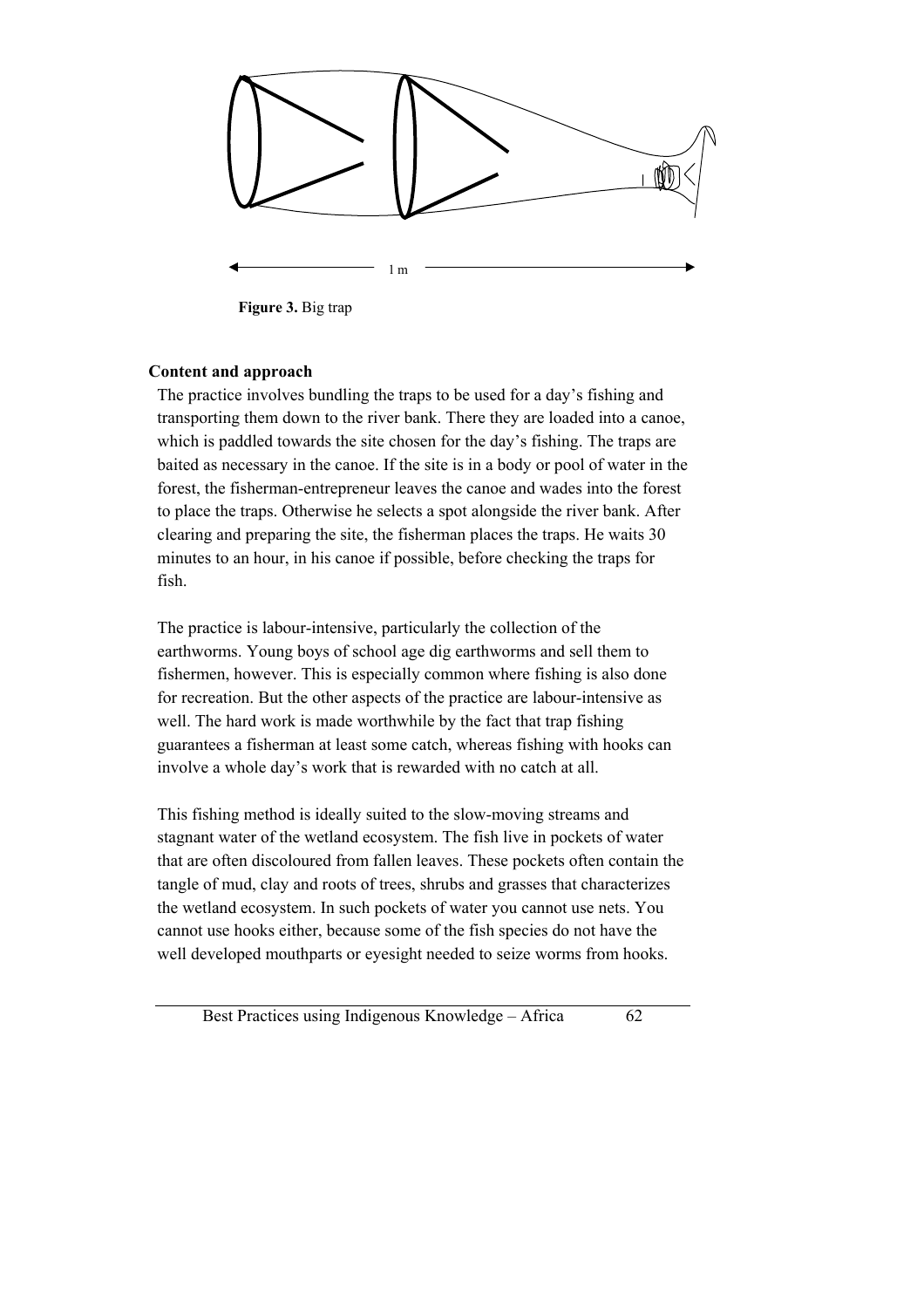The Best Practice is manifest in that the only practical way to fish in such an ecosystem, where nets cannot be used and even canoes cannot move easily, is by using the sort of tailored-to-fit technology which only hooks, spears and traps can provide. But hooks and spears cannot always guarantee a catch, not even in a whole day of fishing. The trap therefore becomes the only sure tool to use since it never fails.

The practice is still in use today. This is because the making of the trap can be learned easily, the required materials are still available in the ecosystem, and fish remains the major source of protein for the people. In addition, the practice is not capital-intensive. Old people who have retired from active farming or from government service can engage in it. At the same time, schoolchildren can engage in this form of fishing using knowledge they acquire from their parents or older relations. The practice generates income, making it financially attractive. Although trap fishing requires the use of canoes, which are paddled for distances of ten kilometres or more along the river, these canoes are always available. Most households along the Ose River have canoes.

Trap fishing, like the other forms of fishing in this community (hook and spear fishing), is done only by males. They are of all ages, however. It is possible that women are excluded from trap fishing more because of the strenuous nature of the activity than because of any intention to discriminate along gender lines. This seems likely because women engage in basket fishing (the use of baskets to scoop vegetation and organic waste from the bed beneath stagnant water and to pick out any fish that might be trapped in the mesh). In addition, after the fish caught with traps are processed and smoked, they are sold mainly by women.

It is difficult to say whether or not the practice originated in the Oba community. The author learned it as a boy; his father said that his own father and grandfather had practised it. The practice is common among all communities in the Ose River system, which stretches along a distance of 80- 100 km and includes other towns.

The purpose of the practice is first to provide fish as food and a source of protein for the people. Second, it is a form of self-employment that can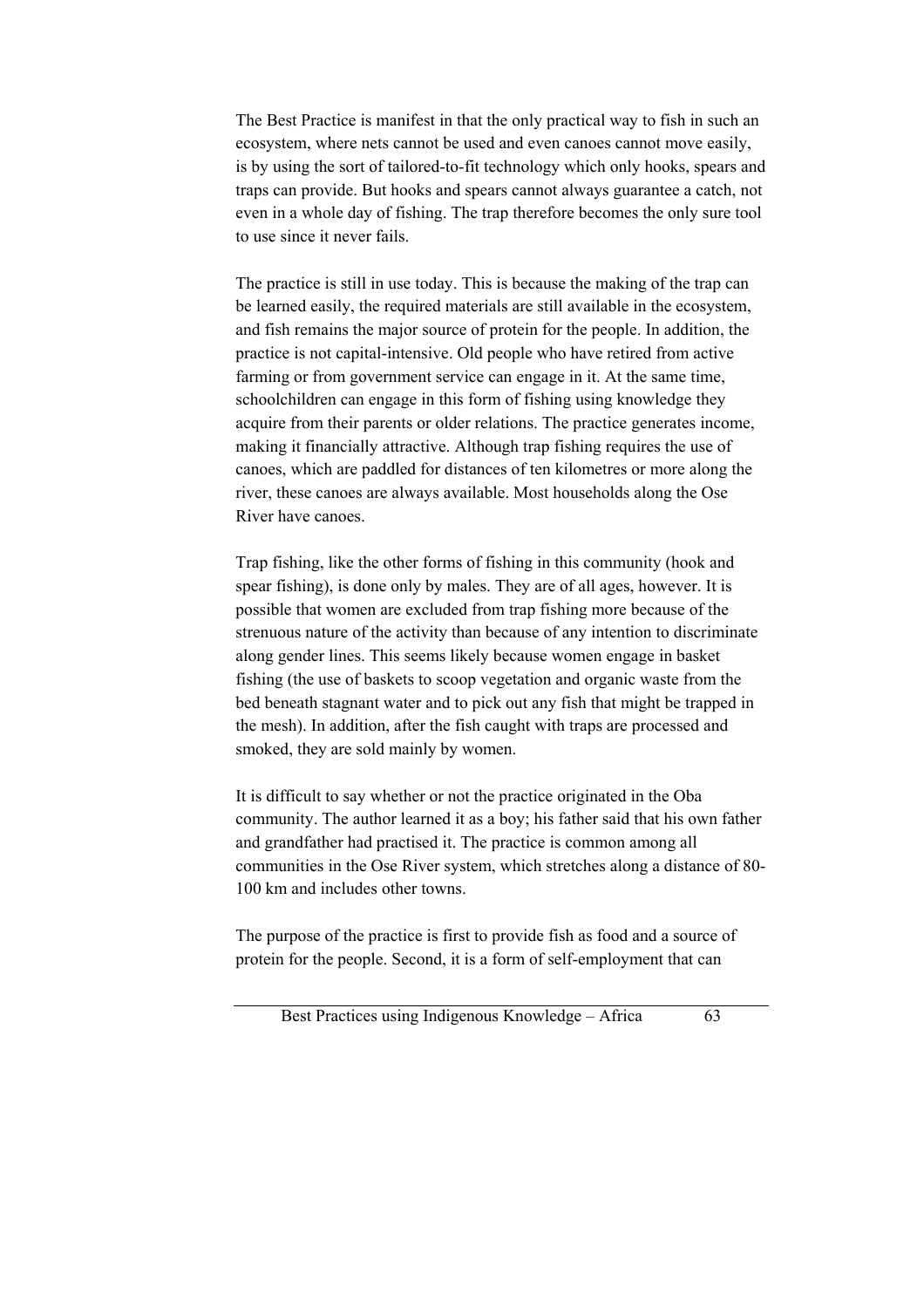generate much income if the fisherman-entrepreneur operates with multiple traps. Trap fishing is also a form of recreation for children during school holidays. It gives them the opportunity to paddle their canoes away from home, to explore the diversity of the ecosystem, to fish, swim, watch monkeys and other wildlife, and even to extract other natural resources from the ecosystem.

## **The role of indigenous knowledge**

The practice in its entirety, from the making of the trap to the actual fishing, is an embodiment of indigenous knowledge. For instance, the collection of strands for making the trap frame requires knowledge of the quality of the plant. It must not be too brittle or it will snap while the trap is being made. The quality of the strands will also determine whether the traps made from it can last the entire fishing season. The fibres for making the trap are extracted from stems of raffia palms by people who know which age and type of plant will yield good-quality fibre. Inserting the trap's conical doors requires knowledge of the shape and angle that will prevent the fish from escaping after they are caught. The application of knowledge about earthworm secretions is definitely indigenous knowledge, as is the knowledge of how to hook the worm and attach it to the trap so that fish cannot steal the bait from outside without entering the trap.

It is also indigenous knowledge that tells fishermen that it is not the earthworm itself that attracts fish, but the chemicals which the worm secretes from its body. Determining where to place the trap also has a lot to do with the fisherman's knowledge of the types of water and habitat that suit particular species of fish.

The practice is embedded in the socio-cultural values of the people in the sense that some of the fish caught through trap fishing are required elements in certain traditional festivities in the community, including marriages. In addition, trap fishing is recreation or sport that is often undertaken during festivals that prohibit activities related to cultivation. On certain days, for example, the Ani fetish forbids everyone to harvest or even pick up anything from the ground. To avoid accidentally committing an abomination, people generally troop out to the riverside for trap fishing.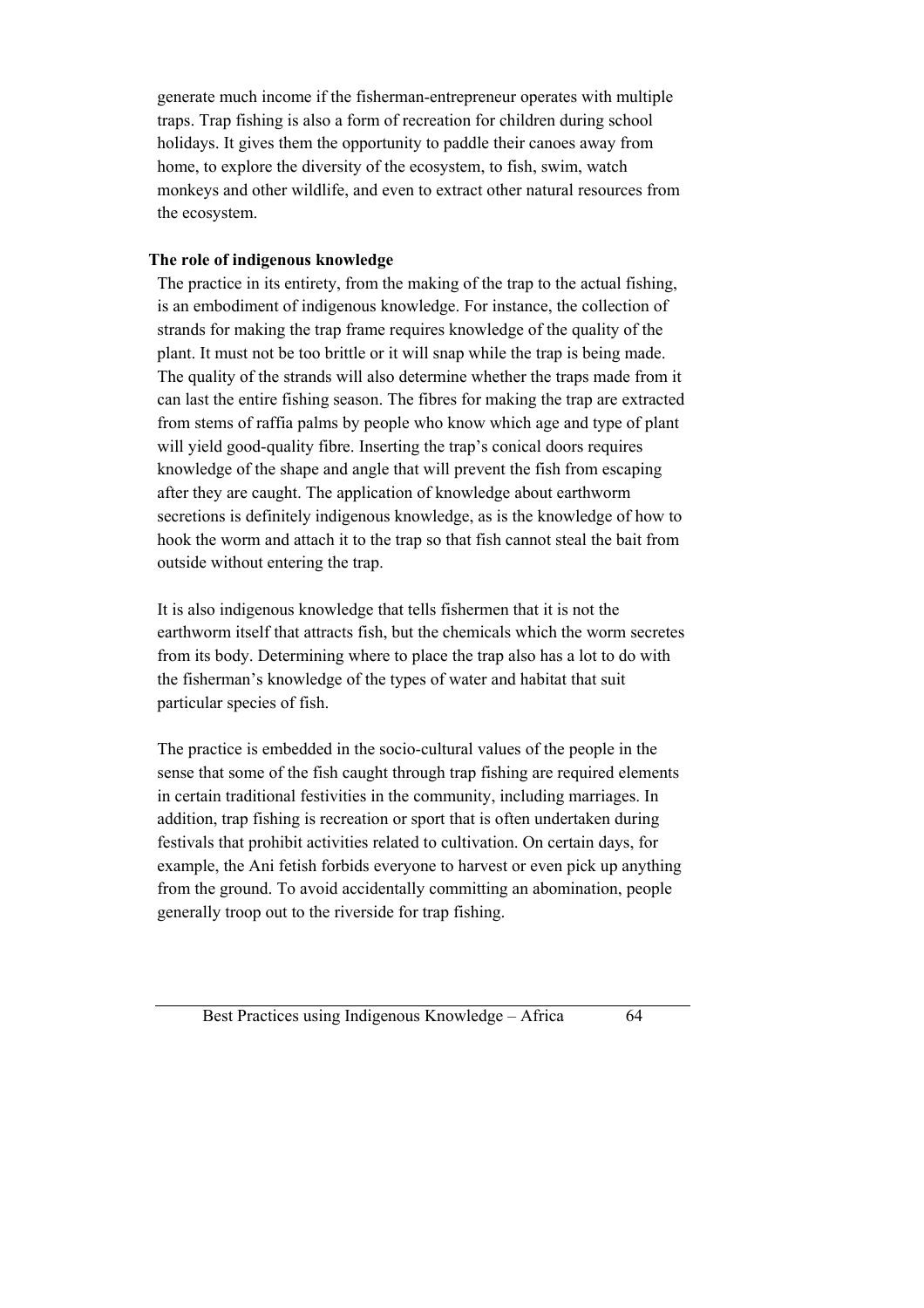## *The transfer of knowledge*

The techniques of trap making and trap fishing are known only to specialists. With the exception of females, anyone who is interested in learning the techniques can easily go to the specialists to be taught. The specialists are not paid for using their knowledge to make traps and to fish with them. Nor do they charge fees for teaching others. But if they make extra traps to sell, they do receive money for them.

Knowledge of trap making is generally transferred from father to son within a family that practises the tradition. A trap-maker can also teach a close friend or trusted relation. Fishing itself can also be learned from peers, age mates and friends who have made trap fishing a hobby or an incomegenerating activity.

This indigenous knowledge is not documented since most of those who possess it are older people who cannot read or write. Even now that educated youths are engaging in trap-making and fishing, it is still not documented. The knowledge is transmitted from person to person only by word of mouth and through practical demonstrations.

#### **Achievements and results**

The practice enhances the social welfare of the people and improves their health by providing them with a reliable and affordable source of protein. It also creates employment for members of the rural community, especially the aged and the relatively uneducated members of society who cannot easily find jobs in the urban areas. For the many people who cannot engage in profitable commercial activities–for example, people who have retired from civil service–trap fishing makes it possible to earn a reasonable living. It also provides recreation for children and youth and promotes the culture of the people.

Of the fish consumed in the communities adjacent to the wetland ecosystem under study, over 75% is supplied through trap fishing. Without it, consumers would have to rely almost entirely on smoke-dried fish from Lake Chad, which by the time it reaches southern Nigeria is stale and expensive.

The practice scores high in terms of sustainability, cost-effectiveness and manageability. It is sustainable because the raffia palm regenerates naturally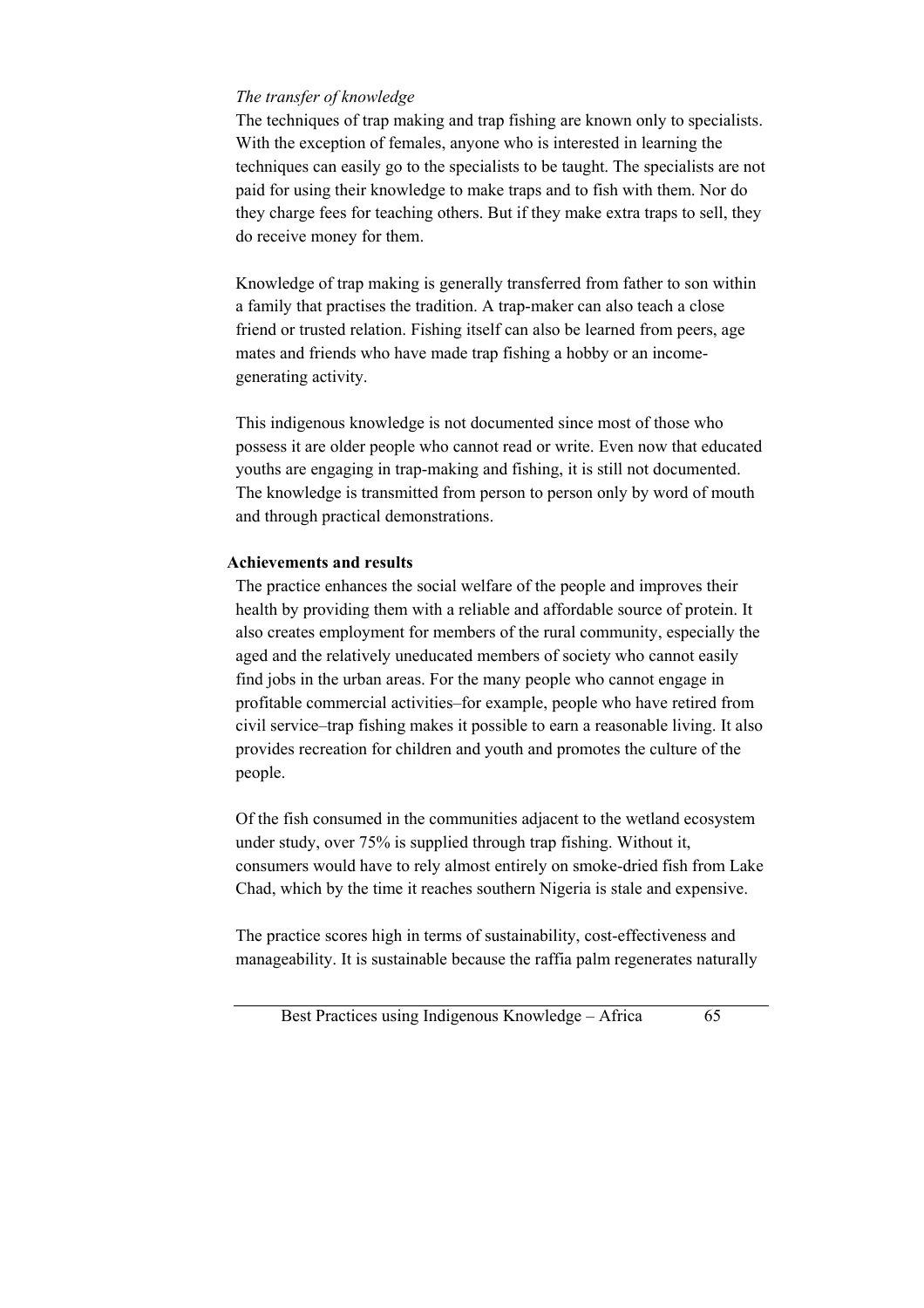in a rather prolific manner in the Ose wetland ecosystem. Therefore, all the raw materials needed to make the traps are always available in large quantities. It is cost-effective because community members share common property rights to the wetland forest from which the necessary materials can be extracted. The practice is easy to manage locally because the community manages the entire ecosystem itself and has rules and regulations designed to govern the use of the ecosystem in a sustainable manner. The local people benefit from the practice because it provides them with employment as well as with fresh fish at affordable prices all year round. The practice thus helps to improve their nutrition and health standards.

The strengths of the practice lie, among other things, in its sustainability. It has provided employment, income and fish for many generations. It should continue to provide these for future generations, thereby contributing significantly to sustainable development and the promotion of local culture.

The practice's weakness is that as development progresses and more and more people are educated, fewer people will want to engage in trap fishing because of its tedious nature. In addition, some of the traditional male elders who possess the knowledge of trap-making are growing old and dying. With their children taking to education and urban life, it becomes less likely that the knowledge of trap-making and trap fishing will be retained and transferred.

The practice can be improved upon and developed in two ways. First, it needs to be documented in writing. Second, the traps could be made more durable by replacing the raffia strands and fibres with steel wires. The manufacturing could also be mechanized instead of done manually, as at present.

The integration of this practice with the modern fisheries practice of introducing fingerlings has also been recommended. If fishermen find that yields at a particular site begin to decline, they could introduce fingerlings, move to another spot, and when they return to the first site after some time the fish population would have been replenished.

## **Source of inspiration**

The practice does also occur in South America and Asia, for example, and could certainly be replicated in other parts of the world, provided the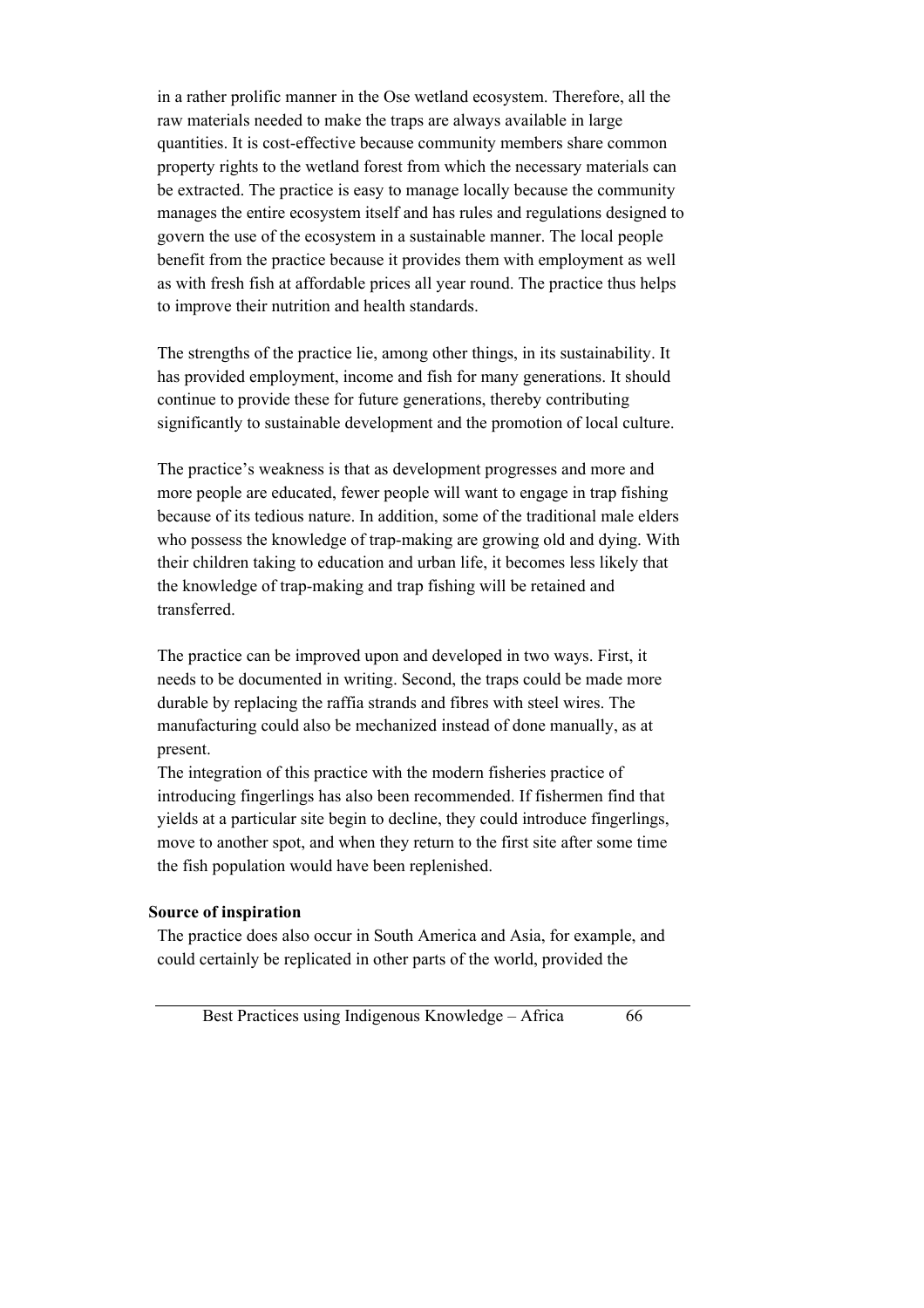materials (raffia palms, earthworms, etc.) are available and there are appropriate wetland ecosystems where fishing can be done.

As far as the author knows, the practice is common throughout the Ose wetlands, which implies that it has been widely replicated. It has also been observed in mangrove swamps and along creeks of the delta areas of Nigeria. It is believed to have been brought there by people from the Ose wetlands who went to the city of Port Harcourt in search of urban employment. The author does not know of any replication outside southeastern Nigeria, however.

If you think that this case could be useful in a different context than the one described here, please get in touch first with the contact person listed below (Administrative data). Intellectual property rights could be an issue.

## **Additional remarks and information**

This phenomenon needs to be investigated through research:

- To analyse what the secretions are and what they are made of.
- To learn why and how worms attract a variety of fish species, including species that have very rudimentary mouthparts and no visible eyes.

## **Administrative data**

*Organization involved*  Ndi Ngbo Community of Oba Idemili South Local Government Area Anambra State, Nigeria

*Contact person*  Mr Amonye Nwonwu c/o St Stephen's Church P.O. Box 8 Oba Idemili South Local Government Area Anambra State, Nigeria

*Person(s) who have described this Best Practice*  Prof. F.O.C. Nwonwu Department of Agricultural Economics University of the Free State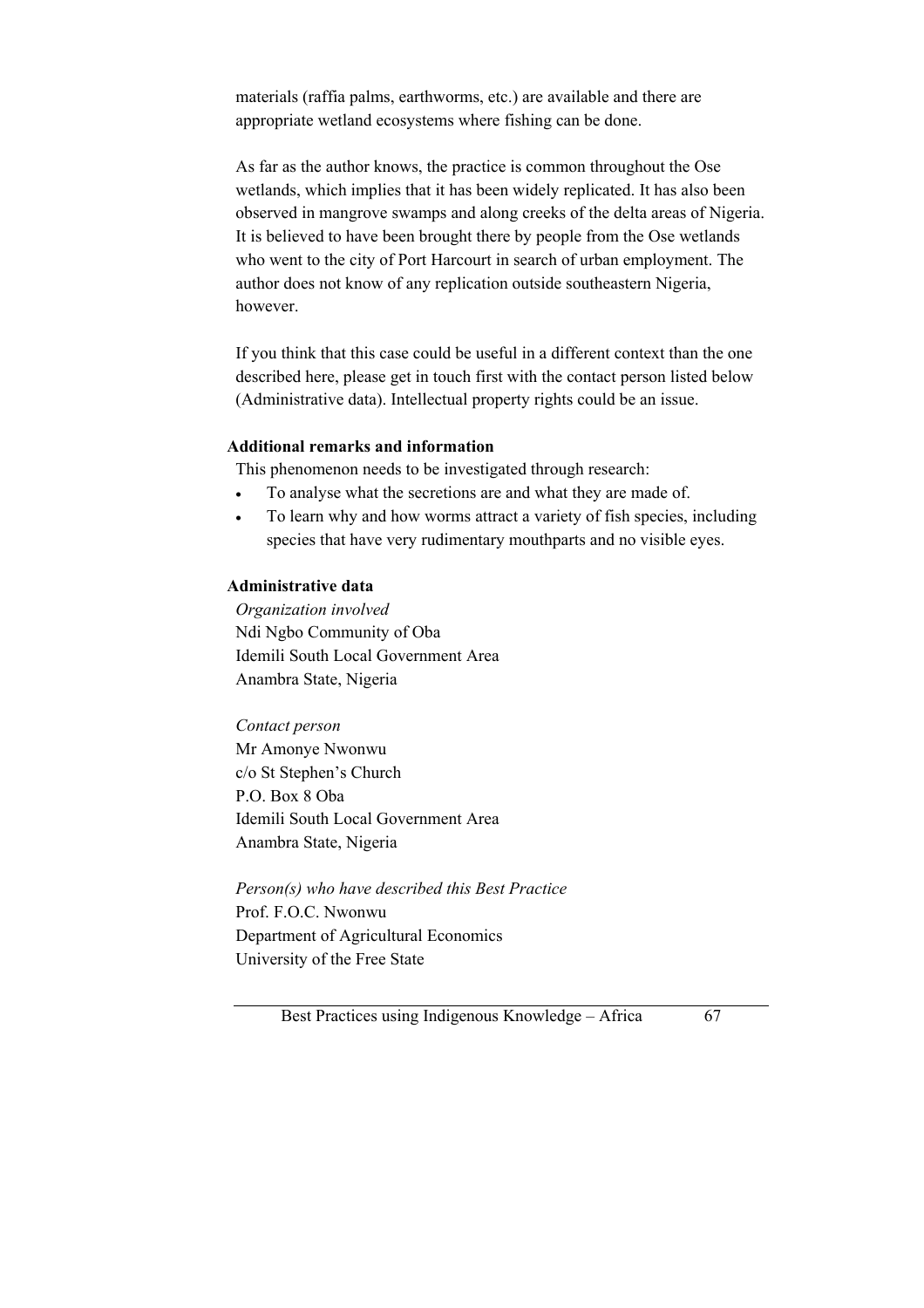P.O. Box 339, Bloemfontein 9300 South Africa Tel.: +27 51 4013212 E-mail: foc\_nwonwu@hotmail.com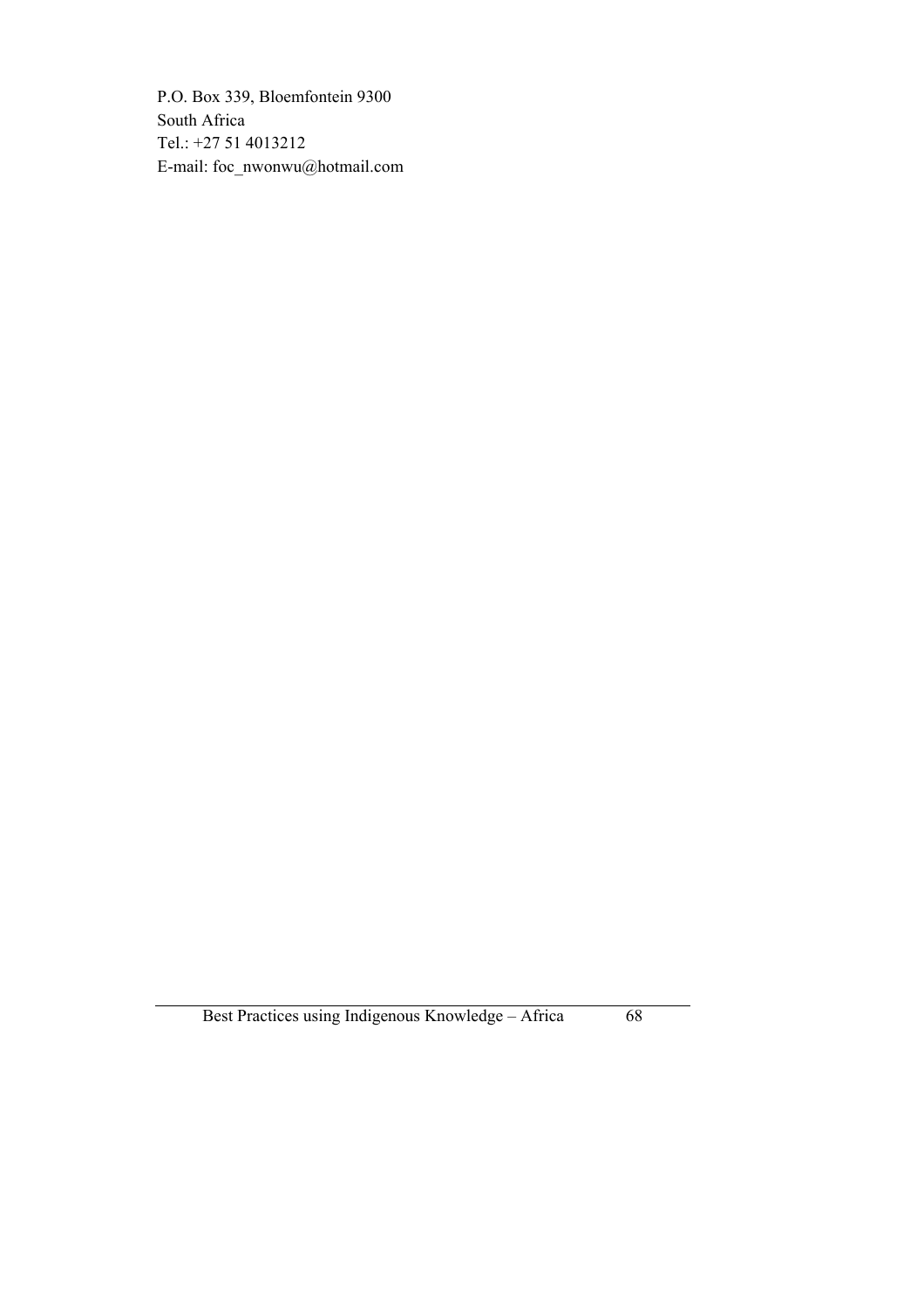| <b>BP.06</b> |
|--------------|
|              |

#### **Title**

Women's innovations in rural livelihood systems in arid areas of Tunisia<sup>13</sup>

#### **Themes**

 $\overline{a}$ 

Irrigation systems, poultry, rural women

#### **Introducing the practice**

In central and southern Tunisia, women are involved in almost all activities associated with both rain-fed and irrigated farming. They are also responsible for specific tasks such as collecting firewood, managing the ovens (*tabounas*), fetching water, collecting traditional fodder, hoeing, weeding, irrigating, feeding and watering animals, and harvesting grains, fruits and vegetables. Some women have managed to increase production and their own cash incomes by developing innovations based on their experience in these activities.

The livelihood systems in central and southern Tunisia have changed radically in recent decades. New production systems have replaced the traditional pastoralism, which had been the dominant source of livelihood in this area for centuries. There are also increasingly closer links between the countryside and urban markets, and rural women need more cash to satisfy new needs. Women innovate not only to increase income, but also to decrease their workload. For instance, economizing on the use of water for irrigation reduces the time and energy spent on fetching water.

Married women are responsible for taking care of their homesteads and families and are in charge of certain agricultural activities. Rabbits and poultry are their major sources of cash income. Women generally innovate

 $13$  This case is an adapted version of an article published in: 'Farmer Innovation in Africa. A source of Inspiration for Agricultural Development'. Chris Reij & Ann Waters-Bayer (eds.), 2001Publisher: EARTHSCAN, Earthscan Publications Ltd, London (UK) / Sterling, VA, USA. www.earthscan.co.uk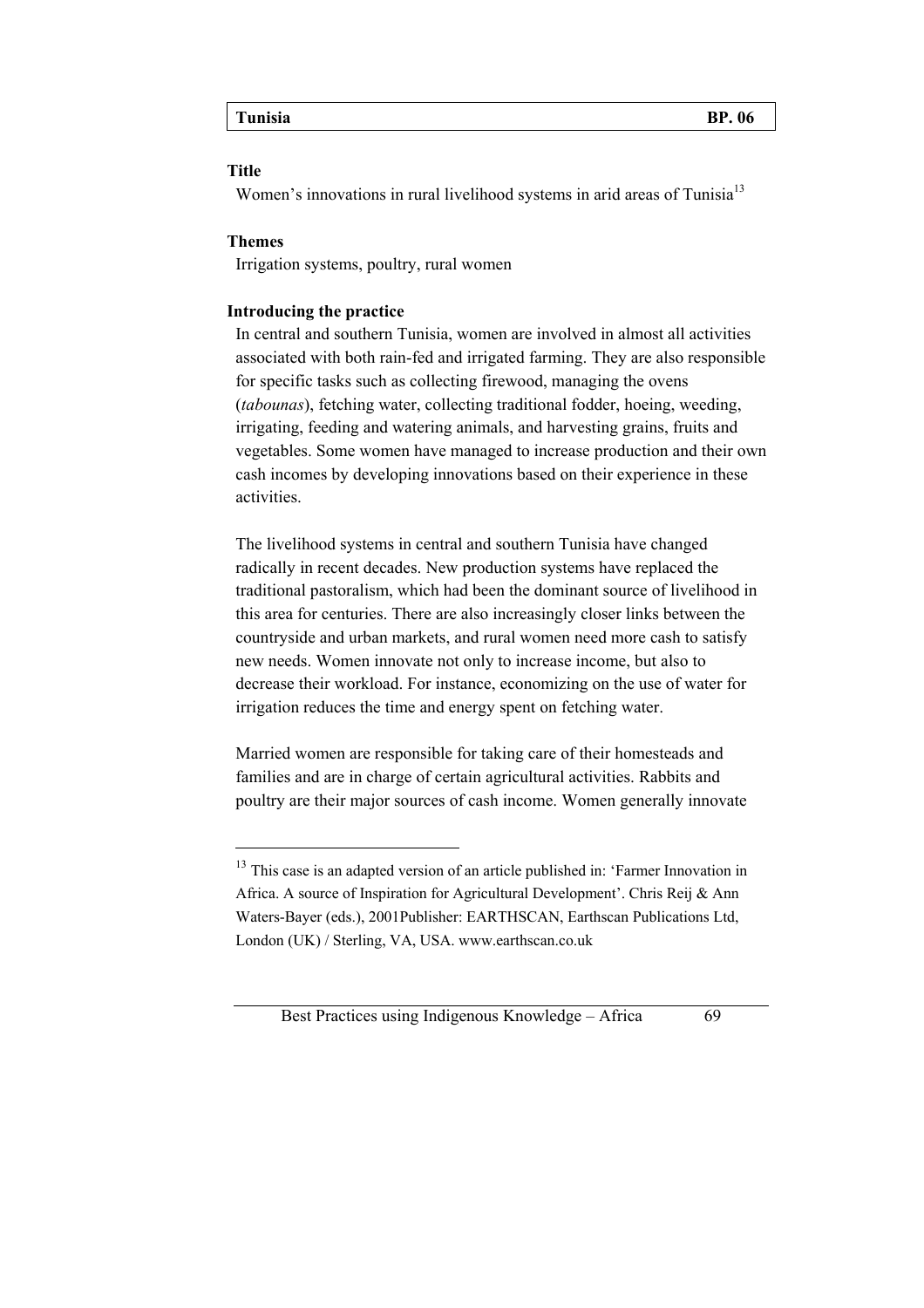most actively in those areas that concern them directly. One of the women innovators who was interviewed was engaged in crop production and raising sheep and goats. Most of the women also practised some handicrafts. The area of activity in which the largest number of women were found to be innovating was in livestock keeping. Other innovations were in cropping, handicrafts, the use of medicinal plants, the efficient use of energy for charcoal-making, and improved stoves and food processing, specifically the processing of milk from sheep and goats.

#### **Content and approach**

Innovations in livestock keeping are mainly related to the feeding of sheep and goats, and the keeping of poultry, bees and rabbits. Mbirika Chokri, for example, is a 70-year-old woman living in Sidi Aich (Gafsa) who practises rain-fed farming and specializes in poultry. Her innovation consists of incubating chicken eggs in dry cattle dung. She puts the eggs with some straw in plastic bags to preserve some humidity. Each bag contains 16-20 eggs. She puts the bags in small holes dug in the manure, covers them with a piece of cardboard to protect them against damage and covers the cardboard with a thin layer of manure. Each day, she opens the bags to check the temperature of the eggs and to turn and aerate them. From day 20 the eggs start to hatch. She puts the chicks into a box to protect them from the cold and feeds them couscous, vegetables and bread. Mbirika began experimenting in 1995 when one of her chickens, whose eggs were about to hatch, suddenly died. She decided to put the eggs into a pile of dried cattle dung. After some days the eggs hatched, to her delight. She decided to use manure again in the same way to hatch eggs. Mbirika has now mastered this technique and produces numerous chicks.

Handicrafts include making carpets and other products out of wool, and weaving mats and other household items out of alfa grass (*Stipa tenacissima*). Women innovators in this area are found in all age groups and in all regions. Specific innovations involve producing woollen mats and extracting natural dyes from leaves, roots and bark.

The innovations related to crops included fig pollination techniques and the use of plastic bottles for the water-efficient irrigation of melons. For example, Rgaya Zammouri in Zammour village (Médenine), who is over 70 years old, uses 1.5-litre plastic bottles to irrigate watermelons and melons.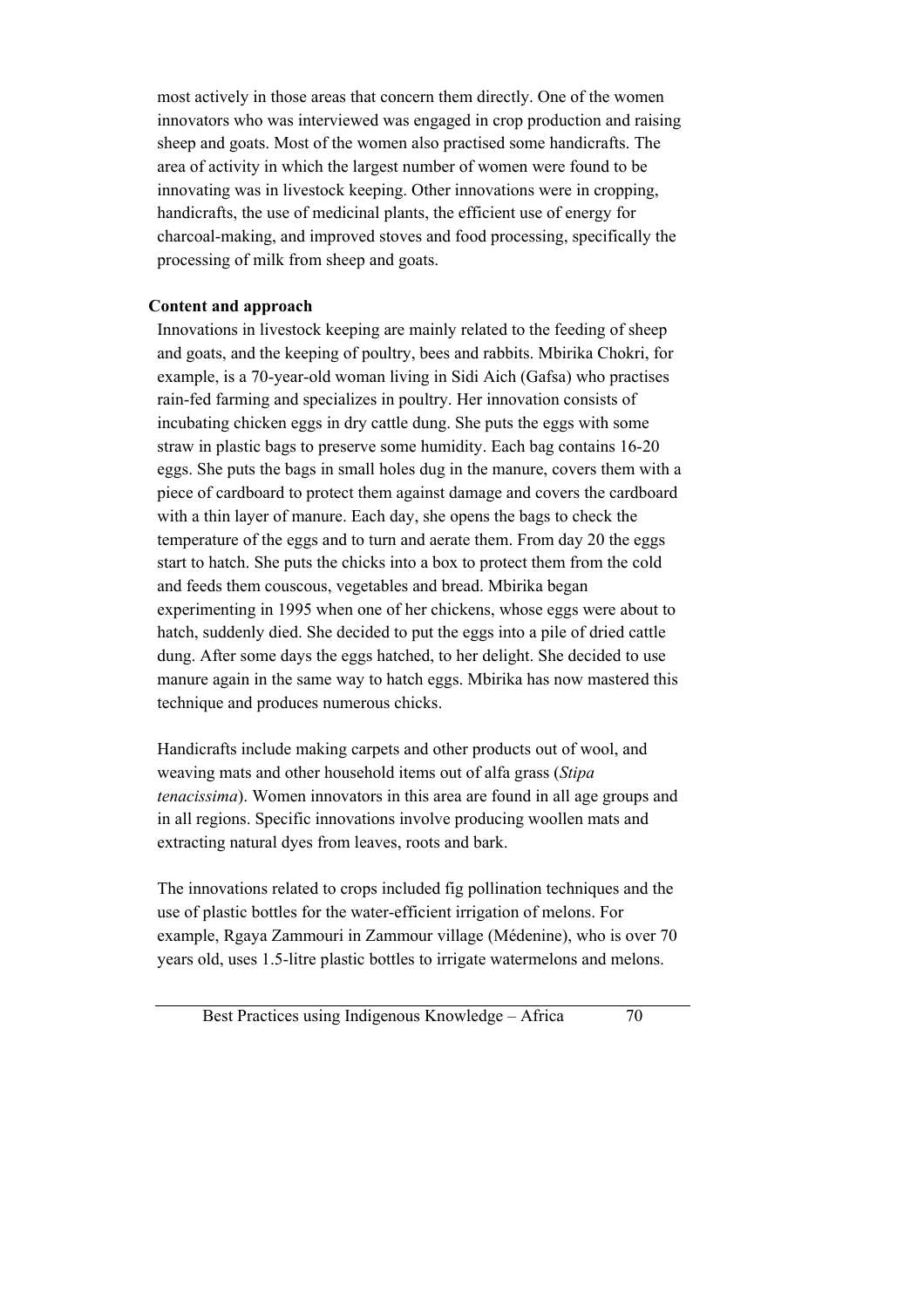She buries each bottle in the soil with the cork downwards. In the cork she has made tiny holes with a needle so that water is released immediately beside the plant. She fills the bottles with water from a cistern fed by run-off rainwater. The water infiltrates slowly near the plant roots and thus escapes the evaporation that is so rapid in this region. She started this innovative practice in the 1997-98 growing season. She used to carry the water from the cistern to the field in a bucket, but now the Indigenous Soil and Water Conservation (ISWC) programme has supplied her with a water tap and a rubber hose to facilitate her work.

#### **The role of indigenous knowledge**

Several women said that their innovations grew out of their own ideas and creativity, or were a chance discovery. Most innovations by women–such as those involving handicrafts and medicines–are rooted in local knowledge but adapted (in design, materials or use) to the new socio-economic context. Generally, women's innovations–like the bottles for localized irrigation or for incubating eggs in manure–are simple, practical and low-cost and therefore have good potential for widespread dissemination.

#### *Transfer of knowledge*

At the outset of the second Indigenous Soil and Water Conservation programme (ISWC-2) in central and southern Tunisia, training was given in various regions. This was meant to raise awareness of the innovation taking place among farmers, both men and women, and to place specific innovators in the spotlight. Local cultural norms do not usually permit male researchers and development agents from outside the area to talk with village women. As the ISWC team at the Institut des Régions Arides (IRA) was composed at the time exclusively of men, the help of professional women was enlisted for the identification of women's innovations. Some of these professionals were from technical agencies and local institutions, but most were teachers and students returning to their villages for the long summer holidays.

Some innovations are quickly known to all female members of the community. Others remain known only to specialists. One innovator, Mbirika Chokri, did not share her knowledge and experience with her neighbours, but she did agree to ISWC-Tunisia's request that she present her innovation on the radio (in a regional programme called 'Agriculture and Innovation') and later also on television.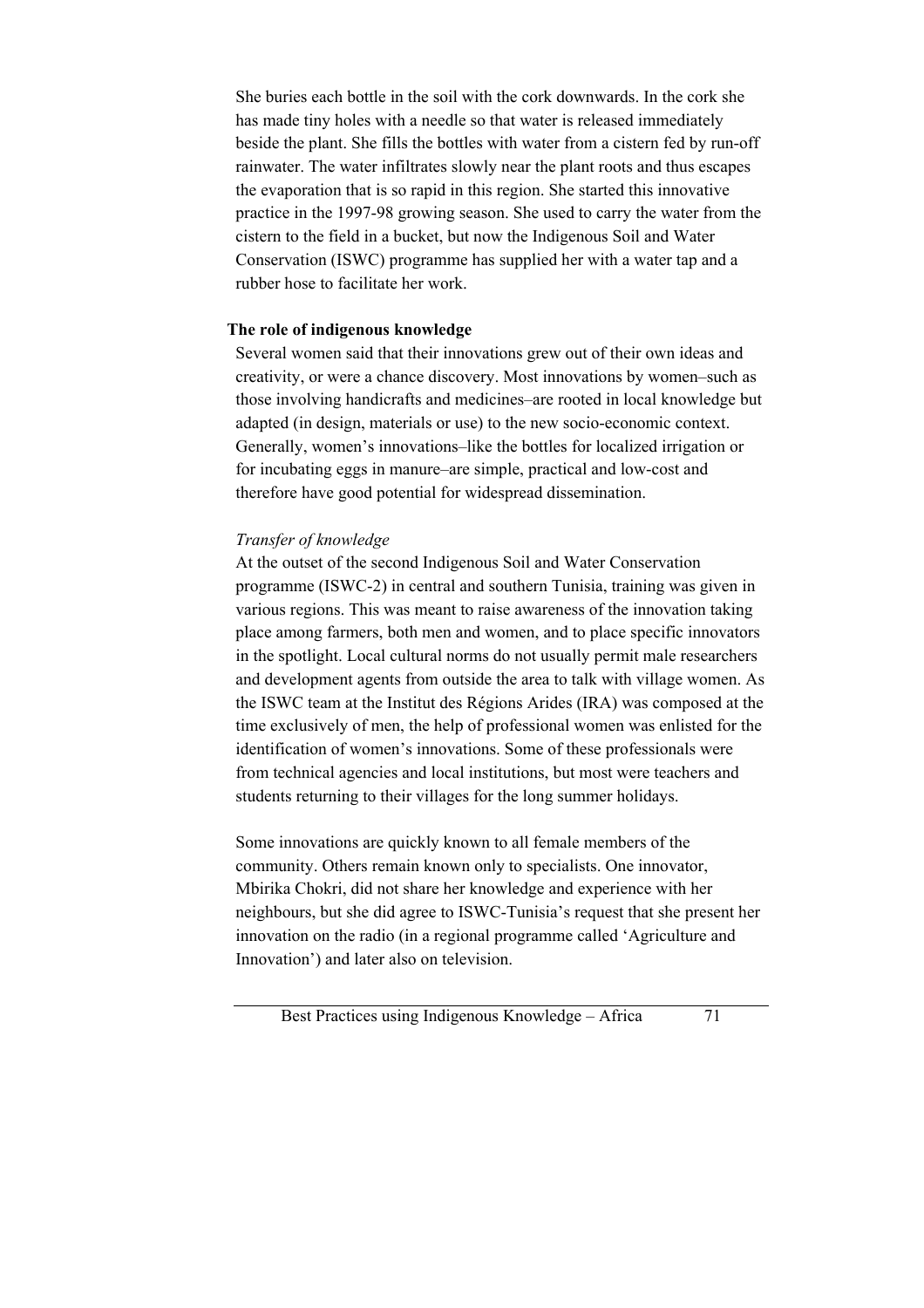## **Achievements and results**

The innovations described here are examples of how women innovate in their own specific areas of activity. Some women have managed with their innovations to increase production and their own cash incomes, and to decrease their own workload.

More and more Tunisian researchers and development agents, as well as policy-makers at regional and national level, are coming to recognize the innovative capacities of rural women.

In 1999 and 2000, researchers and several women began collaborating on experiments to develop their innovations further. The challenge is to improve and expand this approach within Tunisia and beyond. Already, some of the innovations have been replicated in Tunisia.

#### **Source of inspiration**

The experiences of these women could be an example for other women in Tunisia and beyond. Because women's innovations are generally simple, practical and low-cost, they have good potential for spreading.

If you think that this case could be useful in a different context than the one described here, please get in touch first with the contact person listed below (Administrative data). Intellectual property rights could be an issue.

## **Additional remarks and information**

Women's innovations have been documented in the Agriculture and Innovation programme of Gafsa regional radio and also on television.

## **Administrative data**

*Contact person*  Chris Reij International Cooperation Centre Vrije Universiteit Amsterdam De Boelelaan 1105 1081 HV Amsterdam The Netherlands Tel.: +31 20 4449078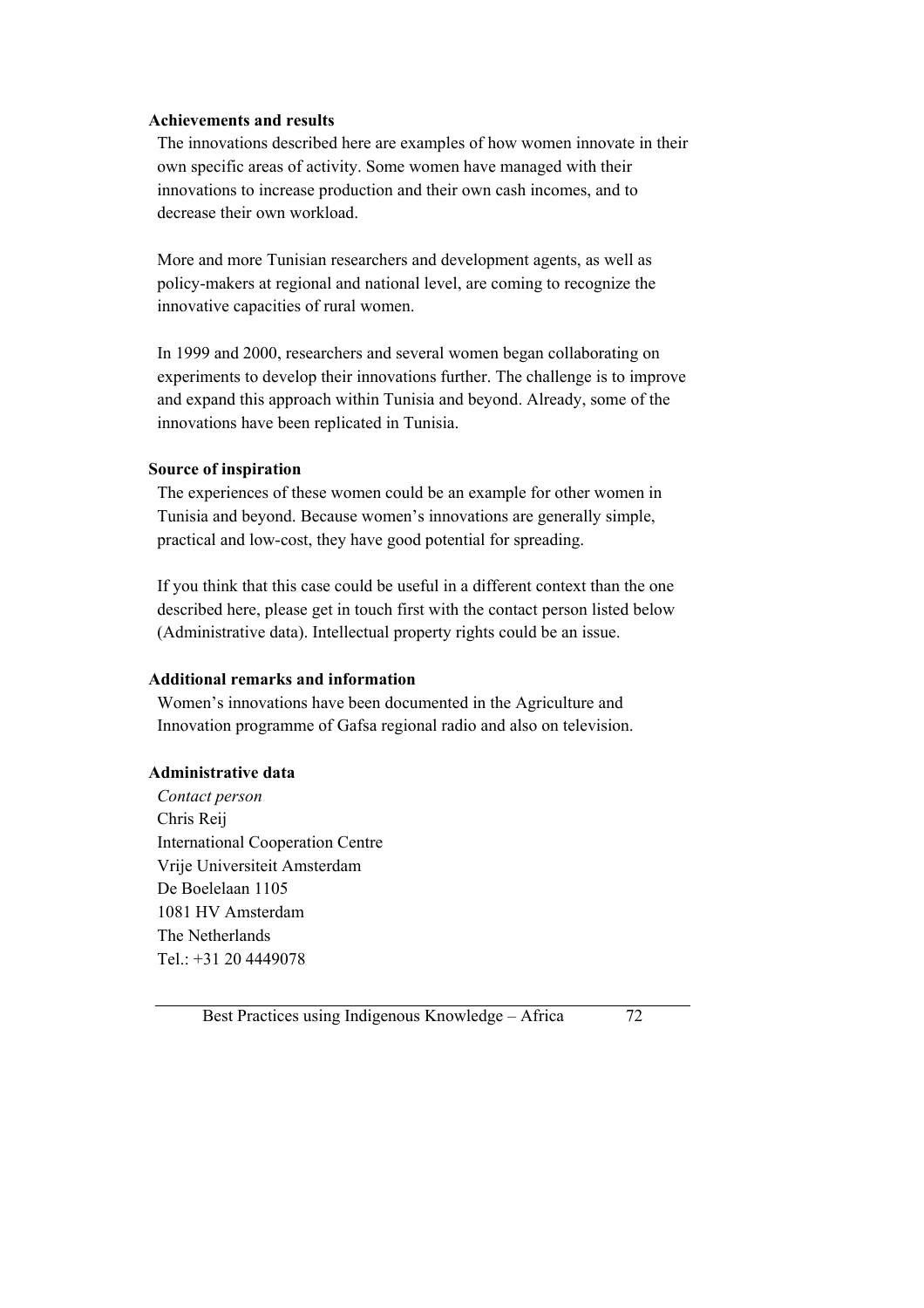Fax: +31 20 4449095 E-mail: cp.reij@dienst.vu.nl

# *Other partner(s) involved in the practice*  Ann Waters-Bayer

ETC Ecoculture P.O. Box 64 3830 AB Leusden The Netherlands Tel.: +31 33 4943086 Fax: +31 33 4940791 E-mail: ann.waters-bayer@etcnl.nl or waters-bayer@web.de

*Person(s) who have described this Best Practice*  Noureddine Nasr Institut des Régions Arides (IRA)

Bellachheb Chahbani Institut des Régions Arides (IRA)

Radhia Kamel Institut des Régions Arides (IRA) Tunisia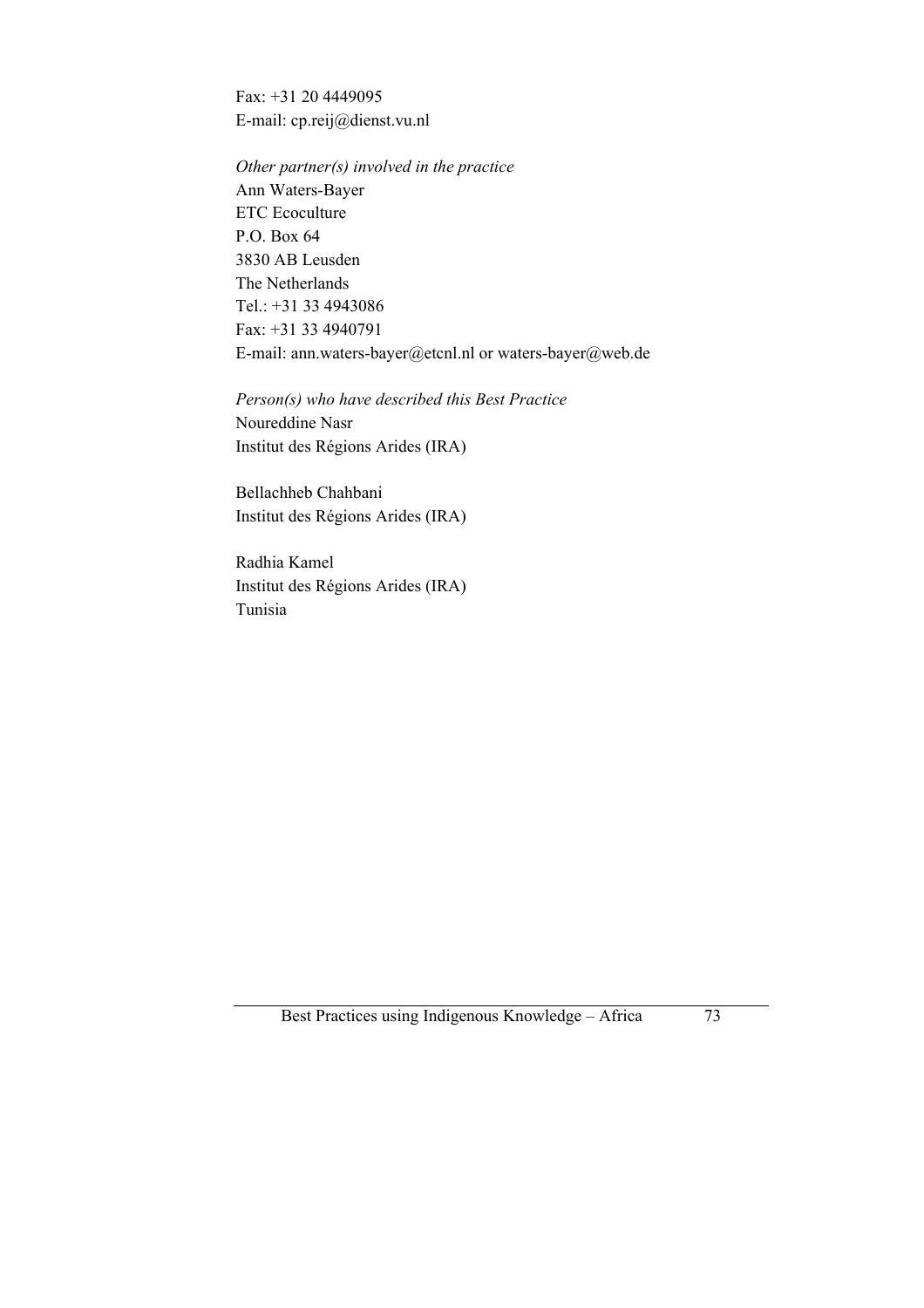| <b>BP.07</b> |
|--------------|
|              |

### **Title**

Innovators in land husbandry in arid areas of Tunisia $14$ 

### **Themes**

l

Fruit trees, natural resources, resource management, water conservation

### **Introducing the practice**

Major socio-economic changes over the last four decades have led to a decline in farming in the mountainous parts of central and southern Tunisia and to the gradual abandonment of the *jessour* and other traditional techniques of harvesting rainwater. In these arid areas, farmers and scientists are carrying out joint experiments designed to reduce the labour required to maintain the *jessour*. In the process, they are encouraging each other to innovate in order to increase the productivity of rain-fed agriculture.

In nearly two-thirds of Tunisia, mainly in the centre and south of the country, average annual rainfall is less than 200 mm. Here, except in the irrigation schemes and oases, agriculture would be impossible without water harvesting. One of the most widely used traditional techniques to harvest water is the *jessour*, an ancient system of collecting run-off from long slopes. The system is used in agriculture in the mountainous regions of North Africa to this day. Farmers build earthen dams (*tabias*) across the valley floors to trap the run-off water and silt. Although the entire system is called *jessour*, the word refers in fact only to the cultivated valley floor.

In the arid, mountainous regions of southern Tunisia, two major rural livelihood systems have traditionally coexisted. One involves sedentary farming by agropastoralists in the Matmata mountain range, and the other

 $14$  This case is an adapted version of an article published in: 'Farmer Innovation in Africa. A source of Inspiration for Agricultural Development'. Chris Reij & Ann Waters-Bayer (eds.), 2001. Publisher: EARTHSCAN, Earthscan Publications Ltd, London (UK) / Sterling, VA, USA. www.earthscan.co.uk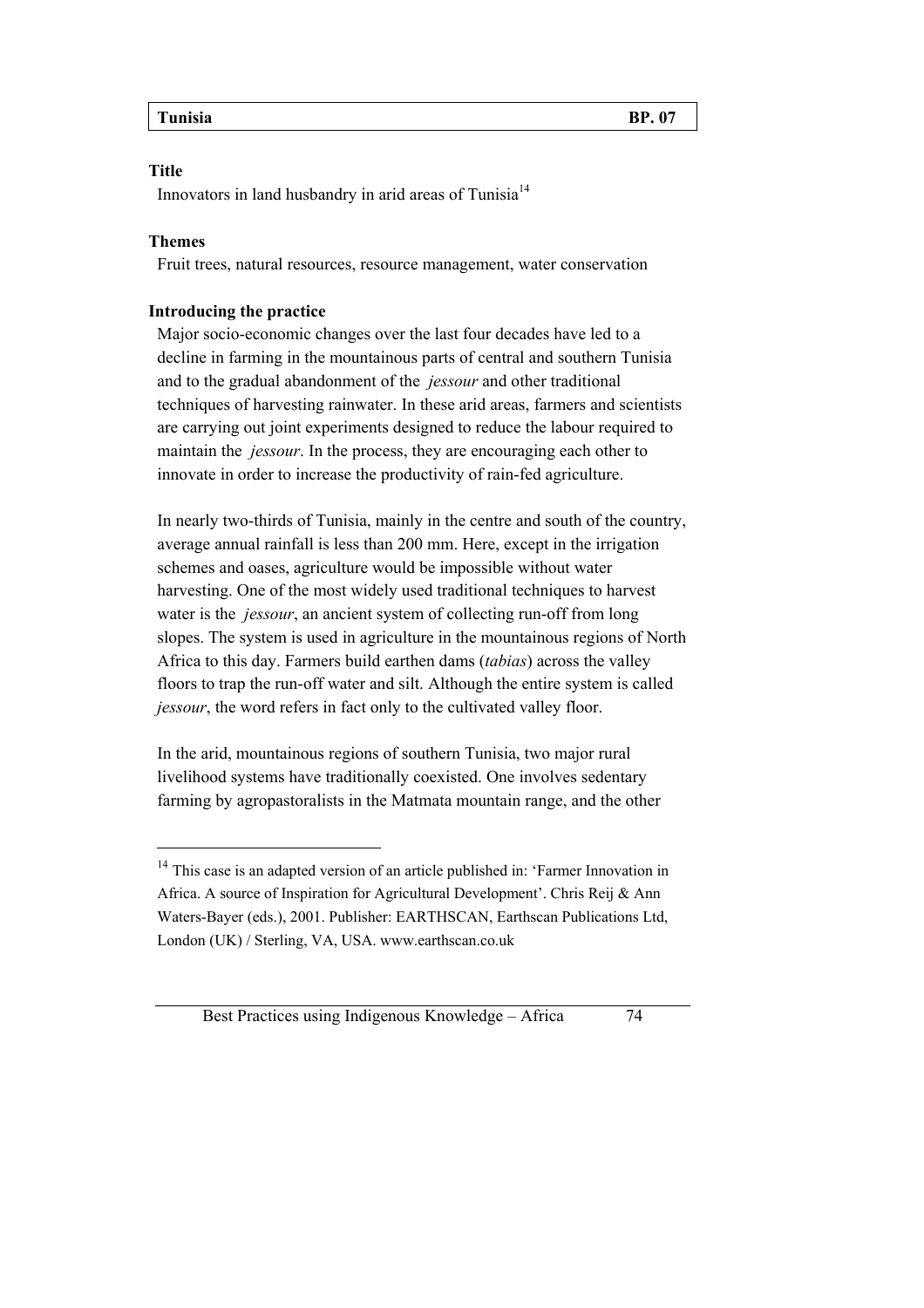nomadic and transhumance herding of camels, sheep and goats in the adjacent plains between the mountains and the Mediterranean Sea. Sedentary farming in the mountains is traditionally based on olive, fig and palm trees growing in the *jessours*, in combination with cereal and legume crops sown in years of good rainfall. Agriculture in this arid region involves high risks on account of the very low amount and high variability of rainfall. The infrequent but heavy rainstorms cause considerable damage to the *tabias* and much labour must be invested in repairing them.

Three major socio-economic changes over the last four decades have had a profound impact on the rural livelihood systems both in the mountains and in the plains. The first is that many men migrated to urban centres in northern Tunisia or Europe to seek employment. This increased and diversified sources of income for the families in rural Tunisia. The second is the enormous boom in the tourist sector along the coast of central and southern Tunisia, which generated demand not only for labour but also for fresh vegetables and fruit. The third is the descent of sedentary farmers into the plains. The government invested heavily in water-harvesting systems in the plains, not only to reduce the risk of damage by floodwater to infrastructure in the coastal zones, but also to replenish the groundwater. At the same time, this created opportunities for agriculture based on harvested water. The descent into the plains had two other effects, however: it led to the abandonment of *jessours* in the most isolated mountain valleys, and it reduced the grazing resources available to the pastoralists. Communal grazing lands were increasingly transformed into private, cultivated land. At the same time, livestock numbers grew, further increasing the pressure on the dwindling grazing resources.

Because of the high labour inputs, low productivity and high risk associated with farming in the mountainous areas, many young men have abandoned it. They prefer jobs in trade and commerce or the tourist sector. Under these circumstances, it is a major challenge to make farming more remunerative and attractive to young people. The decline in interest in farming is most strongly felt in the immediate vicinity of tourist centres, such as Matmata, and in isolated valleys. Extended families have disintegrated into smaller nuclear families, so less labour is available at household level. The use of machinery in mountainous terrain is difficult and costly. The challenge is to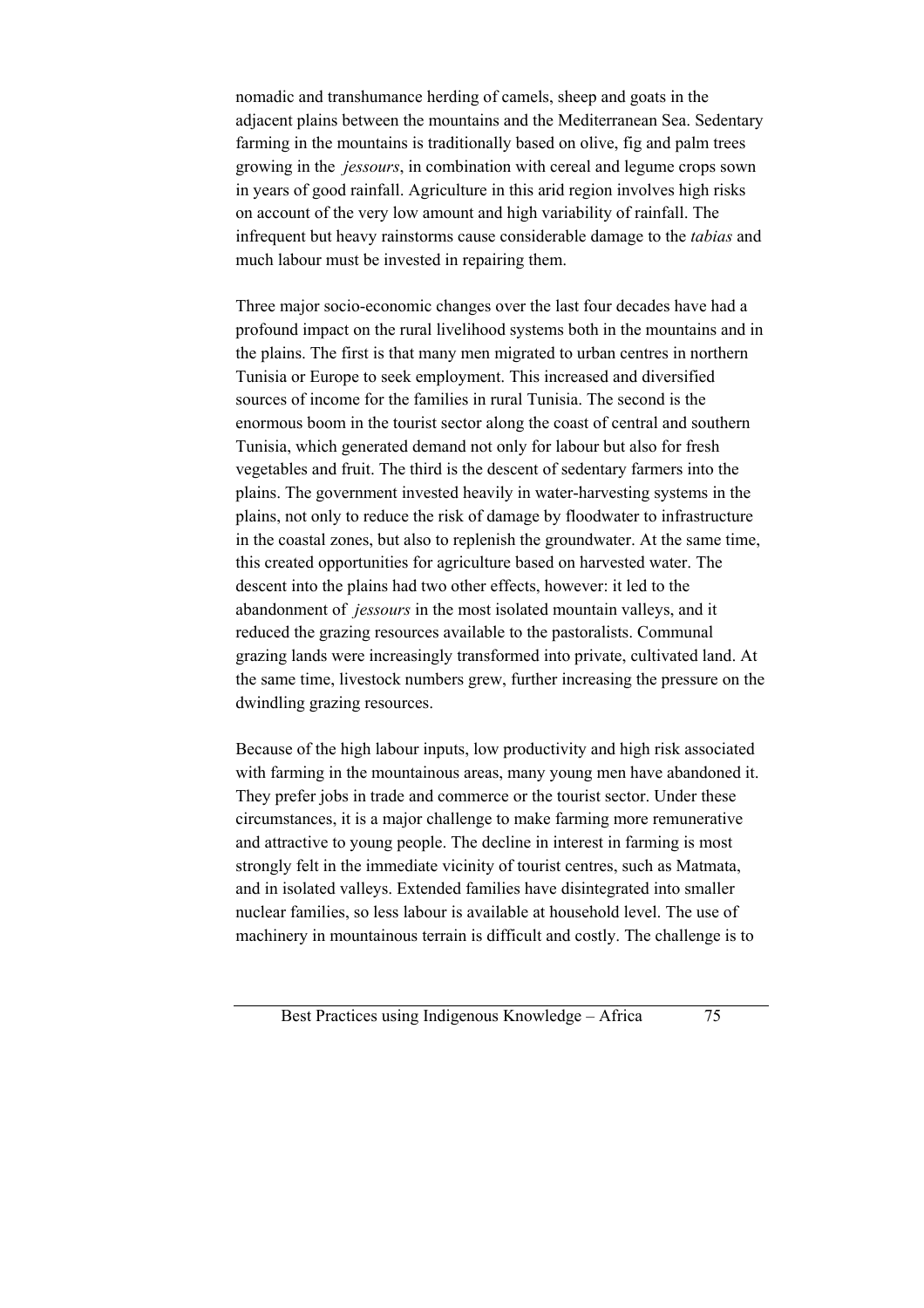reduce the maintenance requirements of the *jessours* and to increase the productivity of farming based on rainwater harvesting.

### **Content and approach**

The best practice reported here began when a small number of scientists began to take a closer look at the innovations being developed or introduced by the people who continue to practise agriculture in the region. The practice is aimed at achieving technological change that could reduce the farmers' workload and improve the image of farming.

The practice is in fact a programme in Tunisia: the Indigenous Soil and Water Conservation programme (ISWC-2). Researchers have studied indigenous techniques of soil and water conservation and are working on ways to improve them. The testing of new techniques on farmers' fields has led to joint observations by scientists and farmers and to intense discussions between them. In some cases, the farmers and/or their neighbours have been encouraged to improve still further on the scientists' improvements. These changes have, in turn, stimulated new ideas among the scientists.

# *Agricultural diversification and innovation*

In response to the growing demand from urban areas and the tourist sector for products such as apples, pears, peaches, plums, apricots, grapes, and almonds, some male farmers had begun to diversify the species of fruit trees planted in the *jessours*. Some farmers now have more than ten species of fruit trees in their fields–a radical change from the traditional olives, figs and palms. It is not unusual to find several varieties of each species (early maturing to late maturing varieties), chosen by farmers with a view to spreading the risk of harvest failure.

Some farmers are very skilled in grafting fruit trees, even grafting different species on one tree. For instance, combinations of apples and pears and of peaches and plums can be found. Farmers also graft onto the roots of trees that allow the young plants to grow in the shade. The greatest surprise to development agents has been the use of the *jujubier* (*Ziziphus lotus*) for this purpose. Development agents used to regard this as a 'useless' species and the small trees were systematically uprooted in the plains of central Tunisia. The farmer-innovators who graft fruit trees onto the roots of the *jujubier*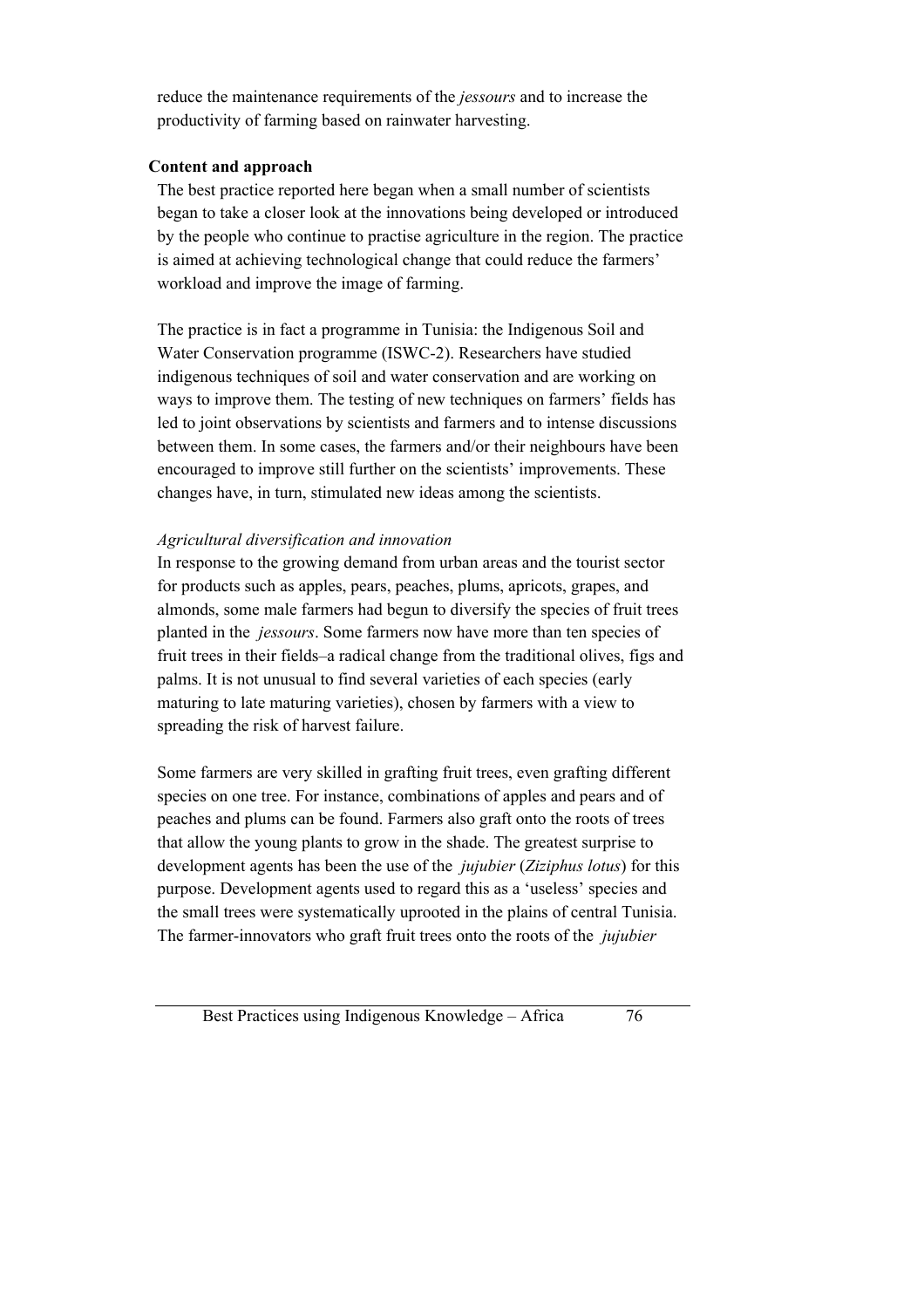regard this plant as an indicator for reasonable levels of soil moisture and soil fertility.

Another interesting innovation was the construction of a concrete dam by a farmer in a region where such dams had never been built before. He also constructed small sediment traps in the catchment to reduce the silting of the dam, in which he had invested considerable money. He used the water behind the dam for supplementary irrigation to grow a wide range of fruit trees and some vegetables.

Béchir Nasri Jamii, a farmer in Gasr Jaouamaa village (Médenine), is one of the farmers engaged in more than one innovation. He introduced various species of fruit trees, is very skilled at grafting, provides supplementary irrigation for his trees using water stored in a cistern, has adopted and adapted a water-saving technique that was being tested by a scientist in a neighbouring farmer's field, and has changed the design of local beehives, thus increasing honey production substantially. Béchir's father was the first person in the village to introduce new species of fruit trees. He worked as a cook for the Bey (king) of Tunis and, during his visits to his village in the 1940s and 1950s, he brought home a wide range of seedlings. In those days, the villagers reportedly thought it was ridiculous to grow these types of trees. The son, who worked as a painter in France for ten years, has continued to build on his father's knowledge and skills. The growing demand for fresh fruit in the cities has led to a veritable explosion in fruit-tree diversification in the village, all of which began with an innovation introduced by a sole farmer. The first peaches to arrive on the Médinine market each year are from Gasr Jaouamaa and they fetch a good price.

### *Improving the jessours*

Traditional water-harvesting techniques such as the *jessours* must overcome numerous technical and socio-economic constraints. One major technical constraint concerns the high ratio between the catchment and the cultivated area (5:100). Large catchments guarantee adequate run-off in years of low and average rainfall, but occasional instances of heavy rainfall cause floods which can damage all the *tabias* in a valley. Because the infiltration capacity of loess soils is limited, the run-off water can stagnate for weeks in the *jessours*, causing damage to both trees and annual crops. A researcher at the Institut des Régions Aride (IRA) developed a technology to evacuate excess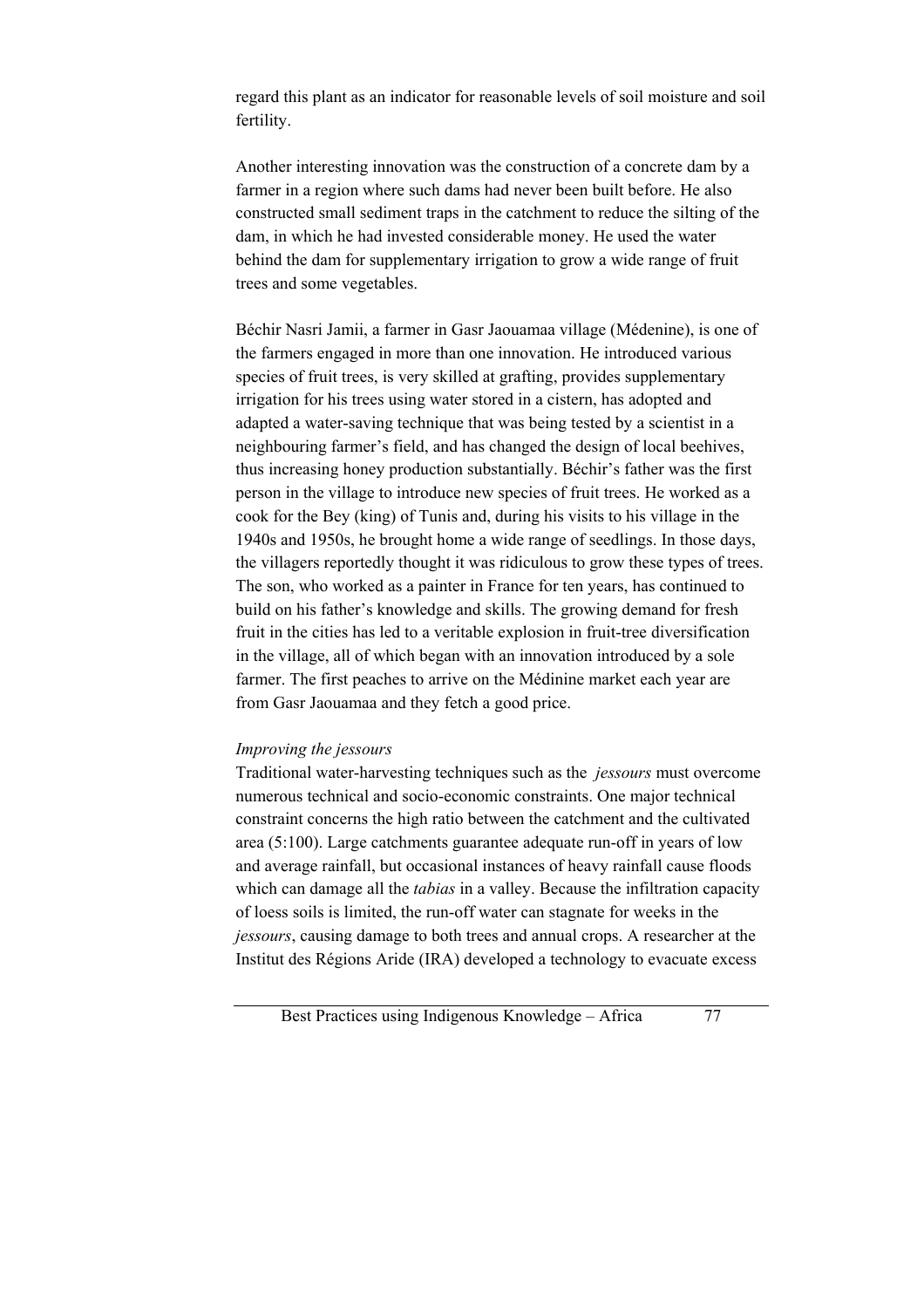water. This was tested in a farmer's field in the village of Béni-Khédache. To avoid destruction of the spillways and of the dam during both normal and exceptional overflow, the lateral spillway was replaced by two joined tubes: one vertical and one subhorizontal. The drainage system consists of a basin and a floater. The initial results were not as positive as the scientist had hoped. The farmer Béchir Nasri, who had observed the initial experiment, suggested some improvements and these are now being tested.

One of the techniques to increase the efficiency of water use in the *jessours* is the 'buried stone pocket' for the localized, underground irrigation of fruit trees. The original idea introduced by the researcher was as follows: the bottom and lower edges of a planting pit  $(1x1x1m)$  are lined with stones (limestone, sandstone, lime crust, etc.) laid in three or four layers with two or three sides covered with plastic sheeting to prevent soil from entering the spaces between the stones. When the pit is filled again with soil, a T-shaped plastic tube (3-7 cm diameter and 80 cm length) is fixed vertically between the stones near the fourth side of the pit. Water flows by gravity through a rubber hose from a cistern higher up the slope to a tap near the pits. Another rubber hose connects the tap to the plastic tube in each 'stone pocket' in order to irrigate the fruit-tree seedlings planted in it. This technology leads to faster growth of the individual fruit trees, while using very little water. Farmers who have tested it have observed substantial increases in fruit production.

The farmers have not simply adopted this technology; they have been active in adapting and improving it to fit their own circumstances. Their tendency has been to reduce the depth and breadth of the 'pocket' originally introduced by the scientist. At a depth of about 40 cm, some farmers have laid out a small circle of stones, leaving an opening in the centre. They insert a plastic pipe vertically between the stones, cover the stones with soil, plant a tree seedling in the centre of the pit and give it water through the plastic pipe rather than by submersing the soil around the tree. One farmer decided to put the plastic pipe closer to the tree so that he could continue to plough the land around it. Another farmer modified the 'buried stone pocket' technique so that it could be used for growing watermelons. The scientists are observing and learning from these farmers' experiments.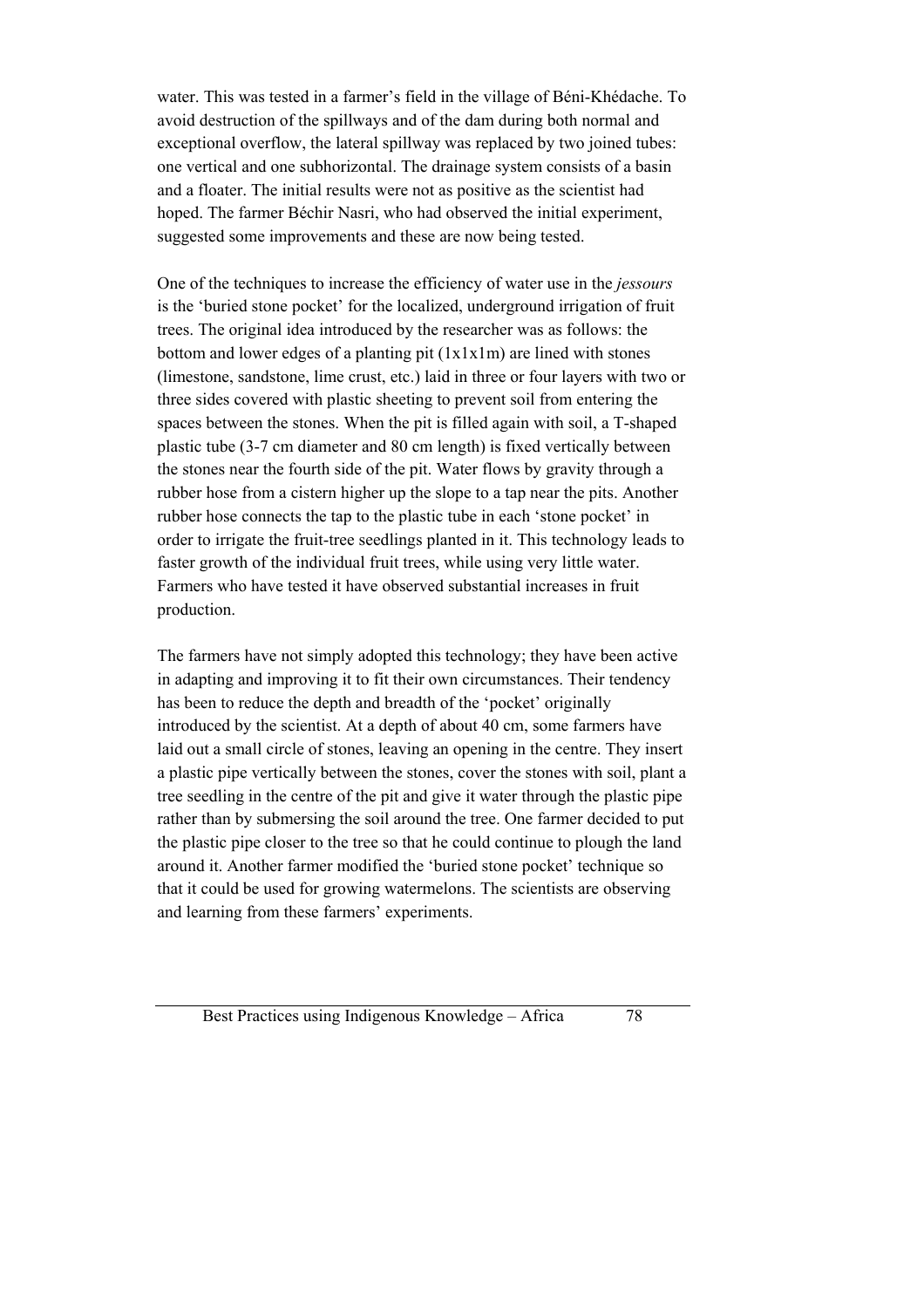Several farmer-innovators have now started on their own initiative to record the details of their experiments in a notebook. This allows them to compare their experiments with a control plot in their own fields.

### *Joint experimentation*

In the second half of 1999, a small number of scientists, extension agents and farmers started to carry out some joint experiments. Some of the scientists had already been trying for many years to find ways to reduce the maintenance requirements of traditional techniques such as *jessours*, as well as to test technologies to economize on water use. Whenever possible, they had used local techniques as starting points. Since the ISWC-Tunisia programme started, experiments have been carried out jointly by scientists and farmers based on the latter's technique. These have included:

- Using plastic bottles to irrigate individual plants (watermelons in 1999, potatoes in 2000).
- Economizing on the use of water in greenhouses.
- Building cisterns to store water for the supplementary irrigation (by gravity) of fruit trees and vegetables.

One particularly promising experiment is taking place in the foothills close to Gafsa (average rainfall 140 mm). It involves the temporary storage of water in a small concrete dam on a large piece of marginal land that a farmer had bought ten years earlier. He built the dam in order to see how he could use water-harvesting techniques. Once the dam is full of water, this is pumped to a large cistern constructed downslope close to his arable fields. Storing the water in a cistern avoids evaporation. This water is then used for supplementary irrigation of olives and almonds planted behind *tabias*. The local Regional Centre for Agricultural Development (CRDA), which is monitoring the results of this experiment, has already received requests from several other farmers interested in developing similar systems on their farms.

An experiment to economize on water use in greenhouses is being carried out in the Mareth area. A farmer is comparing irrigation by submersion with drip irrigation that uses a buried water distributor made of plastic for each individual plant. The first indications are that this technology reduces the water needs substantially. This is of great importance to farmers who buy piped water to grow crops in greenhouses. The scientists and development

Best Practices using Indigenous Knowledge – Africa 79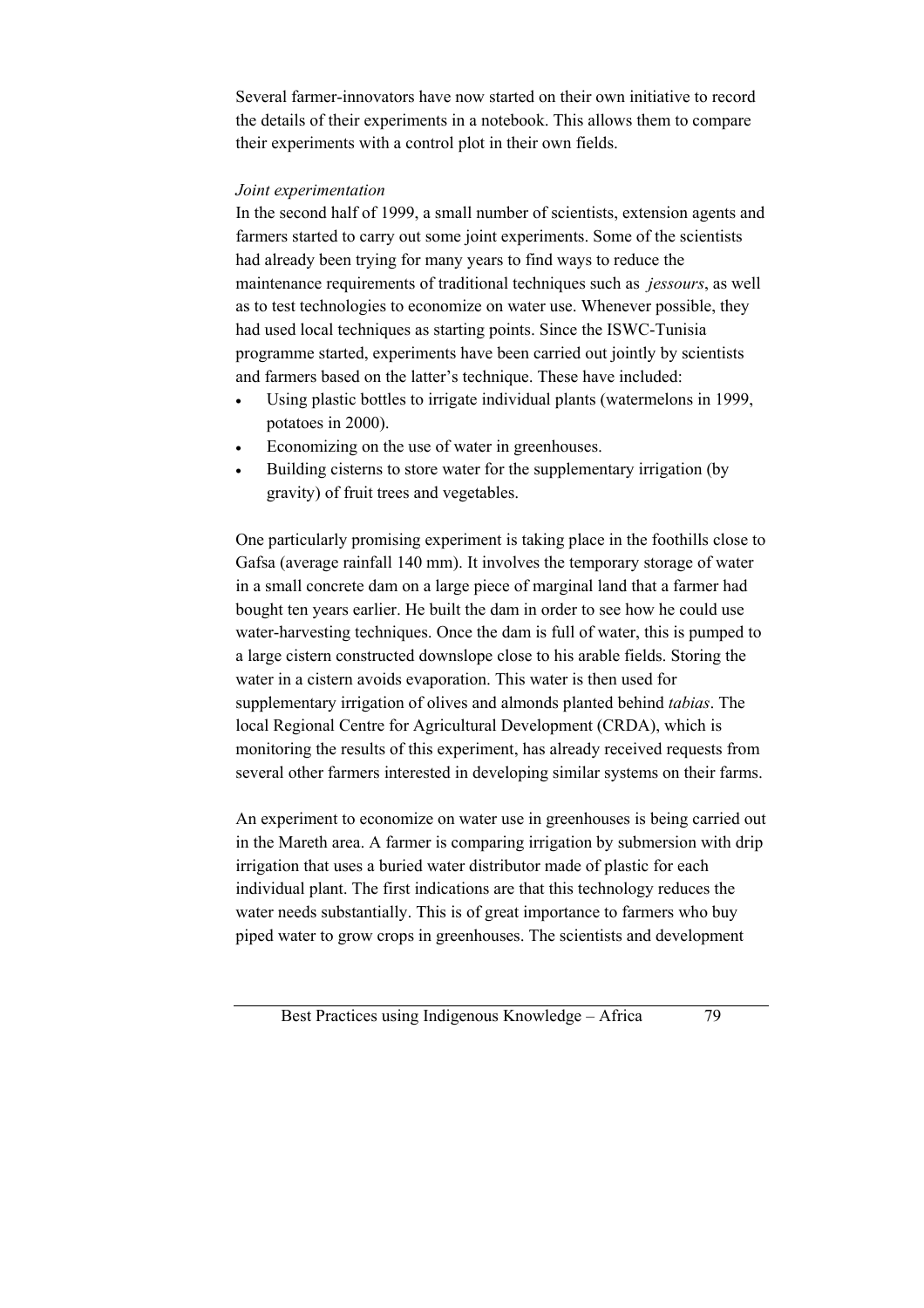agents involved in this trial expect that this third technology will reduce the water requirements for crops by two-thirds.

### **The role of indigenous knowledge**

The practice is based in the community and is consistent with the sociocultural values and meaning systems of the people living in the community. The farmers involved in the experiments are well known in the community and other farmers who want to try the innovations in their fields ask them for advice and information. The local Regional Centre for Agricultural Development (CRDA) monitors all the experiments carried out in the ISWC-Tunisia programme.

# *Transfer of knowledge*

In 1998 and early 1999, ISWC-Tunisia conducted four visits to farmerinnovators in Sned, Béni-Khédache and Mareth. Some 20 farmers, researchers and extension agents participated in each visit. The visits inspired some of the farmers to try out what they had seen on the innovators' farms. A camera team from national television accompanied one such visit. After seeing the new techniques on television, other farmers also began to try them out. Béchir Nasri reported that farmers who had seen his improved version of the 'buried stone pockets' on television had tried to make such pockets themselves and had invited him to come to their farms to see if they had done it well.

### **Achievements and results**

In the ISWC-2 programme in Tunisia, researchers have studied indigenous techniques of soil and water conservation and are working on ways to improve them. The testing of new techniques on farmers' fields has led to joint observations by scientists and farmers and to intense discussions between them.

The programme has inspired many farmers and triggered their own creative capacities. Their innovative techniques increase the efficiency with which water can be used in the *jessours*, and serve as examples for other farmers in the arid region.

The results are sustainable (increased efficiency of water use), cost-effective (low input through simple solutions and techniques which are not very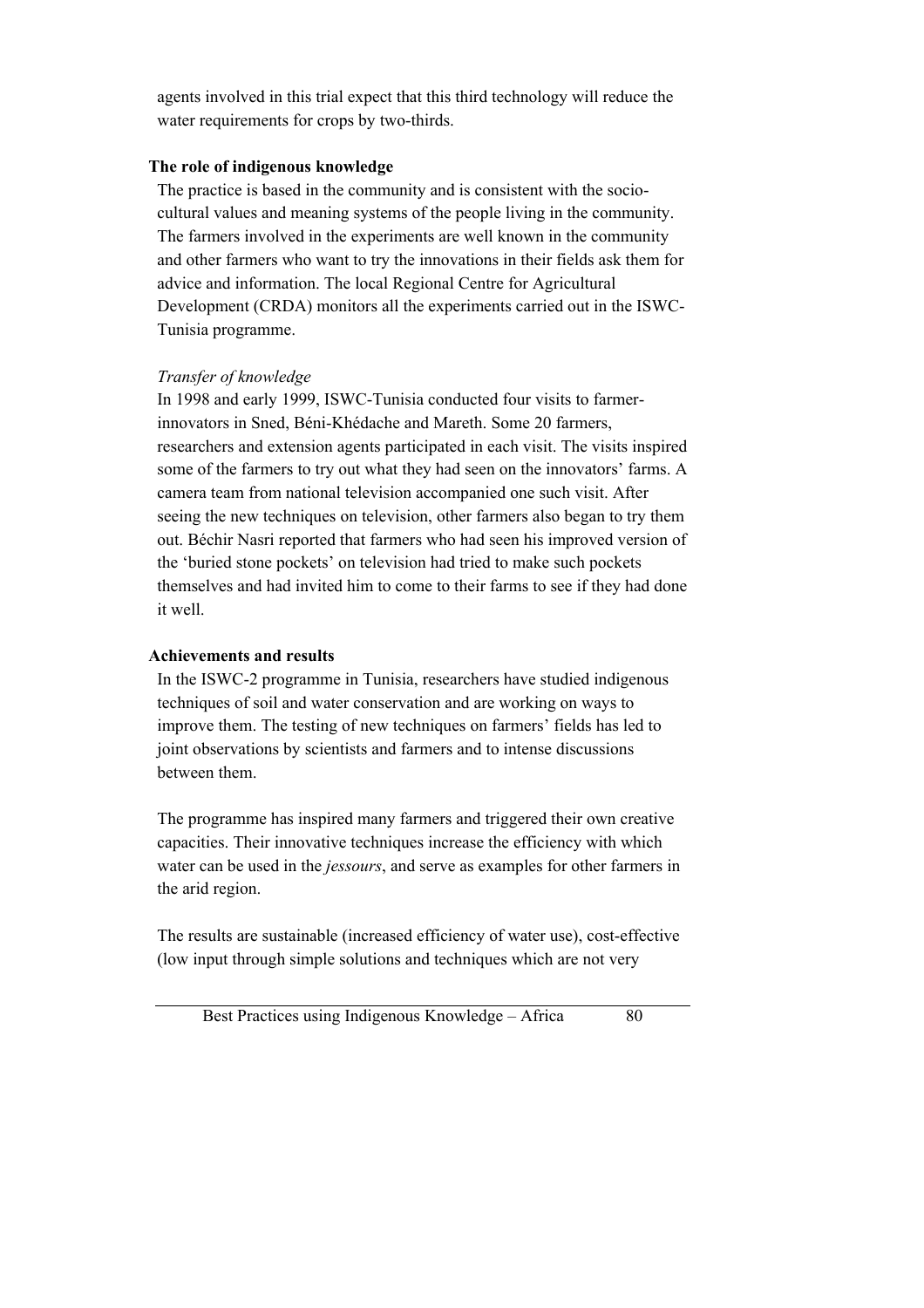costly), and locally manageable (farmers could adopt the innovations in their fields relatively easily).

# *Strengths and weaknesses*

Through the ISWC-Tunisia programme, researchers, development agents and policy-makers have become more aware of farmer-innovators and their innovations. New links have been created between these different stakeholder groups. Development agents and even policy-makers are following with interest the process of identifying innovations, experimenting jointly, and spreading the results.

The joint experimentation has triggered not only cooperation but also competition between scientists and farmers. The best example is the case of Béchir Nasri. During the first half year of the ISWC-Tunisia programme, he simply observed what researchers and a neighbouring farmer were trying out together on an experimental plot. Then, one day, he approached the researchers to tell them that he had found a solution to their problem of pumping water out of a cistern without silt blocking the rubber hose. From then on, he produced a range of innovations, including a mechanical timer to control the duration and the quantity of water use for supplementary irrigation, a tool for threshing cereals, and a technique for feeding honeybees. The programme had obviously triggered Béchir's creative capacities, which he is now developing fully.

The practice does not have any obvious weaknesses. The intention in the next phase of ISWC programme is to intensify the farmer-innovation approach and to expand it to other parts of central and southern Tunisia as well as to other parts of the country. One way to achieve this will be to strengthen the links that have already been established with the Presidential Pilot Project on Agricultural Extension, which is being implemented under the responsibility of the National Farmer's Union.

# **Source of inspiration**

It would be possible to transfer the practice, but there certainly would be conditions and prerequisites to consider if the knowledge were used in other regions of Africa. The practice has already been replicated in the arid region of Tunisia.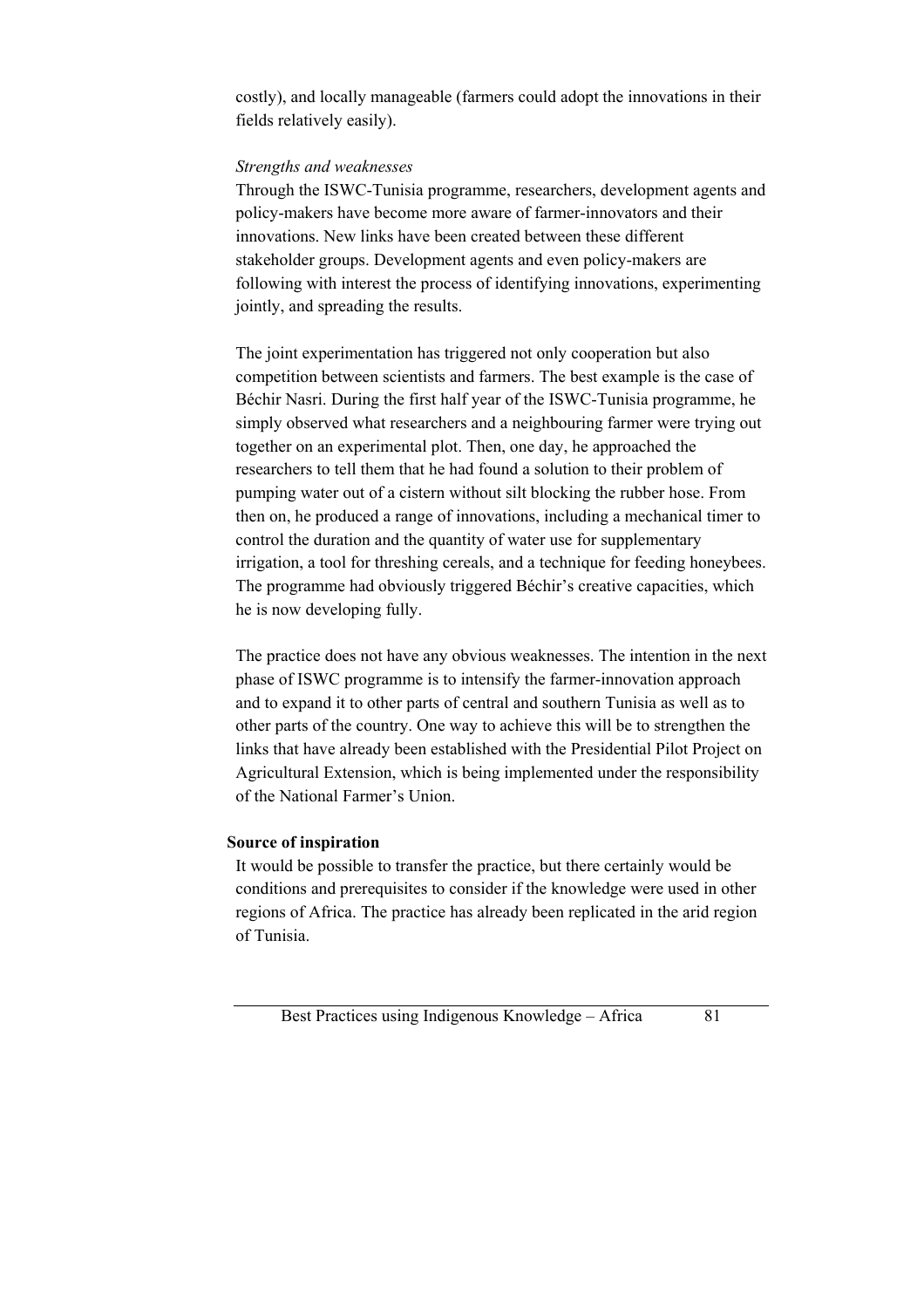If you think that this case could be useful in a different context than the one described here, please get in touch first with the contact person listed below (Administrative data). Intellectual property rights could be an issue.

# **Additional remarks and information**

Tunisian national television made a documentary on the innovations, and a paper about innovators in land husbandry in arid areas in Tunisia was submitted to the Tenth International Soil Conservation Organizations (ISCO) Conference, 23-29 May 1999, Indiana, USA.

In recognition of the work Béchir Nasri'shad had done, he was invited to join the Tunisian delegation to the regional Francophone workshop on Farmer Innovation in Land Husbandry, which was held in Cameroon in November 1999. He was also given the opportunity to present his innovations at an International Fair on Agricultural Technology held in Tunis in June 2000.

# **Administrative data**

*Contact person*  Chris Reij International Cooperation Centre Vrije Universiteit Amsterdam De Boelelaan 1105 1081 HV Amsterdam The Netherlands Tel.: +31 20 4449078 Fax: +31 20 4449095 E-mail: cp.reij@dienst.vu.nl

*Other partner(s) involved in the practice*  ETC Ecoculture Ann Waters-Bayer P.O. Box 64 3830 AB Leusden The Netherlands Tel.: +31 33 4943086 Fax: +31 33 4940791 E-mail: ann.waters-bayer@etcnl.nl or waters-bayer@web.de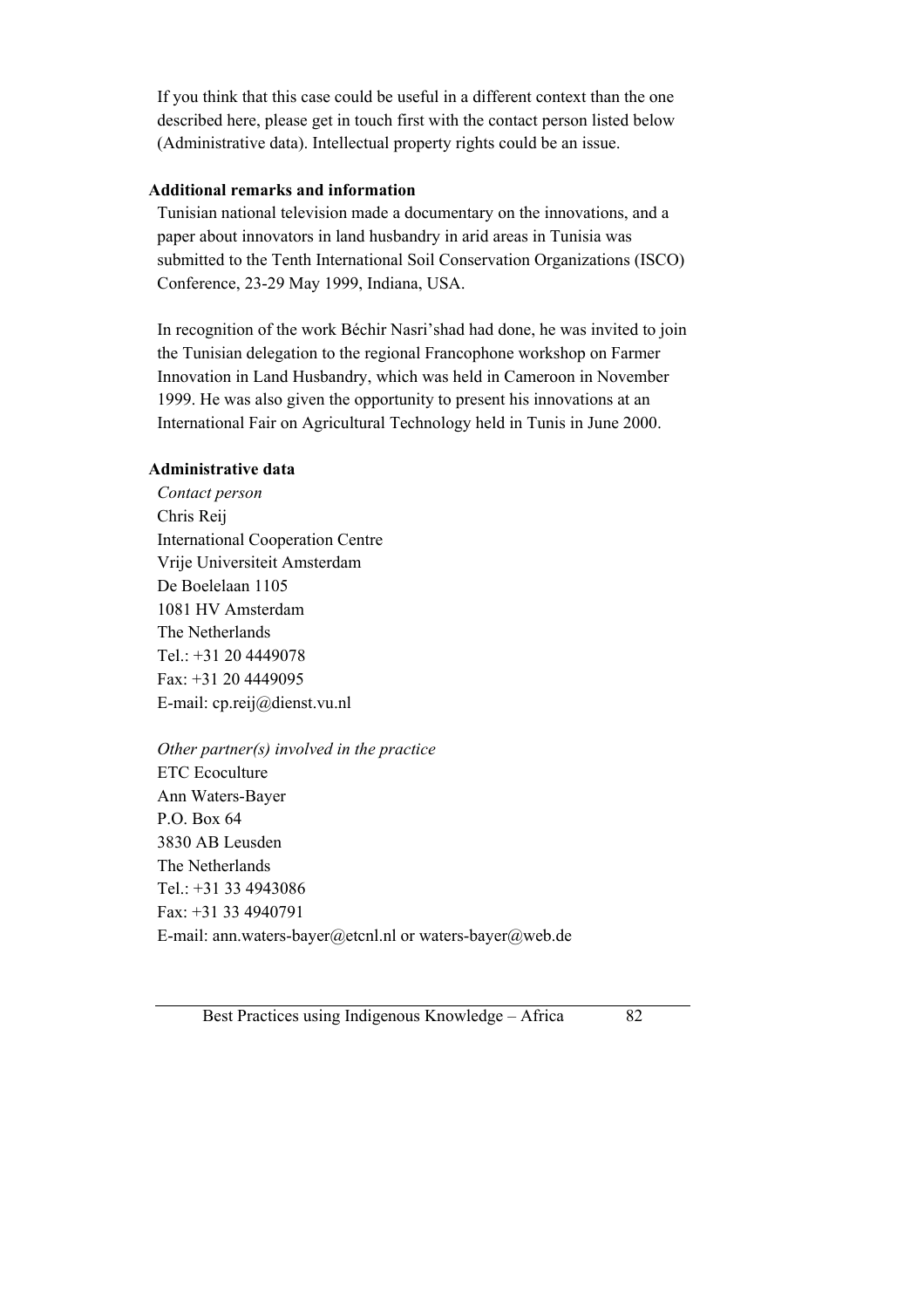*Person(s) who have described this Best Practice*  Chris Reij International Cooperation Centre Vrije Universiteit Amsterdam The Netherlands

Noureddine Nasr Institut des Régions Arides (IRA), Tunisia

Bellachheb Chahbani Institut des Régions Arides (IRA), Tunisia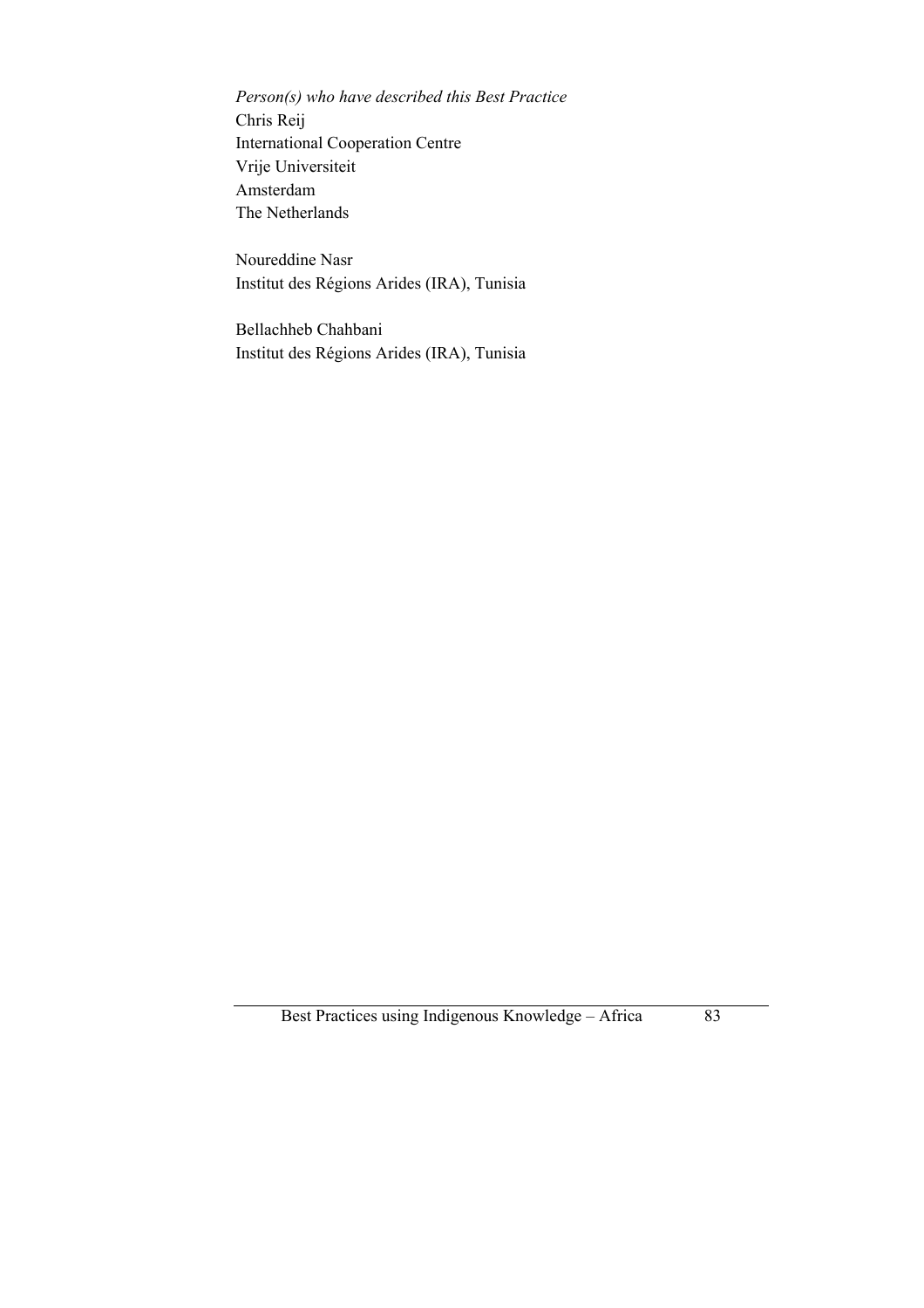| ۰, |  |
|----|--|

#### **Title**

The promotion of non-conventional food resources: the case of snail and mushroom production in Benin

# **Themes**

Animal production, food, food security, forest products, nutrition, resource management, rural women

#### **Introducing the practice**

Snails and mushrooms are examples of animal and plant species found in the wild that can make a substantial contribution to feeding a local population. As such, they can be classified as non-conventional food resources. Projet de Promotion de la Filière des Ressources Alimentaires Non Conventionnelles (PP-FRANC) is the name of a project by which indigenous and scientific knowledge are being combined to increase the production of these two food products in five regions of Benin, in West Africa: Atlantique (south), Couffo (southwest), Ouémé (southeast), and Borgou and Atacora (north).

Women, who have traditionally gathered wild mushrooms and giant snails, are now responsible for their cultivation and production. The women involved in the project represent three socio-linguistic groups: Waaba, Adja and Aïzo. This report describes activities among the Databa and Tancaba, which are two sub-groups of the Waaba tribe that live in the Atacora region. These people are farmers, living mainly from the cultivation of millet, sorghum, maize and yams. Millet is used to make a drink known as *tchoukoutou*, which is much appreciated by the local population. The men also hunt small game.

The Waaba are basically animists although several types of Christians are also found among them, including Catholics and members of the Celestial and Renaissance groups. The Waaba practise fetishism. A head, or chief, supervises the fetishist rites and safeguards the fetish and the entire clan. Generally, the Waaba are polygamous. They live in buildings resembling castles, which are known locally as Tata somba. These buildings are common among the various tribes living in the Atacora region.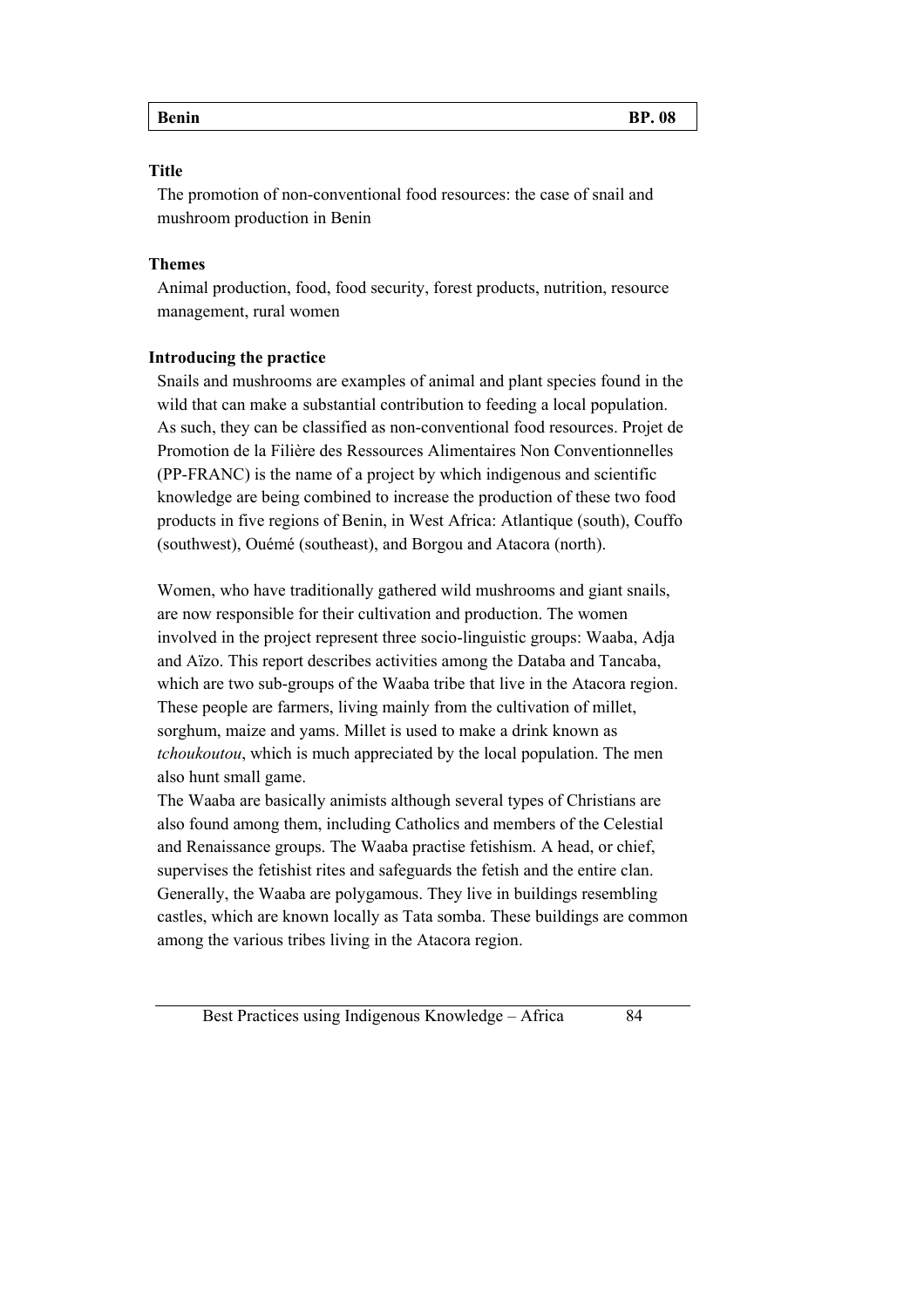The Adja and Aïzo are among the oldest tribes in south Benin. Both are descended from a unique and ancient group that emigrated from Tado (presently Togo). The Adja and the Aïzo were farmers well known for their cultivation of maize, cassava, rice, groundnuts, vegetables, cotton and palm oil. Nowadays both ethnic groups are found in all sectors of life in Benin and both have intermarried with other groups in south Benin, such as the Fun and Gun. It is primarily among the Adja, however, that men have multiple wives and woman are believed to be sacred beings.

The pilot phase of the PP-FRANC project ran from January 1998 to December 2000. The project was expanded and has been in its implementation phase since 1 January 2001.

### **Content and approach**

Women have always gathered snails and mushrooms in the bush and forests and therefore possess considerable knowledge of the indigenous species and how to process them for consumption. The PP-FRANC project is improving the methods for producing and processing these food resources, as well as for marketing them. Local, rural women manage all aspects of production and commercialisation. This is providing them with income.

Besides being food items, some of the mushrooms and snails are widely used for treating certain ailments. There is a strong link between their medicinal and nutritional uses. In fact, throughout Benin as well as in much of the rest of Africa, food and health care systems are closely interwoven.

The practice of cultivating mushrooms and snails is ongoing and will no doubt continue indefinitely. Their production is an activity which fits perfectly in the socio-cultural context of rural communities in Benin.

Known as 'the noble products of the forest', mushrooms and snails are gathered daily and form a regular part of the diet of rural communities. The local population therefore has acquired and maintains considerable indigenous knowledge regarding this resource. This knowledge is being fortified through scientific verification of the products' nutritional and therapeutic value. The PP-FRANC project is aimed at enhancing and perpetuating this indigenous knowledge and at guaranteeing that the products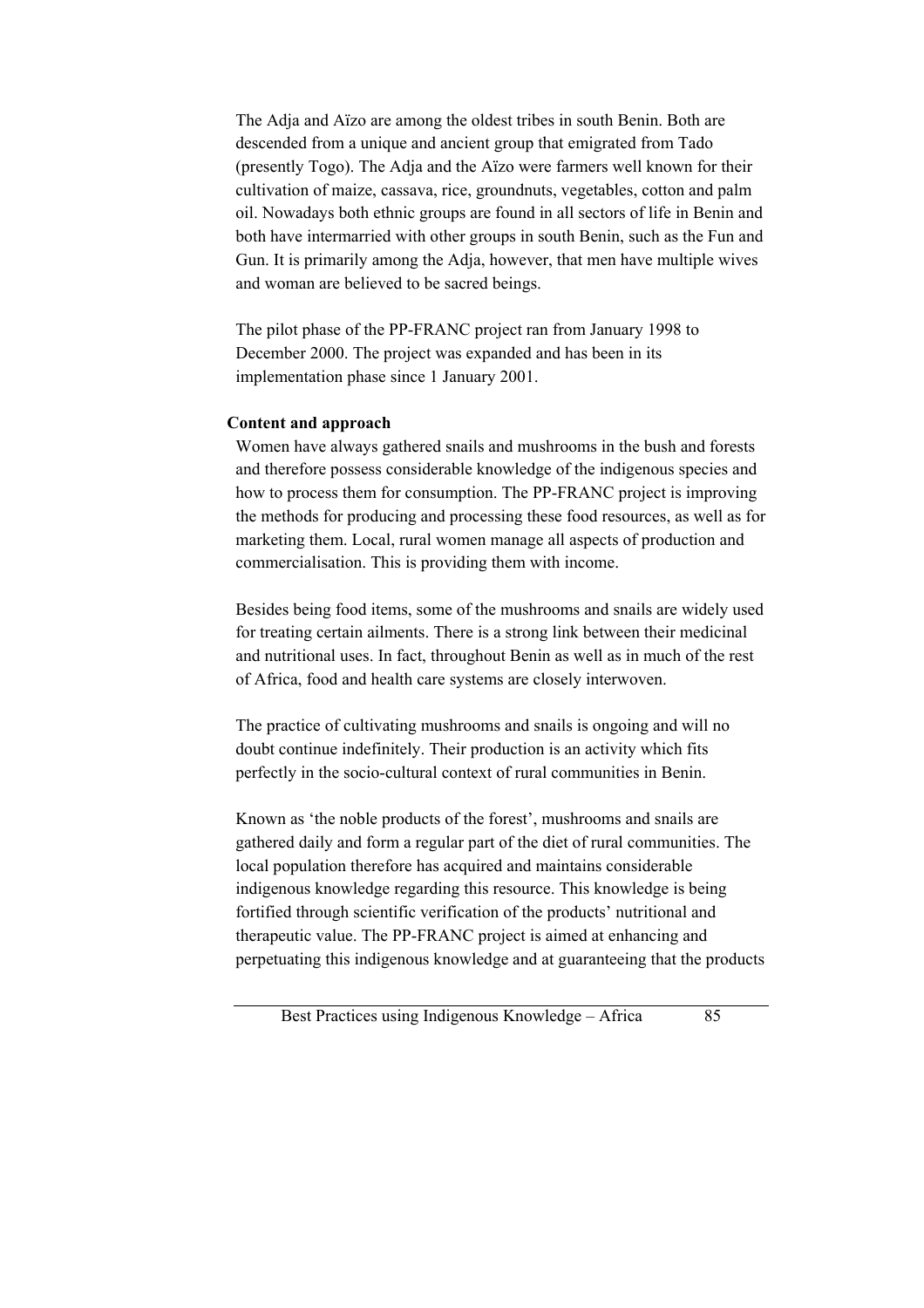can be harvested throughout the year. The success of the project can be ascribed to the fact that it offers simple, cheap technology which is easily integrated into the daily practices of the population.

The practice of gathering snails and mushrooms originated within the community. Since time immemorial, rural communities have been able to distinguish edible mushrooms from toxic ones and have known how to stimulate their growth by applying farm waste to the ground on which they grow. These techniques have remained much the same, but have been improved with the help of scientific insights. As far as snail-breeding is concerned, the animals are gathered in the forest and then kept in sheds made of clay. Their daily diet was well known to the local population.

The PP-FRANC is a project aimed at raising the level of food security and increasing the income of the community. It enables rural women to establish profitable, innovative and sustainable agricultural activities, thus increasing their economic power.

In order to achieve this global objective, six specific objectives have been defined for the project to increase women's participation in economic activities at the local level:

- To confirm the value of these non-conventional food resources for purposes of nutrition, food security and public health.
- To develop methodological tools for introducing PP-FRANC activities. The main activities are:
	- · Identifying, selecting and training women who are interested in non-conventional food resources production.
	- · Helping to produce and commercialise the products.

These activities have been introduced to the project owners; the rural women.

- To initiate research at CECODI's (Centre International d'Ecodéveloppement Intégré) experimental centre, in which local producers take part.
- To develop a self-managed commercial activity.
- To establish international and regional links for disseminating the practice.
- To improve CECODI's capacity for promoting the improved production of non-conventional food resources.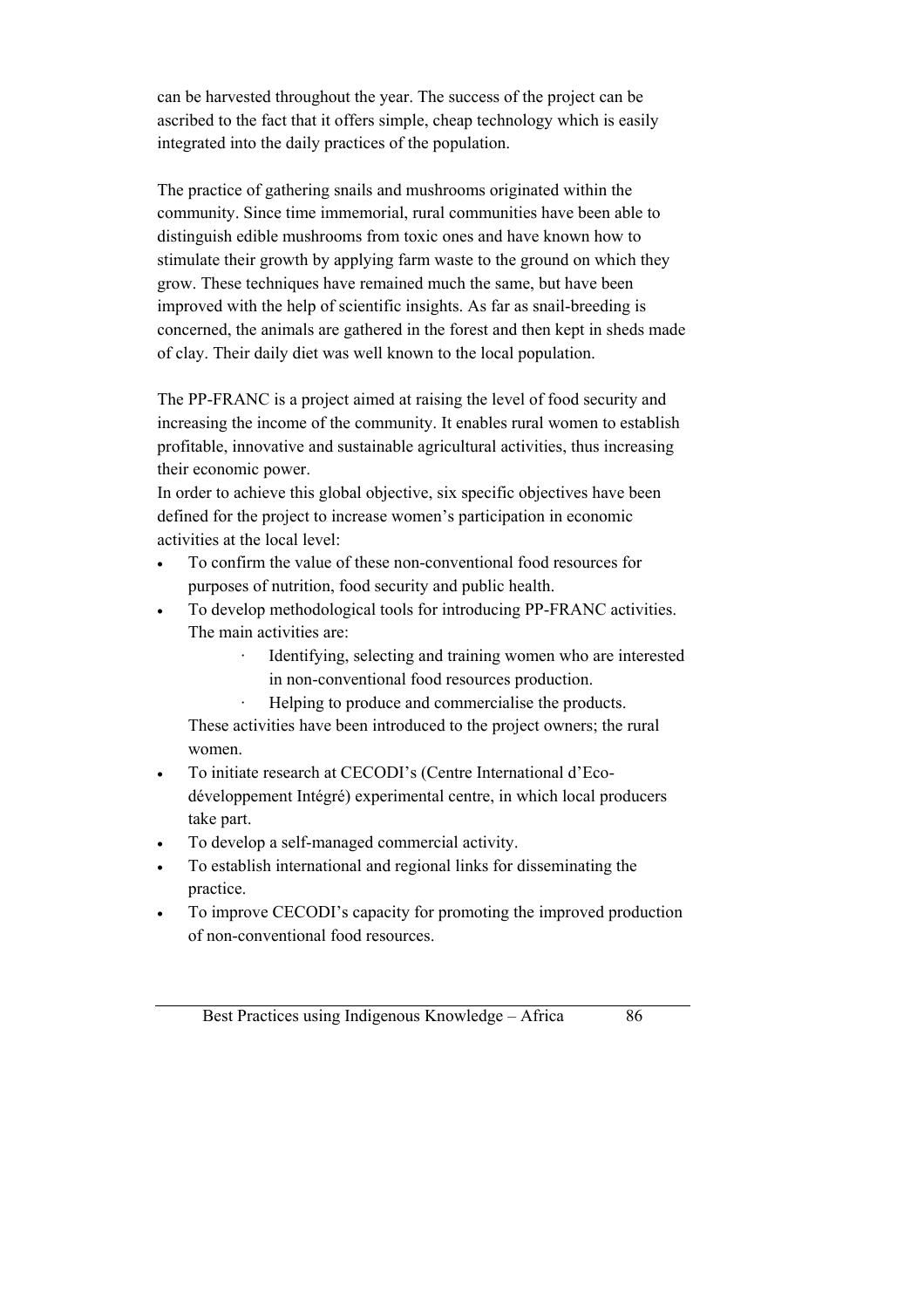The project is led by CECODI. To guarantee the project's success, CECODI has joined forces with VeCo (Vredeseilanden Cooperatie; Belgium), SNV (Stichting Nederlandse Vrijwilligers, The Netherlands) and CBDD (Beninese Centre for Sustainable Development) and formed a consortium.

The project is above all beneficial to rural women. The products are generally produced by married women around the age of 35. Some 200 women took part in the pilot phase; their number increased to 400 in 2001. By 2004 some 1300 women are expected to have received training. Men do not profit directly from the project, but they took part by helping to build the production centre. The project outcome is of course beneficial to men, women and children by improving household incomes and food quality.

PP-FRANC projects have now been established in four locations with the help of NGOs, peasant organizations and government technicians. Other parties help to market the products.

### *The method*

The project is based on a participatory approach. The people's own indigenous knowledge is incorporated into the technical training they receive at the centre (in how to feed the snail with wide leaves, for instance). Local individuals also take part in the production survey.

Women receive a three-day course of training. They learn various techniques for producing mushrooms and snails in their own village environment and for processing them for local consumption and for the market. At the end of the training the women begin as producers. They are monitored closely by a specialized agency, however, which supervises all aspects: technical, organizational, management and marketing.

# **The role of indigenous knowledge**

Of the mushroom species presently cultivated, the women themselves chose the ones on which the project would concentrate. On the basis of their own knowledge, they also helped to produce a list of the 50 species most commonly consumed by the population. These were verified against detailed studies of the edible mushrooms of Benin.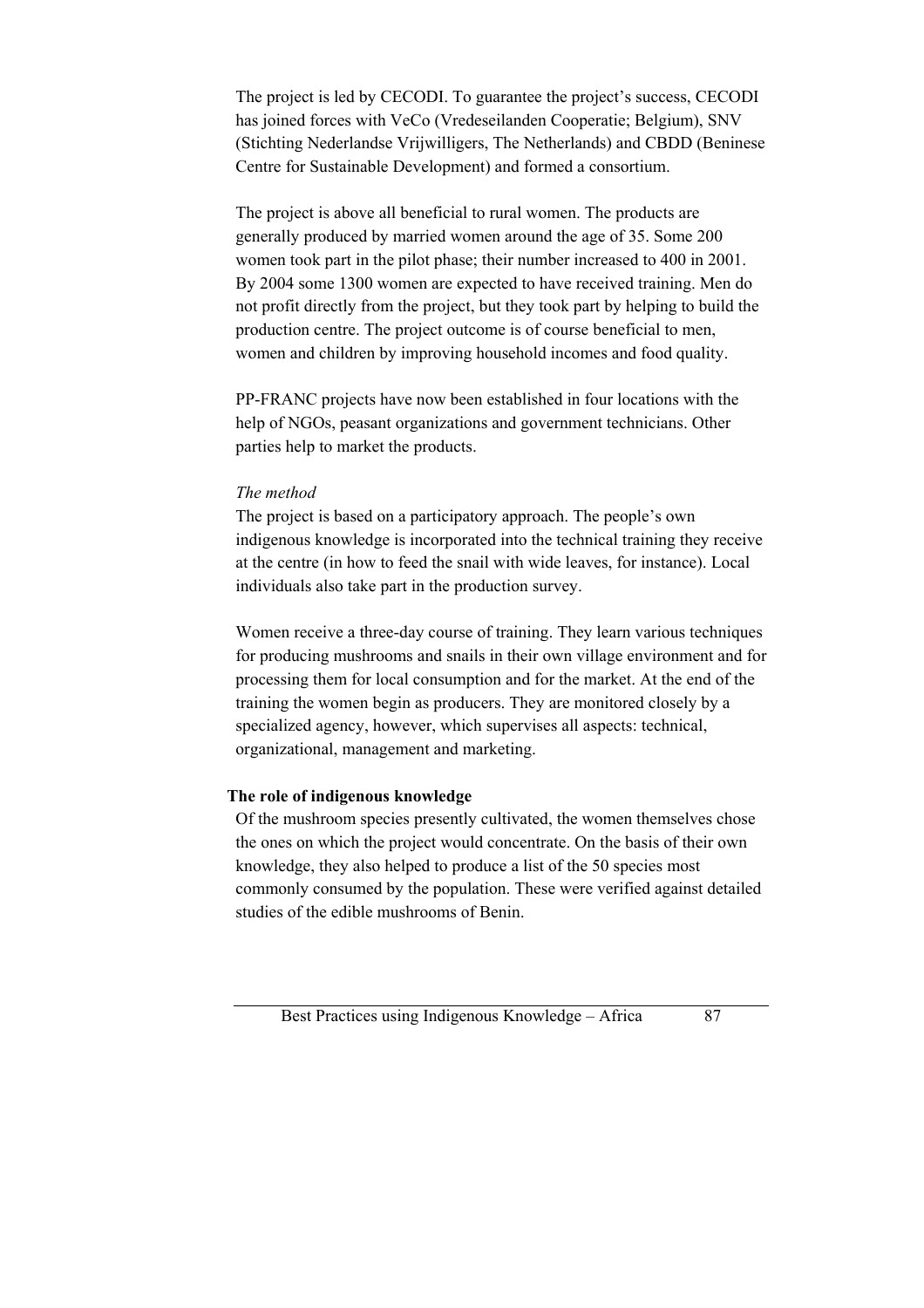The snail species chosen for cultivation were the indigenous species commonly gathered in the forest during the short rainy season. These species are also used in traditional medicine for treating certain ailments.

Snails and mushrooms also have a place in local beliefs. Many ritual practices make use of snails, which are thought to enhance fertility and manhood. Practitioners of the occult ascribe great power to snails. Snail meat is therefore much in demand, especially during periods of prayer and meditation among Moslems and animist groups. When certain species of mushrooms are found in the forest, they are thought to be special gifts from God. Mushrooms are believed to enhance perception. They play a major role in the local pharmacopoeia.

# *The transfer of knowledge*

Women of a certain age are the keepers of the traditional knowledge pertaining to snails and mushrooms. They pass it on to younger women without any financial reward. Thus far this transfer of knowledge has been entirely oral and informal. The project may well result in the documentation of all the indigenous knowledge regarding food resources in the forest, however. A publication is currently being prepared.

### **Achievements and results**

The PP-FRANC project is creating an innovative and alternative way to increase farmers' incomes while at the same time conserving biodiversity. The entire project is based on resources and knowledge already available in the local community. Indigenous knowledge and practices are being improved through scientific insights.

Indigenous knowledge and practices are collected during contacts and discussions with local populations. These took place during taxonomic surveys in various agro-forestry regions of Benin. The value of the local practices is therefore increasing.

The production techniques are based on a vertical system that makes efficient use of whatever space is available. Access to land is not necessary for increasing production. Besides only a small amount of space, the system requires few inputs.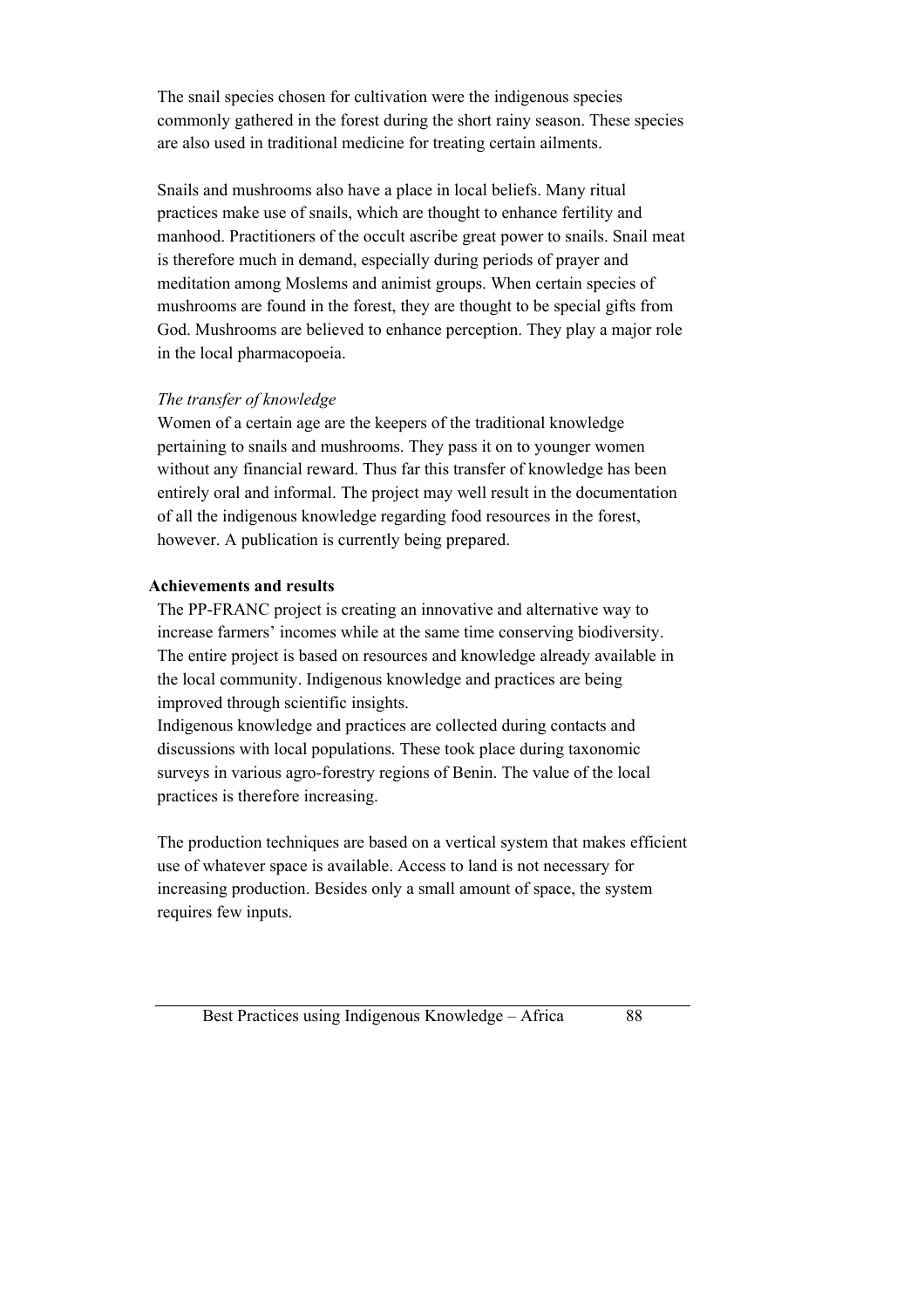

**Figure 4.** Snail vertical breeding system

Atacora is a mountainous region of Benin where rocky soils are too fragile for conventional agriculture. By bypassing the difficulties of practising conventional agriculture, the PP-FRANC project has achieved unexpected but undeniable success. Similarly, women are able to get around the problem of their lack of access to land resources. They can develop their own economic activities independently without having to lay claim to land that could be cultivated.

The practice meets the three criteria of sustainability, cost-effectiveness and local manageability. As already mentioned, the system of mushroom and snail production is based on well-known practices that have been technically improved in collaboration with the local population. The local producers feel themselves to be useful. They are not only beneficiaries of the project but also its promoters. As such, they will help to expand it.

# *Strong and weak points*

The strong points of the practice are the following:

- The products are known and consumed locally.
- The production techniques are simple and cheap.
- Inputs are locally available or produced in situ.
- Agro-ecological conditions are favourable.
- A wild gene pool is maintained that could be useful for genetic improvement.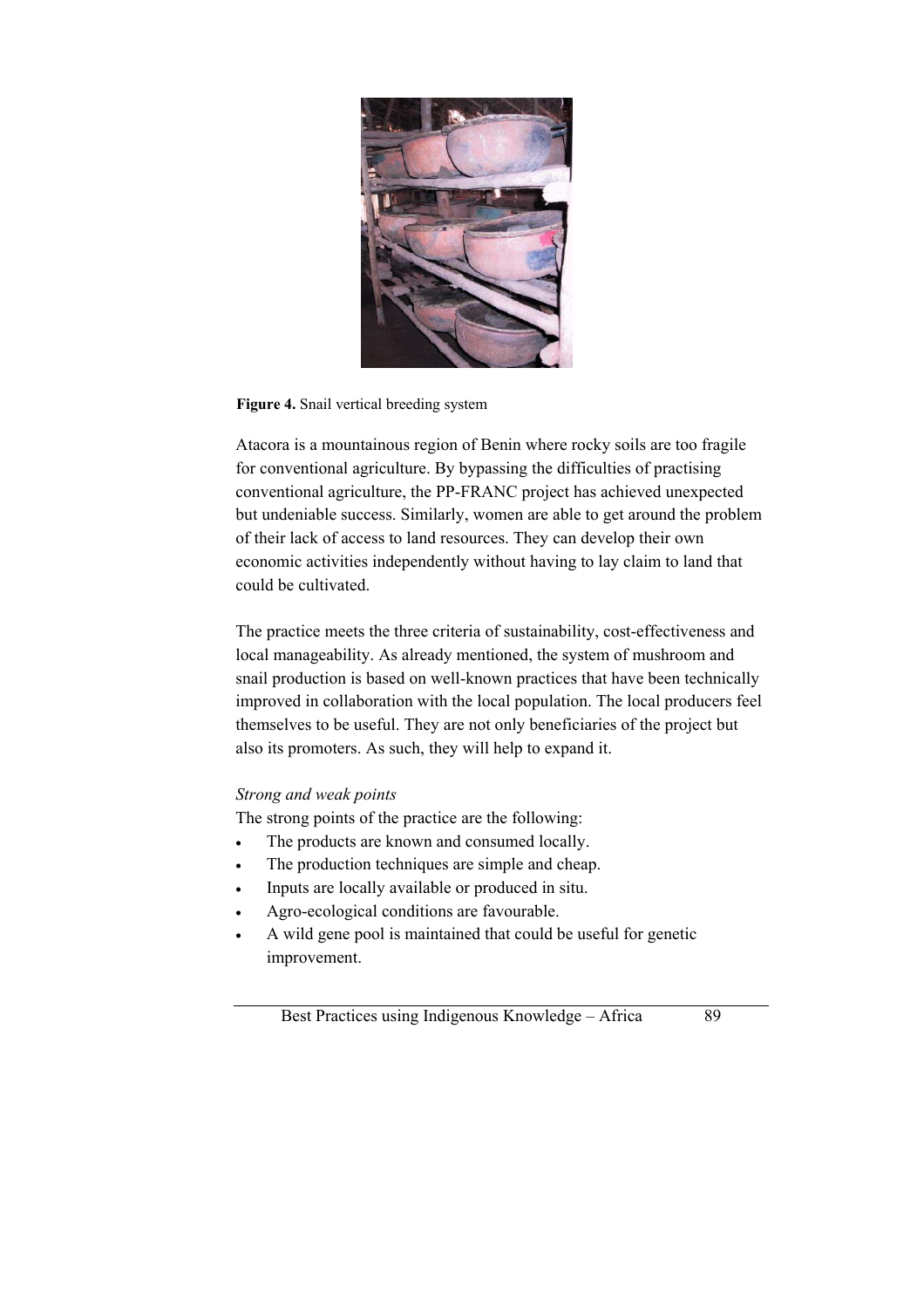- There are important local, national and regional markets for the products.
- The farming system is strengthened through the production of valuable by products.
- The production of these resources itself contributes to preservation of the forest and biodiversity.

Problems that remain:

- The PP-FRANC project introduces products and methods with which national decision-makers are not yet familiar.
- Research is needed on a continuous basis in order to improve the production systems.
- The channel to the market has not yet been firmly established.

# **Source of inspiration**

These technologies could be easily applied in other contexts where mushrooms and snails are available and consumed. The approach could be used for other forest resources that local people consume, but only for those that propagate relatively easily and are not too specifically adapted to their forest habitat.

The main condition for the project's success is that the producers' own capacity for experimentation be appreciated and used. The relationship between them and project workers should be a partnership rather than a teacher-pupil relationship.

If such valuable indigenous knowledge and practices are to be improved and disseminated rather than being lost, it is essential that the data and results are properly recorded. This requires appropriate technical support.

If you think that this case could be useful in a different context than the one described here, please get in touch first with the contact person listed below (Administrative data). Intellectual property rights could be an issue.

# **Additional remarks and information**

This project is not the only one of its kind in West Africa. There is also the 'Projet Promotion de l'Elevage dans l'Atakora' (PPEA), which is supported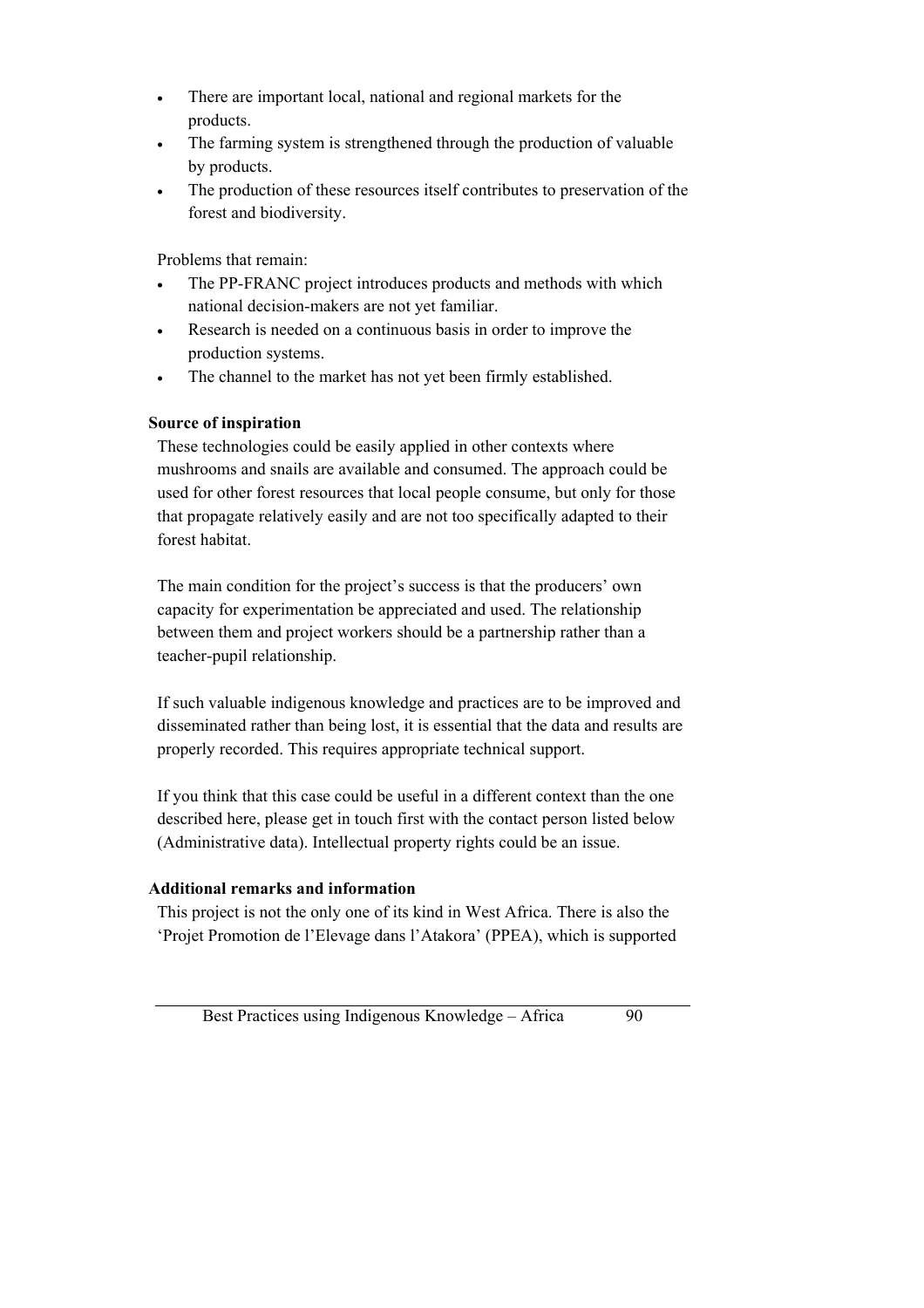by GTZ in Germany, and the Centre for Biodiversity Utilization and Development (CBUD), a programme funded from The Netherlands.

Apparently there is plenty of demand for such products. The project shows how natural resources that are on the decline can yield an income-generating activity while at the same time being protected and preserved.

Policy-makers and others who wish to follow this example should:

- Look for opportunities to 'cultivate' wild plants and animals that live in a particular area. This can prevent the species' extinction in the wild; generate income through the use of simple technology, particularly for women; and make use of indigenous, or local, knowledge.
- Explore the existing market to identify unfulfilled demand.
- Take steps to attract the attention of researchers and to raise awareness among policy-makers, scientists, producers and consumers.

# **Administrative data**

*Organization involved*  **CECODI** 01 B.P. 2759 Cotonou, Bénin Tel.: +229 490511 Fax: +229 306131 E-mail: cecodi@firstnet.bj

*Contact person*  Jean Claude Codjia B.P. 2759 Cotonou, Bénin Tel.: +229 360525

E-mail: ccodjia@firstnet.bj

*Other organization(s) involved in the practice*  Vredeseilanden (VeCo) Blijde Inkomststraat 50 - B 3000 Louvain, Belgium

# *Funding*

Total budget (in US dollars): USD 1,129,312 Period to which the budget applies: 1 January 2001 to 31 December 2005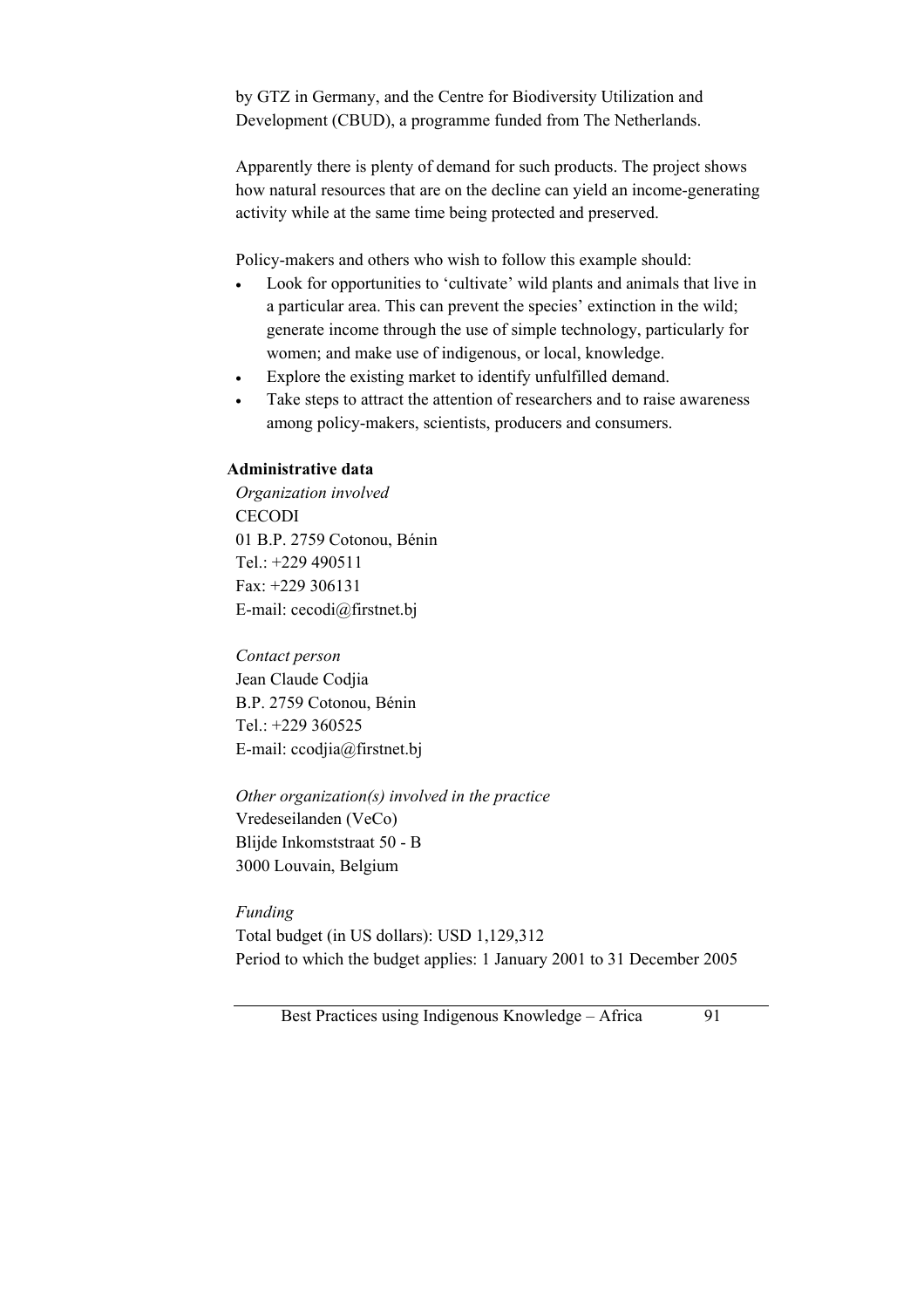Sources of funding: Fonds de Survie du Royaume de Belgique, CBDD, SNV, CECODI, VeCo.

*Person(s) who have described this Best Practice*  Jean Claude Codjia and Boukari Ayessaki Organizations: CECODI and VeCo Tel.: +229 324667 E-mail: vecobenin@bow.intnet.bj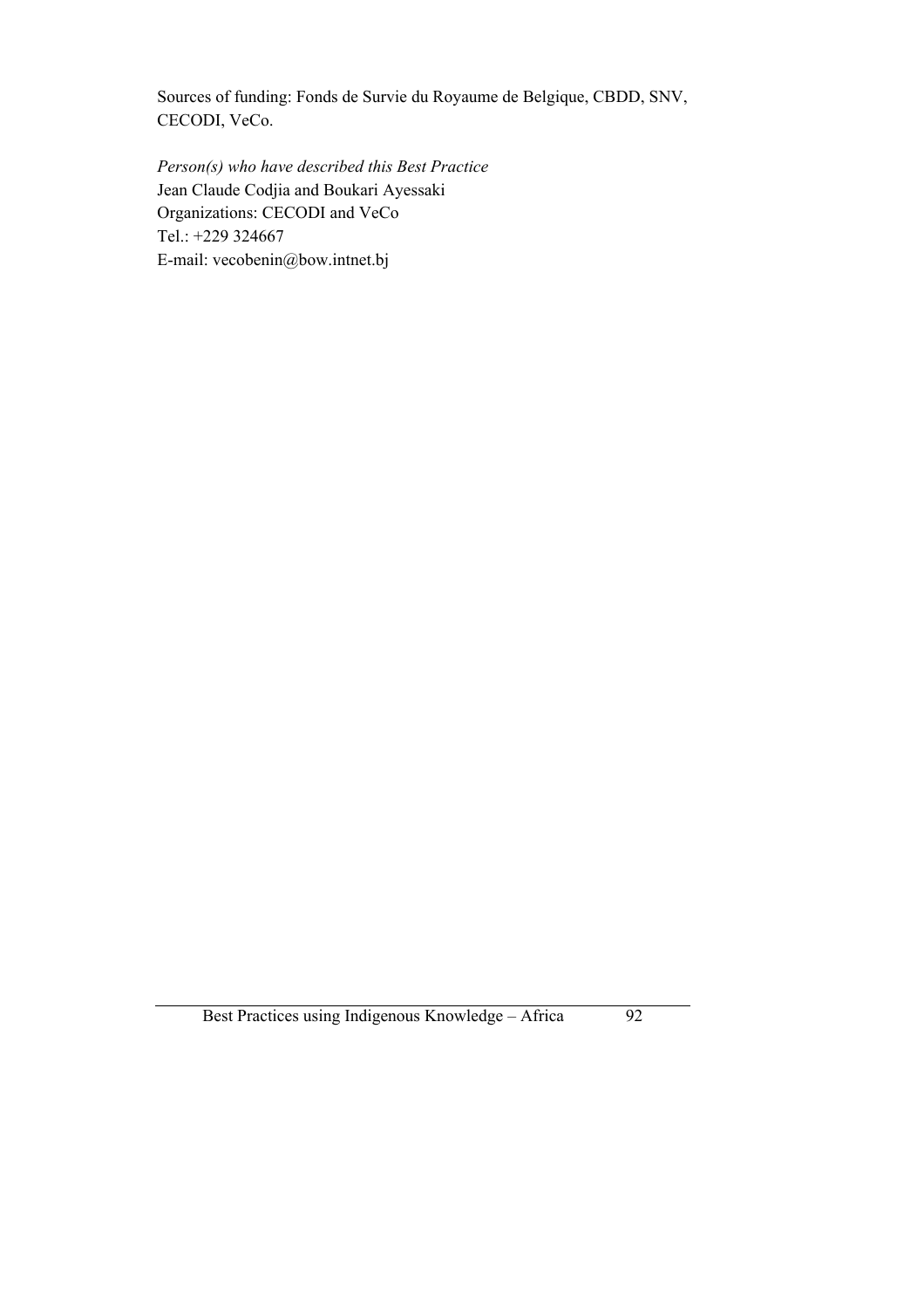#### **Title**

*Daldal*: dams to trap silt and water, an Irob innovation in northern Ethiopia<sup>15</sup>

#### **Themes**

 $\overline{a}$ 

Crop yield, food security, soil conservation, water conservation

#### **Introducing the practice**

The practice was developed by the Irob in northern Tigray in Ethiopia, on the border with Eritrea. The Irob speak Irobigna, which belongs to the Saho group of languages, and are ethnically distinct from the Tigrigna speakers in the Tigray region.

The Irob used to be a pastoral people, moving with their goats and cattle from the mountains on the eastern escarpment of the Ethiopian highlands to the lower plains. It was not until two or three generations ago that the Irob began to pay more attention to cropping, because they could no longer obtain enough cereals in exchange for their livestock products.

The landscape is very rugged and stony, with steep slopes and deep narrow valleys carved out of the plateau by flash floods. There is little land suitable for cropping. Over four decades, the Irob developed site-appropriate methods to capture soil and water for cropping. They built a series of checkdams in the seasonal watercourses and raised and lengthened the walls every year. In this way, they created step-like terraces that are now about 8 m wide and up to 10 m high, with about 20 m between dams. This innovation is known in Irobigna as *daldal*. It requires year-round effort over many years or even decades.

<sup>&</sup>lt;sup>15</sup> This case is an adapted version of an article published in: 'Farmer Innovation in Africa. A source of Inspiration for Agricultural Development'. Chris Reij & Ann Waters-Bayer (eds.), 2001. Publisher: EARTHSCAN, Earthscan Publications Ltd, London (UK) / Sterling, VA. www.earthscan.co.uk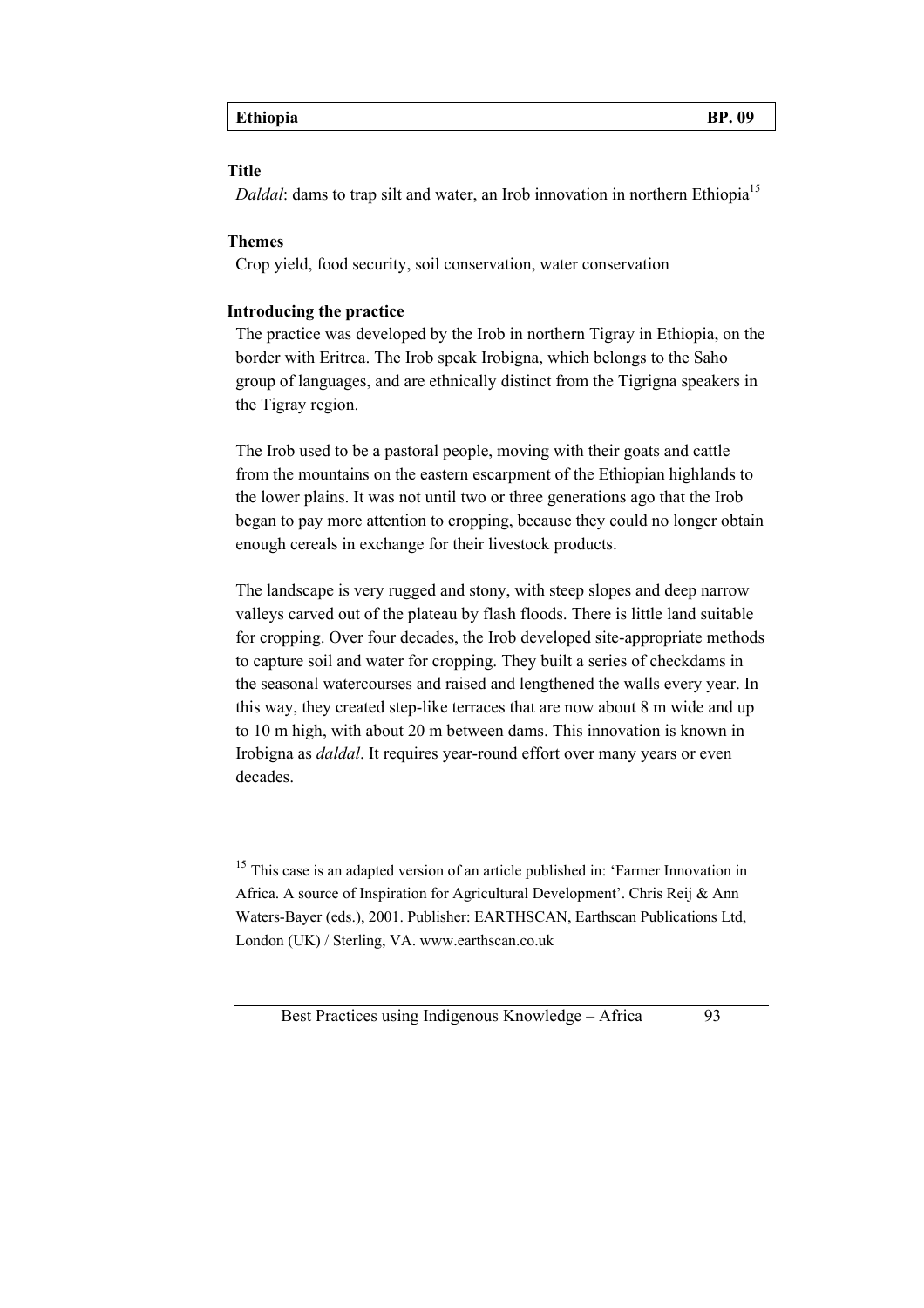The practice originated in the community. The idea came from two Irob men: one who was regarded as crazy by his neighbours, and another who had served as a soldier in North Africa in World War II and had observed the traditional water-harvesting methods used there. Both men experimented with building small dams to catch water and silt, thus creating fields on which crops could be grown. They were observed by others, including Zigta Gebre Medhin, the innovator and leader who was also the main informant for this best practice. (See the address below.)

Using their indigenous engineering skills, the Irob have continued to improve the practice. Although building and maintaining the dams and cropping in the small pockets of harvested soil and water is very labour-intensive, it will be necessary for the survival of the Irob for as long as they want to remain in this rugged area, to which they have a strong cultural and emotional attachment.

### **Content and approach**

Irobland is a land of extremes: of depths and heights, of droughts and floods, of frost and scorching sun. The altitude varies from 900 m (Endeli Valley) to 3200 m (Mount Asimba) above sea level; most people live between 1500 m and 2700 m. Rainfall in the main inhabited area is low (200–600 mm per year) and highly variable in space and time. A wet season is expected from mid-June to mid-August. However, water and soil eroded from the highlands, which receive more rain over a longer season, sporadically pour from the Adigrat plateau down through the seasonal streams that flow into two perennial rivers. These flow eastwards towards the Red Sea, but sink into the Danakil depression, 100 m below sea level, before reaching it.

As is common in tropical highlands, the daily variation in temperature is greater than the seasonal variation over the year. The annual mean temperature in Alitena (at an elevation of 1850 m), the heart of Irobland, is just under  $20^{\circ}$ C; maximum temperatures can rise above  $30^{\circ}$ C; minimum temperatures can fall to  $5^{\circ}$ C. Frost occurs occasionally above 2500 m.

The Irob people, in trying to survive and even to cultivate crops in this harsh environment, have proved to be extremely inventive. Even in the early 1970s, when a Swiss geographer studied land use by the Irob, he marvelled at the 'grosse Spielbreite an Techniken und Nutzungsformen' ('the broad gamut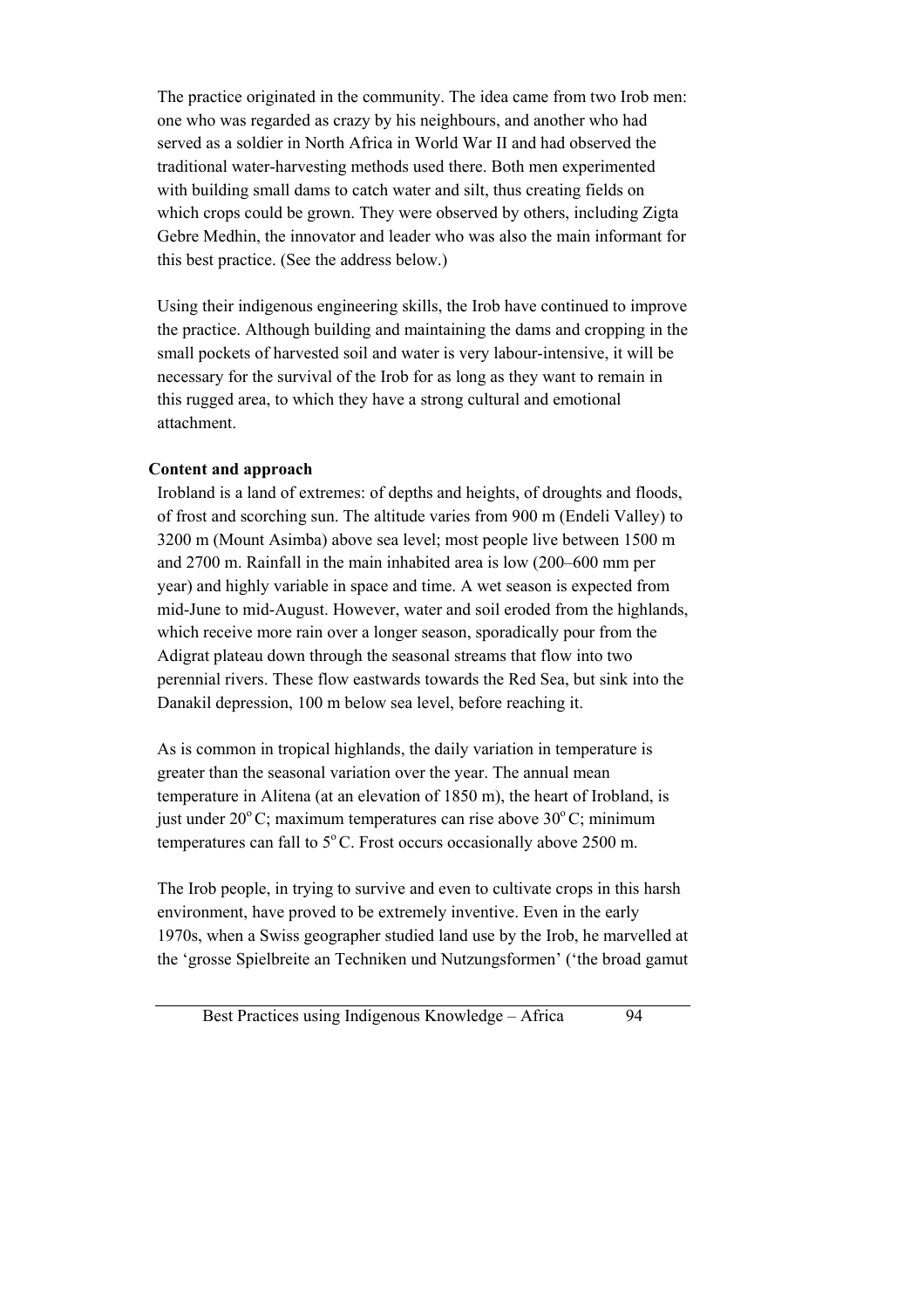of techniques and forms of land use') (Strebel 1979). He drew attention to the innovativeness of the Irob, who within an amazingly short period of time and without outside assistance, had developed site-appropriate soil and water conservation methods for crop production.

When the Indigenous Soil and Water Conservation action research programme (ISWC-2) commenced in Tigray in early 1997 and was seeking indigenous innovators in land husbandry, an obvious place to look was Irobland. Zigta Gebre Medhin, a man about 80 years old from Awo village near Alitena, the 'heart' of Irobland, told them the story of Ghebray Hawku from Daya village near Awo, who dreamt up a new idea about 50 years ago. In an attempt to catch the soil and water that rushed down the slopes, he had piled stones and earth across the stream's path in order to make a field for sowing grain. His neighbours saw his hard work and pitied him as they thought he was slightly demented. But Ghebray told them: 'Tomorrow you will all be as crazy as I am.' The others laughed but, as Zigta noted, a seed had already been planted in their minds. That seed began to grow when another Irob man, Kahsay Waldu, returned home as an ex-soldier. He had seen traditional soil and water harvesting by farmers near Tripoli. In a valley beside his home, he imitated the North African farmers by constructing a small dam, much like the one that Ghebray had built. Zigta observed this with interest and decided to experiment with the idea himself.

### *The daldal process*

Zigta started in 1957 by fixing a large stone at the bottom of a seasonal watercourse beside his house. Silt collected behind this barrier. He sowed a few seeds on the newly created patch of land and harvested an armful of maize cobs. The next year, he placed more stones to make a somewhat higher barrier, collected more silt and harvested more maize. Over four decades he built a series of checkdams going farther up the watercourse, and raised and lengthened the walls each year. In this way, he created step-like terraces that are now about 8 m wide, with a horizontal distance of about 20 m between dams. Some of his checkdams are filled up to 10 m deep with silt that had been flowing down from the eroding Agridat plateau. Not only has new farmland been created where there had been only rock before, but wellfiltered water can now be collected from the foot of the lowest dam during most of the year.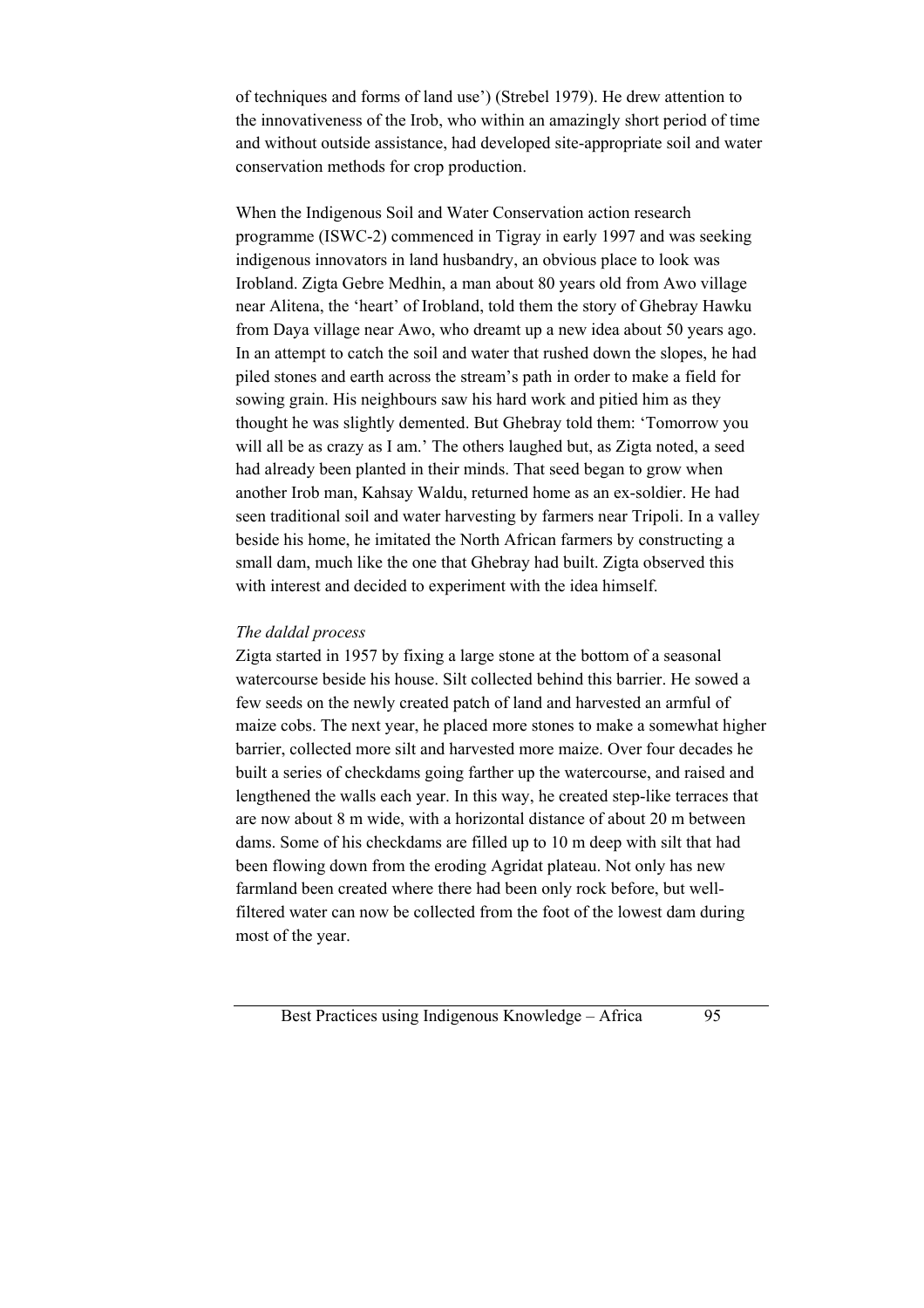Over the years, Zigta watched how the soil and water flowed within the terraces and over the dams, and learned from these observations. He changed the shape of the dams by curving the walls outwards as he widened them so that more soil collected and the force of the water was spread. He scraped down other patches of soil to help fill in the area behind the newly raised terrace walls so that a larger cropping area would form more quickly. He improved the arrangement of the stones on the top of the dam walls and placed some very heavy stone slabs slanting slightly upwards at the outer edge so as to prevent possible damage to his structures from the overflow. He dug trenches both to increase run-on at some points and to divert excess water at others. He transferred sods of a tough local grass, known as tahagu, on to the deposited silt immediately behind the dam walls. The grass grew down and through the stones, holding them together like gabion wire. An additional benefit is that he can feed the grass to his animals. He planted trees in front of the walls to reinforce them. He did not develop techniques to fertilize the terraced land; he explained that soil fertility is maintained by the continuous addition of soil and litter, including tree leaves, with each flood.

### **The role of indigenous knowledge**

At the time when Zigta began to build checkdams, wealth was measured not in land and crops, but in livestock. He was a skilled livestock keeper and had several cattle, goats and beehives. In the mid-1950s, his family consisted of four persons. He used to sell or trade animals to obtain cereals. However, after some years, as the terraces behind the checkdams became bigger, he was able to produce his own cereals and did not need to sell so many animals. He thus became richer.

His motivation for innovation came partly from necessity and partly from curiosity. When asked why he started the strenuous work of building checkdams, Zigta replied: The geographical conditions of Irobland were not suitable for cropping, and are still not very suitable today. So our main source of livelihood in the past was livestock. We used to travel to faraway towns such as Zalambessa and Adigrat in order to buy cereals which were carried on the backs of donkeys for days, up and down the mountain paths. Some people who did not have donkeys carried the cereals home on their shoulders. While experiencing these hardships, we were not idle in our minds. We were forced by nature to think for ourselves with a long-term view.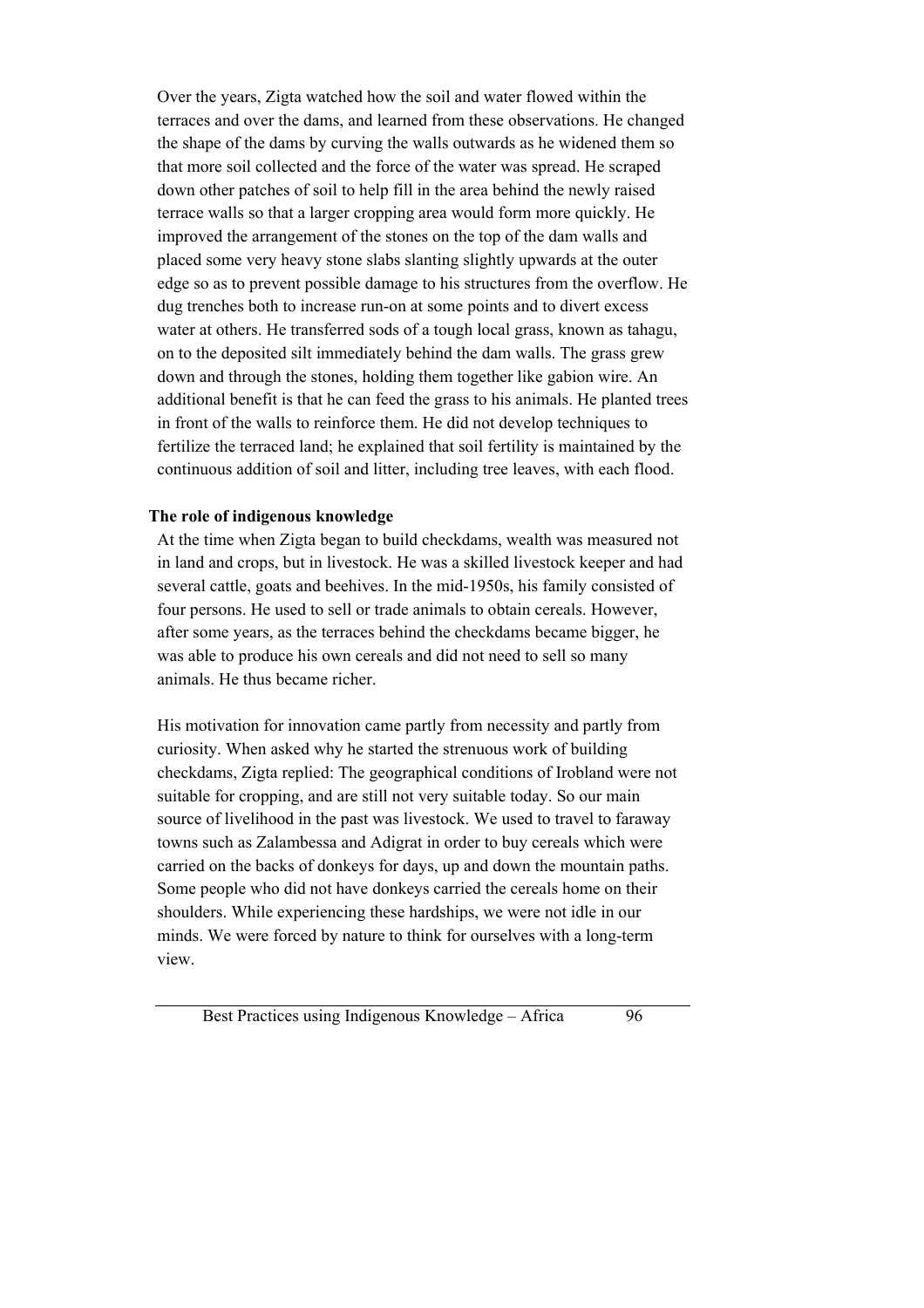Because of the different seasons, wet and dry, we moved from place to place with our animals to seek grazing land. During these movements, I observed some things again and again: when it rains, dried leaves and fallen trees are washed down the valleys with the soil. Seeing what Ato Ghebray and Ato Kahsay (the first two Irob men who tried placing stones to catch the soil) were doing motivated me to start trying it myself, but if I had not noticed the things I mentioned just now, I would not have tried checkdams based only on these two men's examples. The main question I asked myself when I started was: 'Would it be possible to catch soil and water to create land and grow crops where this floodwater passes?'

Zigta described the years of developing his silt-harvesting system as a series of experiments: doing something with a vision of the benefits it could bring (in other words, a hypothesis, although he did not use this term himself), observing the effects, analysing the reasons for them, thinking of new ways to improve the technology, trying it out, observing, analysing and so on, in a process that continued until the Eritreans invaded Irobland in May 1998 and he had to flee to Adigrat. Sometimes in his experimentation, he recalled, he tried something and it worked well. Sometimes it did not, so then he reflected and tried something else. This entire development process went on without the aid of extension services. He depended on his powers of observation, his analytical capacity and his own creativity. This practice is thus based entirely on indigenous knowledge and informal experimentation.

# *Persons involved in the practice*

Individual male farmers generally build the *daldal* in valleys near their dwellings, with the assistance of members of the extended family. These structures to create land for cropping by household members are built up gradually over many years.

When the Adigrat Diocese Development Action (ADDA) project, with support from the Catholic Church, started working in the Irob area in the mid-1970s, it stimulated community action to make larger dams more quickly in order to create more land that could be used in ways determined by the community. Men and women work together in constructing the dams; the work is supervised by older men from the community.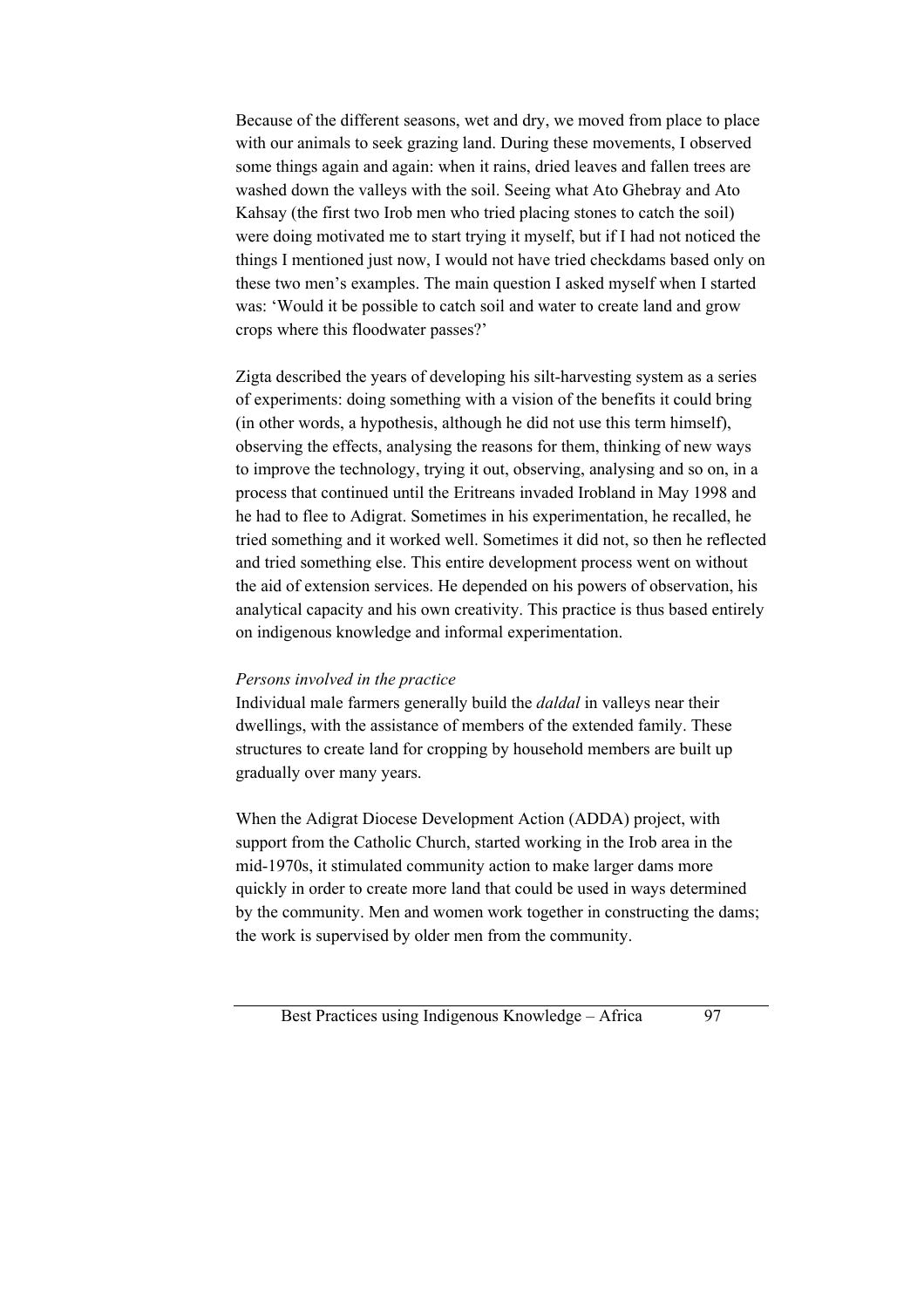# *The transfer of knowledge*

The practice became more widespread in the community after a small number of individuals who were held in high esteem because of their community spirit applied it successfully to create land and produce food. Zigta, for example, was recognised as a local leader, a rank that is conferred by ability rather than heredity in the Irob culture.

The knowledge behind the practice of building the *daldal* is now known to all male members of the community, but some Irob men are regarded as more skilful than others in adapting and improving the *daldal* and in experimenting with different ways of using the niches that they have created for crop, grass and tree production. Not all members of the community actually apply their knowledge by building the *daldal* for themselves, and it took several years before the practice began to spread beyond the first few men who initiated it.

The practice is already embedded in cultural and religious practices. The majority of the Irob who have settled around Alitena are strongly attached to the Catholic Church. The first Catholic church built in Ethiopia (in 1846) is in Alitena. Some communication about innovation takes place during church meetings, and priests are asked to bless new ideas. For example, when the Irob decided to regulate access to an area used communally for grazing, they invited the priests to say mass in the area and thus to give strength to the regulation agreements in the community.

# *Portrait of an indigenous innovator*

Zigta sees himself as a hard-working and forward-looking man, and as someone who has been blessed with certain aptitudes. Other members of his family and community confirmed this. He is known as a man for whom laziness is next to sin. If he is convinced of an idea, no amount of difficulties and hard work will prevent him from trying to achieve it. His perseverance and conviction that he is right (some relatives also refer to this as his 'stubbornness') drive him on, even when others think it is impossible. He is also known as a man who is concerned about the future of the community and its resources. He initiated community action to manage the use of Sangade, a common grazing area in Irob. Upon his suggestion, the boundary was marked, rules were drawn up to regulate land use, and the priests say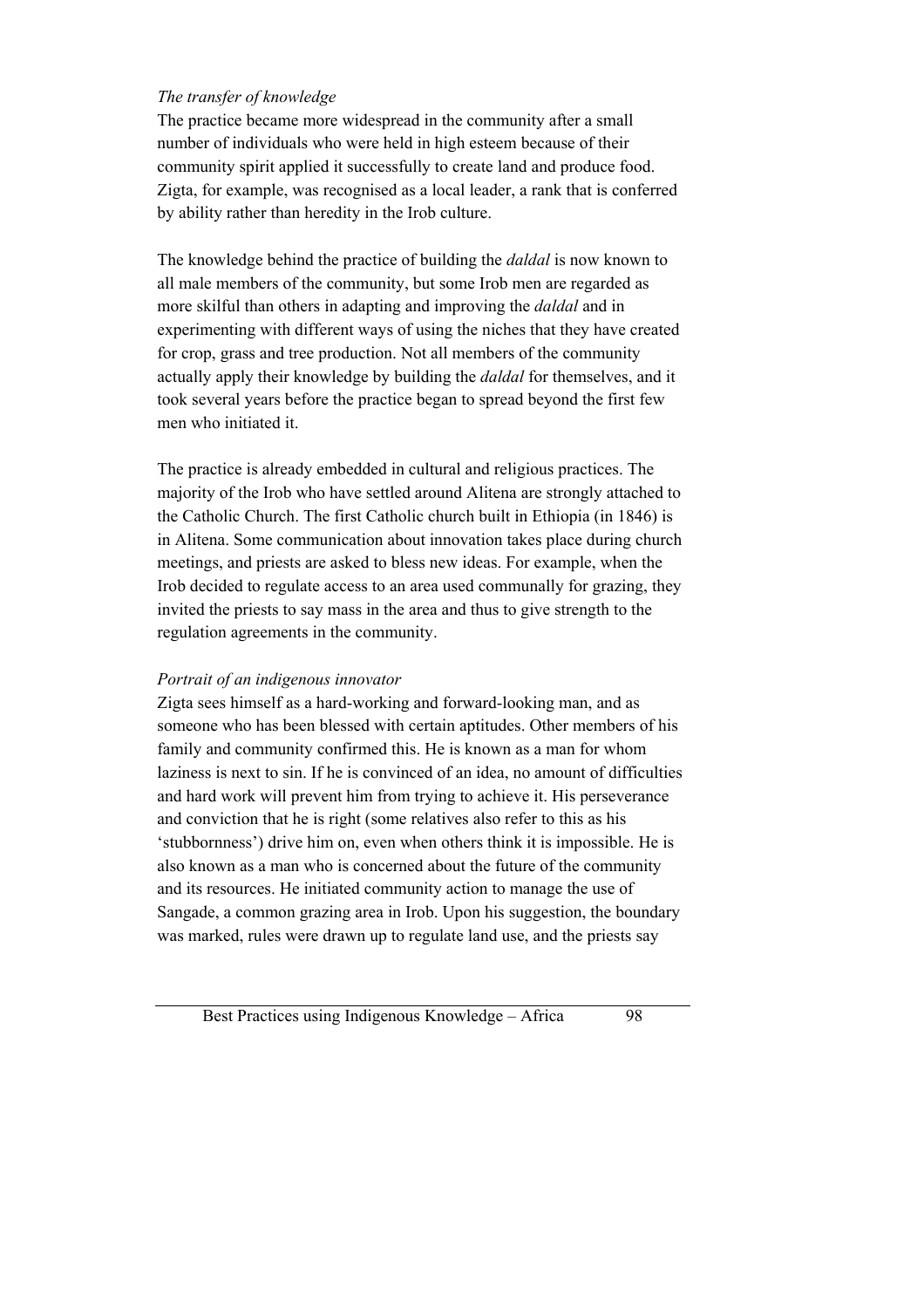mass there once a year to ensure respect of the rules. When the community has made such decisions, he is strong in seeing that they are put into practice.

Traditionally, a man who has many ideas, is talented with words and can organize activities well becomes a community leader. Zigta came to be recognized as such a leader. In his opinion, 'working closely with the other members of the community is the best way to teach them what one knows.'

Zigta's conviction that he was on the right track and that others should also benefit from his knowledge motivated him to spread his idea. He suggested directly to neighbours who had similar seasonal watercourses near their homes that they try building dams themselves and he advised them how to do so. He tried to encourage individuals, rather than whole groups of people. Zigta explained: 'at the time when I started building checkdams, community meetings and discussions were not very common. When we visited each other for other purposes, we advised each other in order to achieve better continuity in our farming.'

Some of these farmers, motivated by the results that Zigta achieved with his checkdams, copied his techniques in order to create new land for themselves. However, the spread of dams was initially quite slow. Even though many farmers recognized the potential of checkdams, it was not easy to build them because there were no handtools and it took some years before enough land could be created to grow enough cereals to make a substantial contribution to the family diet. Zigta summed up the reasons: 'Handtools were not available then. Others saw it as hard work and it was not clear how it would bring benefits. And not everybody has a clear vision of what they want in their lives now and in the future. God makes people who they are and arranges for them to have certain qualifications in life.'

### *Dissemination and development of the practice*

Over time, communication improved between the farmers in Awo and other villages about how to capture more soil and water–for instance, by changing the shape of the dams and reinforcing them. For structural work on the dams, including major repairs, neighbours started to organize themselves into groups. As pastoralists, the Irob had been relatively individualistic, except for some agreements on the use of common pasture, but their growing emphasis on building and repairing dams to allow cultivation led to an increase in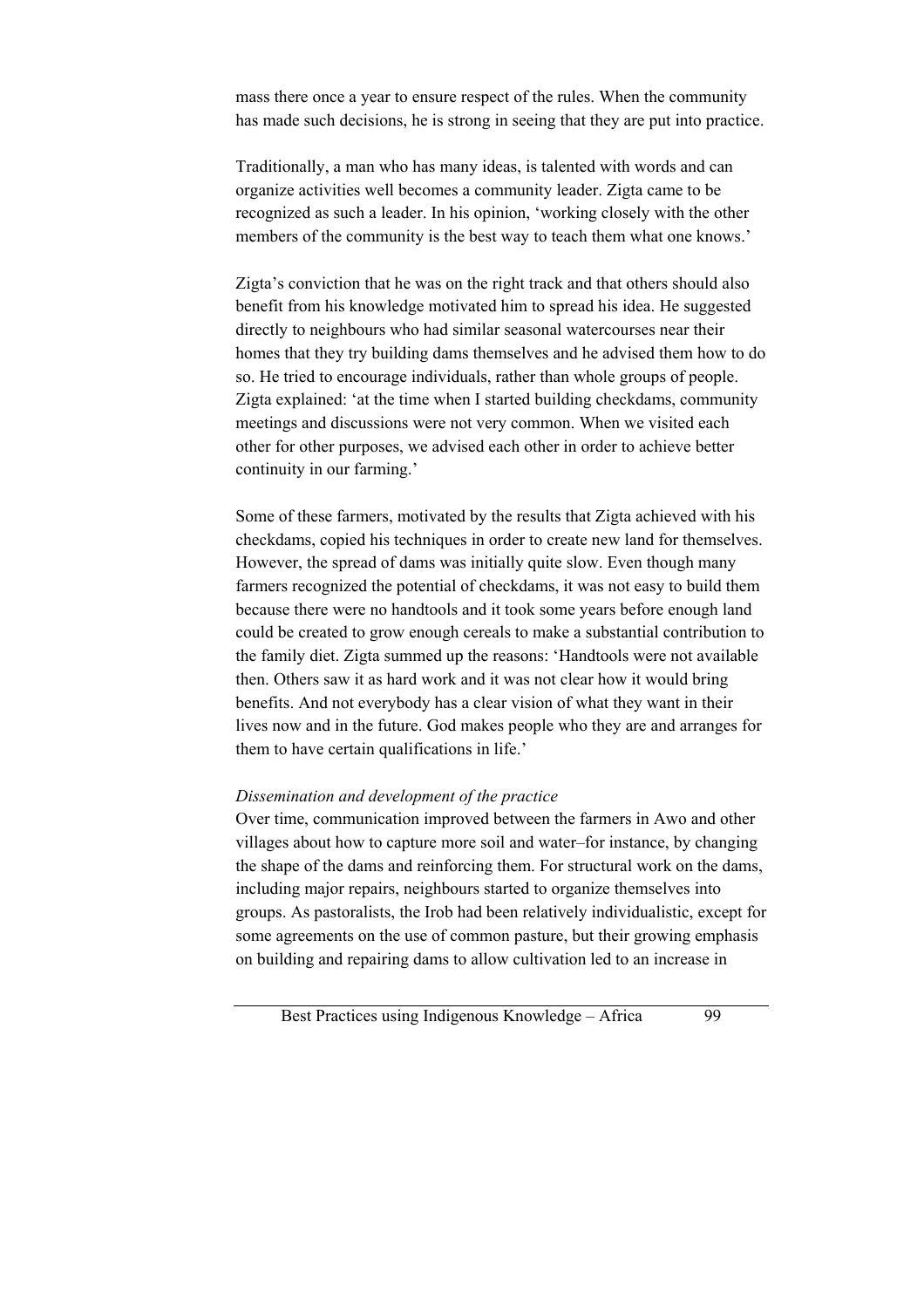mutual assistance. Almost all Irob farmers who live near seasonal waterflows now use the *daldal* technique.

A rapid increase in the building of such dams began after the small ADDA project financed by the Catholic Church made metal tools available for quarrying stone, and encouraged the Irob to apply their visions for development and their masonry skills to activities that were planned and implemented by the community, such as making cliffside paths and larger communal dams. This project started in 1975. There were therefore important interactions between indigenous innovation and an externally supported project. This helped the new ideas to achieve recognition and to spread, and it also made tools and funds available (in the form of food-forwork).

# **Achievements and results**

The innovative *daldal* technique is a best practice because it is an indigenous innovation that has been recognised by many Irob people and by others living under similarly harsh conditions as a way of creating land to produce food and obtain a supply of clean water. It can be applied by anyone willing and able to invest the time and labour to build the traps for silt and water and to maintain them. It uses entirely local materials and lends itself to adaptation and experimentation by the agropastoralists. It creates new microclimatic niches in which further local innovation can take place.

The practice is sustainable in environmental terms, as it reduces soil erosion and makes use of soil and water that would otherwise have flowed down into the barren Danakil depression and been wasted. The *daldal* can be maintained by independent families living in the mountains of Irobland. The larger community dams are being maintained by community groups under their own management but supported by ADDA project funds. However, the larger areas of land behind the community dams built in flatter valleys (as opposed to the staircases of *daldal* built by individual families in steep and narrow watercourses) are now facing salinity problems.

The very labour-intensive *daldal* system provides a means of producing food for people who want to remain in the Irob area. However, many young people who have managed (through the Catholic Church) to obtain a formal education seek easier ways of making a living. They emigrate to other parts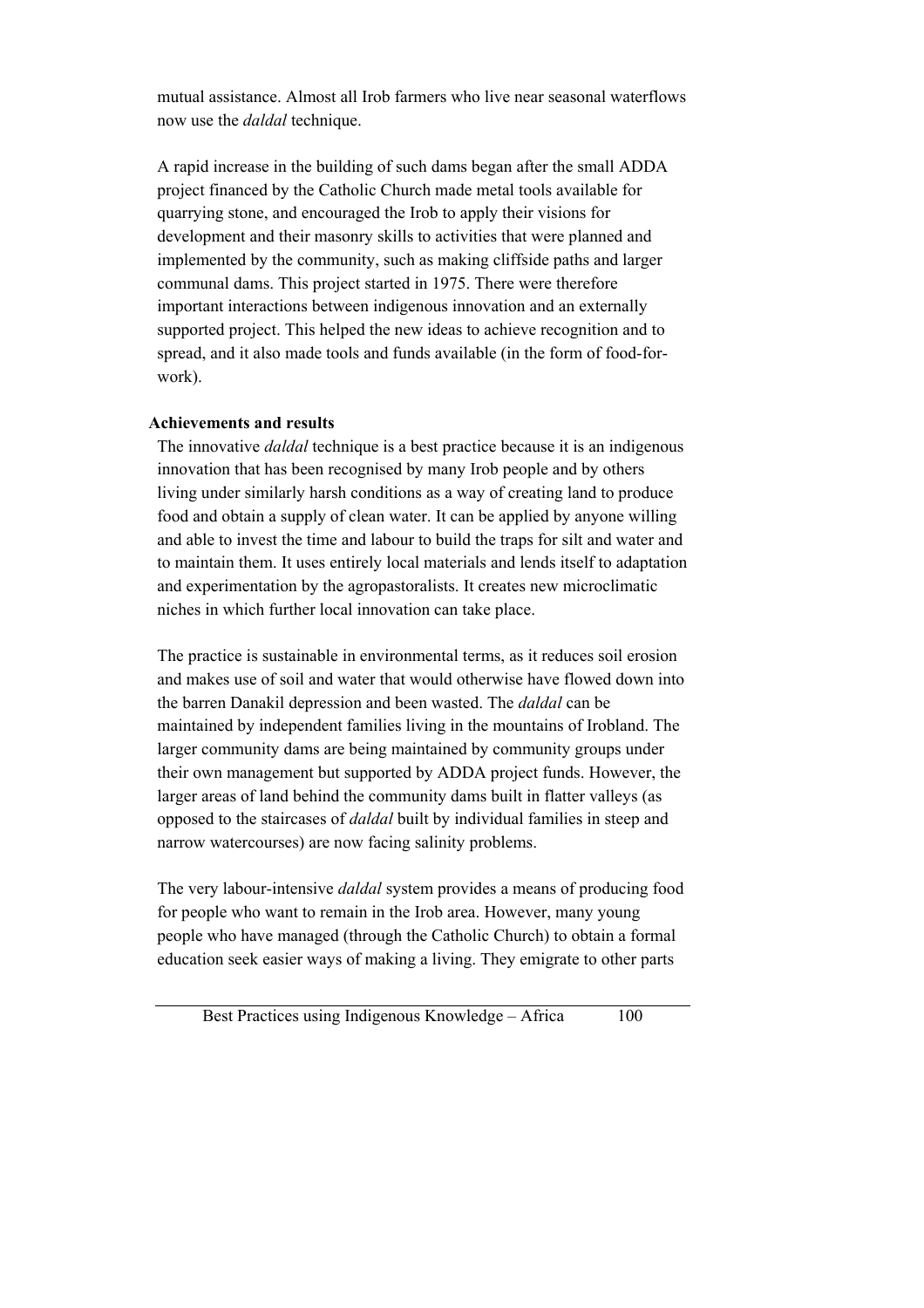of Africa and abroad, especially to North America, and send money back to their relatives in Irobland.

### *Strengths and weaknesses*

In the past the Irob's main source of livelihood was livestock. They used to travel to faraway towns such as Zalambessa and Adigrat in order to buy cereals which were carried on the backs of donkeys for days, up and down the mountain paths. People who did not have donkeys carried the cereals home on their shoulders. Almost all Irob farmers who live near seasonal waterflows now use the *daldal* technique and grow their own cereals on the pockets of land they have created.

The practice is very labour-intensive and demands rigorous monitoring of the dams during the wet season. If the areas behind the dams become very large, as is the case with some of the community dams supported by the ADDA project, problems of soil salinity may occur.

The development process could be expedited if formally educated engineers with an understanding of local practices and conditions worked together with Irob farmers to improve the innovations still further and to help other farmers to adapt the innovations to other conditions. It is this interaction of formal scientific knowledge and indigenous knowledge and creativity that the Indigenous Soil and Water Conservation research programme is trying to stimulate.

# **Source of inspiration**

The practice is suitable only for farmers living under certain conditions: in steep, rocky areas near a seasonal watercourse with a heavy run-off of silt and water, for example. Farmers living under other conditions may not be able to copy these feats of indigenous engineering exactly, but they could gain some ideas from them and adapt them.

The practice has spread into neighbouring areas of Eritrea. It can also be found in other parts of Ethiopia with very rugged mountainous terrain, but it is not clear whether this has been the result of contact with the Irob. It could also have been a case of simultaneous innovation by farmers facing conditions very similar to those of the Irob.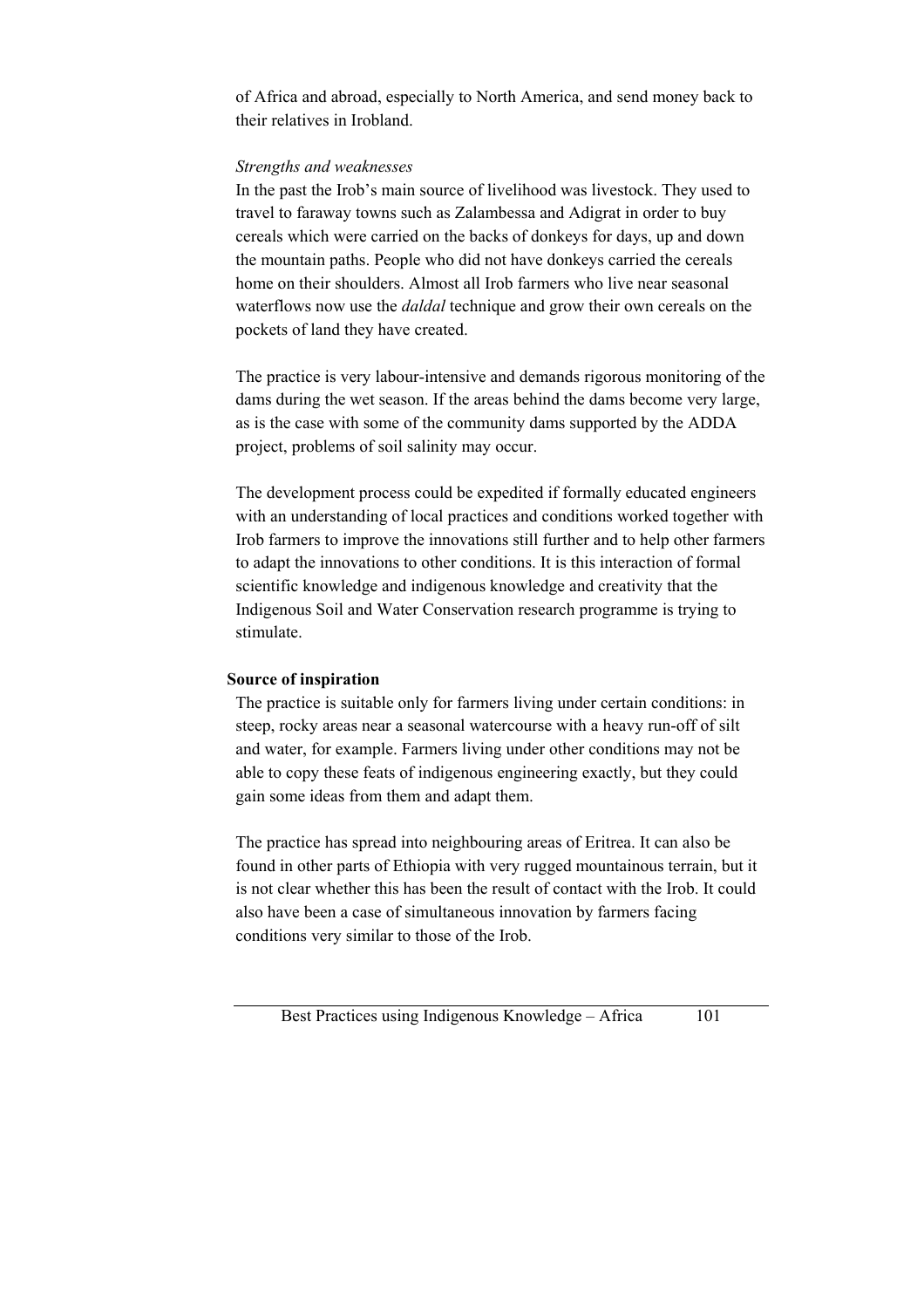If you think that this case could be useful in a different context than the one described here, please get in touch first with the contact person listed below (Administrative data). Intellectual property rights could be an issue.

# **Additional remarks and information**

The knowledge is documented in several articles and in a book:

- 'How to gain from erosion: catch the soil' (1997) by Abba (Priest) Hagos Woldu and Asfaha Zigta, in 'ILEIA Newsletter 13' (2): 16–18.
- 'Local research and higher action' (1999) by Ann Waters-Bayer, Fetien Abay and Mitiku Haile, in 'Forests, Trees and People Newsletter 39': 7–9 and reprinted in Ground Up 1 (1): 11–12, April–June 2000.
- 'Displaced and forgotten? The farmers of Irob' (1999) by Ann Waters-Bayer in 'Landmark 32': 6 – 8, and the French translation 'Chassés de chez eux et ensevelis dans l'oubli: les paysans Irob' in 'Agri-Repère 32': 7–9.
- 'Outwitters of water: outstanding Irob innovation in northern Ethiopia' by Asfaha Zigta and Ann Waters-Bayer: a chapter in the book 'Farmer Innovation in Africa: a Source of Inspiration for Agricultural Development', edited by Chris Reij and Ann Waters-Bayer and published by Earthscan, London (2001).

Several photographs have been taken by ISWC-Ethiopia within the context of the 'Indigenous Soil and Water Conservation in Africa' programme. A description of the innovation, written in the Tigrigna language, has been distributed through the Farmer Innovator Newsletter of ISWC-Ethiopia.

# **Administrative data**

*Organization involved* 

The Irob farmers themselves are responsible for the practice. They are located in the Irob District or the Tigray Region of Ethiopia and do not have the usual contact addresses and numbers.

*Contact persons*  Mr Asfaha Zigta c/o ADDA P.O. Box 163, Adigrat, Tigray, Ethiopia Fax +251 4 451829 Tel.: (private) +251 4 451476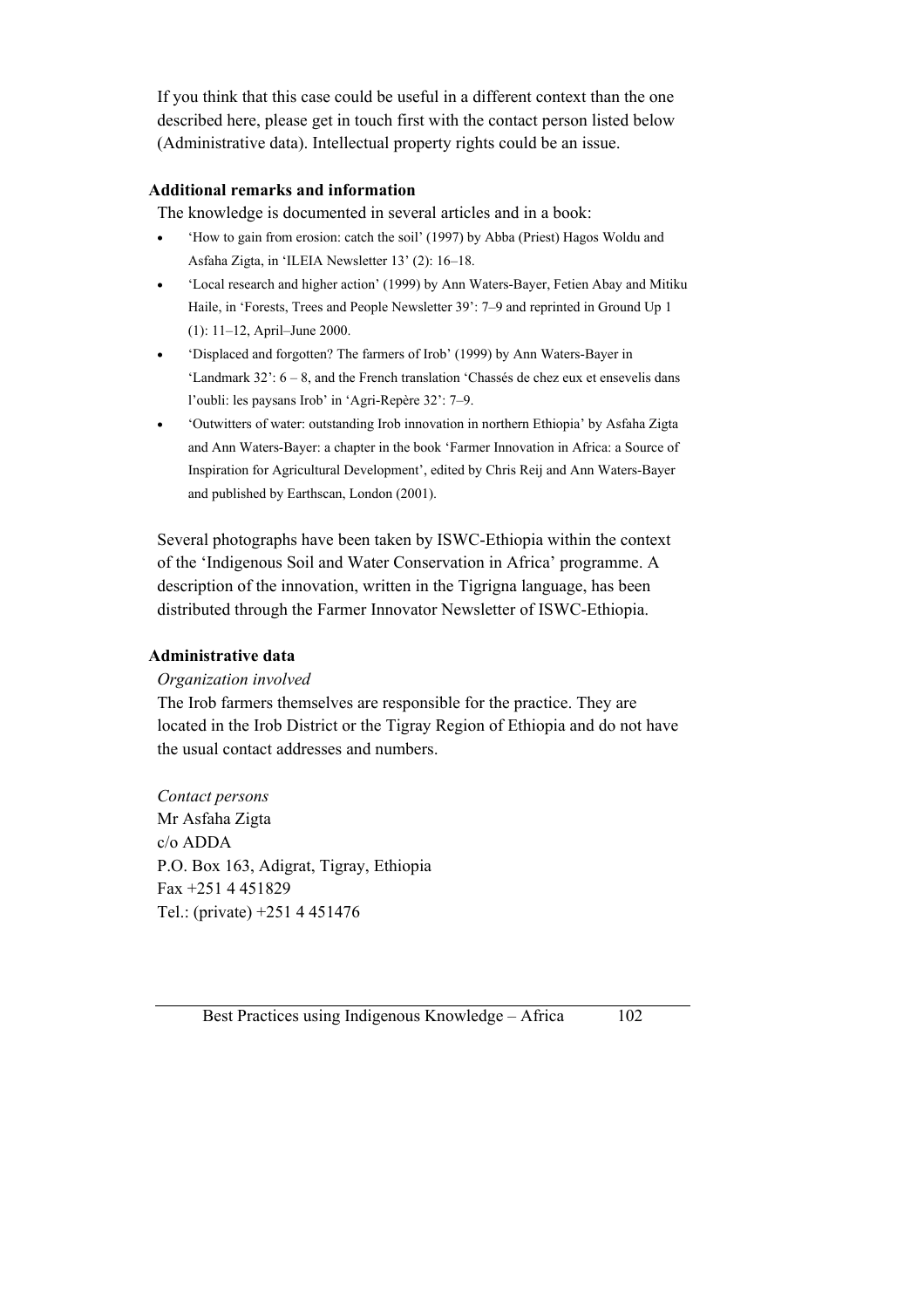Mengistu Hailu Mekelle University, P.O. Box 231, Mekelle, Tigray, Ethiopia E-mail: mengistuhailu@yahoo.com

# *Person(s) who have described this Best Practice*  Ann Waters-Bayer ETC Ecoculture P.O. Box 64 3830 AB Leusden Tel.: +31 33 4943086 Fax : +31 33 4940791 E-mail: ann.waters-bayer@etcnl.nl or waters-bayer@web.de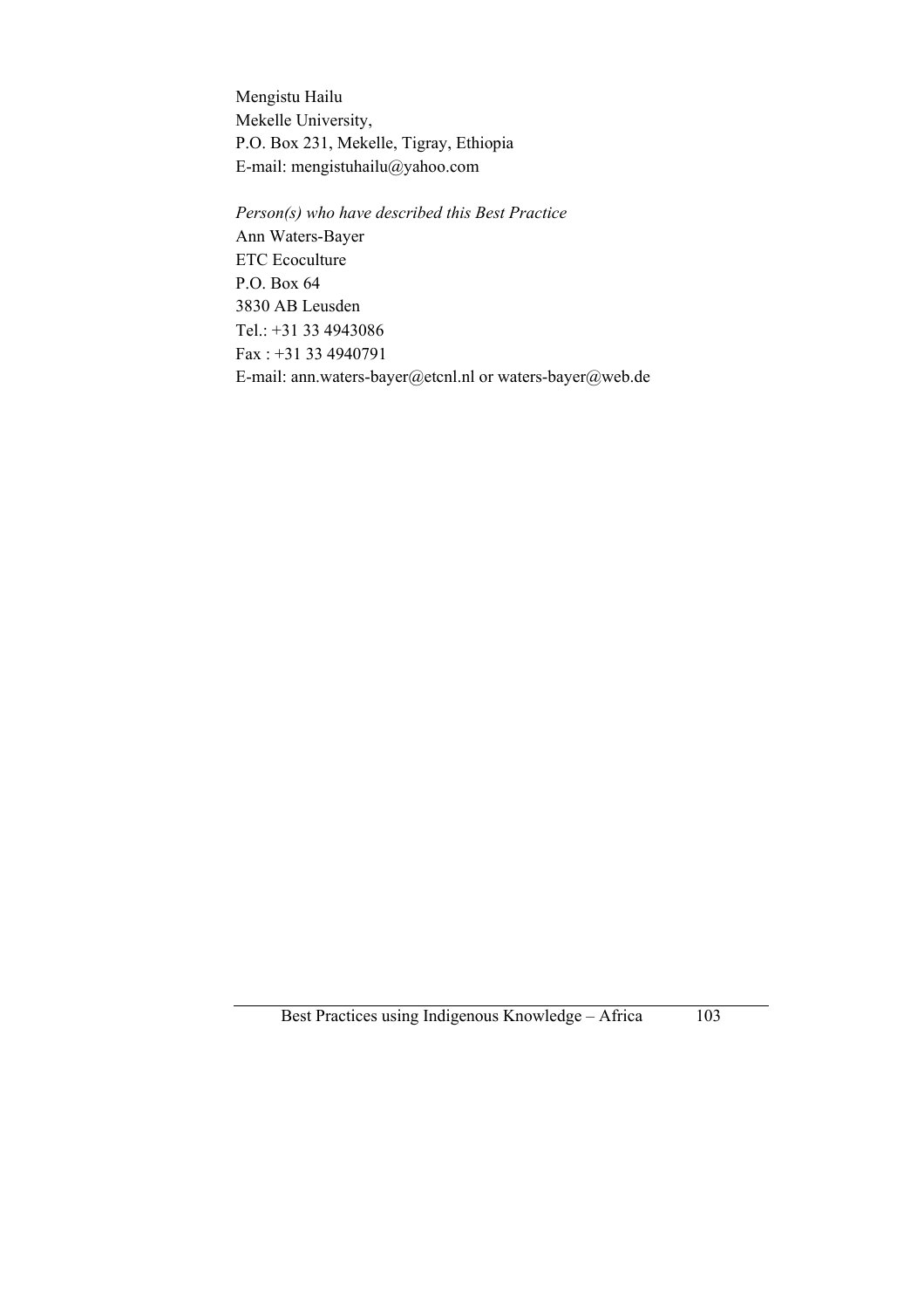### **Title**

Improving nutrition with Moringa 'miracle' trees in Senegal

# **Themes**

Dried food, food security, health, malnutrition

# **Introducing the practice**

The *Moringa oleifera* tree can be found throughout the world in the tropics and sub-tropics. Its edible fruit and leaves are a feature of diets in India, the Philippines, Senegal, Niger, Ethiopia and many other countries. Seed kernels of the tree possess natural flocculents and are used by people in the Sudan to purify the turbid waters of the Nile. In India, tradition maintains that the Moringa tree can cure 300 diseases, and local herbalists make extensive use of Moringa products to treat a host of ailments, including diabetes, ulcers, high blood pressure, pedal edema and kidney pains.

Church World Service (CWS) initiated a programme in Senegal which has demonstrated that the highly nutritious leaves of the plant are very effective at helping prevent malnutrition. The pilot phase began in June, 1997. AGADA (Agir Autrement pour le Développement en Afrique, or Alternative Action for African Development) is the local partner.

The Moringa tree is cultivated throughout Senegal, commonly seen grown as a living fence around compounds in villages. Leaves are periodically harvested to make a sauce, locally known under the Wolof name *mboum*. Elsewhere, researchers have known for years that these leaves represent probably the best tropical vegetable in terms of nutritional content. Laboratory analysis of fresh and dried leaves have shown that they are a very rich source of vitamins A, C, B-complex and E, as well as iron, calcium, potassium, magnesium and selenium. The leaves also contain all of the essential amino acids, rare among legumes. However, traditional cooking methods, in which the leaves are boiled up to three times and the water discarded after each boiling, result in the loss of much of the nutritional content. The CWS-AGADA project introduced the concept of drying the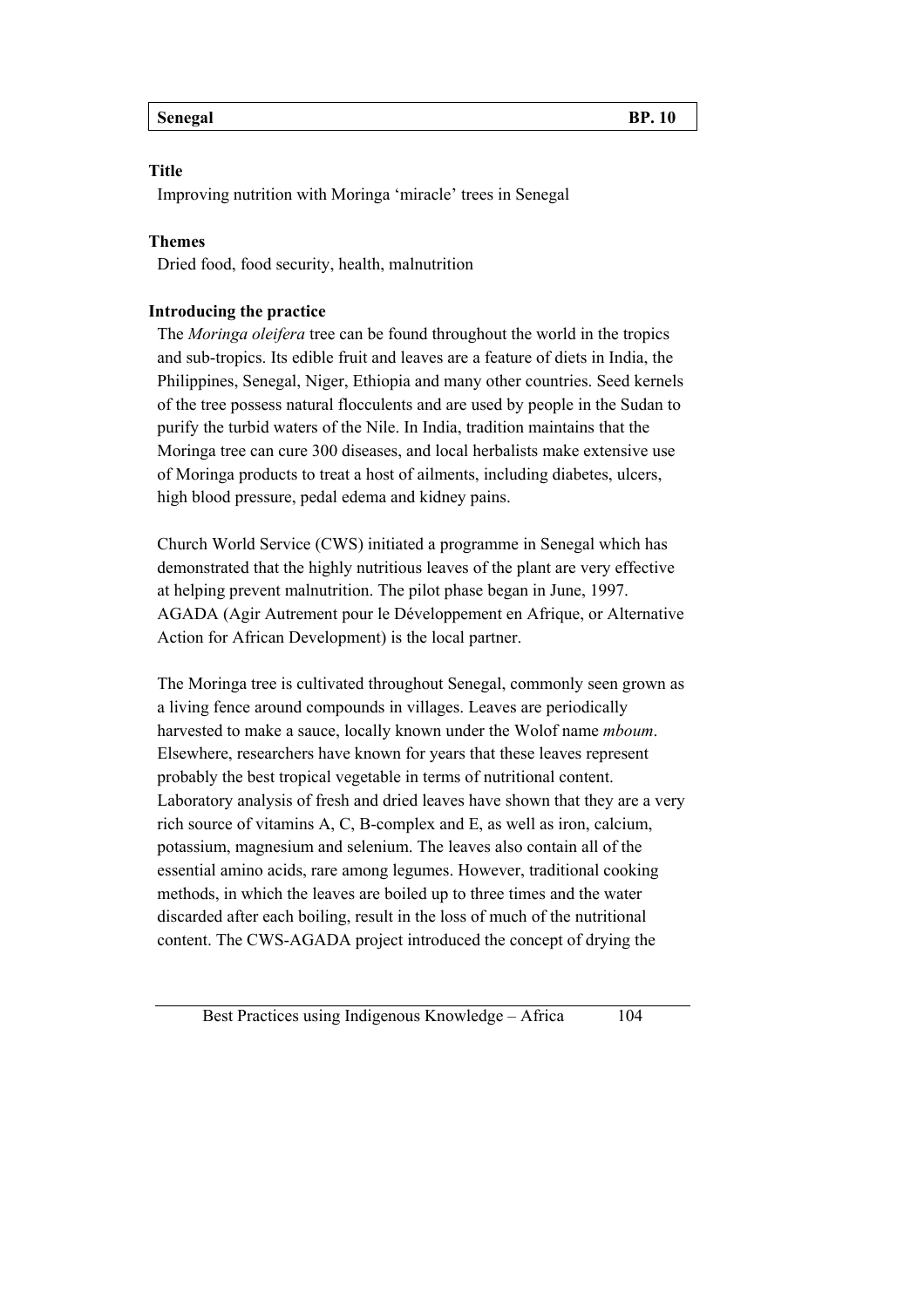leaves into powder form, in such a way that most of the nutrition is retained in a more concentrated form, and using this powder as a nutritional food additive (mixed in with the daily rice, sauce or infant formula). Collaborating health posts claim that this approach is very effective in helping to treat moderately malnourished infants.

The practice is now in wide use by health workers and individuals throughout the Casamance region of southern Senegal. After the results of the pilot project confirmed Moringa's efficacy in helping to prevent malnutrition, the project continued the training of health workers, NGOs and women's associations within the region. Thousands of new trees have been planted.

Consumption and use of the tree for various purposes is indigenous to many countries. CWS learned of the leaves' nutritional value from a development newsletter published by ECHO (Educational Concerns for Hunger Organization), which is located in North Ft. Myers, Florida.

# **Contents and approach**

The purpose of the project is to teach local people the value of Moringa as a local, sustainable and inexpensive tool for maintaining good nutrition for the family. The project targets women and infants. Health workers are trained in preparing and using the powder. They are encouraged to conduct Moringa training seminars among the women who come to their clinics or live nearby. Pregnant women are encouraged to start adding Moringa leaf powder to their daily food early on in their pregnancy, and to continue taking it during lactation. Moringa is recommended as an additive to the food of babies six months or older who are being weaned.

### *Method*

With support and cooperation from local health authorities, AGADA trainers schedule a series of seminars within a given region to teach the techniques to all the doctors, nurses and midwives working in that region. Additional seminars are scheduled for women's groups, village self-help associations and NGOs. A training film, booklets, brochures, posters and a newsletter have been produced as teaching and reinforcing aids.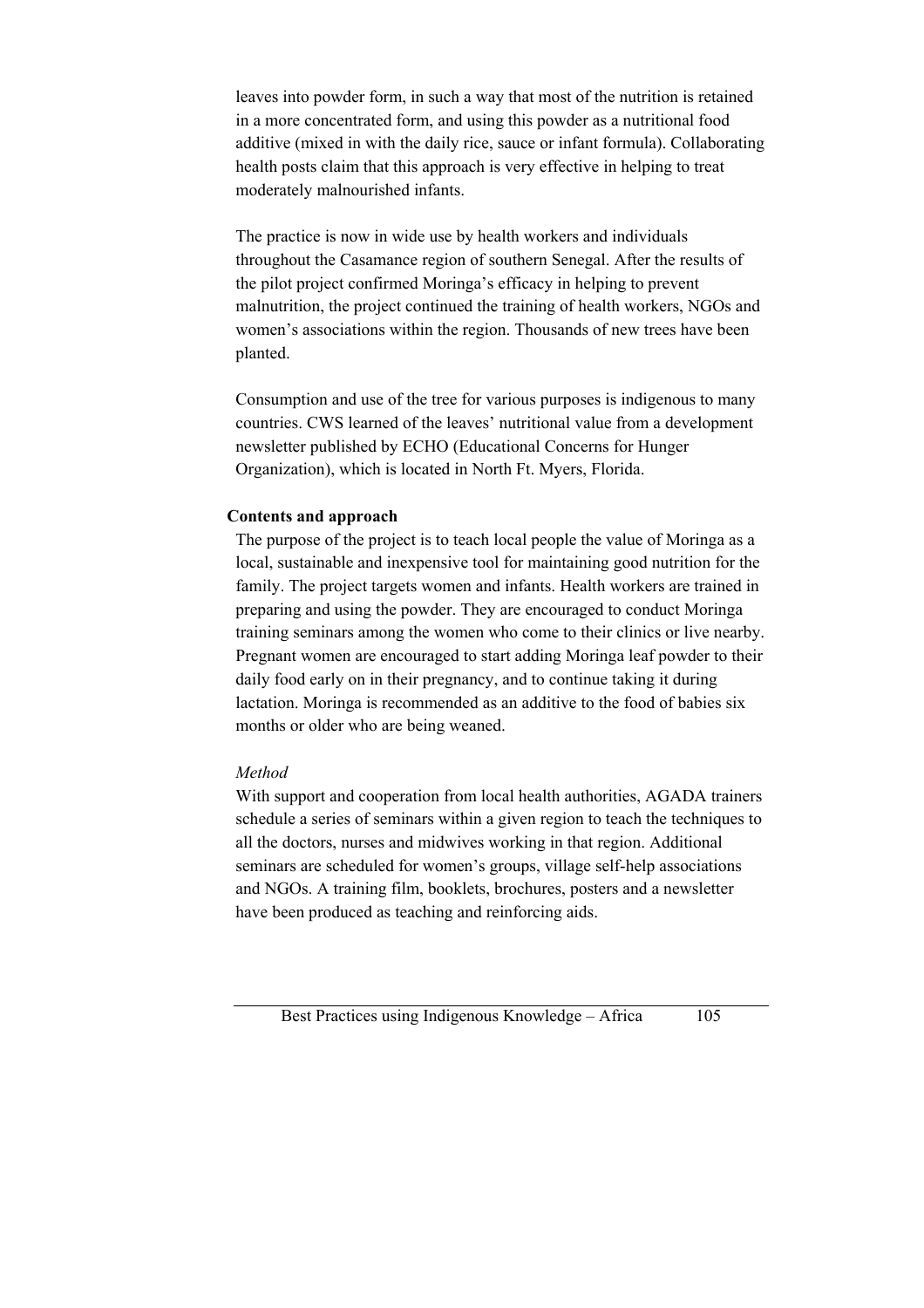### **The role of indigenous knowledge**

The fact that Moringa was already well-known as a source of food and medicine by everyone in Senegal has made this message easy to get across. Senegalese generally respond enthusiastically to the information about 'their tree.' The information about Moringa's value is seen as an affirmation of what local people and herbalists have long known or suspected. Techniques of using and preparing Moringa are based on traditional practice.

# *Dissemination of information*

Moringa was already known by everyone in Senegal, albeit under the local names *nebedaye* and *sap-sap*. The older generations know and have used the tree more frequently than the young, and *mboum* is frequently referred to as 'the sauce my grandmother used to prepare.' Now, within the original project area, the information on Moringa's nutritional value is spreading spontaneously. Already this knowledge is very widespread throughout southern Senegal. Many health workers, NGOs and community workers have become regular Moringa users and trainers. Local radio is often used to transmit information. There is even an amateur acting group which regularly presents skits about Moringa.

### **Achievements**

Using Moringa to combat malnutrition, both by providing enriched food and by treating drinking water (Moringa flocculents can remove up to 99% of the bacteria in water within one hour of treatment), is an approach which supports indigenous knowledge with laboratory research. The Department of Engineering at Leicester University has extensively studied Moringa's flocculent properties and once implemented a pilot project in Malawi which used Moringa seed kernels to purify water in a community water-treatment plant.

Moringa trees can be found growing throughout the tropics and sub-tropics. Where they are not already common, they can be quickly introduced: grown from seeds or cuttings, the tree can reach a height of five meters and produce its first fruit within eight months. Trees are very drought-resistant and tolerate a wide variety of soil types. Once established, a tree can be cut back to ground level and will still grow back. Leaves can also be produced intensively within small backyard or rooftop gardens. Everyone can thus have easy, cost-free access to the product.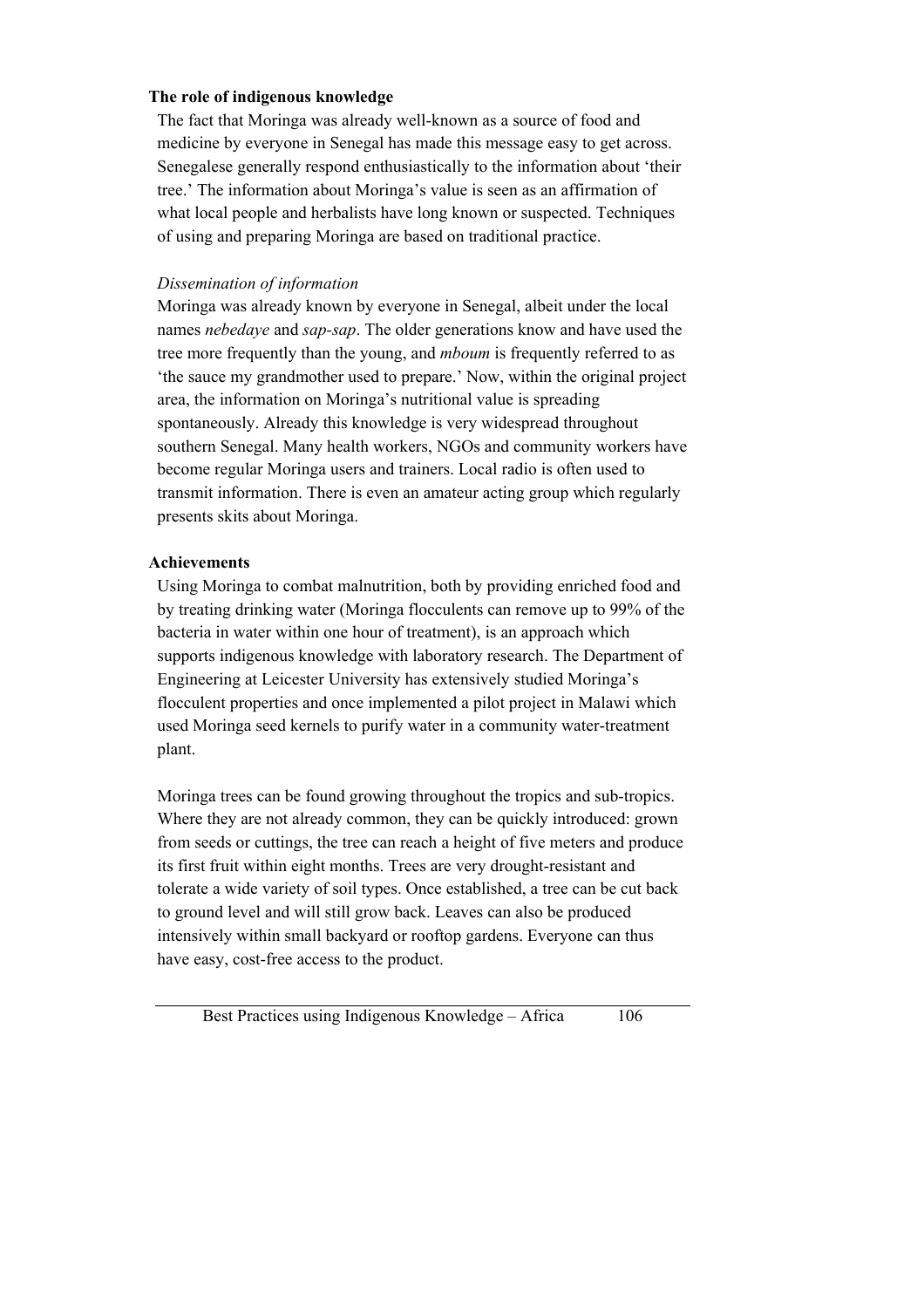### *Strengths and weaknesses of the practice*

A strength of Moringa is that it is a non-toxic, easily digestible source of nutrition which also has many beneficial effects on health in general. Recently, very extensive health and safety studies conducted at the Nogutchi Memorial Medical Research Centre in Ghana determined that Moringa leaf powder has no toxic elements. In this study laboratory mice, rats and rabbits were fed a diet which included up to 15 times the recommended daily dosage of Moringa leaf powder (i.e., the equivalent of a child consuming 375 grams of leaf powder daily). Absolutely no adverse side effects from even the most concentrated Moringa diet were observed.

A study will shortly be underway in Ghana to test Moringa's efficacy in HIV/AIDS nutritional therapy. Intensive cultivation of the tree could eventually introduce new cash crops for third-world farmers, as there is a growing demand overseas for the leaf powder and for the edible oil which can be extracted from its seeds. Farmers in India already produce Moringa pods, fresh and in tins, for both local and international markets. Moringa leaves are also a good food for livestock. The wood pulp can be used to make high-quality paper.

There is work to be done in developing international markets for Moringa products, establishing marketing networks, and encouraging its cultivation among third-world farmers. An international conference on Moringa's potential addressed these and other issues between 30 October and 2 November 2001 in Dar es Salaam, Tanzania. The conference brought together over 100 people from 27 countries: researchers, health workers and representatives of NGOs and industries. The conference was co-sponsored by Church World Service (CWS), by the Technical Centre for Agricultural and Rural Cooperation (CTA), and by the Centre for Industrial Development (CID). Propage and Asiafco coordinated the organization of the conference. Optima of Africa, a company which produces Moringa seed oil in Tanzania, helped host the meetings. Conference outputs included the creation of working groups to continue research into various uses of Moringa. Propage is currently developing a Moringa website.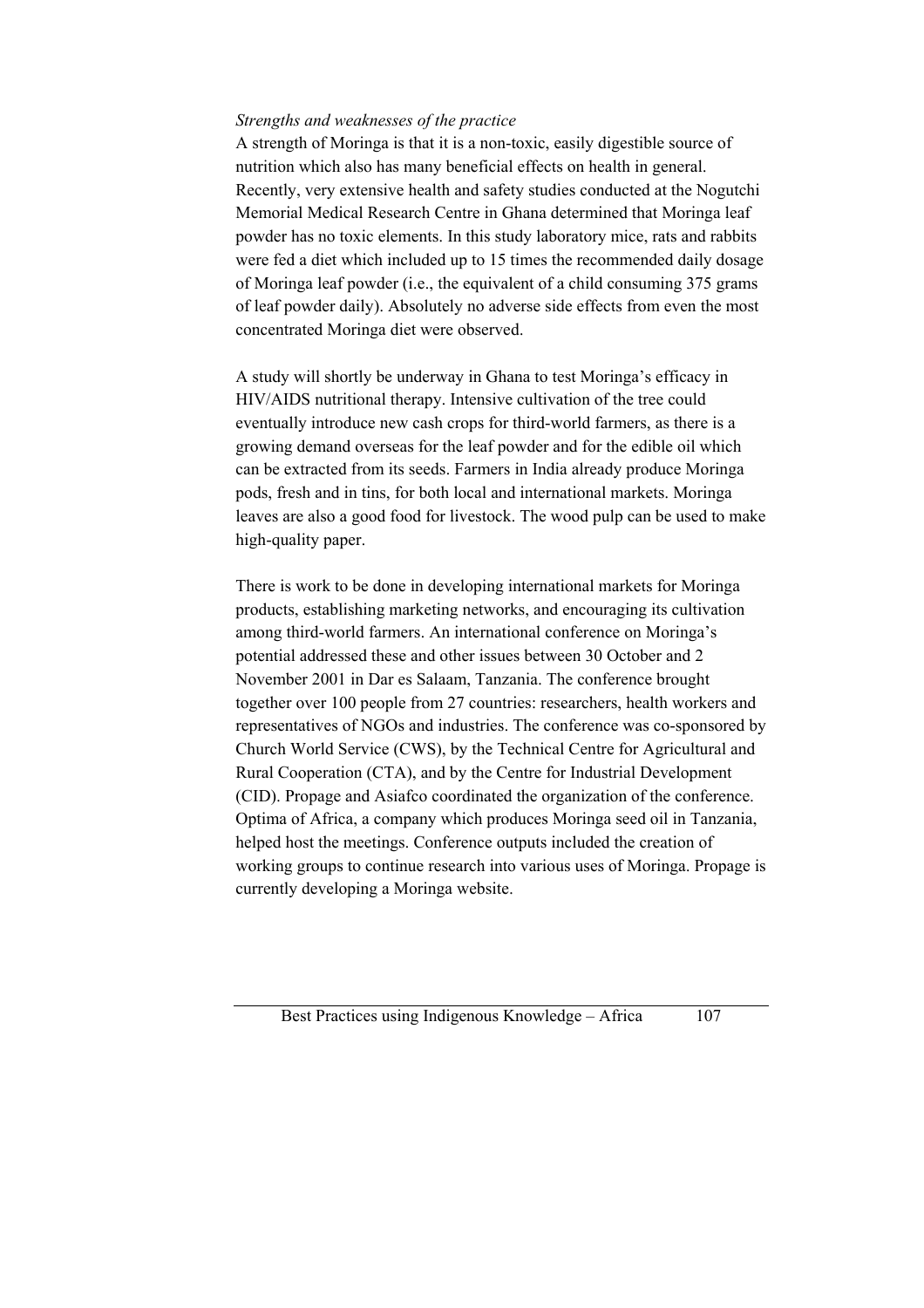# **Source of inspiration**

It would be rather easy to transfer the practice of using Moringa for improving household nutrition, although some adaptations might be necessary. Use of Moringa leaves as a food may be more difficult to introduce in a society where tree leaves are not already used in preparing sauces.

In order to determine how Moringa leaves can be cultivated intensively, in 2001 CWS developed a 1 ha plot in northern Senegal with Moringa seeded at a spacing of ten centimeters and irrigated with drip lines. In this system, pioneered by the Biomasa research institute in Nicaragua, the Moringa leaves are harvested by cutting back the trees when they reach a height of one meter. The stumps rapidly put out new growth, permitting a second harvest eight weeks later. The CWS plot has been continuously productive for 12 months with an output of about 20 tons of dried leaf powder annually.

Thanks to publicity and the CWS publications, Moringa nutrition programmes based on the CWS-AGADA approach have been initiated in more than 25 other countries worldwide. New Moringa research projects are underway. These include livestock feeding trials at the International Trypanotolerance Centre in Gambia.

If you think that this case could be useful in a different context than the one described here, please get in touch first with the contact person listed below (Administrative data). Intellectual property rights could be an issue.

# **Additional remarks and information**

A special acknowledgment is owed to Mr Martin Price, director of the Educational Concerns for Hunger Organization and editor of ECHO Development Notes. The many articles about Moringa published in this agricultural newsletter were the original inspiration for the CWS/AGADA project, and ECHO continues to be a very responsive and encouraging partner.

Features about Moringa and the CWS/AGADA project have appeared in the Los Angeles Times, in the International Herald Tribune, and in many other (mainly American) newspapers. CWS published a booklet on the tree in both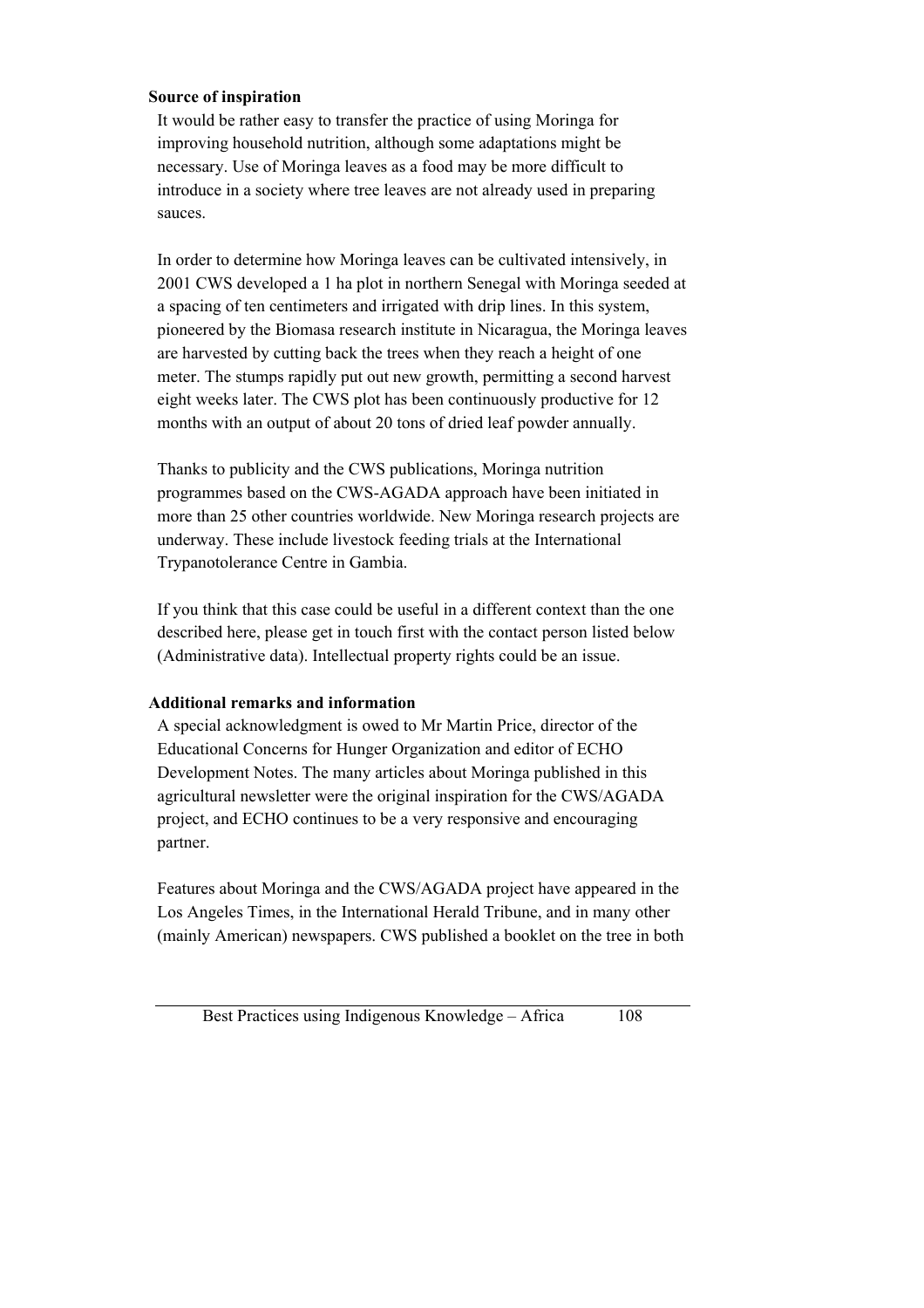English and French; the English version can be seen at: www.moringatrees.org

A new version of the book, in both English and French, can be obtained by writing to CTA, P.O. Box 380, 6700 AJ Wageningen, The Netherlands. It is entitled 'The Miracle Tree' in English, 'L'Arbre de la Vie' in French. The CWS/AGADA project was featured as a documentary on The Discovery Health Channel and as a feature story on National Public Radio in the USA. CWS and AGADA have also prepared a training film showing case studies, posters, brochures and other training/demonstration tools.

#### *Recommended for further reading:*

- Mark Olson's Ph.D. research on the *Morigaceae* family of plants. His research is described in the CWS/CTA publication in the chapter 'Introduction to the Moringa Family', and at the website : www.mobot.org/gradstudents/olson/mohome.html
- Educational Concerns for Hunger Organization's (ECHO) resources on Moringa; see ECHO's website at www.echonet.org
- Moringa oleifera: A perfect tree for home gardens http://agrss.sherman.hawaii.edu/onfarm/tree/tree0012.html

#### **Administrative data**

*Organization involved*  Church World Service (Mr Lowell J. Fuglie) B.P. 5338, Dakar-Fann, Senegal Tel.: +221 86 41204 Fax: +221 86 11411 E-mail: fuglie@telecomplus.sn Website: www.moringatrees.org

#### *Contact person*

Mr Martin Mane E-mail:  $a$ gada@sudinfo.sn Address: AGADA, B.P. 1000, Ziguinchor, Senegal Tel.: +221 6433342

#### *Funding*

The total budget for the period June 1997 to December 2001 was equivalent to USD 450,000. The funds have been provided by the Church World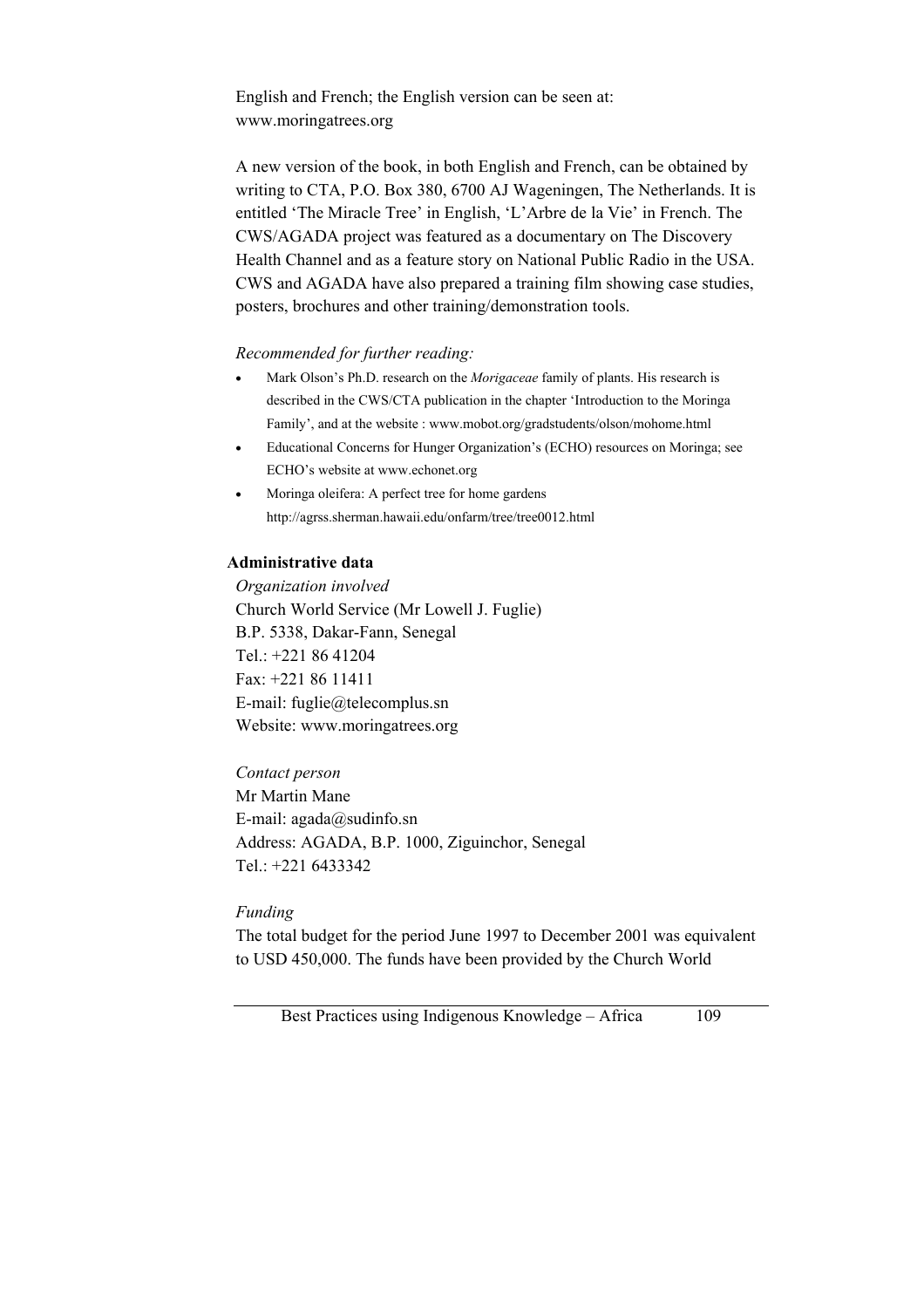Service. Future projects currently under consideration include a study to measure Moringa's efficacy as a weaning food supplement through an intervention targeting communities in the Gambia.

## *Person(s) who have described this Best Practice*

Mr Lowell J. Fuglie (see address above), based on the publications of: Mr Martin Price Educational Concerns for Hunger Organization (ECHO) Tel.: +1 941 5433246 E-mail: mprice@echonet.org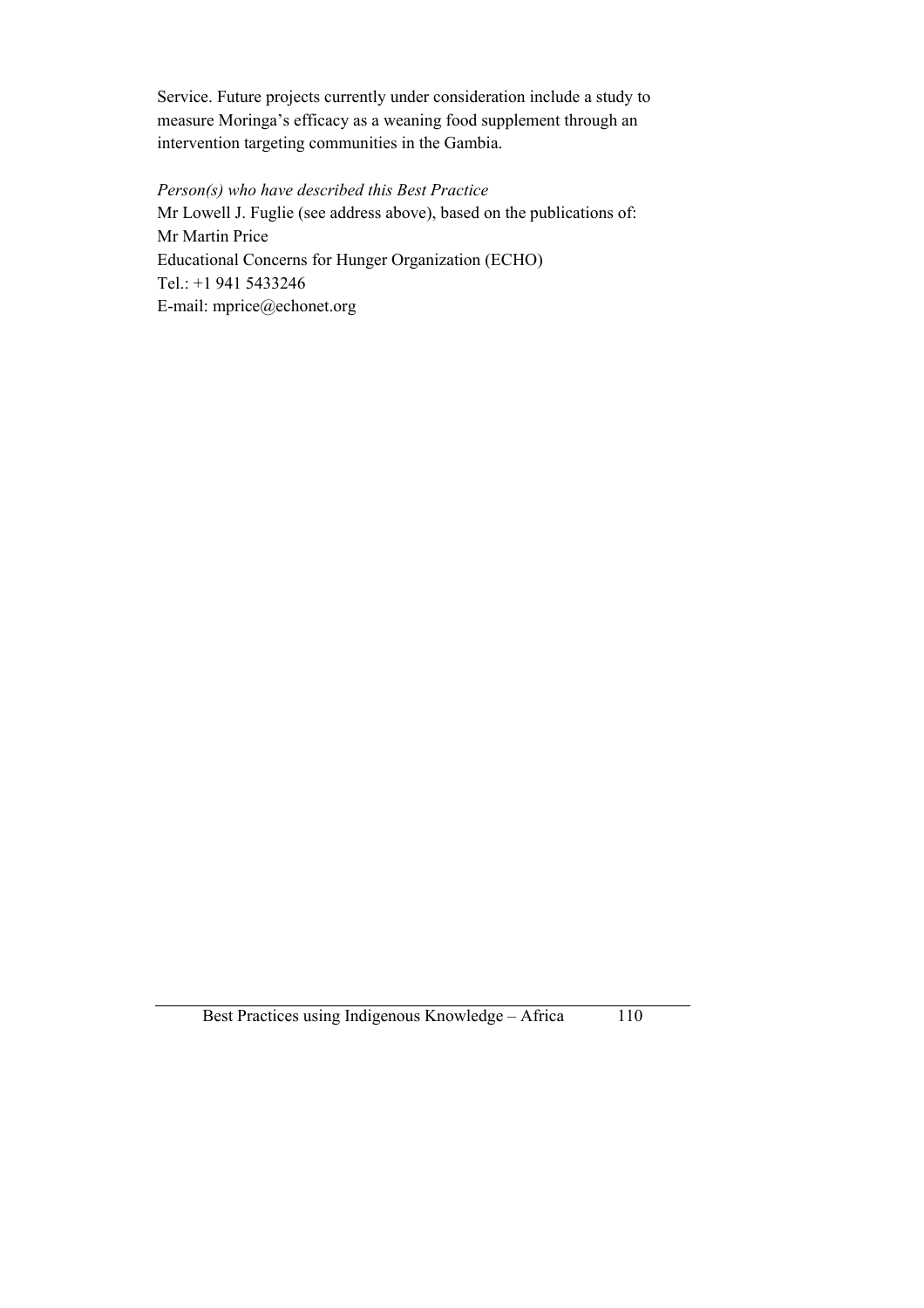# **ASIA**

Vietnam Papua New Guinea India Indonesia Bangladesh China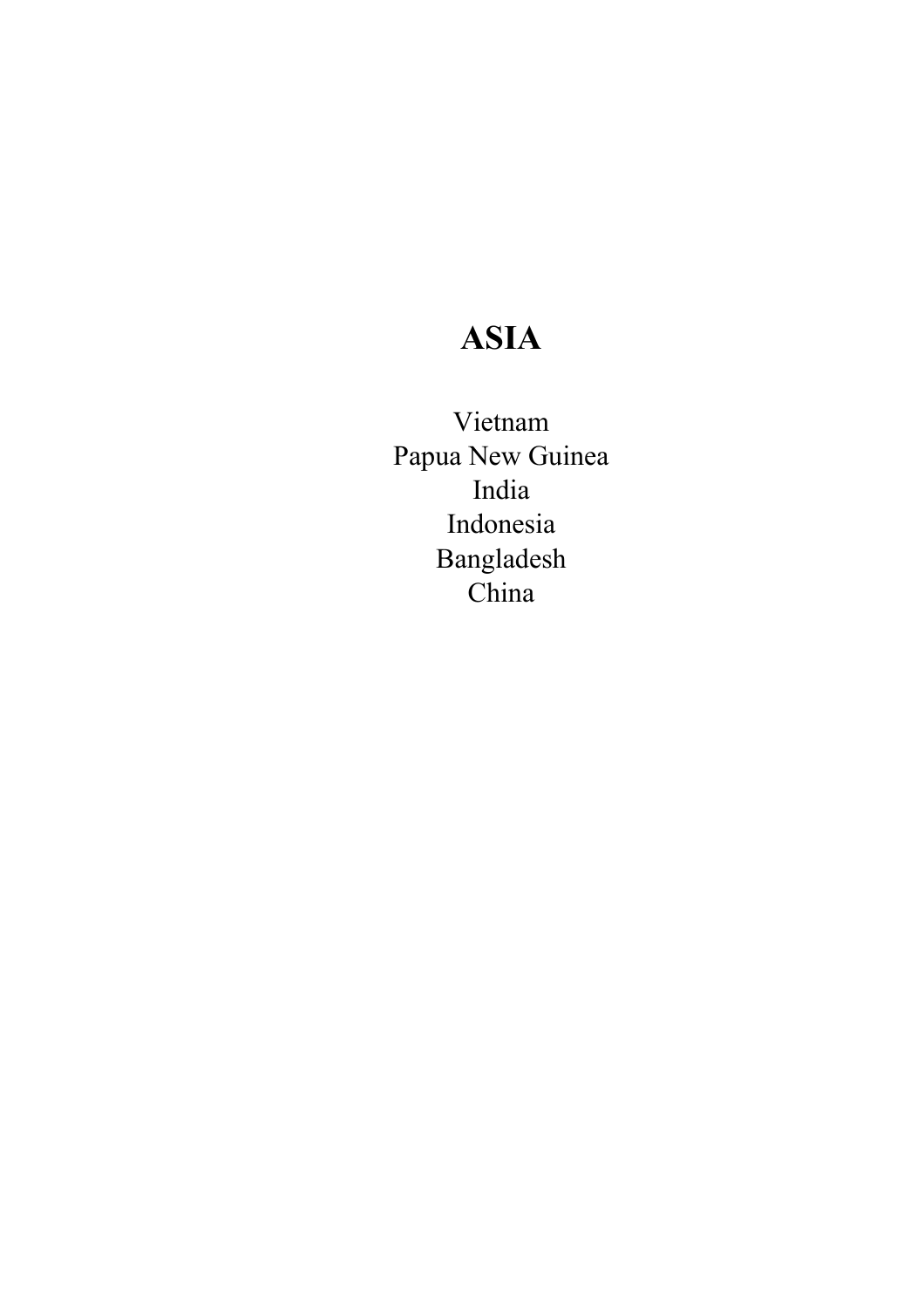| <b>BP.</b> 11 |
|---------------|
|               |

#### **Title**

Village Forest Protection Regulations in Vietnam: strengthening participation in natural resource management

# **Themes**

Community development, forest conservation, forest management, natural resources, resource management

#### **Introducing the practice**

The method of protecting forests reported here was introduced by the Social Forestry Development Project (SFDP) Song Da, a technical cooperation project between the Governments of Vietnam and Germany in the provinces of Lai Chau and So La in Northwest Vietnam. The area is inhabited mainly by Thai and Hmong ethnic minorities, who together represent almost 65% of the population. The rest are mostly members of the Kinh majority.

In both provinces the Thai minority is settled mainly around river valleys where they have established wet rice fields, fishponds and orchards on the lower slopes. Around the paddy fields and on upland plots maize and cassava are cultivated. Timber, fuelwood, bamboo and other products are extracted from the nearby hill forests. These are regarded as common property to which everyone has equal access rights, while the sustainability of the area is ensured by local customary rules. Only trees and bamboo clumps planted by individuals are considered individual property.

Traditionally, forest areas regarded as important for watershed protection have been maintained, keeping their ecological functions intact. Locally, where forest resources had become scarce, indigenous systems of forest protection and regulated utilization evolved, such as the *Nyom Pa* system in Chieng Hac commune in which the remaining patches of hill-top forest were protected by an appointed member of the community. The *Nyom Pa* system guided decisions concerning the location and length of rotation of upland fields, planting and felling of bamboo and timber, and the placement of forest fruit gardens. During recent decades the system has been displaced by committee structures. However, villagers indicated a clear need to reorganize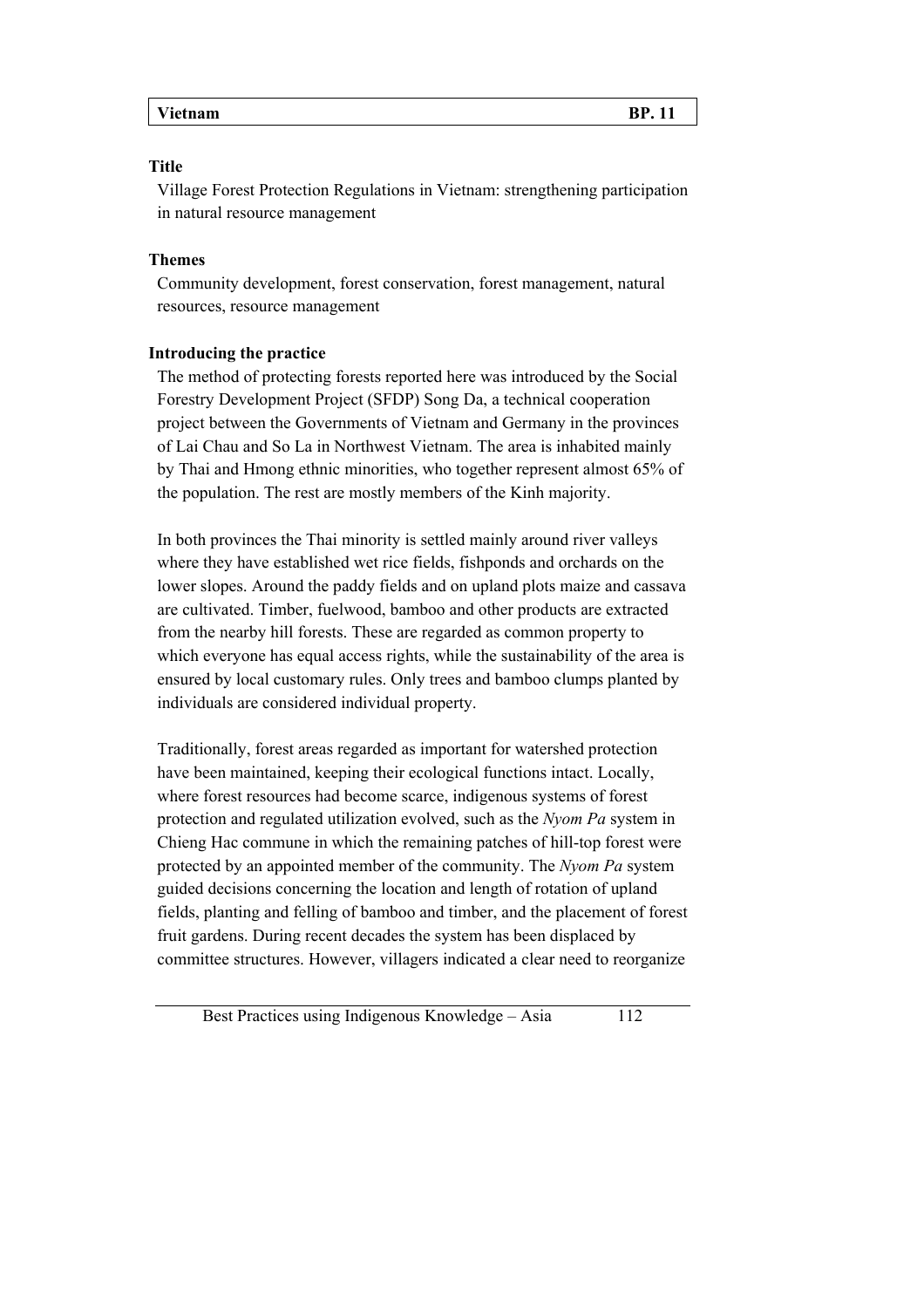the *Nyom Pa* system as a very useful, traditional means of effective resource protection.

Trees are selected for cutting on the basis of the various species' properties, accessibility and timber quality. Rattan, fruit, mushrooms and medicinal plants are also extracted from the forest. In recent years, however, overexploitation has made these products scarce. Only bamboo, with its vigorous coppicing ability, remains abundant on degraded soil unsuitable for agricultural production and is used in frequent ways by the local population.

Near a few Thai villages remnants of sacred forests still exist. Their origin lies in the old animistic beliefs and traditions of the Thai people. These patches consist of natural forest trees and bamboo clumps believed to shelter the spirits that influence the village. Clearly separated from the sacred forest are the forest cemeteries of the Thai people, which also consist of small groves of natural trees close to the village.

The Hmong are mountain dwellers practising shifting cultivation. Their main crops are upland rice and maize. Under pressure of diminishing land resources, rapid population growth and government programmes, the Hmong in many places have changed their system of cultivation from a wandering to a sedentary type. In some places they have developed complex upland farming systems that reflect intimate knowledge of natural resource management. Beekeeping is commonly practised using traditional methods.

Their system of shifting cultivation intersperses forest and upland plots and incorporates various species of useful trees. Individual trees along the edges of fields are claimed by households for private use. Tree ownership may be distinct from land ownership, particularly in the case of host trees (*Dalbergia hupeana*) on which the insects that produce the resin used in shellac production live.

Remaining forest areas not included in the shifting cultivation system are located on steep slopes and on limestone mountains. These forests provide timber for house building and fuelwood, and a few non-timber products. Traditionally, there is a common understanding among the Hmong that the forest is a resource to which everyone has free access. However, traditional rules limited unsustainable resource utilization.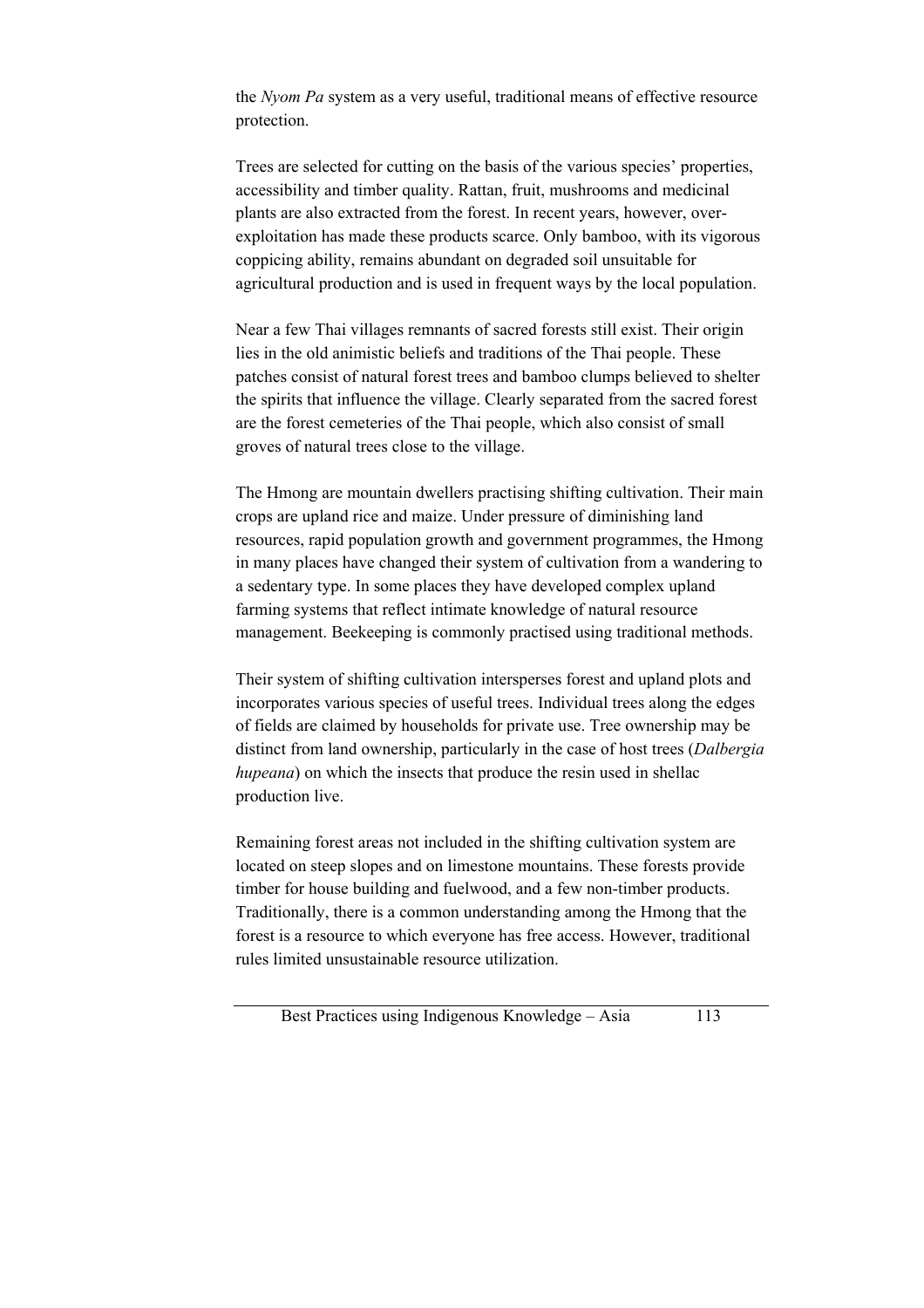## *The forest protection regulations*

With the cooperation of the Forest Protection Department of Son La province, the SFDP began in late 1998 to develop a method of protecting forests and regulating their exploitation at village level. The government had identified such a need, and wished to improve farmers' ability to analyse their forest resources and traditional rules. The aim of the project was to develop and adopt regulations that would respond to the needs of both farmers and the government and which could realistically be enforced. Consequently, traditional rules and resource management techniques were identified and integrated into the regulations. Primary responsibility was handed over to the community itself rather than to external agencies. Up to now, over 500 villages have developed and adopted their own sets of regulations.

## **Contents and approach**

In 1996 the government introduced official forest protection regulations (decision 77-CP). These consisted mainly of lists of prohibited activities and the sanctions associated with them. Local people were excluded from access to forestland by a system of fines enforced by the Forest Protection Units. In other words, the official regulations did not take farmers' needs and interests into account and therefore failed to achieve community-based forest management. At the same time, state capacity to enforce the forest regulations was weak.

At this stage the project facilitated a dialogue to increase the participation of the local population and succeeded in establishing trust, respect and an exchange of information among local communities and forest protection officers. It then assisted in the development of the new Forest Protection and Development Regulations through workshops with the stakeholders and agencies involved, trial implementation and final approval at provincial level. From the very beginning traditional rules were incorporated into the new regulations and as a result communities developed an interest in their continuation and success.

As described above, the practice of protecting forests and regulating their use originated in the community itself. Local people have always understood that they depend on the forest for their subsistence and for the role it plays in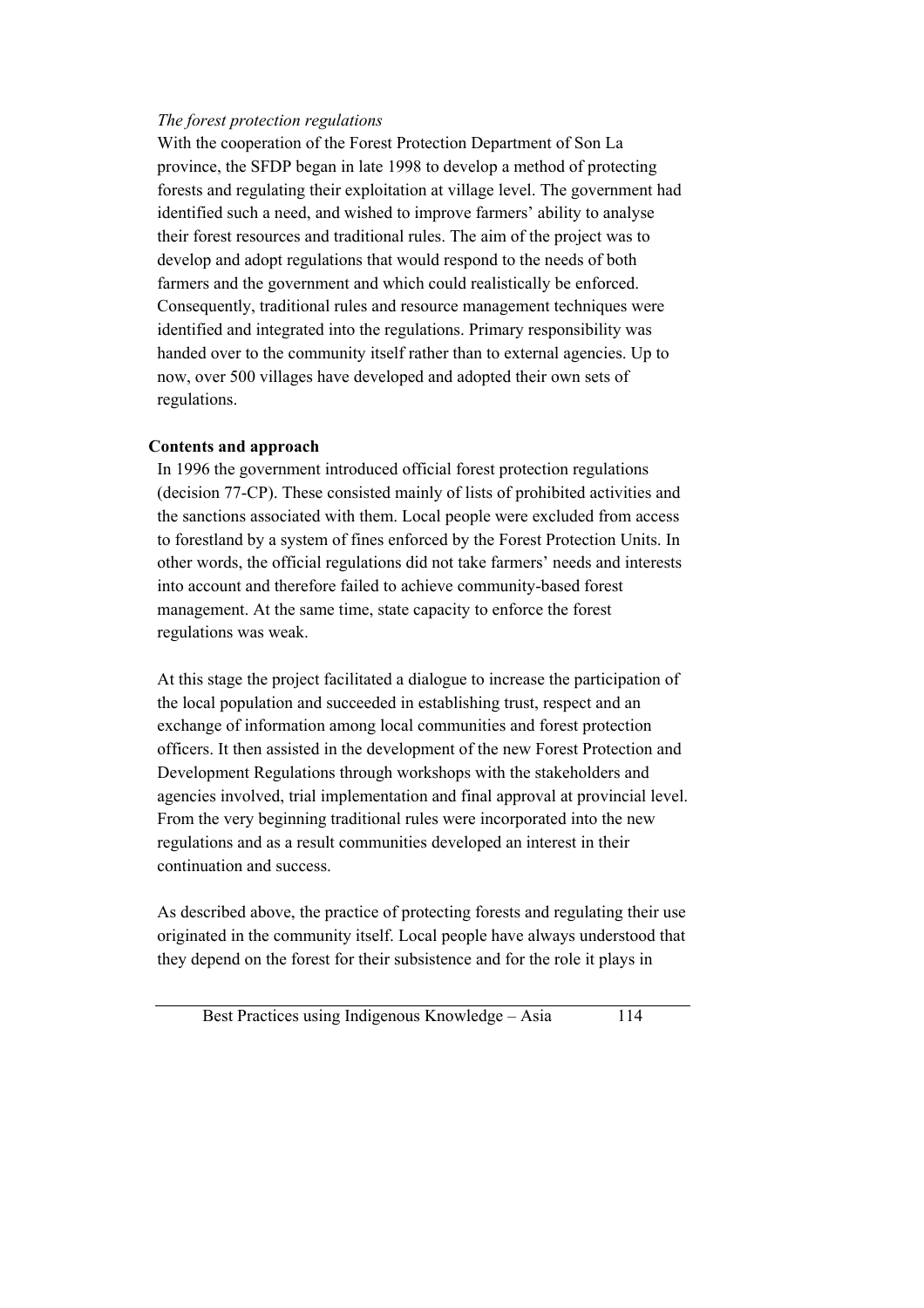local ecosystems. But there is also a more spiritual basis for their relationship with the forest. They have therefore always had rules for forest protection and management at village level. Some of these are still in force, others have become outdated as they could not be adapted to the present environment. In this context the new regulations provide a legal basis to revive and adapt traditional rules and to ensure that they are recognized by the local authorities.

The entire process of developing regulations is placed in the village and is carried out by the community itself. At village meetings the community members first share their ideas and opinions on the purpose of regulations and what they would like to achieve with them. The next step is to draft the regulations. This too takes place in a participatory way, ensuring that traditional rules are incorporated. The regulations define in detail (a) the areas concerned (grouped according to specific purposes); (b) rewards and penalties for certain behaviour; (c) hunting and grazing rules and (d) fire prevention measures.

The main feature of the method described here is that local people are actively involved in the decision-making process, so that regulations suited to the local situation are drafted. Standard regulations are no longer issued in a top-down way; instead each village develops its own specific regulations. The new approach ensures the commitment of the local community because taking over traditional rules and giving them a legal basis (through approval by the district authorities) serves that community's interests. Regulations are enforced at village level with the support of forest rangers, allowing local people to be directly involved in forest protection and management and traditional institutions to take responsibility in this area. In this way communities benefit from timber and non-timber forest products, without endangering the sustainable use of natural resources since forest utilization is linked with effective forest protection.

Furthermore, the relationship between local communities and officers of the Forest Protection Department has considerably improved. A dialogue in which opinions are exchanged and needs and wishes clarified in order to achieve a common understanding of the situation and the obstacles involved is essential to overcoming the communication gap between the two groups.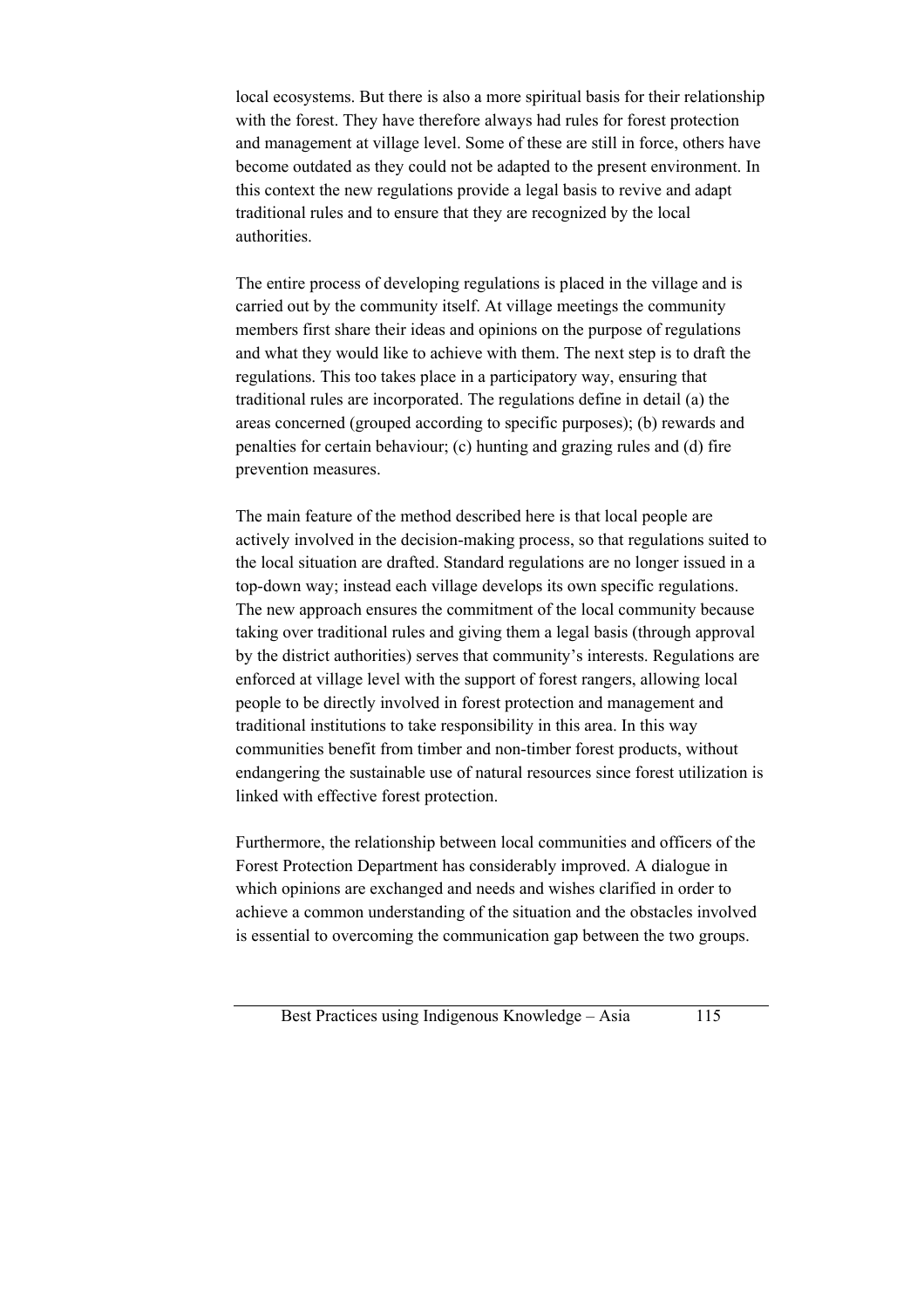## *Community involvement*

Male and female villagers of all ages take part in the process to establish Forest Protection and Development Regulations. Since women represent an important forest user group and the sexes often follow different resource utilization patterns in the same woodlot, their activities have to be identified and coordinated for mutual long-term benefit. This is essential if the regulations are to be successful.

The village meetings at which the regulations are discussed and drafted provide forest users with the tools and skills they need to analyse their own forest resources and to generate new ideas regarding forest protection and management. Village sketch maps are drawn as a basis for discussion and the distribution of specific natural resources identified and mapped using local names.

Regulations are drafted to cover any or all of the following:

- Harvesting of forest products.
- Creation of upland plots through clearing and burning.
- Fire prevention and control.
- Cattle grazing.
- Hunting of wildlife.
- Specification of the rights and duties of individuals who own and/or protect patches of forest.
- Specification of procedures for fining, compensating and rewarding.
- Dissemination of information about the regulations.

Once all members of a village have agreed on a set of Forest Protection and Development Regulations, the village leader submits the regulations to the communities' authorities, who forward them to the district authorities for approval. Local forestry officers facilitate the process of establishing the regulations and obtaining approval and feedback from district level. Once established, the regulations are distributed in the village either as a poster at common meeting points or as copies for each individual household.

## **The role of indigenous knowledge**

'Islands' of forest containing valuable biodiversity are preserved in spite of the current pressure to place more and more land under intensive cultivation. Indigenous beliefs and practices regarding sacred forests and graveyard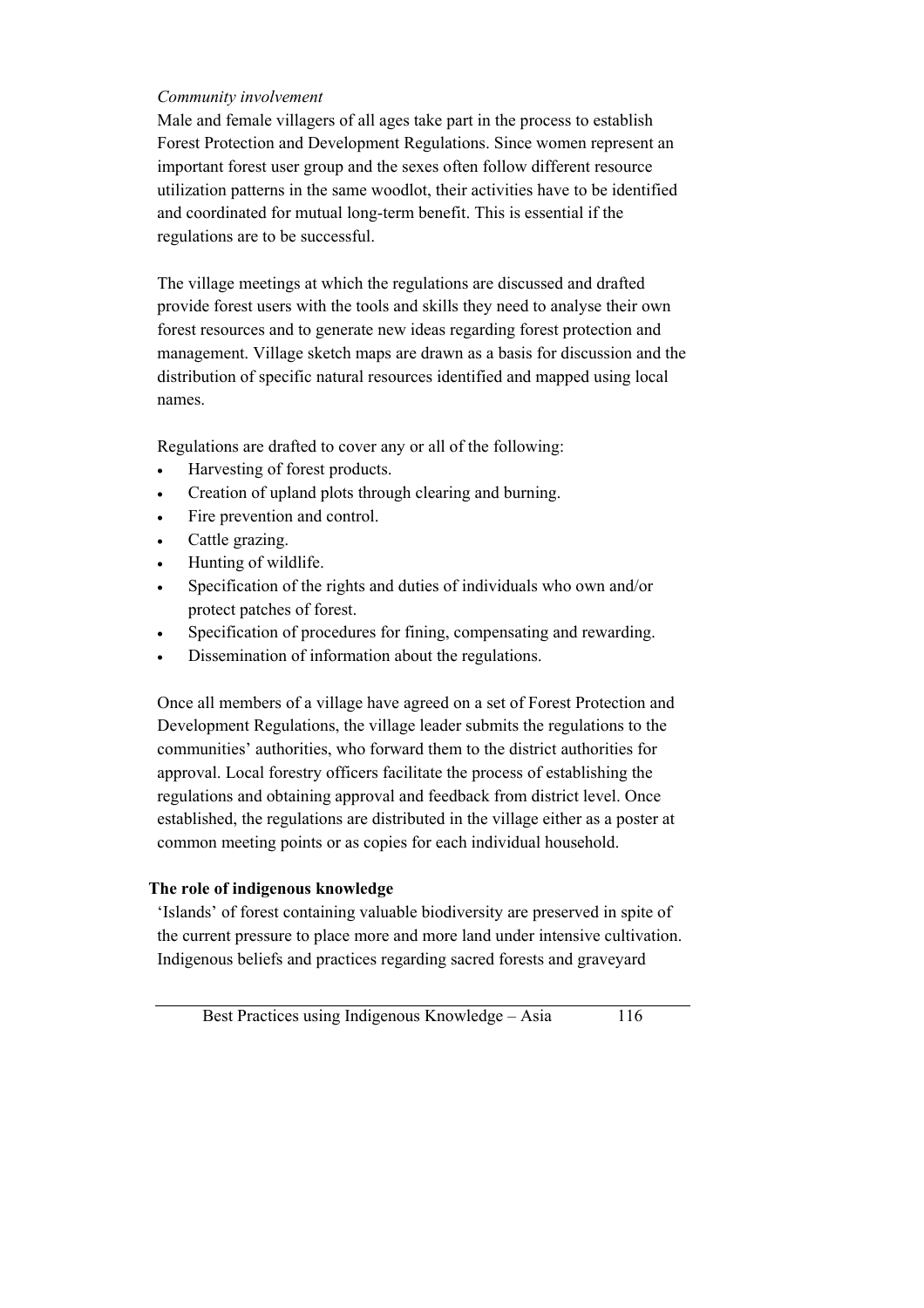forests have been instrumental in this. Even today new areas for graveyard forests are set aside by villagers and protected accordingly. The resulting patches of forest found near many villages play an important role in the general ecosystem, especially in watershed areas like Song Da. They also provide starting points for future natural regeneration. Even today, funerals are major village events. Graves are elaborately decorated and great ceremony surrounds a burial. Such traditions give a society its cultural identity. Forest Protection and Development Regulations help to validate and preserve such traditions because they have adopted the traditional way of classifying the forest, which is shared and understood by all members of the village, both young and old. This common understanding prevents people from harvesting inside protected areas. The regulations also reinforce this valuable understanding by increasing villagers' awareness of the additional benefits of forest protection.

#### **Achievements and results**

To date, Forest Protection and Development Regulations have been approved and have legal force in both provinces. They are implemented by the Forest Protection Department, drawing on the national budget. This institutionalization of the process is considered crucial to ensuring continuation even after the project has ended.

The regulations have been established in more than 500 villages in the two provinces so far and implementation is continuing. Experience shows that villagers have become more aware of their forest resources and are committing far fewer violations. Incorporating existing and traditional rules of the community into the regulations increased their acceptance among villagers and ensured an independent commitment. Once regulations have been established, farmers feel responsible for their enforcement, since they drafted them themselves. This reduces the costs of external monitoring and ensures the long-term sustainability of the approach. Many villagers are concerned enough to protect certain forest areas voluntarily, without financial reward. The quality of the forests has improved remarkably; the incidence of forest fires in the dry season has fallen substantially and uncontrolled logging no longer takes place. For the people, the regulations combine responsibilities with benefits, so that forest protection and development becomes a concern of all. Experiencing the benefits of forest protection and regulated utilization should serve as an incentive to users to ensure that forest resources are used in a more sustainable manner.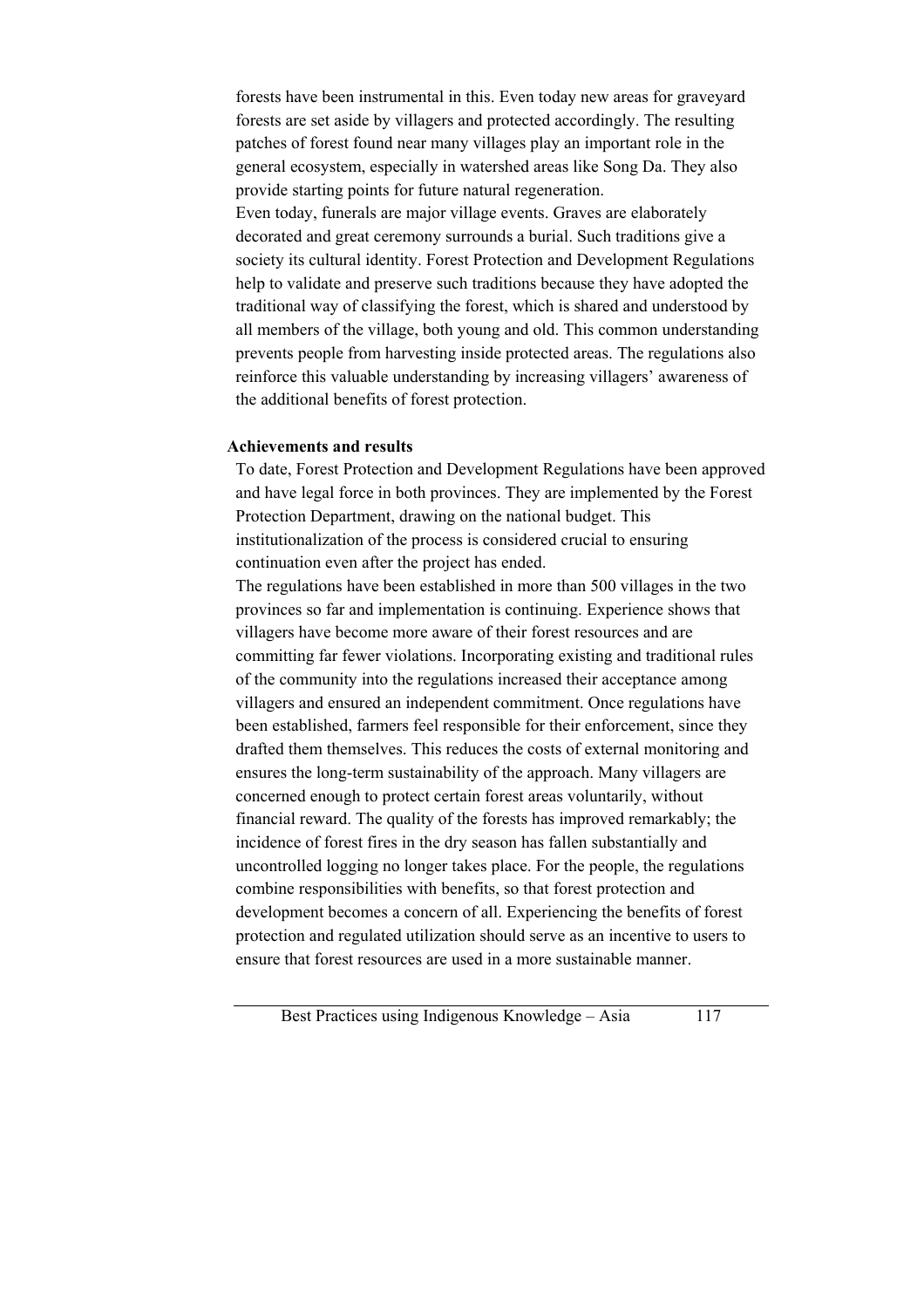This participatory method depends heavily on a good relationship between the forest ranger acting as facilitator and the villagers. It is vital that the facilitator be well qualified to guide the process of establishing regulations. Up to now, conventional forestry management has not included any training in participatory extension methods, which means that forestry officers do not possess the necessary skills. The staff involved must therefore be trained before they can do this work. To this end, the project provided training in facilitation skills and techniques and introduced aspects of adult learning for the staff responsible at district level.

What is more, the regulations can only be effective if villagers are themselves motivated to keep the issue alive during village meetings and on other occasions. Such independent initiative strongly depends on community spirit and/or on the effectiveness of Village Management Boards and other village organizations. Only if the whole village supports the regulations can a sense of ownership develop that is strong enough to guarantee their independent continuation in the long term.

#### **Source of inspiration**

This practice could be replicated in other areas or contexts provided several conditions are met. The first important condition is that the local authorities accept the approach. The authorities at district and provincial level must recognize the Forest Protection and Development Regulations and give them legal status. Only if the regulations are in line with other specific legislation can they be put into effective practice. Especially in cases of conflict between neighbouring villages, effective enforcement against outsiders can only succeed if the regulations are based on national law and are recognized by local authorities.

Furthermore, the process of land-use planning and land allocation has to be completed so as to guarantee the long-term tenure needed for the security of forest resources. This process mainly involves resolving and legalizing traditional claims on forestland and thus increasing local communities' sense of ownership of forest resources. Of particular importance are the definition of village boundaries and the settlement of lingering conflicts over them. Forestland allocation also increases people's sense of ownership of the resource pool and increases their independence within the decision-making process.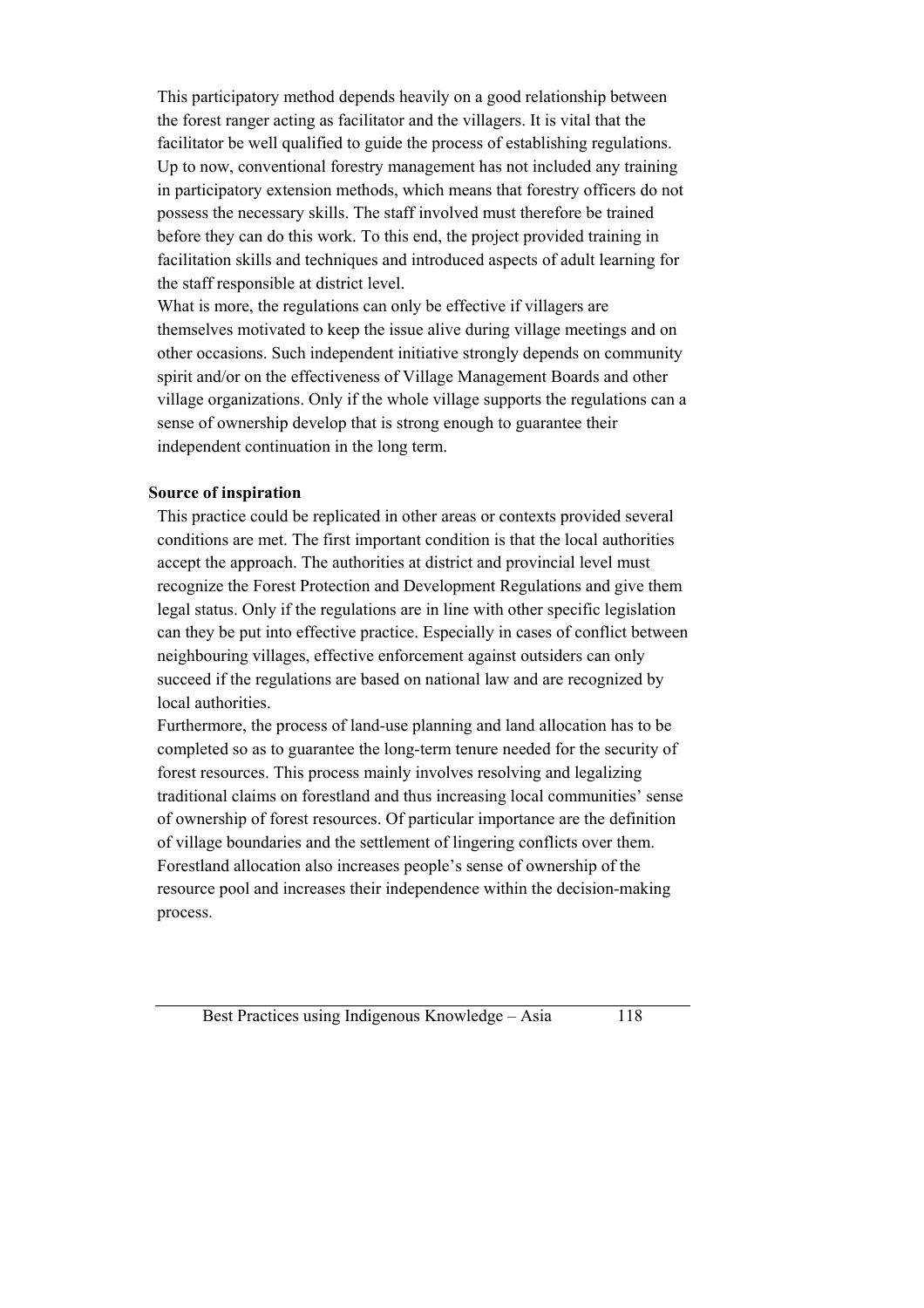If you think that this case could be useful in a different context than the one described here, please get in touch first with the contact person listed below (Administrative data). Intellectual property rights could be an issue.

#### **Administrative data**

*Organization involved*  Social Forestry Development Project 1a Nguyen Cong Tru Street, Hanoi, Vietnam Tel.: +84 4 8214771 or +84 4 8214768 Fax: +84 4 8214765 E-mail: gtzsfdp@netnam.org.vn

*Contact person*  Bjoern Wode 160 Nguyen Luong Bang Street Son La town, Son La province, Vietnam Tel.: +84 22 854179 Fax: +84 22 854511 E-mail: sfdpsl@hn.vnn.vn

*Funding*  GTZ, period: 1993-2004.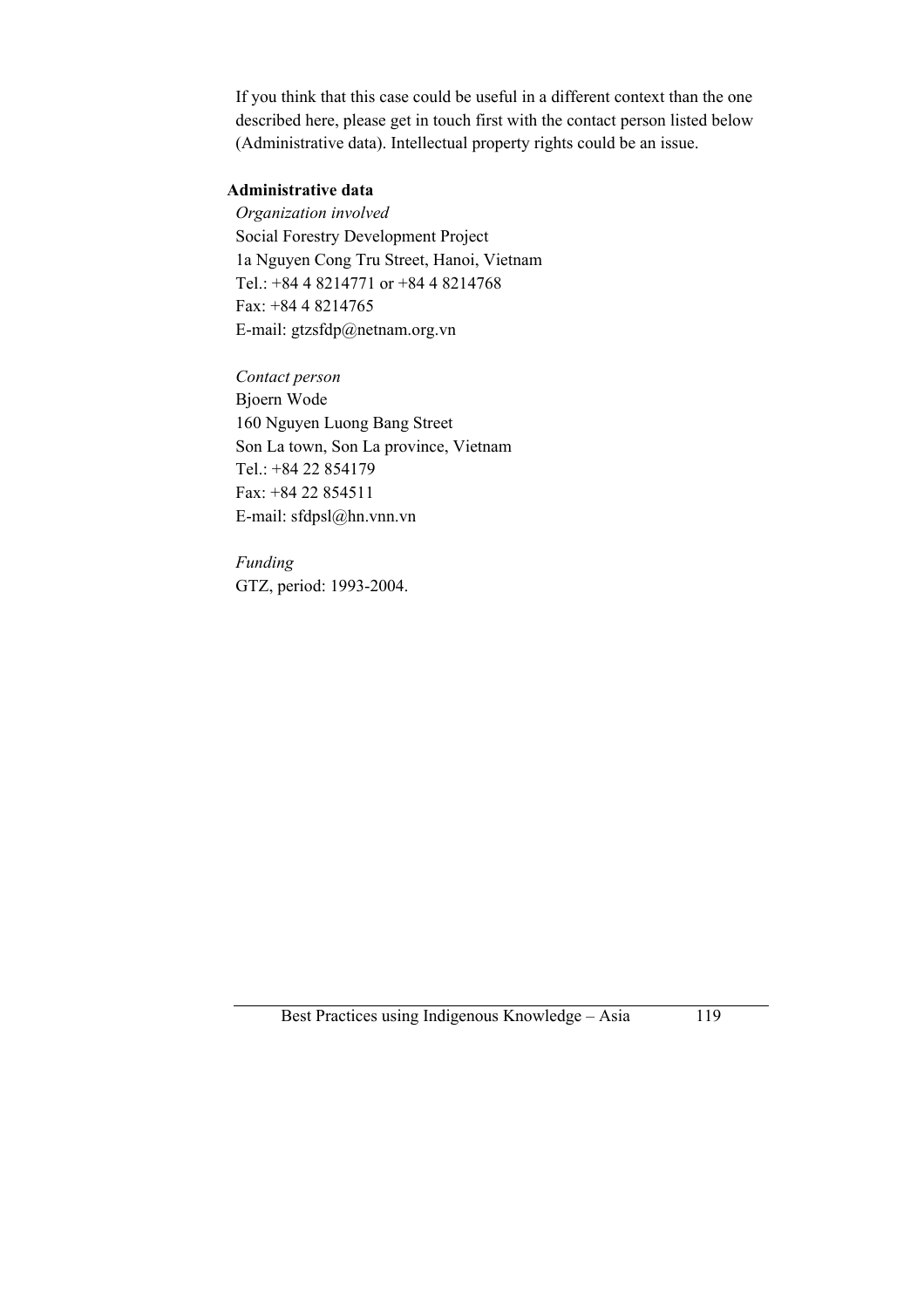| <b>Papua New Guinea</b> | <b>BP.</b> 12 |
|-------------------------|---------------|
|-------------------------|---------------|

#### **Title**

Using IK to predict the impact of human activity on biodiversity

#### **Themes**

Biodiversity, birds, community development, cultural identity, ecology, habitat

## **Introducing the practice**

This practice involves the observation of birds in relation to habitat. It was developed in conjunction with the Hewa people of Papua New Guinea's Central Range (142 30' East, 5 10' South). The Hewa are swidden horticulturalists occupying foothills and lower montane forests at elevations of between 500 and 1500 metres. The 1993 Conservation Needs Assessment (CNA) described this territory as 'biologically unknown' and a conservation priority for Papua New Guinea.

The practice, or methodology, was developed during eight months of fieldwork conducted between 1994 and 1997. While it continues to undergo refinements that will make this knowledge more accessible to scientists and development agencies, it essentially records generations of Hewa knowledge in a manner that is useful for conservation purposes.

By using IK to predict the impact of human activity, the Hewa are attempting to make their IK available to the international conservation community. Although indigenous lifestyles have been described as blueprints for conservation (Posey 1992), western science knows very little about the relationship between traditional human activities and biological diversity (Stearman & Redford 1992). This practice takes advantage of the convergence of IK and science by presenting IK related to birds and their responses to habitat alteration.

#### **Contents and approach**

First, the Hewa informants made an inventory of the birds found in their territory by identifying them in field guides. This gave me, the investigator,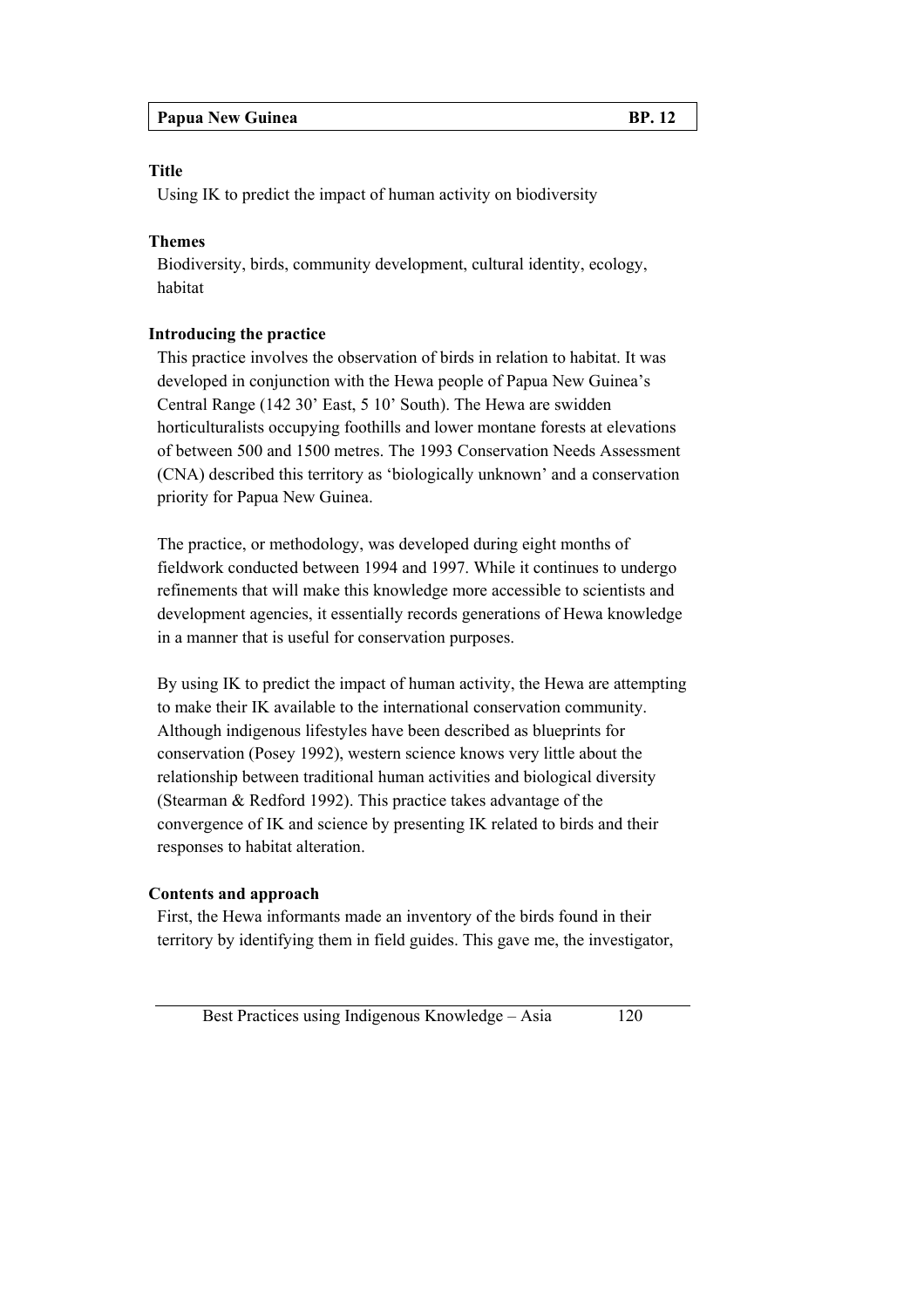an opportunity to identify any cases of local people grouping several species under one classification. Secondly, informants identified the altitude and habitat favoured by each species. This made it possible to generate a list of birds that would not tolerate habitat alteration or shortened fallow cycles. These lists were then checked against transect bird counts and vegetation surveys to determine their accuracy. Finally, once the Hewa IK and these checks were in agreement, the results were submitted to Dr Jared Diamond of the University of California Los Angeles, an international expert on New Guinea birds and their conservation. Dr Diamond has concurred with our findings.

The practice/methodology of using IK to predict the impact of human activity has only recently been developed in cooperation with the Hewa. Yet it is the product of thousands of years of accumulated and transmitted knowledge. Because the Hewa are not tied to the economy of modern Papua New Guinea, a traditional lifestyle centred on horticulture, hunting, nature observation and intergenerational learning continues to dominate their culture. Employing IK to predict the impact of human activity is viable and cost-effective because it requires no costly equipment. The only conditions are that the birds of an area must be relatively well known and that the relevant IK must be intact. The practice can therefore be expected to remain in use.

The practice originated as a collaborative effort between the Hewa community and Dr William H. Thomas. More specifically three Hewa men– Wanakipa Tama, Tuki Toap and Tuki Telian–were eager to become involved with a conservation-based development programme. After the 1993 CNA, we decided that if the Hewa IK can be used to answer questions which the conservation community has neither the time nor the money to investigate, the Hewa can bargain for a greater role in determining the future of their land. It is also hoped that as the efficacy of IK as a conservation planning tool emerges, IK will form the foundation of a tradition-based school system and research station. It was thus primarily through the collaboration of four individuals that this practice was developed.

The aim of the practice is to go beyond indigenous inventories and to link Hewa IK with conservation professionals by providing information that only the long-term observations involved with indigenous knowledge can give. It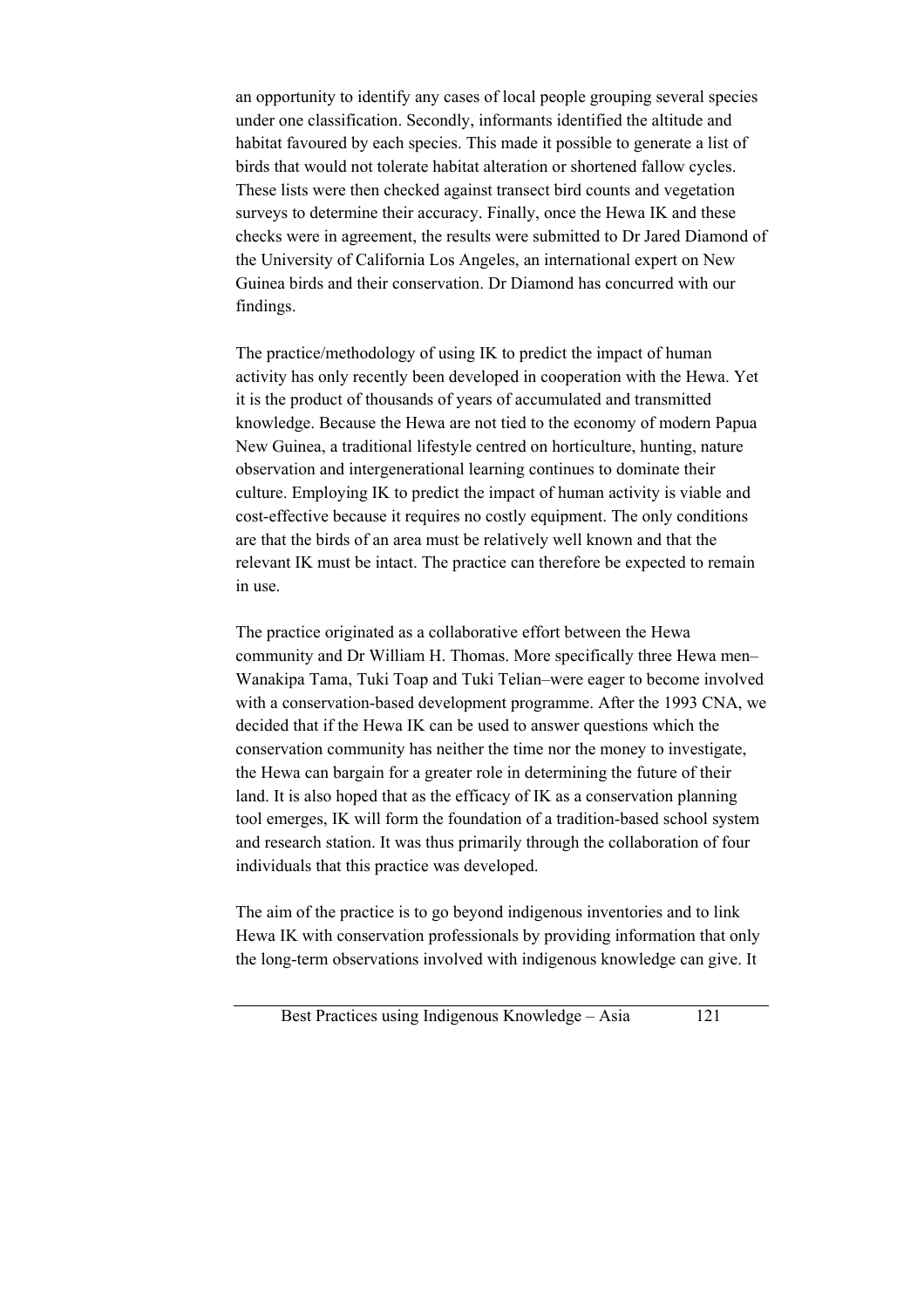is meant to produce a dynamic picture of the relationship between human activity and biodiversity. This picture is typically absent (or comes after the fact) in the planning process.

## *The parties involved*

Although three local men were primarily involved in developing this practice, many men over the age of 25 contributed to it. As in any society, individuals vary in their observational skills and interests. However, the information gathered was not strictly the property of the principal informants. In fact, many men who were avid hunters and enjoyed observing nature could and did contribute.

# *The project*

A combination of methods was used to obtain and verify information. During my work three local men emerged as the most knowledgeable on the subjects of birds, trees and habitat preferences. They became my assistants and contributed their knowledge to all my interviews, transects and surveys. In the field guide 'Birds of New Guinea' (Beehler et al. 1986), each informant was asked to identify the birds found in the territory, and specify the altitude and habitat each bird favoured. Habitats were broadly defined using the indigenous categories garden, grassland, old garden, 'old garden true', and primary forest. The distinction between old garden and 'old garden true' described their perception of the differences between secondary forest growth that was less than 20 years old (old garden) and secondary growth more than 20 years old ('old garden true'). Later, during the vegetation transects (see below), informants were asked to identify not only the plants but also the birds that fed on the flowers and fruit of each tree.

In order to check the information that I obtained from interviews, I compared traditional ecological knowledge with both bird and plant censuses. I surveyed the vegetation in six plots where the secondary growth was more than 20 years old. I chose the six plots because this gave me two samples within each of the three altitudinal zones described by the Hewa. Plant censuses were conducted along the paths by counting the number of trees of different species that were at least ten centimetres in diameter at breast height, and within four metres of the path on either side. This procedure follows protocols described in Beehler et al. (1987), Blankenspoor (1991) and Bernstein (1995). Plant specialists at the University of Papua New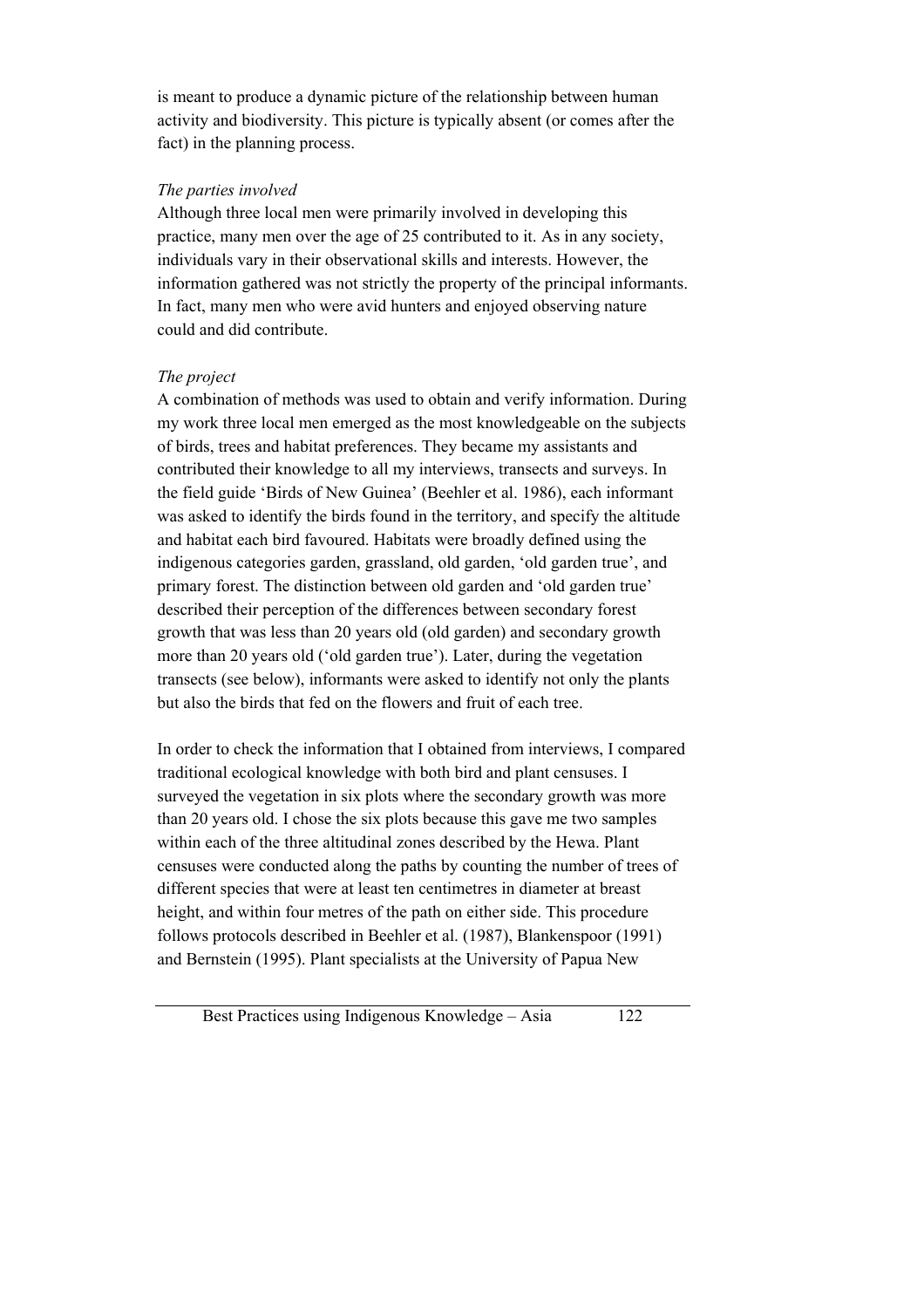Guinea analysed the samples.

The age of each plot was determined relative to 1975, the date of Papua New Guinea's independence. The Hewa have a calendar based upon the fruiting of *pandanus* and *Pangium edule*. However, since this calendar describes the fruiting sequence and not the actual dates, it is somewhat ambiguous. Some of the *pandanus* species can be found at all of the altitudinal bands accepted by the Hewa. There can also be several months' difference between the time a fruit ripens at the lower altitudes and the time the same fruit ripens at the highest altitude. The Hewa calendar is therefore used as a guide for Hewa activity but not as an absolute marker of the days in a year. Papua New Guinea's independence day is a benchmark date that all informants could remember.

My informants and I also conducted transect bird counts along two fixed forest paths that climb from 700 to 1250 metres above sea level. We established ten stations at 50-metre altitudinal intervals, and recorded the birds we either saw or heard at each station during three-minute stops. Transects were conducted between 7 and 11 am, six days a week, from September 1996 through January 1997. Each route followed a ridge that threaded in and out of primary forest and secondary forest that had long been fallow. This protocol was derived from Beehler et al. (1987). As stated previously, these checks confirmed the IK, as did correspondence with Dr Jared Diamond of UCLA.

## **The role of indigenous knowledge**

- IK substitutes accumulated traditional knowledge for years of research by western scientists.
- IK continues to involve respected and politically powerful members of the community in a process that may ultimately decide the future of the community.
- IK generates data that is understood cross-culturally and is a basis for testing hypotheses.
- By opening itself to the scientific method, IK is moving beyond the emic/etic debate and promoting a cross-cultural dialogue between naturalists.

The knowledge behind this practice is based on traditions that limit both population and disturbance. Hewa traditions produce a mosaic of habitats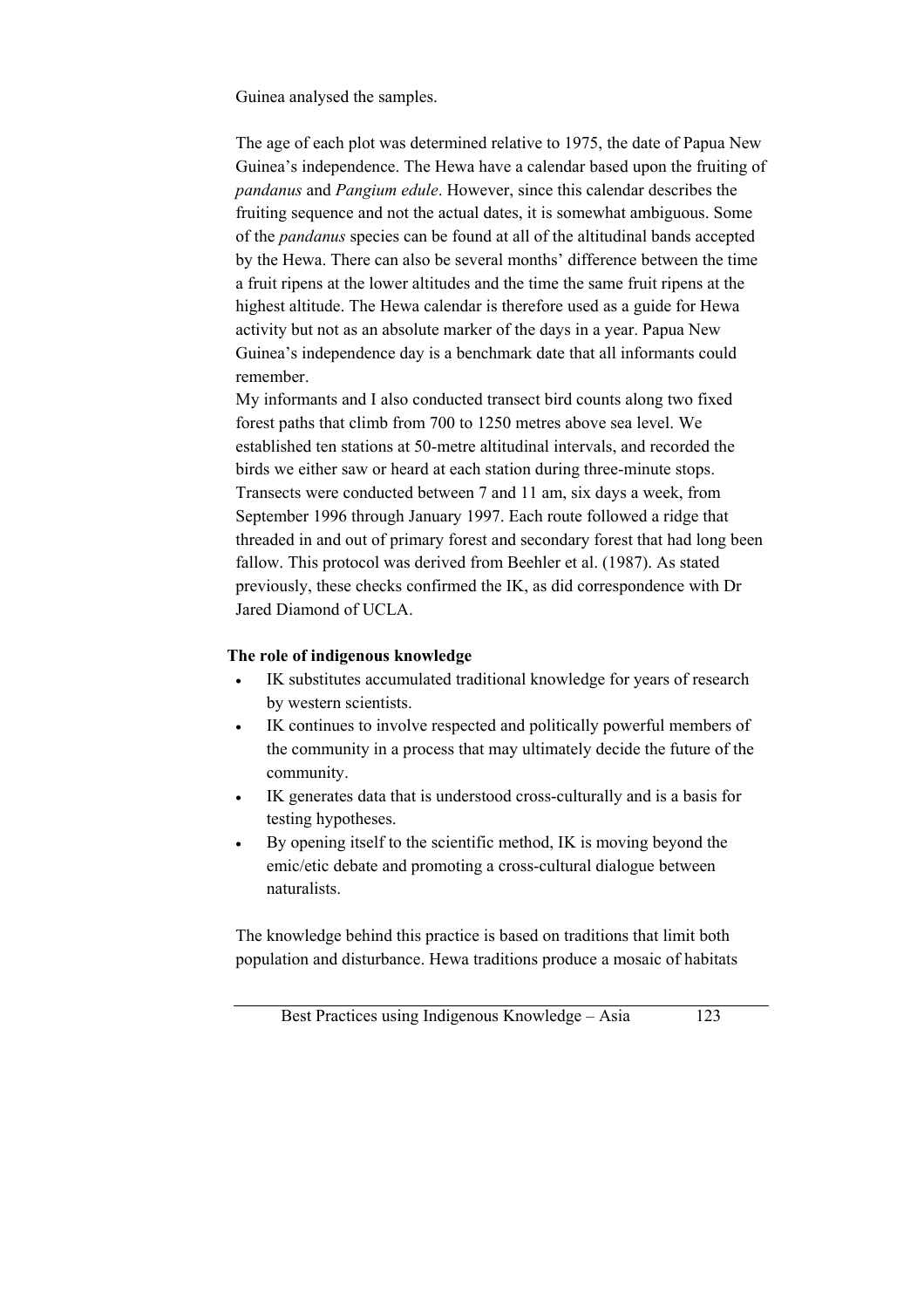that actually increase the biological diversity of the area. These traditions are not market-based. Instead, the subsistence economy of the Hewa allows time for nature observation and the exchange of information between kinsmen. It also encourages individuals to develop a personal relationship with the forest and to discover personal sacred places within this environment. Such places often are identified through ancestral visions experienced in dreams. Tradition encourages the person receiving such a vision to preserve the designated area (for example, by not cutting to make a garden) and to offer small sacrifices to the ancestral spirits when visiting the sacred site.

#### *Transmission of knowledge*

Not all members of the community possess this detailed knowledge of biodiversity and the effects of gardening. Instead, it is the property of those men who are interested in observing nature and who have the necessary experience. They pass on the knowledge to younger members of their kinship group.

The Hewa have no written language. Prior to this collaboration, all information was transmitted orally. Since 1994, we have been recording Hewa IK.

#### **Achievements and results**

The principal benefit of this practice to the Hewa is that it reconciles the relationship between their culture and biological diversity in a manner understood by conservation biologists. While some have suggested that traditional cultures like the Hewa might serve as templates for biodiversity conservation, the relationship between biodiversity and cultural diversity remains poorly understood. This may be due to the perception that IK, while able to generate inventories, is weak on the analysis of ecological processes. As a result, while IK research continues, mechanisms for using IK in conservation planning have been slow to develop. As nations like Papua New Guinea look to IK for ways of developing flexible conservation strategies, advocates for its use have not yet been able to shift the focus of research beyond solving immediate problems such as ways of increasing crop yields, controlling erosion, or using traditional medicines. However this practice enables conservationists to access the Hewa knowledge of ecological processes and shifts the focus of research from such immediate concerns to the ultimate role the Hewa will play in the future of their lands. In effect, it is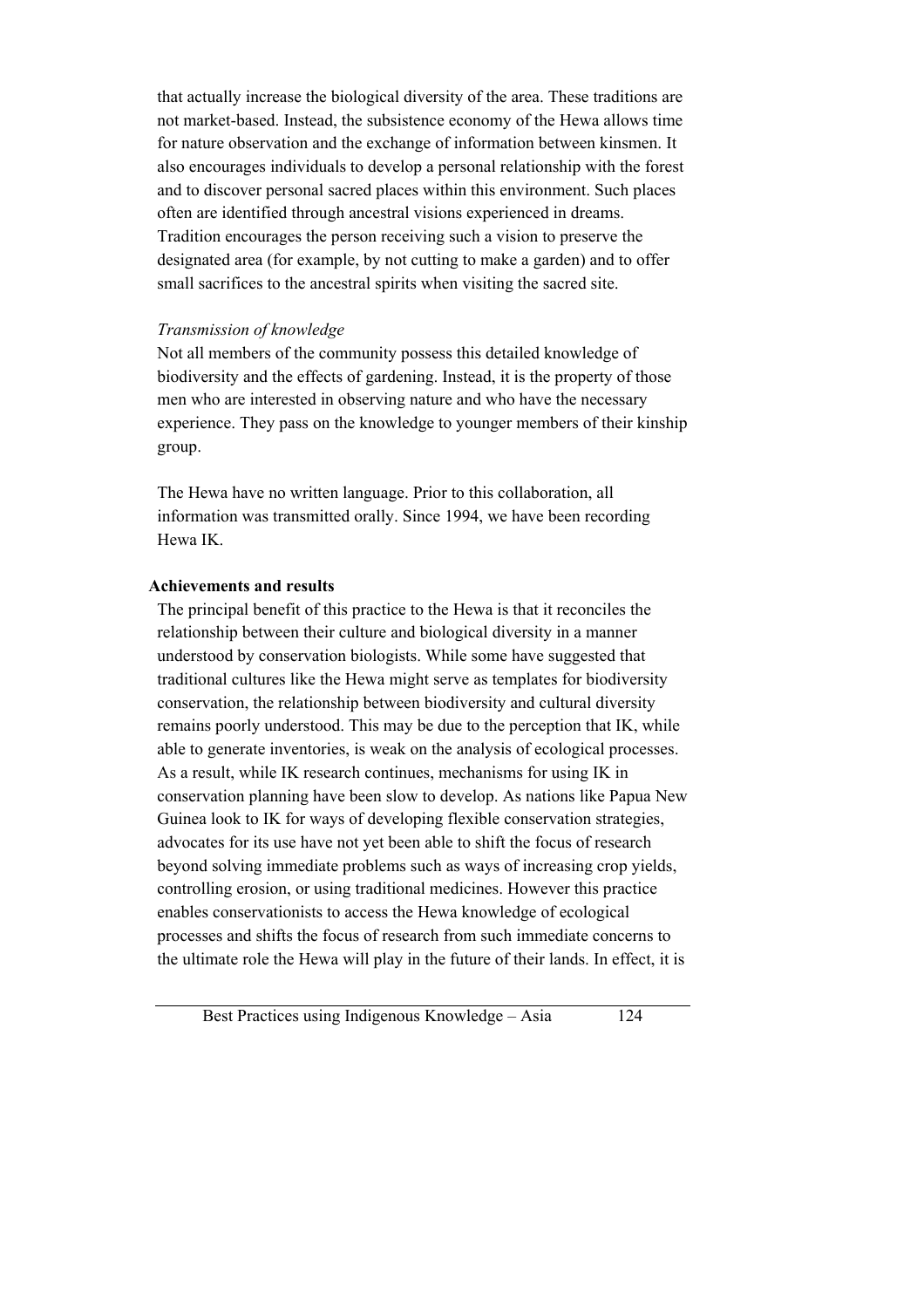the mechanism by which the Hewa can become full participants in the conservation of their lands. Once conservationists recognize the contribution this culture can make to the global biodiversity debate, the Hewa should reap the benefits as a recognized partner in conservation.

Finally, this practice reinforces the importance of the Hewa culture in maintaining biodiversity. Traditions governing mobility, fallow cycles, birth spacing and land tenure play a role in promoting the diverse landscape that we seek to conserve. Such traditions are woven into the fabric of Hewa life. Rather than trying to stabilize shifting cultivators, conservationists armed with IK can capitalize on traditions that promote biodiversity. The Hewa will benefit by adding the powerful voice of the international conservation community to theirs in the search for development options. Making a difference to the quality of life of the communities concerned By making the connection between culture and biodiversity explicit, this practice makes IK valuable to the global conservation community and helps the Hewa play a greater role in their survival as a society. The partnership should affect several quality of life issues for the Hewa. IK will gain recognition as a tool for conservation planning. The Hewa will then have a renewable resource, with a global value greater than that of either their timber or mineral resources. Their natural IK capital will not only enable them to earn an income as paid research assistants. It also means that they can be paid royalties for conserving their lands. Potential sources of such payments might be nations interested in carbon sequestration reserves, or the national government in its efforts to provide drinking water to residents of the watersheds originating in Hewa lands.

The Hewa can now enter the conservation debate as full partners, armed with an intimate knowledge of the dynamics that shaped these lands and sustainable strategies for resource use. The expanded possibilities presented by their IK will help to craft the flexible and dynamic conservation programmes required to conserve both their biological and cultural inheritance. Full participation will enable the Hewa to improve their quality of life by designing a reserve that embodies their traditional wisdom and includes sufficient habitat for all species. By giving the government of Papua New Guinea an economically viable way to conserve biodiversity as well as traditional life, the Hewa will gain a measure of autonomy and status not presently accorded them. Rather than primitive remnants that must be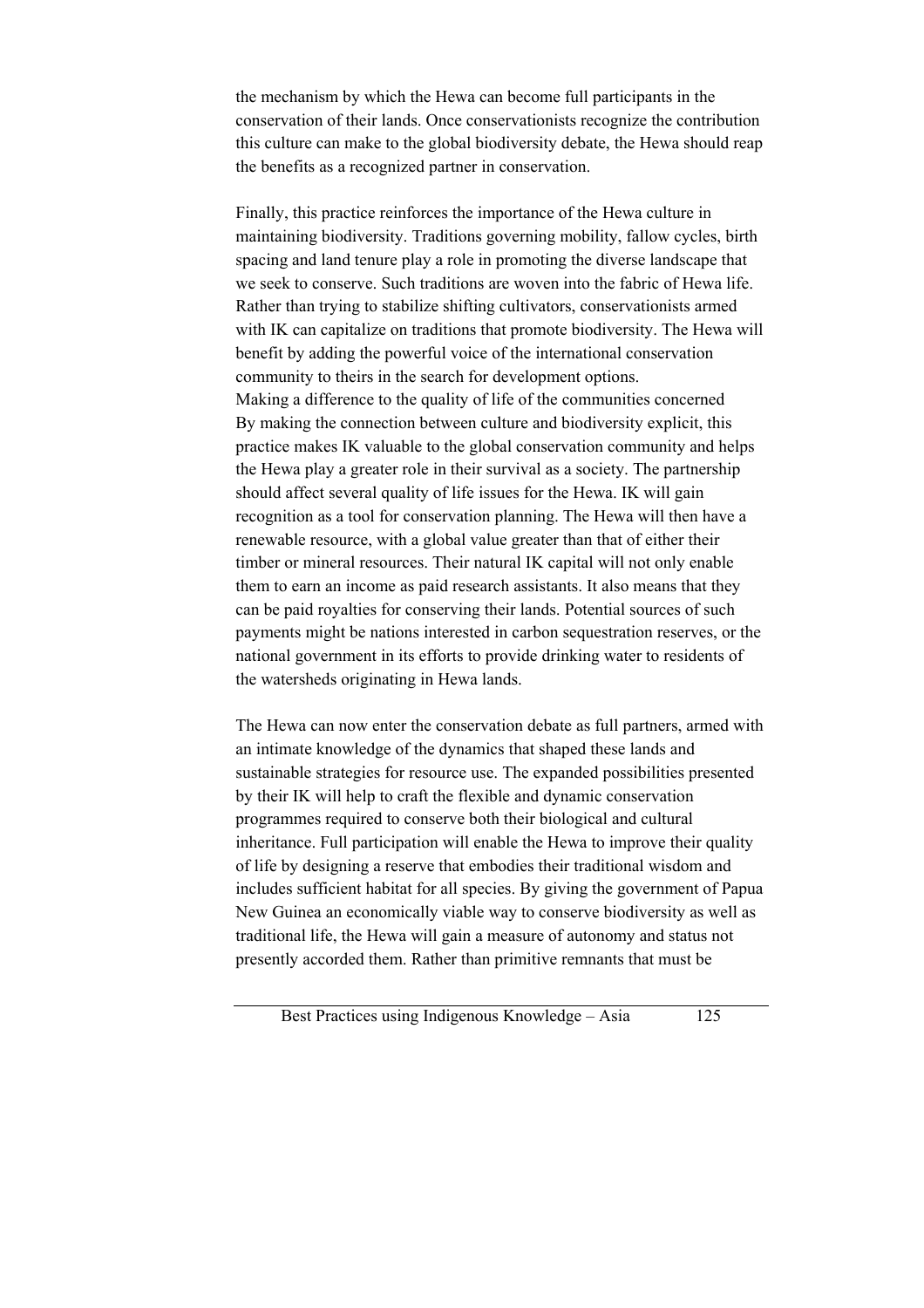brought into the modern world, the Hewa now present a unique opportunity to combine conservation with development.

# *Sustainability*

This best practice is sustainable because it highlights the value of Hewa IK for conservation and links it to the conservation of culture and resources. However, sustainability is contingent on the global community recognizing:

- The value of wild lands.
- IK as a planning tool.
- The connection between cultural and biological diversity.
- The economic value of ecological processes such as carbon sequestration and water purification.

And is further dependent on:

National and international leaders allowing the economic benefits of biodiversity and intact ecological processes to flow to the locals, in effect compensating the Hewa for the restrictions that conservation will place on them.

At present IK and traditions survive through isolation. Unless a more accurate valuation of the services rendered by wild lands can be incorporated into national planning, local people and their lands will remain unprotected. Until the economic benefits of conservation begin to flow to the traditional inhabitants as compensation for their limited development options, local people like the Hewa will be unable to protect their lands through isolation alone.

## *Tangible benefits for local people*

Currently the only mechanism for translating this best practice into a benefit for local people is the application of research results by conservationists. However, while governments like that of Papua New Guinea search their traditional cultures for IK that will lead to sustainable resource use, very little funding is dedicated to recording IK. In addition, there is some resistance on the part of scientists to accepting IK. Since scientists are the backbone of the conservation community, IK is fighting an uphill battle.

The best hope for translating this practice into benefits for local people lies in the publicity gained by IK through forums like this. Hopefully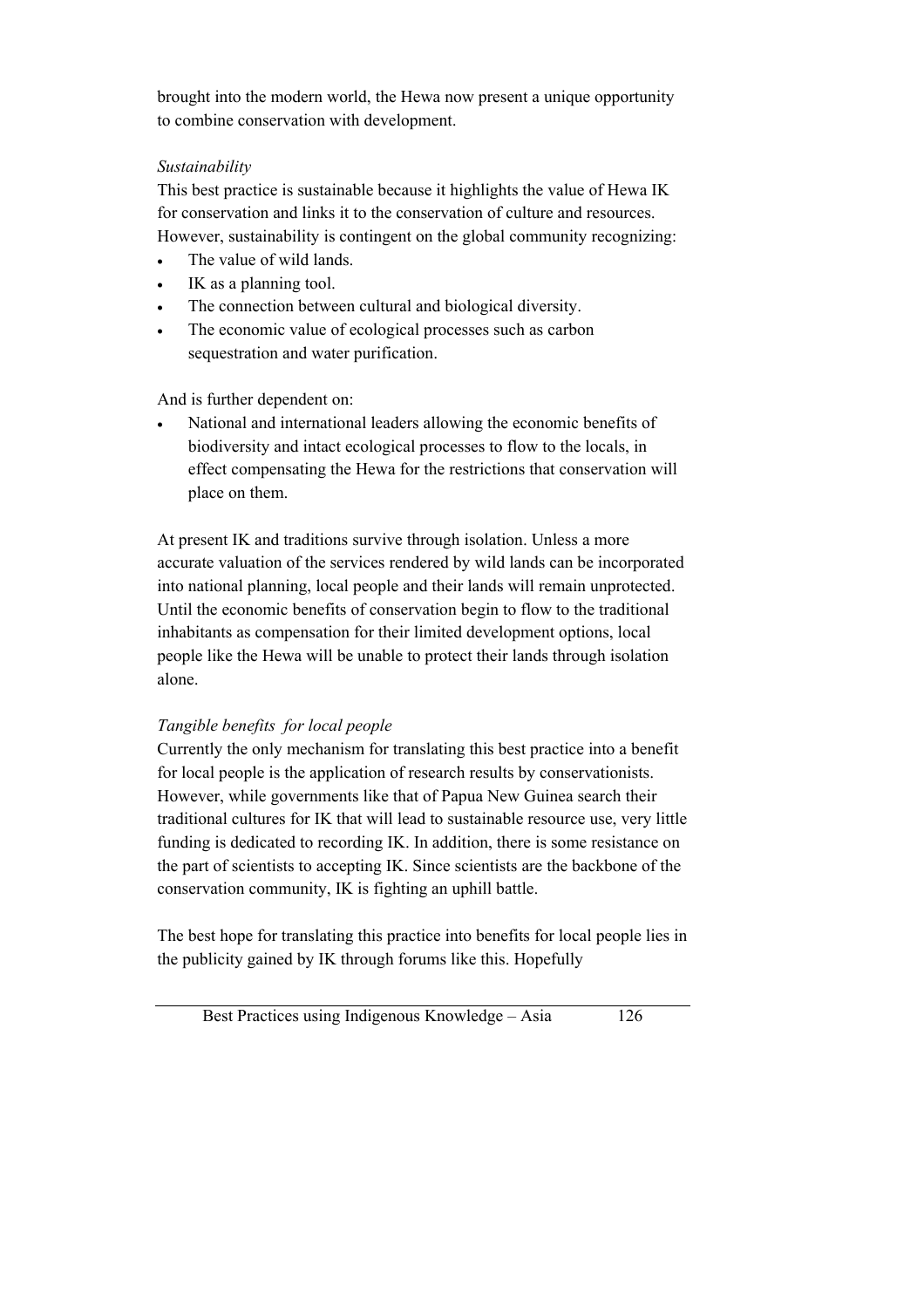conservationists will look to UNESCO and others for inexpensive, flexible solutions that are culturally specific and can be implemented quickly. The best practice developed with the Hewa represents one such solution. To sum up, the practice:

- Bridges the gap between IK and western science by using birds as indicators of biodiversity, thus providing data that both parties understand to be relevant to the conservation of biodiversity.
- Because birds are one of the best known organisms on earth and good field guides are available, this practice moves beyond the emic/etic debate concerning IK. The Hewa understand the various habitats, altitudes and roles birds occupy in their environment and communicate in a manner that professional planners can understand.
- It places a premium on tradition. IK is obtained through years of experience and transmitted along traditional lines of cooperation. Community elders therefore retain their influence.
- It aligns the Hewa with science's current understanding of the relationship between disturbance and diversity.
- By acknowledging the value of IK, this practice will facilitate the continued transmission of traditions.
- By acknowledging the value of IK, this practice will facilitate the conservation process by giving the Hewa standing both as landowners and as naturalists.

The practice of using IK to predict the impact of human activity on biodiversity scores well in terms of sustainability, cost-effectiveness and local manageability. It is sustainable as long as traditional lifestyles are not severely compromised: that is, as long as the forest mosaic remains intact and young men are encouraged to spend time in the forest. The only costs of this project were the research funding for Dr Thomas. The IK is the intellectual property of the Hewa. Their land rights are guaranteed by the constitution of Papua New Guinea.

The practice has a number of strengths. It:

- Produces data that is accepted by and useful to the international conservation community.
- Can produce a detailed picture of the impact of activities on biodiversity, and it does this quickly and as part of the planning process.
- Involves the community.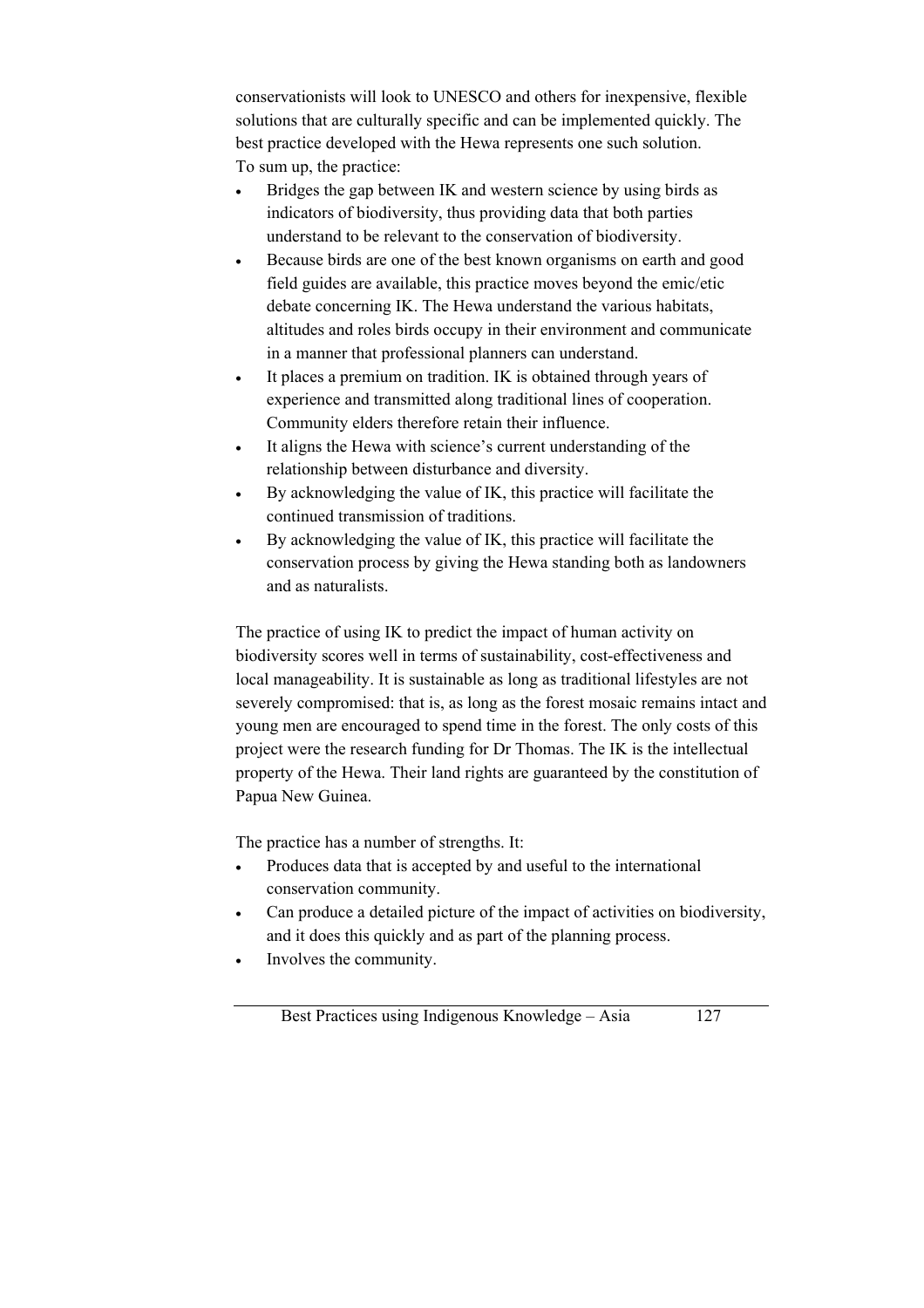- Acknowledges the value of their IK and traditions.
- Retains the traditional information and authority structure.
- Deals in ecological facts already accepted by the intellectual leaders of the community.

The practice will improve with time as scientists critique the methodology, and as knowledge from both science and other IK systems reveals new avenues of inquiry.

## **Source of inspiration**

It would be possible to transfer this practice, provided certain conditions and prerequisites are considered. Using IK to predict the impact of human activity on biodiversity would be relevant and applicable in any context where:

- The community is interested in conservation-based development.
- Its traditional knowledge base is intact.
- The environment is intact.
- Species such as birds can be used as indicators.

To our knowledge, the practice has not yet been replicated.

If you think that this case could be useful in a different context than the one described here, please get in touch first with the contact person listed below (Administrative data). Intellectual property rights could be an issue.

## **Additional remarks and information**

This practice can break down a major barrier and vitalize the dialogue between science, development professionals and traditional people. It removes from traditional societies the burden of maintaining a balance with nature. Instead, it places their activities in the realm of small-scale disturbance a process understood to contribute to biodiversity (Reice 1994). It seems likely that prior misinterpretations of the relationship between traditional societies and their environment have led to the current crisis in conservation-based development projects (Soule 2000). Small, cash-strapped nations like Papua New Guinea are often rich in both biological and cultural diversity. The practice offers the hope that these nations can tap their IK resources for sustainable development programmes before their unique cultural and biological inheritance disappears. Papua New Guinea in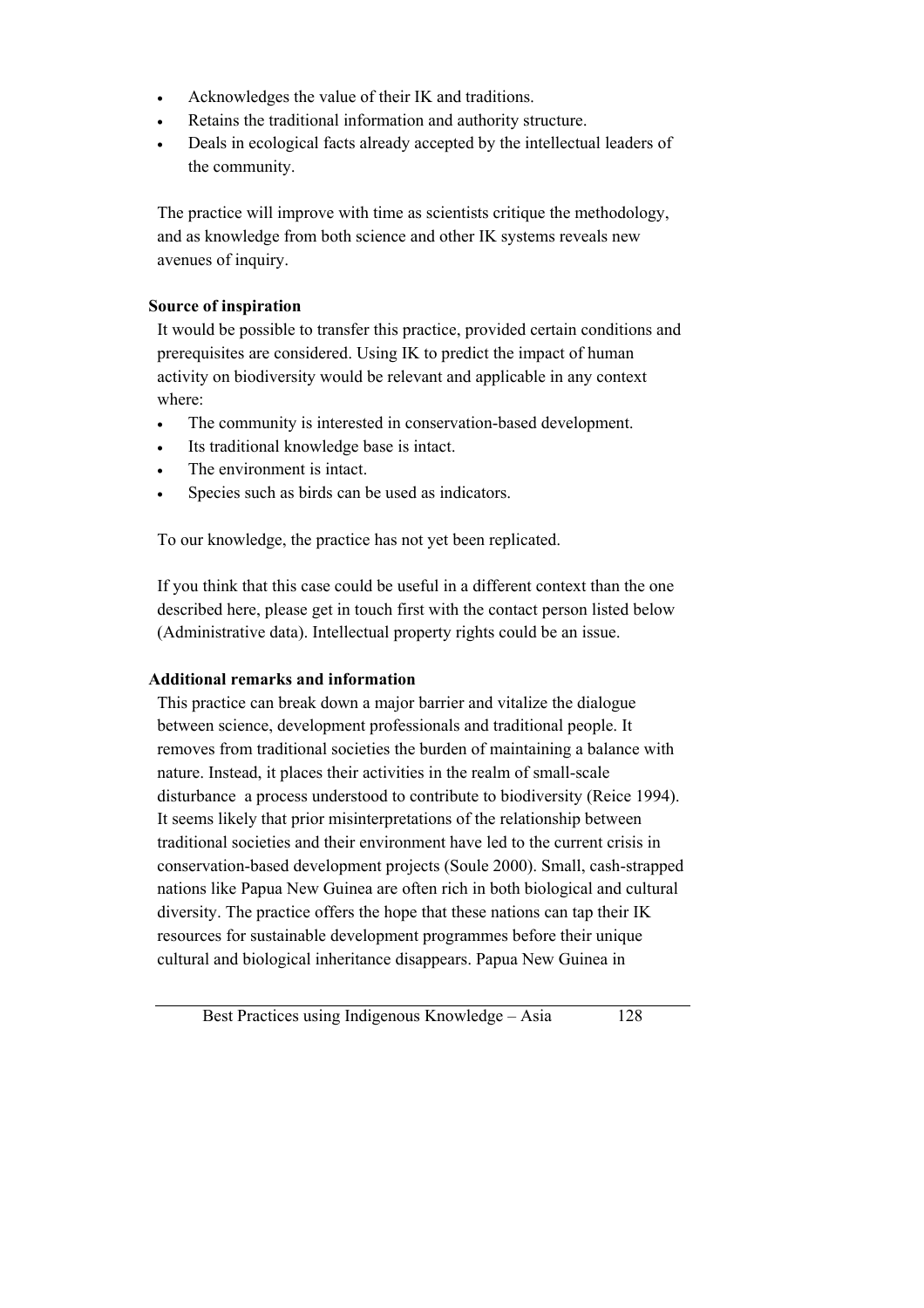particular has pinned its hopes for the future on the potential of IK to conserve the country's resources (Swartzendruber 1993).

#### *References cited*

- Beehler, B., Pratt T. and Zimmerman D. (1986) 'Birds of New Guinea'. Princeton University Press. Princeton, New Jersey.
- Beehler, B. Krishna Raju K. & Ali S. (1987) 'Avian Use of Man-disturbed Forest Habitats in the Eastern Ghats, India'. IBIS 129:197-211.
- Blankenspoor, G.W. (1991) 'Slash and Burn; Shifting Agriculture and Bird Communities in Liberia, West Africa'. In: 'Biological Conservation' 57:41-71.
- Bernstein, J. Ellen, R & Antaran, B. (1995) 'The use of plot surveys for the study of ethnobotanical knowledge; a Brunei Dusun example'. Brunei Museum.
- Posey, D. (1992) Ethnoecology and Ethnodevelopment. 'The Importance of Traditional People in Conservation and Development'. IV<sup>th</sup> World Congress on National Parks and Protected Areas. Caracas.
- Reice, S.R. (1994) 'Nonequilibrium Determinants of Biological Community Structure'. In: 'American Scientist' 82 (5): 424-435.
- Soule, M. (2000) 'Does Sustainable Development Help Nature?' In: 'Wild Earth' 10 (4): 56-63.
- Stearman, A.M and K. Redford (1992) 'Commercial Hunting by Subsistence Hunters: Siriono Indians and Paraguayan Caiman in Lowland Bolivia.' In: 'Human Organization' 51: 235-244.
- Swartzendruber, J.F. (1993) 'Conservation Needs Assessment. Biodiversity Support Programme.' USAID. Washington D.C.

## **Administrative data**

*Contact person and person who has described this Best Practice*  Dr William H. Thomas **Director** The New Jersey School of Conservation Montclair State University 1 Wapalanne Road Branchville, NJ 07826, USA Tel.: +1 973 6557614 Fax: +1 973 9485131 E-mail: thomasw@mail.montclair.edu or pngexplore@aol.com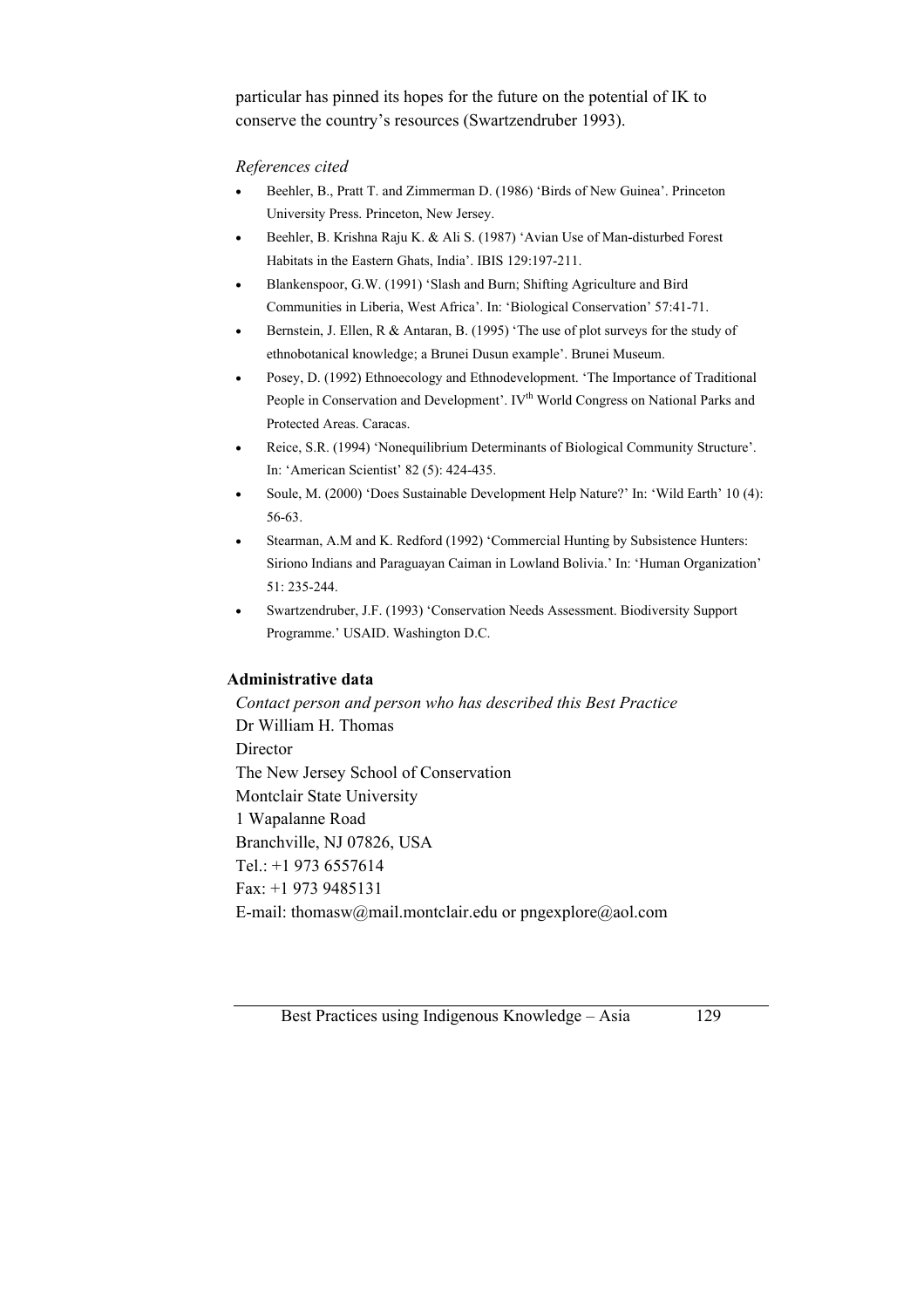The Hewa collaborators listed above cannot be reached by telephone, fax or mail.

# *Funding*

This research was supported by grants from the National Geographic Society and the Explorers Club. They provided the USD 8000 needed for eight months of fieldwork between 1994 and 1996-97.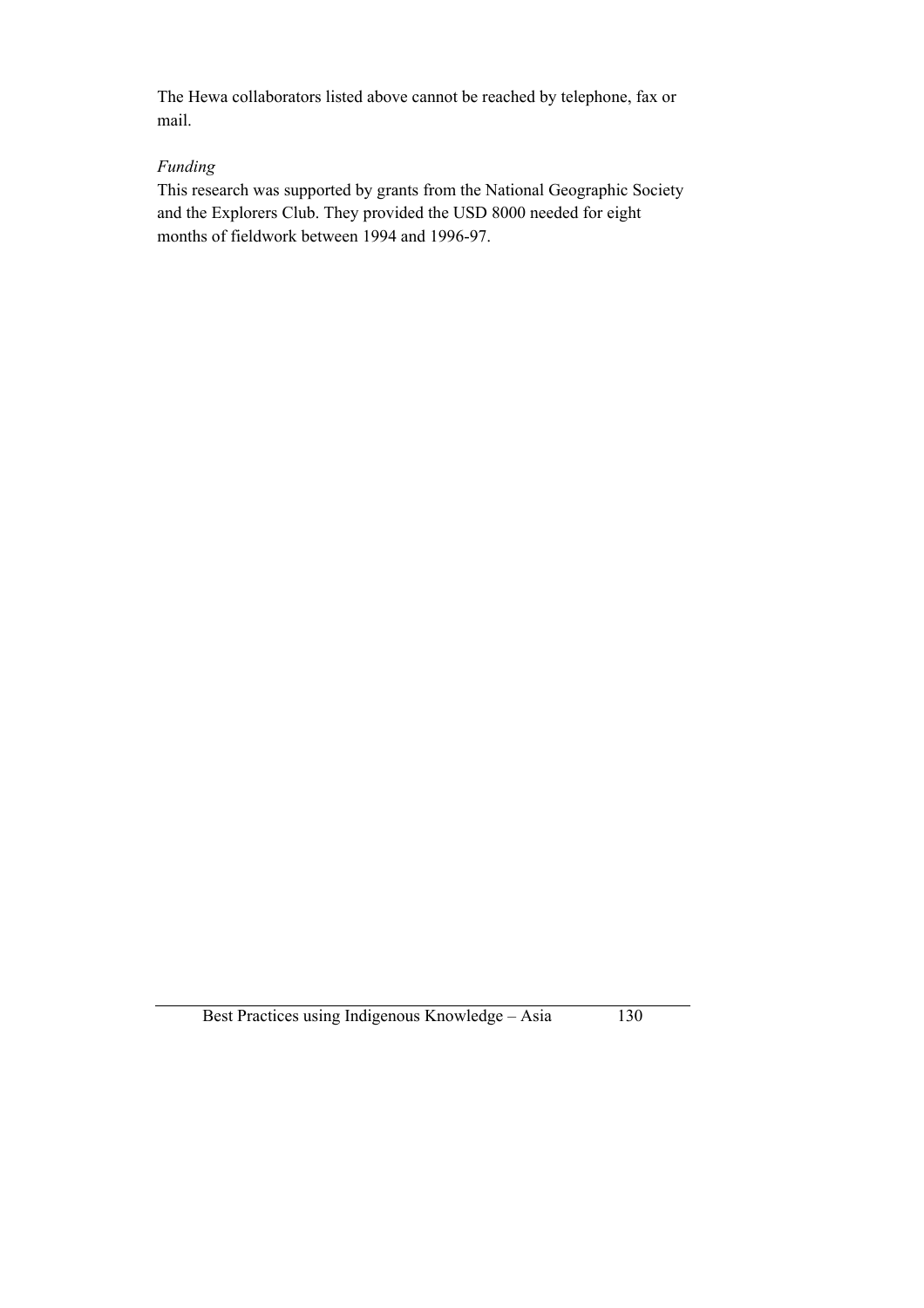#### **Title**

Conjunctive use of water resources in Deccan Trap

#### **Themes**

Community health, community participation, groundwater, hydrogeology, hydrology, poverty alleviation, river basins, soil conservation, water, water management, water resources, water supply, water conservation

#### **Introducing the practice**

This practice resulted from a project carried out in and near the villages of Ambevangan, Manhere and Titvi, in Akole *Taluka*, Ahmednagar district, Maharashtra State, India. The community is made up of the tribal and rural people of three villages and outlying areas. They are on the lowest rung of the social ladder, with limited access to education, health and other social services. At the start of the project, the people lived in extreme poverty. Subsistence agriculture was the main form of livelihood. The main crop in the *kharif* growing season (June to September) is rice. Cereals are the main crop of the *rabi* growing season (October to January). However, the quality of the second crop in the past depended very much on the availability of soil moisture. The project area is located on the eastern flanks of the western Ghats, about 5 km from Kalsubai (1,646 m), the highest mountain in the range. The upland areas near Ambevangan and Manhere reach more than 1,500 m above sea level. The terrain is rugged in the north and west and undulating to the east and south. The overall slope of the land is to the south. Numerous streams and their tributaries drain the area, flowing into the Pravara River. Many of the streams are ephemeral (dry until it rains). Water was very scarce before the project. Rainfall varies from 2,000 mm in the west to 600 mm in the east. It occurs almost entirely during the monsoon period (June to September). There is little or no rain during the rest of the year. The driest months are April and May, when temperatures climb into the  $40^{\circ}$  C.

The monsoon rains used to flow as surface runoff, from the project area to lower elevations. The waters were laden with soil, eroded from the hillsides. These events provided continuity in a pattern of land degradation that began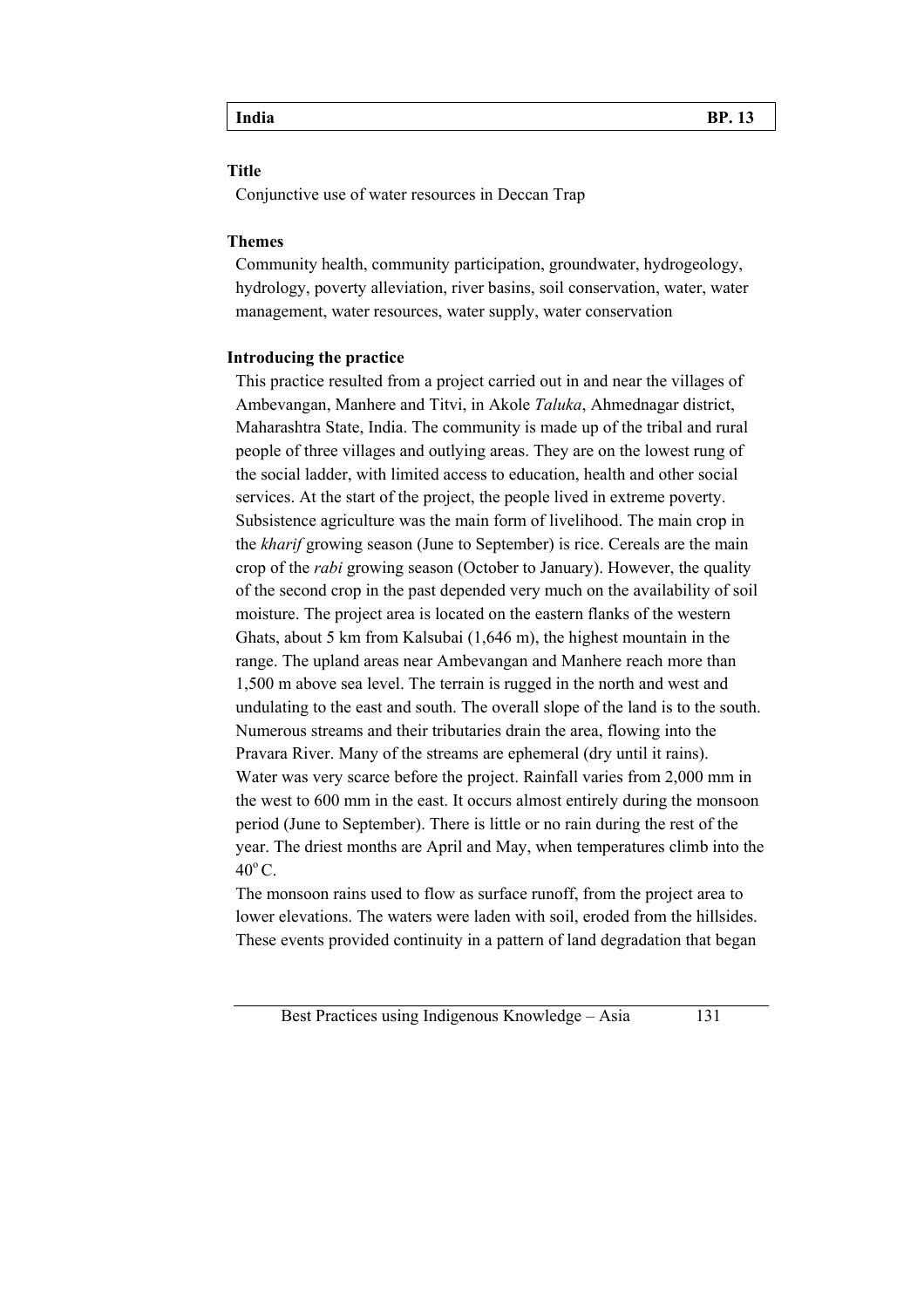in the middle of the  $19<sup>th</sup>$  century with the destruction of forest in the area by outsiders.

The water-related hardships of daily life were borne by women and older children. The people had health problems, such as dermatitis and gastrointestinal conditions, arising from the shortage of water. The tribal and rural people of the partner villages adopted technologies for water harvesting and spreading during the period 1992-96. The technologies are in use all year round.

The practice employs a wide range of approaches to water conservation and utilization in demonstration sites. Various barriers (contour bunds, *nalla* bunds, check dams, gabions) and shallow excavations (contour trenches, farm ponds, reservoirs in bedrock), at right angles to the slope, arrest the flow of surface runoff. Contour hedging and the replanting of nonagricultural land were introduced. These measures complement the terracing of hill slopes for agricultural purposes. Shallow excavations improve the infiltration of water (recharge pits and trenches). Masonry tanks contain the water from springs and seepages. Wells that have been dug are deepened; other wells are re-bored, thus making better use of the aquifer. Water is also collected from the roofs of dwellings. Domestic wastewater is used to irrigate the small kitchen gardens adjacent to dwellings.

The technologies are sustainable and remain in use today. They are smallscale, relatively cheap to implement and easily replicated. For the most part, they take indigenous knowledge as a starting point and are compatible with local approaches to land use. Maintenance has not presented serious problems for the people.

The technologies for conjunctive use of water resources come from a comprehensive survey of ancient and modern approaches to water-resource management in other dryland regions of India and worldwide. They have undergone modification to fit local circumstances, especially with regard to water, soils, bedrock and topography.

## **Contents and approach**

The aim of the practice was to improve the management of water resources by the tribal and rural people of Akole *Taluka*. This involved explaining the shortage of water in the area and providing a strategy for a year-round water supply. Activities in support of these objectives included hydrologic and hydrogeologic research and the design and construction of demonstration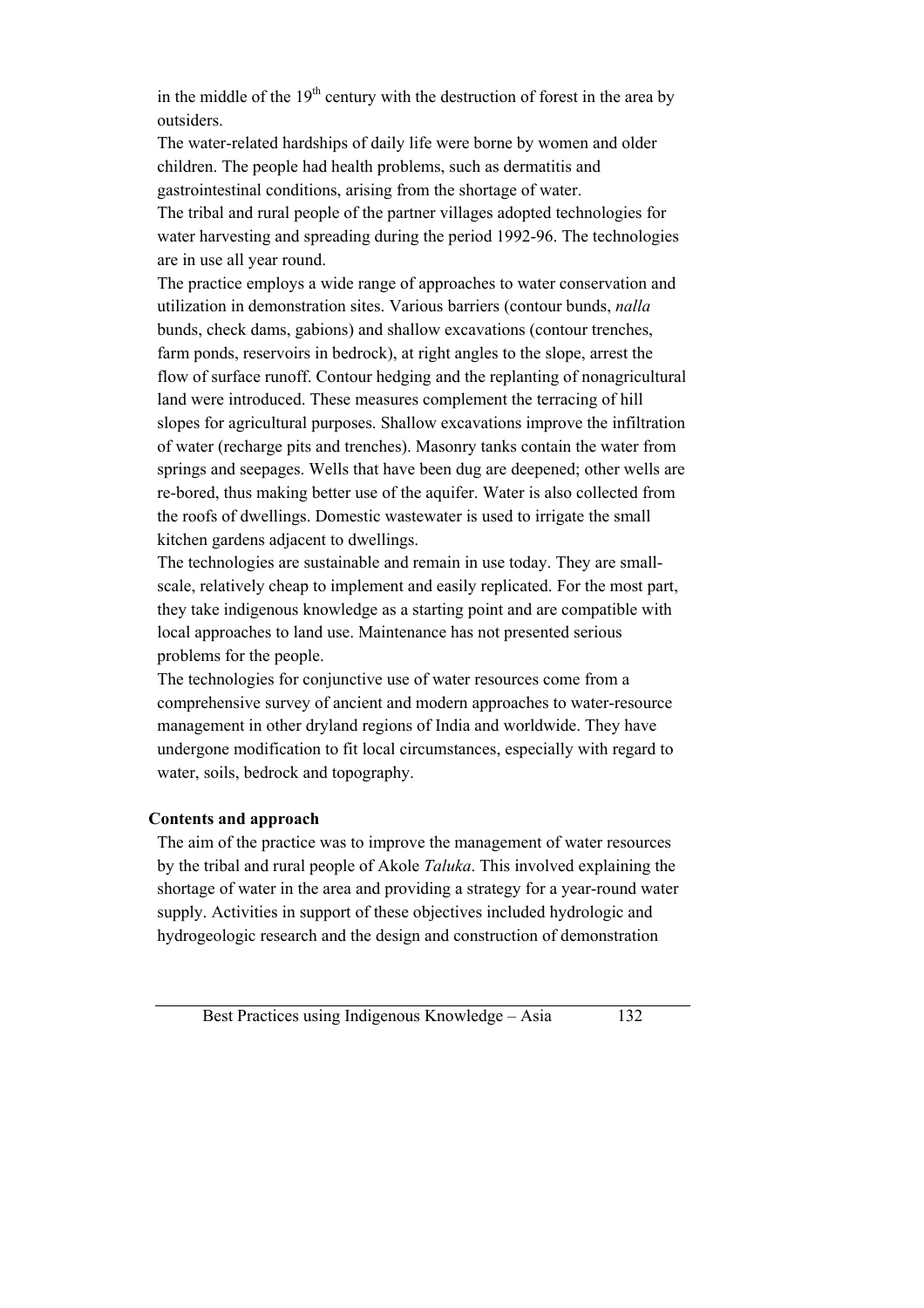sites for water harvesting and spreading. In fact, the demonstration sites solved the problem of water shortage.

The practice originated from research collaboration between the nongovernmental organization BAIF Development Research Foundation (Pune, Maharashtra, India) and University of Windsor Earth Sciences (Windsor, Ontario, Canada), who worked in partnership with the tribal and rural people of Akole *Taluka*. The beneficiaries are the people of the villages Ambevangan, Manhere and Titvi and outlying areas. At the start of the project, the population of the partner villages totalled 3,329. All age groups and both genders were and continue to be involved.

Participatory management was an essential factor in the project. BAIF field personnel carried out the early dialogues with the tribal and rural people at the level of the family. The needs assessment for the project was based on these interactions and on a rapid rural appraisal (RRA) carried out by a multidisciplinary team. The RRA concentrated on public health and water supply.

The people were unaccustomed to long-term planning. Their decisionmaking was mainly geared towards short-term survival. Early interaction with them focussed on generating ideas. For example, interested individuals were taken on visits to show them other communities which had benefited from projects involving water conservation. The people decided that they wanted to carry out agriculture more effectively. Initially, they placed the highest priority on achieving a year-round domestic water supply. Any excess water was to be used in irrigation.

Hydrological and hydrogeological research found possible solutions to the problem of water shortages. The research findings and possibile technological solutions were communicated to the people at public meetings that observed traditional formalities. The people decided which solutions were best for them. They took on implementation of the technologies at selected demonstration sites. They also assumed ownership of the technologies and full responsibility for maintenance.

In the valleys, a thin veneer of clay and fine silt occurs at the surface and prevents the infiltration of runoff. Contour trenches and infiltration pits were dug to break the continuity of this surface layer and direct the water underground. In addition, terrace-margin ridges (bunds) of soil were constructed to impound the monsoon waters at different levels on the hillsides and to facilitate infiltration. The farmers allowed the water to flow

Best Practices using Indigenous Knowledge – Asia 133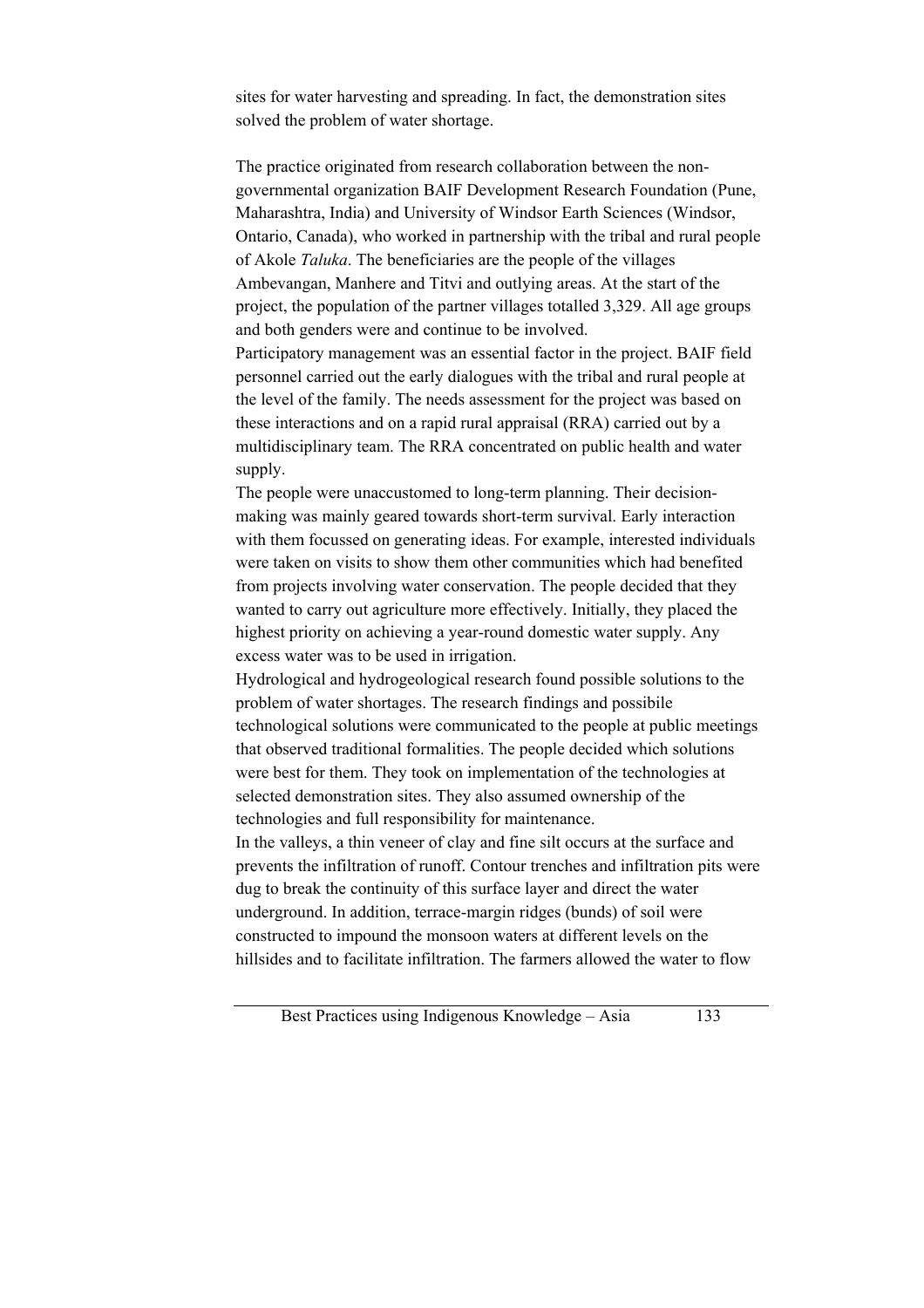down to lower levels of the hillsides through spillways along the terrace margins.

Images from earth satellites in orbit were analyzed in order to obtain maps of straight-line ground features, termed 'lineaments'. These were defined by subtle differences in the distribution of soil types and vegetation. Many of them coincided with the traces of vertical fractures in the bedrock. The fractures commonly formed conduits for the circulation of ground water. Several of the more persistent springs issued from them. The spring waters were impounded in masonry tanks. Dug wells receiving water from bedrock fractures were deepened to improve their yields.

Masonry check dams, gabion structures, and gabion structures with impervious, ferrocement barriers were constructed across the valleys of ephemeral streams at different locations to impound water in reservoirs on the up-slope side. Gabion structures were held together by galvanized iron chainlink. Shallow bedrock provided the foundation. An underground stone dam also was constructed to localize the occurrence of ground water, which is accessed through a dug well.

Barriers, including some gabions and masonry gully plugs, were constructed at right angles to the slope to reduce runoff velocity and to trap eroded soil. Hedges also were planted at right angles to the slope on selected hillsides. Local vegetation was augmented through additional planting in areas of wasteland. These strategies of revegetation also had the effect of reducing soil erosion.

Roof water harvesting was introduced into the villages as a partial response to the priority placed by the people on a domestic water supply. The houses in the villages are of stone and mud and have tiled roofs, which form effective catchments. Gutters of galvanized iron were added and connected to ferrocement storage tanks by means of PVC pipe.

Infiltration (recharge) pits, in the vicinity of dug wells, had the effect of improving water yields. Existing bore wells were given an extensive workover in order to improve their yields.

## **The role of indigenous knowledge**

Indigenous knowledge, attention to local religious practices, and respect for traditional and folk approaches to communication were indispensable to the success of the project. In addition, earlier practices of land use had given the people a familiarity with the relationships between slope, stream-flow and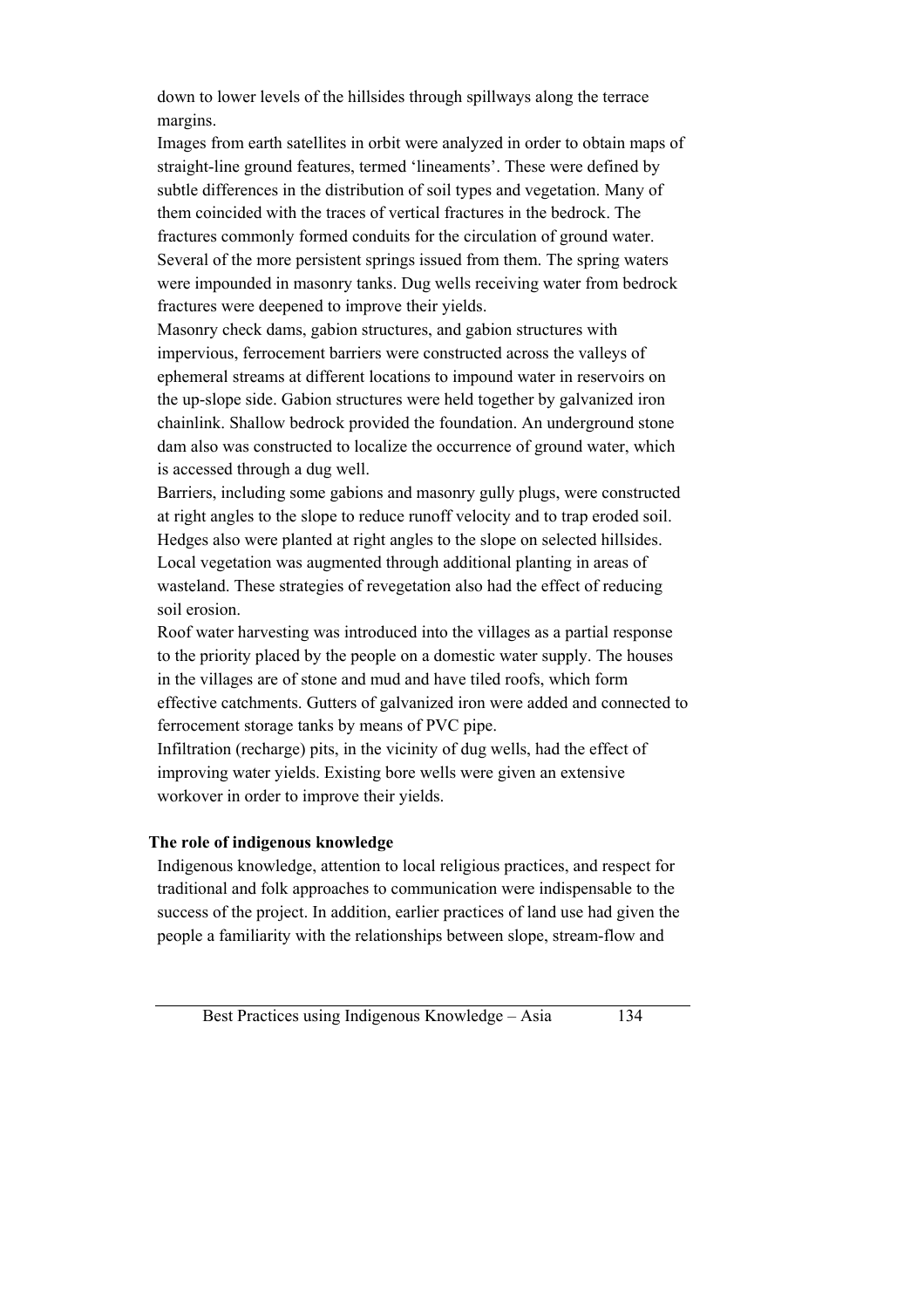soil genesis on a local scale. The project technologies provided logical extensions of this knowledge.

A watershed committee was formed in each of the villages to facilitate communication with the tribal and rural people. This was done on the basis of a tradition known as the *ayojan*, which is a village planning committee that takes responsibility for decisions affecting most or all members of the community.

Indigenous knowledge made an important contribution to the selection and siting of technologies for water harvesting and spreading. The people contributed detailed knowledge of the relationships between local topography and water sources on a year-round basis. This was especially important during the driest months of the pre-monsoon period (February-May).

The people applied traditional practices to the location of ground water. For example, they revere a tree, *Ficus glomerata*, known locally as *umbar*. *Umbar* is one of a number of *Ficus* species worshipped by the tribal and rural people for various reasons. It is also an indicator of shallow ground water. The presence of *umbar* marked places where wells were dug to tap springs. The people also provided a soil classification which proved to be a useful basis for categorizing the aquifer properties of local earth materials. The people used to erect stone bunds across the larger streams and their tributaries. Plant material accumulated near the stream banks to form a type of compost known locally as *marwa*. The people built terrace bunding on the slopes between the streams and smaller tributaries. They recognized differences in soil quality between the ground along the larger streams and that around the tributaries. As a result, the people were able to discuss the merits of alternative water-harvesting and water-spreading techniques that could be introduced during the project.

Traditional cultivation of the land involves returning nutrients to the soil in the form of ashes that are left over from burning tree branches and leaves on selected plots. Rice and dry crops are planted as seedlings in the ashes after the first rainfall of the monsoon. Later, the seedlings are transplanted in the fields. This is the *rab* system of fertilizing, which takes its origin from a once widely employed type of shifting cultivation called *dalhi* (*kumri*). The waterspreading techniques of the project are compatible with and augment this local practice.

Traditional approaches to collective decision-making were important to the formation of self-help groups in Akole *Taluka*. For example, the women's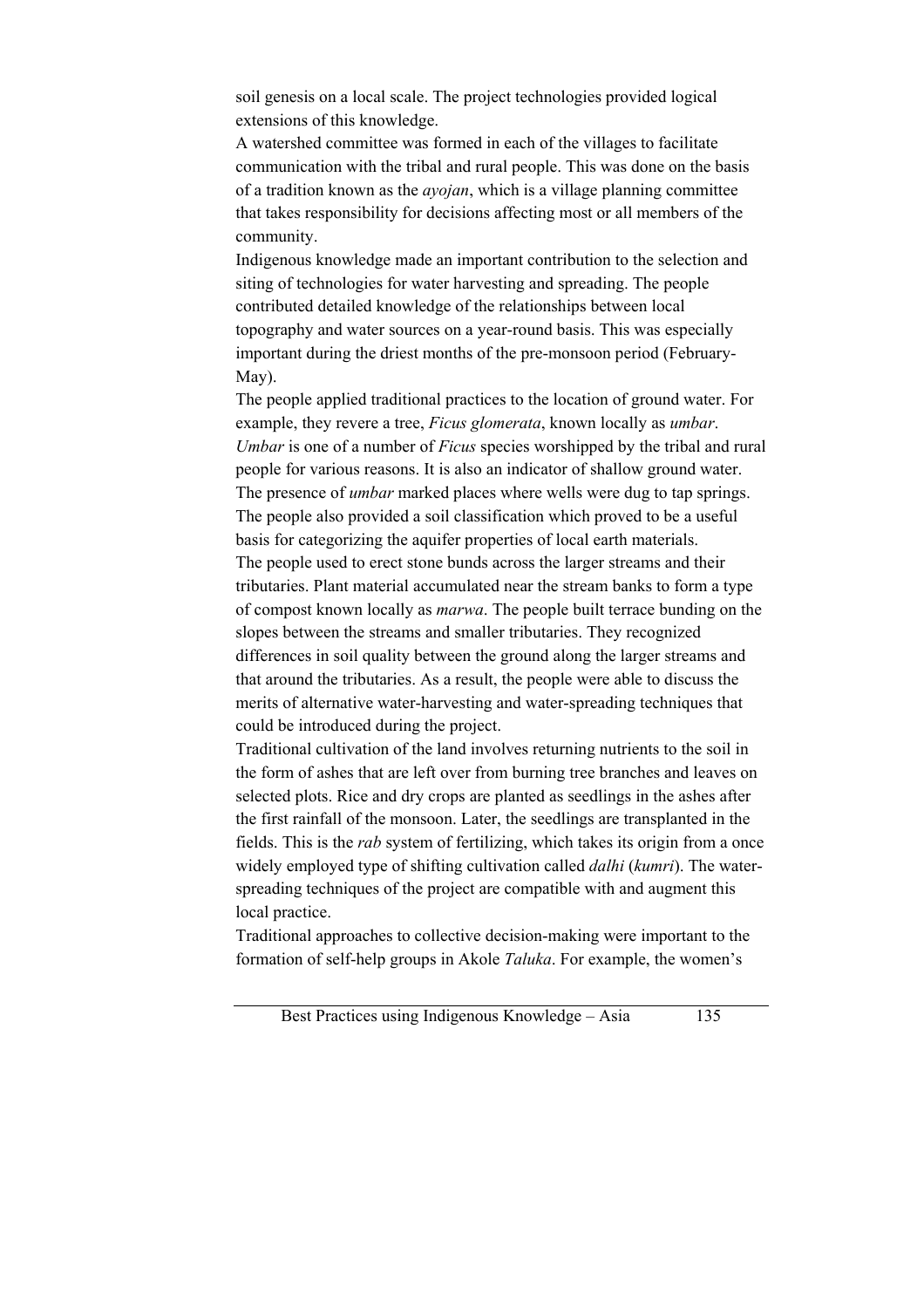groups in the villages reflect the tradition of *wavli*, followed by the tribal women of Gujarat. This tradition protects the rights of women to have earnings, for example from vegetable cultivation. One women's group operates a mechanized flourmill to replace the labour-intensive stone grinders that were used in the past.

The knowledge behind the practice is widely understood by the people. Interested members of the partner communities were trained to implement technologies of water harvesting and spreading. The people also applied these skills to maintaining the project technologies. They were able to market their knowledge in other villages, as interest in using the same technologies spread across the surrounding area. The people also were given basic training in hygiene and sanitation.

At the start, the people said, 'Give us a water supply. We do not care about the quality. Just find us water.' The water-supply problem was solved through the introduction of appropriate technologies. The application of technologies for water spreading had the additional effect of improving soil moisture and increasing agricultural production. The people later saw the likely connection between poor water quality, sickness among family members, lost time in the fields, lowered agricultural productivity, and decreasing financial returns. As a result, they proceeded to take the health message of the other partners to heart.

Farmers asked the project teams to train them in how to clean dug wells so as to improve water quality. Village women now routinely strain the water from dug wells through several layers of *sari* material before carrying the water home. This has the effect of removing suspended particulate matter, including the larger organic impurities. Water is commonly boiled prior to domestic use.

#### *Transformation of knowledge*

BAIF field personnel lived with the people and shared their daily hardships. Each village has a watershed committee, which facilitated contact with the people. Communication was by means of public meetings and through onsite discussions between the researchers and individual farmers. Villagers, who gained experience of implementing project technologies at the beginning, served as role models for the rest of the communities and for interested parties from the surrounding area. Indeed, these role models hosted exposure visits by groups from other villages in the *Taluka*.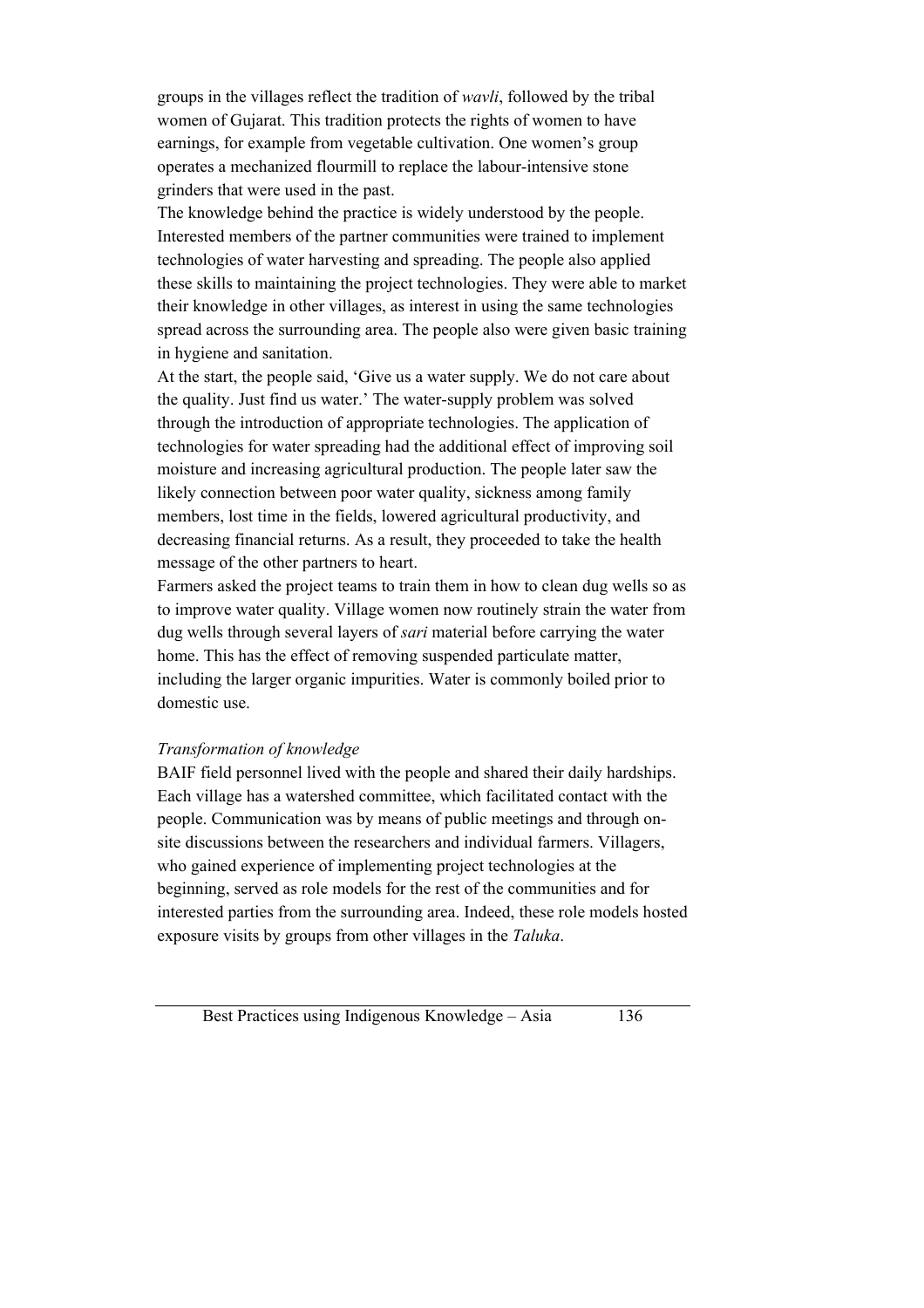The demonstration sites in the project area provide lasting records of the shared knowledge generated through the partnership.

#### **Achievements and results**

The case involved the sharing of knowledge by all of the partners. In practical terms, this led to the integration of modern science (analysis of images from Earth satellites in orbit, and use of global positioning systems, geographic information systems, and field and laboratory techniques in hydrology and hydrogeology) with ancient Indian hydrology (for example, entries in the 'Brahat Samhita' of Varaha Mihira, Sixth Century), local religious beliefs, and indigenous technical knowledge. The project technologies are compatible with local land-use practice. All 494 households of the project area have access to water for domestic and agricultural use. Up to 20% of the households obtain water from six developed springs. About 73,000 cubic metres of water is stored behind 14 masonry check dams and three ferrocement gabions. Water availability has increased by about 750 litres a day per person. A second crop (winter) is being produced on about 75 ha of land, and 300 ha of wasteland have been brought under cultivation as a result of increases to soil moisture. Formerly, the success of a second crop depended very much on the amount of rainfall and, as a result, occurred infrequently.

The project made a contribution to the advancement of gender equity in the area. The traditional, water-related hardships of women have been reduced considerably. Nowadays, women work longer in the fields and are seen as full partners on the land by the men. The men no longer have to go to other villages and towns to work as unskilled laborers in order to support their families. Instead, should they choose to work away from home, they can market the skills they have acquired in applying technologies for water harvesting and spreading. Illnesses connected with shortage of water are no longer seen in the partner villages.

There is a marked improvement in the morale of the people, evidenced by more outgoing attitudes, increased attention to personal appearance, and better upkeep of houses. There has been a major growth of community spirit. This is seen in people's eagerness to participate in the activities of watershed committees and self-help groups. The young people, for the most part, are no longer leaving the villages in search of livelihood. In fact, there have been several new housing starts each year in each of the villages since completion of the project term.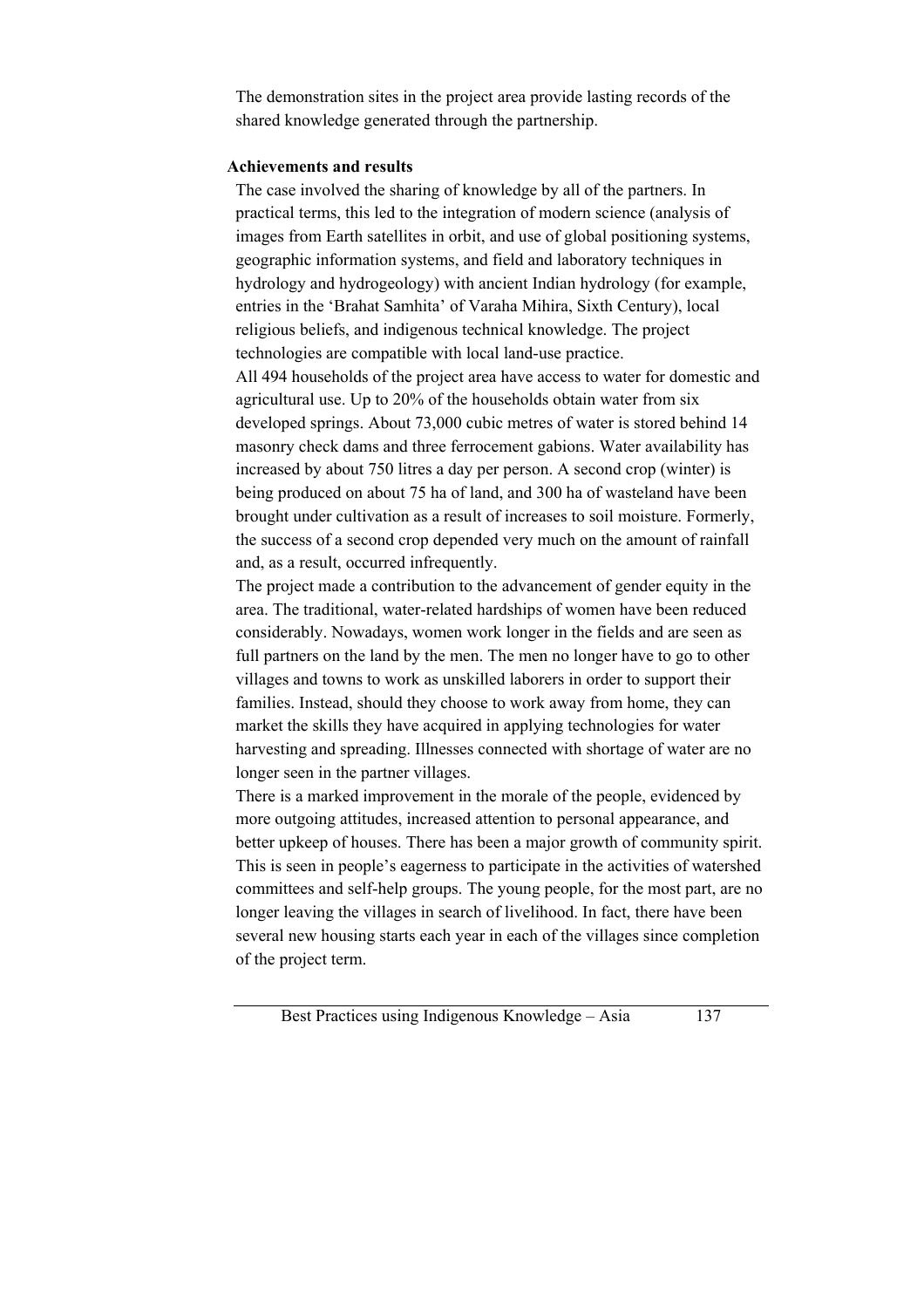The technologies for water harvesting and spreading are sustainable. This is also true of the supporting technologies for soil conservation and revegetation. In general, the technologies are small-scale, cheap to implement, and easily replicated. The demonstration sites remain in operation all year round more than five years after the end of the project term. The people have assumed ownership of the demonstration sites. They have the knowledge they need to maintain the technologies effectively. For example, the people routinely repair the terrace-margin bunds, where cave-ins sometimes result from the burrowing activities of large rodents. The villagers also are experimenting with natural pesticides to prevent this problem from occurring. In addition, the people repaired a masonry checkdam when its foundations became cracked as a result of the vibrations of an irrigation pump. In this way, local knowledge systems are expanded. Maintenance of the technologies is relatively cheap. The people now are able to sell their surplus agricultural produce at local markets. The people are also experimenting with different kinds of cash crop. Tomatoes have gained widespread popularity in this regard. This has made the people able to bear the minor costs of maintaining the sites. They also possess marketable skills related to operation of the project technologies. They are employed as skilled workers in other villages of Akole *Taluka*.

It is noteworthy that even after two years with extended periods of reduced rainfall (1994-95 and 1995-96) the project technologies still brought beneficial effects to the area. This was mainly due to the increased amount of land under cultivation in the project area.

#### *Strengths and weaknesses*

The technologies of water harvesting and spreading are built upon a foundation of indigenous knowledge. They are compatible with local landuse practice. Accordingly, the people readily understood and accepted them. In Akole *Taluka*, indigenous knowledge related to water and local land-use practice both have a lot in common with the documented records of ancient Indian hydrology. This continuity and also the researchers' attention to tradition made it easier for the people to adopt technologies that took indigenous knowledge as a starting point.

As mentioned above, even under conditions of prolonged low rainfall, the project technologies performed well and brought benefits to the people. All practices in resource management have the potential to generate conflict. In Akole *Taluka*, this has not been the case, however. Perhaps the simplicity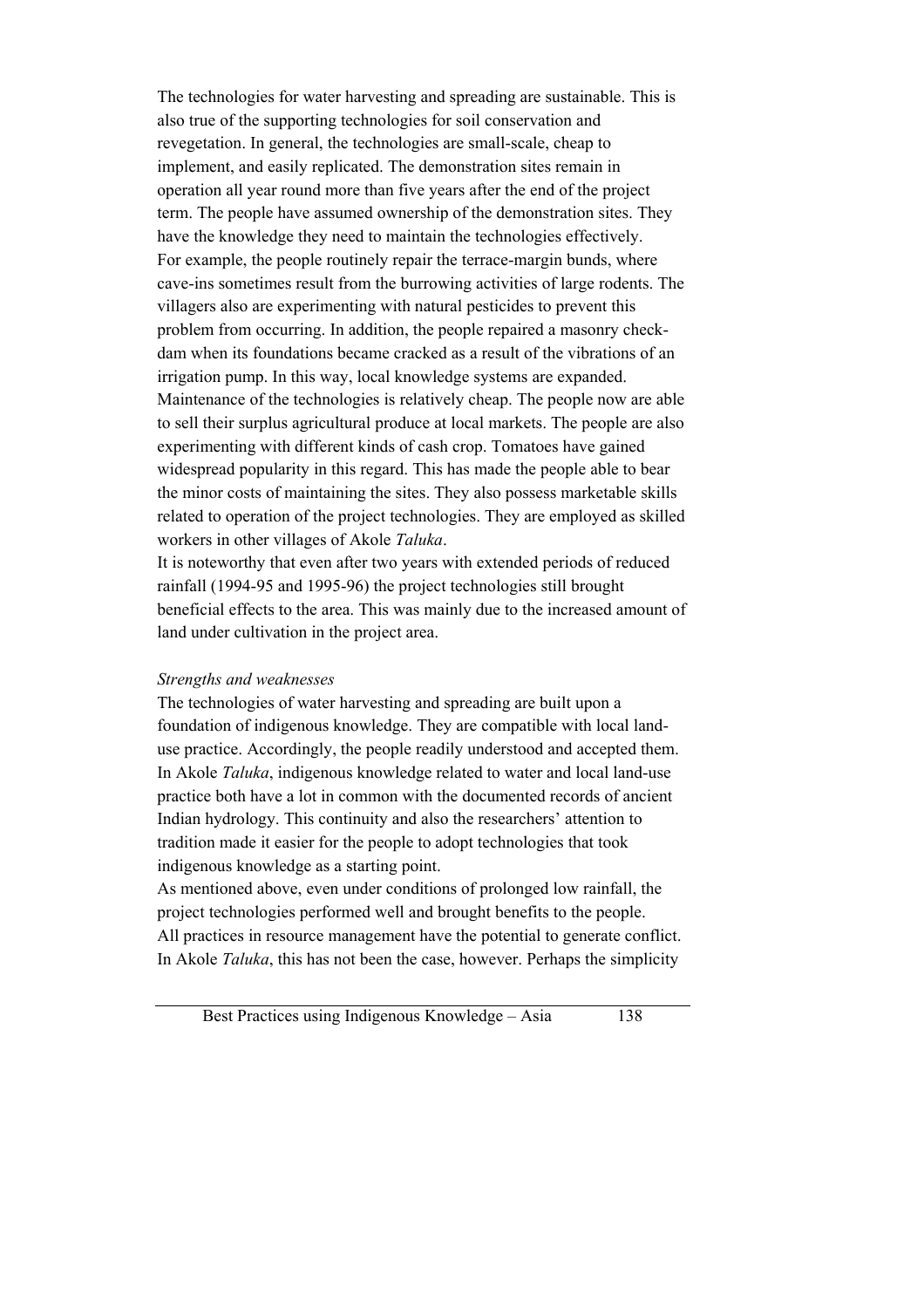of the technologies and the role of participatory management have been significant contributing factors.

## *Possible improvement*

Both further additions of indigenous technical knowledge and expanded applications of modern science will bring improvements to the practice of conjunctive water use. There is inherent flexibility in any strategy of water resource management that employs multiple sources.

## **Source of inspiration**

The practice is readily transferable across the entire Deccan Trap region, some  $500,000 \text{ km}^2$  of western India, on the basis of similarities in bedrock geology. Many of the project applications of modern science emphasized the technique of fracture analysis to specify patterns of ground water movement. Combined with indigenous knowledge regarding how to locate shallow ground water, this proved to be a powerful tool. For example, these considerations were the basis for selecting which dug wells would be deepened and at which sites springs would be developed.

In general terms, the practice would no doubt be widely applicable in other areas, regardless of climate and geology. It should be emphasized that Akole *Taluka* initially was viewed as a very unpromising area for the development of water resources. The bedrock in other parts of the Deccan Trap probably lends itself better to the improvement of aquifer properties. It is also likely that other species of bottomland plant will prove to be even better botanical indicators of shallow ground water in these areas.

The practice has been replicated by BAIF Development Research Foundation over a wider area of Akole *Taluka*, thanks to support from the National Bank for Agriculture and Rural Development (NABARD), under the Indo-German Watershed Programme.

The striking success of the project has created an enabling environment for similar activities in neighbouring areas. Other villages subsequently formed partnerships with outside organizations, such as government departments and NGOs, and replicated the project technologies at other locations.

The lessons learned during the course of the project have been incorporated into a training course for the programme personnel of BAIF Development Research Foundation. BAIF and University of Windsor Earth Sciences have carried out the training from 1996 to the present day. The BAIF programme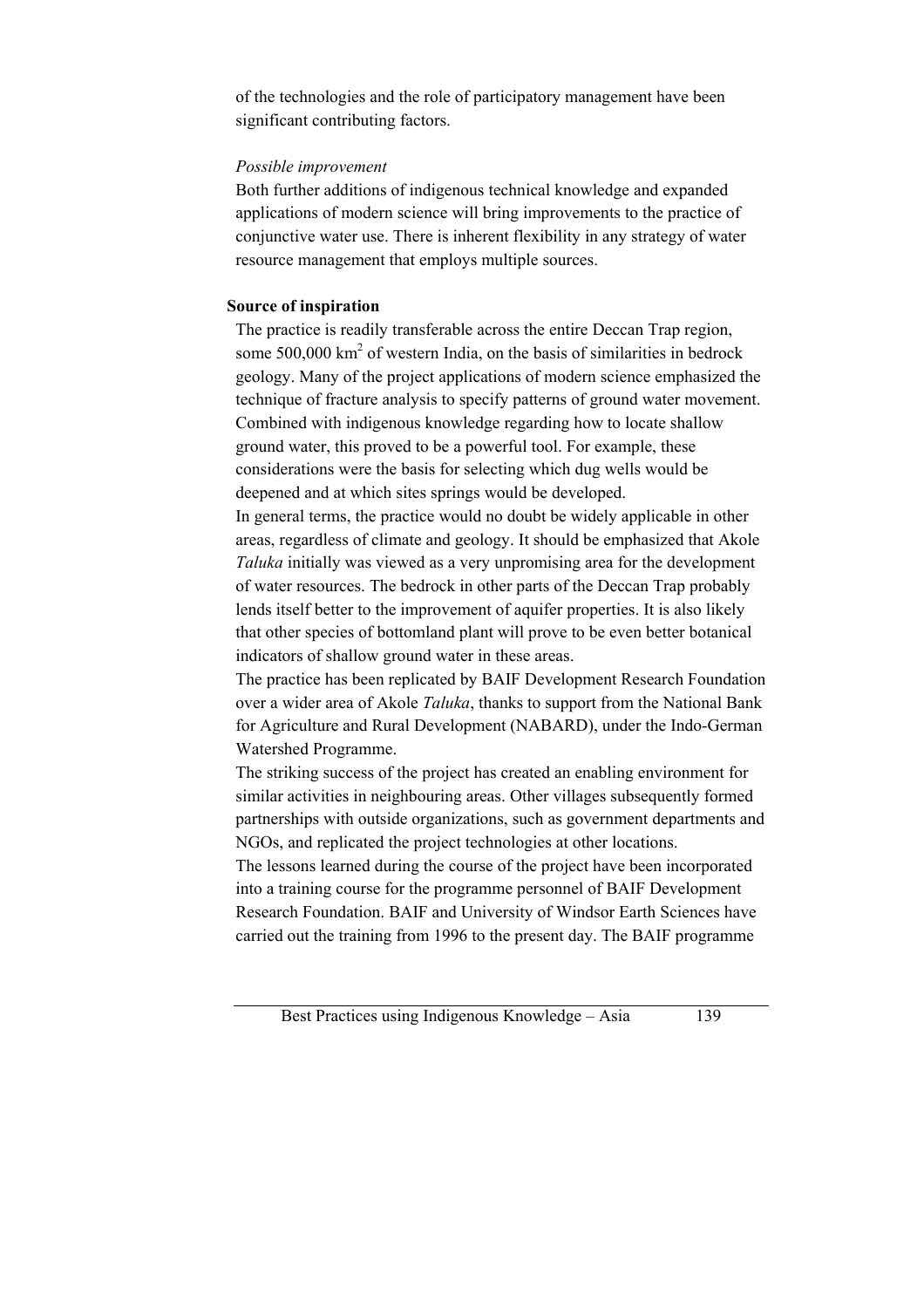personnel have a total constituency of more than a million families in seven states of India.

If you think that this case could be useful in a different context than the one described here, please get in touch first with the contact person listed below (Administrative data). Intellectual property rights could be an issue.

#### **Additional remarks and information**

Many of the tribal and rural people were suspicious of the intentions of the researchers at the start of the project. However, they readily agreed to the sharing of knowledge. This seems to point to a role for indigenous knowledge in breaking down barriers between cultures. People with knowledge to share feel like equal partners.

It is appropriate to give an example of how the people have improved on a simple technology in order to meet the needs of their particular circumstances. The people were given instructions on how to use the Aframe for the layout of trenches and ridges parallel to contours of elevation. This piece of equipment takes the form of a triangular wooden frame, with a vertical pendulum attached to the apex. When the pendulum coincides with a mark at the middle of the base, the base is level and the two bottom corners can be assumed to be at the same elevation. But the people found that strong winds on the higher slopes prevented the pendulum from coming to rest. So they did away with the pendulum altogether and attached a spirit level to the base of the A-frame. When the bubble is at the midpoint of the level, the two corners are at the same elevation.

The project outcomes yielded an abrupt increase in biodiversity in that part of Akole *Taluka*. Many animals returned to the area, for example, including the hare and the peacock. Some of these animals, notably the peacock, had been revered locally by previous generations of the tribal and rural people. In this way, the project 'gave something back' to local, religious practice. Policies related to water management in dryland rural areas should take into account local customs and land-use practices. Sustainable solutions to problems stemming from land degradation can be developed only through participatory management and the integration—at watershed level—of strategies for water-resource management, soil conservation and the restoration of a vegetation cover. These strategies are complementary and each should include an important role for indigenous knowledge. In general, lasting success in tackling any one of them will only come through additional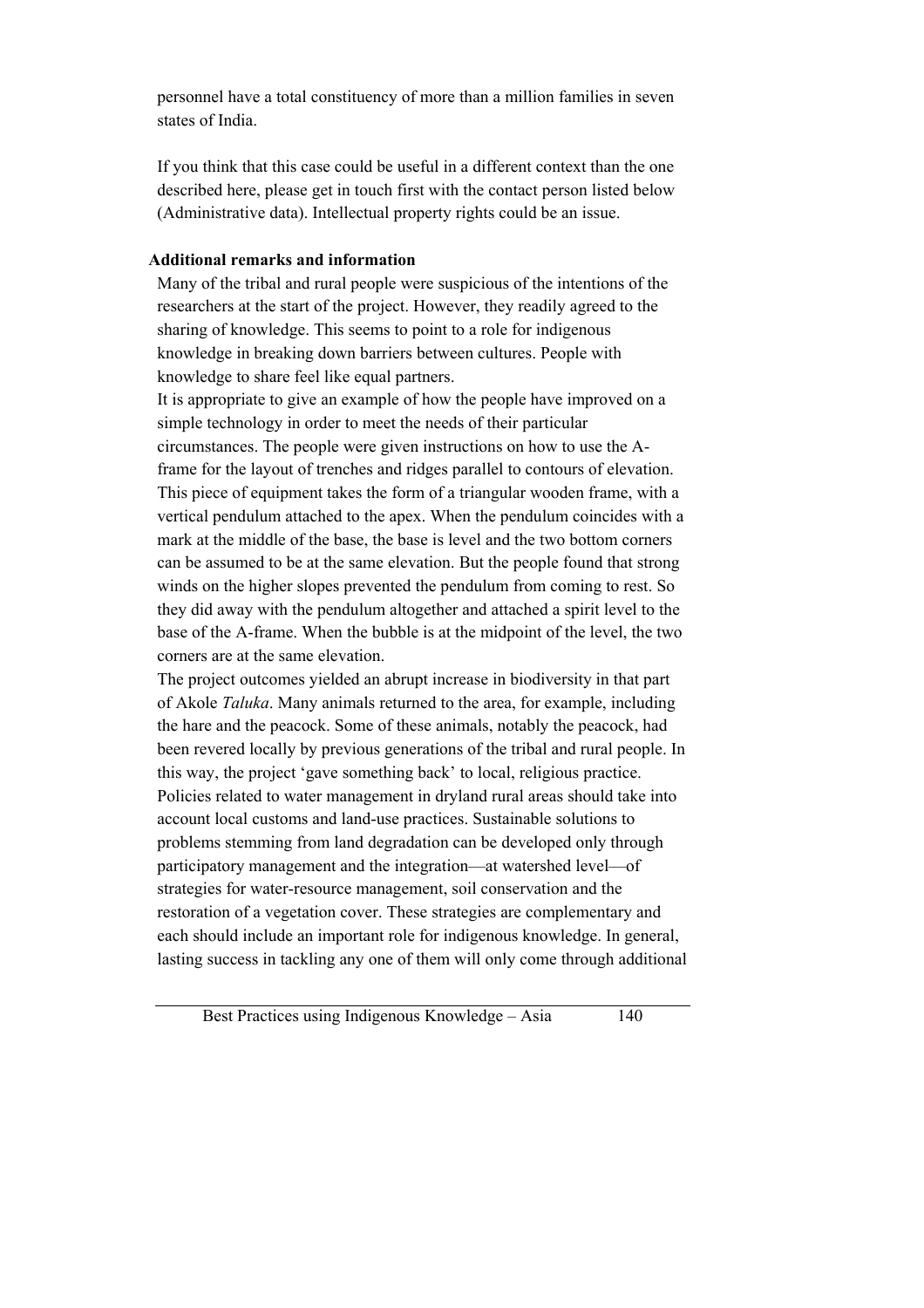attention to the other two. The coordinated use of multiple sources of water supply offers the versatility needed for addressing the widest possible range of water needs. It is also the logical starting point for the management of water demand. These remarks are equally applicable to governance and to research.

## **Administrative data**

*Organizations involved*  BAIF Development Research Foundation BAIF Bhavan Dr Manibhai Desai Nagar, Warje Pune 411 029, India Tel.: +91 20 523 1661 Fax: +91 20 523 1662 E-mail: baif@vsnl.com

## *Contact persons:*

- Mr Girish G. Sohani, Executive Vice President University of Windsor Earth Sciences, 401 Sunset Avenue, Windsor, Ontario, Canada N9B 3P4. Tel. +1 519 2533000. Fax +1 519 9737081
- Dr Frank Simpson, Professor of Geology. E-mail: franks@uwindsor.ca

# *Funding*

Total budget: USD 331,316 Period to which the budget applies: 1992-98 Sources of funding: International Development Research Centre, Ottawa, Ontario, Canada.

*Person(s) who have described this Best Practice*  Dr Frank Simpson (see the address above)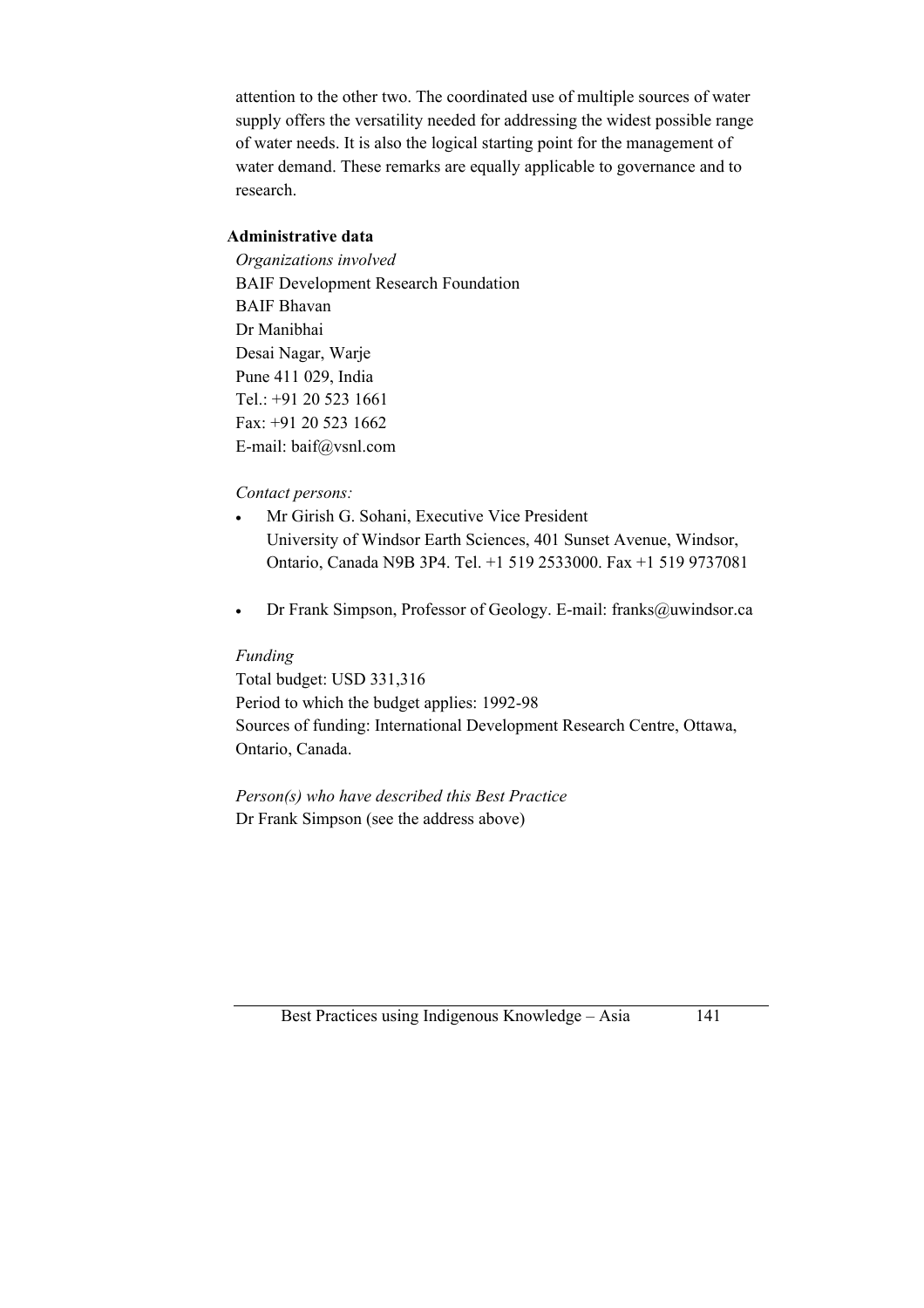| <b>BP.</b> 14 |
|---------------|
|               |

#### **Title**

Traditional harvesting and marketing of honey and wax in the upper Kapuas Lake region, West Kalimantan, Indonesia

# **Themes**

Apiculture, forest products, honey, income generation, natural resources, wax

## **Introducing the practice**

Traditional activities surrounding the harvest of honey and beeswax are being improved under the Danau Sentarum Conservation Project's (1992- 1997) Conservation Products Enterprise programme. While the traditional harvesting system is being maintained, certain harvest and post-harvest practices are being adapted in order to increase yields and improve the quality of honey and beeswax derived from giant Asian honeybees, or *Apis Dorsata*.

The programme is taking place in various villages within Indonesia's Danau Sentarum National Park, formerly known as the Danau Sentarum Wildlife Reserve (DSWR). This is in West Kalimantan (Indonesian Borneo). The villages include Semalah, Bukit Tekenang, Semangit, and Nanga Leboyan.

The traditional systems of *tikung* (or honey board) and *lalau* (tall tree) were first described by Dutch explorers in the 1850s. These are both seasonal systems which depend on the weather and other factors that influence the arrival and swarming of the giant honeybees.

The research and subsequent improvements described here began in late 1994 and ended with the conclusion of the Danau Sentarum Wildlife Conservation Project in July 1997. This was Project 5: Conservation– Indonesia–UK Tropical Forest Management Programme (DSWR Conservation Project).

Prior to the conclusion of the DSWR project, funding was secured from the British Embassy in Jakarta for a three-year extension to the Conservation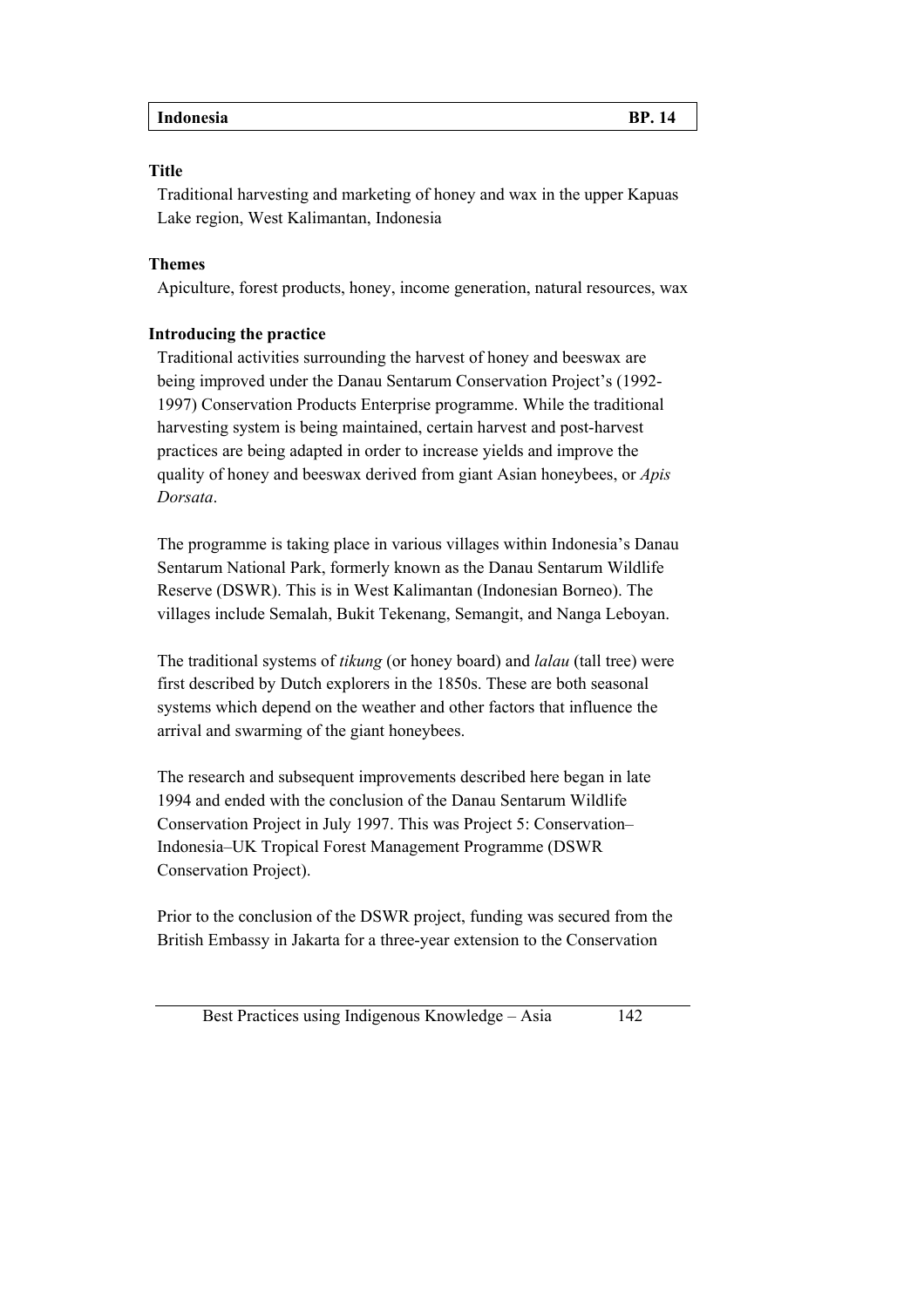Products Enterprise programme, of which the honey and beeswax project was a part. With the help of former local staff of the DSWR, a local NGO called Yayasan Dian Tama carried on this work until July 2000 with communities in the wildlife reserve. The same local individuals are still administering and supporting these activities, although the reserve is now a national park and the NGO is a new one called Yayasan Riak Bumi (Ripples of the Earth).

The *tikung* or honey-board harvest system is named after the carved hardwood plank (approximately 0.8 - 2.5 m long by 25 - 40 cm wide), which is convex on one side. Properly carving and shaping a *tikung* is a timeconsuming process, often taking a full day to complete just one board. *Tikung* boards are attached to tree branches in the stunted flooded forests using notches and wooden pegs. They are positioned at a 30° slope with the upper part oriented towards the sky and the concave side facing downward to facilitate rainwater runoff. The planks are made of durable tembesu wood that can last over two generations and still be used after enduring a forest fire.

Ownership of a *tikung* is indicated by an individual owner's mark (*tikap*), usually a series of indentations at the side of the plank, recognized as the family mark. Each new generation (*son*) adds a new indentation (*taka*). This mark system is complicated, but well understood by all the *tikung* holders in a given area.

In one day five or six *tikung* planks can be placed in the submerged forest, usually two meters above the highest water level reached during the rainy season. Bee swarms arrive in *tikung* areas between December and February, although their arrival also depends on the timing of the preceding dry season. Prior to the arrival of the swarms, undergrowth is sometimes cleared and a small boat channel to the *tikung* might be dug. The last blossom from the *tahun* (*Carallia bracteata*) is the signal that honey is ready for harvest.

A five-step process took place during the DSWR Conservation Project to determine how the honey-collection system could be improved: Research on systems of bee management and honey collection was conducted in the wildlife reserve in late 1994 (Rouquette 1995).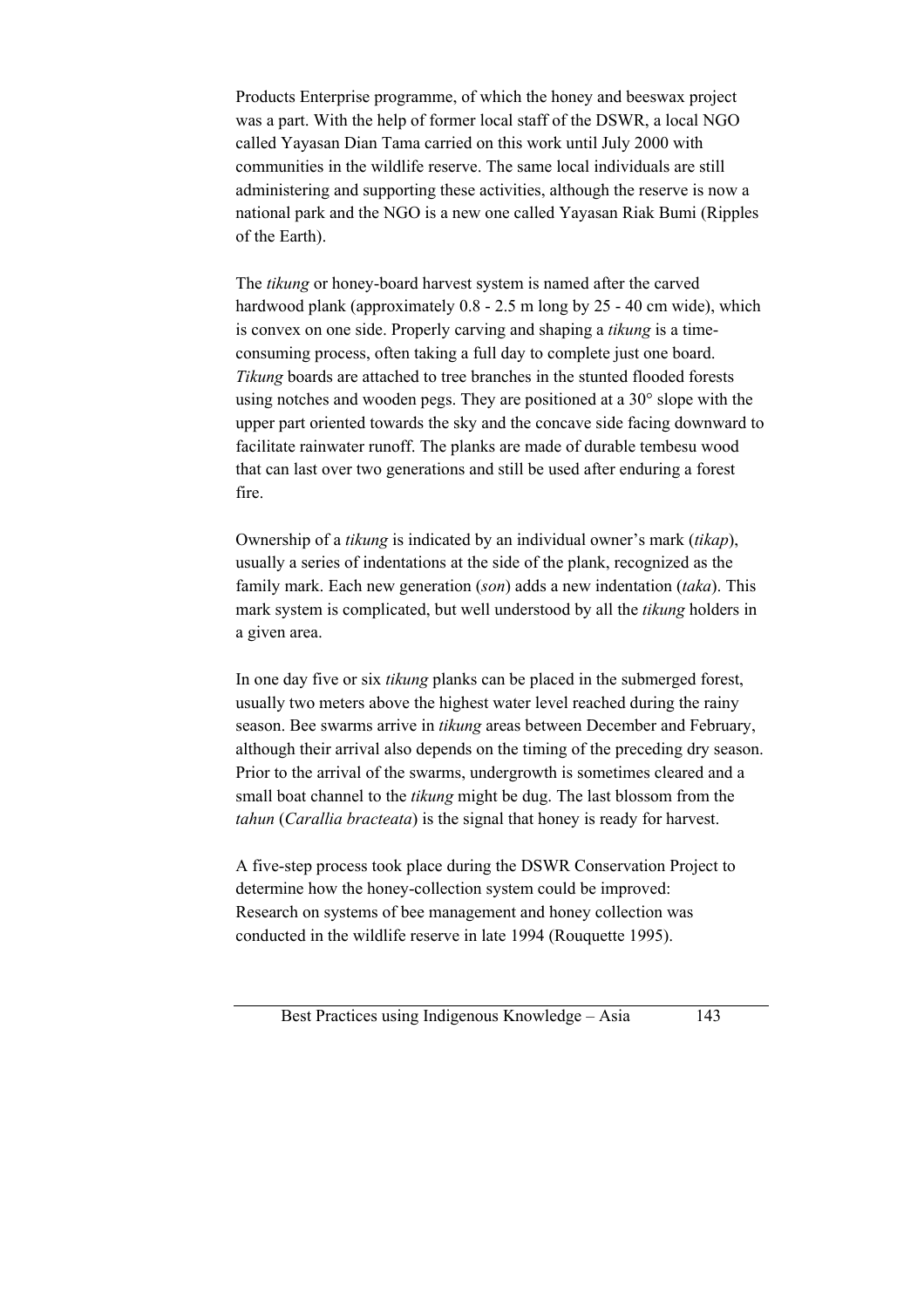In early 1995, DSWR honey harvesters took part in planning activities to improve honey marketing and sales (Wickham 1995). DSWR was visited in early 1996 by technical staff representing a similar Apis dorsata honeymanagement system practised in Vietnam. DSWR honey harvesters paid a return visit to Vietnam in late 1996 (Wickham 1997a). Various meetings, training workshops and field trials took place as improvements to the honey collection techniques were adopted (Wickham 1997b and YDT 2000).

Through the project, a traditional honey collection system and postharvesting methods that have been practised for generations were described. The project also identified a number of common techniques that were harmful to the bees, produced an inferior product, or were wasteful of the resource.

Below is a table describing the adaptations that the DSWR project field staff initiated with the honey harvesters of Danau Sentarum in order to improve upon traditional practices and thus to produce larger quantities of betterquality honey and beeswax. The revised practice has the potential to generate more income for the communities, while also supporting and reinforcing principles of sustainability.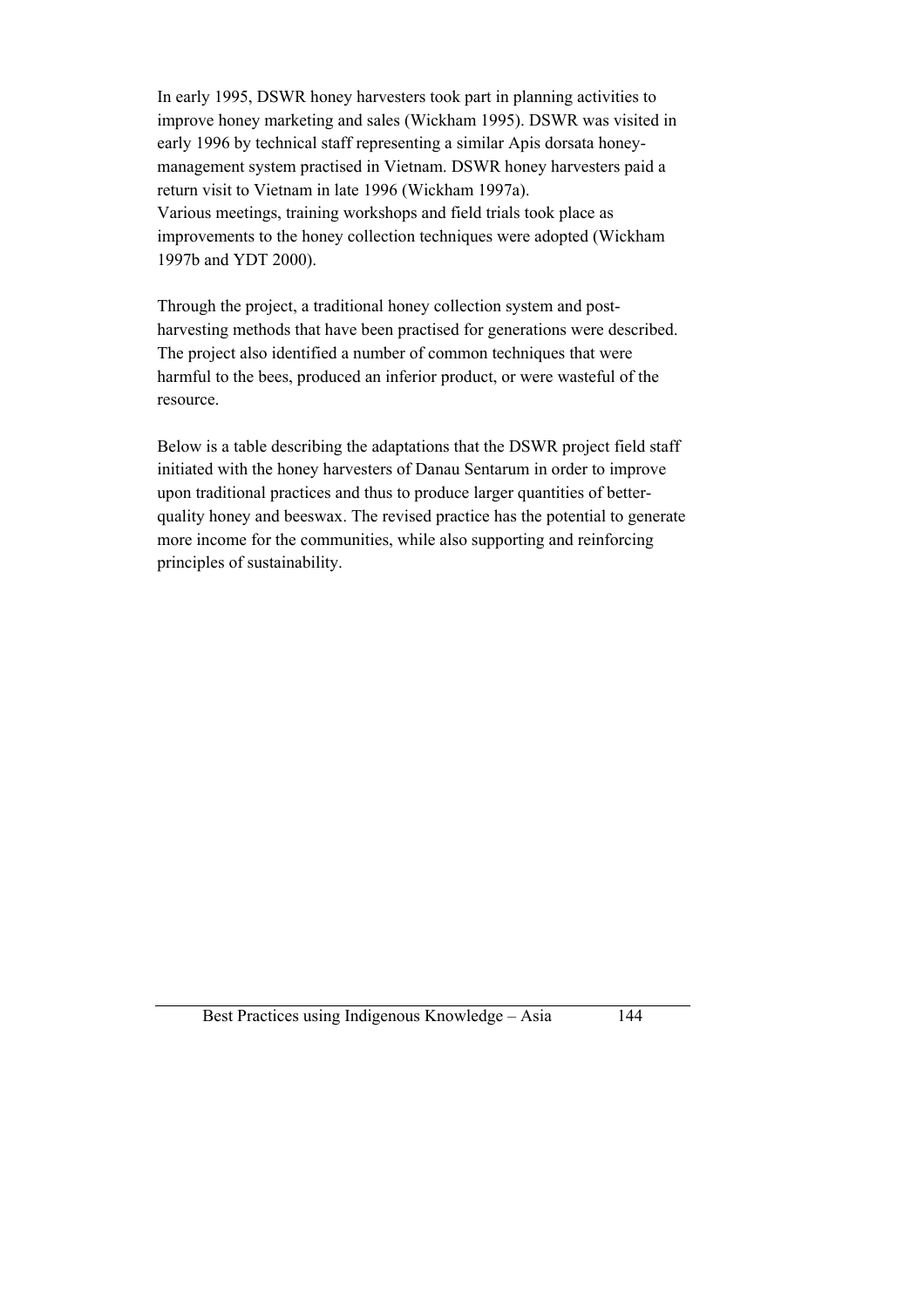| Common practice in | Problems with the      | <b>Suggested</b>     | Advantage              |
|--------------------|------------------------|----------------------|------------------------|
| the project        | practice               | improvement          |                        |
| 1. Honeycombs are  | · Bees need daylight   | · Daytime harvesting | · Lower bee mortality  |
| collected at night | to navigate.           | in combination with  | during harvest.        |
| when bees are most | · Night harvesting     | 'selective cutting'  | Increased              |
| docile.            | results in bees        | (see #3) allows bees | sustainability of bee  |
|                    | losing their           | to navigate and      | colonies.              |
|                    | orientation, falling   | return to the comb   |                        |
|                    | in the water and       | to continue          |                        |
|                    | dying.                 | producing honey.     |                        |
|                    | · The remaining bees   |                      |                        |
|                    | scatter and do not     |                      |                        |
|                    | build new combs or     |                      |                        |
|                    | produce any more       |                      |                        |
|                    | honey.                 |                      |                        |
| 2. Bees are driven | · Many bees are        | · Hand-held          | · Lower bee            |
| from their combs   | burned and die.        | 'smokers' can be     | mortality.             |
| by smoke from      | · Forest fire is a     | used to ward off     | · Reduced risk of      |
| torches with       | potential hazard.      | bees without         | forest fire.           |
| exposed,           |                        | exposing them        |                        |
| smouldering        |                        | directly to burning  |                        |
| embers.            |                        | embers.              |                        |
| 3. Honeycombs are  | · Potential harvest is | Selected cutting of  | · Larger honey         |
| harvested only     | not achieved.          | only the honey       | harvest.               |
| once per season.   | · Full financial value | portion of the comb  | More income for the    |
|                    | of wax and honey is    | (leaving the brood   | community.             |
|                    | lost.                  | intact) would permit | · Greater incentive to |
|                    |                        | 2-3 harvests per     | protect the forest.    |
|                    |                        | season.              |                        |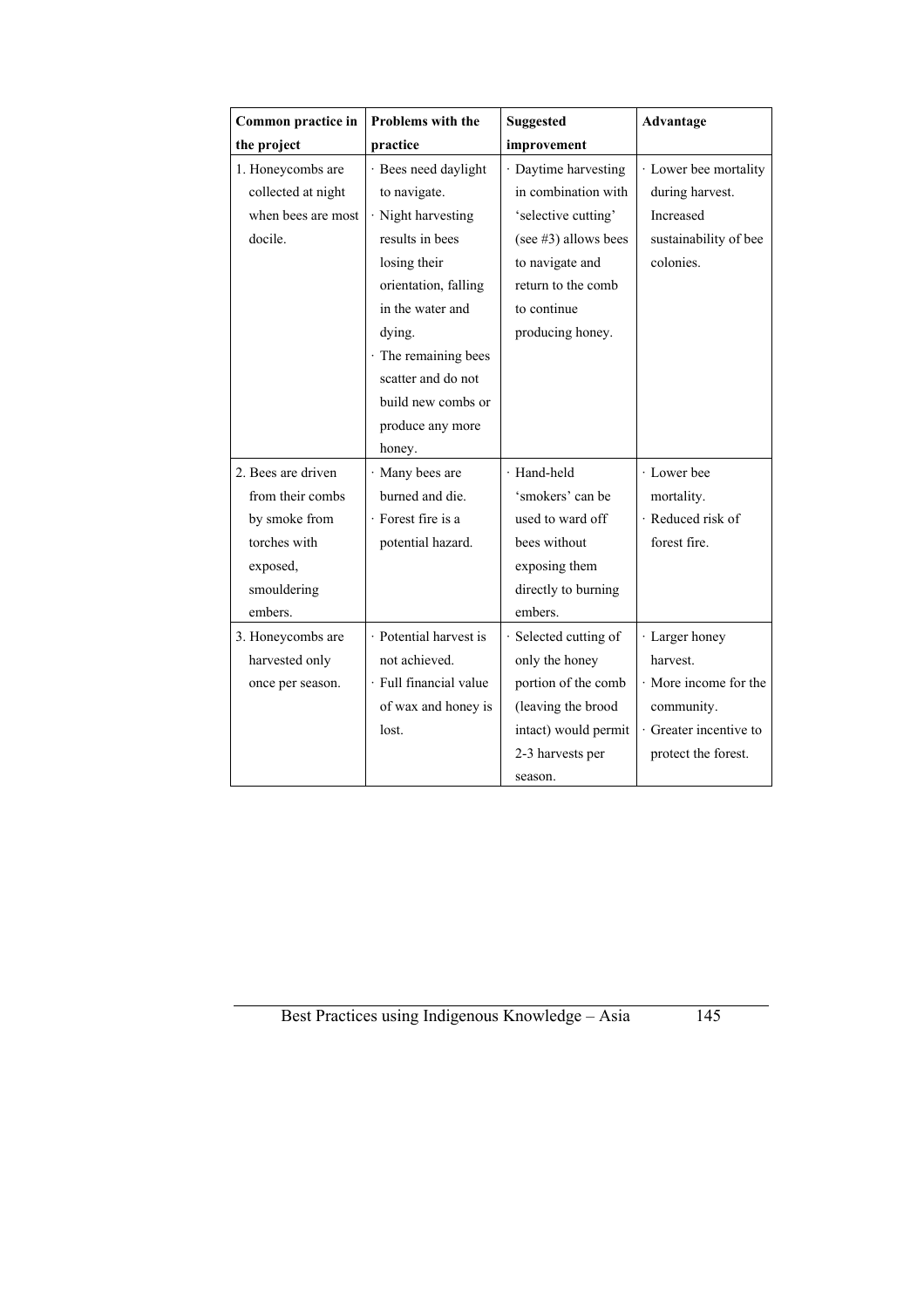| Common practice in                                                                            | Problems with the                                                                                                                      | <b>Suggested</b>                                                                                                                                                          | <b>Advantage</b>                                                                                                                                                |
|-----------------------------------------------------------------------------------------------|----------------------------------------------------------------------------------------------------------------------------------------|---------------------------------------------------------------------------------------------------------------------------------------------------------------------------|-----------------------------------------------------------------------------------------------------------------------------------------------------------------|
| the project                                                                                   | practice                                                                                                                               | improvement                                                                                                                                                               |                                                                                                                                                                 |
| 4. During the honey<br>harvest the<br>complete comb is<br>removed.                            | · Bees do not re-<br>settle.<br>· Other potential<br>honey harvests are<br>lost <sub>1</sub>                                           | · Only the honey part<br>of the comb is<br>removed.<br>$\cdot$ The brood can be<br>removed to prevent<br>swarming.                                                        | · Allows bees to<br>continue to build<br>their nest on the<br>same site.<br>· Several harvests of<br>honeycombs during                                          |
|                                                                                               |                                                                                                                                        |                                                                                                                                                                           | one season.<br>· Additional benefits<br>as above.                                                                                                               |
| 5. Honeycombs are<br>harvested without<br>protective gear.                                    | · Harvesting is done<br>quickly, which<br>increases the<br>damage to the<br>combs.<br>More bees are likely<br>to die.                  | · Protective gear<br>could be used: for<br>example simple<br>head-nets and/or<br>gloves.                                                                                  | · More time and care<br>can be taken during<br>the harvest.<br>· Reduced damage to<br>comb and bees.<br>· May ensure that<br>fewer hives remain<br>unharvested. |
| 6. Honey is generally<br>extracted from the<br>combs by<br>squeezing entire<br>combs by hand. | · Pollen is mixed with<br>the honey, making it<br>cloudy and less<br>attractive for the<br>market.<br>· The practice is<br>unhygienic. | Combs are cut into<br>small pieces, placed<br>on a clean cloth and<br>allowed to drain<br>overnight.                                                                      | · Better quality<br>honey.<br>$\cdot$ More income for the<br>community.<br>· Greater incentive to<br>protect the forest.                                        |
| 7. Beeswax is often<br>contaminated.<br>discarded, or<br>incompletely<br>harvested.           | · Potential harvest is<br>not achieved.<br>· Additional financial<br>value to the<br>collector is lost.                                | · A system of melting<br>the wax in boiling<br>water, straining it<br>through a cloth, and<br>processing it with a<br>stick-wax press can<br>yield up to 47%<br>more wax. | · Better-quality wax,<br>and more of it.<br>· More income for<br>communities.<br>$\cdot$ Greater incentive to<br>protect the forest.                            |

**Table 2.** Techniques for improved *tikung* beekeeping and better honey and beeswax yields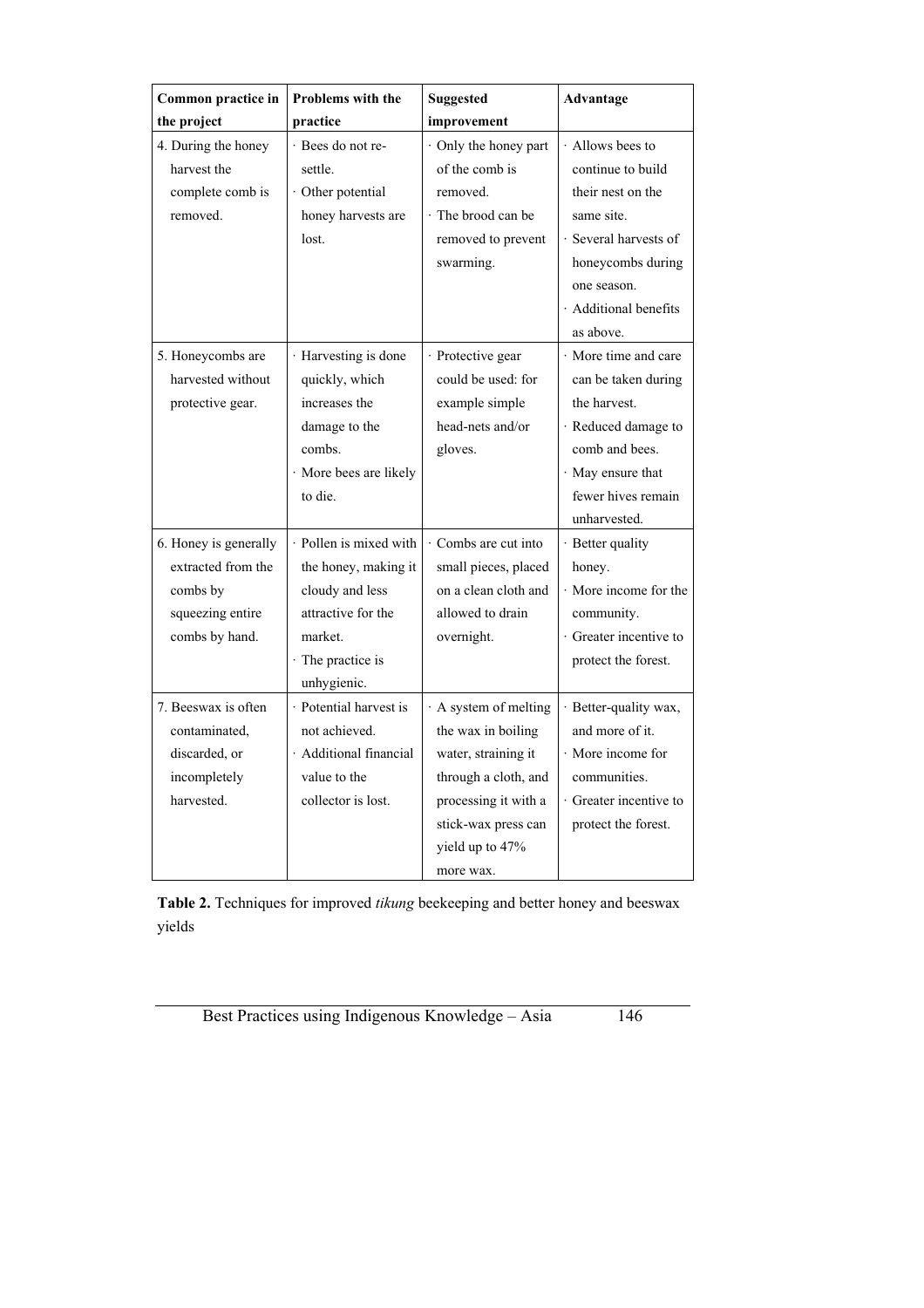# *Stakeholders and beneficiaries*

This project was one of a number of 'conservation enterprise' projects which DSWR project staff (including local staff) initiated together with some 30-40 honey harvesters living on the wildlife reserve.

It also involved taking three *tikung* honey harvesters to southern Vietnam, where they visited honey collectors who use a similar system and had adopted similar improvements. These individuals became local 'champions' because of the improvements made to the *tikung* system.

Local people become involved because they see the economic benefits of adopting improved harvest techniques, especially if these techniques prove to increase the overall yields and market value of these products.

As honey and wax generated more income, appreciation for the need to protect local forests from both fire and over-harvesting grew.

Men are the main collectors of honey and wax, but women and teenagers also take part in the post-harvest processing of honey and wax. How the financial benefits are shared among these beneficiaries has not been tracked, but could be the subject of further research.

Based on research undertaken within the DSWR project, approximately 25% of the people living in the reserve (up to 250 families) are engaged in the *tikung* honey collection system. This would be approximately 1500 to 2000 people in total.

# **The role of indigenous knowledge**

The project worked with the indigenous knowledge and belief systems that were present in the community and that the people were familiar with. It did not try to introduce an entirely new activity, or worse, to introduce another bee species or import a foreign bee-keeping system with expensive materials and technologies. Instead the project was grounded in the belief that the unique and traditional honey-board *tikung* system is a valuable asset (in particular for marketing purposes). A training programme was built around the existing indigenous knowledge system and how it could be improved using simple and inexpensive, locally available materials.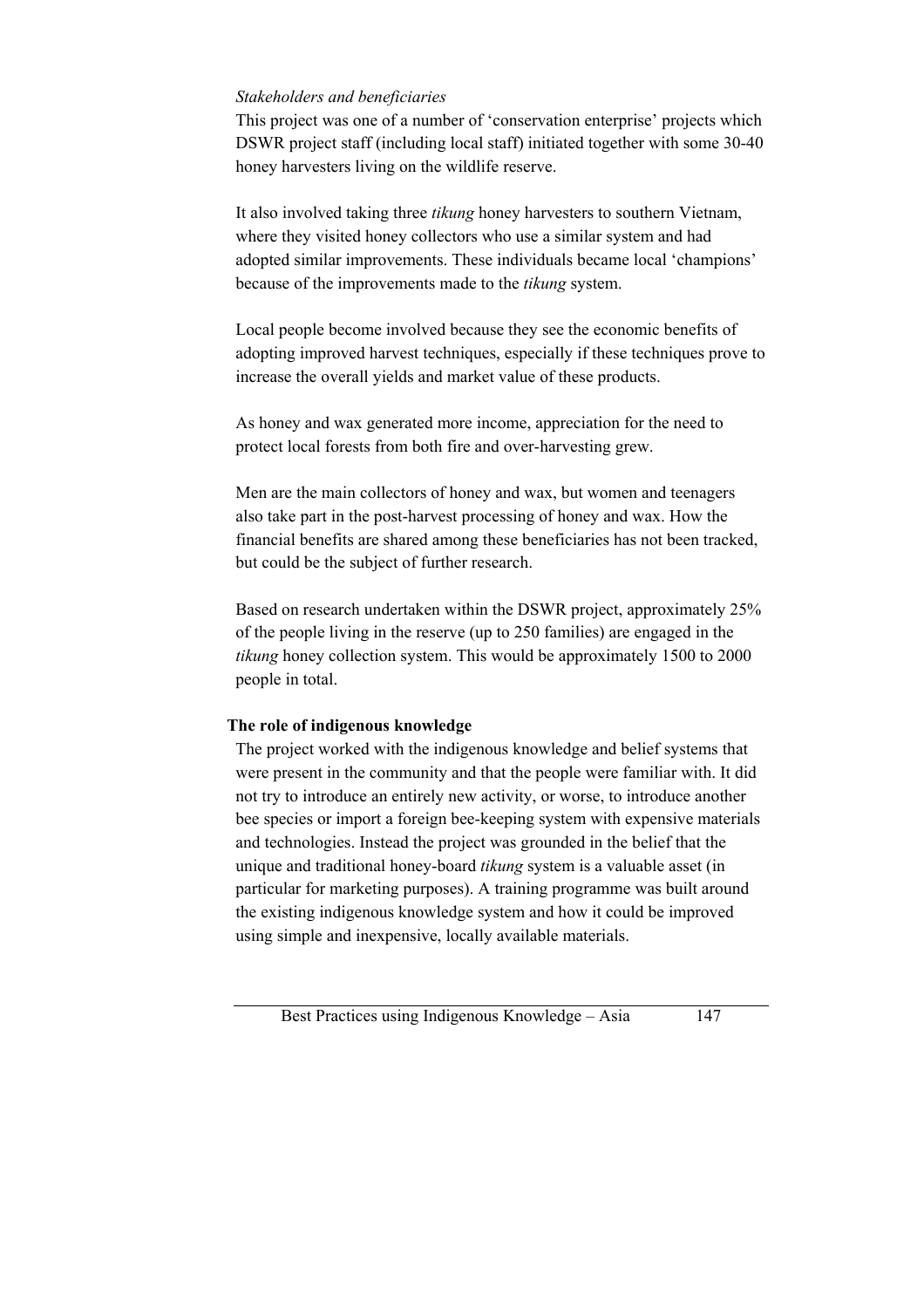Some of the suggested changes (outlined in table 2) were met with scepticism, but rather than insisting that these be adopted without question, project staff took local honey collectors on a fieldtrip to southern Vietnam to see how their Vietnamese counterparts had introduced these changes in similar surroundings. Following this exchange, these collectors became the greatest advocates of the changes.

# **Achievements and results**

The improved quality of honey and wax has increased their value by a factor of 5 in the case of honey, and a factor of 10 in the case of beeswax. Improved harvest and post-harvest practices have increased yields of honey by up to 75% and of beeswax by 50%.

The local population is more aware of the value of their non-timber forest products, and of the need to protect them from unsustainable use and forest fires. Improved honey harvesting techniques which employ hand-held 'smokers' are also reducing bee mortality.

While it is more difficult to measure, another result of the project is the sense of pride that has developed among the people who took part it. Their products are now bottled, labelled and marketed to retailers in Pontianak, Jakarta, Singapore and the UK. They are even available via the Internet (see: www.tropicalforest.com). The people are proud not only of the products, but also of the knowledge they possess to make these products.

It is important to note that the NGO that has emerged from this project was created by, and is comprised entirely of, local people—those with the greatest stake in ensuring the success of the enterprise.

# *Strengths and weaknesses of the practice*

The project worked with and built upon local indigenous knowledge and local resources. It did not try to replace them or expect people to invest in something costly or new. The Best Practice is a hybrid of the best of the original indigenous practices combined with proven improvements.

Any time the people did not understand or believe in the suggested improvements, the revised practices were demonstrated to them by local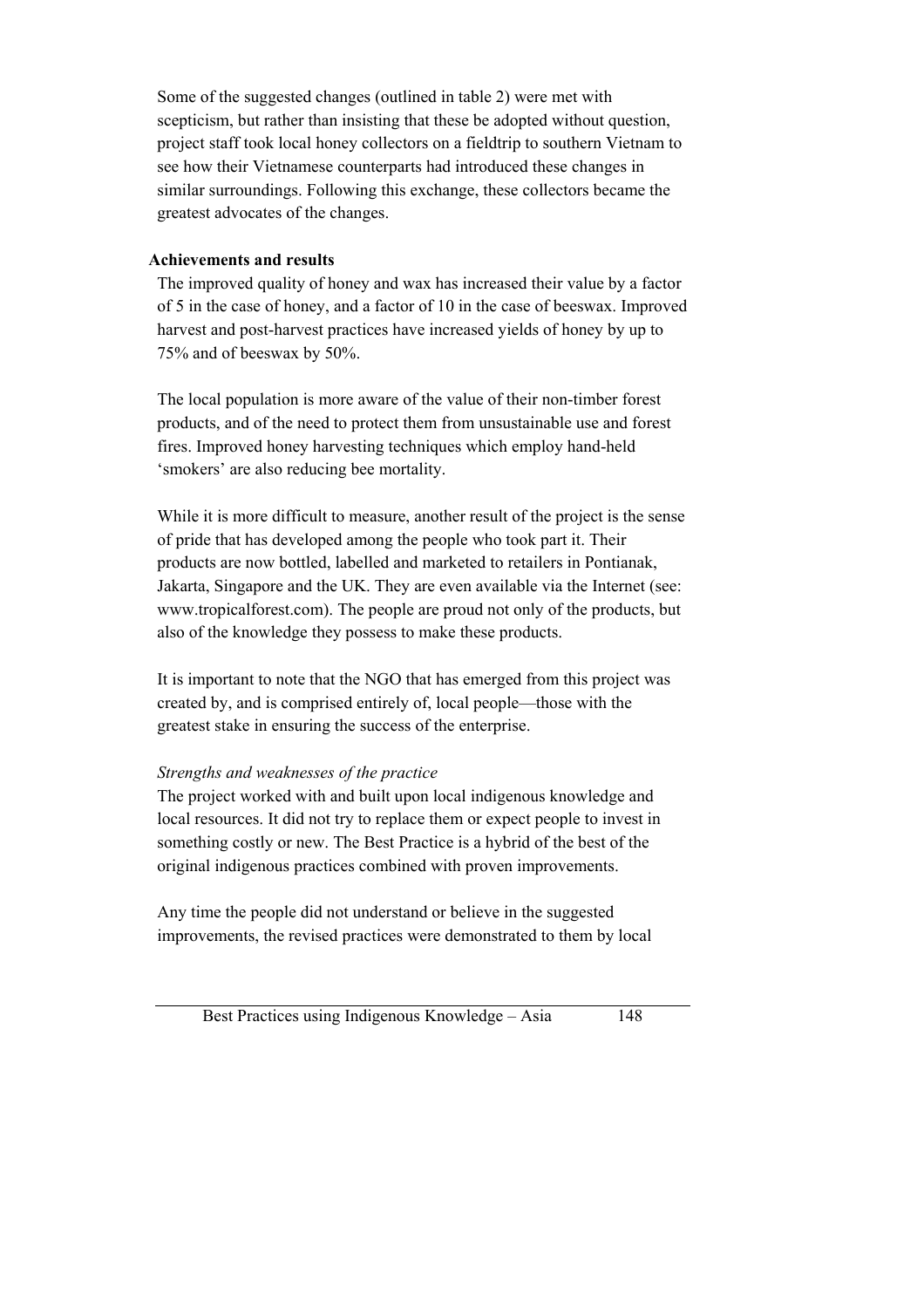people who had visited other communities and had seen the benefits for themselves. It was a 'farmer-to-farmer' approach.

But the economic benefits of bigger and better yields of honey and wax can be realized only if local NGOs continue to provide transportation and marketing support.

Why this is a Best Practice:

- It makes use of an existing practice (i.e. honey harvesting).
- It employs traditional skills, techniques and available resources (i.e. honey boards placed in trees, and local bee species).
- Local people are hired and trained to act as 'champions' on behalf of the project.
- Suggestions are made as to how indigenous practices could be changed to improve the quality and the quantity of the harvest.
- Local people were taken to demonstration sites to see similar activities being undertaken by honey harvesters elsewhere.
- With help, the product was marketed regionally and internationally.
- Producers earned maximum profits.

During the two-year period from 1995 to 1997, ten villages collected over 3200 kg of honey, which was marketed to retailers in Pontianak, Jakarta, Riau, Singapore and the UK. Honey brought in ten times more income than it did before 1995.

# **Source of inspiration**

The adaptations of the traditional harvesting system described here are often done insimilar situations elsewhere. But to our knowledge, certainly within the West Kalimantan region, this is a rare undertaking. This example has the potential to demonstrate to local, regional, provincial and national government officials, NGO staff and academics the broad range of possibilities which exist for supporting and improving upon indigenous practices in Indonesia.

This particular practice would be difficult to replicate in other communities, however, as it relies upon a number of climatic, biological and ecological factors. But technical replication is not the only thing that matters. Of perhaps even greater importance are the attitude and behaviour of project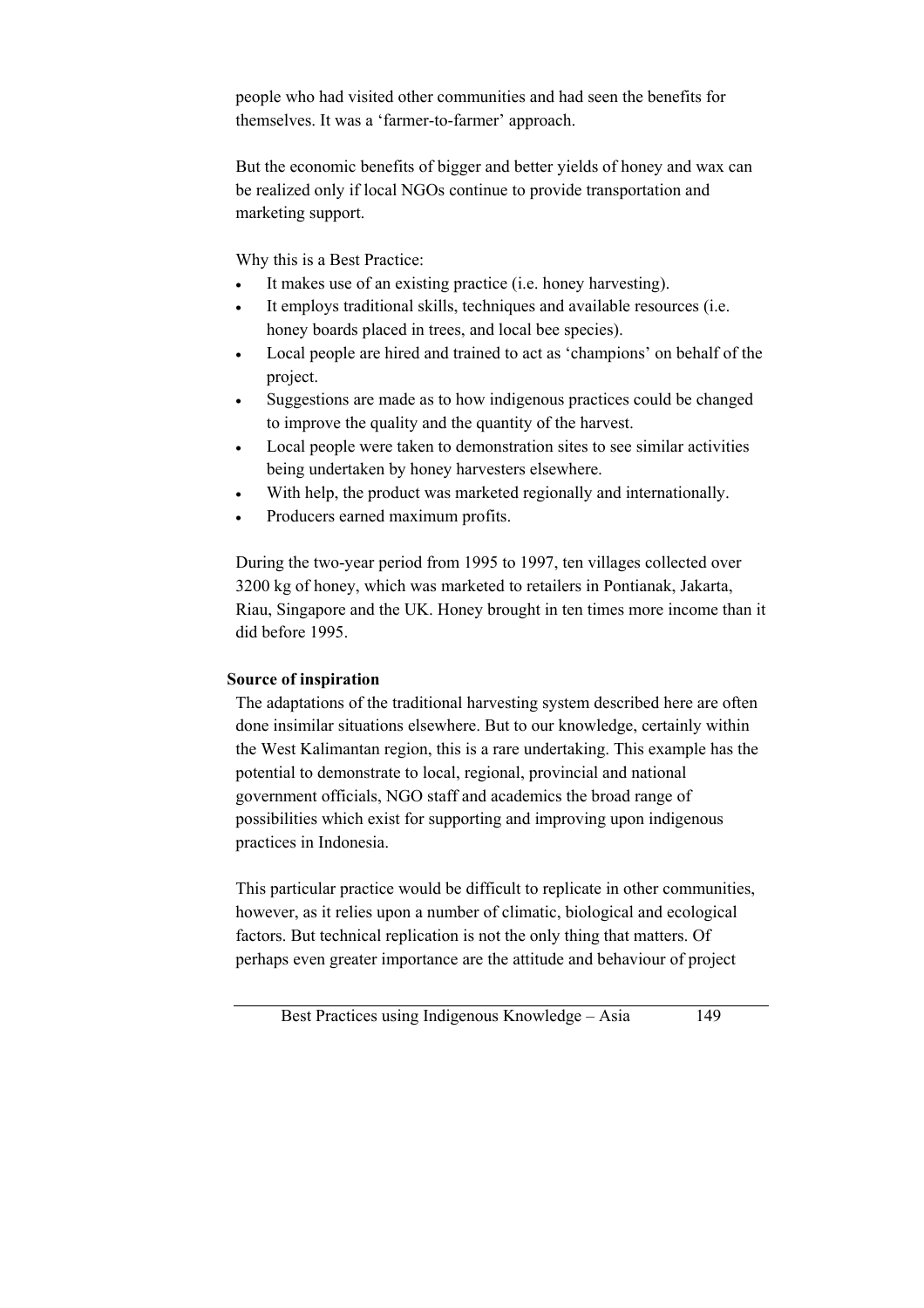staff that work with local people. They need to be willing to respect and work with indigenous knowledge and to add extra value to it through the addition of other types of knowledge. This is particularly challenging, not only for expatriate staff (who often continue to discount the value of indigenous knowledge) but also for local staff and/or the rural people themselves, whose formal, western-oriented education has often denigrated their own local knowledge and practices.

The arrival of the bees and thus the season for harvesting honey is strongly influenced by two factors: the level of water in the lakes, which influences when the trees flower, and–in recent years–the forest fires that have plagued Borneo.

Very much depends on the accessibility of sites where *A. dorsata* can build their combs. In this respect the situations in the lake region of Danau Sentarum and in U Minh in Vietnam are unique. If accessible trees are not available, the bees will nest in tall trees.

Areas where these practices could be replicated include the marshy coastal region of the Sundarbas in India and Bangladesh and the Irriwaddy plains in Burma.

If you think that this case could be useful in a different context than the one described here, please get in touch first with the contact person listed below (Administrative data). Intellectual property rights could be an issue.

#### **Additional remarks and information**

A great deal of the knowledge required for this project came from the experiences of Mr Vincent Mulder (see address and contact numbers below), who worked with a similar honey-harvesting system in the U Minh Forest, in Minh Hai Province, Vietnam. He visited DSWR in January 1996 and sponsored a return visit to Vietnam in October of that same year.

#### *Publications*

Recent articles that have been published which describe this project in more detail include:

• Vincent Mulder, Valentinus Heri and Trevor Wickham (2000) 'Traditional Honey and Wax Collection with Apis Dorsata in the Upper Kapuas Lake Region, West Kalimantan'. In: 'Borneo Research Bulletin', Special Issue on Danau Sentarum National Park.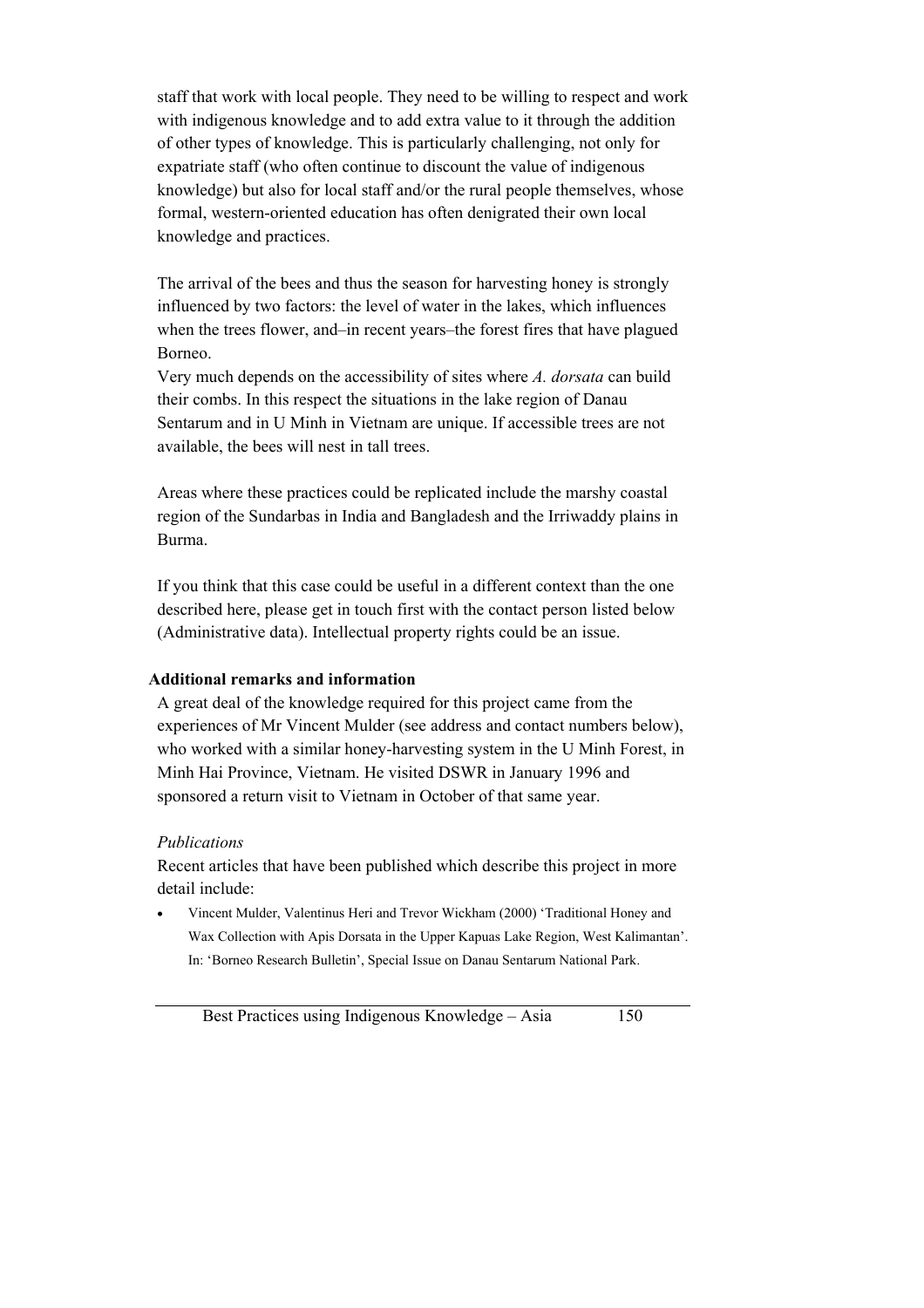- Vincent Mulder, Valentinus Heri and Trevor Wickham (2001) 'Traditional Honey and Wax Collection from Apis Dorsata in West Kalimantan'. In: 'Beekeeping and Development', Number 59, 4-7.
- Vincent Mulder, Valentinus Heri and Trevor Wickham (forthcoming) 'Honey and Beeswax Marketing: Techniques to Improve Traditional Tikung Beekeeping from Apis Dorsata in West Kalimantan'. In: 'Beekeeping and Development', Number 60.

Other project reports are also available. Please contact Trevor Wickham directly.

Readers are invited to send us any additional information about your project, work or organization which you think might be useful.

# **Administrative data**

*Organization involved*  Committee Science and Technology for Vietnam (Mr Vincent Mulder) P.O. Box 43 6700 AA Wageningen The Netherlands Fax: +31 317 4250670 E-mail: Vincent.Mulder@tomaatnet.nl

# *Contact persons*

Trevor Wickham or Valentinus Heri (see below) P.O. Box 158, Tofino, British Columbia V0R 2Z0, Canada Tel.: +1 250 7254413 Fax: +1 250 7254413 (call first) E-mail: trev@island.net

# *Other partner(s) involved in this practice*

The following two non-governmental organizations have provided technical and administrative support, have facilitated activities, and have helped with marketing.

• Yayasan Riak Bumi (Ripples of the Earth) Contact person Valentinus Heri Jalan Budi Utomo, Komplek Pondok Pangeran II Blok J 8, Kelurahan Siantan Hulu Pontianak Utara, West Kalimantan 78120, Indonesia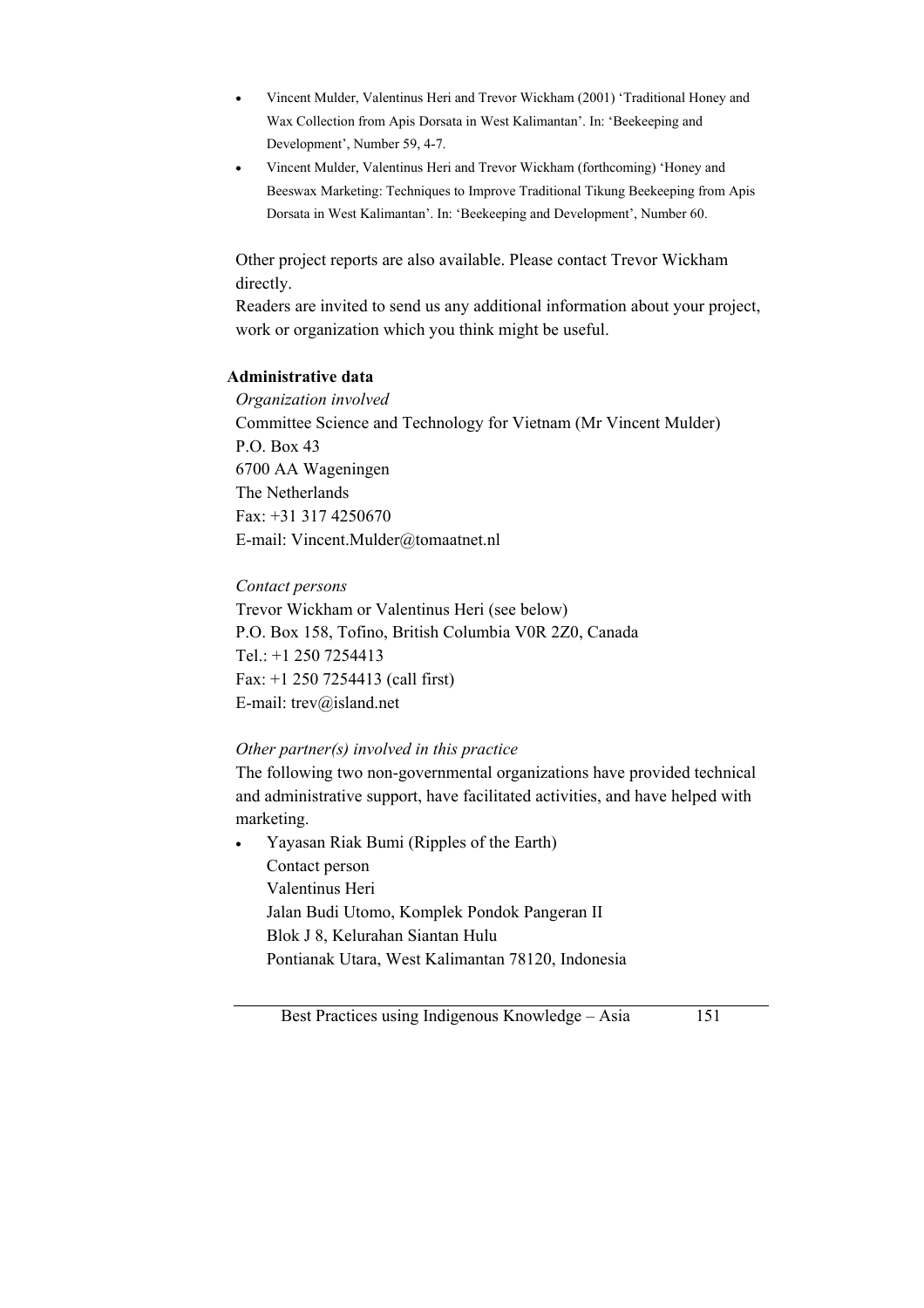Tel.: +62 561 885154 E-mail: riakbumi@pontianak.wasantara.net.id or heri\_valentinus@hotmail.com

• Yayasan Dian Tama Jalan Suhada No. 8 Pontianak, West Kalimantan 78121, Indonesia

# *Funding*

Because this project was one of a number of initiatives undertaken by the DSWR Conservation Project over a five-year period (1992-1997), it is difficult to estimate the total amount that was allocated exclusively to this one project. From 1997 to 2000, the project also received support from the British Partnership Scheme (ODA) administered by the British Embassy in Jakarta. A very rough estimate of the funds allocated to this project over the eight years would be USD 150,000 to USD 175,000.

*Person(s) who have described this Best Practice*  Trevor Wickham Eco-Planning and Associates, Canada Tel.: +1 250 7252346 Fax: +1 250 7252346 E-mail: trev@island.net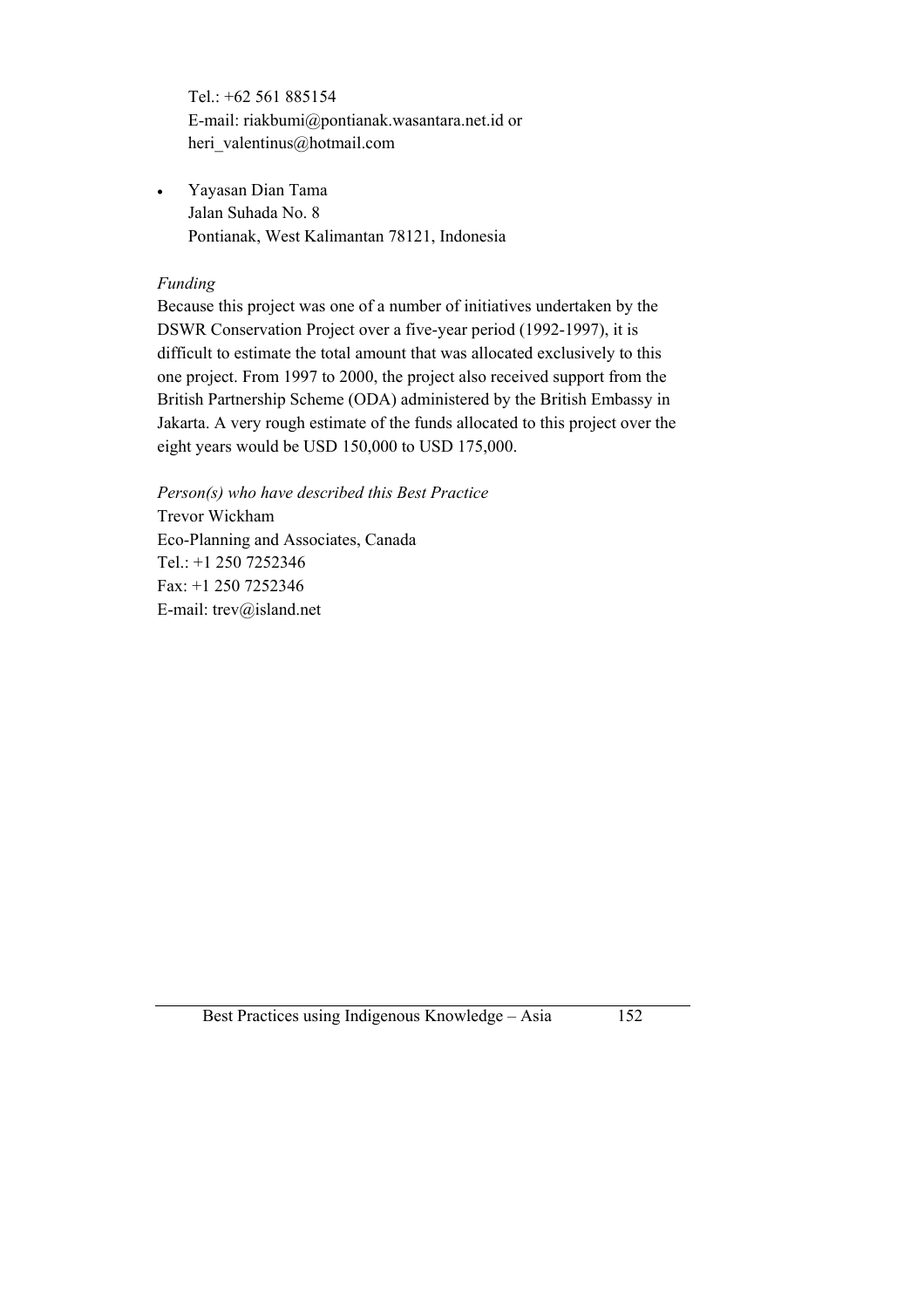#### **Bangladesh BP. 15**

#### **Title**

Sticks in the mud; Periphyton-based aquaculture

#### **Themes**

Aquaculture, fish, fish culture, fish production, fishery research, food security, income generation

# **Introducing the practice**

Periphyton are the tiny organisms that live on the surfaces of objects under water. Periphyton-based practices have developed independently and are used to catch fish in open waters in various parts of the world. In West Africa the practice is known as *Acadja*, in Bangladesh it is called *Katha*, and in Cambodia *Samarah*. The present research project, which was conducted in Mymensingh, Bangladesh, has applied this technique to the farming of fish in ponds.

The people of Bangladesh are resource-poor. Most people live from agriculture, of which fish culture is an important component. Most households have multi-purpose ponds that are used, among other things, for bathing and sanitation, for irrigating fields and gardens, and for growing fish. The fish are consumed by the families as well as being sold.

The *Acadja* practice was first described by Welcome in 1972. The present periphyton project was conducted between October 1997 and April 2001.

Bamboo stems and branches, jute sticks, the remains of sugarcane stalks, and/or tree branches are all used as substrate. The various stalks are inserted vertically into the pond bottom, where they are colonized by the plankton, microbes, invertebrates and other organisms that make up periphyton. The best result is achieved if the surface area of the substrate is equal to approximately 50-100% of the pond's surface area. Ordinarily, fertilization is recommended for ponds with low productivity: for example the fortnightly application per ha of 4,500 kg decomposed cow dung, 100 kg urea and 100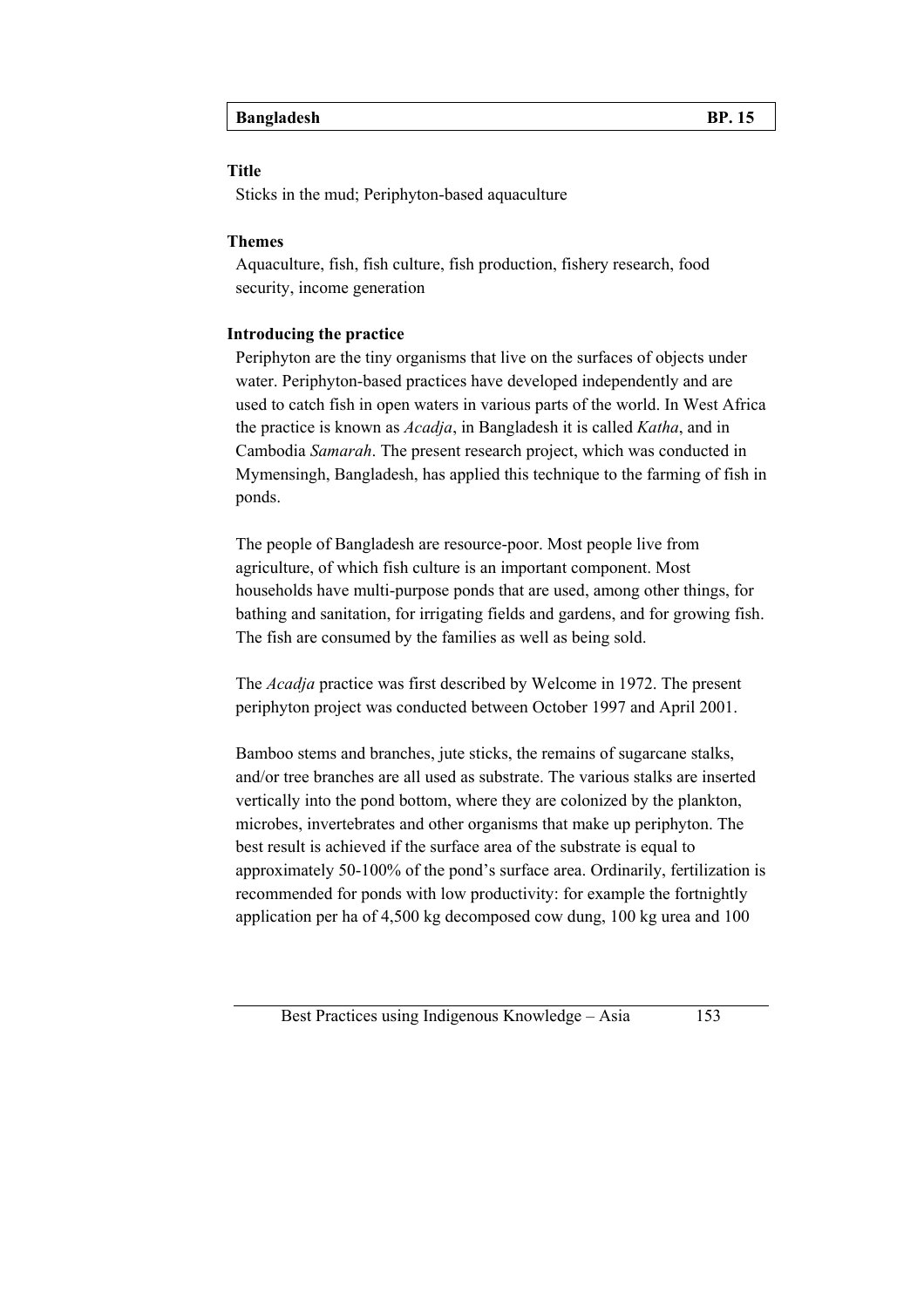kg Triple Super Phosphate (TSP). Ponds with high productivity need reduced rate of fertilization.

Under the project, ponds were stocked with three major species of Indian carp: 4000 *Catla catla*, 6000 *Labeo rohita* and 1500 *Labeo calbasu* per hectare of pond. Even without feed, ponds with substrate produced twice as much fish as ponds without it. In the project's experimental ponds, where bamboo was used as substrate and no extra feed was given, fish production reached 2,305 kg per ha within 90 days. The technology seems to hold promise for the farming of any herbivorous fish which is capable of harvesting periphyton from substrates.

# **Contents and approach**

Traditional *Acadja*, *Katha*,and *Samarah* are still widely used. The periphyton research reported here was done at a field station. Farmers are also using this technique in ponds, but they cannot yet say exactly how much of their increased production is due to a periphyton substrate. More on-farm trials are underway, however. Thus far, it has been found that:

- The farmers believe that *shaola* (periphyton) can grow on substrate, and that this can be used as fish feed.
- Substrates are available within their farming systems.
- Substrates protect the farmers' ponds from fish poachers, since it is difficult to use nets in ponds with substrate.

The probability that the technology will be adopted is therefore very high; it could affect all rural areas throughout Bangladesh.

# *Origin of the practice*

The practice originated in the community. The idea of using the periphyton technique in ponds came from researchers, but farmers grasped the idea quickly because the technique is traditionally used to attract fish in open waters. In rivers, for example, fishermen install bushy substrates where fish gather to breed, feed or shelter. After a time the fishermen catch the fish. Although the technique is practised mainly by households that farm fish, the whole community benefits because total fish production increases. At the same time, the pressure on over-fished natural waters decreases. The practice was first tried out in experimental ponds and subsequently disseminated to farmers by NGOs. The aim of the practice is to increase fish production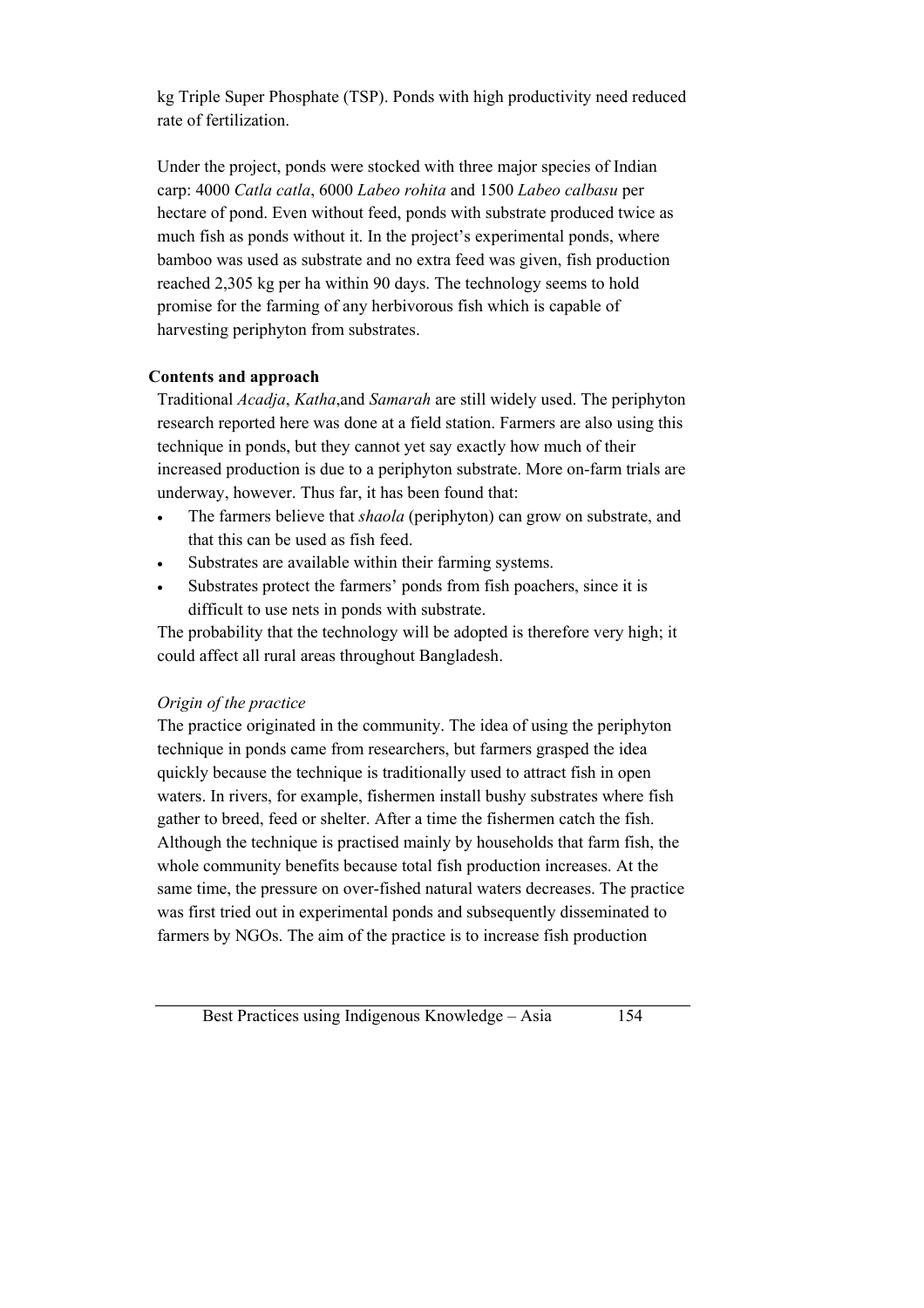without increasing the level of nutrient inputs. The only additional input needed are sticks or branches, which the farmers can provide themselves.

In traditional ponds, phytoplankton is the basic fuel of the food chain and the most important source of energy. It does not generally meet all the energy demands of most herbivorous fish, however. They need supplemental feed or larger food that can be harvested more efficiently, such as benthic algae, detritus or aquatic plants of a higher order. Benthic algae rarely grows on the bottom of ponds because there is not enough light. But it will grow on hard substrates, or mats, installed in ponds, as will a film of bacteria and colonies of invertebrates. Fish can graze on these concentrated forms of food more efficiently than they are able to filter planktonic algae. Periphyton mats also improve water quality.

# **The role of indigenous knowledge**

The practice originated from indigenous knowledge regarding devices to attract fish. The farmers therefore find it easy to understand and apply the technology. What the project did was to test whether the traditional technique could be used under pond conditions to increase production.

The practice can improve the socio-economic status of rural people by generating income and employment, and increasing fish consumption. The practice also has some weaknesses, however. Because substrates make it difficult to harvest only some of a pond's fish, the practice can interfere with a household's regular consumption of fish. If the practice is applied on a large scale, the need for substrates competes with other household purposes for which branches and sticks are used, such as cooking. Bamboo stems would be an option, but they are expensive. Nevertheless, this technology shows great promise since the increase in fish production is so large.

#### *Transfer of knowledge*

Although most members of the community already know how to use substrates to increase fish production in ponds, several NGOs—namely CARE-Bangladesh—are disseminating this knowledge to the community. Information about the practice has also been widely published in scientific journals, magazines and newspapers, and presented at workshops and conferences.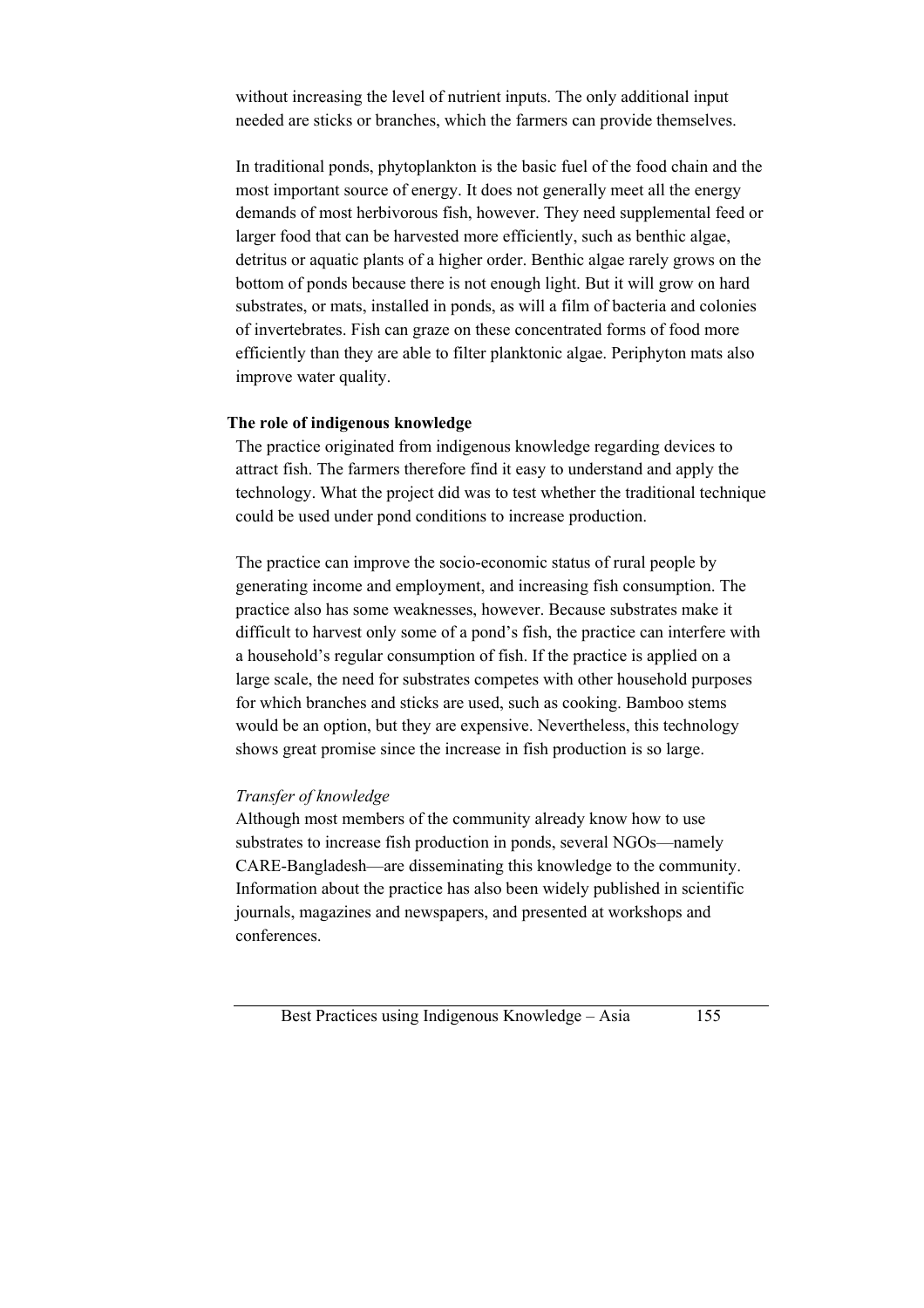# **Achievements and results**

The periphyton-based aquaculture used in ponds in Bangladesh is considered to be a Best Practice for the following reasons:

- Because the local people are acquainted with the practice in another context, they apply it easily to their aquaculture ponds.
- It is a simple technology requiring only simple, cheap and readily available inputs. Anyone can use it; specialists are not needed.
- The intensity of the practice can be adjusted to the availability of resources. If the technique were applied nationwide it could increase production considerably without any addition of nutrients. No other technique offers so much potential for so little investment.
- Because productivity is increased without increasing nutrient inputs, higher nutrient efficiency is achieved. This, and the fact that the system produces less waste, means that the farming system has become more sustainable.
- The practice reduces poaching.
- Aquaculture is practised throughout Bangladesh, and wherever aquaculture is practised, periphyton-based aquaculture can be practised.

# *Sustainability and cost-effectiveness*

The materials used for the substrate are used in local households for other purposes as well. This means that aquaculture must compete with other activities for resources. This is not a constraint, however, since the increased production of fish more than compensates for the effort involved in finding alternative materials. Certain agricultural by-products could gain in importance as a result of the periphyton technology. One such example is jute stick, the by-product of jute fibre. Once called 'the golden fibre of Bangladesh', jute stick lost the battle with synthetic fibres two decades ago. If jute stick is used as substrate, it could regain importance as a major resource in aquaculture.

Another potential problem is that the increase in fish production through this technology could play havoc with fish prices. This is unlikely, however, since the demand for fish in Bangladesh is very great and continues to grow at least as fast as the rapidly growing population.

The practice is very cost-effective. More than half of the cost of all input is eliminated because it is no longer necessary to add feed to the ponds.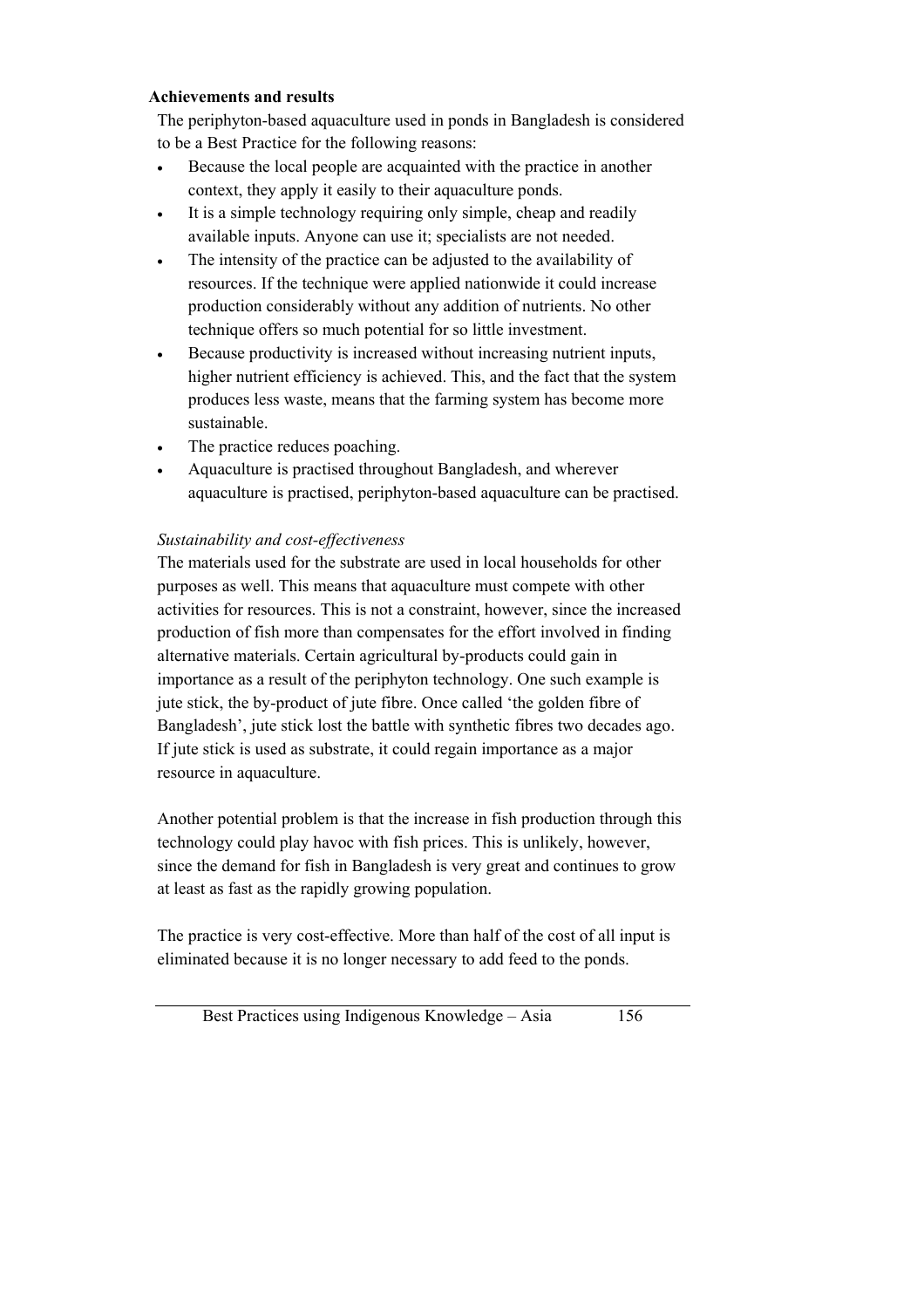Substrate materials are relatively cheaper. Most farmers can even supply them themselves from their own farms. All farmers know how 'brush parks' collect periphyton, which means they have the knowledge they need. The substrate can be produced within the local farming systems, with farmers using their own labour and resources.

The most important strength of this practice is its flexibility. It is not a fixed technology, but can be adapted to the needs, capacities and resources of the users. The purpose for which it is applied can also vary: it can generate income or provide nutrition as required.

The only disadvantage of the practice is that it becomes impractical to harvest only part of a fish crop since all of the substrate must be removed before any fish can be extracted. A restriction of the practice is that not all types of substrate can be used. Some types of material cause the water quality to deteriorate. More research is needed on this point.

# *Development potential*

Biodegradable materials can be used as substrate. This has at least two advantages:

- The substrate has broken down by the time the harvest takes place, so there is no need for its removal. Partial harvests also become possible.
- Biodegradable substrates can add additional nutrients to the system, giving an additional boost to production. Often these nutrients would otherwise be lost to the agricultural system.

Local people possess a lot of indigenous knowledge about polyculture systems—systems that exploit the ecosystem of the pond more fully by raising a number of fish species at the same time. Periphyton technology blends perfectly with polyculture systems. In on-station trials so far, the highest production levels have been obtained by combining periphyton and polyculture systems.

Besides improving productivity and thus food availability, the presence of periphyton has a positive effect on:

- Water quality.
- The health of the system and the animals in it. Preliminary research indicates that the presence of micro-organisms on substrates improves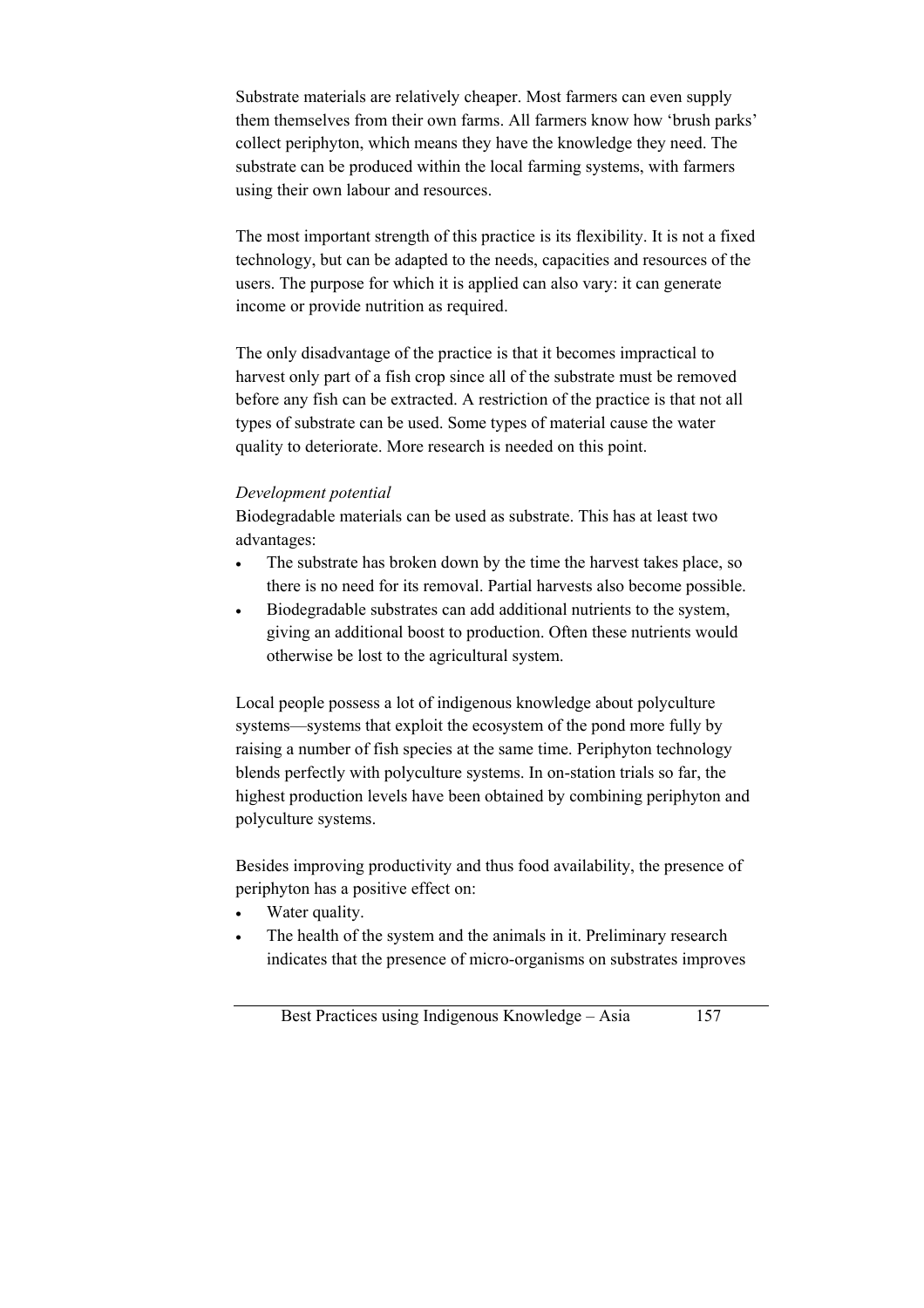the health of the culture stocks, resulting in less mortality or losses, and overall healthier animals.

The subjects mentioned above point in the direction of further research on such topics as the development of periphyton-based bio-filters, and the application of vaccines through biofilms in aquatic systems. These techniques would be applicable in both rural and industrial aquaculture.

# **Source of inspiration**

It would be no problem at all to transfer the practice to another group, culture, land-use system, etc. Substrate can be added to any type of outdoor pond system. Basic indigenous knowledge regarding the use of *Acadjas* or 'brush parks' might be lacking in some regions, however.

The practice has been replicated in Mangalore, India, by researchers and fish farmers.

If you think that this case could be useful in a different context than the one described here, please get in touch first with the contact person listed below (Administrative data). Intellectual property rights could be an issue.

# **Additional remarks and information**

- Azim, M.E., Wahab, M.A., van Dam, A.A., Beveridge, M.C.M., Verdegem, M.C.J., (2001). 'The potential of periphyton-based culture of two Indian major carps, rohu Labeo rohita (Hamilton) and gonia Labeo gonius (Linnaeus)'. In: 'Aquac. Res.' 32, 209-216.
- Azim, M.E., Wahab, M.A., van Dam, A.A., Beveridge, M.C.M., Milstein, A., Verdegem, M.C.J. (2001). 'Optimization of fertilization rates for maximizing periphyton growth on artificial substrates and implications for periphyton-based aquaculture'. In: 'Aquac. Res.' 32, 749-760.
- Azim, M.E., Wahab, M.A., van Dam, A.A., Beveridge, M.C.M., Huisman, E.A., Verdegem, M.C.J., (2001). 'Optimization of stocking ratios of two Indian major carps, rohu (Labeo rohita Ham.) and catla (Catla catla Ham.) in periphyton-based aquaculture systems'. In: 'Aquaculture' 203, 33-49.
- Azim, M.E., Verdegem, M.C.J., Wahab, M.A., van Dam, A.A., Beveridge, M.C.M., (2001). 'Periphyton boosts production in pond aquaculture systems'. In: 'World Aquacult.' 32(4), 57-61.
- Azim, M.E., Wahab, M.A., Verdegem, M.C.J., van Dam, A.A., van Rooij, J.M., Beveridge, M.C.M. 'The effects of artificial substrates on freshwater pond productivity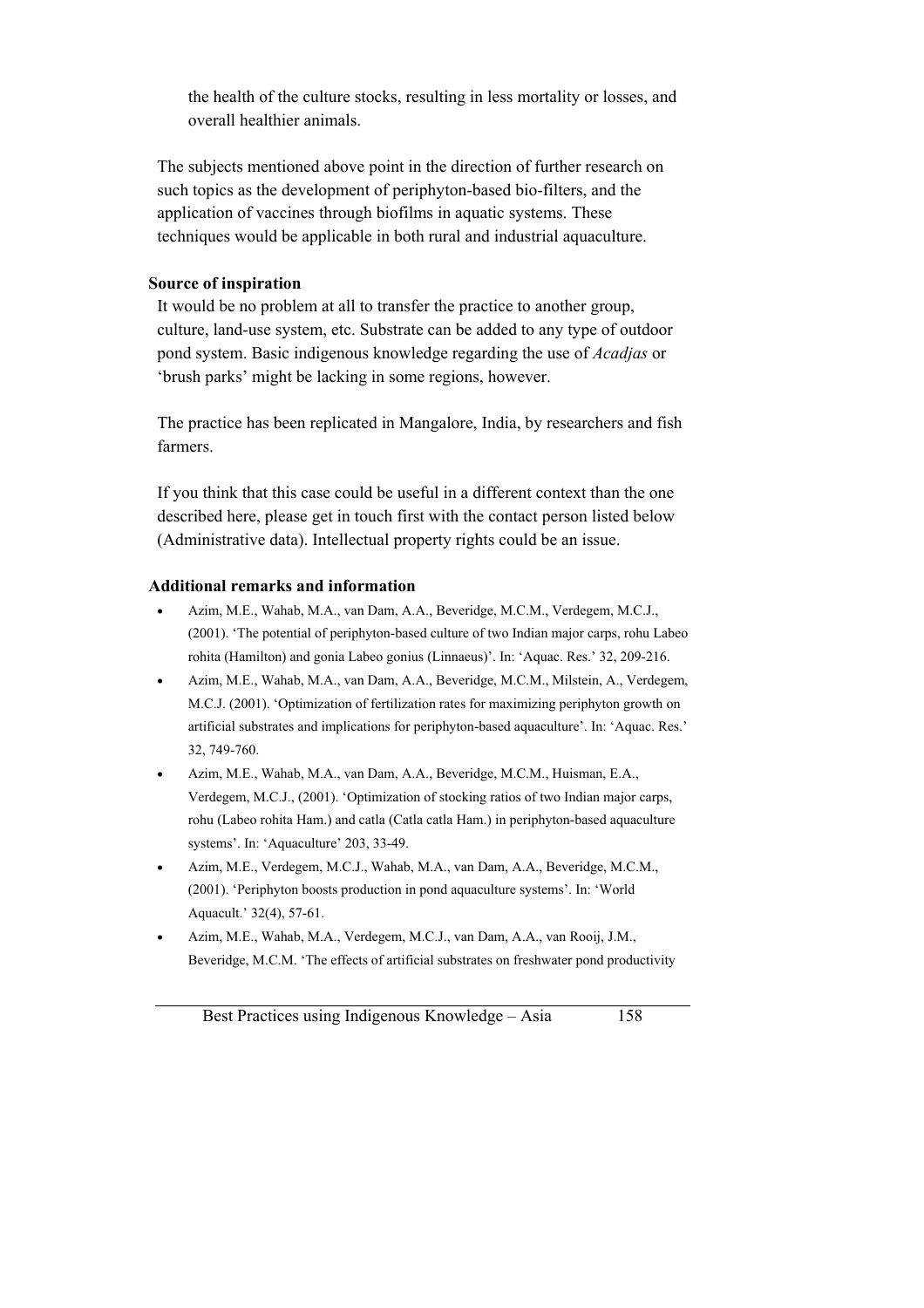and water quality and the implications for periphyton-based aquaculture'. In: 'Aquat. Living Resour' 15(4), 231-241.

- Azim, M.E., Verdegem, M.C.J., Rahman, M.M., Wahab, M.A., van Dam, A.A., Beveridge, M.C.M. 'Evaluation of polyculture of Indian major carps in periphyton-based ponds'. In: 'Aquaculture' 213, 131-149.
- Azim, M.E., Verdegem, M.C.J., Khatoon, H., Wahab, M.A., van Dam, A.A., Beveridge, M.C.M. 'A comparison of fertilization, feeding and three periphyton substrates for increasing fish production in freshwater pond aquaculture in Bangladesh'. In: 'Aquaculture' 212, 231-247.
- Azim, M.E., (2001). 'Sticks in mud that work'. In: 'Spore' Vol. 95 (October issue). pp. 9.
- Azim, M.E., (2002). 'Fish farming can help fight poverty in Bangladesh'. Wb Vol. 2 (January issue). pp. 4.
- Azim, M.E., (2002). 'Periphyton-based aquaculture'. In: 'the Bangladesh Observer' on 22 March.
- Keshavanath, P., Wahab, M.A., (2001). 'Periphyton-based aquaculture and its potential in rural development'. Summary of an EC INCO-DC funded workshop. January 29-31, 2001, Ahsania Mission, Dhaka, Bangladesh. Published by Asian Fisheries Society, Indian Branch.
- Verdegem, M.C.J., Azim, M.E., (2001). 'Periphyton-based aquaculture: a novel fish culture technology'. In: 'EC Fisheries Cooperation Bulletin' 14(1-4): 37-40.
- Wahab, M.A., Azim, M.E., Ali, M.H., Beveridge, M.C.M., Khan, S., (1999). 'The potential of periphyton-based culture of the native major carp, kalbaush (Labeo calbasu Hamilton)'. In: 'Aquac. Res.' 30, 409-419.
- Wahab, M.A., Azim, M.E., Verdegem, M.C.J., van Dam, A.A., Beveridge, M.C.M., (2001). 'Periphyton-based Aquaculture: Potentials and Constraints'. In: Shankar, K.M., Mohan, C.V. (eds) 'Potential of Artificial Substrate Based Microbial Biofilm in Aquaculture'. National Workshop Manual. UNESCO sponsored workshop held on 15-16 October 2001, Mangalore, India. pp. 45-59.

# **Administrative data**

*Organization involved*  Faculty of Fisheries (Dr M.A. Wahab) Bangladesh Agricultural University, Mymensingh, Bangladesh Tel. number: +880 91 54927 Fax number: +880 91 55810 E-mail: wahabma@bdonline.com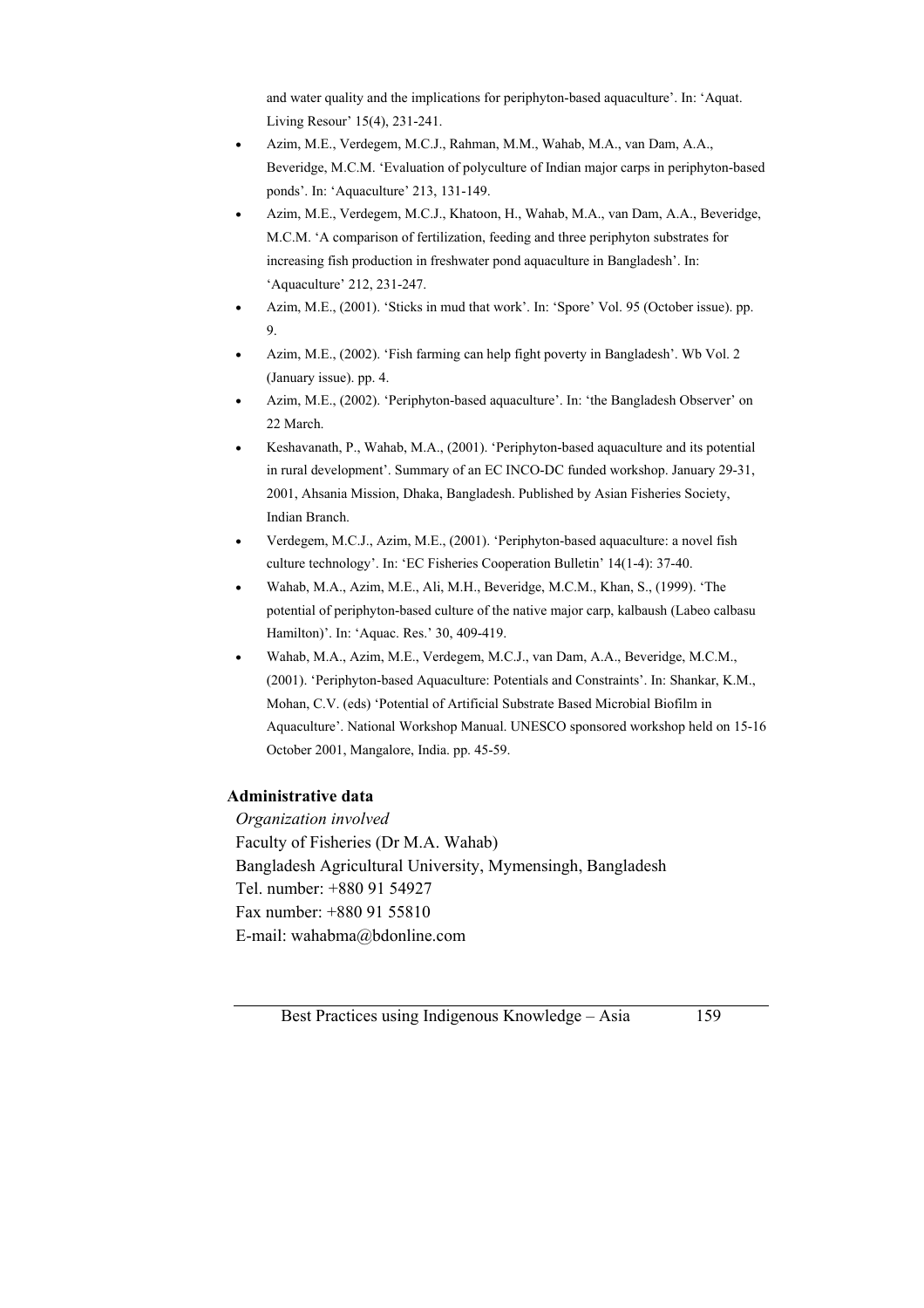*Contact persons*  Dr M.E. Azim E-mail: ekram.azim@wur.nl Dr M.C.J. Verdegem E-mail: marc.verdegem@wur.nl Fish Culture and Fisheries Group P.O. Box 338, 6700 AH Wageningen, The Netherlands Tel.: +31 317 485157 (Azim), or -484584 (Verdegem) Fax: +31 317 483937

# *Other partner(s) involved in the practice*

- Institute of Aquaculture, University of Stirling, FK9 4LA Scotland, UK
- Fish Culture and Fisheries Group, P.O.Box 338, 6700 AH Wageningen, Wageningen University, The Netherlands
- College of Fisheries, P.B. 527, Mangalore 575-002, Karnataka, India

# *Funding*

Total budget: 450,000 US Dollars. Period to which the budget applies: October 1997- April 2001. EC INCO-DC programme.

*Person(s) who have described this Best Practice*  Dr M.E. Azim and Dr M.C.J. Verdegem (see address above)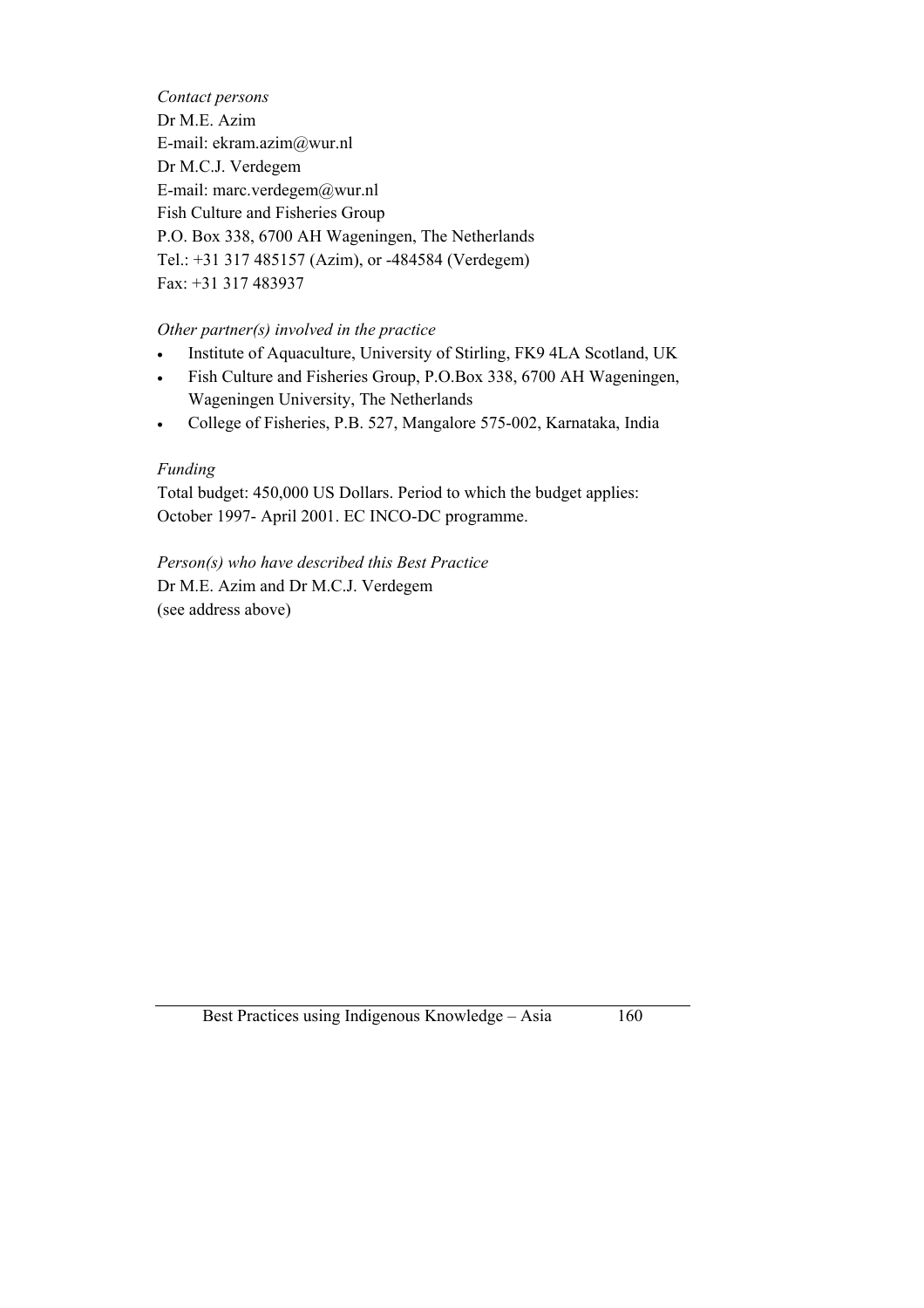#### **Title**

Protection and cultivation of rattan by Hani (*Akha*) People in Yunnan, Southwest China

# **Themes**

Agroforestry, cultivation practices, cultural identity, forest conservation, forest management, forestry planning, income generation, protected resources

# **Introducing the practice**

The method for growing rattan reported here is practised by the indigenous Hani (*Akha*) communities of Mengsong, Xishuangbanna, in Yunnan province of China. These communities have unique systems for managing natural resources and forests.

The communities differentiate forests and forest systems according to their function and products. There are forests that yield building materials (*lieshugejio*) or cash crops (*naqiluogo*), forests that enhance the landscape (*puchang*), forests used for graveyards (*nagbiong*) and protected rattan forest (*Sangpabawa*).

The practice occupies much of the year. The Hani farmers prepare the land in early February, in the middle of the relatively dry season. Rattan seeds are then sown in swidden fields, seedbeds or other protected areas. In March-April, when the seedlings are strong enough and 20-30 cm high, they are transplanted to spots beneath strong trees on which the rattan can climb. Additional planting takes place in July, but at this time cut stems are planted rather than seedlings. The entire process from sowing to harvesting takes about six to ten years. The forest is cleared regularly and managed in order to allow good rattan growth.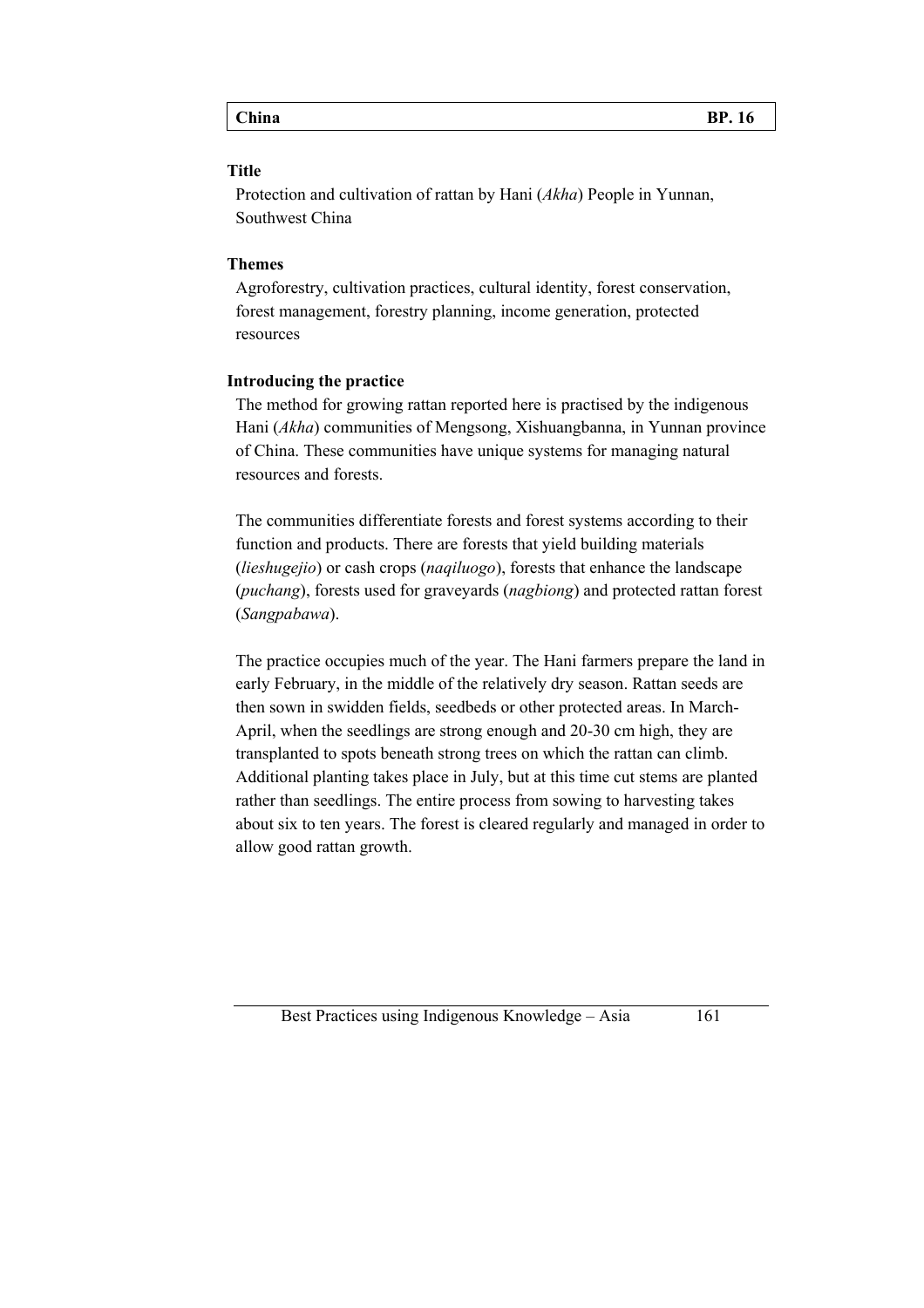The importance of this practice and the reason for its selection as Best Practice lies in:

- The efficient conservation, reasonable utilization and stable output of rattan.
- Sustainability, since there is no over-exploitation of resources.
- The selective harvesting of rattan (every three to five years) so as not to destroy the plants' root systems, thus allowing new shoots to develop.
- Several possibilities for local production and marketing: rattan as a raw material, rattan furniture, and rattan strings for the annual festival of the Hani.
- The selective management of rattan and other plants, which protects biodiversity and does not disturb the natural water situation.

The practice is still in use because it provides long-term benefits to the Mengsong Hani and has a multiple function within the society. It has an economic value as it provides an income through the manufacture of traditional rattan furniture, such as stools, tables and baskets. The practice has an ecological function as cultivating rattan in swidden-fallow fields results in improved fallow management and enhanced biodiversity. Finally, rattan cultivation and production has a social and cultural value, through the exchange of rattan handicrafts between communities, the rattan 'swinging festival', wedding gifts etc. The government and the forestry office have recognized its value within the society and therefore encourage its continuation.

# *Origins of the practice*

According to the villagers of Mengsong, the practice related to the local Sangpabawa or protected rattan forest originated about 100 years ago and has been maintained and developed ever since, covering an area of 300 ha in 1950. The chieftain (*Tusi*) of Mengsong made the decision to establish the rattan forest and to regulate its use due to depletion of wild rattan resources in the other forests. Villagers were allowed to collect a limited number of rattan canes for agricultural tools, for the annual *Yeku* 'swinging festival', and for house construction. Before that time the Hani had collected rattan canes and stems in all forest areas without control and exchanged them for rice with the Dai people in the lowlands. This was an important form of livelihood, particularly for poor families.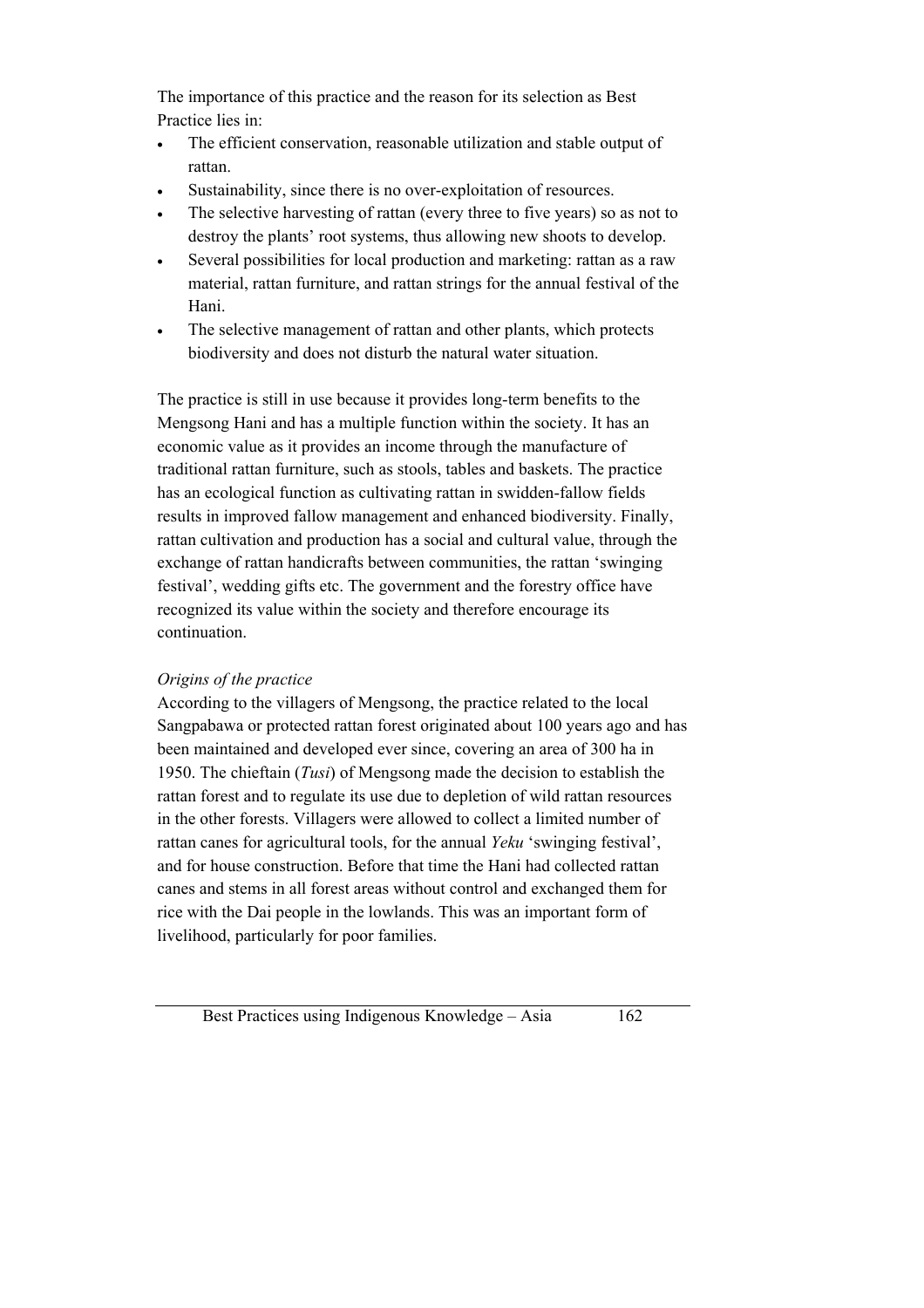The diagnosed depletion of rattan in the wild and protection of rattan in the *Sangpabawa* led to indigenous innovations by some Hani farmers for cultivating rattan in the swidden-fallow fields. While they left swidden fields fallow, they immediately cultivated rattan seeds in them. The rattan growing period was well matched with the 7-13 years of swidden-fallow cycle. Hani people sometimes also cultivate rattan in the margin of forests and streams.

After liberation in 1950, the forest was allocated to the community, which continued the practice. In 1981 the state declared the rattan forest a state forest under community management. The community at that time resolved to manage the forest as they had been doing for the last 100 years.

#### **Contents and approach**

The purpose of the practice is to produce rattan for use within the community. It has further benefits, however. The practice results in the development of a protected forest area where the diversity of other plants is also preserved and enhanced. These include plants which the community uses for food or medicine.

All villagers take part in the practice and all benefit from it. One villager is in charge of organizing the village labour needed to clear sections of forest, plant stems and seedlings, and harvest the rattan. Experienced men– specialists–collect seeds in the forest, prepare the swidden fields for planting stems and sowing seeds, clear sections of forest for transplanting seedlings, and direct the harvesting process. Experienced men also make the rattan chairs. Women collect the rattan shoots which are consumed as food, and they help the men with sowing and planting.

In addition to the cultivation of rattan in the community forest, three years ago the community developed a strategy for converting swidden fields into permanent agro-forestry plots. This was done with the help of the Chinese Centre for Biodiversity and Indigenous Knowledge (CBIK). In the village of Hongqi, 50 Hani (*Akha*) families cleared an area of 40 ha for growing bamboo, rattan and other crops. Plots were allocated to the families. There they grow mainly sweet bamboo for edible shoots, corn, upland rice, vegetables, herbs, medicinal plants, and fruit trees. In one field the researchers found more than 50 different species of useful plants (for food, the market, fodder and handicrafts). Between the bamboo plants the farmers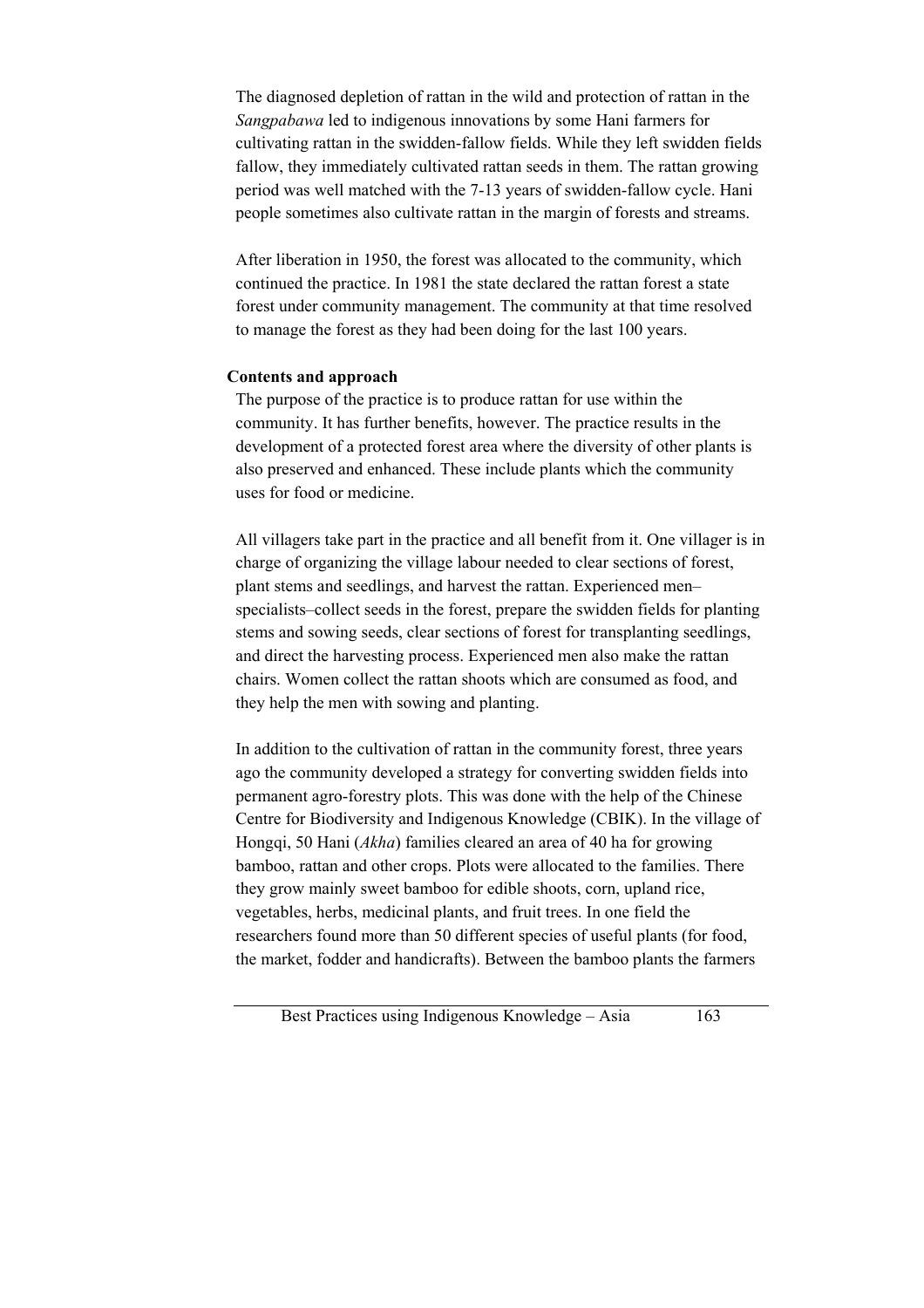transplant rattan, which will produce in three to five years. This rattan will help to make up for shortages of rattan in the community forest. The aim is to use the *Songpabawa* forest only as a source of rattan seeds (five different varieties) and to transform the sloping swidden fields into permanent fields where bamboo and rattan are grown on a permanent basis.

# **The role of indigenous knowledge**

The local people know how to manage a forest in such a way that it remains productive over long periods of time. They know how to select seeds, how to propagate rattan, how to clear the forest and transplant seedlings, and how to obtain products for various purposes, including for food and for generating income. They also know how to protect areas of biodiversity, and how to organize themselves so that the swidden fields are beneficial to all members of the community.

The practice is reinforced by the community's system of values and beliefs. According to the legends of the Hani (*Akha*) in Mengsong, the gods had condemned the *Akha* to death by strangulation because when clearing an area of the forest for shifting cultivation they had damaged the plant and animal communities. But the Hani people were wise and used the rattan not to strangle themselves, but to swing on. Each year the Hani organize the *Yeku* festival ('swinging festival'), which enables them to survive against the initial will of the gods. The swinging was to show the plants and animals that the *Akha* had been punished for the damage to the plant and animal communities during cultivation.

The knowledge associated with the cultivation of rattan is mainly in the hands of experienced specialists, but it is not secret. Everyone learns how to maintain the rattan forest. But the specialists go to collect the seeds, they distribute seeds and seedlings to relatives and neighbours, and they prepare seed beds where they develop different varieties and achieve as much diversity as they can. The diversified plots of experienced families provide examples for other community members.

This knowledge is transmitted to the community from the village head and the forest specialist and within each household from elder to younger. Transmission was strictly oral until 1990, when ethno-botanists searching for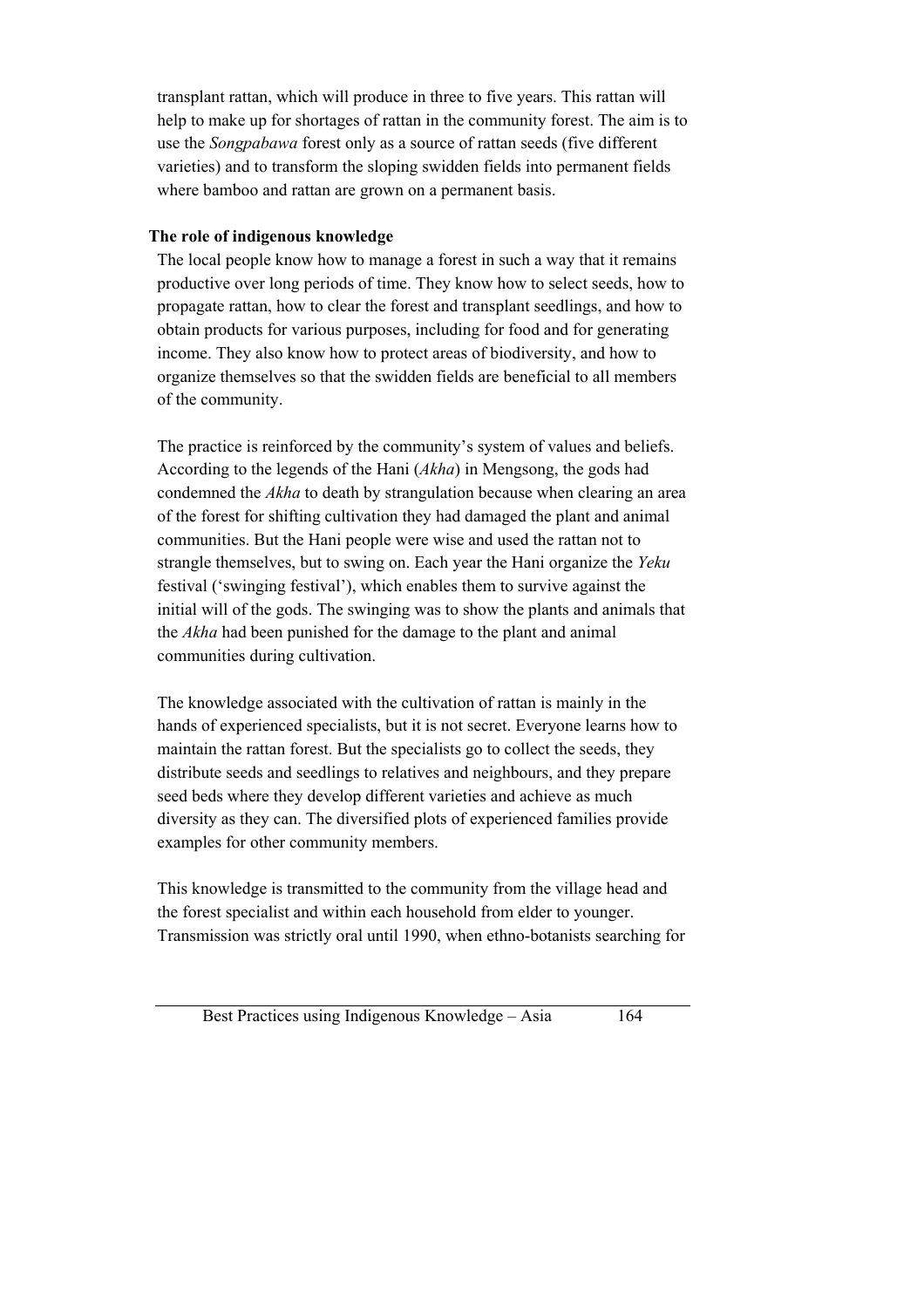different varieties of rattan and bamboo noticed the practice. It was not documented before, however.

#### **Achievements and results**

Some 15,000 clumps of rattan are growing in the more than 300 ha of forest managed by communities. Each year they produce approximately ten tons of rattan canes. Hani people classify rattan into two large categories *dahong* and *lei*. Two-thirds of the clumps are rattan *dahong* and one-third are rattan *lei*. From one clump of rattan *dahong*, the villagers collect one string about ten meters long every three years, and from a clump of rattan *lei* one such string every five years. By rotating the gathering of strings from the clumps, the village can harvest about ten tons a year. The villagers are clearing more forest in order to add more rattan plants and increase production.

The practice is sustainable as no trees are felled and the forest is maintained to provide an ecosystem for rattan growing which is close to a natural forest. The difference is that it is managed by the villagers. By harvesting carefully and replanting rattan, productivity is even higher than that of a natural forest. With the intercropping of upland rice and rattan in the swidden fields, there is a complementary relationship between shifting cultivation and rattan forest.

The practice is cost-effective: while the input of labour is not constant, the benefits are year-round. Rattan obtains a high price at both local and regional markets, it provides food, and it generates income by providing raw material for tools, handicrafts and the festival.

The practice is locally manageable, as the Hani villagers have shown. They control both the practice and the natural resources themselves, using their own customary forms of village organization. They have also transferred application of the technology from the forests to the swidden fields, transforming 40 ha of swidden field into highly diversified agro-forestry plots.

The practice has proven to be a viable way to manage a highly diversified forest so as to derive economic benefit from it, and to transform swidden fields into permanent agro-forestry plots containing more than 50 different plant varieties. The practice depends for its success on the community's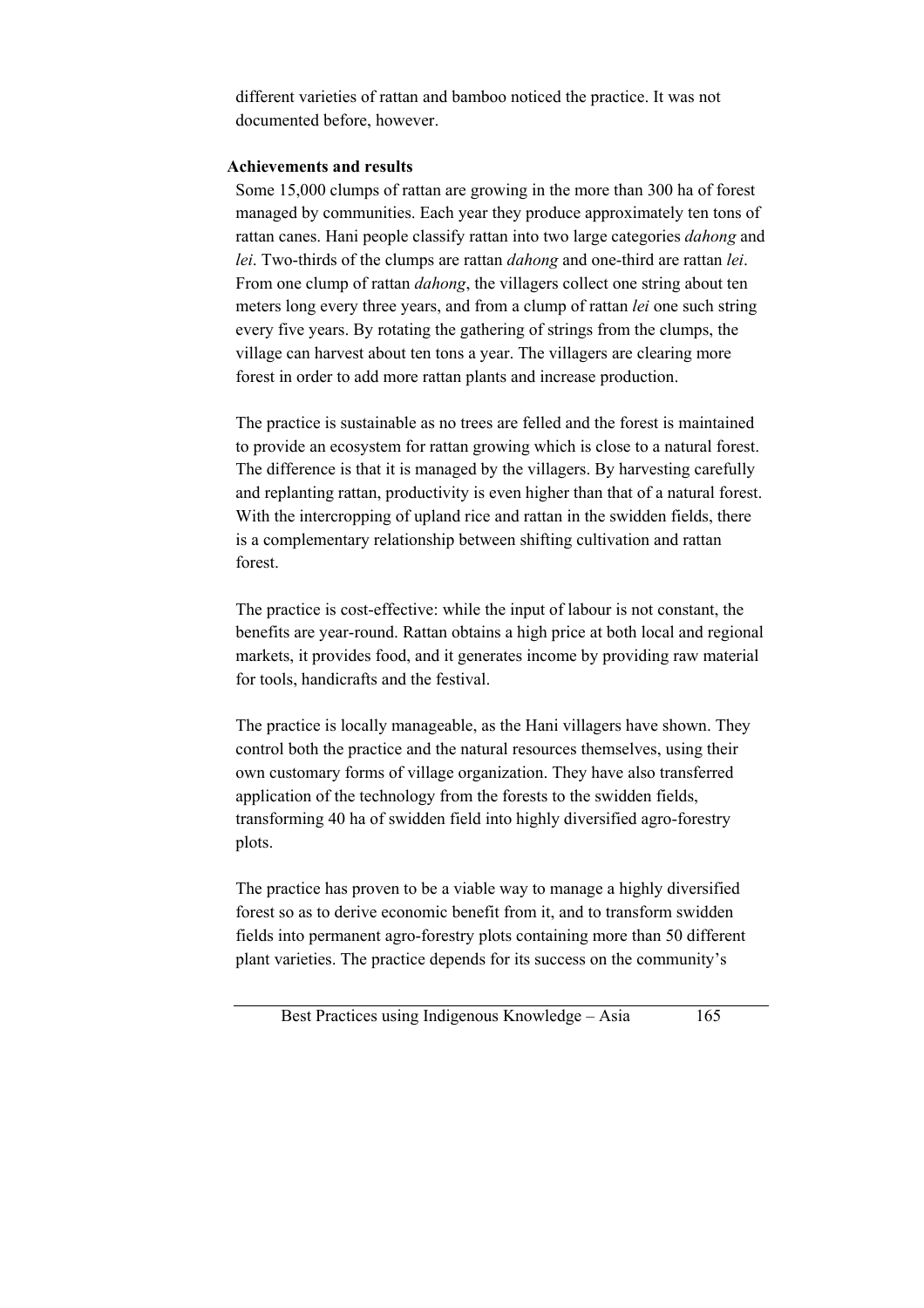skills in cultivation, joint management and internal organization. At the same time, however, the practice itself improves families' livelihoods and strengthens the community. In other words, there is a strong relationship between IK and the local community.

The practice does pose a danger of overexploitation, however, if the demand for rattan increases and prices go up. External pressure to extract timber could also affect the area of the rattan forest.

The practice could be improved through further experimentation and through discussion among the Hani about the improvements. The practice should be disseminated to other areas and villages with similar conditions. Transforming more swidden fields could increase the total area under permanent agro-forestry, with the result that rattan and other tree crops can be harvested after 7-10 years.

# **Source of inspiration**

The practice could be replicated elsewhere but there would certainly be conditions and prerequisites to consider. Since this is a social practice with cultural meaning and differentiated tasks, requires a strongly organized community. At the same time, it requires the ecological conditions for rattan production.

If you think that this case could be useful in a different context than the one described here, please get in touch first with the contact person listed below (Administrative data). Intellectual property rights could be an issue.

# **Administrative data**

*Organization involved*  Centre for Biodiversity and Indigenous Knowledge (CBIK) Floor 3, Building A, Zhonghuandasha Yanjiadi, Kunming 650034, China Tel.: +86 871 4123519 Fax: +86 871 4625033 E-mail: cbik02@public.km.yn.cn Website: www.cbik.org or www.cbik.ac.cn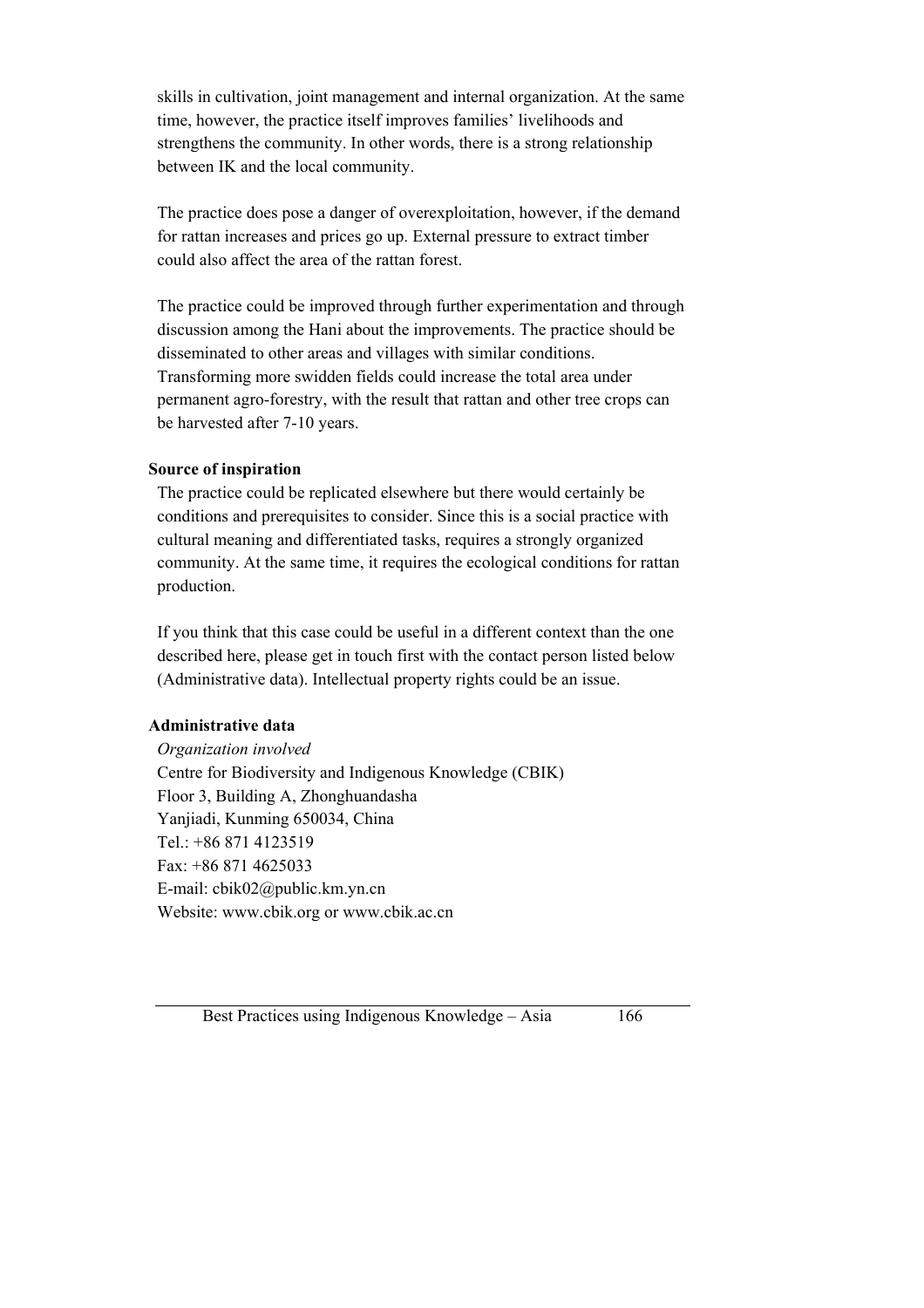The role of CBIK and its staff has been:

- Documentation: CBIK researchers have noted, documented and publicized the best practices of rattan management.
- Technical support: Farmers' nurseries for raising rattan seedlings for purposes of large-scale production have been improved through the integration of indigenous knowledge and scientific knowledge.
- Extension: CBIK staff work with state forestry agencies to achieve large-scale extension in Yunnan, and to transfer the best practices to other, similar biophysical and socio-economic environments.

*Contact person*  Professor Xu Jianchu E-mail: cbik@public.km.yn.cn

*Person(s) who have described this Best Practice*  Timmi Tillmann CBIK (CIM-Germany) E-mail: timmi@public.km.yn.cn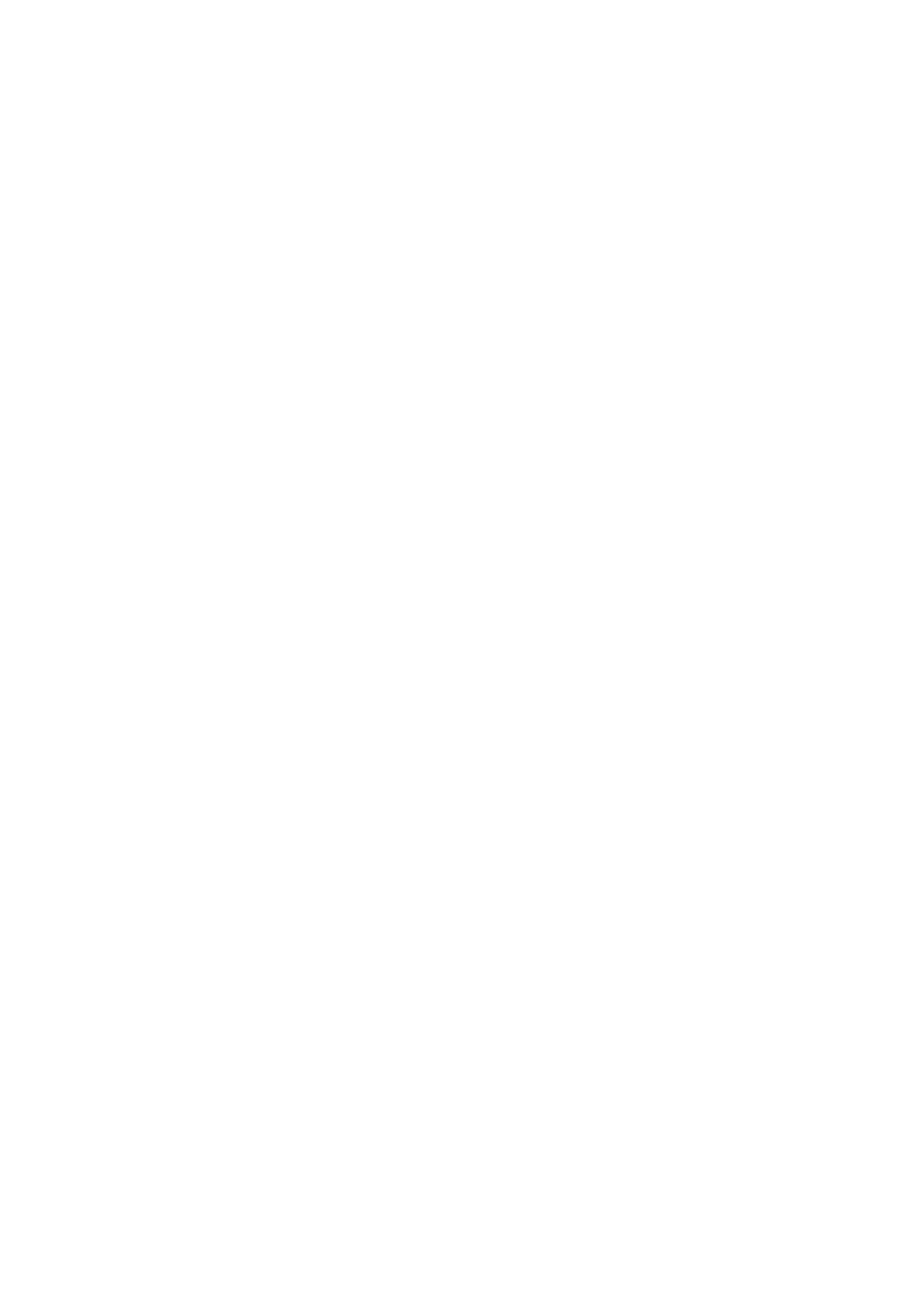# **Americas**

Mexico Suriname Peru Canada Bolivia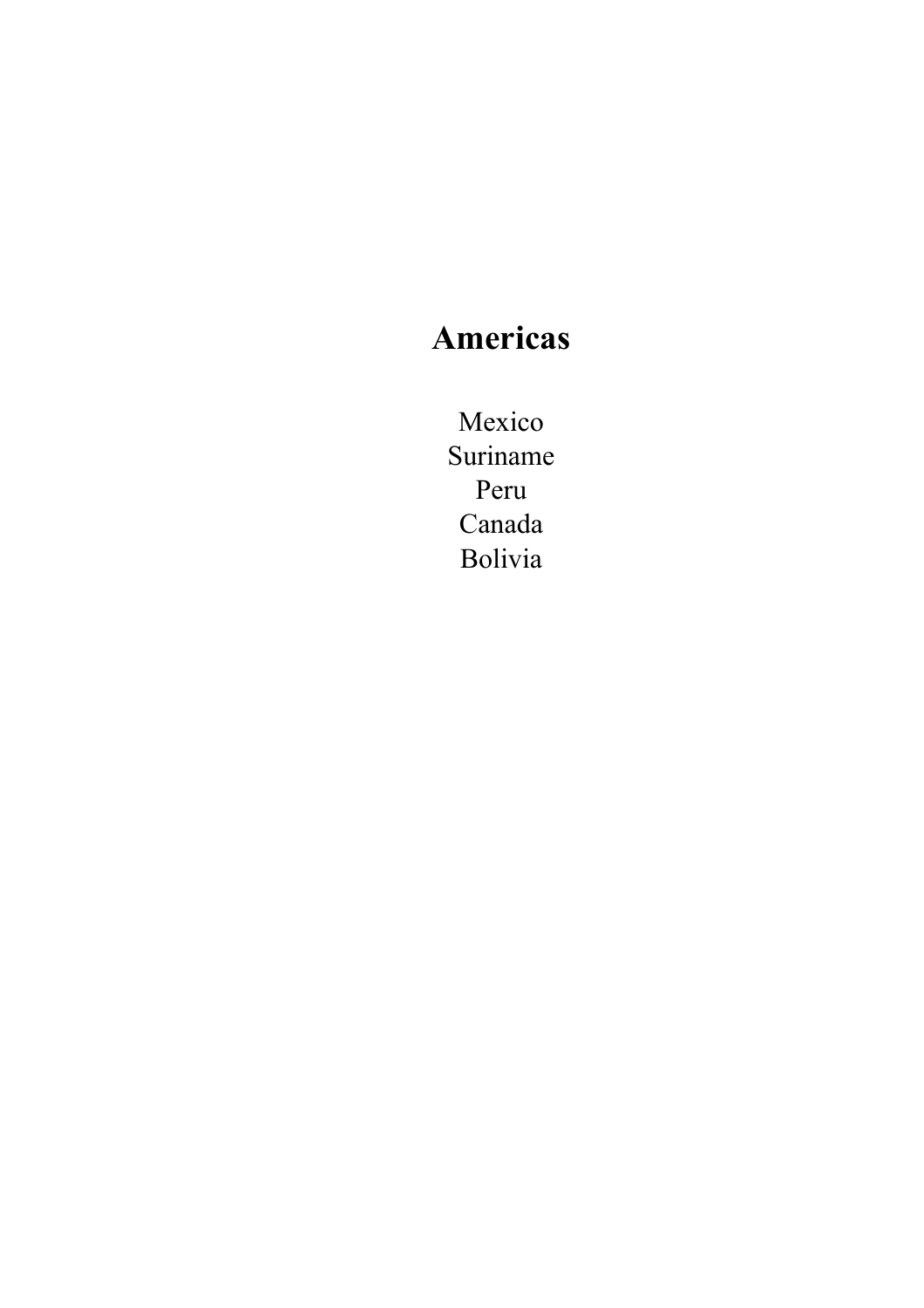#### **Title**

Collaborative application of empirical criteria for selecting high-quality fleeces: Tzotzil shepherdesses and sheep scientists work together to develop tools for genetic improvement

#### **Themes**

Animal genetics, clothing, domestic animals, income generation, quality standards, rural women, sheep, team work, weaving, wool

# **Introducing the practice**

This practice was developed in the mountains of Chiapas, in Southern Mexico. A number of different ethnic groups live in this region, each one with its own culture, language, and traditions. The Tzotzils are one of these. Their livelihood strategies depend largely on agriculture: maize and beans are the main crops, and sheep production provides wool for weaving and manure to fertilize the cropland.

Sheep husbandry among the Tzotzils is the exclusive responsibility of women, and it accounts for up to 36% of family income. Most traditional clothing is made of wool and produced within the household, which means little expenditure on clothes. Fleeces, garments and woollen crafts are regularly taken to the local markets. Besides, sheep can be sold when cash is needed urgently.

The small family flocks (ten sheep) are very important for the Tzotzils, and many conventional interventions have tried to improve living standards through sheep production strategies. In the last 25 years, various exotic sheep breeds producing 'high-quality' wool have been introduced in the area, along with 'modern' husbandry techniques. They were not successful. Government authorities failed to acknowledge the strong link between the Tzotzil culture and the husbandry of their 'sacred' sheep, and also the differences in wool quality standards. Likewise, extension workers have not appreciated either the local sheep or the traditional management practices developed by endless generations of illiterate yet expert shepherdesses.

The best practice described here involves the collaborative application of criteria for judging the quality of fleece. This takes place every six months at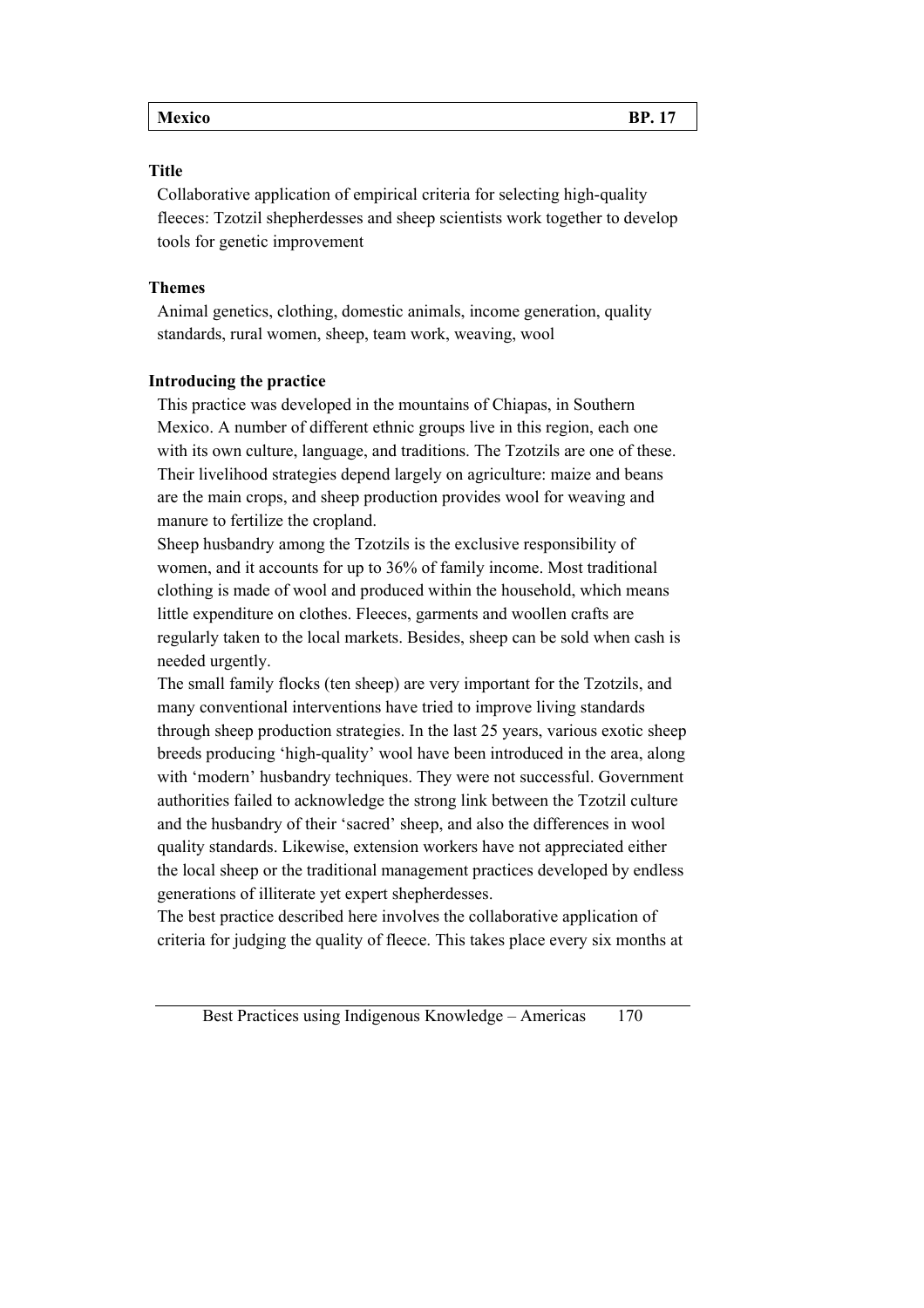the University of Chiapas's sheep farm. The practice began in 1995 as a wool-grading exercise with local shepherdesses and weavers; its aim was to help the sheep scientists to identify the local criteria for 'high-quality' fleeces. It has evolved into an interactive and participatory methodology that is now integrated into the programme to genetically improve local Chiapas sheep through selection.

Prior to the semi-annual shearing of the flock, groups of Tzotzil women apply their own local criteria and empirical methods to assess fleece quality. Their tacto-visual approach subjectively assesses fleece in terms of its volume, staple length, looseness of staples, textile aptitude, softness, colour and cleanness. Sheep scientists translate the women's key words and the results of their tacto-visual appraisals into a fleece quality grade from 1 (poor) to 4 (excellent). The women have established 'staple length' as the most important factor, and have developed a complex measuring system that defines eight different sizes on the basis of finger lengths and widths. The 'textile aptitude' of the fleece determines whether, when spun into yarn for the traditional weaving process, a fleece is best suited for the weft or the warp.

The various elements of the tacto-visual appraisal are closely related to objective parameters of fleece production. The subjective assessment of staple length correlates significantly with its metric-system equivalent, and textile aptitude indicates the proportion of fleece fibres that are long and coarse. The compounded grade given for fleece quality correlates significantly with staple length, greasy fleece weight, body weight and wool growth. An index for high quality fleeces as judged by local standards is now used as a selection tool.

This collaborative fleece-grading system has been standardized over time. It has been in use since 1995 and has evolved into an efficient and reliable method of improving local sheep through selection. Women's participation has ensured the establishment of culturally appropriate fleece-quality standards. It has also directed efforts to produce high-yielding, environmentally adapted sheep that Tzotzil women identify as members of the respected local breed which they call *batsi chij* ('the true sheep'). The collaborative system has also served to identify and discard certain objective parameters of wool production and fleece quality that were redundant. This has made the selection programme more efficient.

Best Practices using Indigenous Knowledge – Americas 171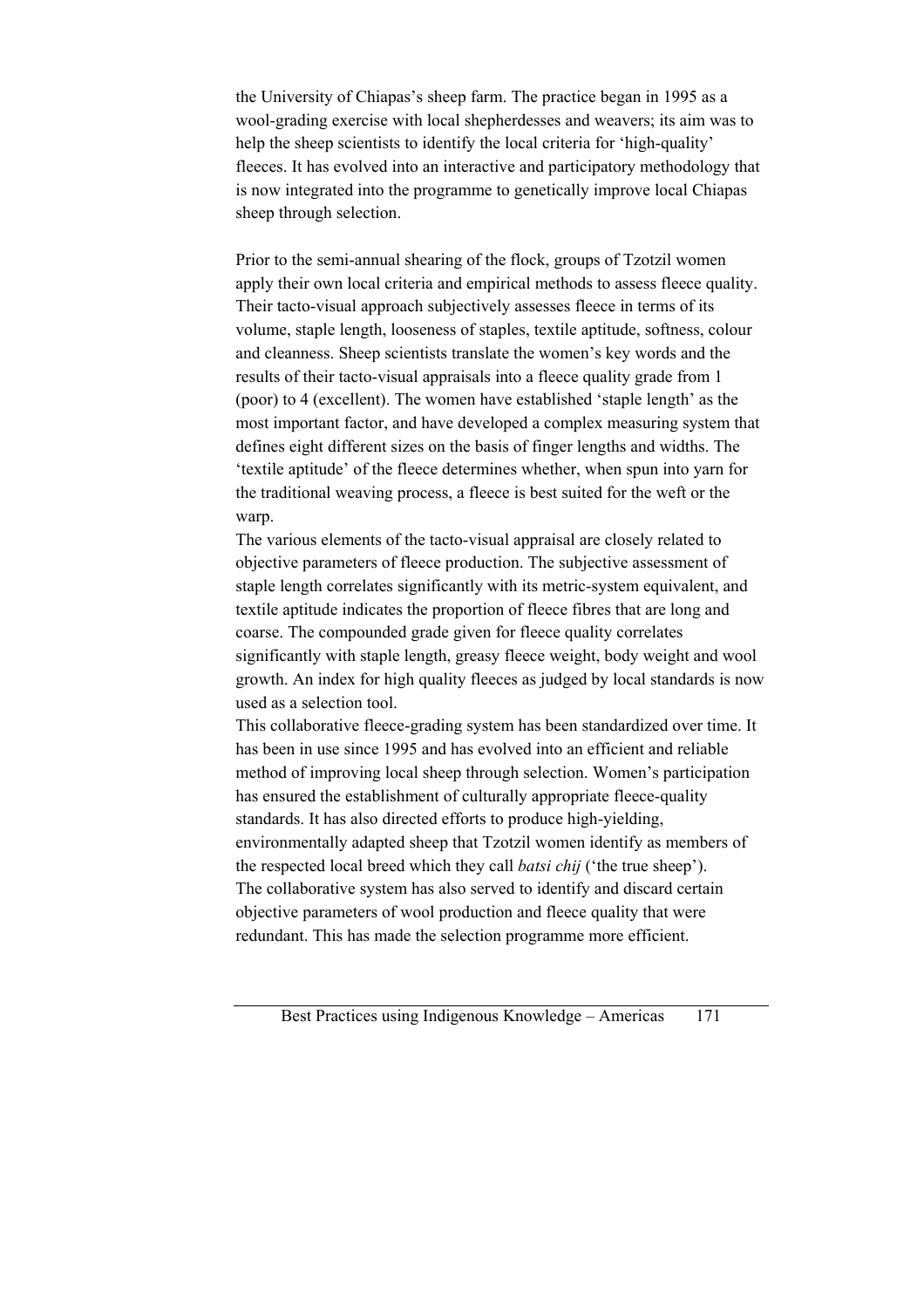# **Content and approach**

The methodology for assessing and grading fleece quality represents a blend of the traditional knowledge possessed by illiterate Tzotzil shepherdesses and weavers with the tools for genetic improvement used by sheep scientists. Countless generations of Tzotzil women developed empirical fleece-quality criteria to meet their textile needs, as well as adequate assessment methods. Sheep scientists have adopted these elements and translated them into genetic selection tools to produce animals with fleeces that are of high quality by local standards.

The purpose of the practice is to:

- Ensure technical success by using local animals and traditional husbandry systems.
- Incorporate the expertise and traditional knowledge of local peoples (fleece-quality standards) into tangible assets (culturally acceptable selection methods).
- Learn from the experts.
- Promote bottom-up approaches.
- Preserve and improve the local species of wool-producing sheep.
- Re-value empirical technologies.

# *Persons involved*

Groups of Tzotzil women from different villages are collaborating in the fleece-grading exercises with sheep scientists from the University of Chiapas. As the programme progresses, more and more Tzotzil shepherdesses will be able to obtain a superior animal of the local breed which not only produces the type of wool required for the local textile process, but also passes its genes on to following generations. Tzotzil interpreters and facilitators also participated in the project. In the near future, extension workers will have to be involved as well.

# *Method*

Groups of Tzotzil women are invited to the fleece-grading exercises. They come from different villages. Animals in the university's flock are allocated to different sheds, in groups of about 25 sheep. The best sheep in each group is selected visually as the animals move around (based on an estimate of its fleece volume). The animal is removed from the group and tacto-visual appraisal begins. By gently handling the fleece, the Tzotzil women estimate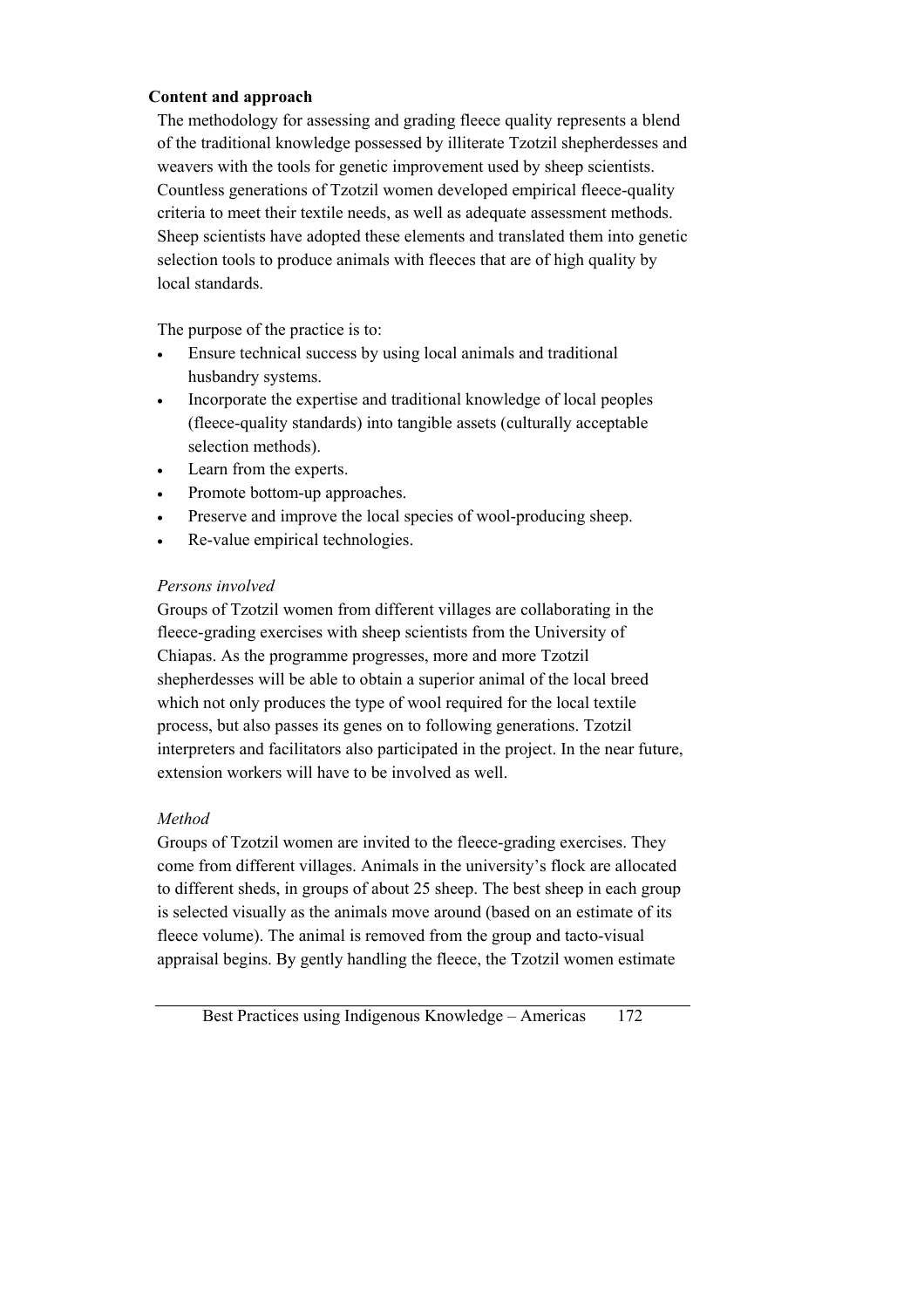staple looseness, a desired trait. Staple length is determined using the empirical system of finger lengths and widths. Textile aptitude of the fleece is assessed according to the relative amount of long/coarse fibres and short/fine fibres. Secondary parameters are also considered, such as a relative lack of kemp fibres, the colour of the wool, and the cleanness of the fleece. The scientists then translate all these elements into a compounded fleecequality grade.

At the farm, additional technical information is obtained: greasy fleece weight, body weight, wool growth, and proportion of fibres. A selection index based on the Tzotzil criteria for high-quality fleeces is used to identify the best animals on the university farm. The top 15% of rams are left on the farm as replacements, and the rest of the rams with scores of 'good' and 'excellent' are identified as superior rams suitable for introduction into village flocks.

#### **The role of indigenous knowledge**

The collaborative effort guarantees that the improvement programme is producing exactly what the Tzotzil shepherdesses and weavers need. Animals will have fleeces of the highest local standards. If top-down approaches were used, industrial standards of short, white and fine wool would be applied, exactly the opposite to the Tzotzil standards for high quality fleeces, which call for long staples of coarse, black fibres.

Chiapas sheep, the local breed, is a highly respected animal. In Tzotzil culture sheep are sacred; they are never killed or eaten, and they are given names and considered to be the ritual children of women. No other animal occupies the place in Tzotzil culture and society that the sheep does.

Sheep are the exclusive responsibility of Tzotzil women. Wool is processed using ancient techniques and then woven and sewn into traditional clothing for the whole family. Black skirts, shawls and coats predominate among the Tzotzils, and black sheep are highly regarded, although wool requirements for the traditional white jackets and brown ceremonial blouses give animals of these colours an important place too. Empirical selection of animals over the last 500 years has resulted in an adapted animal producing the type of raw material that can be processed using the traditional weaving technologies of spinning with a wooden spindle and weaving in a back-strap loom. Using

Best Practices using Indigenous Knowledge – Americas 173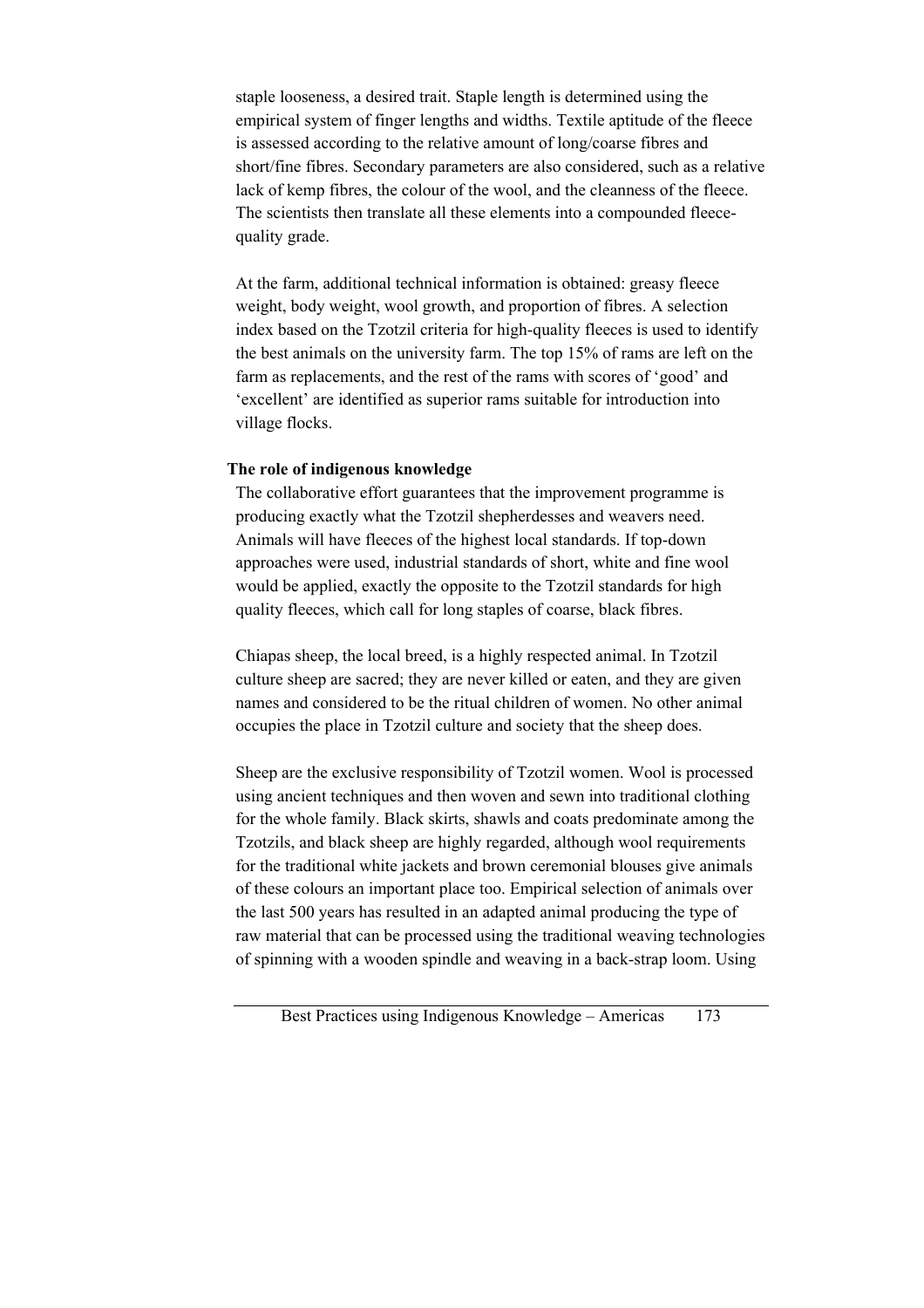the highly appreciated local breed and the locally developed fleece-quality criteria gives the collaborative grading exercises the cultural value they deserve.

# *The transfer of knowledge*

Most Tzotzil women (70% of more than 15,000 households) have their own small flock of Chiapas sheep. They all know a lot about sheep husbandry and weaving. But what is being developed jointly with the sheep scientists is a blended product that puts together the best of traditional and scientific knowledge in the area of fleece improvement.

In the Tzotzil villages, most women are illiterate and do not speak the official language (Spanish). What they do as shepherdesses and weavers is something they have learned orally from their mothers and grandmothers and through the everyday contacts associated with their domestic responsibilities. Knowledge and practices are shared outside the household through social networks and informal communication within and between Tzotzil villages.

Written materials about sheep husbandry are generally rare. In the Tzotzil language they are non-existent. Various ethnographic studies do, however, describe the Tzotzil livelihoods. The traditional sheep husbandry system has been studied using an ethnoveterinary approach.

# **Achievements and results**

Collaboration to achieve a selection index for a genetic programme designed to produce sheep that meet local standards is a best practice because it recognizes and values the traditional knowledge of Tzotzil women. Local standards for fleece quality are given top priority. The practice validates indigenous technical knowledge and gives it the same weight as scientific technical knowledge. It is incorporated into a development effort as an essential element.

The interaction between Tzotzil women and sheep scientists has resulted in convenient methods for genetic improvement. At least 36 women from 10 different Tzotzil villages have collaborated regularly in the application of fleece-quality criteria. In the last two years, no fewer than 130 superior rams have been introduced into village flocks. Many Tzotzil women from the villages are requesting information about how to buy or borrow one of these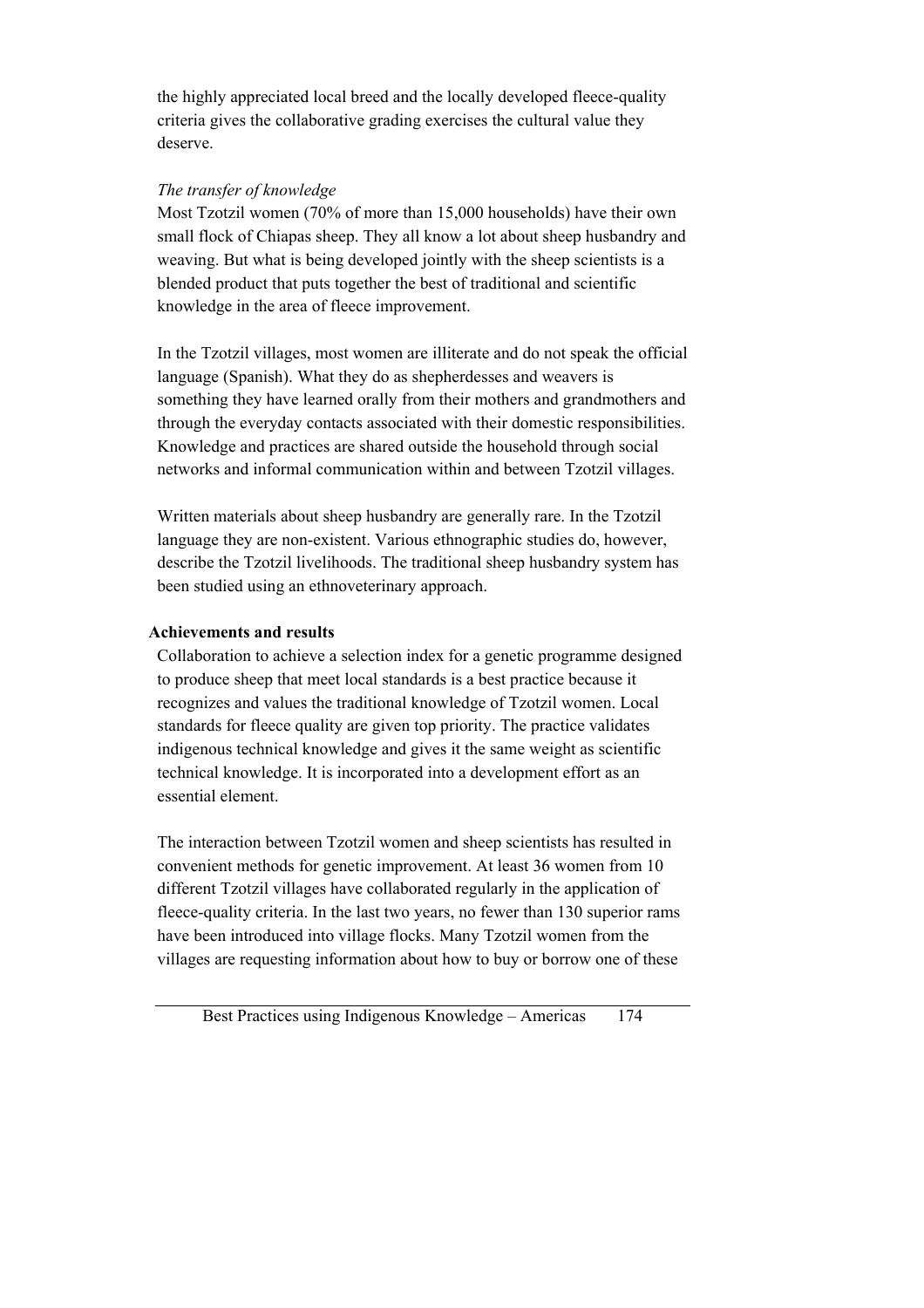animals. A nucleus flock of 400 sheep is currently being monitored using this inter-ethnic approach.

The practice is sustainable, cost-effective and locally manageable.

- It is sustainable because the superior rams are more productive as a result of their superior genes, and not because they are heavier or larger, thus requiring proportionately larger amounts of food.
- It is cost-effective because no additional inputs are necessary and the traditional management system does not need to be modified in any way for these animals to perform as superior breeders. More wool and fleeces of higher quality mean that better clothing can be woven, and that better handicrafts can be sold. This has a direct impact on livelihoods.
- It is locally manageable because Tzotzil shepherdesses recognize these superior animals as members of the respected and appreciated local breed of 'true sheep'. The animals are perfectly adapted to the environment and maintain their hardiness.

# *Strengths, weaknesses and requirements for the future*

The practice has a number of strong points. It ensures that improvement of the local breed through selection results in an end product (high-quality fleeces) that meets all the demands of the shepherdesses and weavers who are supposed to benefit from any intervention involving sheep-production strategies. The interaction between experienced women and new shepherdesses that takes place during the grading exercises facilitates the transfer of indigenous knowledge. The grading exercises are a dynamic and interactive process through which quality criteria are established and modified according to the local requirements for raw material for weaving. The Tzotzil women are the experts, and the sheep scientists are the apprentices. Together they act in synergy to design and develop genetic selection methods.

One problem has been that fleece graders who take part for the first time find it difficult in the beginning to assume their role as experts, and to interact openly and on the same level with sheep scientists. Another problem is that sheep numbers at the university farm are still low.

The practice will have accomplished a social objective when the 'blended' outcomes in the form of selection indices and genetic methods can be taken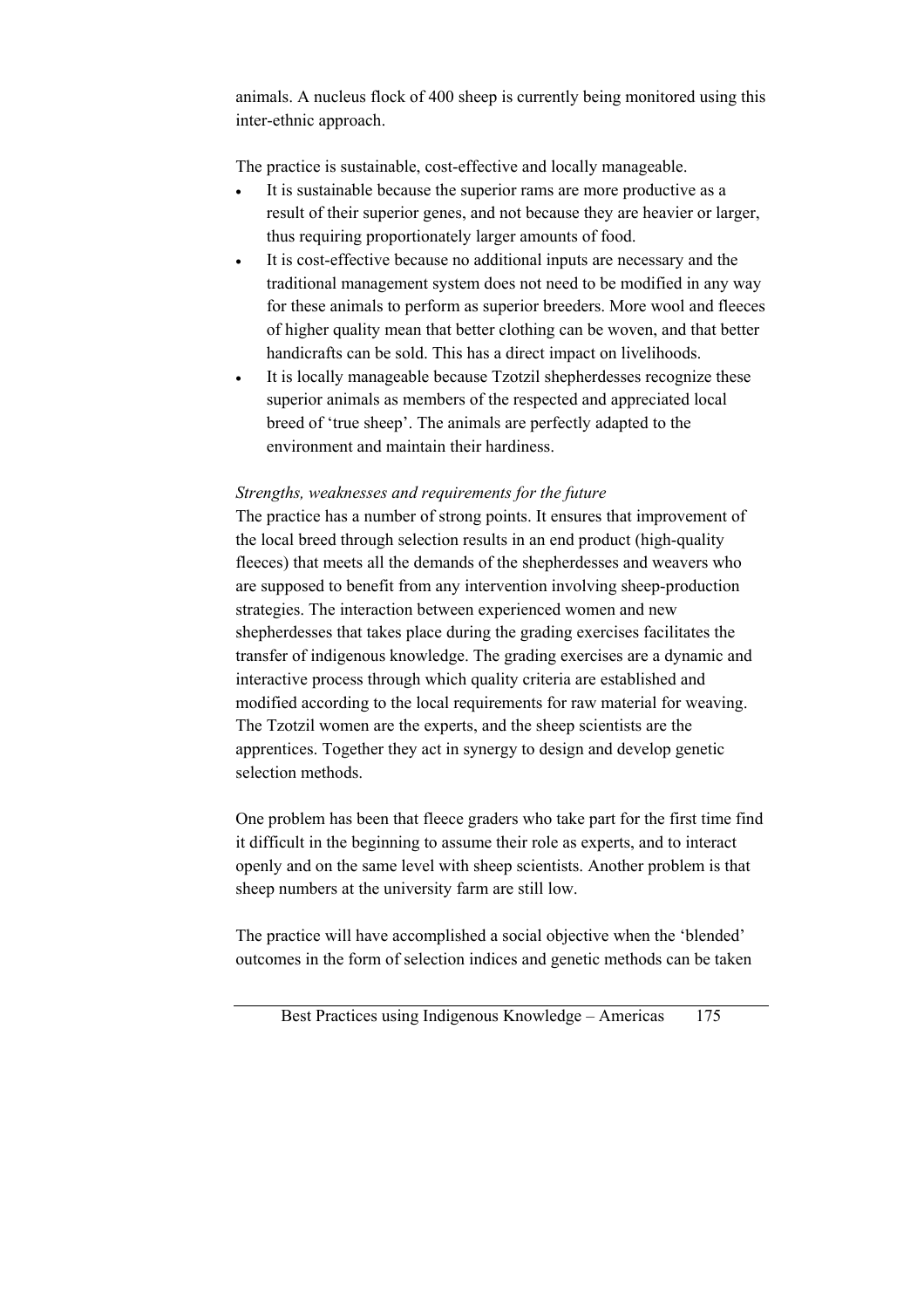back to the villages and applied by the Tzotzil women to their own flocks. Extension strategies will have to be developed to make this blended knowledge available to all Tzotzil shepherdesses. These strategies will have to take into account the facts that very few of them can read and they have been accustomed to the more common 'top-down' approaches.

# **Source of inspiration**

It would be fairly easy to transfer the methodology of the practice to other marginal, indigenous, sheep-related economies located in high mountains and associated with hand-processed fleeces.

However, more important than the practice itself is the overall concept that traditional knowledge which has been developed locally to solve specific problems has to be analysed, validated and applied, after being blended with scientific knowledge if necessary. The holistic analysis and enrichment of traditional knowledge is not just possible, but should be a pre-requisite when development interventions are being considered.

Adaptations should derive from the particular needs, practices, beliefs and culture of the people whose traditional knowledge is being used as the basis for development. There is of course no universal recipe for successful interventions, but before any interventions are designed and applied, there should be a commitment to understanding the cultural and socio-economic context of the area, the people, and their livelihoods and traditions.

If you think that this case could be useful in a different context than the one described here, please get in touch first with the contact person listed below (Administrative data). Intellectual property rights could be an issue.

# **Additional remarks and information**

The programme for the genetic improvement of Chiapas sheep has been evolving for the last ten years. It began with an analysis of the characteristics of Chiapas sheep, the native breed. An open-nucleus breeding scheme has been used to improve wool production and fleece quality. The University of Chiapas sheep farm maintains the nucleus flock under traditional management, with wooden shelters and extensive grazing on native pastures. Use of feeding concentrates is restricted, and maize stover supplements constitute the feed during the dry season.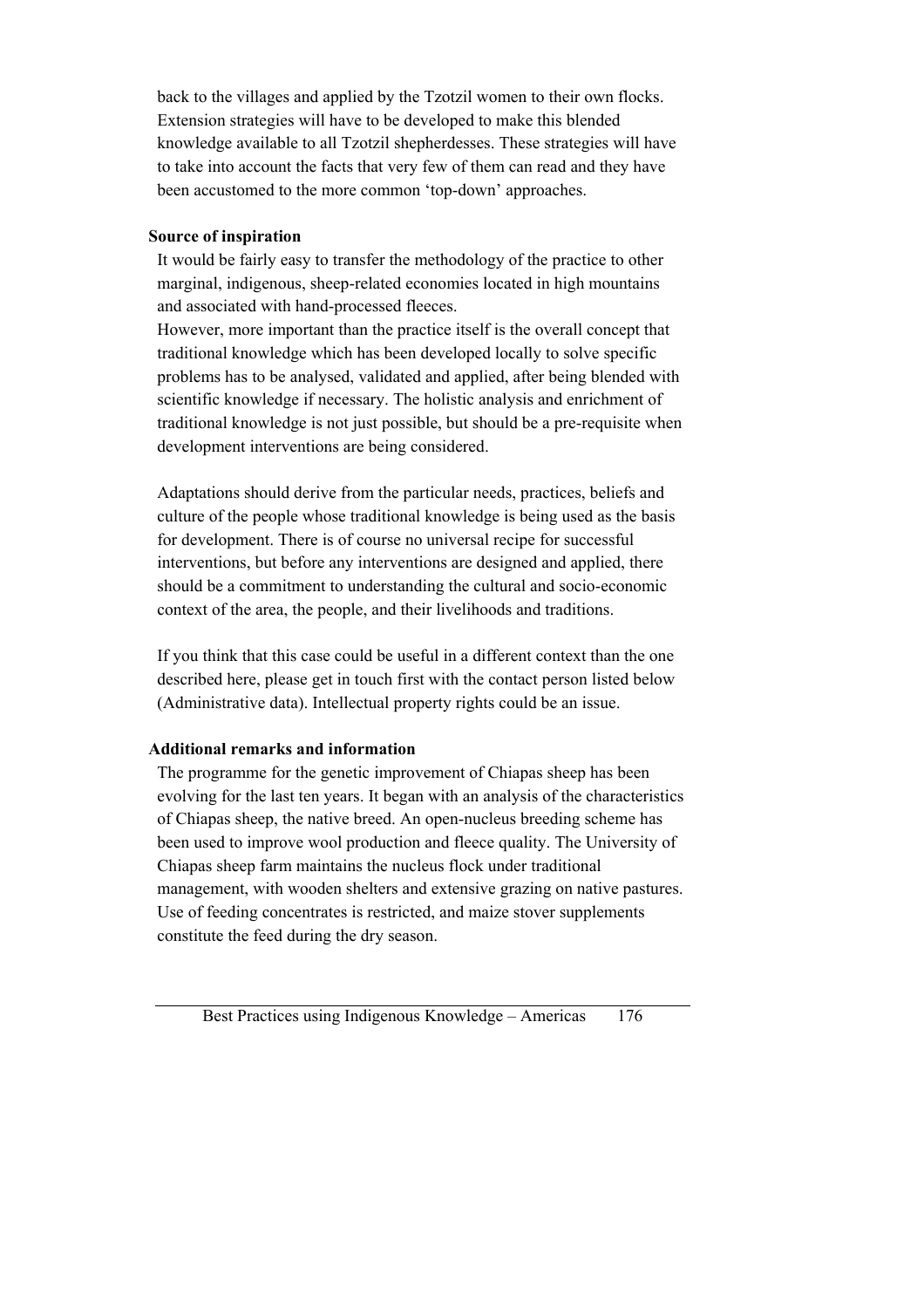Several articles published in social-science and technical journals describe the approach and implications of the genetic improvement programme based on collaboration with local experts.

Articles in English include the following:

- Perezgrovas, R., A. Parry, M. Peralta, P. Pedraza & H. Castro. (1995). 'Wool production in Chiapas sheep: Indigenous knowledge provides the basis for selection'. In: R. Crawford, E. Lister & J. Buckley (eds.), 'Conservation of Domestic Animal Genetic Resources.' Rare Breeds International & AgriFood Canada. Ottawa, Canada. pp. 240- 244.
- Perezgrovas, R. (1998). 'Ethnoveterinary studies among Tzotzil shepherdesses as the basis of a genetic improvement programme for Chiapas sheep'. In: E. Mathias, D. Rangnekar & C. McCorkle (eds.) 'Ethnoveterinary Medicine: Alternatives for livestock development.' Proceedings from an international conference. BAIF Development Research Foundation. Pune, India. pp. 47-48.

# **Administrative data**

*Organization involved* 

Instituto de Estudios Indigenas, Universidad Autonoma de Chiapas Centro Universitario Campus III, San Cristobal de Las Casas, 29200 Chiapas, Mexico Tel.: +52 967 678 3534 Fax: +52 967 678 3534 E-mail: rgrovas@montebello.unach.mx Website: www.unach.mx

# *Contact person*

Raul Perezgrovas E-mail: rgrovas@montebello.unach.mx or raul\_perezgrovas@hotmail.com

# *Other partner(s) involved in the practice*

• Guadalupe Rodriguez Centro Ovino de Teopisca, Centro Universitario Campus III, San Cristobal de Las Casas, 29200 Chiapas, Mexico E-mail: grgalvan@hotmail.com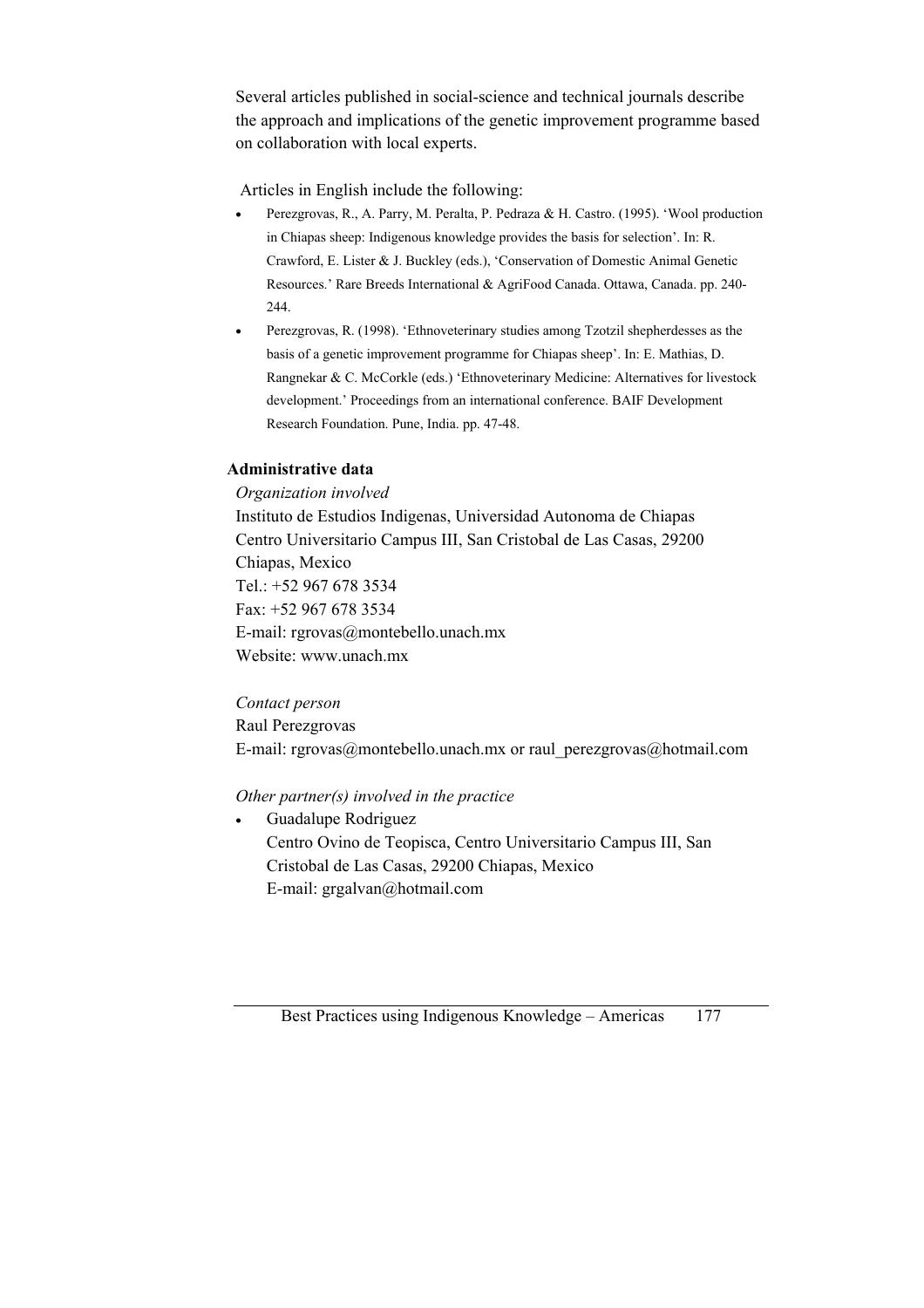• Hilda Castro

Departamento de Genetica, Facultad de Medicina Veterinaria, UNAM Ciudad Universitaria, 04510 Mexico, D. F., Mexico E-mail: hildacg@servidor.unam.mx

# *Funding*

The total budget for 1999-2001 was the equivalent of USD 15,000. These funds came from two sources:

- Universidad Autonoma de Chiapas (UNACH), Mexico
- Sistema Regional de Investigacion Benito Juarez (SIBEJ-CONACYT), Mexico

*Person(s) who have described this Best Practice:*  Raul Perezgrovas Instituto de Estudios Indigenas-UNACH, Mexico Tel.: +52 967 678 3534 E-mail: rgrovas@montebello.unach.mx or raul\_perezgrovas@hotmail.com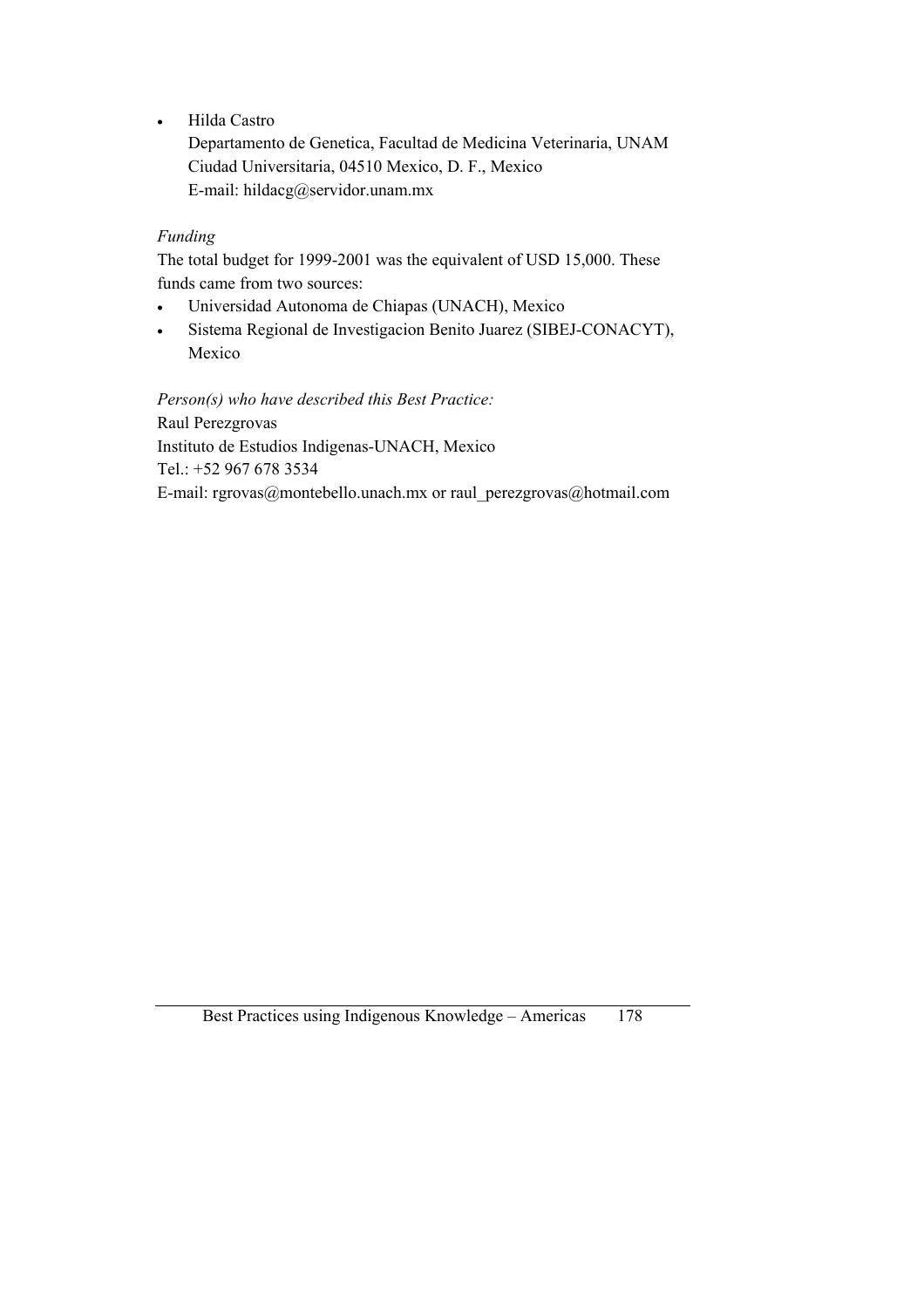#### **Title**

Shamans and Apprentices Programme: Promotion and Integration of Traditional Medicine

## **Themes**

Botany, community health, cultural identity, diseases, education, health, health centres, self reliance, traditional medicine, training

#### **Introducing the practice**

In Suriname (South America), traditional healing practices are being revived among the Trio Amerindians of the communities of Kwamalasamutu and Tëpu, in the far south of the country. Kwamalasamutu is the community most remote from the capital Paramaribo. It is accessible only by air. A Cessna charter flight to Kwamalasamutu takes two hours; a flight to Tëpu takes an hour and a quarter.

The programme to breathe new life into traditional practices began at Kwamalasamutu in 1988, following recommendations from ethnobotanist Mark Plotkin, president of the Amazon Conservation Team (ACT). He lamented the fact that the old shamans were dying and taking with them all their knowledge, without having transferred any of it to younger generations.

The traditional healers involved in the present programme are shamans of the Amerindian tribes of the Suriname Amazon. Shamans are inheritors of a great medical tradition that has its origins in the beginnings of civilization. In the social firmament of Amazonian tribes, shamans act as healer-priests, responsible not only for the health of their people but also for their spiritual welfare. In this capacity, shamans are the keepers of both tribal traditions and rites as well as the knowledge of medicinal plants. Over thousands of years, Amazonian tribes have accumulated a vast storehouse of knowledge of medically useful plants growing in the rainforest. Although a large number of important pharmaceuticals have been discovered from studying the traditional medicine of indigenous people, medicinal plants are just one component of traditional health systems. Ceremonies and rituals, songs and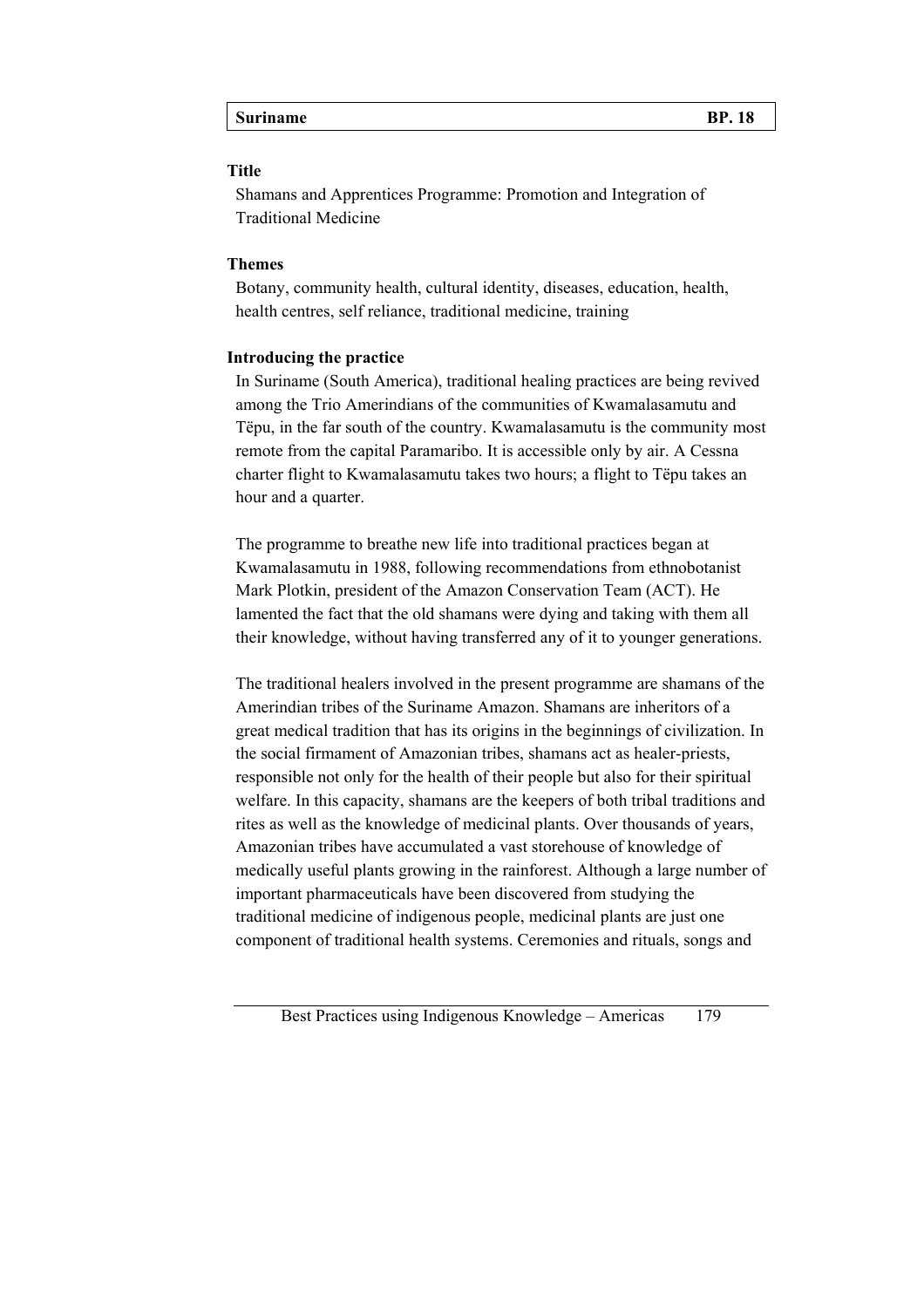colourful dances, incense and invocations often accompany the use of medicinal plants in healing.

It is customary for shamans to teach the next generation about medicinal plants, their belief systems, methods of diagnosis, and traditional concepts of illness. At Kwamalasamutu, this practice was greatly enhanced in July 2000 with the opening of a clinic for shamans and apprentices, and with the operation of a training facility where youngsters aged about 12 receive introductory training in traditional health care. The shamans and apprentices' clinic operates in conjunction with the clinic managed by the Medical Mission, the agency responsible for providing primary health care in the interior of the country. The aim is to establish structural cooperation between the two clinics. At Tëpu, a similar clinic was opened in August 2001. Also scheduled to be part of the programme are medicinal plant gardens.

The programme is ongoing. With the opening of the traditional medicine clinic at Kwamalasamutu in 2000, the programme entered a new phase of implementation. It has not yet been evaluated. The aim is to expand the programme to cover the entire interior of the country. International exchange is also envisioned to foster the programme's further development.

The clinic has been so successful that it was initially in operation seven days a week, mornings and afternoons. Eventually the shamans could be convinced that it is 'against the law' to work seven days a week, so that the clinic is now closed on Sundays although the shamans are still on call.

The Trio themselves are fully in charge of both the transfer of knowledge and the treatment of patients in the clinic. The practice is efficient, cost-effective and manageable. It also plays a vital role in the cultural recovery of the tribe.

Outside influence (missionaries) had discouraged the tribe from maintaining their traditional healing practices, persuading them that 'the white man's pill' was superior. But it was also outside influence (ethnobotanist Mark Plotkin) that was instrumental in reviving those practices. By explaining to the tribe that certain of 'the white man's pills' were derived from plants in their own forests, Plotkin made a valuable contribution to restoring the shamans to their rightful place within the tribe. He recommended setting up a shamans and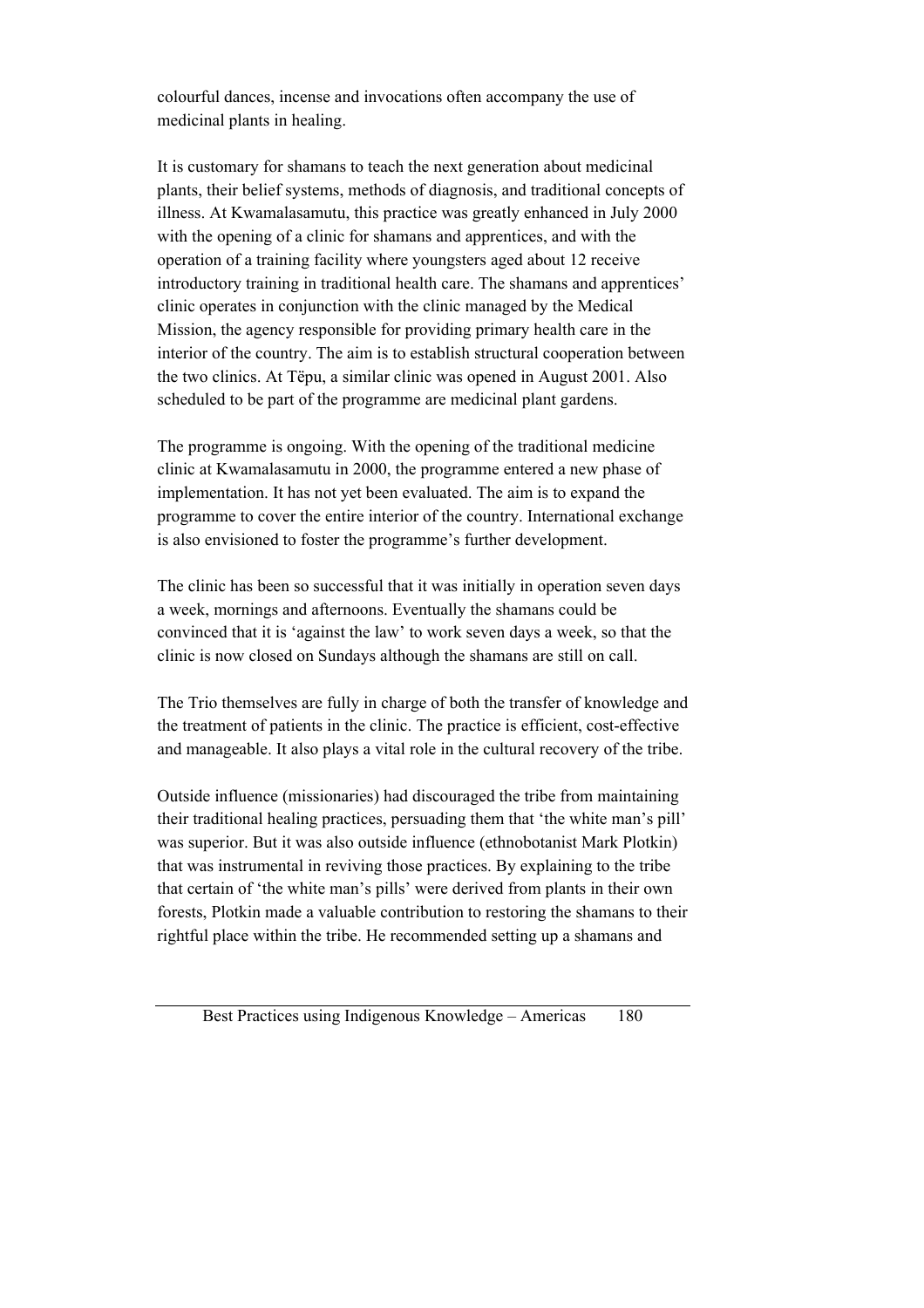apprentices programme and he helped the Trio to produce a handbook, in their own language, of medicinal plants and their uses.

### **Content and approach**

The purpose of the Shamans and Apprentices Programme is to improve health care in the community. Everyone involved in the programme is firmly convinced that the integration of traditional health care with western health care, as provided by the Medical Mission, will result in better health care for the community, and that the programme will eventually have a ripple effect, enhancing health care nationwide.

The Shamans and Apprentices Programme is an essential component of an effort to recover and conserve tribal culture, which in turn is part of an overall effort to achieve sustainable development.

### *Persons and organizations involved in the practice*

The community as a whole is involved in the practice. At Kwamalasamutu, the community has approximately 1500 members. There are three shamans, six apprentices and 20 youngsters (novices) directly involved. Their services are available to the entire community. The establishment of individual gardens where certain medicinal plants are grown will be promoted.

The Medical Mission (MZ) provides free primary health care services to the approximately 50,000 people living in the interior of Suriname. The Medical Mission is a non-governmental organization and the product of cooperation between three religious groups and the Suriname Ministry of Health. The Medical Mission operates 45 health clinics distributed throughout the Interior and staffed by Community Health Assistants, trained health care providers who mostly originate from the communities they serve. Six physicians circulate according to an established schedule between the different clinics of the district for which they are responsible.

The Medical Mission's ability to penetrate and deliver primary care into the interior has recently been severely compromised because of the government's inability to provide regular and timely funding. In 1999, delays in funding almost forced the Medical Mission to close its operations and clinics in the Interior indefinitely. Deferral of health sector payments has had

Best Practices using Indigenous Knowledge – Americas 181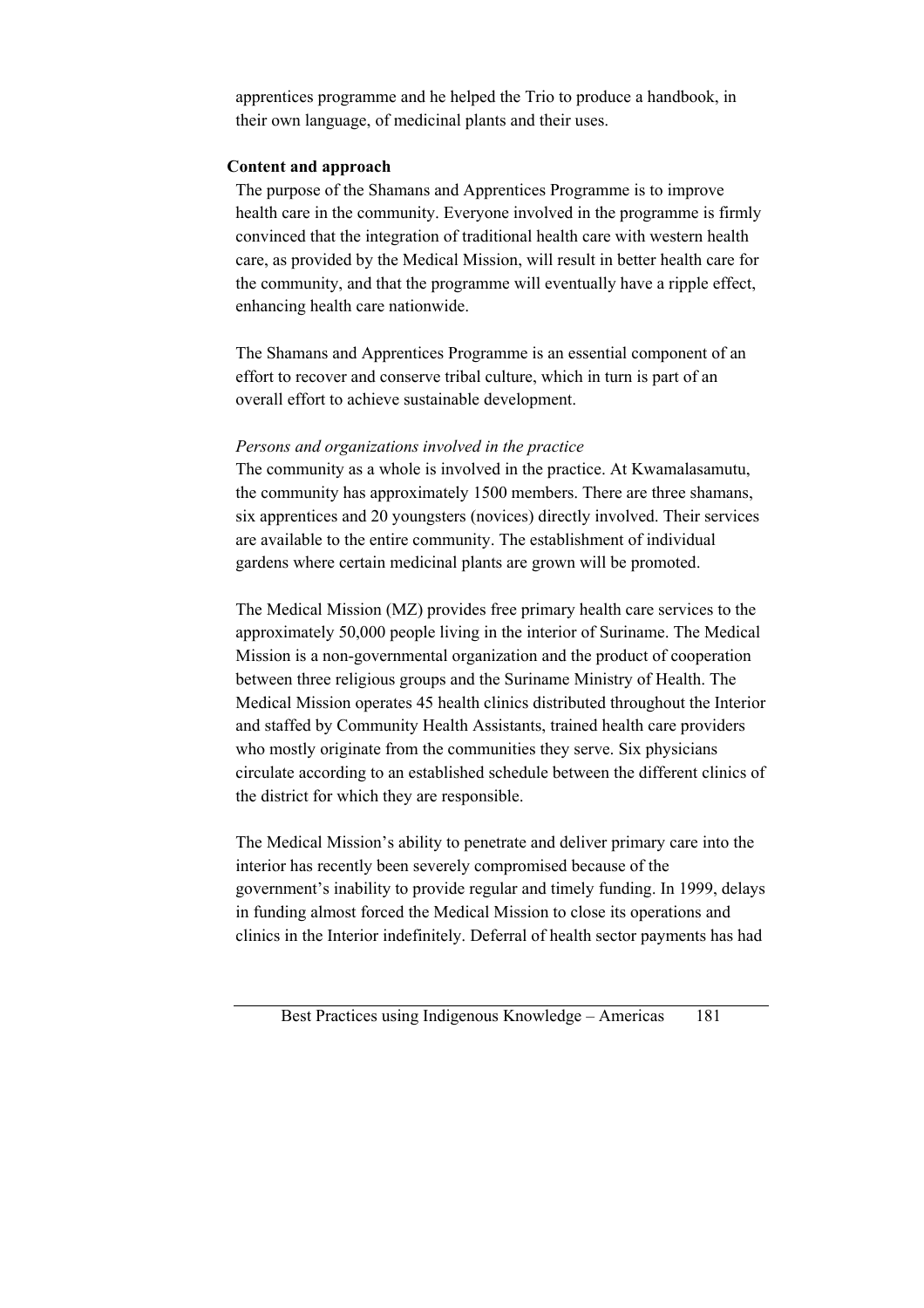a broad-ranging impact on most Suriname health care providers and hospitals and will certainly persist, if not escalate, in the foreseeable future.

In the course of working with indigenous peoples, Medical Mission physicians and community health workers have observed that patients often respond well to traditional medicine and that certain Amerindian and Maroon remedies, such as treatments for leishmaniasis and setting bone fractures, are perhaps more efficacious than the pharmaceutical interventions and therapies they can provide. In addition, shamans have several seemingly effective medicinal plant treatments for gastrointestinal disorders, an important disease burden in these communities. Such treatments are cost-effective and give indigenous communities greater responsibility for their own health care. For these reasons, the Medical Mission is seeking to understand traditional medicine better by cooperating closely on a basis of trust and openness with traditional healers in Kwamalasamutu and Tëpu, as well as in the Maroon community of Kajana (where ACT has a third traditional medicine clinic under construction), and sharing in the responsibility of delivering quality healthcare to the communities.

#### *The method*

The components of the practice can be summarized as follows: transfer of knowledge, clinical skills and traditions from the traditional healers (shamans) to the apprentices and novices, related to medicinal plants and their uses; operation of a shamans and apprentices clinic; management of a medicinal plant garden; cooperation/coordination with the Medical Mission on the integration of traditional health care; exchange with other communities/tribes both national and international. A medical student from Yale University, and one from the University of Suriname Faculty of Medicine are providing guidance to the shamans and apprentices. To facilitate replication, they are also working on a scientific evaluation of the operation of the clinic and a research programme. German Zuluaga MD, ACT's Colombia Programme Director, is an experienced doctor with considerable knowledge of indigenous medicine. He has been consulted on the development of the programme since its initiation. ACT makes a modest payment to the shamans and apprentices, as reimbursement for their services to the community. During this transitional period, efforts are being made to develop income-generating activities, in order to enable community members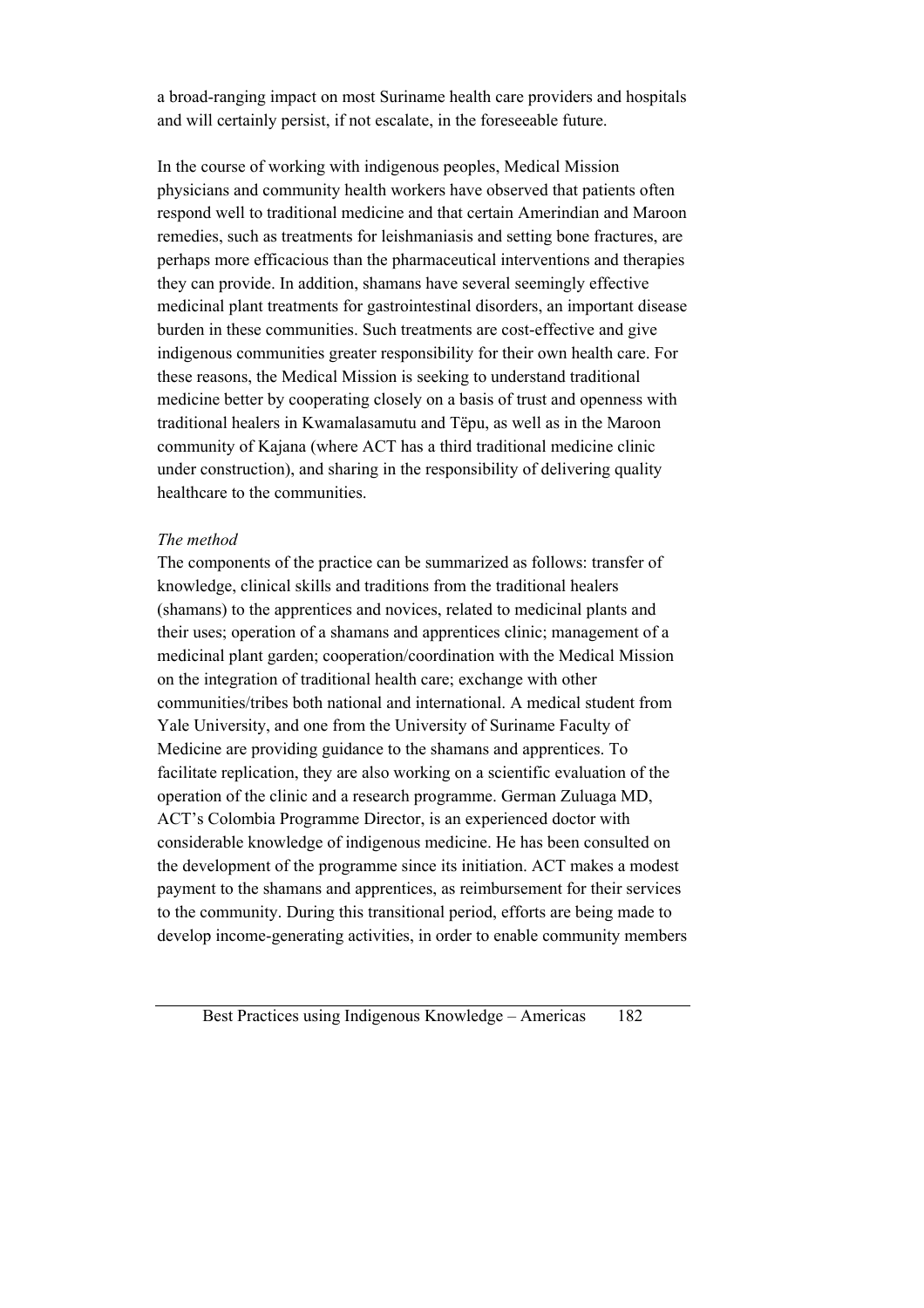to pay for the services received at the clinic. Finally, ACT also provides support in the form of supplies for the clinic.

#### **The role of Indigenous Knowledge**

The practice is all about indigenous knowledge in action. The Shamans and Apprentices Programme is managed entirely by the indigenous community itself. Cooperation with the Medical Mission is aimed at achieving integration of the two forms of health care. The support provided by ACT merely facilitates the practice. At the same time other efforts are undertaken to make the programme more sustainable. These are part of an overall effort to achieve sustainable development through such activities as mapping the lands of local communities, helping to solve the land rights issue and to protect forests, and helping local communities to generate income through the exploitation of non-timber forest products (such as sustainable harvesting of Brazil nuts).

The practice plays a vital role in the recovery and conservation of tribal culture. This will help the indigenous community to deal better with the outside world. The partnership with the Medical Mission will enhance the indigenous population's awareness that they have a valuable contribution to make, for their own benefit and for that of the outside world. This realization is expected to contribute greatly to their self-esteem, which in turn will encourage them to recover and conserve their own culture.

#### *Transfer of knowledge*

The knowledge of medicinal plants and their uses is vested in traditional healers, who have taken it upon themselves to transfer this knowledge to the next generation of both apprentices and novices (youngsters aged 12). This transfer is the programme's most essential component. Training deals with various subjects: how to recognize plants in the forest, which parts of the plants to use, which plants should be used for which ailments, and how to prepare and apply the medicines.

These communities, though traditionally self-sufficient and wholly reliant on what the forest has to offer, are increasingly being drawn into the monetary economy. People need money to buy all kinds of basic necessities, such as machetes and batteries. The shamans and apprentices are no exception. This is why ACT is initially paying them a modest amount, and why the aim is to

Best Practices using Indigenous Knowledge – Americas 183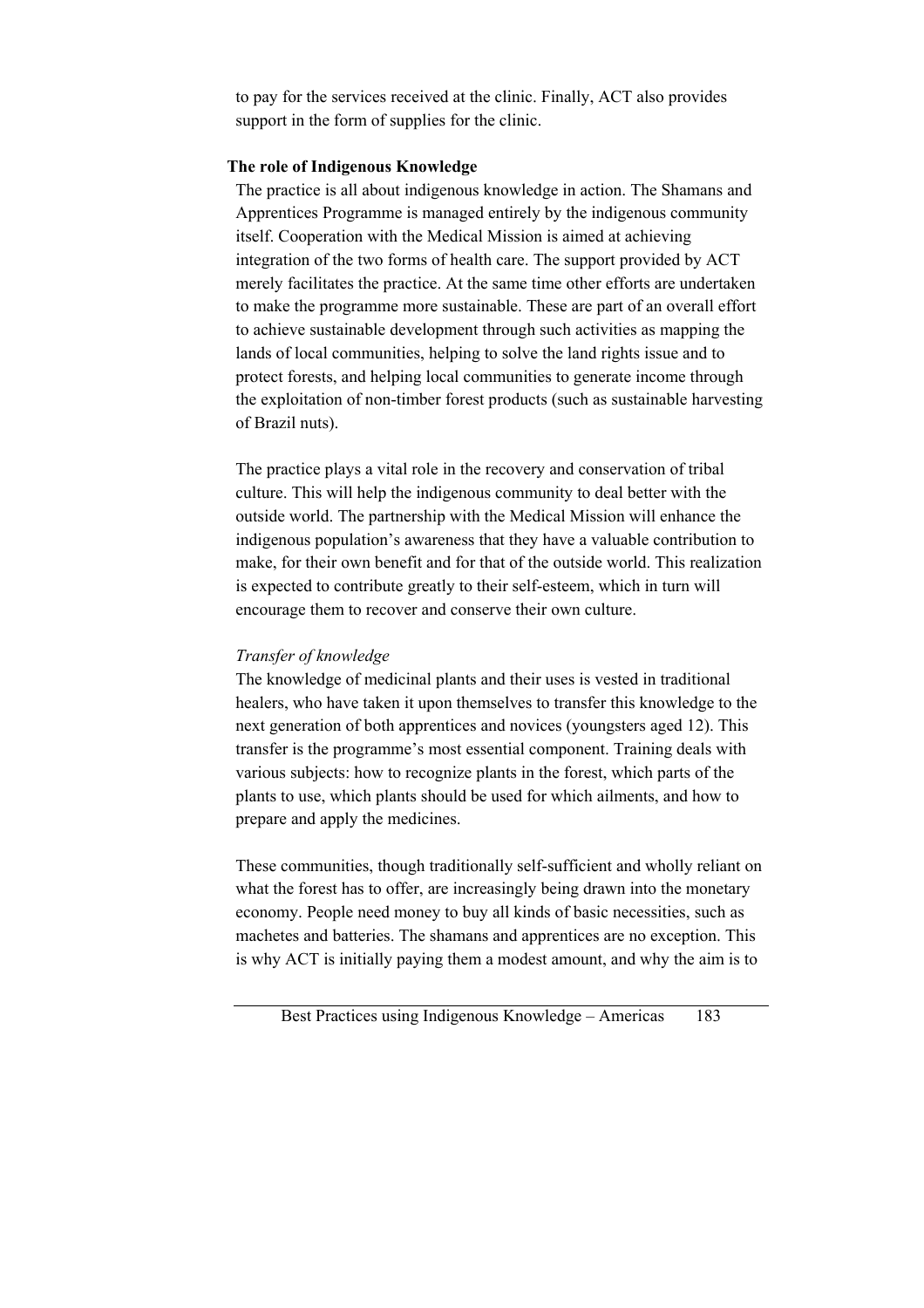develop income-generating activities to enable community members to pay for the shamans' services in the future.

An international exchange is scheduled which should help the Surinamese shamans to benefit from the experience of Colombian shamans who are members of UMIYAC (the Union of Yage Healers of the Colombian Amazon). This organization has made great progress with its own shaman and apprentice programmes, whose results include a code of ethics for traditional healers.

The Shamans and Apprentices Programme was started out of concern that the shamans' knowledge was being lost. Efforts are therefore being made to document this knowledge. One of the first activities was the preparation of a handbook on local medicinal plants and their uses, in their language, undertaken several years ago by ACT President, ethnobotanist Mark Plotkin. However, the knowledge of the paramount shaman of Kwamalasamutu, a Sikiyana from Brazil, has never been documented in text. During this programme, a medical student collaborated with him to document his extensive knowledge of medicinal rainforest plants. After numerous trips into the rainforest, they produced a preliminary draft of his pharmacopoeia. Over the course of the next year, this draft will undergo numerous revisions to ensure accuracy and completeness and will be translated into the Trio and Sikiyana languages for future generations within the tribe.

Establishing a traditional medicine clinic enables the shaman's clinical skills (including rituals and belief systems) to be preserved in practice and provides an opportunity for apprentices to observe and develop their own clinical skills. This is not dissimilar to the role of the university teaching hospital in undergraduate western medical education.

In any effort to record or document their knowledge, due consideration has to be given to intellectual property rights, and protecting the interests of the indigenous peoples against charlatans, pirates, and the like. The knowledge contained within texts or utilized in the traditional medicine clinic belongs exclusively to the shamans and tribes of Kwamalasamutu and access to such texts will thus be restricted. ACT does not engage in bioprospecting.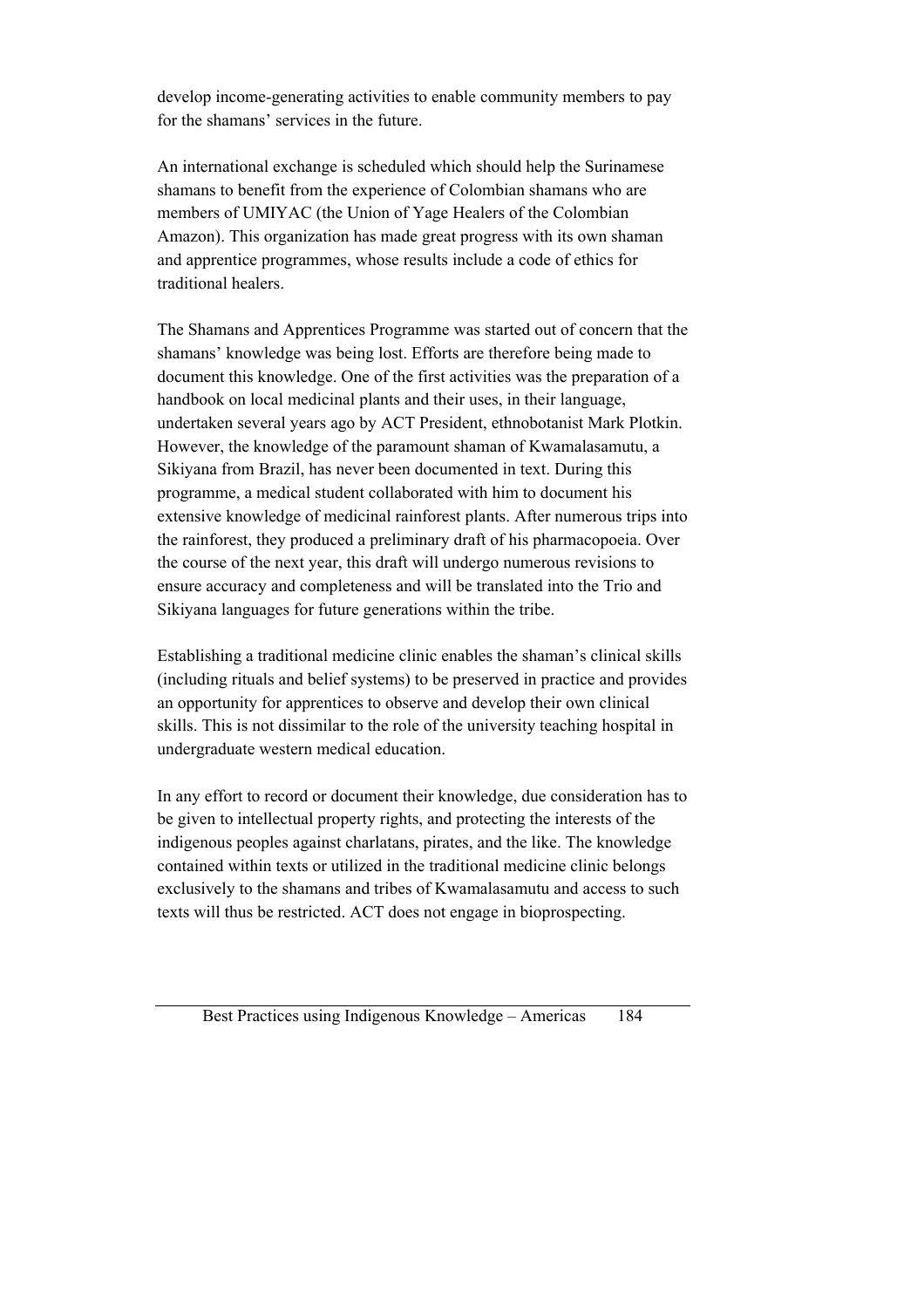### **Achievements and results**

The case described here is considered a best practice because it has proven to be successful and meaningful to the community. Besides the direct benefits to the community, there are the derived benefits (described earlier) related to cultural recovery and conservation and overall sustainable development.

Currently an evaluation is taking place of the first year of operation of the traditional medicine clinic at Kwamalasamutu. Beyond its role in the evaluation of the present programme, the evaluation and research programme represents one of the most comprehensive documentations ever undertaken of a traditional health system in an Amazon indigenous community and will offer invaluable opportunities for scientific analysis.

The activity is sustainable, cost-effective and locally manageable.

- It is sustainable because it focuses on transferring knowledge from the shamans to the next generation. Judging from the enthusiasm of the apprentices and 12-year-olds, a continued supply of apprentices should not be a problem. The modest payments that ACT makes to the shamans and apprentices cannot be considered to threaten the programme's sustainability. The support from ACT is merely extra encouragement for the programme; without it the practice would continue. The community is still primarily oriented towards mutual support. If monetary compensation for the shamans and apprentices were not available, they would still go about their business and accept compensation in kind.
- Cost-effectiveness is not a major concern since the focus is on making use of what nature provides. Any necessary facilities can be constructed from locally available materials so that little out-of-pocket investment is required.
- The programme is managed entirely by the indigenous peoples themselves. They cooperate with the Medical Mission on a partnership basis in order to integrate traditional and western health care.

## *Strengths and weaknesses, and room for improvement*

The strength of the practice is that it falls completely within the beliefs and experience of the community. Traditional healing practices can be highly effective, particularly for ailments where western medicine is deficient.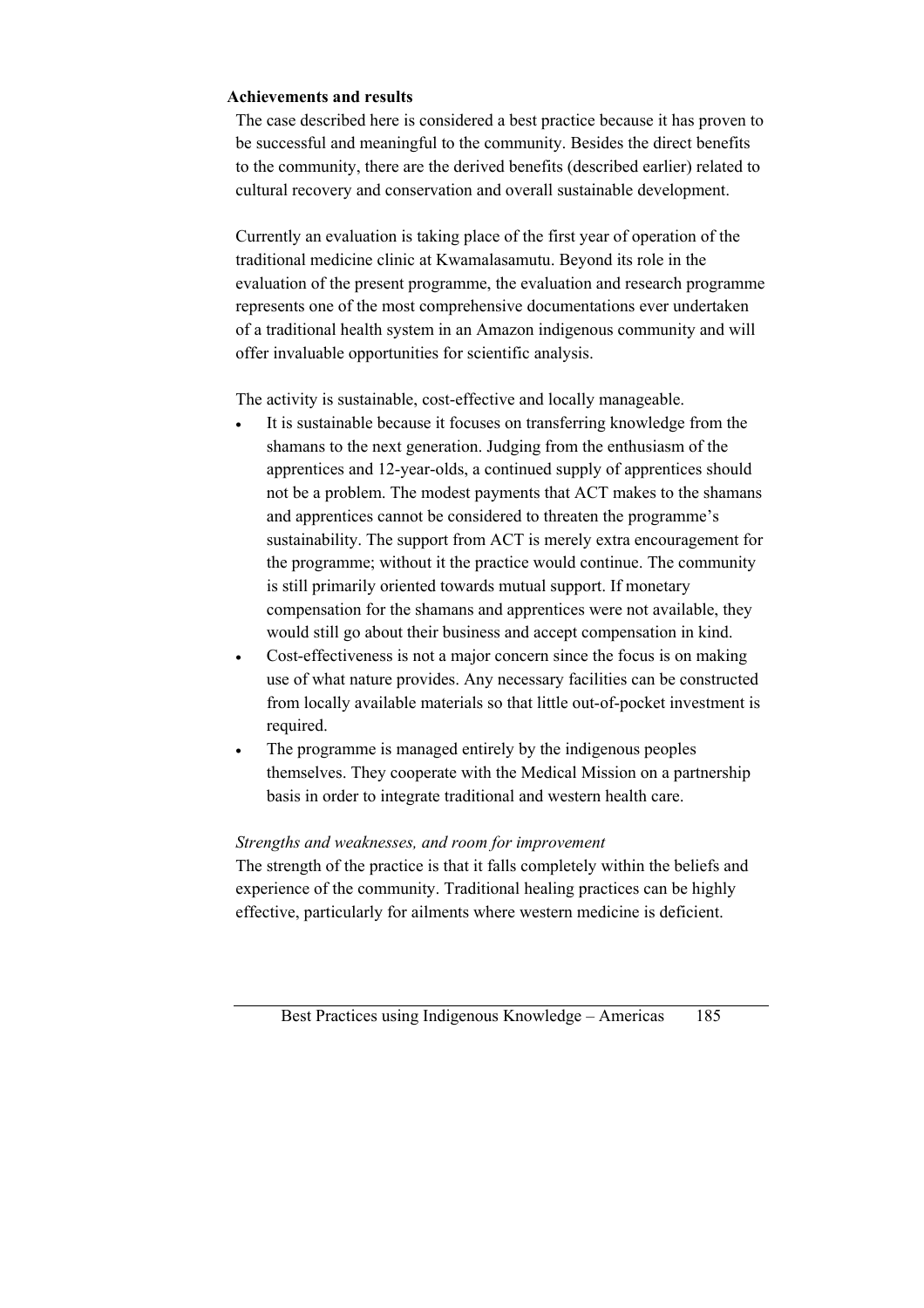A weakness could lie in attempts to cure ailments for which no effective traditional medicine is available; inability to provide a cure, or even a fatal outcome could undermine credibility, especially since what is taking place is actually a recovery (but not a rediscovery) of traditional medicine practices following the discouragement of its use under the influence of missionaries. However, in the case of Kwamalasamutu, this has proved to be just a theoretical concern, as the medicinal plant knowledge passed on through the generations is still intact. Moreover, the shamans are clinicians with years of training and experience and are aware of their limitations, particularly where introduced diseases and conditions that require surgical management are concerned.

One thing should be clear: neither western medicine nor traditional medicine have all the answers to all the problems. There are cases where traditional medicine is more effective, as there are cases where western medicine may be a more appropriate therapy. Integration of the two will result in improved health care for the community.

Expectations are that the practice can definitely be developed and improved, both by blending it with other indigenous knowledge as well as with modern science and technology. An example of the former is exchange with other cultures leading to an expansion of the medicinal plants used; at Kwamalasamutu there have already been cases in which visitors (shamans, doctors, herbalists) from overseas have informed the community of a medicinal use of certain plants which were present at Kwamalasamutu but were not being used by the community.

Examples of improvement through blending with modern science and technology are:

- Providing adequate follow-up treatment (city hospital/surgery for initial diagnosis and treatment in the community).
- In the case of Kwamalasamutu, which is far bigger than traditional Amerindian communities, the shamans need to travel deep into the forest to collect medicinal plants; this has created the need for a solar-powered refrigerator for the storage of perishable medicines.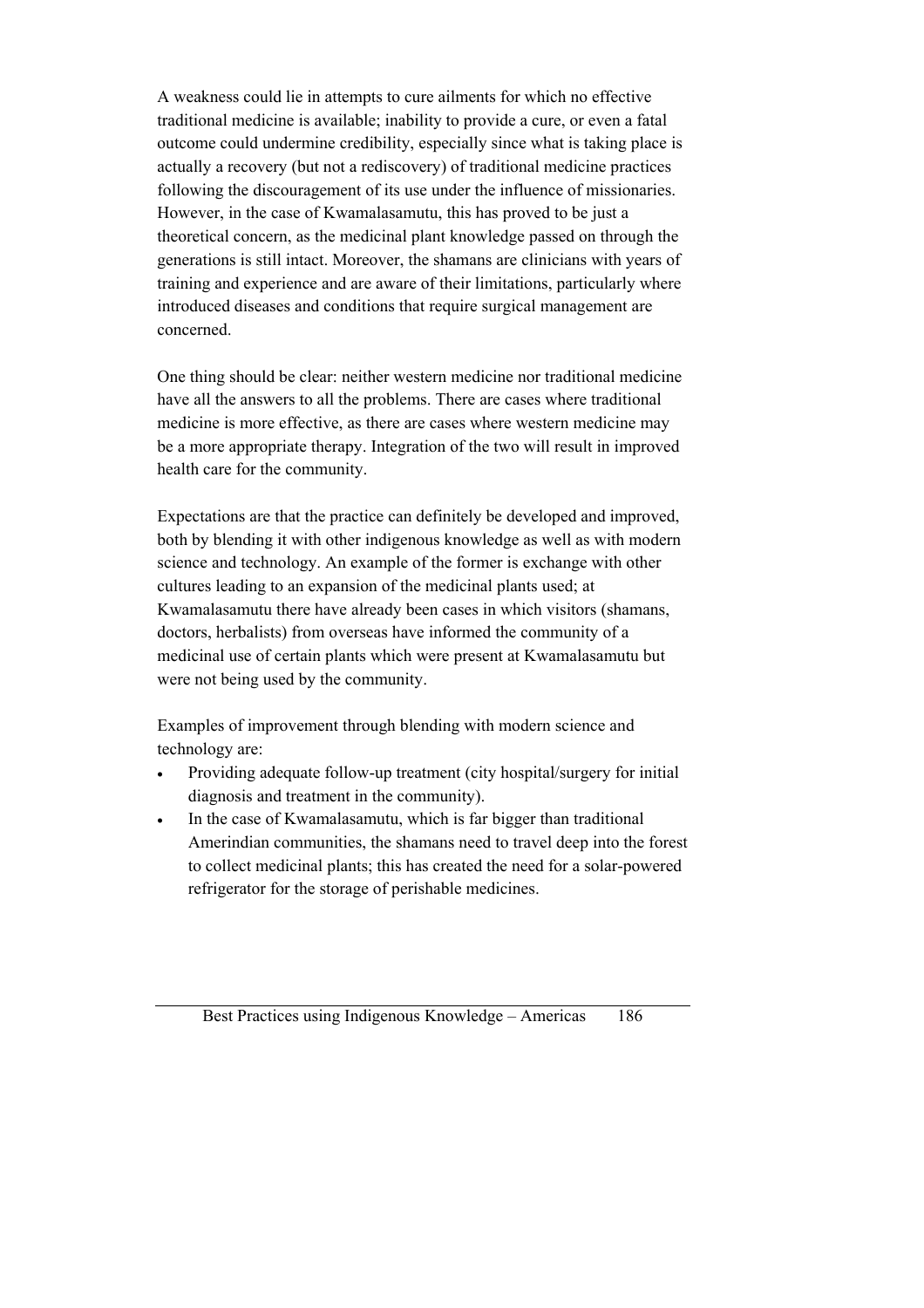### **Source of inspiration**

It would be fairly easy to transfer the practice, although some adaptations might be necessary. Two preconditions, however, are that the practice is in the interests of the entire community and is managed by the community itself. An example of a situation where adaptations might be needed would be if in a particular culture shamans only pass their knowledge on within their own family. And obviously, if traditional and western knowledge are to be integrated, there is a need for a willing partner like the Medical Mission in Suriname.

Scope for replication is the main reason why the clinic at Kwamalasamutu is being evaluated as a possible model. The results should be very useful for this purpose.

The programme has already been replicated on a small scale. Following the opening of the clinic at Kwamalasamutu in July 2000, a clinic and training facility were built in the Trio community of Tëpu. These opened in August 2001. Another clinic is under construction in the Saramaka Maroon community of Kajana. These efforts are all part of ACT's Suriname Programme, involving partnerships with the Trio Indians and the Saramaka Maroons. ACT is engaged in similar efforts (shamans and apprentices programmes) in Colombia, Brazil, and Costa Rica.

If you think that this case could be useful in a different context than the one described here, please get in touch first with the contact person listed below (Administrative data). Intellectual property rights could be an issue.

### **Additional remarks and information**

The Trio communities of Kwamalasamutu and Tëpu, and the Saramaka Maroon community of Kajana, are pilot sites for a more elaborate plan that would target the interior of Suriname in its entirety. Besides the shamans and apprentices programmes, traditional medicine clinics and medicinal plant gardens in the three pilot communities, workshops are envisioned at all levels: local, national and international. All of these would include participants from the three communities as well as representatives of the Medical Mission. Unfortunately, ACT and the Medical Mission have not yet managed to secure funding for the expansion of the pilot programme. Nevertheless, in view of the programme's importance for the communities,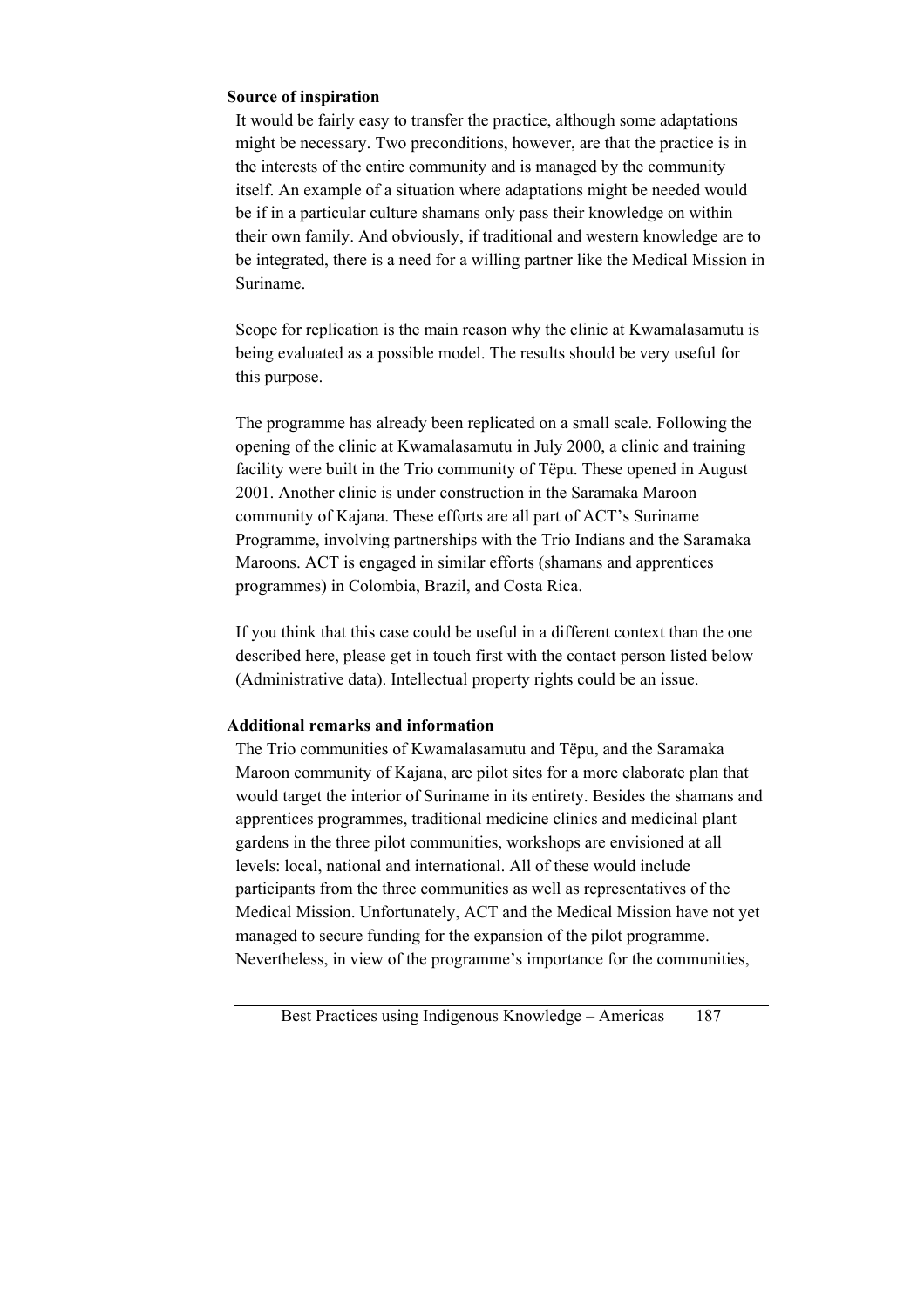ACT will do what it can within its own budget to put these plans into practice.

### **Administrative data**

### *Organization involved*

Responsibility for the practice rests with the Trio community itself. The Amazon Conservation Team, within the framework of a broader partnership with the Trio Indians, is providing support. ACT is considering helping the community to establish its own website and thus its own direct links with the world. This will reduce ACT's responsibility even further. But for the present, the organization to contact is ACT.

Amazon Conservation Team (ACT) 4211 N. Fairfax Drive Arlington, VA 22203, USA Tel.: +1 703 5224684 Fax: +1 703 5224464 E-mail: info@amazonteam.org Website: www.amazonteam.org

Amazon Conservation Team Suriname (ACT Suriname) Gravenstraat 123 bov. Paramaribo, Suriname Tel.: +597 421770 Fax: +597 421751 E-mail: actsur@sr.net

*Contact person*  Neville Gunther 3301 High Tide Ct Valrico, FL 33594, USA Tel.: +1 813 6530813 Fax: +1 813 6852359 E-mail: ngunther@amazonteam.org

*Other partner(s) involved in the practice*  Medical Mission Suriname (MZ) Coordinator: Edward van Eer, MD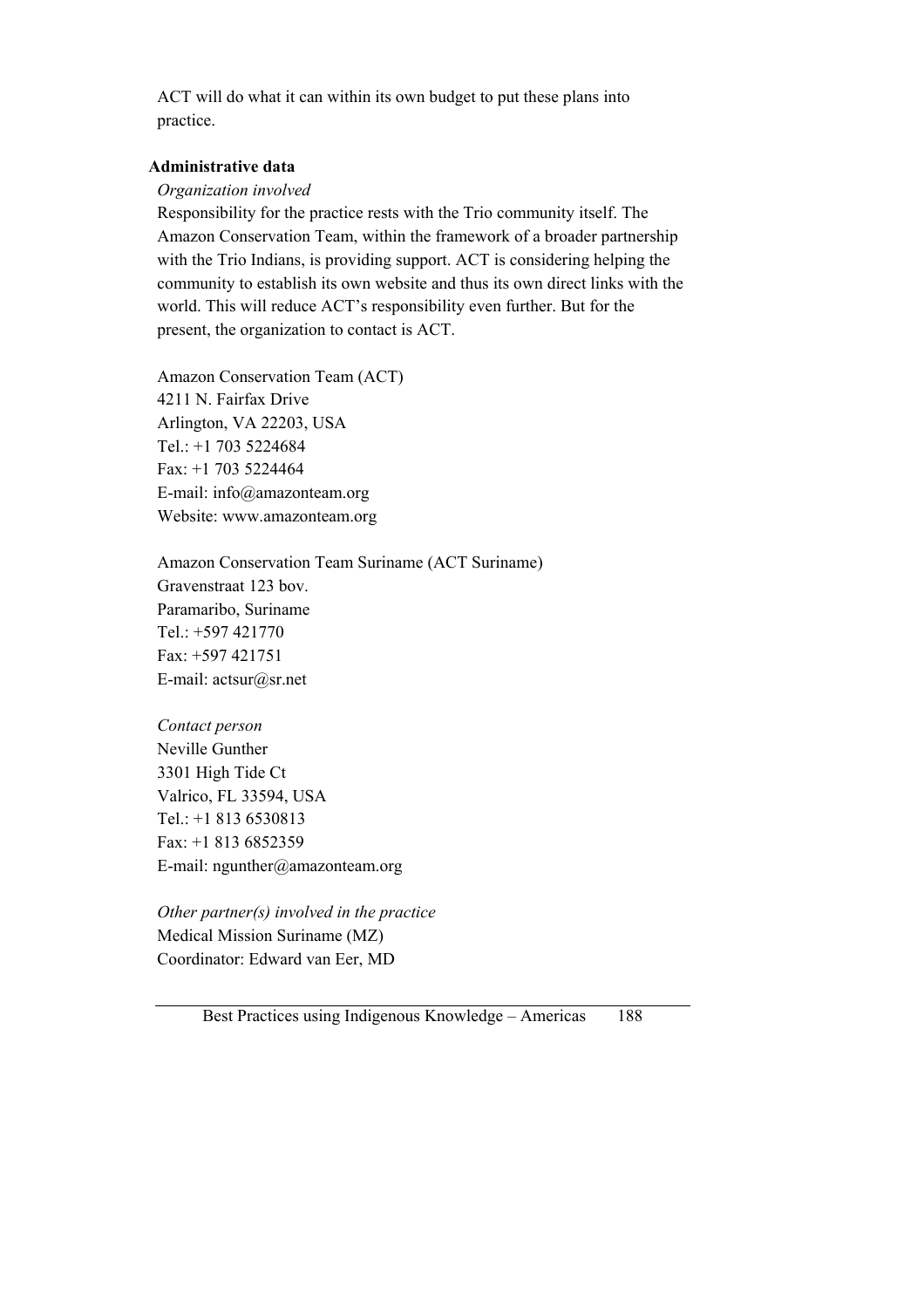Tel.: +597 499466 E-mail: Evaneer@medischezending.sr

*Person(s) who have described this Best Practice*  Neville Gunther, Suriname Programme Director, ACT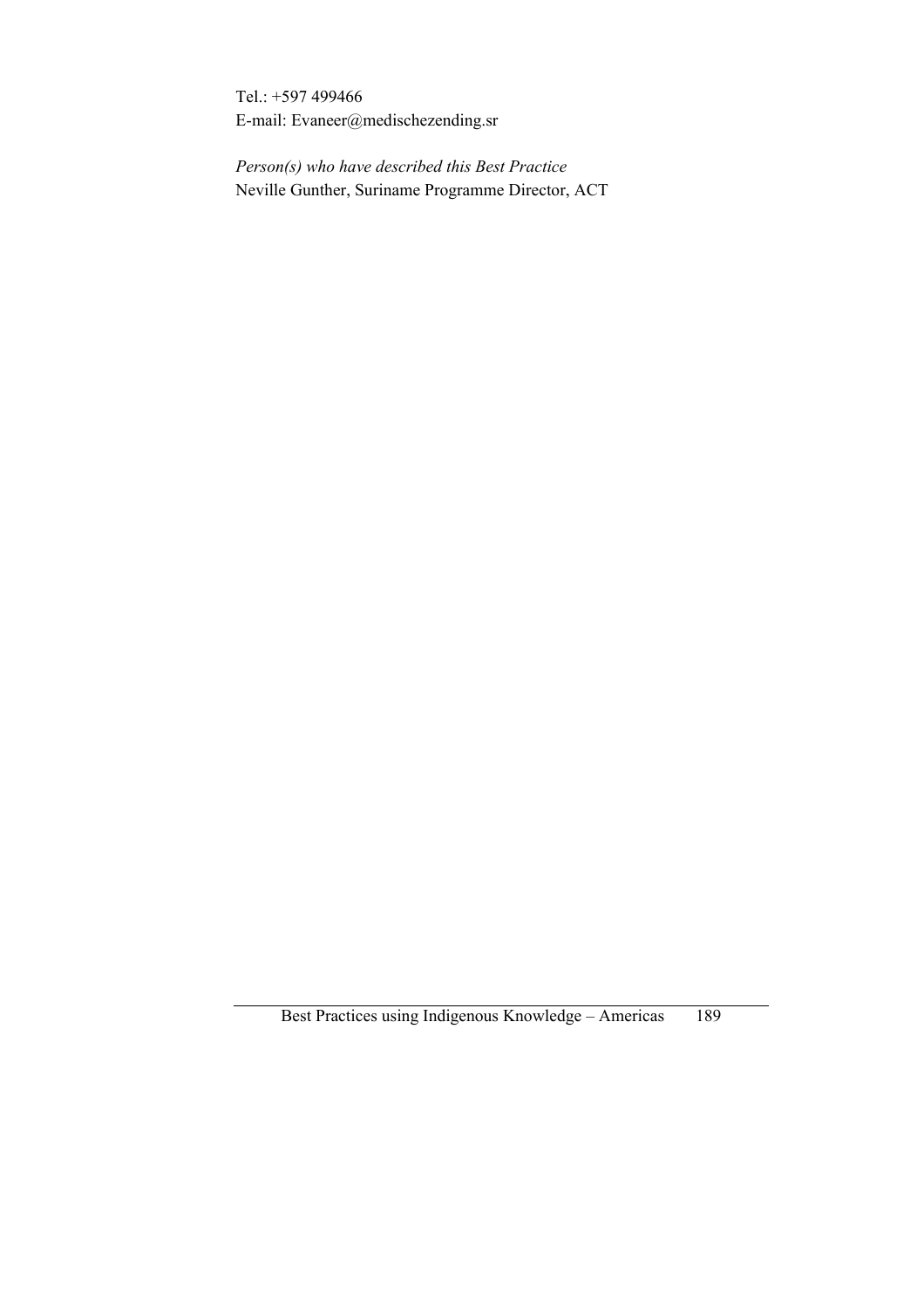| Peru | <b>BP.</b> 19 |
|------|---------------|
|      |               |

### **Title**

*Waru Waru*, a cultivation and irrigation system used in flood-prone areas of the Altiplano

## **Themes**

Archeology, community participation, cultivation practices, cultural identity, drainage, irrigation systems, swamps

### **Introducing the practice**

The *waru waru* restoration project began in 1991 in the southern Andean department of Puno, Peru. It is a rural development initiative for the Altiplano. The aim is to recover a technology, invented by the Tiahuanaco culture, that fell into disuse around 1100 A.D. It is believed that the system was abandoned when the Tiahuanaco culture went into decline as a result of extreme drought which occurred before the Spaniards' arrival.

This system makes it possible to bring into production the low-lying, floodprone, poorly drained lands found all over the Altiplano. *Waru waru* are being restored in areas where their remains could still be seen.

The project has introduced an ancient cultivation, irrigation and drainage system that made poor land productive: land with high salinity levels and poor drainage located in an area with frequent droughts and frost. The project involves the restoration of earthworks about one meter high and 10 to 15 meters wide. These are surrounded by wide, shallow canals which, when filled with water, ensure a microclimate that acts as a buffer against nighttime frosts and provides moisture during droughts and drainage during the rainy season. The canals also act as barriers to keep out crawling insect pests.

Restoration of the *waru waru* system has demonstrated the potential of traditional knowledge which is applied with the help of well organized, collective work. As marginal lands are being reclaimed, the ancient system has proven both efficient and effective for improving soil conditions. The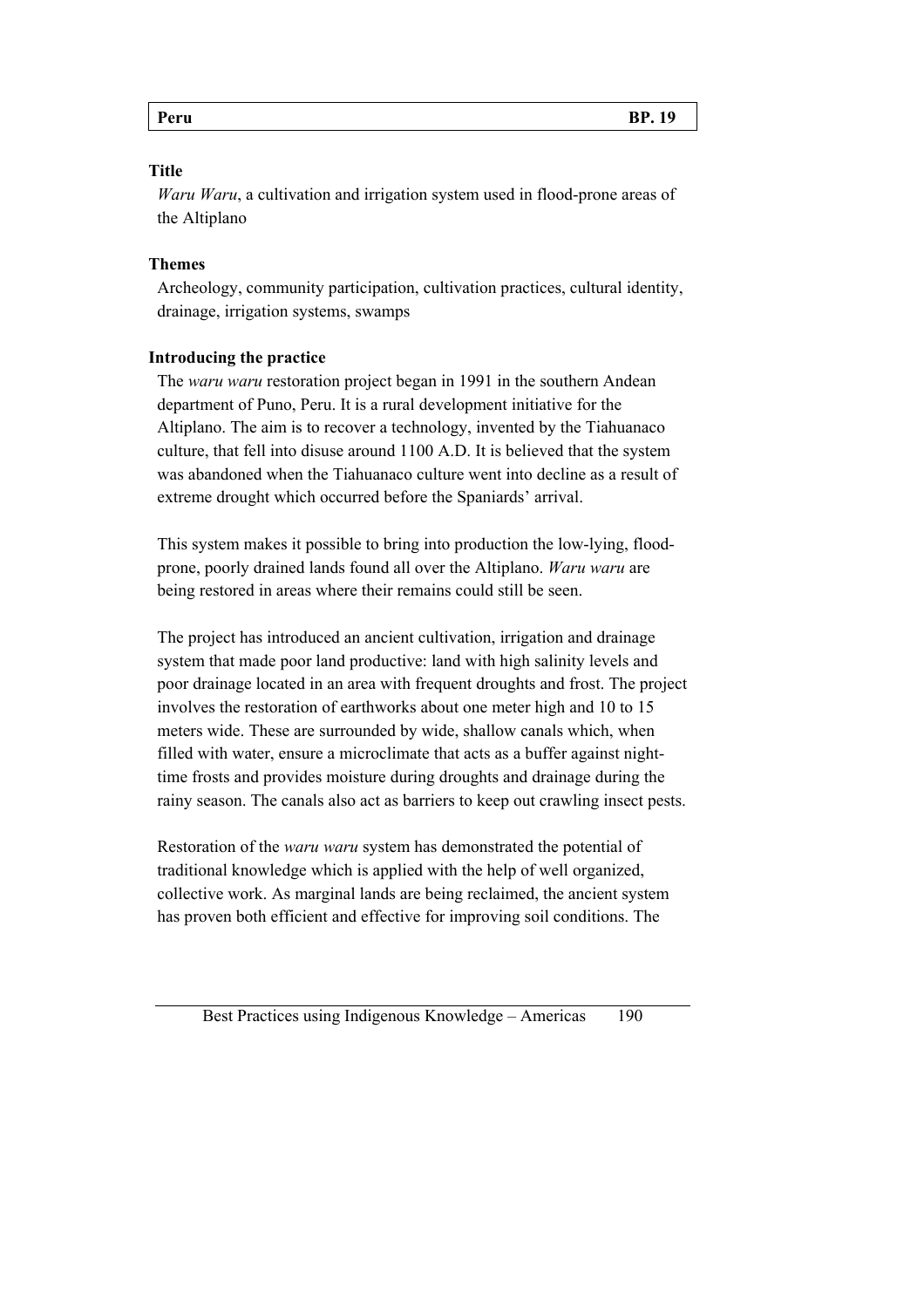good results achieved in terms of productivity and climate mitigation have aroused the interest of many practitioners.

And so, after two five-year project phases, more than 120 communities have now incorporated *waru waru* into their crop production systems. The system currently covers more than 1600 ha of reclaimed land, 850 ha of which are intensively farmed to produce food crops. The first communities that began participating in the project during its first phase (1991-1996) continue to replicate and maintain the practice.

The main reason for using this system is that it provides a real opportunity to bring into production lands that would otherwise remain uncultivated. The system also achieves higher productivity levels than traditional cropping methods and reduces weather-related risks. Another important effect is that the system unites small, dispersed properties since the effect on the microclimate is greater when blocks of land larger than family parcels are used. At the same time, family-group productive units have been set up which form market-linked, second-tier associations.

## *Origins of the practice*

The practice and its recovery are well known. Its recovery stemmed from archaeological research in the second half of the 1980s. Remains of these systems, which appear as small undulations on the ground, are scattered across a wide area of the plains. The potential area where *waru waru* systems can be restored is estimated at 100,000 ha.

Over the ten years of the project, the method of restoration has been systematized, as has the application of research findings regarding aspects of production, and the technical assistance and training provided to the communities.

## *Land tenure and organization*

*Waru waru* have been restored under three different types of land tenure and organization:

As a communal initiative on communal land.

Here, all community members participate in the work of reconstruction and crop production. Field tasks are shared out equally among the families.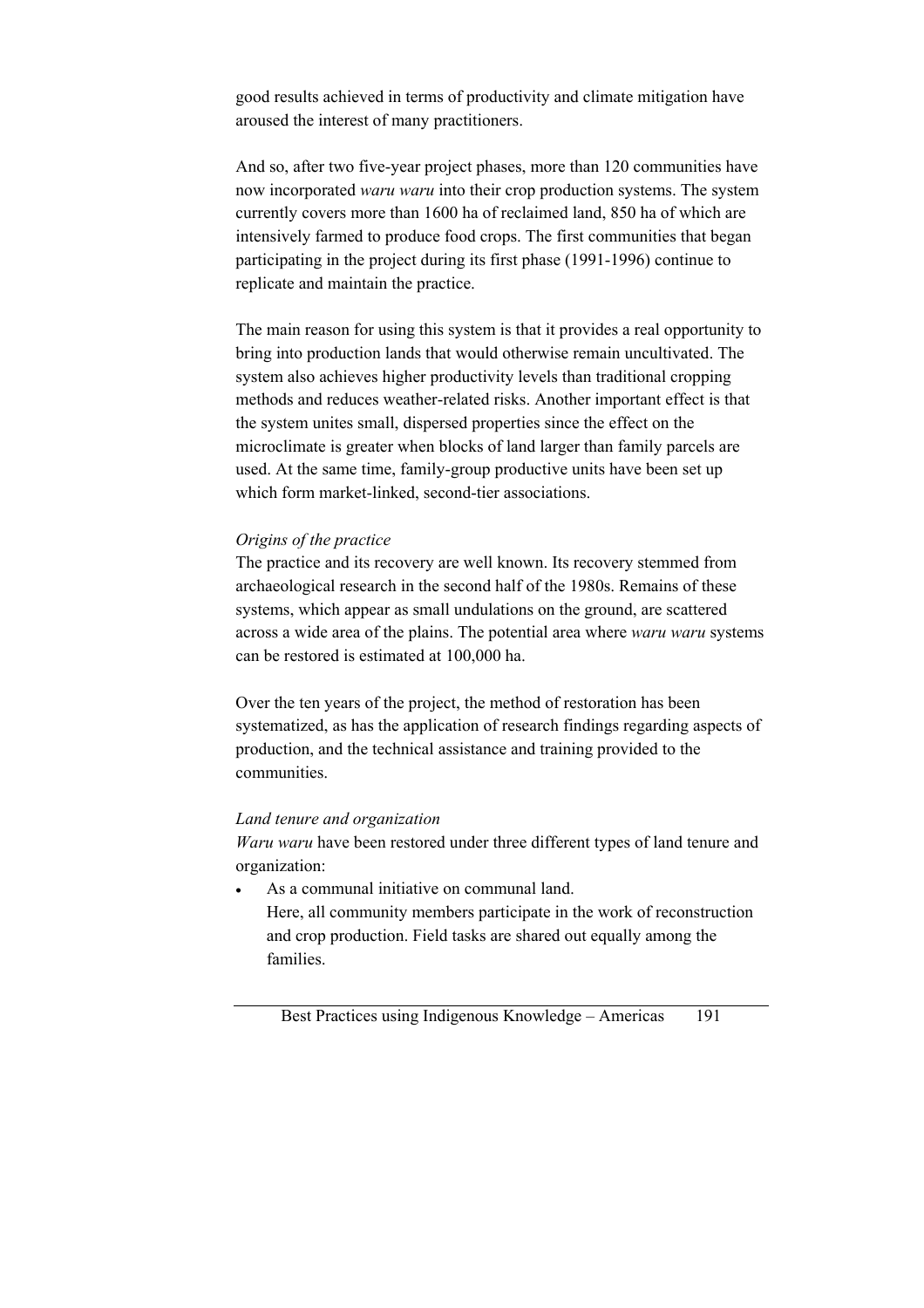- On communal land, as an initiative of a group of families. In this case, a group of families united by ties of kinship or friendship join together to reclaim communal land that has been abandoned or fallen into disuse. Once the land is rehabilitated, the community awards it to the participating families. Generally each family is given the right to use a piece of land proportionate to its contribution, but permanent property rights are also occasionally granted.
- On private land, at the initiative of a group of landowners. In this case, interested families agree to combine their parcels of land to form a waru waru unit. They maintain their individual property rights, however.

If an initiative is undertaken by the entire community, the community assembly decides which families will perform which tasks. If a family group has taken the initiative, a system known as *ayni* is used, by which all members work together on one plot at a time until all the plots that make up the *waru waru* unit have been completed.

# **Content and approach**

The practice makes it possible to bring into production lands that would otherwise remain unused. The fallow, low-lying and flood-prone lands of the Altiplano recover their value and become a resource for communities that suffer extreme poverty and land shortage. The *waru waru* system provides peasant farmers with greater harvest security and reduces the risks associated with frosts and drought. The farmers view this production system as another alternative to add to their diversified farming systems, which also include the cultivation of hillsides and plains.

Rural communities in the Altiplano occupy different agro-ecological zones where different production systems are used, depending on the soil conditions and climate. On the slopes the farmers use *andenes* (bank terraces); on the high plains they manage *bofedales* (marshes) and pastures; and on the low, flat plains they now use the *waru waru* system. All these production systems are used in a complementary way.

## *Parties involved in the practice*

The communities themselves take charge of restoring the *waru waru* and are also responsible for their maintenance. The project's role has been to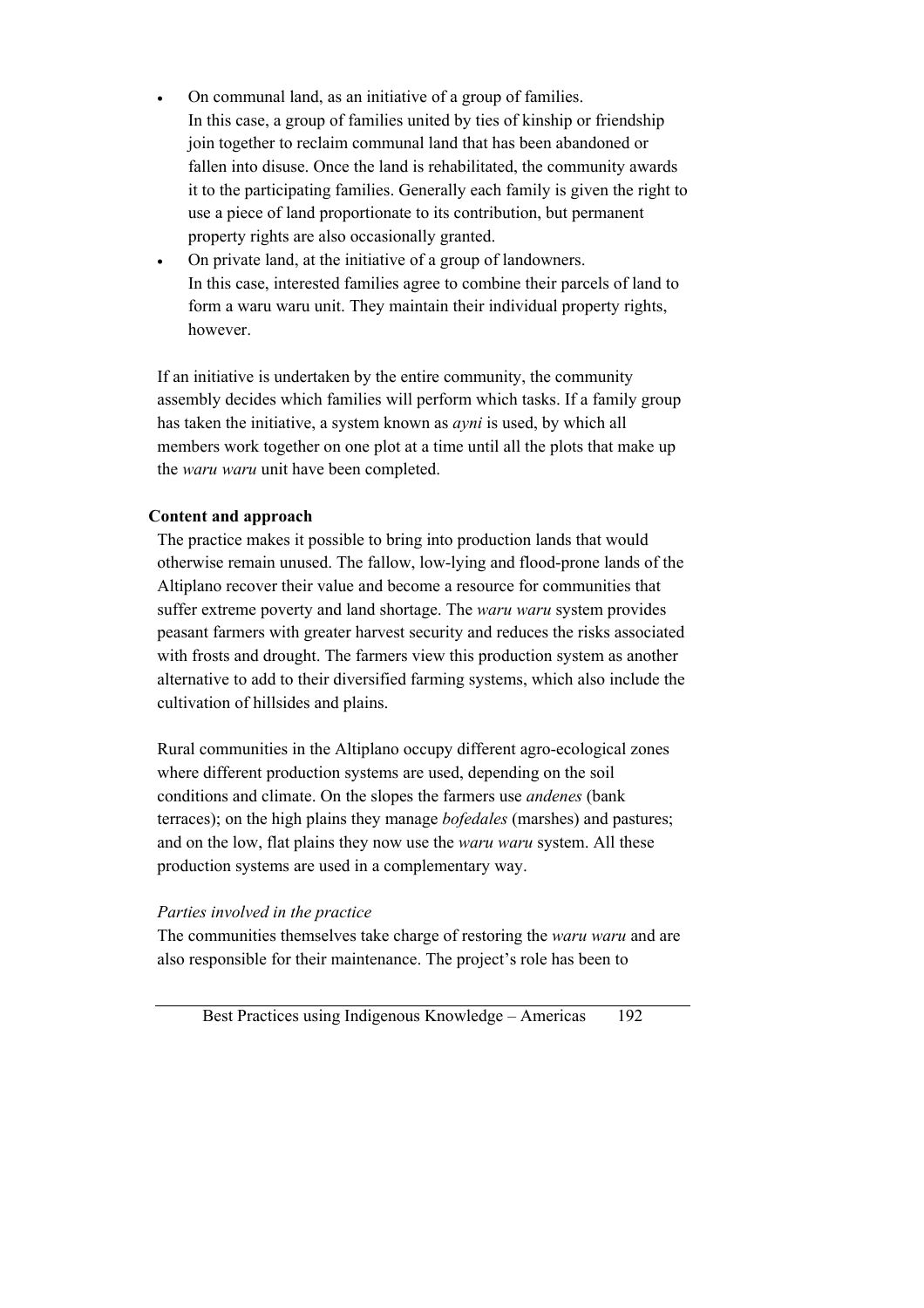demonstrate the restoration process and the proper use of *waru waru* under a crop rotation system, which is of interest to the region's farmers. Having achieved that objective, the communities themselves then continue to replicate what they have learned by restoring other *waru waru* and providing maintenance during the initial years.

*Waru waru* are now a feature of the Altiplano landscape and offer new prospects for growth under market-linked, organized production systems.

#### *Method*

First, an inspection is carried out to identify suitable communities where the system might be put into practice. Several training sessions are held in the selected community to explain the purpose of *waru waru*, the principles on which they work, and the advantages they offer. The response level of the community is analysed and preliminary agreements are made on that basis.

Within each of the communities taking part, an inspection is made of potential areas where *waru waru* can be restored. Topographical surveys are conducted, sites are agreed upon, and discussions are held to determine the size and characteristics of the blocks of land, the zones which will supply the canals with water, and the drainage areas. Once the plans have been drawn up, agreements are reached regarding the organization of the teams that will build the earthworks and the annual schedule they will follow. By the end of three or four years, the communities should have made at least 6 ha of land fit for cultivation (not counting the surrounding canals).

During this process, training sessions are held on the subjects of restoration, how the system works, and maintenance. As the restoration work progresses, credit is extended and technical assistance is provided for the growing, managing and marketing of crops. Each year the participants review the progress they have made in the areas of production, income-generation, and food security. Over the past two years, the project has emphasized organization-building.

#### **The role of indigenous knowledge**

This practice died out two or three centuries before the arrival of the Spaniards. The colonial system, which relied on slave labour, introduced the hacienda (or large estate) system, and with it new forms of land ownership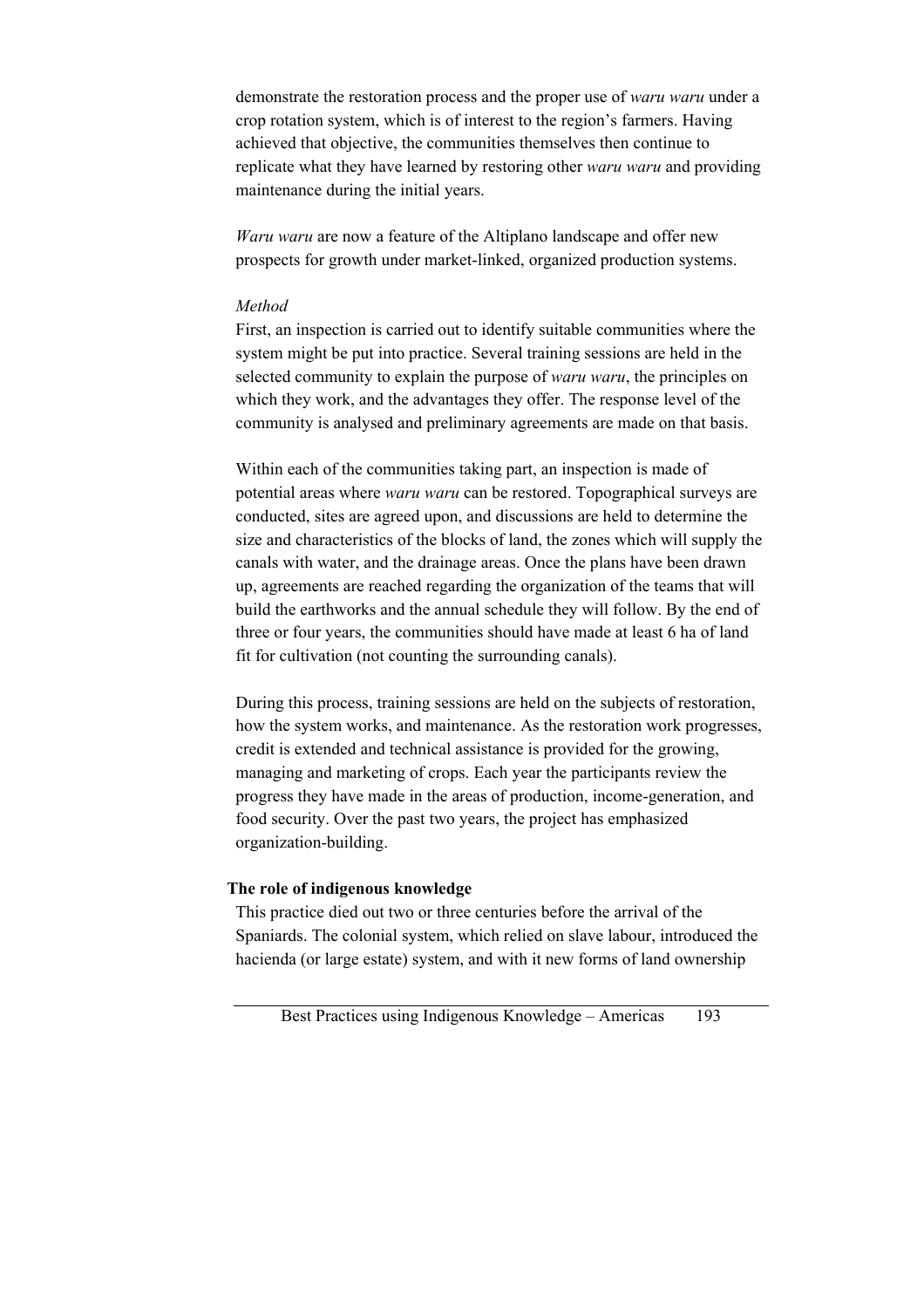and use. As a result, traditional practices were lost. The identification and recovery of the *waru waru* system is now reuniting the people with their ancient culture and serves to strengthen their identity. They have therefore taken to the practice with great enthusiasm. Recovering an ancient practice used by their ancestors raises their self-esteem, and encourages among them a positive attitude towards forming productive organizations.

Traditional systems of agricultural production have also been found on floodprone areas or zones with a high water table. Two examples demonstrate how these systems are based on indigenous knowledge and skills for managing soils and the crops that grow on them.

The first example is the crop system based on rounded ridges, which are two metres wide and crossed with furrows. The ridges are constructed with a traditional tool named *chakitaclla*, which is a pointed stick with which the soil is mounded up, softened and aerated. This creates a layer, safely above the water table, where the roots of plants do well. A second example is a crop system also based on rounded ridges, but the furrows run lengthwise instead of across the ridges. Because seeds are planted in two rows, the system is called *panayra* in Aymara. This means 'two eyes'.

The first *waru waru* were rebuilt from existing ruins. Farmers incorporated the ruins into the canals and terraces they built in their fields on the basis of their own traditional knowledge and designs. Construction methods and the technologies for managing water and growing crops have been systematically improved through participatory applied research. It can therefore be said that *waru waru* systems are the result initially of combining two sets of traditional knowledge.

## *Transfer of knowledge*

The restoration of an ancient technology has been strongly promoted by NGOs, first through archaeological research and later through the efforts of development agencies. The concepts involved in the practice are easily grasped and acquired by the farmers, who are already familiar with the basic principles of microclimates, soil management, drainage, droughts and frosts.

The purpose of the project has been to build up a critical mass of communities (more than 100) that are using the system. The demonstration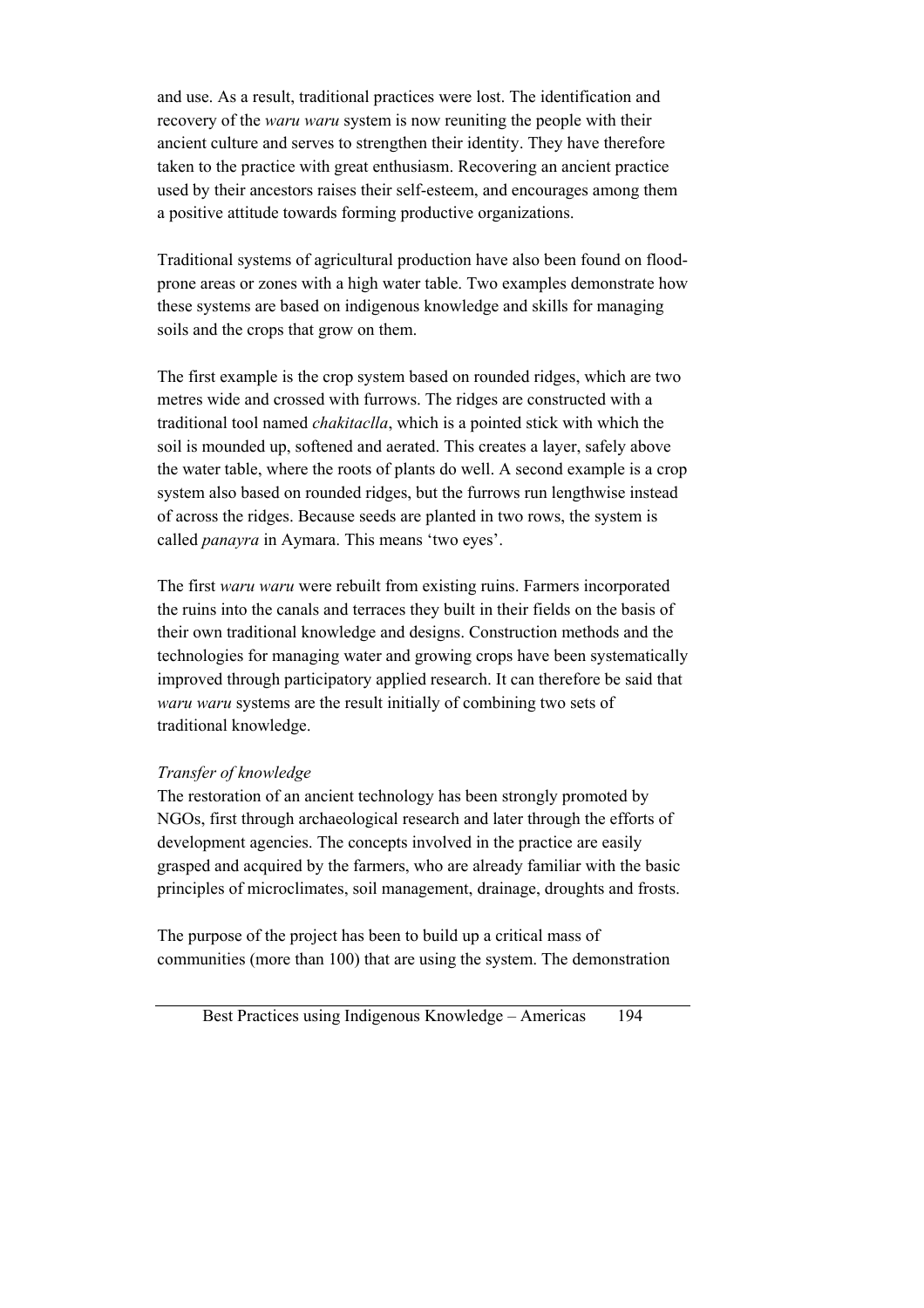effect can then attract new converts to the practice and ensure its further dissemination. The initial results show that there has indeed been replication, and that communication has taken place mainly through on-site visits and the sharing of experiences among peasant farmers.

Several documents have been produced over the course of the project: technical proposals, semi-annual reports, project files, and intermediate and final assessment reports.

### **Achievements and results**

The practice increases the value of unused, flood-prone lands, as well as helping to reduce the damage caused by drought and frost. Experience shows that the minimum night-time temperatures reached in *waru waru* areas are two to three degrees centigrade higher than those of the surrounding plains. The moisture provided by the canals lowers the impact of sporadic droughts during the cycle and, in the rainy season, prevents the subsoil from becoming waterlogged by ensuring adequate drainage. Crop yields, in particular yields of potatoes and other Andean tubers, are 50% to 100% higher than the yields obtained using traditional farming techniques.

The practice is sustainable, cost-effective and locally manageable. The restoration of 1 ha requires between 400 and 600 man-days of work (USD 1,143 to USD 1,714 per ha). Studies carried out over the past eight years, covering rotation cycles of five years of cultivation plus three years of fallow, and estimated on the basis of an economic life of 20 years, showed a 7% annual average increase in profits even after maintenance costs were deducted. This result has been achieved in spite of two El Niños. The replication of the practice without any direct prompting through the project is also a good indication that it is sustainable. The technology is simple and within the farmers' reach.

## *Strengths and weaknesses*

Its value as a practice is very appreciable in an area like the Altiplano, which has such adverse weather conditions. Specific strengths are the following:

- It increases the cultivated area by recovering unused lands.
- It acts as a buffer against night-time frosts and sporadic droughts.
- It controls salinity levels in poorly drained soils with virtually no gradient.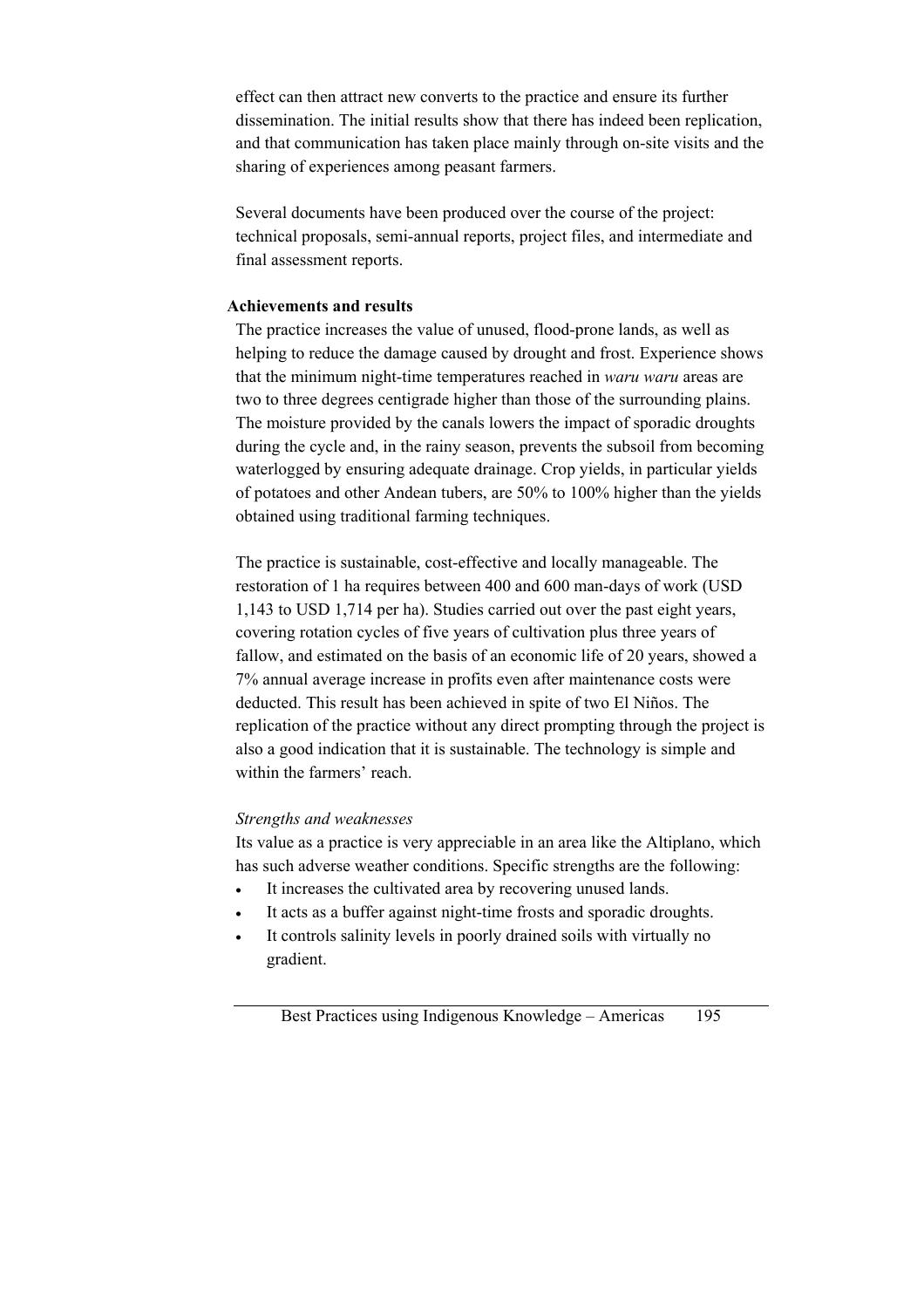- It increases crop yields.
- It encourages collective work by uniting individual crop parcels.
- It strengthens local capacities by providing an alternative production method.
- It provides a natural barrier against crawling insect pests (like the Andean weevil).
- The silt at the bottom of the canals is rich in organic nutrients and can be recycled in the raised beds to boost soil fertility.

The practice has only one weakness. The amount of labour initially required to restore a *waru waru* can be a discouraging factor. This is why the project, during the first year, offered farmers tools and seeds as an incentive. This helped to win the commitment of the communities, which was sorely needed in view of the considerable amount of labour involved in the rehabilitation work. Each community agreed initially to rehabilitate an area of at least 6 ha. The communities later expanded these areas to 10 or 12 ha of their own accord. In the last two years one-third of the participating communities have begun, at their own initiative, to use tractors to shift earth.

The results of the system could be improved if crops, including pastures, were rotated on a long-term basis.

## **Source of inspiration**

It would be possible to transfer the practice to other places, but there certainly would be conditions and prerequisites to consider. The practice is suitable for soils that are very flat, dense, poorly drained and flood-prone. Its adoption by farmers depends on the local tradition of collective organization, as restoration and maintenance work require considerable labour.

It is reported that in the Bolivian Altiplano efforts are also underway to restore this practice.

If you think that this case could be useful in a different context than the one described here, please get in touch first with the contact person listed below (Administrative data). Intellectual property rights could be an issue.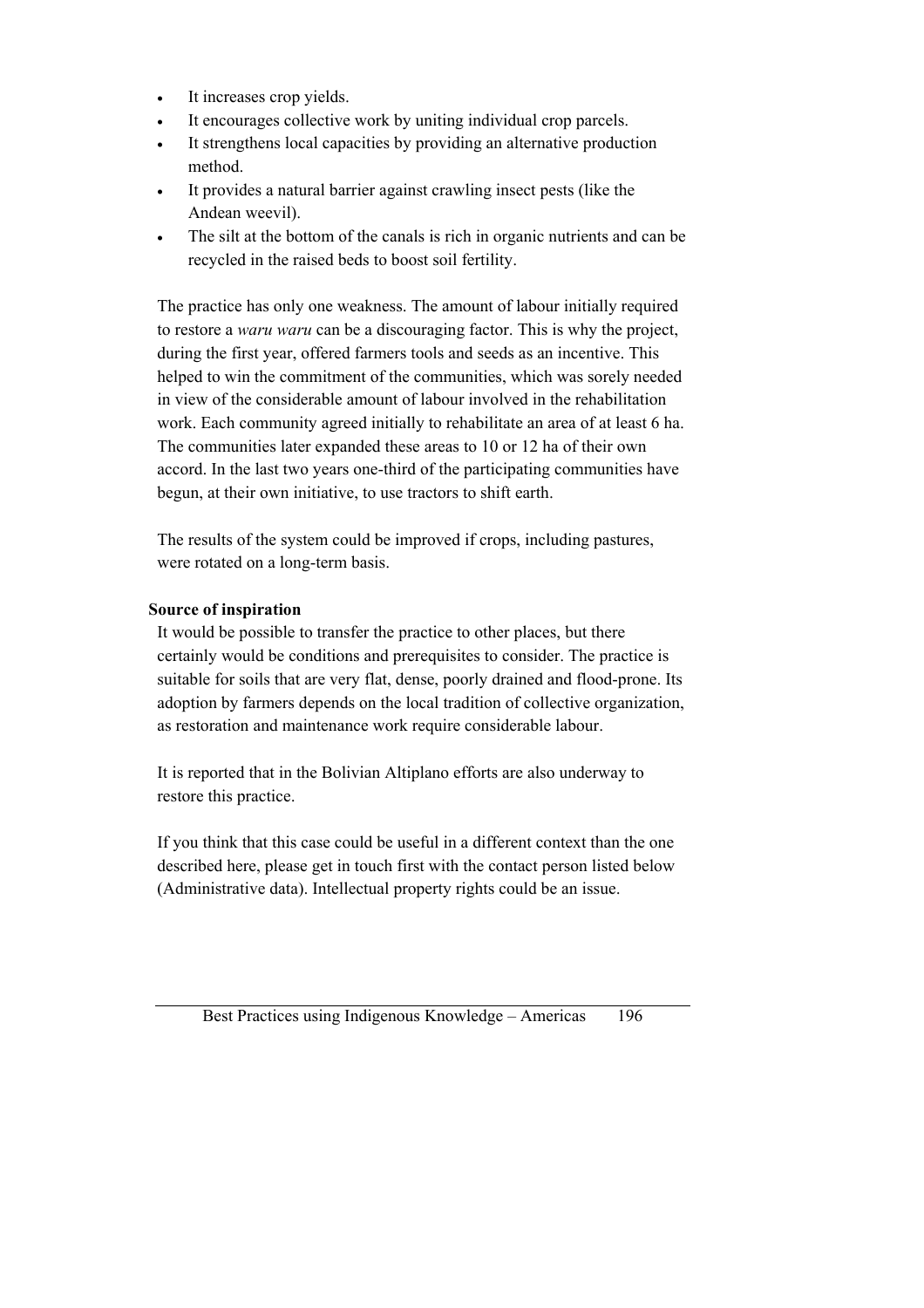#### **Additional remarks and information**

'The terraces throughout the Andean slopes, and the *waru*-*waru* (raised fields) and *qochas* in the Altiplano, are sophisticated expressions of landscape modification that have historically rendered more than a 1,000,000 ha of land for agricultural purposes.' (Rengifo 1987). The past and present existence of these and other systems for intensive agriculture prove that indigenous farmers have been able to adapt successfully to difficult environments. 'In fact, applied research conducted on these systems reveals that many traditional farming practices, once regarded as primitive or misguided, are now being recognised as sophisticated and appropriate. Agroecological and ethno-ecological evidence increasingly indicates that these systems are productive, sustainable, ecologically sound, and tuned to the social, economic, and cultural features of the Andean heterogeneous landscape.' (Earls 1989). For further reading, see: 'ILEIA Newsletter' Vol. 12 No. 1 p. 7, at www.ileia.org/2/12-1/12-1-7.htm

#### **Administrative data**

*Organization responsible for the practice*  CARE Peru Av General Santa Cruz 659 Lima 11, Peru Tel.: +51 1 4334781 Fax: +51 1 4334753 E-mail: postmast@carepe.org.pe Website: www.care.org.pe/proyectos.html

*Contact person* 

Alipio Canahua, canahuaa@puno.carepe.org.pe

#### *Funding*

The total budget for the period September 1996 to August 2002 is the equivalent of USD 2.5 million. These funds are provided by The Netherlands.

*Person(s) who have described this Best Practice*  Raul Ho CARE Peru Tel.: +51 1 4334781 E-mail: ho@carepe.org.pe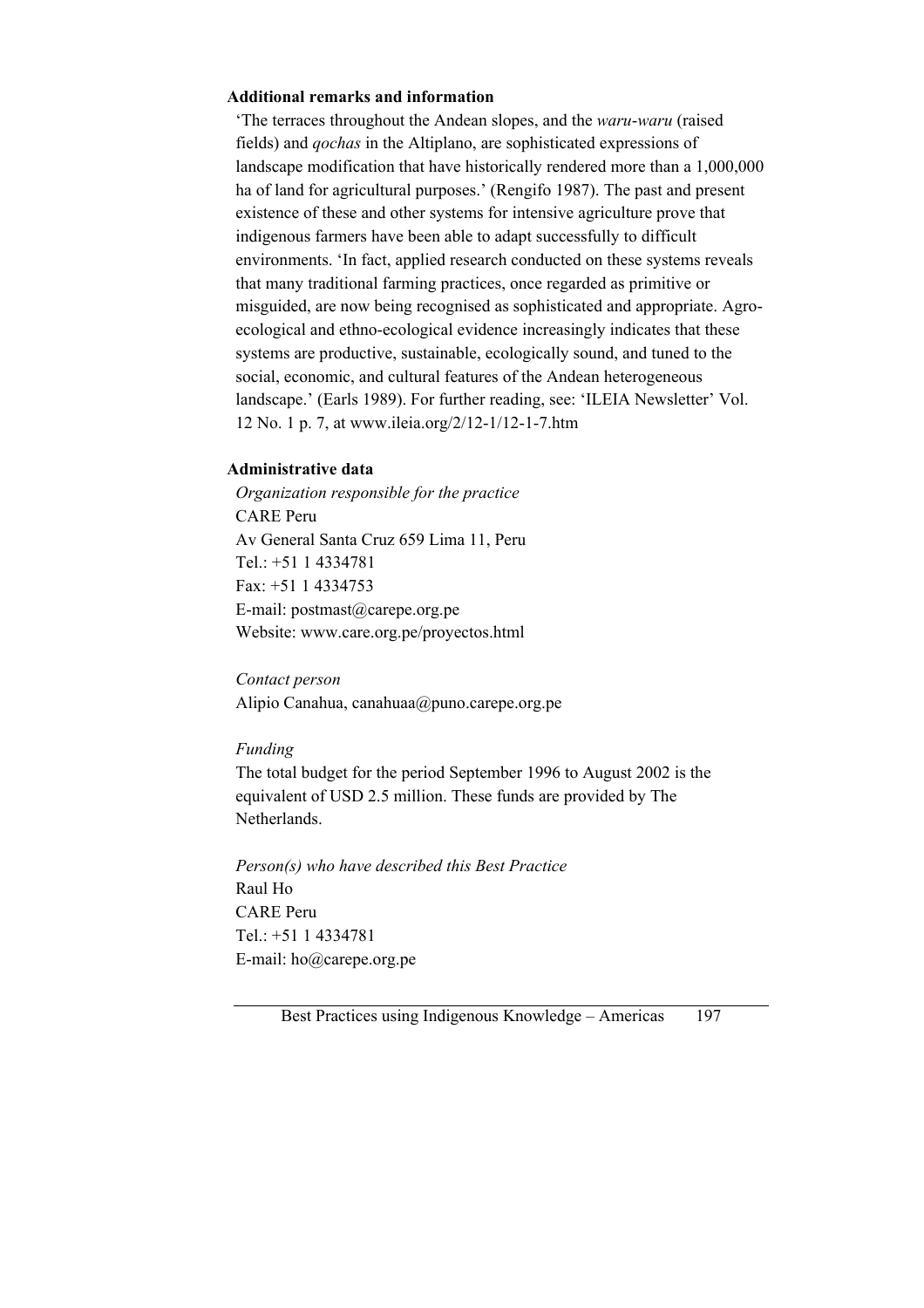| <b>BP. 20</b> |
|---------------|
|               |

#### **Title**

The Generative Curriculum Model: A bicultural, community-based approach to building capacity for Early Childhood Care and Development in indigenous communities in Canada

#### **Themes**

Child development, community development, community participation, consciousness raising, cultural identity, curriculum development, early childhood, education, educational innovations, educational policy, ethnic groups, learning, teaching

#### **Introducing the practice**

Between 1989 and the present, the Generative Curriculum Model has been demonstrated in eight rural locations in western Canada, on lands reserved for First Nations. Members of 55 First Nations communities have been involved. There are approximately 540 First Nation bands or tribal organizations registered in Canada, each with its own culture, dialect, and traditional territories.

The practice consists of a two-year training programme. The first of eight programmes to date was developed and delivered from 1989 to 1992. Since that time, the programmehas been delivered in seven other locations, including three programmes delivered simultaneously from 1997 to 1999 and one programme that is currently underway.

In all eight partnership programmes completed to date, the Generative Curriculum Model has provided university-accredited training in students' own communities leading to unprecedented educational outcomes, vocational outcomes, and capacity-building, as well as personal and community transformations that reach far beyond the classroom.

#### *The practice*

First Nations Partnership Programs (www.fnpp.org) is the context in which First Nations communities and members of a university-based team have worked together over the past 12 years to deliver an innovative programmeof post-secondary training for community members in Early Childhood Care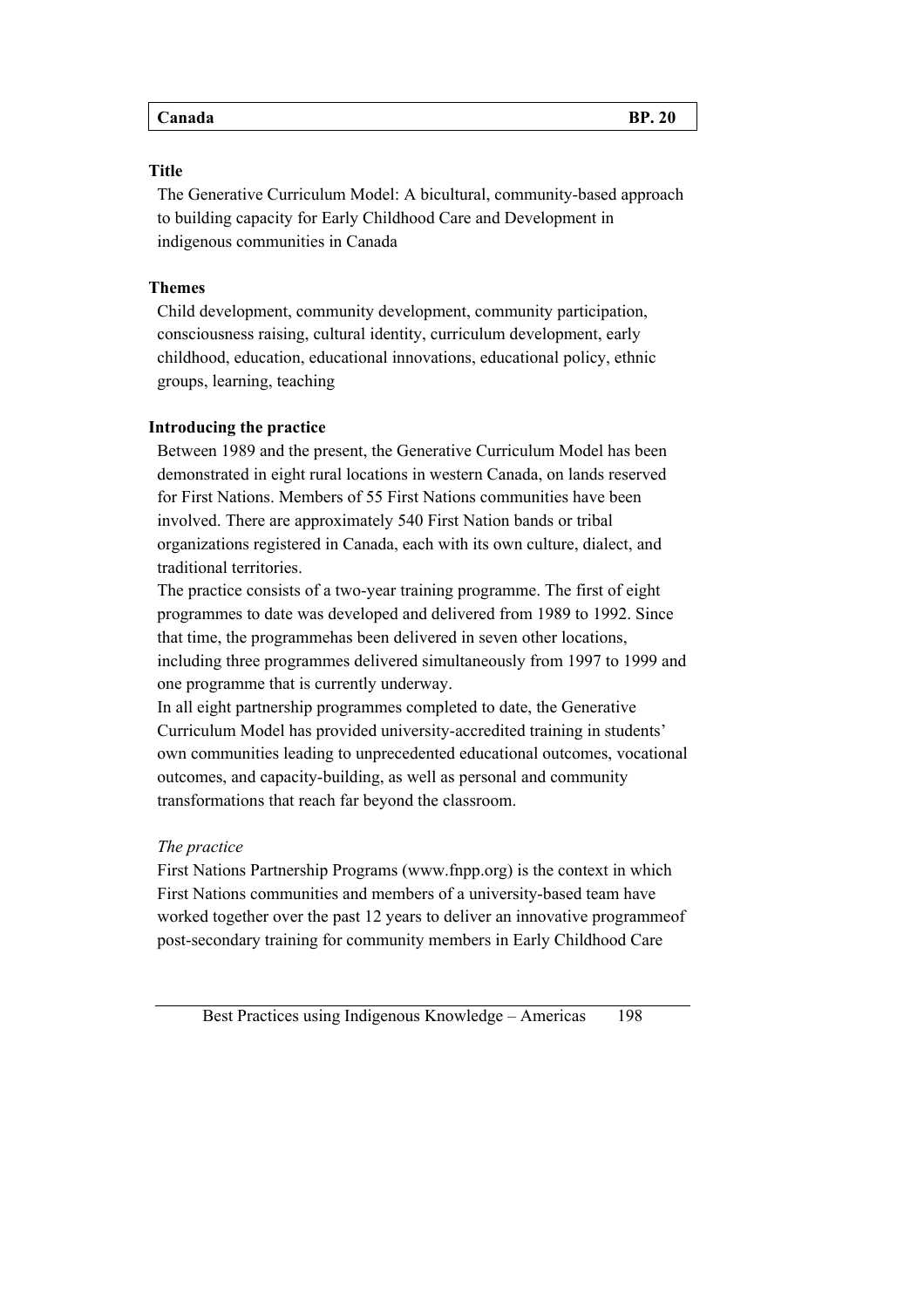and Development (ECCD). The content and outcomes of the training are derived from a socially inclusive process of dialogue, study, self-reflection, and exploration through practice. Community members consider communityspecific indigenous knowledge and cultural practices as well as euro-western research, theory, and practice models. This 'best practice' is called the 'Generative Curriculum Model.' The curriculum and its outcomes are not pre-determined, but rather are 'generated' each time the programme is delivered, in order to reflect the unique indigenous knowledge and the particular needs, goals, and circumstances of the communities participating in the programme.

This is a method of training specialists in Early Childhood Care and Development (ECCD) as well as an approach to community development and cultural sustainability. Key features of the Generative Curriculum Model of training that make it at the same time a community-development approach are that it is community-based, community-paced, community-driven, multigenerational, and focused on a socially inclusive dialogue about indigenous knowledge.

There is one two-year programme being delivered in a tribal organization, as well as extensions of four former programmes with participating communities. An adaptation of the Generative Curriculum Model is also currently being piloted programme in Africa.

The Generative Curriculum Model effectively enables communities to further four inter-related objectives:

- To improve conditions for development of the youngest generation through organized Early Childhood Care and Development initiatives.
- To build the community's capacity for filling paid jobs as providers of care and other development services for young children and families.
- To support the pursuit of income-generating employment and training among adults by providing accessible, safe, and culturally consistent child care.
- To sustain indigenous culture and traditional language by ensuring that training for community members includes an enhancement of their knowledge of, and facility with, their own cultural practices and language.

Best Practices using Indigenous Knowledge – Americas 199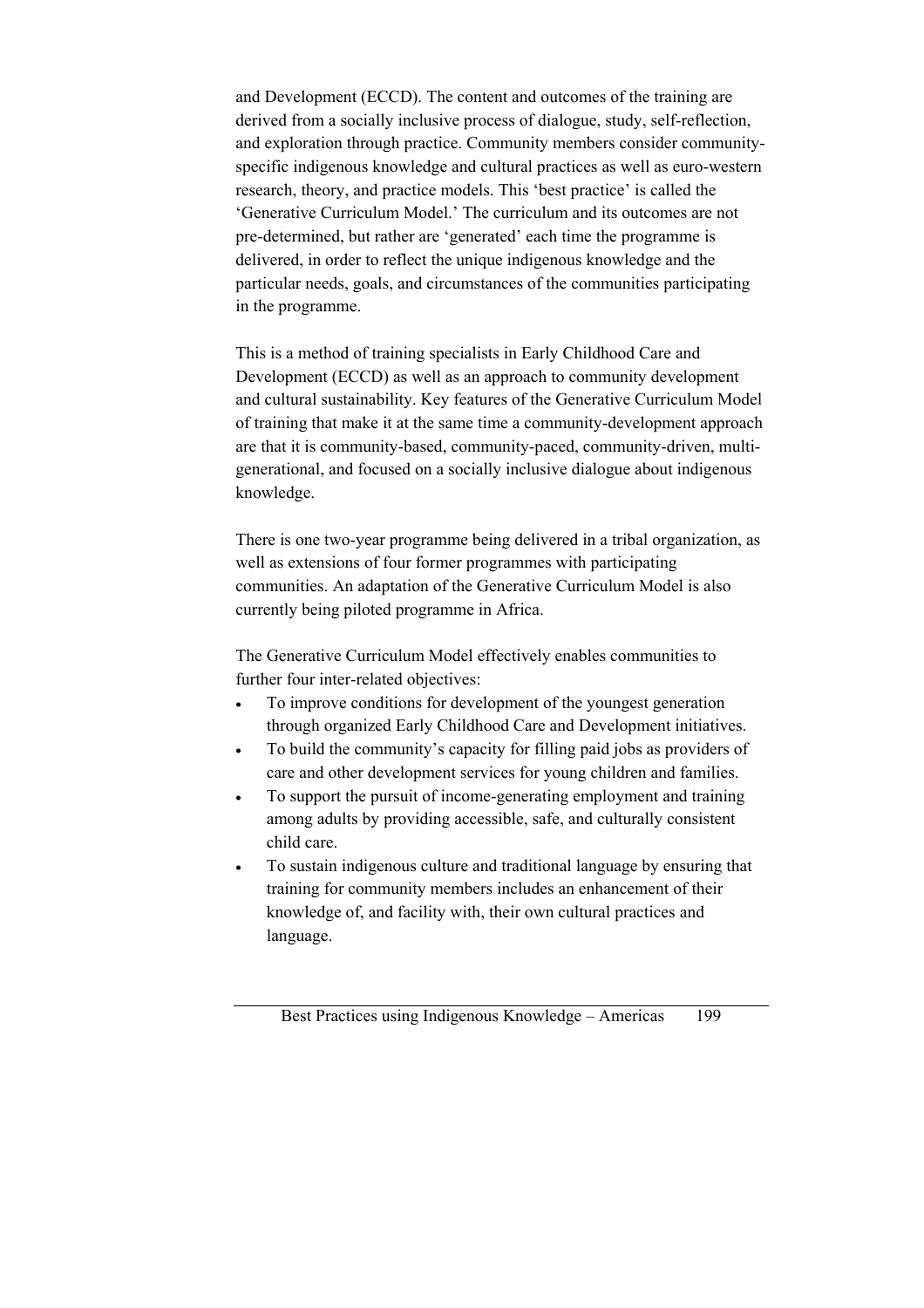## **Content and approach**

Many indigenous community members in Canada have sought training and development through monocultural approaches, either exclusively 'mainstream' western training or exclusively indigenous training. Many reports indicate that neither of these singular approaches have successfully met the communities' need to sustain indigenous practices while ensuring that community members benefit from euro-western research and experiences and are prepared to 'live and work in both worlds.' The Generative Curriculum Model provides an effective framework for incorporating local knowledge into ECCD policy, programmes, and research in order to sustain culture and promote community development.

### *The origins of the practice*

The practice originated in the community. In 1989, Tribal Council representatives of five Cree and four Dene communities in central Canada contacted the University of Victoria in search of collaborators who would be willing to enter into a creative partnership with them. Their aim was to develop the capacity of community members to enhance provisions for young children's care and development and for parent's employment and training, while also ensuring the sustainability of the Cree and Dene cultures and languages. The original collaborators recognized that in each community the richest source of indigenous knowledge were the Elders. Elders were therefore invited to become co-constructors of the training curriculum and, in some cases, co-instructors in the training programme. The Generative Curriculum Model originated through this initial partnership, and it has been elaborated and evaluated in the context of subsequent community-initiated programmes.

Each training programme using the Generative Curriculum Model has been in some ways 'original.' For each programme delivery, a new curriculum is constructed through the participation of community members, especially Elders, who articulate, teach, and demonstrate culturally important ideas and practices.

From the point of view of indigenous communities, the purpose of the practice is to provide geographically and socially accessible training in ECCD in ways that are culturally congruent and culturally sustaining. Community objectives for providing the training are to strengthen the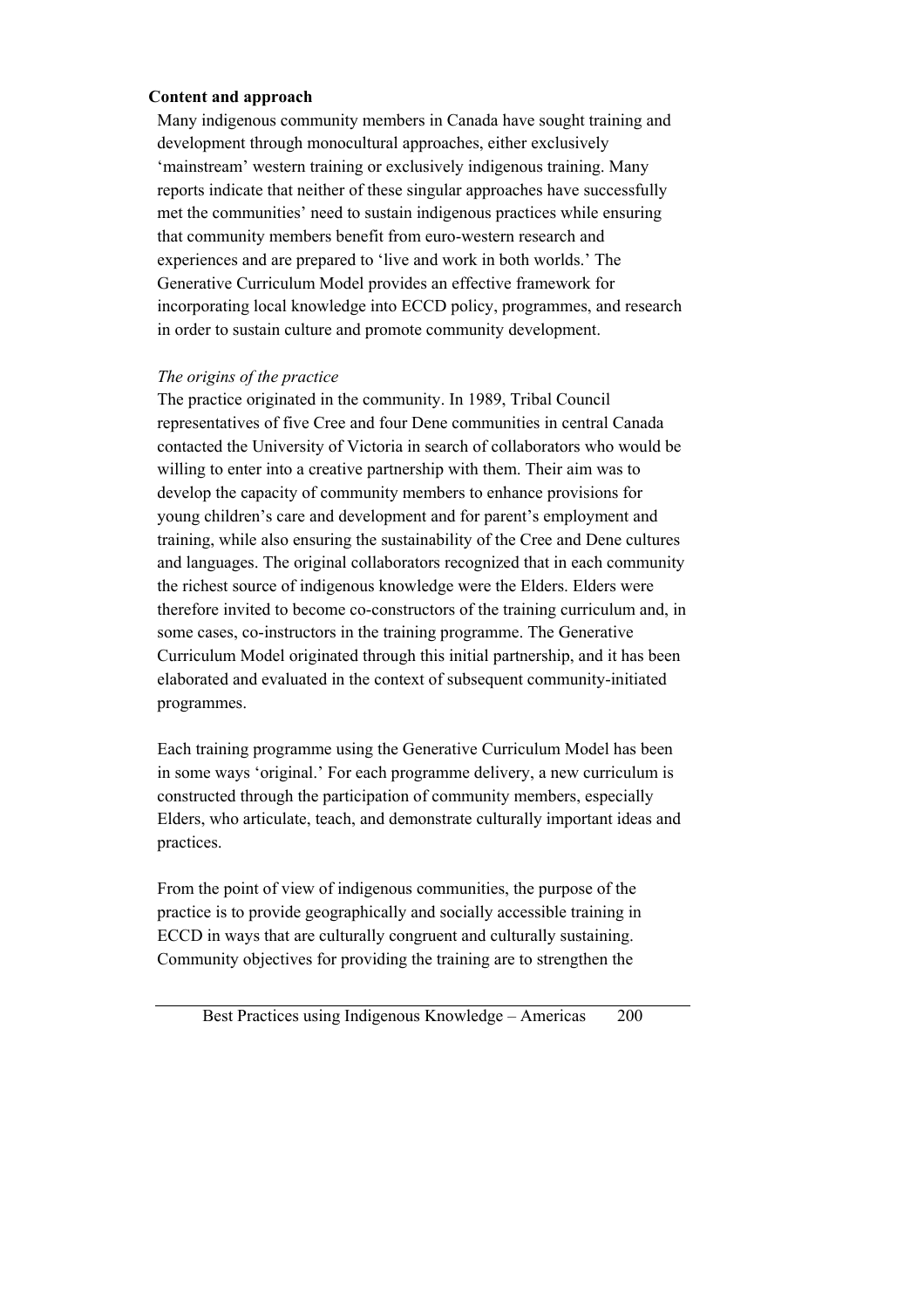capacity of the community: (a) to support the optimal development of children 0 to 6 years through culturally consistent, quality child care; (b) to support the employment and training of adults by providing safe, accessible, culturally consistent child care; and (c) to ensure the preservation and revitalized use of indigenous knowledge through inter-generational participation in constructing training curricula, policies and practices pertaining to child care and development.

From the point of view of the university-based partners who help to conceptualize, deliver and evaluate the programmes, an additional objective is to pilot and document an effective approach to capacity-building that successfully incorporates indigenous knowledge and is socially inclusive. This demonstration work is intended to stimulate discussion and re-thinking among the various parties involved in capacity-building and development initiatives.

#### *Parties involved in the practice*

The First Nations Partnership Programs are the vehicle for utilizing and evaluating the Generative Curriculum Model. These programmes are delivered through partnerships between a team based at the University of Victoria, and representatives of First Nations communities. These partners come together to plan and deliver the programme in an indigenous community setting. Four of the eight programme deliveries to date have also involved an additional post-secondary institution that has facilitated aspects of training.

A project office at the University of Victoria houses the team members who respond to requests from First Nations communities to deliver the programme. Such requests are initiated by the First Nations community, and asks the University to develop a partnership through which the programme can be delivered. The First Nations community is responsible for raising funds, usually from federal and provincial sources, for delivering the programme. The community ensures that all the necessary components will be available: facilities for housing the programme, instructors and Elders to teach in it, and community members to be enrolled as trainees.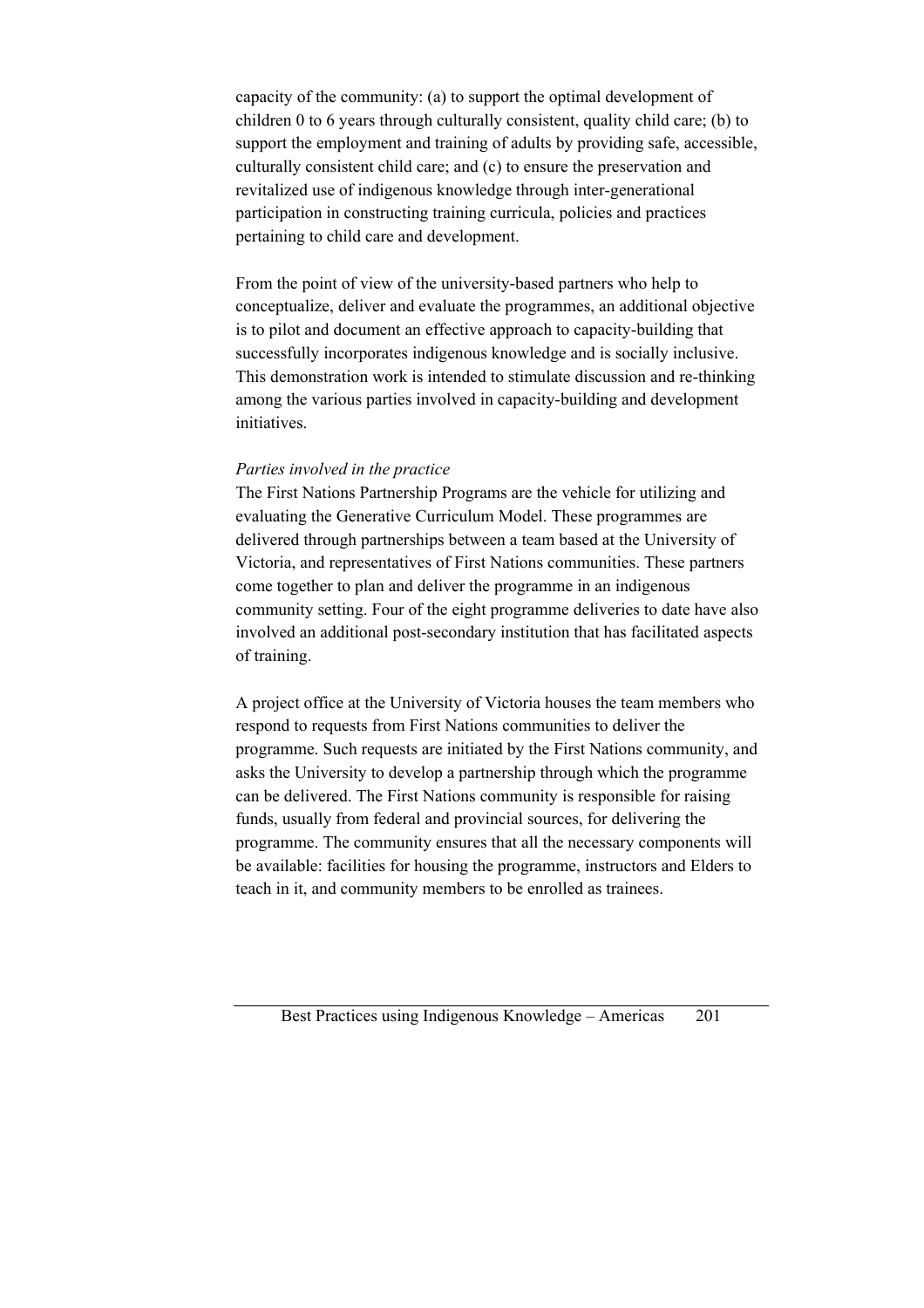### *Beneficiaries*

Many groups of individuals in the participating communities and training institutions have been shown to benefit from the programme.

Community members who become trainees/students in the programme are the most immediate beneficiaries. After successfully completing the two-year programme, they receive university transcripts and a two-year university diploma in Child and Youth Care. This makes them eligible for provincial/state certification in the profession of Early Childhood Education. They are well qualified to seek and accept employment within and beyond their community, in indigenous and non-indigenous settings.

The children of trainees have also been shown to benefit as a result of their parents' training. Their knowledge and skills regarding child care have been enhanced, as have their knowledge and sense of pride regarding their own culture and language.

Parents and other primary care-givers in the communities benefit from organized child care and other support services that help them to care for their children and that ensure their children's exposure to indigenous culture and language. Parents are able to continue their own education and training as well as to seek employment as a result of having accessible child care. By increasing the community's capacity for child care, the programme results in income-generating activities and poverty reduction.

Elders in the participating communities benefit from: (a) having a valued role in the training program; (b) having a forum for sharing their wisdom, experience, and skills; and (c) having more opportunities to forge new relationships with the younger generations in their community.

Community administrators/organizers benefit from the experience of partnership with a mainstream institution and from enhanced social cohesion within their communities.

University-based team members and affiliated individuals outside of the indigenous communities benefit from opportunities: (a) to build bridges between often disenfranchised indigenous communities and themselves; (b) to engage in dialogue and to learn about indigenous constructions of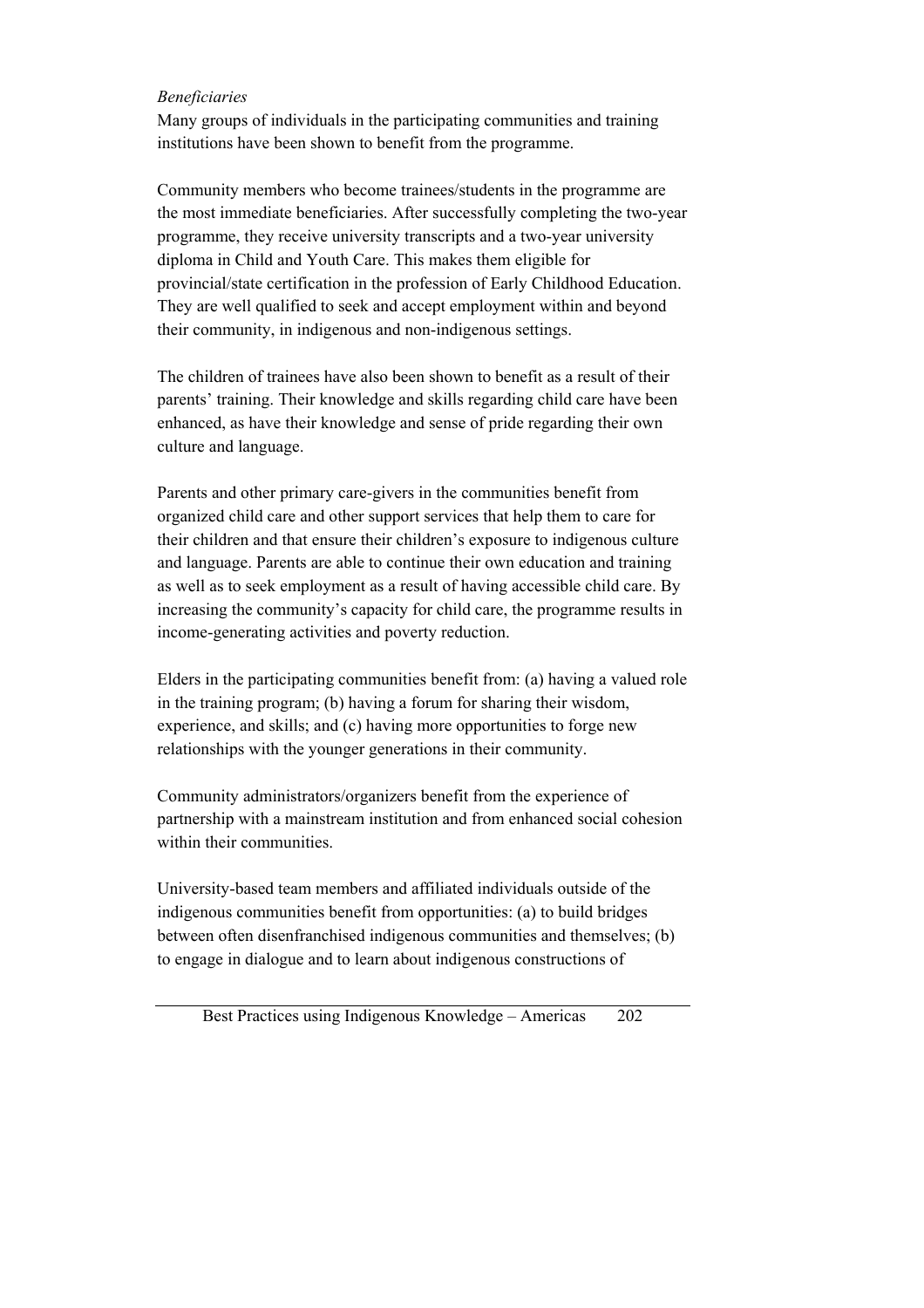childhood, care, and development; and (c) to explore new ways of making post-secondary education and training relevant, accessible, and sustaining of indigenous cultures.

## *Other participants*

Instructors and Practical Training Supervisors are recruited and hired by the community, generally from outside both the First Nations community and the university. For many instructors, especially those who are not members of an indigenous population, their experience with the Generative Curriculum Model contributes to their cross-cultural understanding and competence, and to their willingness to adapt their professional practice to meet indigenous peoples' needs.

To date, 136 indigenous community members have taken part in the twoyear, full-time training programme:

- 98% of the community members who have taken the programme have been members of First Nations (aboriginal).
- 98% have been women, ranging in age from 21 to 50.
- 11% have had an indigenous language as their first language; the remainder have had English as their first language.
- Nearly half have completed secondary school education before beginning the programme.

## *The method*

The Generative Curriculum Model is used as a set of guiding principles for planning, co-constructing, delivering, and evaluating a curriculum for two years of full-time training in Early Childhood Care and Development. The vehicle through which the Generative Curriculum Model evolved and has been demonstrated to date (although it is applicable to other types of programmes) is called the First Nations Partnership Programs. It consists of a series of community-university partnerships for delivery in indigenous communities of 20 university-accredited courses. The courses cover the subjects common to most programmes of training for early childhood educators, including: (a) child development; (b) Early Childhood Education programme development and delivery; (c) communications and professional ethics; and (d) practicals. All of the students are recruited by the partner First Nations community and most are members of indigenous communities in a particular region. At the conclusion of the programme, students receive a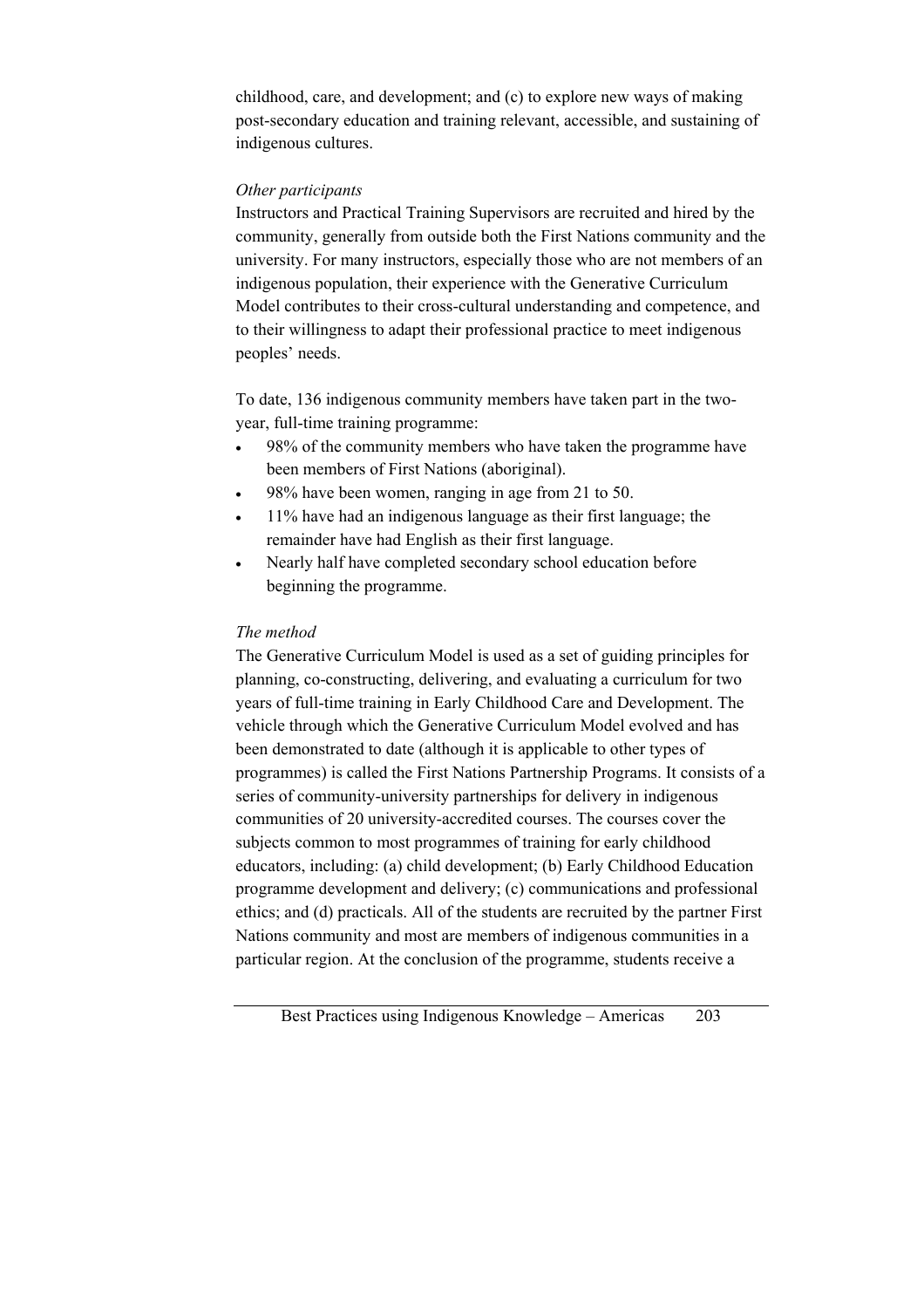two-year diploma in Aboriginal Community-based Child and Youth Care from the University of Victoria, as well as provincial/state certification as Early Childhood Educators.

*Community-based delivery.* No one needs to leave their community in order to access the training programme. Indigenous students' success has been attributed in part to high levels of social support and practical help from family and friends. Students do not experience the family disruptions and 'culture shock' that often deters indigenous students from seeking or completing post-secondary education. Many community members besides the registered students can participate in programme delivery processes. This results in an enduring, mutually supportive 'community of learners.' Because the community is actively involved in the programme, it is supportive of the projects for children and families that are initiated by programme graduates.

*Co-construction of training curricula through dialogue.* Throughout the 20 courses delivered in a host community, locally recruited instructors and indigenous Elders engage in dialogue about their own culturally-based child care practices and about euro-western research and practices for promoting optimal child development.

*Social inclusion.* Evaluation of the First Nations Partnership Programs shows that the Generative Curriculum Model responds effectively to the search of First Nations for a culturally specific alternative to the prevailing 'panindigenous' training programmes and the cultural additions that are tacked onto mainstream training programmes. Elders' involvement in coconstructing the curriculum results in a good fit between the attitudes and skills reinforced through the training programme and the specific goals, needs, and circumstances of the children and families in the particular cultural community.

*Preparing to walk 'in both worlds'.* At the request of First Nations community leaders who initiated partnerships for programme delivery, part of the training involves supervised practicals in a wide range of settings so that the community's trainees learn to work in a broad range of jobs involving child and youth care in both aboriginal and non-aboriginal settings, both within and outside their own communities.

Best Practices using Indigenous Knowledge – Americas 204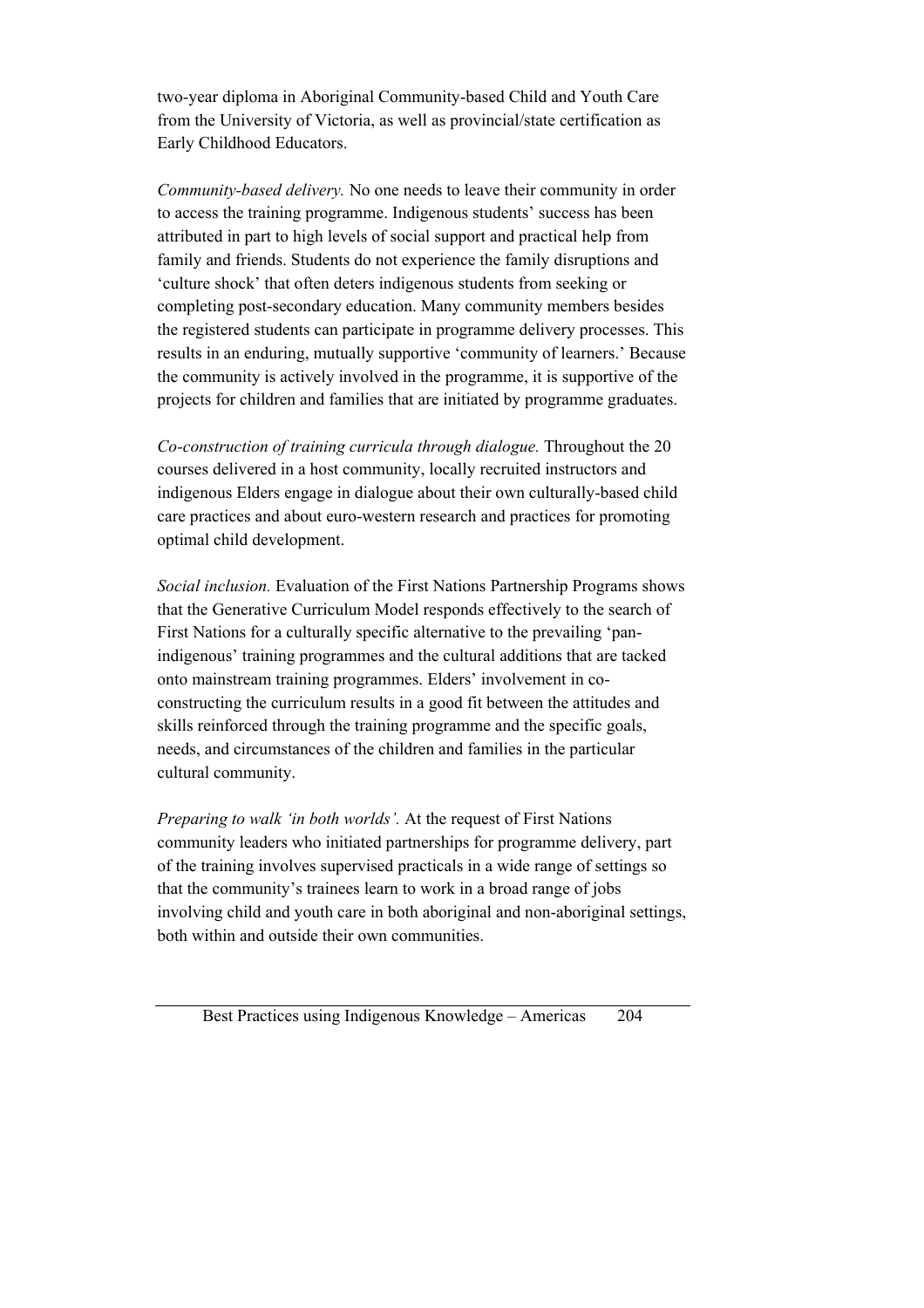*Career laddering.* The programme is fully coordinated with a four-year university degree programme in Child and Youth Care. Up to now 11% of programme participants have gone on to the third year of university studies and beyond.

### **The role of indigenous knowledge**

The evolution of the Generative Curriculum Model has been based on the premise that we need to recognize and accept responsibility for the potentially acculturative effects of mainstream curricula upon the development and delivery of programmes for children. We need to explore new ways of being responsive and accountable to the cultural communities whose children come to us for care and education.

Far from being culturally neutral, curricula for training early childhood educators are cultural constructions grounded in the world views, beliefs, and norms of those who conceptualize and teach the curricula. The training experiences that shape the care-giving practices of early childhood educators and other out-of-home caregivers can exert a major influence upon which culture, and which aspects of that culture, are sustained. Children reproduce the culture of their primary caregivers, peers, and the media with which they interact from their earliest years. Caregivers and teachers continuously perpetuate their own culture by encouraging particular response styles, forms of interaction, ways of understanding events, and enactments of implicit beliefs. When a 'one size fits all' approach is taken to training, all too often the result is a homogenizing, monocultural, colonizing approach to caring for children in ways that are inappropriate to the social ecologies of which children may be a part.

The reproduction and modification of culture through educational curricula and human service programming has been cited as a problem by many aboriginal community representatives in Canada. Most aboriginal peoples in Canada have experienced seven generations of cultural holocaust. One of the main avenues for subjugating aboriginal peoples to colonial culture and governance has been through the imposition of child care and education that has denied the legitimacy of thought, lifestyles, religions, and languages of First Nations people. Most First Nations communities in Canada are now actively engaged in multi-faceted efforts to revitalize their cultures, to assert the legitimacy of their culturally based values and practices as integral to the

Best Practices using Indigenous Knowledge – Americas 205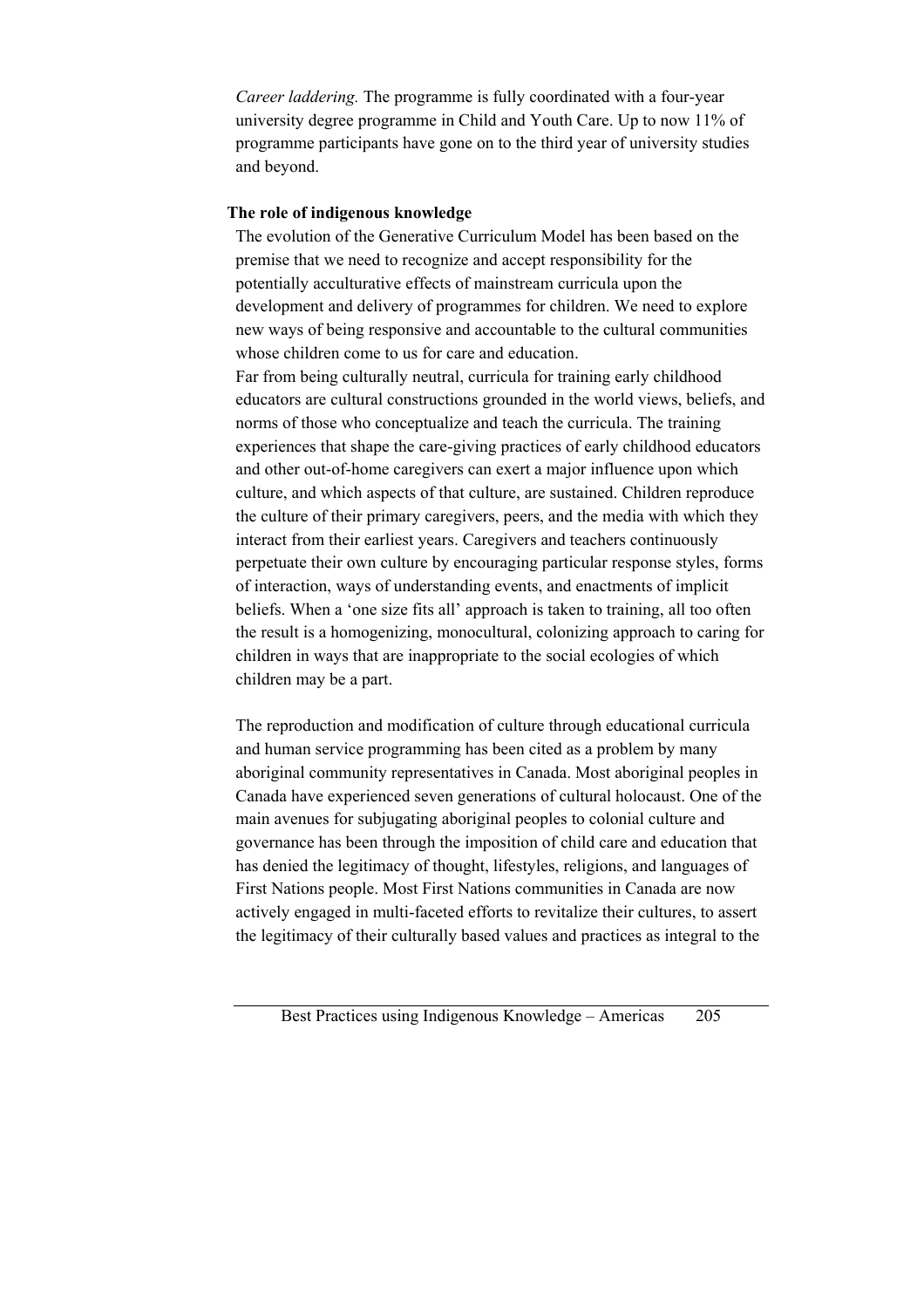fabric of Canadian society as a whole, and to foster among First Nations children positive identities with their aboriginal cultures of origin.

This is the stance that has been taken by the First Nations representatives who have initiated partnerships for the delivery of ECCD training using the Generative Curriculum Model. As university-based partners in these programmes, we accept as a starting point that non-native educators based in universities and colleges are simply not in a position to be solely responsible for making valid and useful decisions about how to extend the reach, relevance, or appropriateness of early childhood education training and programme development in aboriginal communities. Although the Generative Curriculum Model was not conceived within the crucible of scholarly post-modernist discourse, the First Nations partners and we share a 'post-modernist' valuing of multiple voices and an insistence upon situating alternative constructions of experiences with reference to the historical, cultural, political, and personal contexts in which these constructions were generated.

*Re-conceptualizing 'success' when indigenous knowledge is key to programme delivery*. Evidence from the evaluations of demonstrations of the Generative Curriculum Model shows that the positive impacts of this approach to ECCD training include, but also go far beyond, the benchmark credentials that students receive. These 'value-added' outcomes result from the elevation of indigenous knowledge to a core place in the curriculum, from the reinstatement of Elders' traditional roles in teaching about the language and culture of the community, and from the creation of a selfsustaining, inter-generational community of learners. Community members who have been trainees in the programmes most often measure their 'success' in terms of: (a) discovering their own ability to create and share knowledge; (b) learning to critically evaluate alternative conceptual frameworks, alternative forms of interacting with children and families, and alternative human service models; (c) learning to synthesize knowledge and experience from a variety of sources within and outside their own cultural communities; (d) becoming better parents; and (e) articulating their own goals for children in terms of their own culture as well as in terms of the larger social ecology in which they are embedded.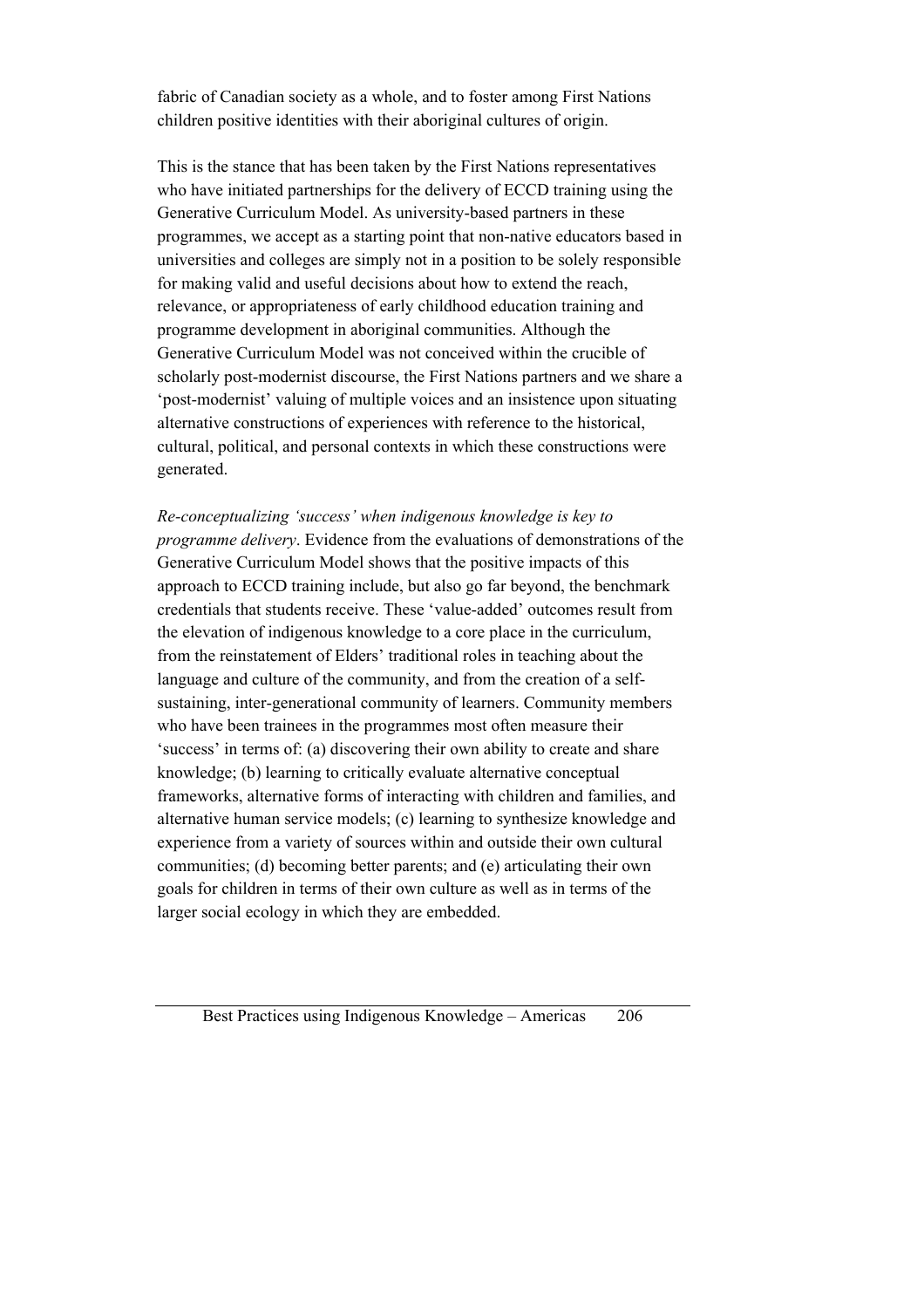First Nations partners have said that one of the keys elements of the ECCD programme is that it fosters community healing through cultural reconnection.

*Co-creating culturally situated understandings of early childhood.* The Generative Curriculum Model shifts away from a determined search for universals to a celebration of the reality and richness of diversity. By bringing together the two worlds of western academia and aboriginal communities, this form of capacity-building opens a door to developing culturally specific understandings of children, their families, and their ECCD programme needs in varying eco-cultural contexts.

*Socio-cultural values, meanings and spirituality of the community.*  By involving the community, the Generative Curriculum Model has the potential to uncover and focus on elements of the social ecology of the First Nations community, how community members construe those elements, and their perceptions of the implications of these elements for child care and development. Elements of the social ecology of the community that are typically the subject of extensive debate in the training programme include: roles of parents, siblings, other children, grandparents and other elders; historical experiences with school; literacy; culturally influenced learning styles; culturally appropriate instructional processes; traditional language; approaches to problem-solving; impact of social relationships on cognitive performance; indigenous definitions of intelligence; cultural goals of maturity and their influence on guided participation; communication with children; interaction between children and adults; and children's social partners. Cultural activities led by the Elders during the training programme often include traditional ceremonies and practices, and the collection of items and documents of cultural importance.

#### *The transfer of knowledge*

Using the Generative Curriculum Model, indigenous experience and culturally-valued knowledge are articulated primarily by tribal Elders and other well-informed community members who can describe, explain, and/or demonstrate indigenous concepts and practices related to child care and development in a community context. In addition, trainees themselves are often asked to reflect on their own experiences growing up in their culture and their community, or returning to it after a period of absence. They are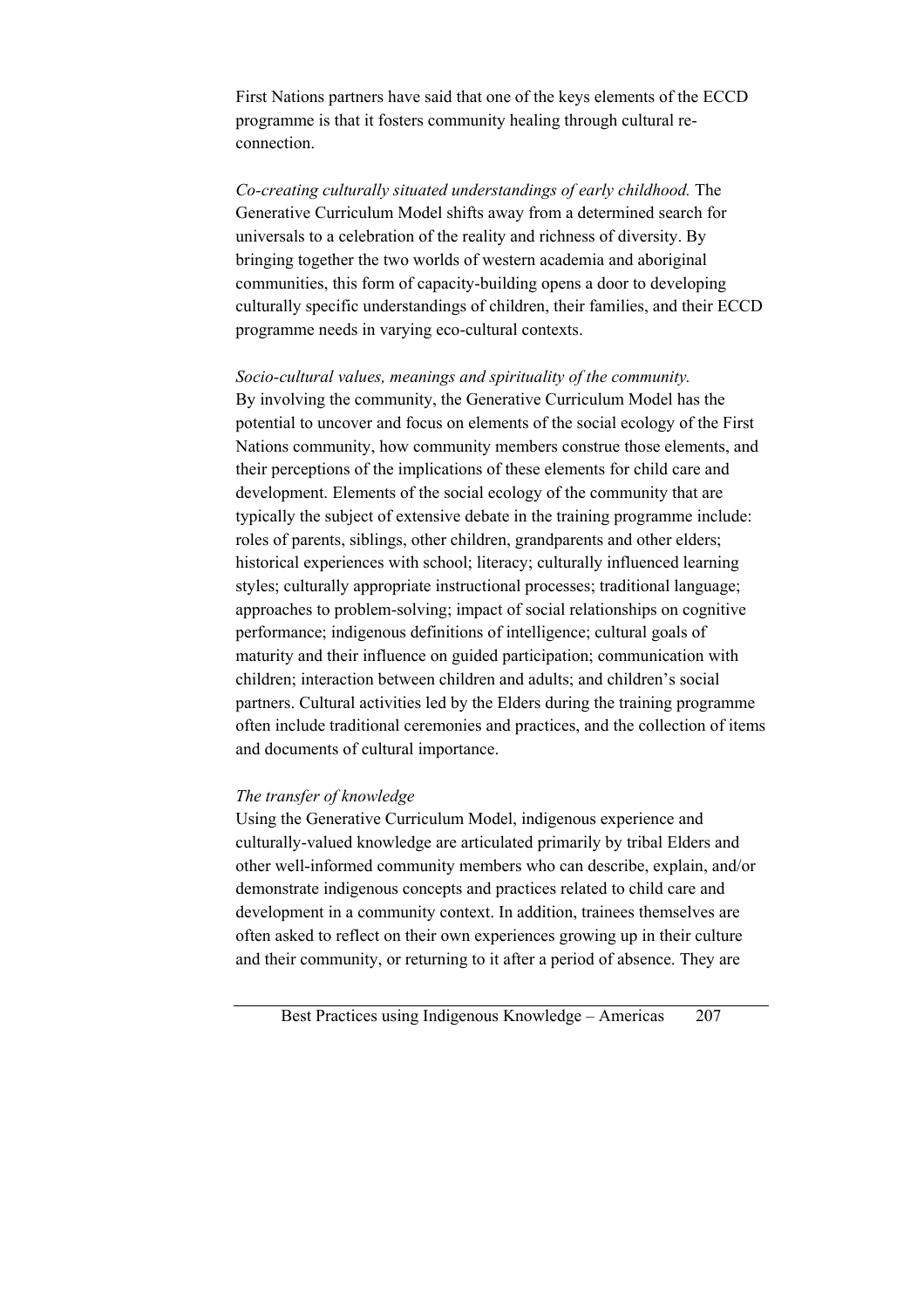encouraged to discern the ways in which indigenous knowledge and practices have been embodied in their own life stories.

Payment of those who transmit IK or participate in reconstructing the community's culture is handled in various ways by the host community which has raised and is managing the funds for the training programme. Typically, Elders are paid in money (approximately CAD 50 for a 1-2 hour session with a group of trainees) and/or gifts. Gifts can include the traditional gifts of tobacco and seasonal cloth, or useful items made or prepared by the trainees (e.g., baskets, preserved fruit, fish).

The Generative Curriculum Model leads to the evolution of a socially inclusive, multi-generational 'community of learners.' In these communities, the roles of teacher and learner are somewhat fluid. Each course in the training programme is structured using an 'open architecture', leaving room for students and the community to enter into a generative teaching and learning process. Throughout the two years of the programme, a community member in the role of 'Intergenerational Facilitator' organizes the participation of Elders and other respected community members in regular meetings with students and instructors. These knowledgeable persons share what they know of cultural traditions and community history pertaining to the aspects of child care and development covered in each course unit. This generates the community-specific part of the curriculum. Trainees are then invited to discuss historical, political, and cultural factors affecting children with individuals who best understand these contexts.

The Generative Curriculum Model facilitates the reconstruction and reorganization of traditional knowledge, as well as an original application of existing knowledge to new endeavours in community/child development, and the syncretic combining of indigenous and imported knowledge in order to pursue community/child development objectives.

*Generated concepts of child care*. Community members who are active in the training programme, as students or otherwise, work together to explore various possibilities for interpreting the meanings and practical implications of 'child development,' 'quality care,' and 'family life' in the context of their own culture and community. Guidelines for culturally desirable child-care practices emerge through dialogue in class about: (a) cultural reconstructions

Best Practices using Indigenous Knowledge – Americas 208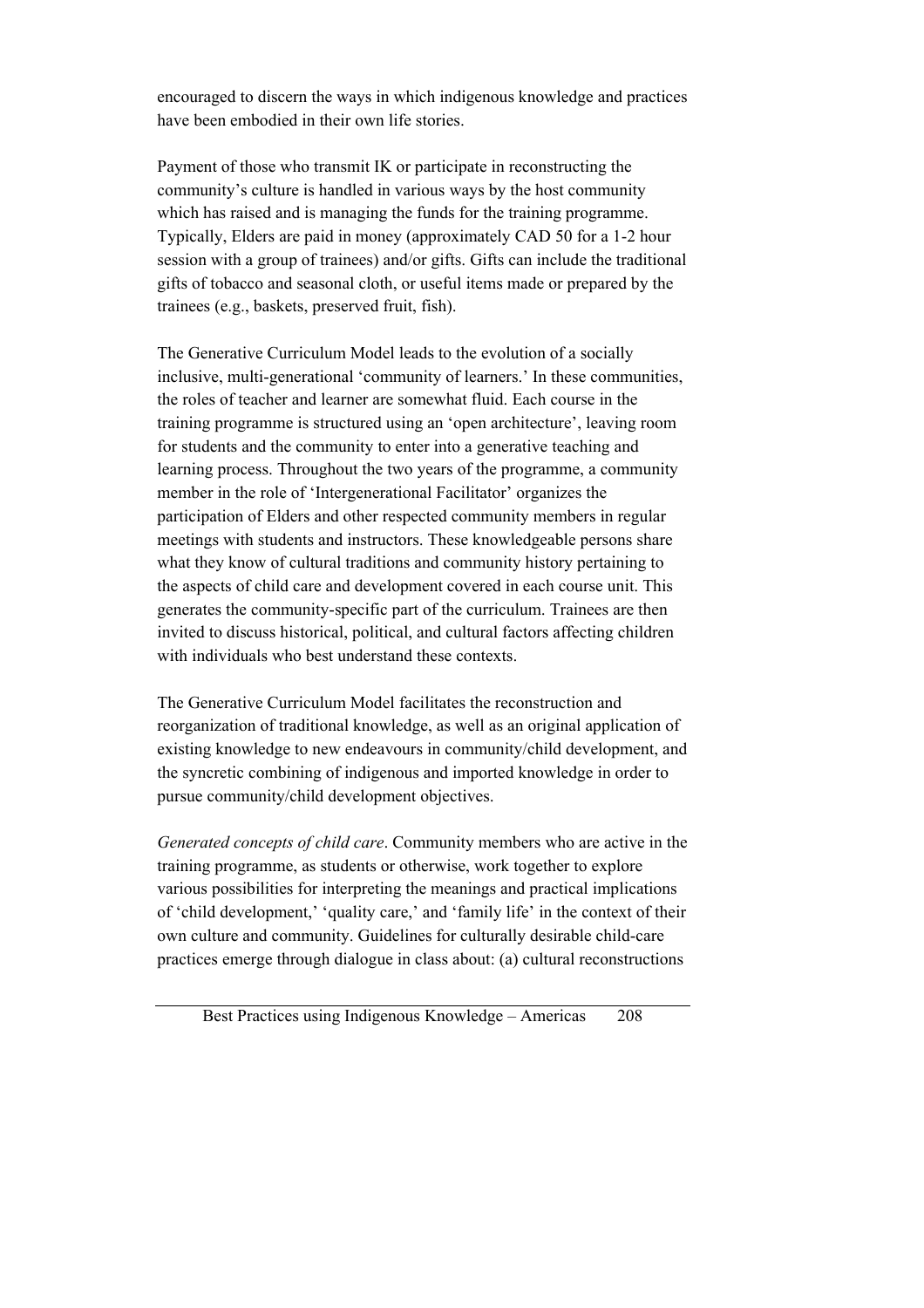and experiences elaborated by Elders; (b) contemporary social conditions and goals for children; and (c) ideas and research found in mainstream texts and curricula.

For example, a salient feature of most indigenous cultures in Canada is their extensive use of stories rather than direct instruction or explicit feedback. Stories are the preferred medium for teaching children the norms, moral values, and behavioural expectations of their community.

### *Documentation of IK*

All First Nations that have been involved in programmes using the Generative Curriculum Model have preserved the 'words' or 'teachings' of the Elders and, in most cases, the creative generation of new knowledge that incorporates the wisdom of the Elders. Recording has taken various forms, including self-published books, unpublished collections, and video and audio recordings. Trainees have made extensive use of the teachings of the Elders in preparing materials and activities for children and families. Most importantly, indigenous knowledge has been preserved through the personal transformation of individuals involved as trainees and supporters of the programmes. Their identity and pride as members of their culture of origin has been enhanced along with their knowledge of the values and forms of representation of that culture. The cultural character of the participating communities has been enhanced and sustained as a result of renewed valuing of indigenous knowledge and forms of interaction, particularly the central role of Elders as guides in the community.

#### **Achievements and results**

A comprehensive programme evaluation completed in June 2000, documented the multi-dimensional success of the Generative Curriculum Model in the First Nations Partnership Programs. In each of 47 First Nations communities involved, the programme has promoted academic achievement, achievement of vocational goals, career-laddering, improved parenting, and personal healing among adult community members. Community-wide development is evident in the increased availability of quality day care and school readiness programmes for young children, in after-school programmes and learning assistance for school-age children, and in innovative programmes for youth.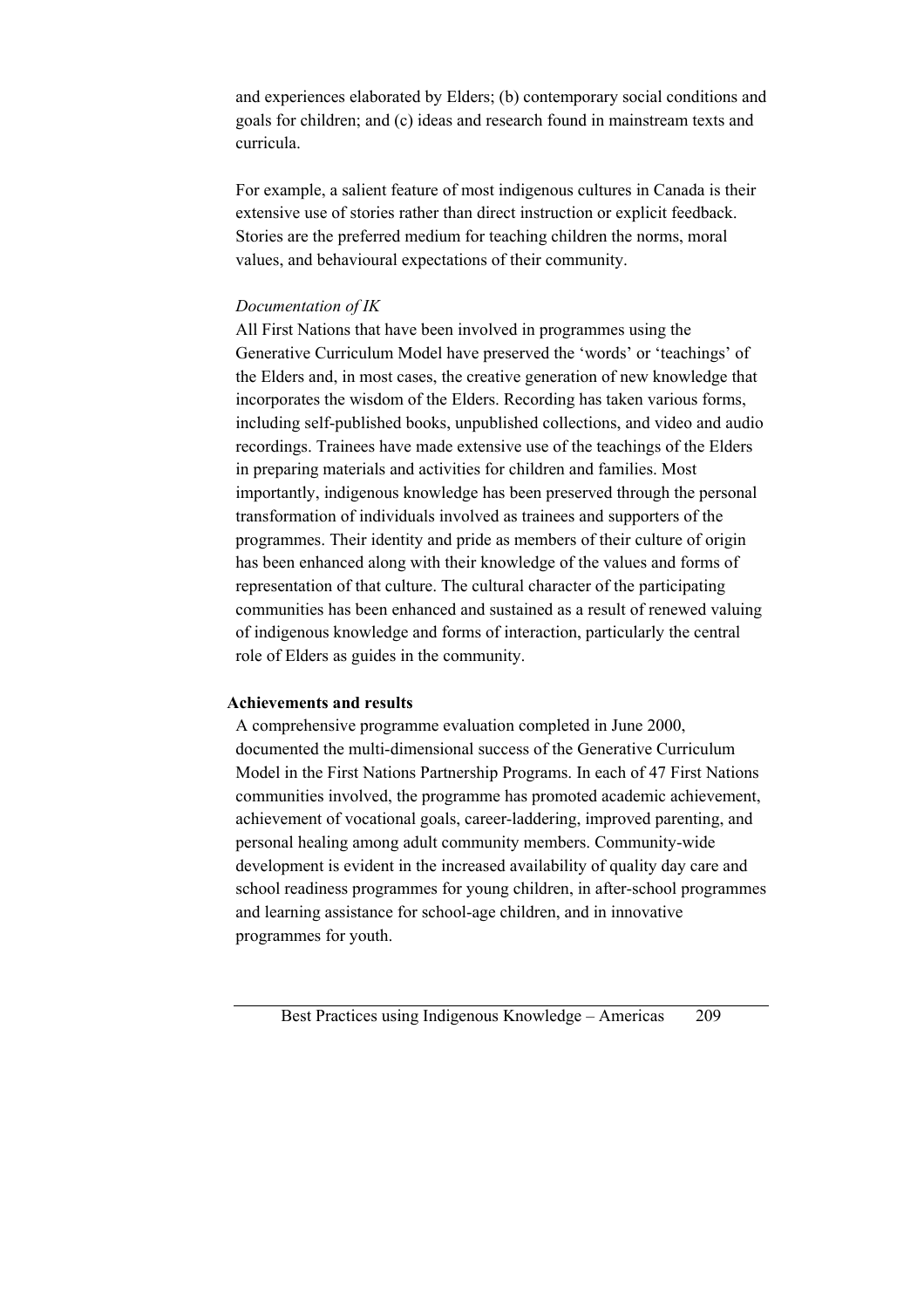Educational and vocational outcomes:

- 86.4% of the trainees completed one year of full-time, universityaccredited study. For students in British Columbia, this resulted in eligibility for the Ministry of Health's basic certification in Early Childhood Education (ECE).
- 77.3% completed a full two years to obtain a Diploma in Child and Youth Care. This compares favourably with the performance of First Nations students in other post-secondary programmes, where national completion rates average 40% or less.
- 95% of programme graduates (students completing one or more years) remained in their own communities.
- 65% of programme graduates introduced new programmes for children, youth and families.
- 13% of graduates joined the staff of existing services.
- 11% of graduates continued on the education ladder towards a university degree.

# *Evidence of real improvement or development*

Initiatives produce sustainable results when there is growth in capacity (or 'social capital') and where a broad representation of community interests (or 'stakeholders') have been mobilized to work effectively toward a common set of goals. In the First Nations Partnership Programs, administrators and other members of the participating First Nations communities have pointed to the community-wide impacts of the programme. They attribute these largely to the socially inclusive nature of the curriculum development and delivery. The following impacts were cited:

- Cultural healing, continuity, and pride.
- Increased parenting effectiveness.
- Community-wide advocacy for child well-being initiatives.
- Networking between the community and other groups.
- Development of a cohort of skilled community leaders.
- Enhanced social cohesion.

*The results are cost-effective.* In each partnership, at least 80% of the money paid for the programme has remained in the community, unlike the many development and training initiatives which are funded and managed financially from outside the target community. The communities have delivered the programme in their own facilities, they have provided their own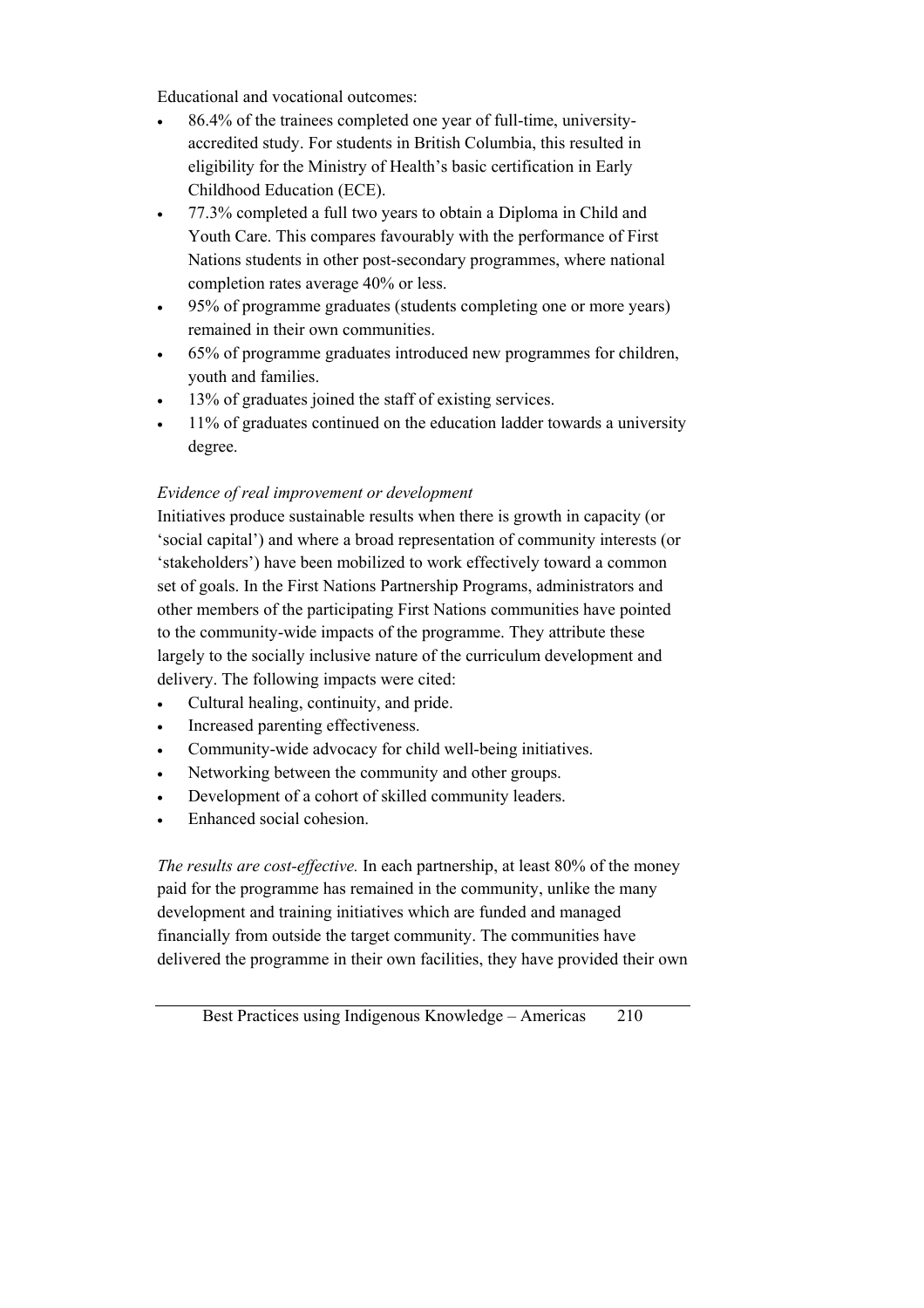administrative and support services, and they have contracted instructors. Approximately 20% of the expenditure has been for university-based liaison, record-keeping, and provision of the euro-western portion of each course.

In evaluation research, members of the indigenous community have underscored the benefits of the way the programme was conceived and delivered to the community as a whole. In contrast, they reported that their investments and involvements in mainstream, institution-driven training programmes have sometimes benefited individual community members, but have not had widespread ripple effects. This is because: (a) the individual had to leave the community to receive training; and/or (b) training may have taken place in the community but did not actively involve the community.

Community participants have identified the following features as distinctive for the Generative Curriculum Model:

- The unprecedented high rates of student retention and completion of the programme because students 'resonated' with what they were learning.
- The application of culturally consistent training to the development of community services.
- The far-reaching ripple effects on the community as a whole.

Community-based administrators have reported high levels of satisfaction with the returns on their investment in the First Nations Partnership Programme in terms of the extent to which the programme has furthered the community's social and economic goals.

The programme evaluation research yielded largely anecdotal evidence of how the First Nations Partnership Programs compared with other programmes of post-secondary training in Early Childhood Care and Education in terms of costs and benefits. The results of comparison can be summarized as follows:

- The First Nations Partnership Programs are unique in enabling students to earn university credits for courses culminating in a two-year diploma which can then be applied to a degree programme.
- The First Nations Partnership Programs are unique in Canada with regard to the extent of community involvement in programme delivery.
- No other programmes provide opportunities to develop capacity through a generated curriculum in which cultural knowledge, community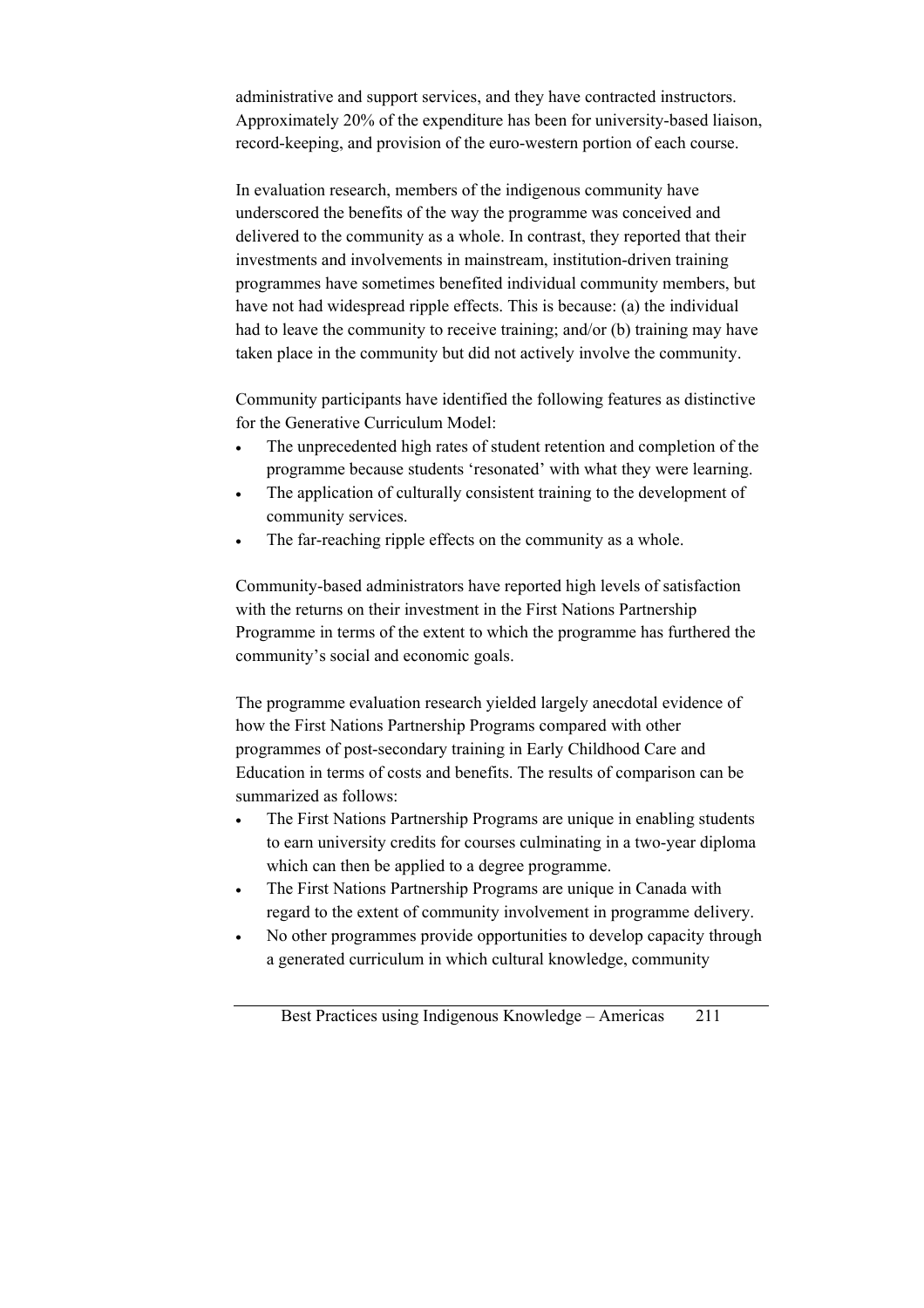conditions, and locally articulated goals for children's development figure centrally in what students learn and how they are prepared to take on professional roles as leaders in their own communities.

- The First Nations Partnership Programs are slightly more costly and lengthy than other programmes.
- First Nations Partnership Program outcomes run against the tide of programmes that foster 'brain drain' because students are required to leave their communities, or to study in isolation from them. When students are removed from their communities, either geographically or socially or both, they rarely return to work in their own communities. By contrast, 95% of the students who completed one or two years in the First Nations Partnership Programs remained in their communities after the programme, and most assumed roles in community-based child and family services.

With the exception of community members trained under the Generative Curriculum Model, there is a visible and well-documented lack of First Nations people practising in the field of Early Childhood Care and Development, or—for that matter—in any other field of human services in Canada. This suggests that mainstream post-secondary training programmes have been largely inaccessible or ineffective in supporting the growth of capacity in First Nations, a conclusion that supports the view of the Generative Curriculum Model as a 'Best Practice.'

A recurrent theme emerging from the programme evaluation was the congruence that programme graduates experienced in a training programme that focused on their own community and on its goals for the well-being of children and families, its socio-economic circumstances, and its readiness and strategies for responding to the needs of children and youth. Many students contrasted this with previous experiences in mainstream educational institutions, which they described variously as 'totally white,' 'impractical,' 'culturally contradictory,' 'spiritually bankrupt' and 'foreign.' Because the Generative Curriculum Model adopts a 'both/and' approach that presents euro-western theories and research alongside indigenous traditions, values and practices, the curriculum resonated with the realities of the daily lives of community members.

Best Practices using Indigenous Knowledge – Americas 212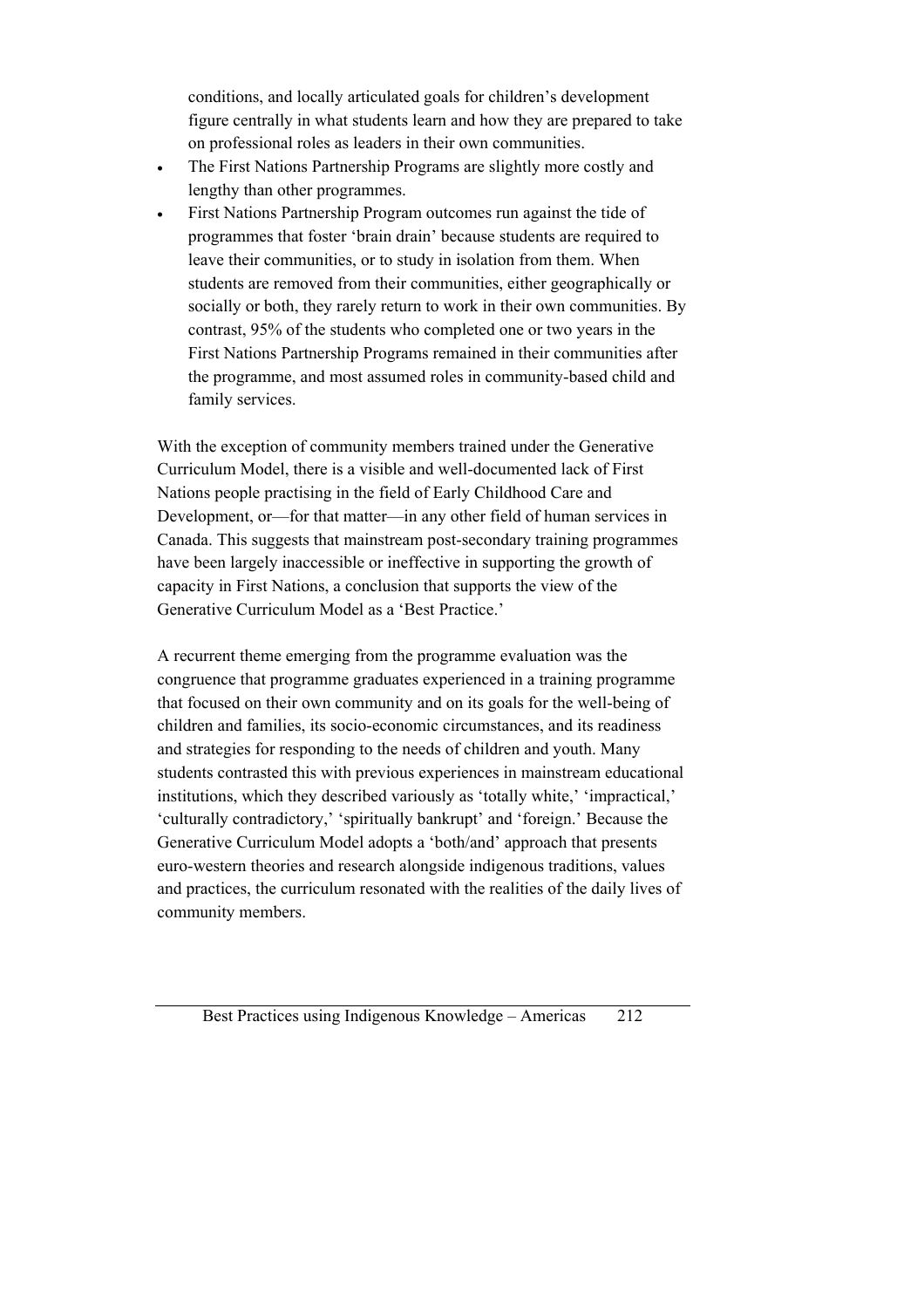*The results can be managed locally.* Partner indigenous communities have mounted an array of programmes that meet the needs of young children, generate employment, and enable parents to pursue employment and training. Children's programmes initiated or staffed by programme graduates include:

- Out of home, centre based day-care.
- In home family day-care.
- Aboriginal 'head-start'.
- Cultural programmes.
- Infant development programmes.
- Individualized, supported child care for special needs.
- Indigenous language enhancement programmes.
- Children's programmes in women's safe houses.
- School-based teacher assistance/learning support.
- After-school care programmes.

## *Actual and potential advantages of the practice*

The Generative Curriculum Model has had widespread effects on community development through: (a) the focus on children's well-being; (b) the involvement of a broad representation of the community in programme planning and delivery; and (c) revitalization of indigenous knowledge and social forms. The 'ripple effects' of the training programmes are, indeed, the most unique and powerful advantage of Generative Curriculum Model, and have been identified by First Nations participants as, in fact, the 'main effects.'

The use of the Generative Curriculum Model in the First Nations Partnership Programmes demonstrates the increase in cultural pride, social cohesion, and income-generating potential that can be achieved when we open up the way that capacity-building initiatives are conceived and delivered. The Generative Curriculum Model demonstrates one way to honour the knowledge and traditional ways of teaching, learning, and care-giving within indigenous communities, and to combine the strengths of communities and mainstream training institutions.

## *Actual or potential negative effects*

Negative effects have not been noted or documented. There are a number of challenges to implementing the model, however. Most importantly, it has been difficult for indigenous communities to raise the funding needed for a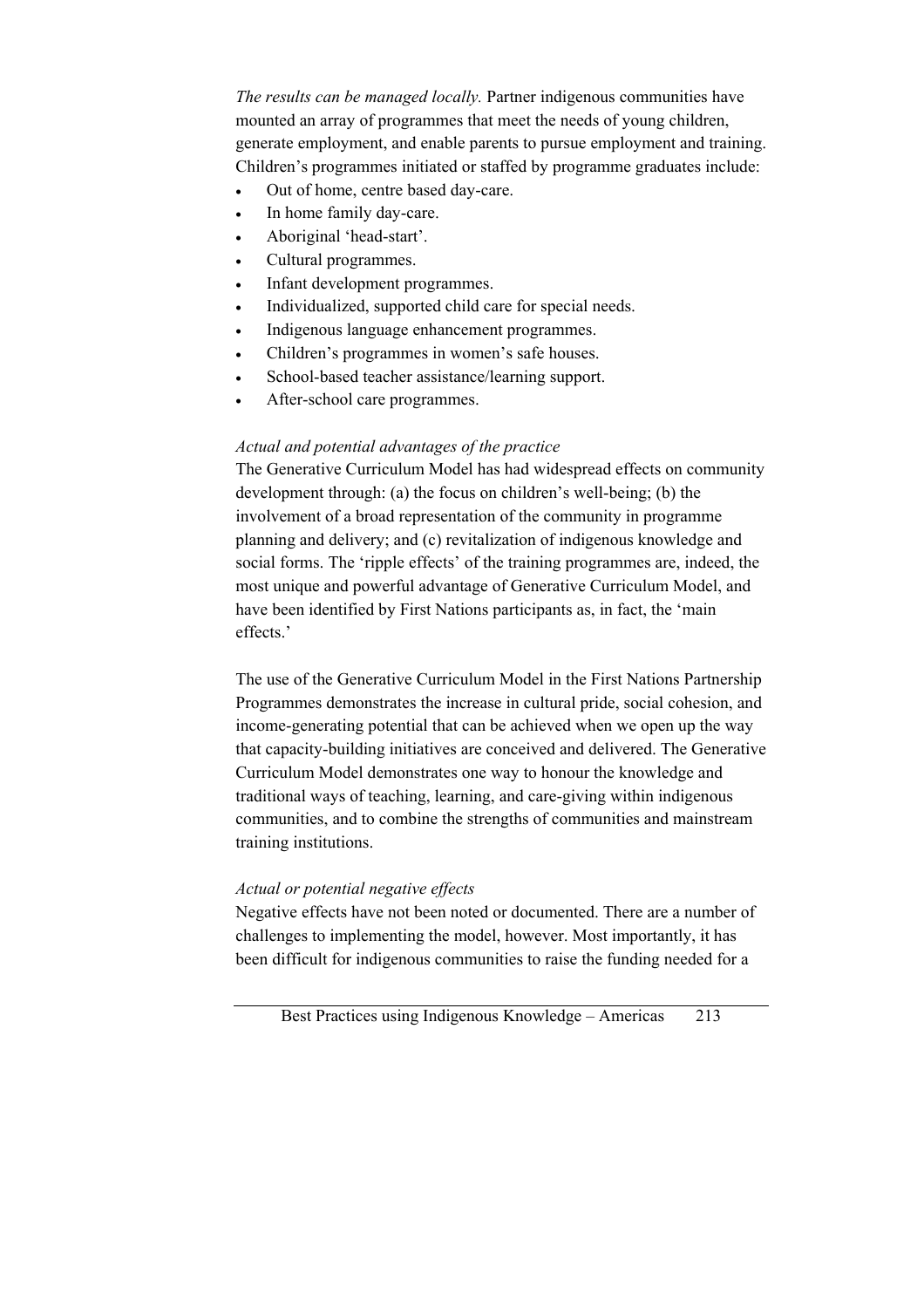full two-year training programme. Another challenge has been the need for groups of trainees large enough to make programme delivery cost-effective. Communities that have successfully mounted the programme have built bridges with neighbouring indigenous communities to form a consortium, with each community essentially sponsoring places for their community members to enrol in the programme. This consortium approach has had many advantages, especially building social bridges and sharing indigenous knowledge across contiguous cultural groups.

Another challenge to funding has been the preference among many government funding programmes for short-term training ranging from two weeks to six months, rather than the two years of full-time involvement required in the First Nations Partnership Programs. Variations in the use of the Generative Curriculum Model are possible, including shorter training. However, the First Nations partners who have initiated programmes have specifically sought training that is comprehensive, university-accredited, 'career-laddered', and spread over a sufficient time period for trainees and other participating community members to undergo significant personal change.

### *How the practice could be developed or improved*

The programme is already built upon the principle of giving simultaneous consideration to indigenous and euro-western knowledge. Improvements do not appear to be called for in the Generative Curriculum Model itself. Its application in various delivery modes and settings should be explored and documented, however. This could involve a series of workshops, courses on the Internet, or perhaps a master's degree programme to develop leadership capacities among aboriginal community members.

#### **Source of inspiration**

The practice would be rather easy to transfer to other places although some adaptations might be necessary. Throughout the world, cultural groups are seeking ways to ensure the survival, revival, or re-envisioning of their cultural beliefs, values, and practices, while at the same time ensuring that their community members have access to and are prepared to work in the dominant culture settings. The Generative Curriculum Model is an approach to building on indigenous knowledge to create capacity in a variety of settings around the world across a range of subjects, especially in areas of social/human service and education.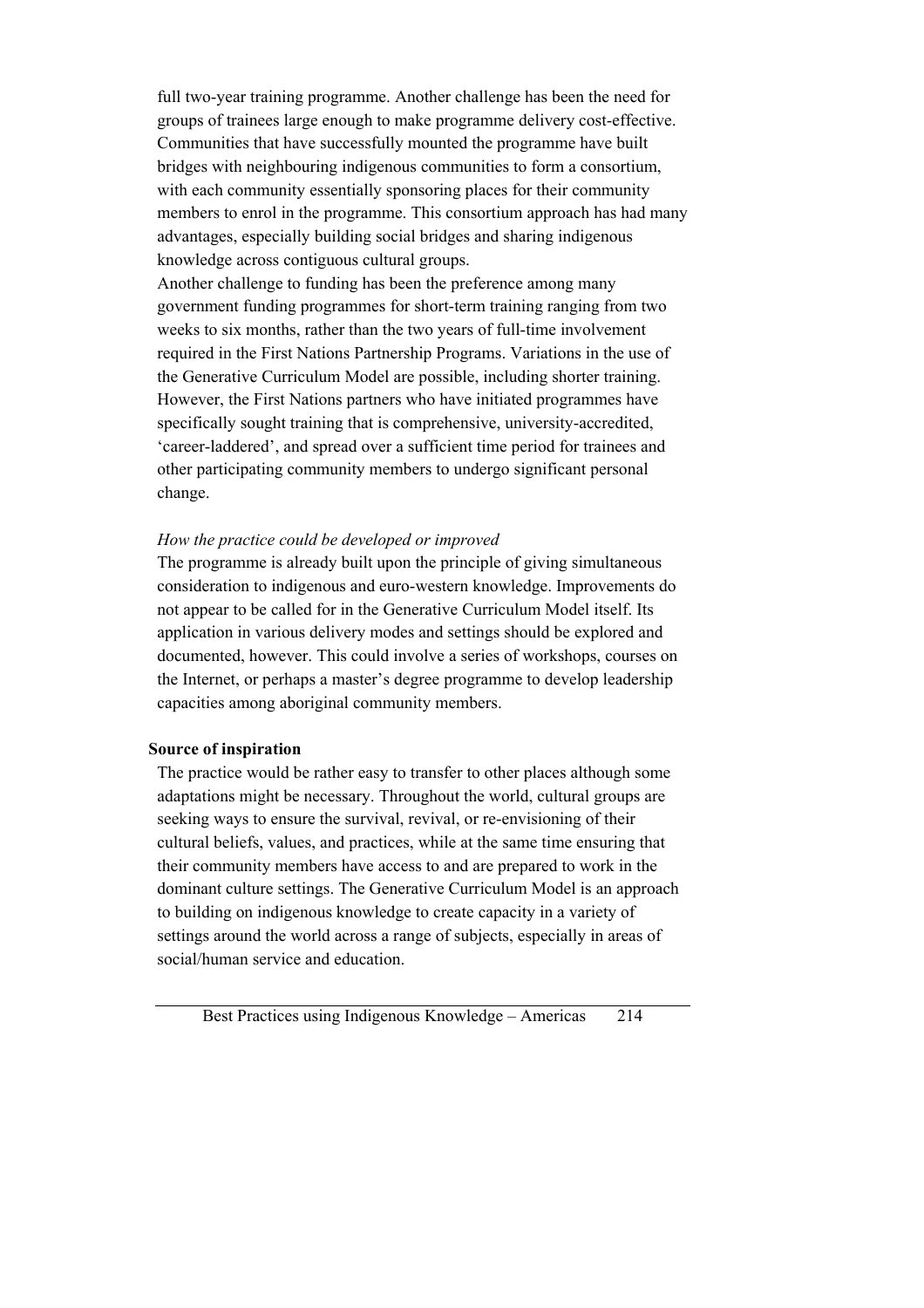A key prerequisite for use of the model is that the community itself initiate the programme delivery and select the trainees. This provides a foundation for social inclusion in the teaching and learning process, and the likelihood that sources of indigenous knowledge can be tapped for the co-construction of culturally sustaining, community-appropriate models for social policy and human service practices.

In many settings, especially outside North America, there is not the same strong desire for university-accredited training or for professional careerladdering. This is not a requirement of the Generative Curriculum Model, but it would be a change from the demonstration projects conducted with First Nations partners in Canada to date.

An adaptation of the Generative Curriculum Model is currently being piloted in an innovative programme in Sub-Saharan Africa. Called the Early Childhood Development Virtual University (ECDVU), this is capacitybuilding designed to help meet the urgent need for ECCD leadership and ECCD development in Africa (www.ecdvu.org). The programme retains the Generative Curriculum Model's focus on the co-construction of concepts and practices relevant to child well-being in local cultural ecologies through the consideration of both indigenous and euro-western knowledge sources. Similarly, it is assumed that everyone has knowledge and experience that embodies their culture of origin and contemporary cultural identity, and that this knowledge is important for informing dialogue and decision-making pertaining to policies and programmes for children. Participants are both learners and teachers. Participants also consult with holders of indigenous knowledge in their own communities, and bring this information to the cohort of programme participants. The ECDVU differs from the use of the Generative Curriculum Model in First Nations in Canada in that the ECDVU combines distributed learning methods, including face-to-face seminars, web-based study and cohort interaction, CD-Rom and video-conferencing.

Some evidence of the impacts of the Generative Curriculum Model is apparent in recent changes that certain Canadian post-secondary institutions have made in their approach to meeting the training needs of indigenous community members. In fields ranging from community health to forest resource management, there have been significant increases in the community-based delivery of programmes, in flexible admissions policies,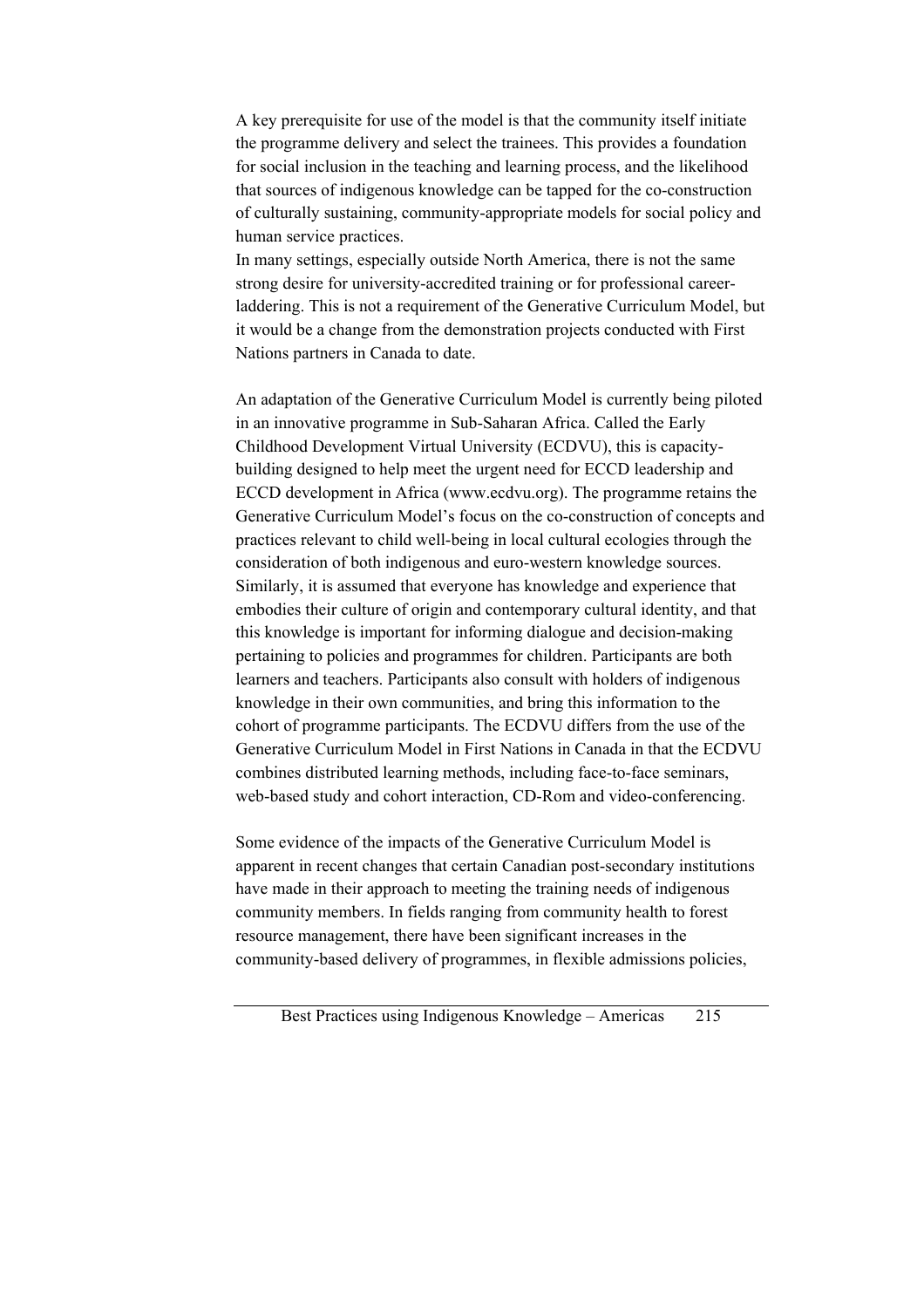and in willingness to consider indigenous knowledge. Although less common, there have also been a few recent examples of successful intergenerational participation and incorporation of indigenous languages.

If you think that this case could be useful in a different context than the one described here, please get in touch first with the contact person listed below (Administrative data). Intellectual property rights could be an issue.

## **Additional remarks and information**

Culture is not static. Therefore the incorporation of IK into policies and programmes should not be construed merely as a process of 'transmission.' Rather, culture is embodied in processes of communication, and the meaning and value of cultural knowledge and practices are always being reinterpreted within cultural communities, implicitly and explicitly, individually and in dialogue. Thus, encouraging a recognition of the value of indigenous knowledge should be understood as valuing the social process of knowledge transmission and the ongoing social construction of individual and group identities. Individuals creatively and selectively recall, use, and shape both the accumulated wisdom and traditions of their culture of origin and the process of their own enculturation (i.e., of their own valuing, learning about, interpreting, and reproduction of that culture perhaps in traditional or in new, hybridised forms). For this reason—in strategies of poverty alleviation, income generation, and other social development initiatives—encouragement should be given to emphasizing the 'generation of indigenous knowledge' or the 'social reconstruction of indigenous knowledge,' rather than the 'transmission of indigenous knowledge.'

Additional documentation about the practice:

- Booklet of research findings: First Nations Partnership Programs: Generative Curriculum Model.
- Short evaluation research report: Program Evaluation Summary.
- Booklet of short programme examples: Children are our Future.
- Article expanding on implementation: Two sides of an eagle's feathers.
- Article expanding on partnership processes: It takes a village...and new roads to get there.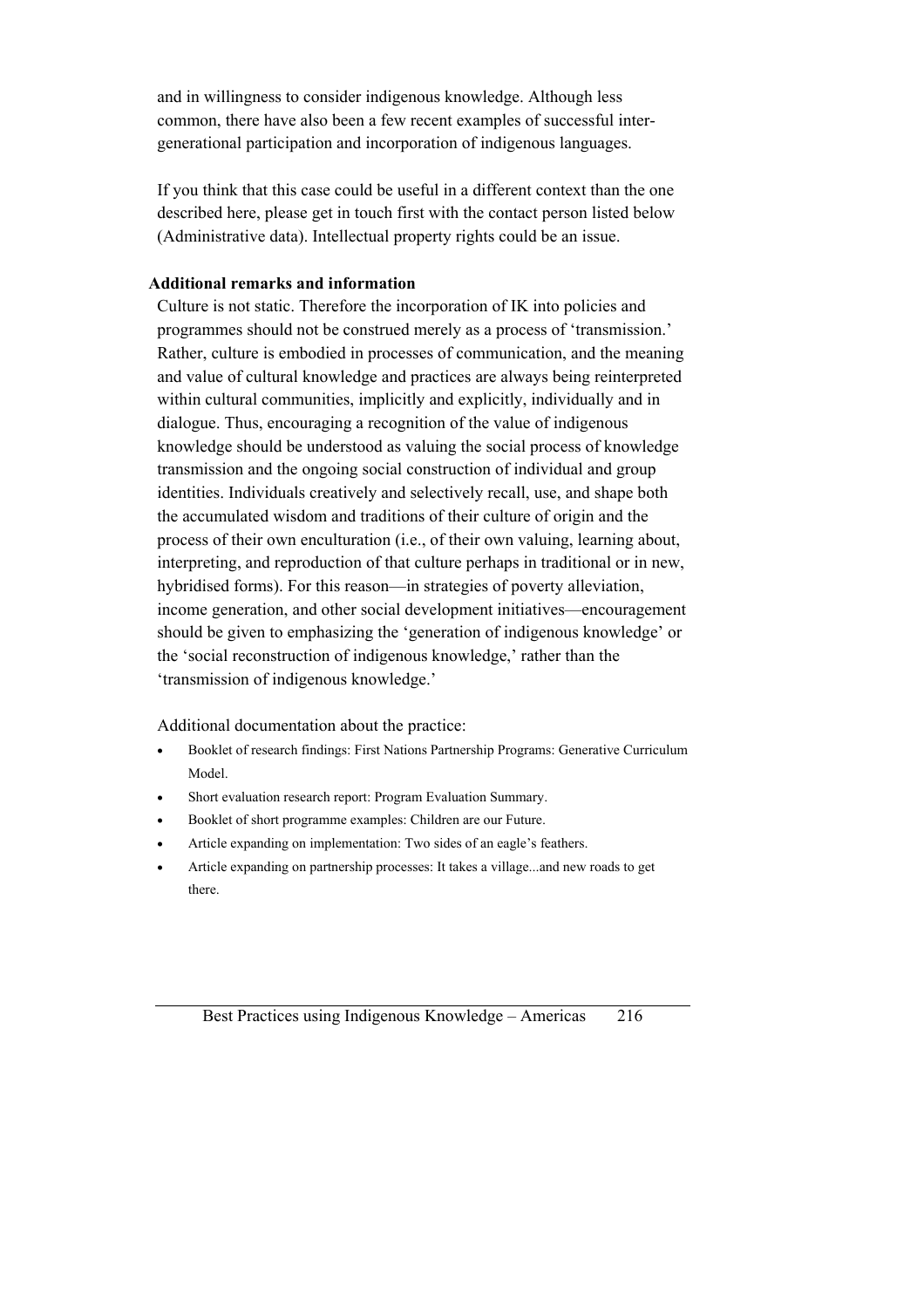# **Administrative data**

*Organizations involved*  Dr Jessica Ball & Dr Alan Pence First Nations Partnership Programs University of Victoria, School of Child and Youth Care Box 1700 STN CSC, Victoria, B.C. Canada V8W 2Y2 E-mail: jball@uvic.ca or apence@uvic.ca www.fnpp.org

*Contact person*  Jessica Ball E-mail: jball@uvic.ca (see address above)

# *Other partner(s) involved in the practice*

First Nations Partnership Programs School of Child and Youth Care, University of Victoria, Box 1700 STN CSC Victoria, B.C. Canada V8W 2Y2 Tel: +1 250 4724128 Fax: +1 250 7217218 (specific individuals to contact and contact information available upon request)

*First Nations partners in Canada*  Cowichan Tribes Little Shuswap Indian Band Meadow Lake Tribal Council Mount Currie First Nation Nzen'man' Child and Family Services Onion Lake First Nation Tl'azt'en Nation Treaty 8 Tribal Association

*Partner training institutions in Canada*  Saskatchewan Indian Institute of Technology Nicola Valley Institute of Technology Malaspina University College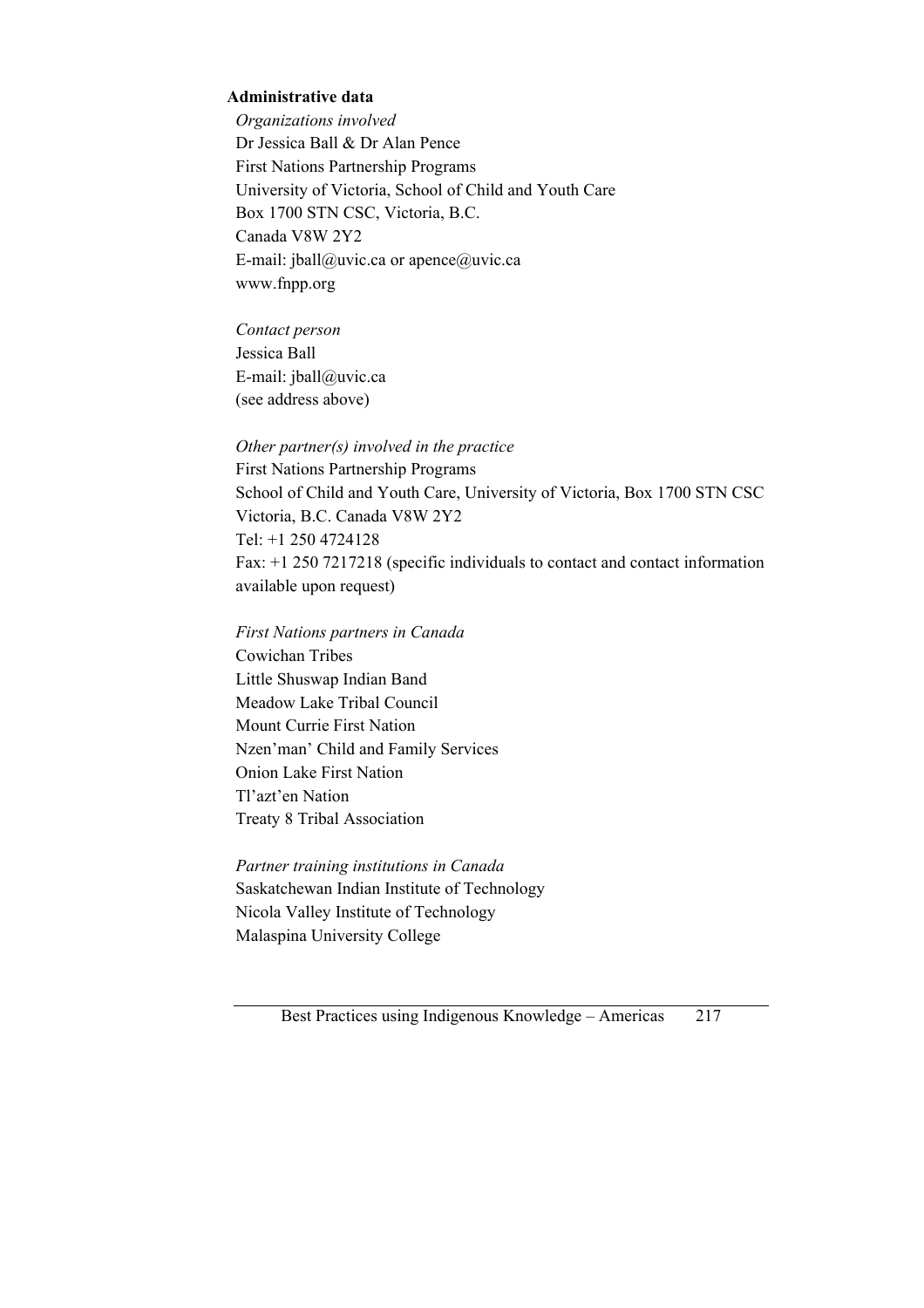# *Funding*

The average cost of delivering a two-year, full-time programme in a community has been CAD 500,000. The programme consists of two years of full-time course work plus one year of pre-programme preparation and six months of post-programme follow-up.

The sources of funding are variable. First Nations communities typically receive funds for post-secondary education from provincial governments, funds for special projects targeting child health and well-being, and for aboriginal employment and training from the federal government, and funds from charitable foundations.

The university-based project team has received funding for course development and programme evaluation from:

- Human Resources Development Canada, Employability and Social Partnerships Branch.
- The Lawson Foundation.
- The Vancouver Foundation.

# *Person(s) who have described this Best Practice*

Jessica Ball, Co-Coordinator, First Nations Partnership Programs (as above)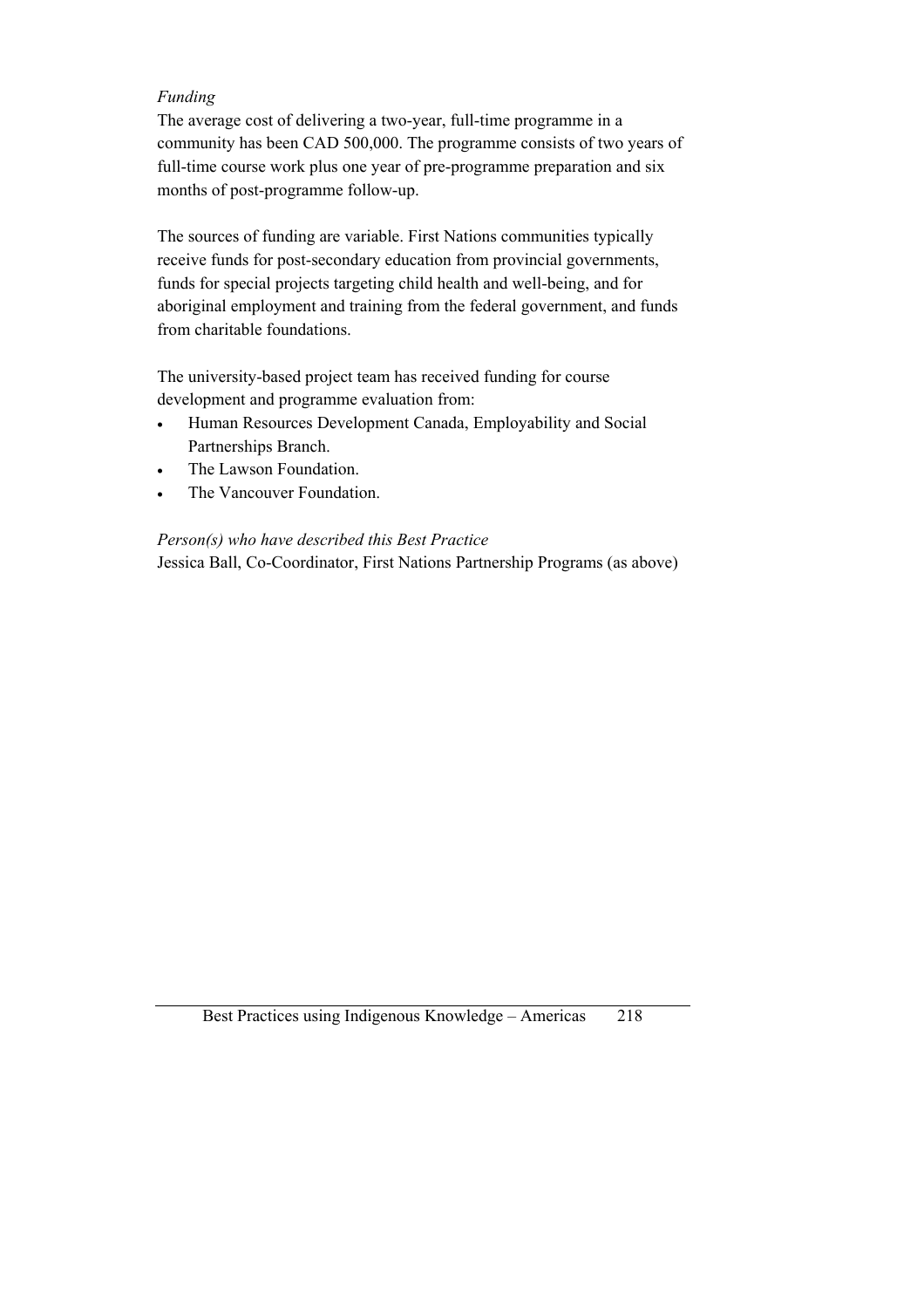#### **Title**

'Voices from the Bay': Documenting and Communicating Indigenous Ecological Knowledge from the Hudson Bay Bioregion

# **Themes**

Community participation, cultural identity, curriculum development, ecological research, ecology, ecosystems, environmental management, learning, resource management, teaching

# **Introducing the practice**

The coastal and island communities of Hudson Bay, James Bay, Hudson Strait and Foxe Basin, covering an area of 1,150,995 km, practise the traditional ecological knowledge of the Inuit and Cree peoples, who are indigenous to the Hudson Bay Bioregion of arctic and sub-arctic Canada.

Twenty-eight communities previously unidentified on area maps of the bioregion participated in the Hudson Bay Traditional Ecological Knowledge and Management Systems (TEKMS) Study: 15 Inuit and 13 Cree communities with populations ranging from 250 to 2,500 persons.

Each of these remote and geographically dispersed communities has its own unique identity and socio-cultural features stemming from its ancestral relations, traditional land use and occupancies, and historical contacts with Europeans and the Government of Canada. Three Inuktitut dialects and five Cree dialects are spoken in the region.

In the early 1990s, concern was expressed in both southern and northern Canada about the cumulative impact that several proposed hydroelectric projects would have on the natural environment and the indigenous inhabitants of Hudson and James Bays. The Hudson Bay TEKMS study was initiated in response to these concerns during the winter of 1991 as part of a three-year initiative undertaken by two non-governmental organizations and the community government of Sanikiluaq. A community-based work plan was developed and grant proposal was drafted.

Best Practices using Indigenous Knowledge – Americas 219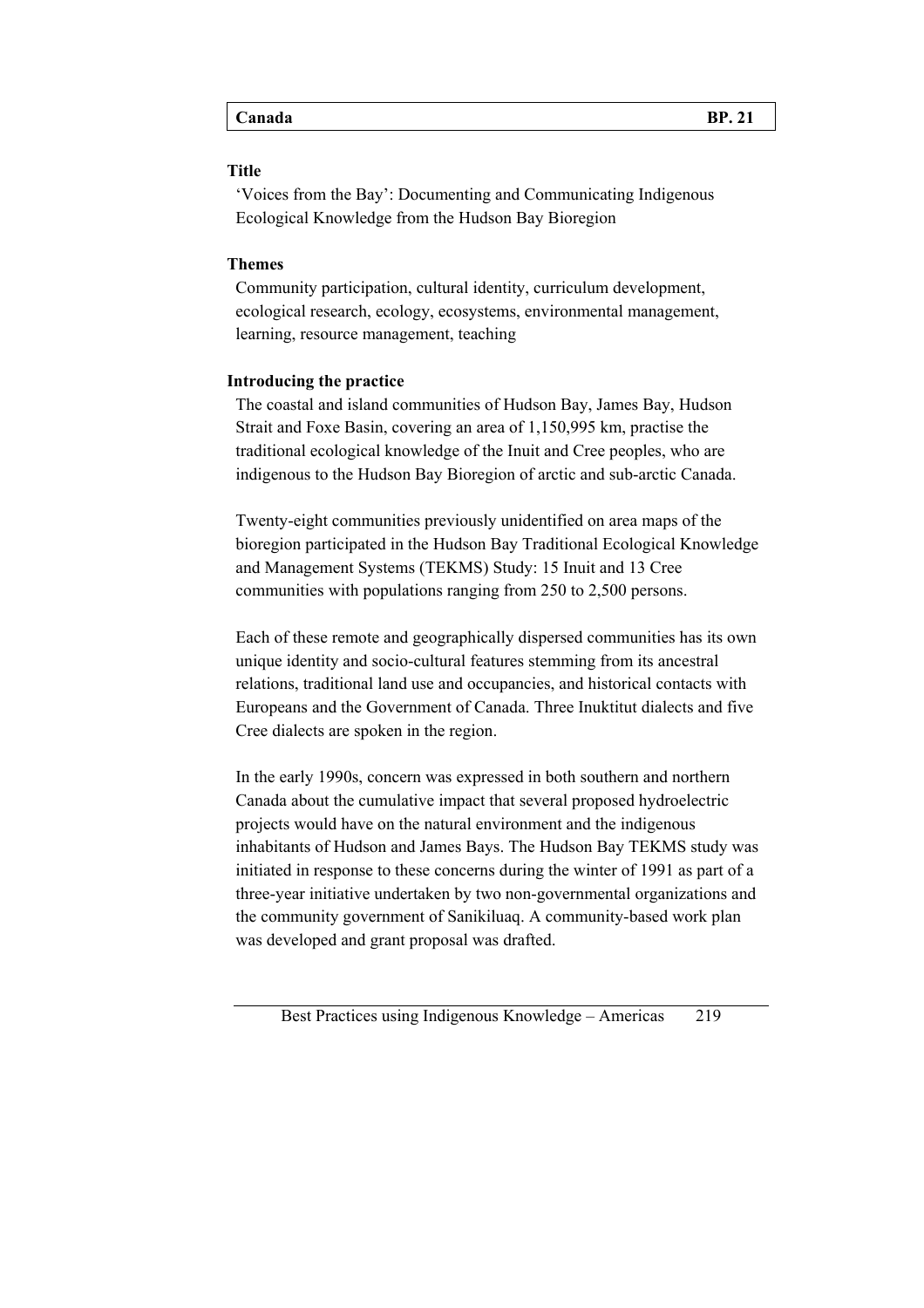Thirty communities were identified and invited to participate in the community-led study to document the traditional ecological knowledge of Inuit and Crees living on islands and areas surrounding the Hudson and James Bays. The aim was to inform public policy and environmental decision-making for the Hudson Bay bioregion.

The community of Sanikiluaq on the Belcher Islands in southeastern Hudson Bay hosted an initial regional meeting of nine coastal and island communities in October 1992. At this meeting, the indigenous delegates discussed their environmental concerns, selected communities for involvement in the study, and identified the discussion topics for a series of regionally based meetings. Six regional, community-based meetings were held in 1992 and 1993. Seventy-eight Elders, hunters and women participated in these meetings and shared their knowledge concerning rivers, currents, sea ice, weather, animals, human health, traditional management, and the effects of development in the coastal, marine and some inland areas of the Hudson Bay bioregion.

IK recorded on map overlays, audio tapes and paper was translated and transcribed into English in the host communities and sent to the study office in Sanikiluaq. There it was organized into general topics and synthesized for review and verification by the same IK holders during a second series of meetings in the fall of 1993, and a second regional workshop in January 1994. In May 1994, 12 IK holders from the study presented and discussed their findings on climatic changes, changing current and ice regimes, longterm effects of flow diversions, habitat change and loss, animal population and migration changes, contamination of the Hudson Bay food web, and changing land use patterns. This was done in a joint workshop with an equal number of scientists familiar with or working in the Hudson Bay area. The implications of the environmental changes for social, cultural and physical systems were also discussed.

Contractual obligations were met in 1995 with the preparation of a report and production of GIS-generated maps on environmental changes in the Hudson Bay bioregion. Also in 1995, the community of Sanikiluaq was selected for international recognition by the Friends of the United Nations. The community received one of 50 awards in honour of the United Nations' 50th

Best Practices using Indigenous Knowledge – Americas 220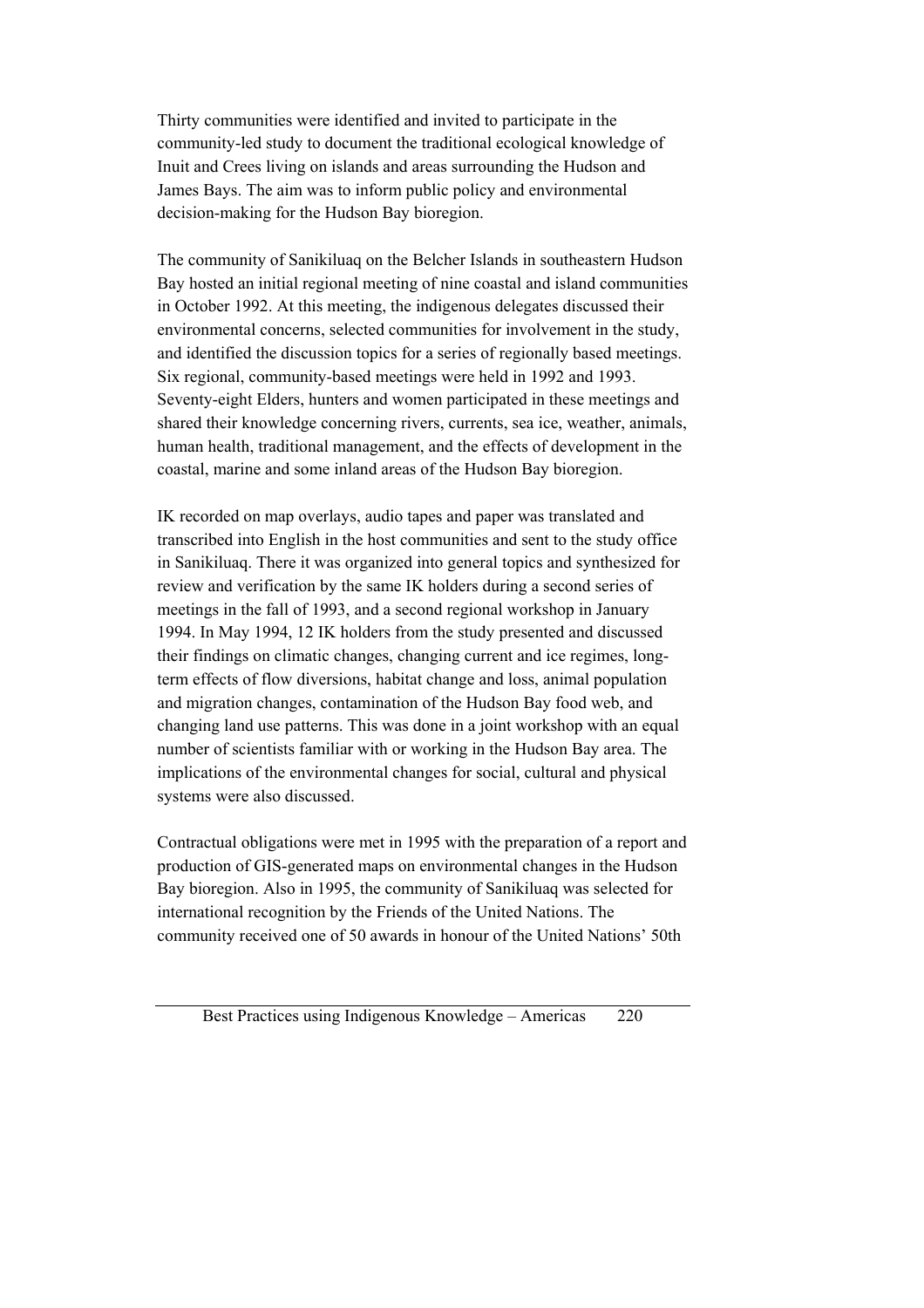anniversary. The award was for promoting cultural integrity and positive multicultural relations among Cree and Inuit of Hudson and James Bays.

Editing of the report resulted in publication of 'Voices from the Bay: The Traditional Ecological Knowledge of Inuit and Cree in the Hudson Bay Bioregion', which was compiled by Miriam McDonald, Lucassie Arragutainaq and Zack Novalinga and published in 1997 by the Environmental Committee of the Municipality of Sanikiluaq and the Canadian Arctic Resource Committee. A relatively quiet time followed publication of the book. The issue of development and its cumulative effects disappeared with the 'shelving' of the Great Whale Hydroelectric Complex project. Members of the Sanikiluaq study team participated in workshops; symposiums and conferences upon invitation, but neither the study nor the book generated much interest or concern either inside or outside the community.

In the year 2000, the Environmental Committee of the Municipality of Sanikiluaq became aware of a resurging interest in industrial development of the mineral, oil and gas and hydroelectric potential in the Hudson Bay bioregion. Interest in 'Voices from the Bay' is increasing as a result. This has presented new opportunities to express indigenous ecological knowledge, communicate study findings and participate in integrated managementplanning activity for the Hudson Bay region.

In May 2002, a joint Municipal Council-Environmental Committee meeting with the Premier of the Government of Nunavut and Deputy Minister of Executive and Inter-Governmental Affairs affirmed the value and validity of the practice, in recognition of the fact that a healthy Hudson Bay is essential for the success and well-being of Sanikiluaq and the other coastal and island communities in the Hudson Bay bioregion.

#### *The practice*

'Voices from the Bay' as an IK practice originated with the Hudson Bay Traditional Ecological Knowledge and Management Systems (TEKMS) study. The aim of the study from the perspective of its indigenous participants was to put their ancestral knowledge of the environment into writing so that it is appropriately transmitted and incorporated into environmental assessments and policies and communicated effectively to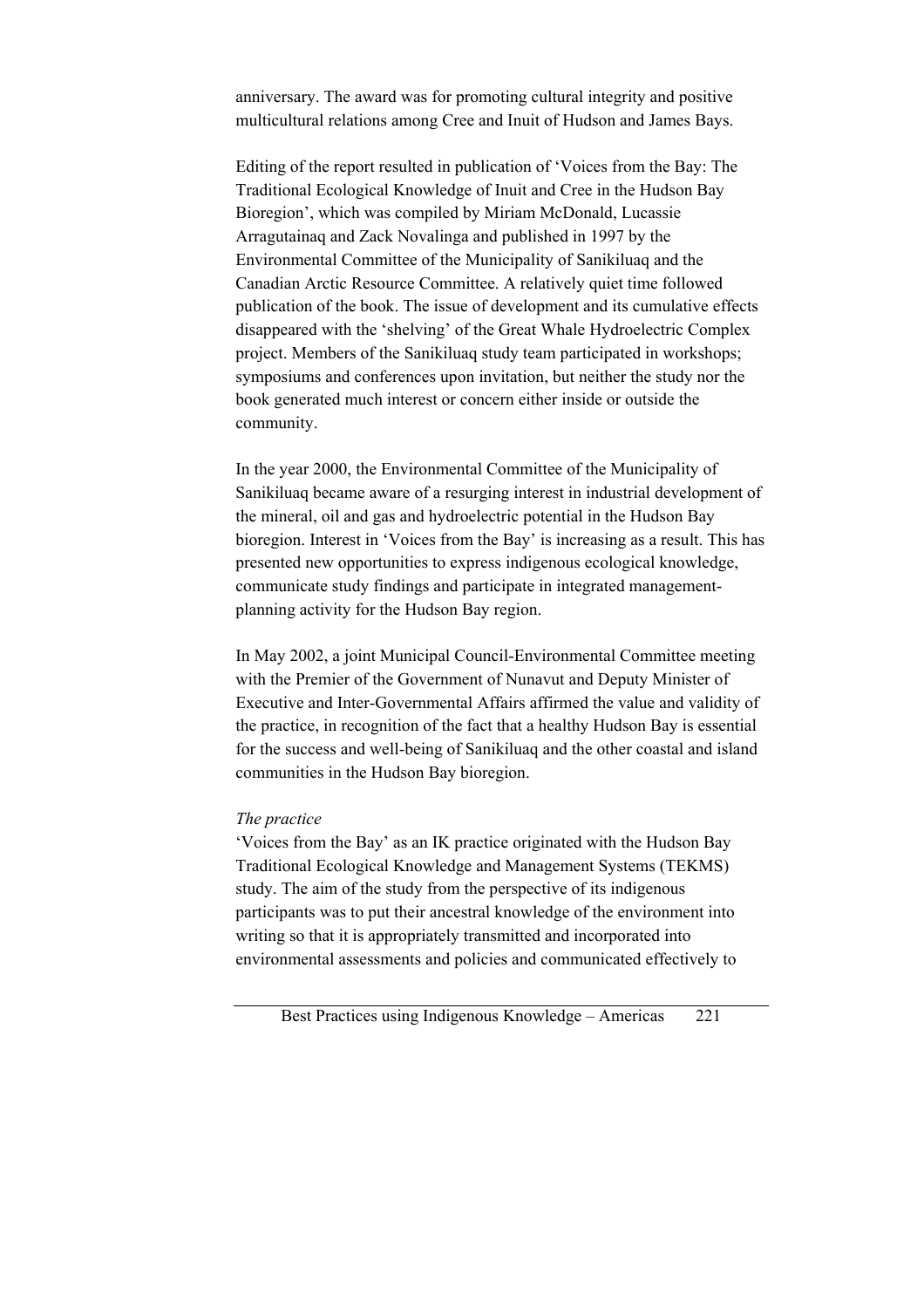scientists, the interested public, and the youth of the participating communities. The aim of the study from the perspective of those who funded it was to ensure that the traditional ecological knowledge of Inuit and Cree living in the Hudson Bay bioregion is an integral part of decision-making for the Hudson Bay bioregion. The aim of the study from the perspective of the three-year initiative known as the Hudson Bay Programme was to identify and record environmental changes in the Hudson Bay ecosystem from the observations and knowledge of the indigenous peoples living in it.

# *Current use*

Traditional ecological knowledge as an IK practice is still in use throughout the Hudson Bay bioregion on a daily, seasonal and year-round basis. Elders, hunters, women and youth acquire and apply it in pursuit of sustainable livelihoods. Young student-teachers use the 'Voices from the Bay' publication as a resource and incorporate it into their course activities and teaching. Youth learn of IK through stories and the sharing of food with Elders on the land and in the communities' primary and secondary schools.

'Voices from the Bay' as an IK practice is at the early stage of entering into a new phase of activity. Its messages are starting to be communicated within the Canadian political world and could well be heeded as agreements regarding hydroelectric development and regional economic development in various jurisdictions are negotiated and implemented over the next 25 years. The IK holders continue to have a role in the affairs of the Sanikiluaq Environmental Committee, and the multi-jurisdictional Hudson Bay Oceans Working Group encourages expression of their views and communication of their knowledge.

# *Origins of the practice*

The indigenous ecological knowledge associated with this practice originates from interaction with animals in the marine waters, islands and lands surrounding the camps and communities of Hudson and James Bays. It began being acquired by the ancestors of Inuit and Cree peoples as they occupied the area after disappearance of the Laurentide Ice Sheet about 10,000 years B.C.

The indigenous peoples' connection to the lands, waters, animals and atmosphere is a continuous thread through time in the evolution of the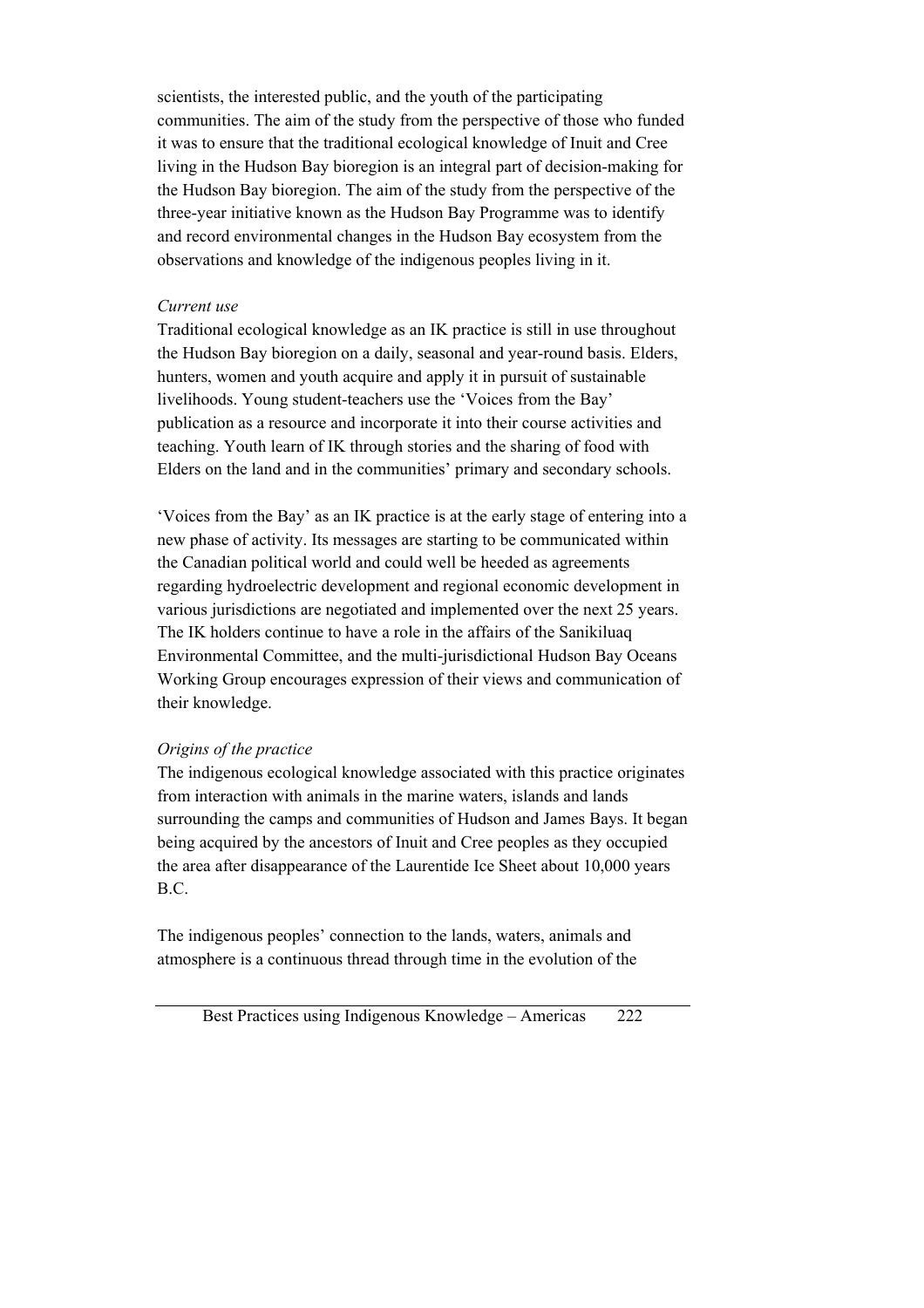Hudson Bay ecosystem. Their indigenous ecological knowledge continues to be generated and expressed in the communities of today through educational activities, cultural pursuits, artistic expression and subsistence activities.

The Hudson Bay TEKMS study originated in the Inuit community of Sanikiluaq. The idea emerged following a national radio interview with Grand Chief Matthew Coon-Come, who asked who would be listening to the Cree peoples when they talked about the effects of existing and proposed hydro-electric development on their traditional ways and lands.

# **Content and approach**

The purpose of 'Voices from the Bay' is to document and communicate indigenous ecological knowledge in such a way that it will be heard and taken into consideration for responding to changes occurring in social, cultural and physical processes of the Hudson Bay bioregion. Its aims are:

- To make known the indigenous ecological knowledge of Hudson and James Bay inhabitants with respect to their natural and cultural environments.
- To support policy and decision-making processes interested in incorporating traditional ecological knowledge in their systems.
- To advance global knowledge systems by combining traditional ecological knowledge and scientific data for educating and informing people on the dynamics of a particular ecosystem.

# *Parties involved in the practice*

Many parties were involved in the study:

- The Environmental Committee of the Municipality of Sanikiluaq.
- The Honourable Peter Kattuk, Member of the Nunavut Legislative Assembly for Hudson Bay.
- Elder and academic advisors.
- Regional coordinators.
- Community leadership.
- Indigenous-knowledge holders.
- Linguistic translators.
- Community researchers.

The Environmental Committee of the Municipality of Sanikiluaq was responsible for the practice. The beneficiaries of the practice are the Hudson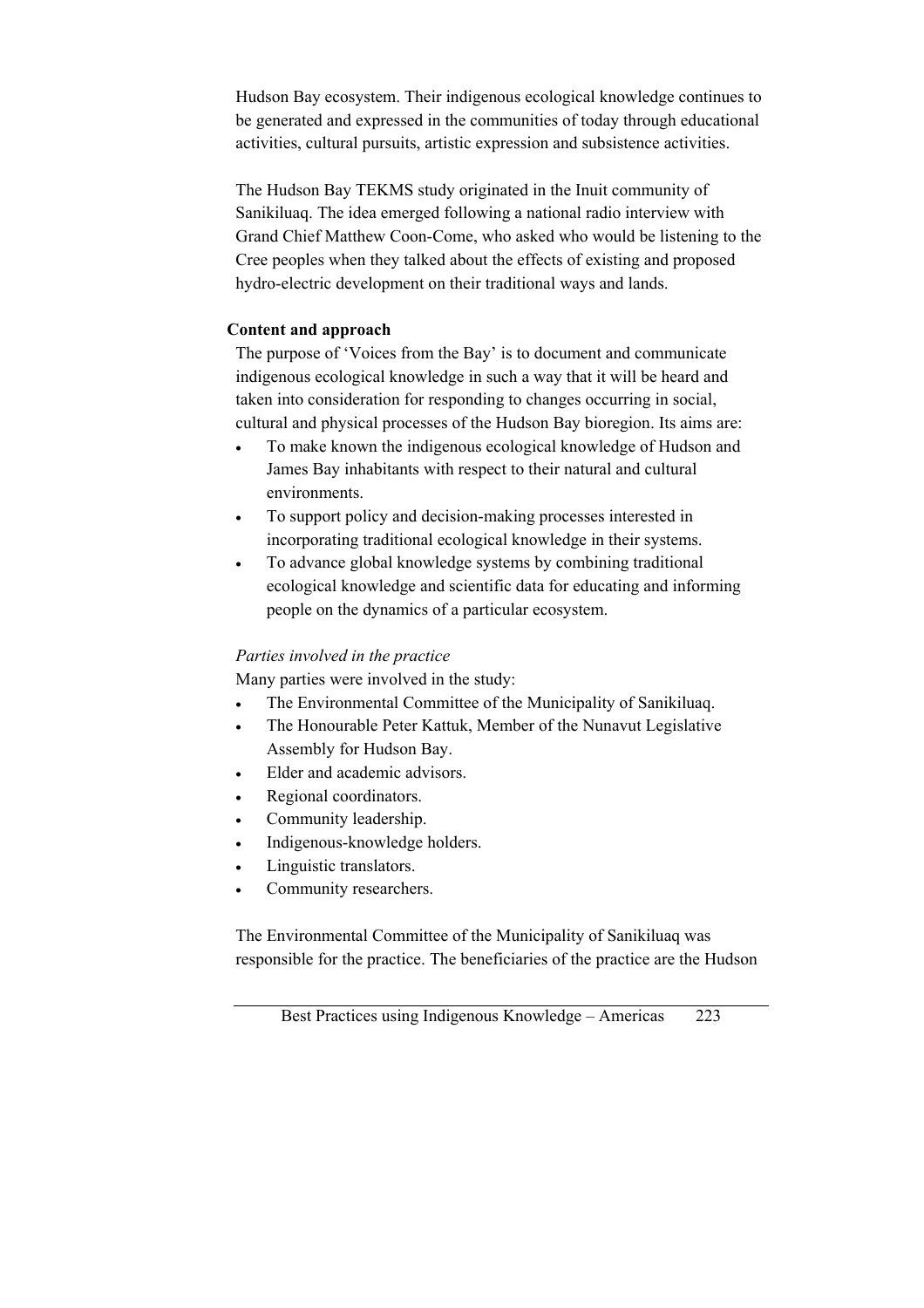Bay Programme, the indigenous participants and peoples of the Hudson Bay bioregion, and environmental decision-makers, policy-makers and educators. In the study, an average of two or three TEKMS holders participated from each of 28 communities. Most were either Elders or active hunters, and the average age was 56 years. The youngest contributor was 26 years old and the eldest was born in 1909. More men (72) than women (6) participated in the study because of its focus on understanding the dynamics and changes occurring in the Hudson Bay ecosystem, which is generally but not exclusively gender-based knowledge. Indigenous knowledge is used in both the planning and the execution of the practice.

A community-based, participatory research approach was used for developing the initial study. Indigenous peoples from two different cultures became involved in the design, development, implementation and research aspects of the study as well as being the only contributors of information to it. The Study Coordinator was an indigenous resident of Sanikiluaq, and the Research Coordinator a non-indigenous resident.

The first step was to identify the communities in the coastal and island areas of the Hudson Bay bioregion and to develop a work plan which would become a funding proposal and guide for implementation of the study. The purpose of the study was to place the ecological knowledge held by indigenous residents of the Hudson Bay bioregion in the spotlight and to show the contribution it can make to advancing global knowledge systems related to the Hudson Bay ecosystem.

'Voices from the Bay' has to date remained apolitical. It is not selfpromoting and has not developed an ideology. Respect, perseverance and teamwork are cornerstones of the practice.

# **The role of Indigenous Knowledge**

Indigenous knowledge is at the core of the practice and its value is immense. It was both the premise for and basis of the study: an historic, empowering and rewarding experience for many of the IK contributors. It was historic in that the IK contributors were cognisant of putting their orally communicated traditional ecological knowledge into writing for the first time in history. It was empowering in that they shared this mission with peers from many communities sharing the same environmental outlook, and they believed it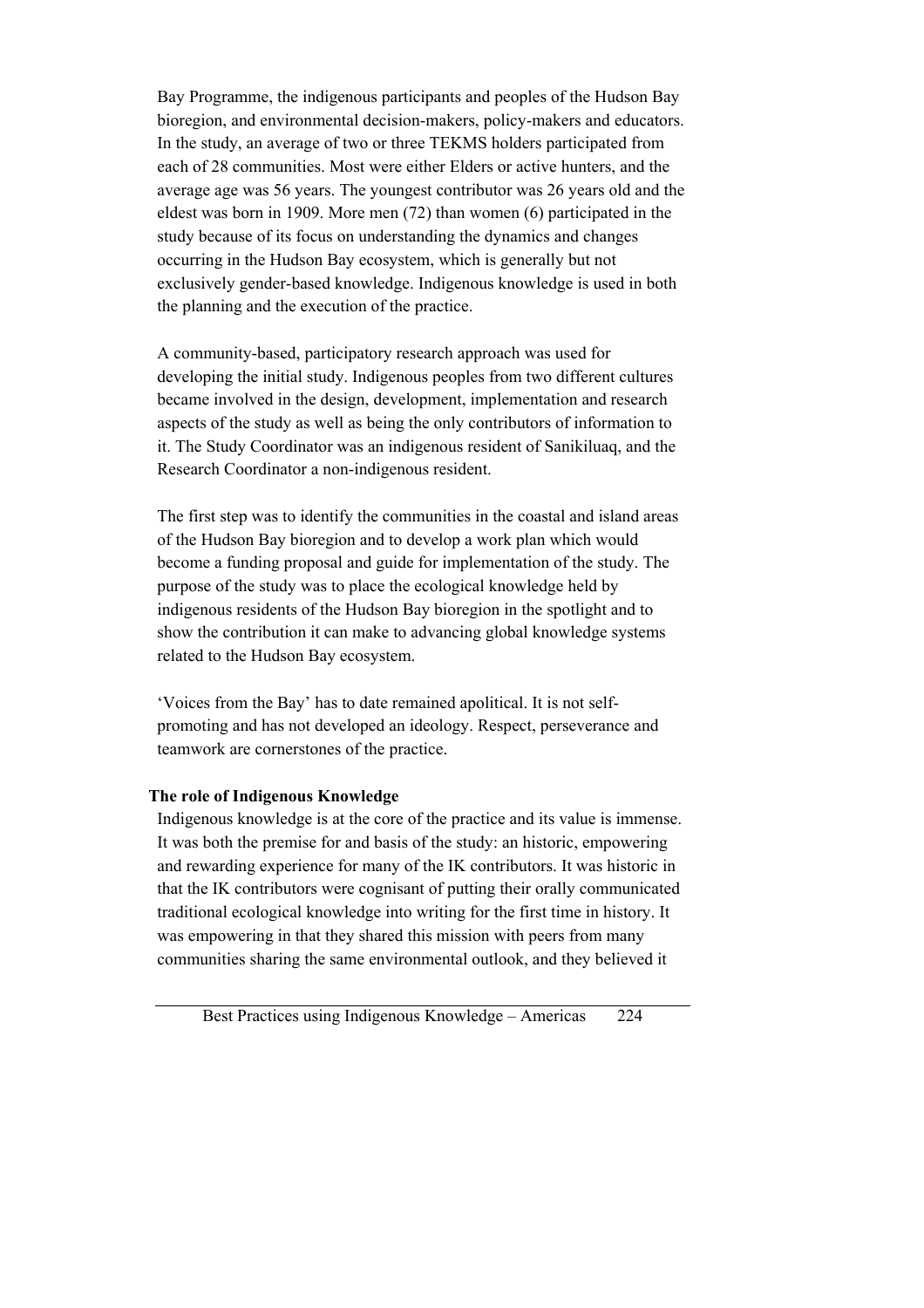would make a difference in the way decisions affecting the environment and communities of the Hudson Bay bioregion would be made. It was rewarding in that for many it was the first time they had the opportunity to formally meet with their peers to discuss in their own language and amongst themselves what they know about the natural environment and the changes occurring within it and their cultures through the introduction of western industrial systems and practices.

Indigenous knowledge can contribute to a better understanding of the Hudson Bay ecosystem and can help to identify changes and indicators of change within it. It can also provide indigenous insights into the growth and effects of human activity in the bioregion. This information is valuable for the management and protection of the Hudson Bay, and for ensuring that human activity does not exceed certain limits.

Indigenous knowledge is also contributing to the formation of new partnerships which could result in development of a unified approach to addressing the increasing effects of human activity and to developing a multi-jurisdictional framework for managing and protecting the Hudson Bay. 'Voices from the Bay' honours the expression, and endorses the sociocultural values, of two distinct cultures, recognising that their societies, cultures and politics differ but they have unifying values concerning the natural world and human-animal relationships.

It has been beyond the scope of the practice to document in detail the sociocultural values and spirituality of the two cultures with respect to the natural environment. Some IK contributors have suggested that this should be done.

The traditional ecological knowledge of Inuit and Cree in the Hudson Bay bioregion is specialized knowledge in that it is acquired and refined through an accumulation of concrete, personal experiences. It is practised in the course of traditional land-use activities, and acquired from observing, listening to, and interacting with other people and with the land, water, rivers, sea ice, currents, atmosphere, climate, and animals on a regular and frequent basis.

The holders of traditional ecological knowledge in the Hudson Bay bioregion have few opportunities to earn money from their knowledge because there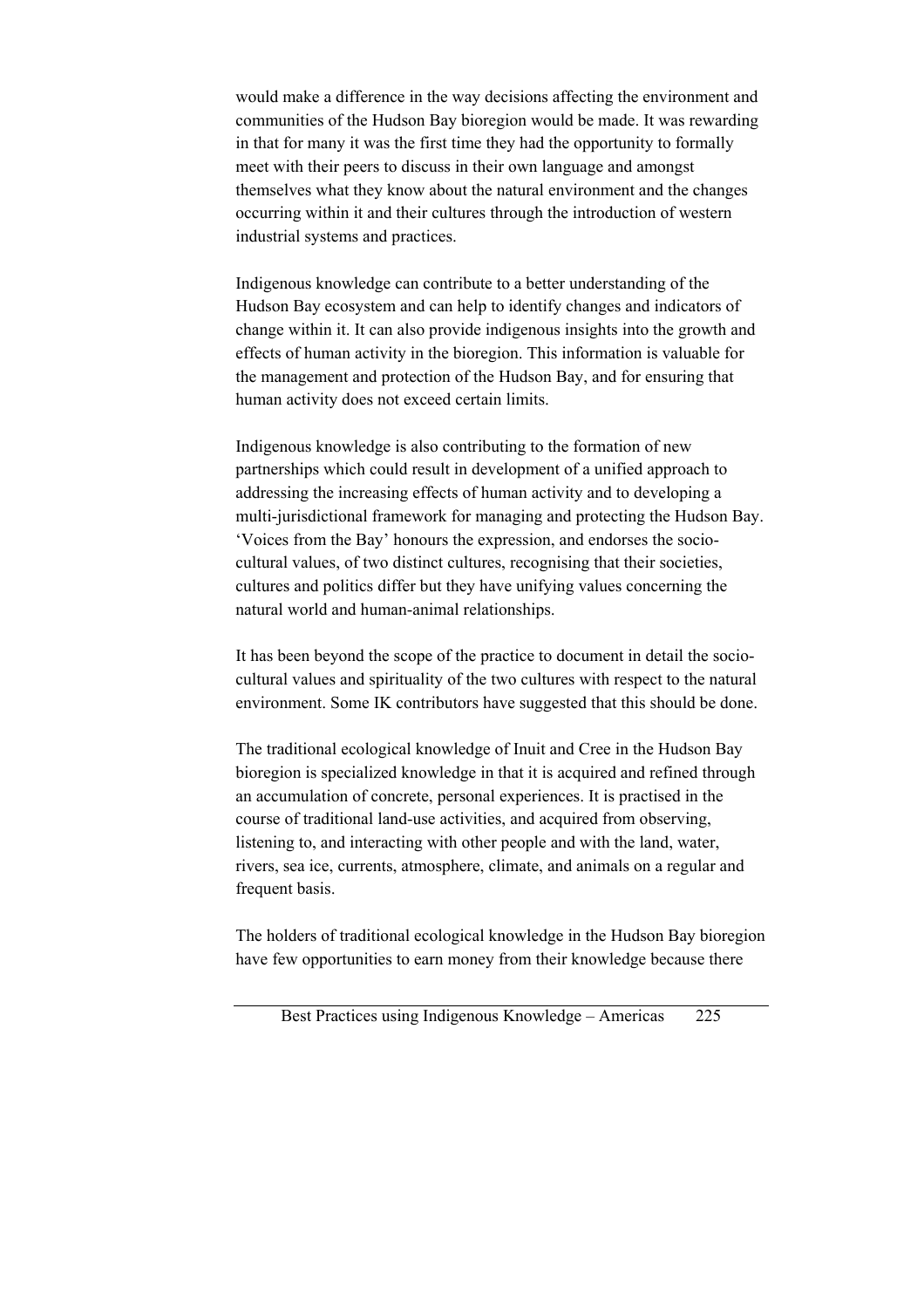are significant barriers to their entry to the wage economy. They do use it, however, to alleviate poverty in the subsistence economy.

Some IK holders are paid for the cultural education work they do in schools and for the services as guides which they provide to tourists and scientists.

# *The transformation of knowledge*

The IK of this practice is transmitted between the members of communities primarily through participation in land-based activities, conversations, meetings and gatherings.

Traditionally, it is transmitted between generations through the observation and play of young children and then, from the time the children start taking their first animals at around the age of eight, through active participation in land-based activities. There is a strong reliance on observation and allowing children to make mistakes. As the children get older, their elders start correcting them for their mistakes. As young men, Inuit are encouraged to go out and learn directly from their natural surroundings under various circumstances. In James Bay and western Hudson Bay, Cree youth used to spend a specified period alone on the land, during which time they became men.

Both Cree and Inuit contributors said it is currently a challenge to transmit their knowledge to young people, who now learn primarily from being taught in classrooms and not from observing in the outdoors. Today it is difficult for the young people to actively participate in the full cycle of annual traditional activity, and they are unable to observe the land-based activities of their parents during much of the school year. Recent gun regulation laws are also having an impact on the transmission of knowledge in that it is now illegal to use a gun until a gun registration license is obtained at 18 years of age.

The Cree and Inuit contributors expressed regret that they had lost control of the education of their young to the Government of Canada. They also questioned what type of future their young would have if their knowledge fails to be adequately transmitted.

Schools are becoming increasingly active in developing cultural programmes and engaging students in land-based activities. Elders, hunters and women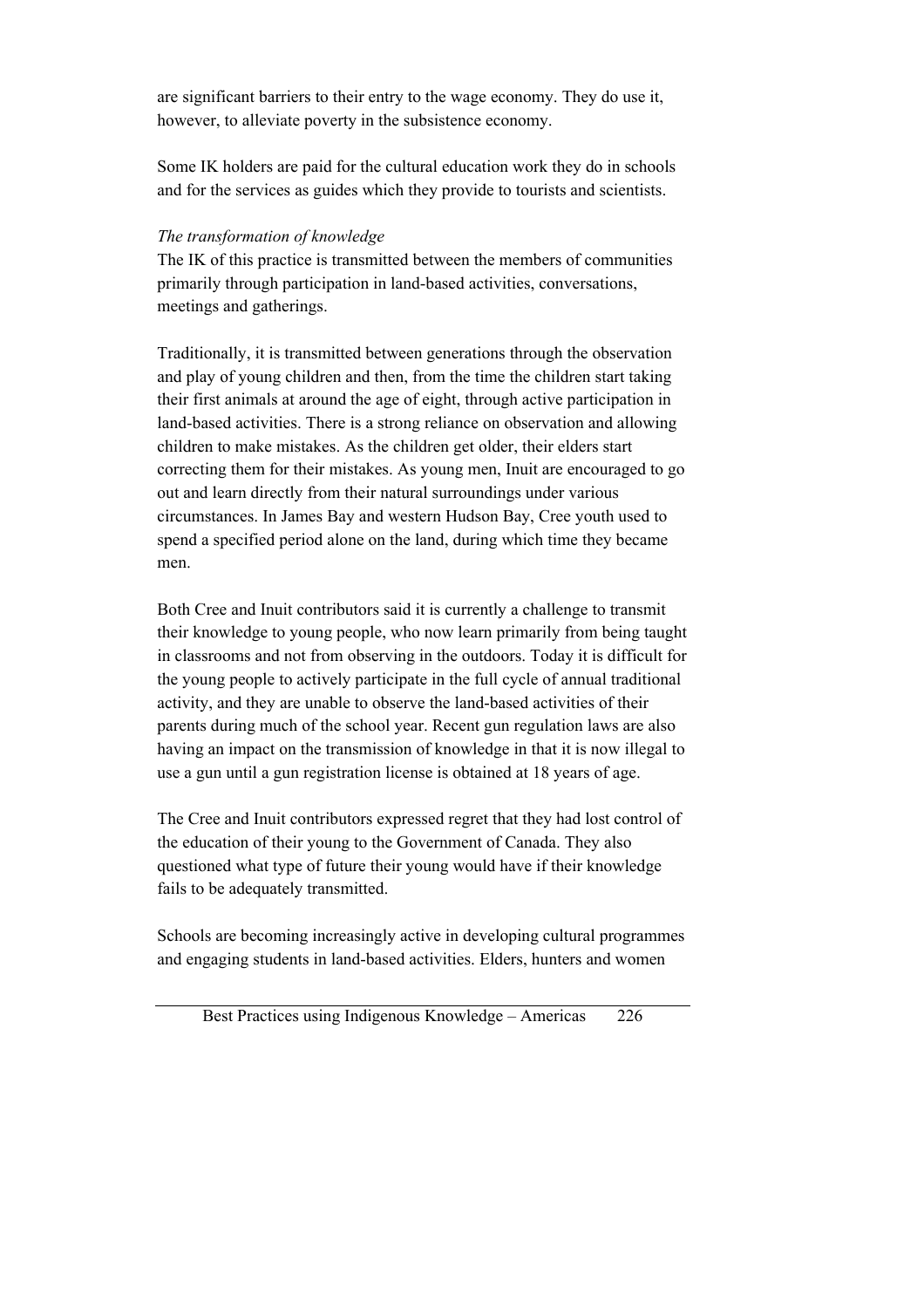participate in these programmes and activities as instructors. The traditional principles and methods of transmitting knowledge also continue to be applied but under very different circumstances than two or three generations ago.

The Hudson Bay TEKMS study produced a volume of information that only scratches the surface of the great depth of knowledge held by the IK contributors.

The IK was recorded on audio tapes that were translated and transcribed for the production of written documents and a hypertext database, which searches and links keywords in the original transcripts. It was also documented on a series of multi-layer map overlays for the generation of regional maps and a GIS system and database. The environmental concerns, observations and perspectives of several indigenous contributors were documented on videotape as well.

# **Achievements and results**

The approach and methodology developed for the study resulted in the active participation and commitment of a number of indigenous communities and individuals living in a large, remote and sparsely populated biogeographical region of Canada. It was community-based and community-driven, which means that indigenous peoples were actively involved in all aspects of the research process: design, development, compilation, synthesis and the production of results. The combination of active participation and involvement resulted in indigenous thinking and knowledge being integral to the study.

'Voices from the Bay' demonstrates what small, isolated communities can achieve when they are given the opportunity to contribute to identifying and understanding the ecological processes and dynamics of the Hudson Bay ecosystem. This is a necessary prerequisite for pursuing and practising sustainable development. From 'Voices from the Bay', scientists and other interested persons have become aware of how weaker currents are changing sea-ice regimes, of the departure of belugas whales from river mouths that have become too shallow for moulting, of the sensitivity of sturgeon to changing water quality and river diversions, and of the type of damage caused by freshwater diversions. They have also learned that many environmental indicators used by IK holders can no longer be relied upon for

Best Practices using Indigenous Knowledge – Americas 227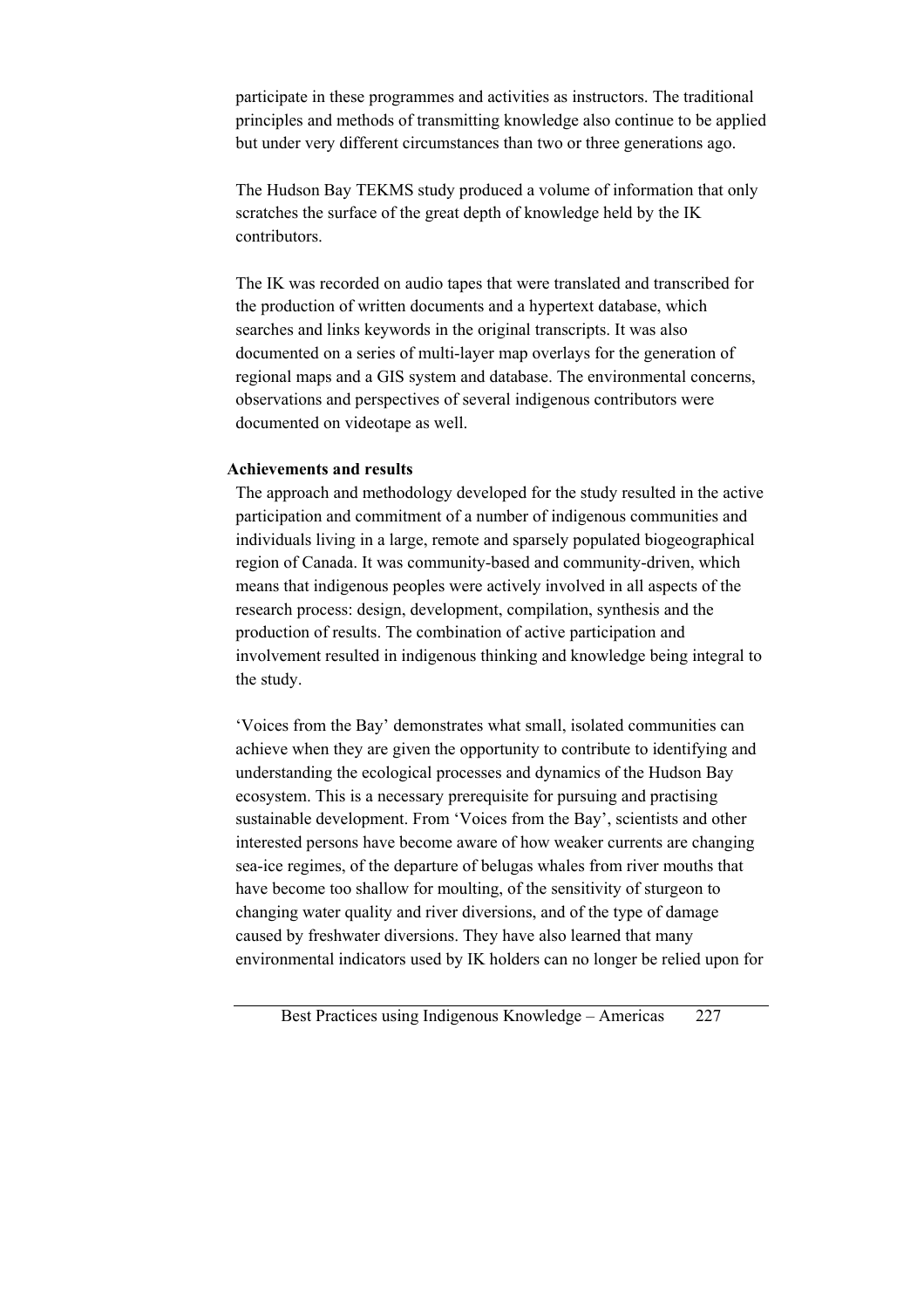predicting the weather and forecasting seasonal events, and they have read about how much the Inuit and Cree peoples value and revere the natural world.

The Hudson Bay is referred to as 'the black hole of Canada' because so little is known about it despite its domination of the Canadian landscape. 'Voices from the Bay' is starting to fill this 'black hole' with the knowledge of its indigenous peoples who, in the words of one reviewer, clearly convey the fact that the Hudson Bay bioregion is 'not the pristine and untouched wilderness of southern imagination.'

Although it is taking at least ten years for 'Voices from the Bay' to reach its intended audiences, the initial work is withstanding the test of time and proving itself a credible study. It shows how traditional knowledge can complement scientific data for better understanding of the environment and the effects of development. As a result, the book is establishing a basis for indigenous leaders, government regulators, public policy-makers, industrial decision-makers and scientists to seriously consider the importance of 1) managing the effects of industrial development, 2) protecting the Hudson and James Bay marine ecosystems, and 3) developing a unified approach amongst the stakeholders for addressing the problems that will arise from further increases in development activity over the next 25 years.

'Voices from the Bay' has been sustainable, cost-effective and locally manageable for the past ten years, resulting in the protection and safeguarding of proprietary knowledge. Local peoples benefited from being employed for the study and from playing key roles in its development and evolution. The younger Inuit and Cree involved in the community meetings benefited from being exposed to and becoming aware of the rich and detailed traditional ecological knowledge held by their elders. They found a new pride and value in their culture, their elders, and the traditional ways of life. The IK contributors benefit from knowing that their knowledge is now considered important, and from having the opportunity to meet with their peers to discuss matters of importance to them.

The activity surrounding the initial study created some potential opportunities for local individuals. This potential is not being realized, however. The situation would benefit from capacity-building within the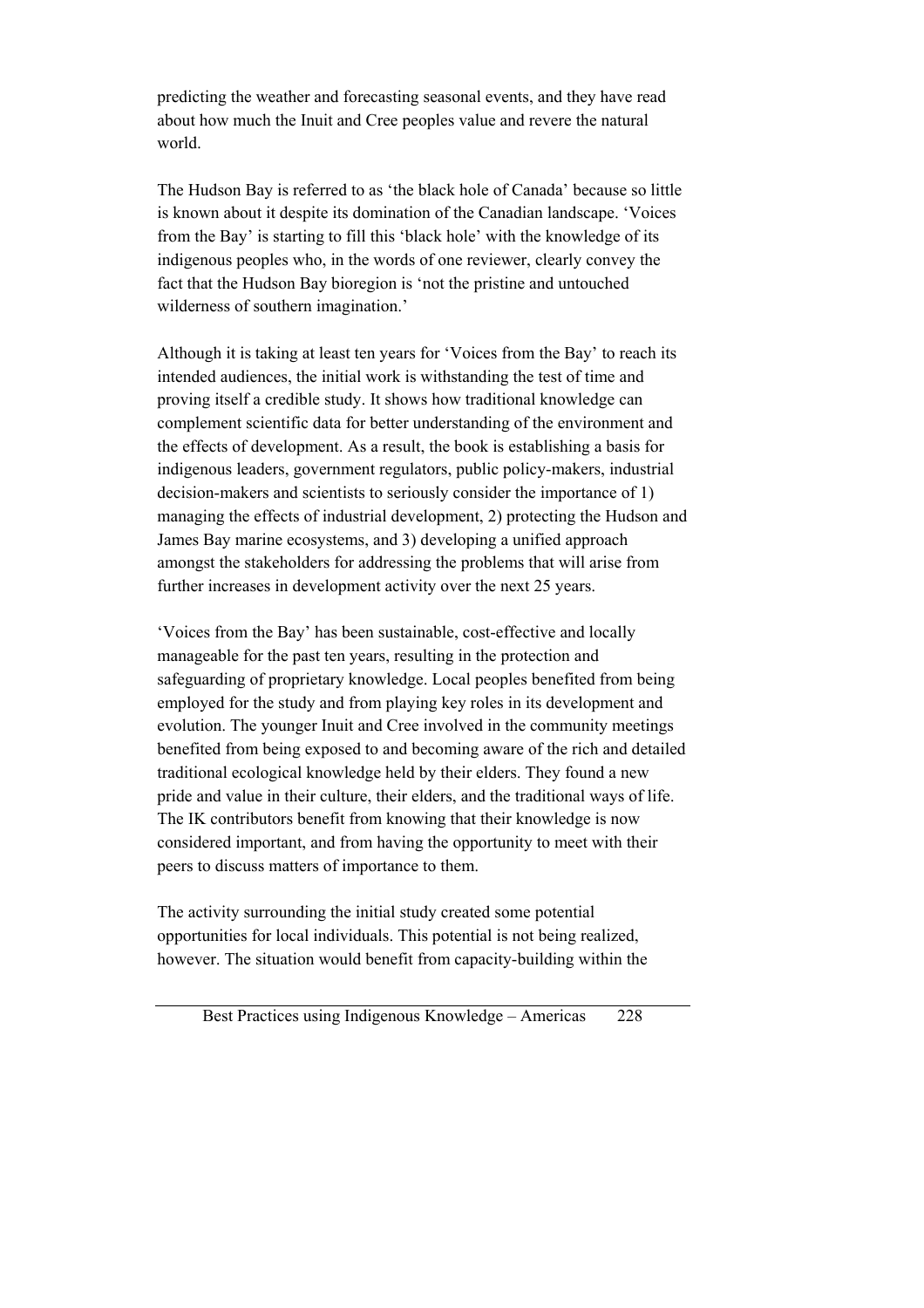community, from adoption of a unified approach to sustainable development of the bioregion, and from creation of new institutional arrangements for monitoring and managing human activity in the bioregion.

Development of the two databases, creation of a network for monitoring indigenous ecological knowledge, and the training of local persons in how to access the databases, and compile, synthesize and disseminate the information they contain, are four more areas where the investment of capital and human resources in sustainable, cost-effective initiatives could produce useful results. These possibilities have not been properly explored yet for several reasons, however: the isolation of the host community, the lack of genuine interest in the Hudson Bay on the part of provincial and federal governments, and the lack of communication amongst the stakeholders.

The study's methodology is the strength of the practice. It has been replicated and improved upon since 1995. The semi-directed workshop/meeting format has the following advantages:

- Small groups of people can hold focused discussions on topical areas of interest. These generate considerable information and take into account a range of geographical, climatic, historical and cultural factors that an interviewer may not be aware of.
- Participants have the opportunity both to contribute and to learn from each other, thereby augmenting their own practical knowledge.
- The methodology can be used to document indigenous knowledge in cross-cultural settings and over large geographical areas. Contributors will question, verify and build upon the information provided by other contributors.
- IK holders find meetings more interesting than interviews because of the interaction and exchange of information that take place within the group.

Another strength of the study is its demonstration that traditional ecological knowledge can complement scientific data. A potential advantage of this strength in the present case is that indicators could be developed and baseline information collected for monitoring changes in the Hudson Bay ecosystem which are not yet being measured by western science.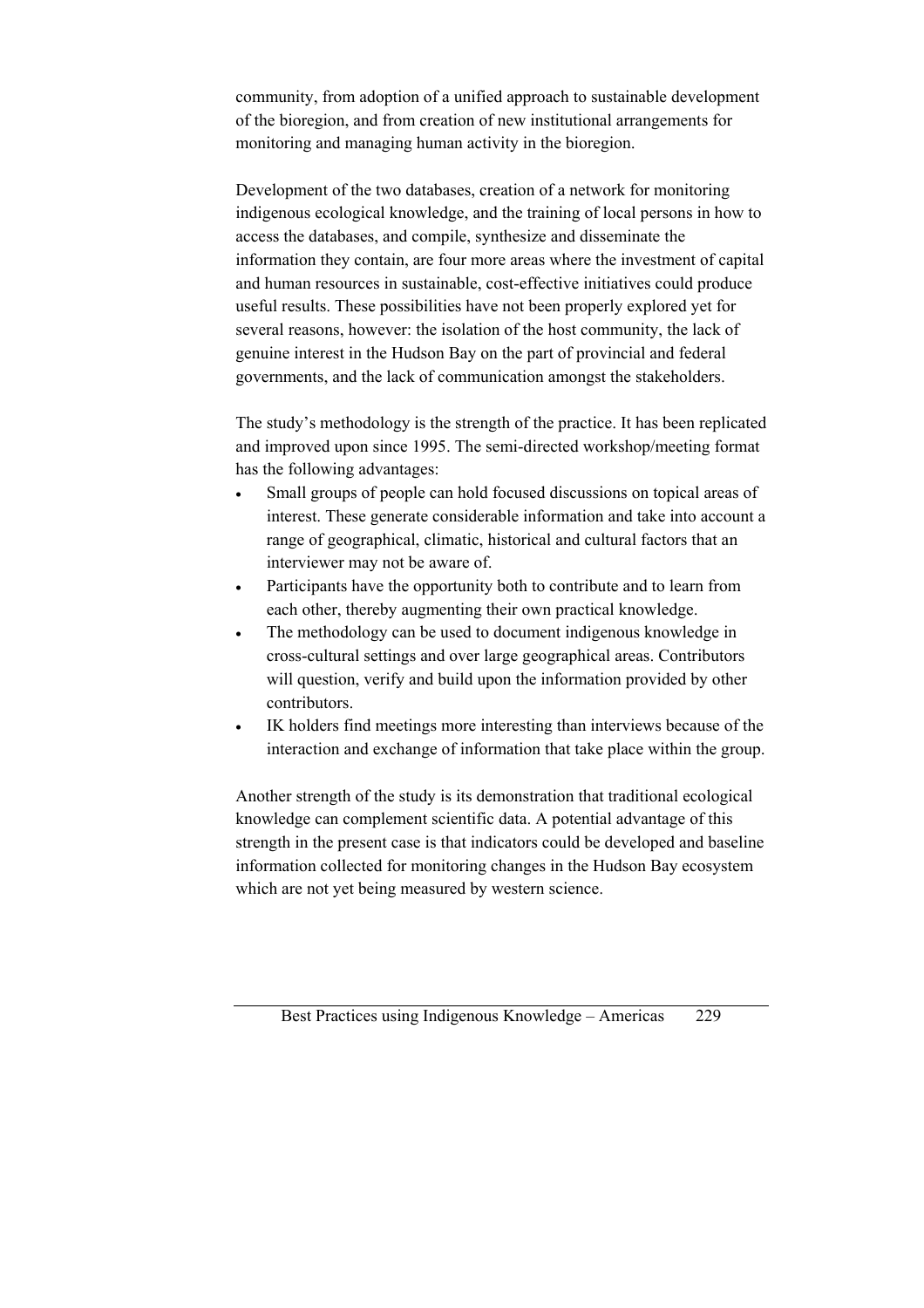# *Room for improvement*

The practice has not been effectively communicated within the local communities so that community awareness and support are lacking. The practice could be developed further if its purpose and aims were reaffirmed, if resources were allocated to developing a database for disseminating information to targeted audiences, and if its tangible benefits were demonstrated to the participating communities.

# **Source of inspiration**

It is imperative that the ecological knowledge of indigenous peoples be demonstrated and incorporated into environmental decision-making and sustainable development initiatives throughout the world. The practice would be rather easy to transfer because it is flexible and adaptive and based on listening, working together, and learning by doing. Some adaptations might be necessary depending on the subjects of inquiry, and the communication modes and availability of computer hardware and software.

Features of the study's methodology have been replicated and refined in other parts of Nunavut by the South Baffin Bowhead Whale Committee, the Government of Nunavut, Nunavut Tunngavik Incorporated, and in Alaska for the Barrow Symposium of Sea Ice.

If you think that this case could be useful in a different context than the one described here, please get in touch first with the contact person listed below (Administrative data). Intellectual property rights could be an issue.

# **Additional remarks and information**

Students enrolled in the three-year Nunavut Teachers Education Programme in Sanikiluaq have incorporated information from the 'Voices from the Bay' publication into their learning and planning activities.

The Curriculum Division of the Government of Nunavut's Department of Education is examining the publication's usefulness for the design of senior secondary science curricula on terrestrial systems, marine systems, climate systems and conservation.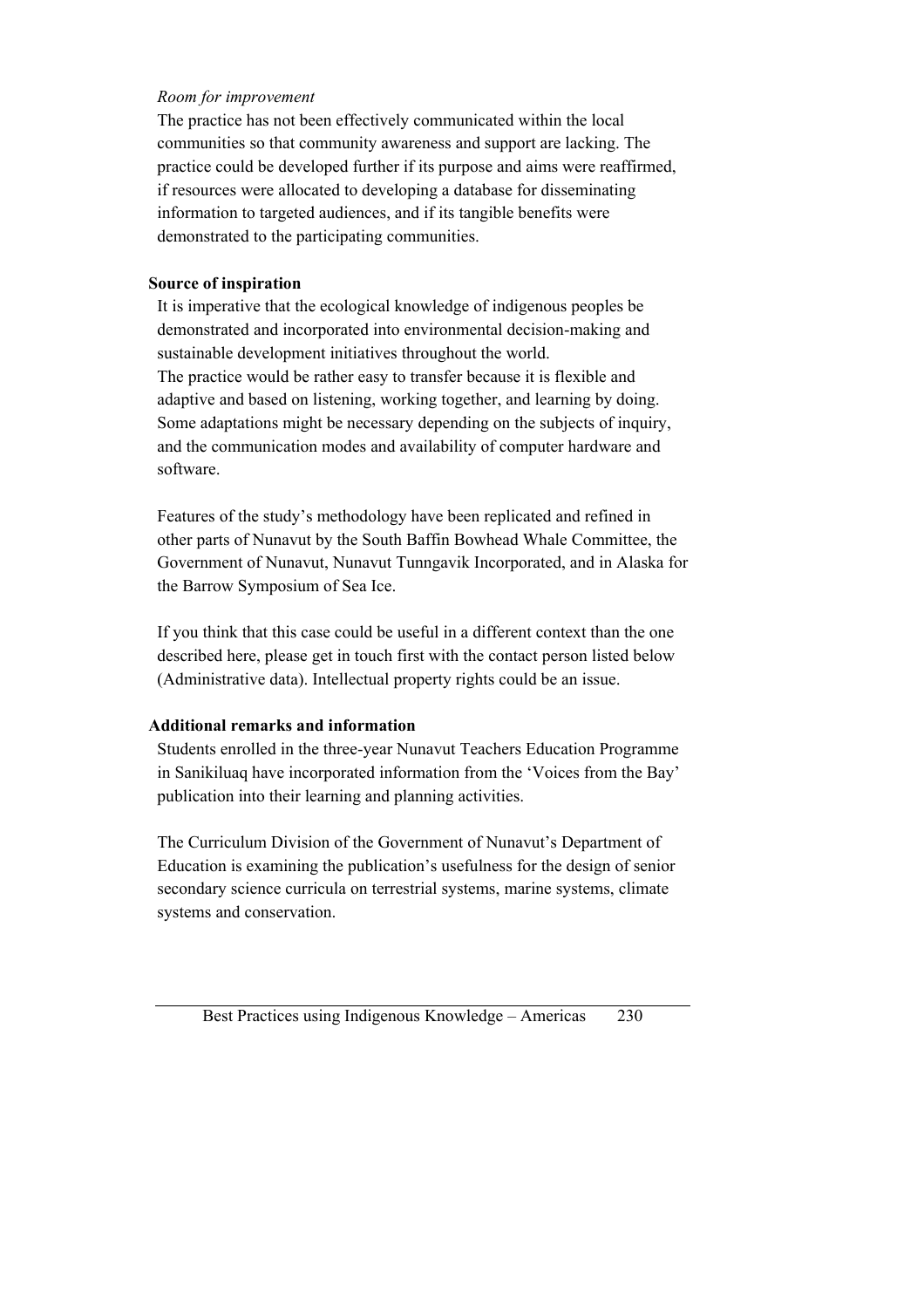There are many structural barriers in place that impede development of the practice. The Environmental Committee is limited in what it can achieve without more community support and new partnerships, for example.

It is not an explicit objective of the IK practice to have a sustainable effect on poverty eradication and social exclusion. However, it is recognized and communicated when appropriate that the traditional ecological knowledge of the indigenous peoples of the Hudson Bay bioregion can contribute to eradicating poverty and creating a more promising future for young people if it is incorporated into the development of new political and economic systems that support and encourage its transmission. An excellent example of this would be the development of a community-based marine environmental quality monitoring system for the Hudson Bay.

# **Administrative data**

*Organization involved*  Environmental Committee of the Municipality of Sanikiluaq General Delivery Sanikiluaq, Nunavut, Canada X0A 0W0 Tel.: +1 867 266 8929 Fax: +1867 266 8837 E-mail: mfleming@arcticdata.nt.ca

*Contact person*  Mr Lucassie Arragutainaq Sanikiluaq Hunters and Trappers Association General Delivery Sanikiluaq, Nunavut Canada X0A 0W0 Tel.: +1 867 2668709 Fax: +1 867 2668131 E-mail: sanihta@polarland.com

*Other partner(s) involved in the practice* 

• Mr Brian Fleming and Mr Zach Novalinga Municipality of Sanikiluaq General Delivery Sanikiluaq, Nunavut Canada X0A 0W0 Tel.: +1 867 2668874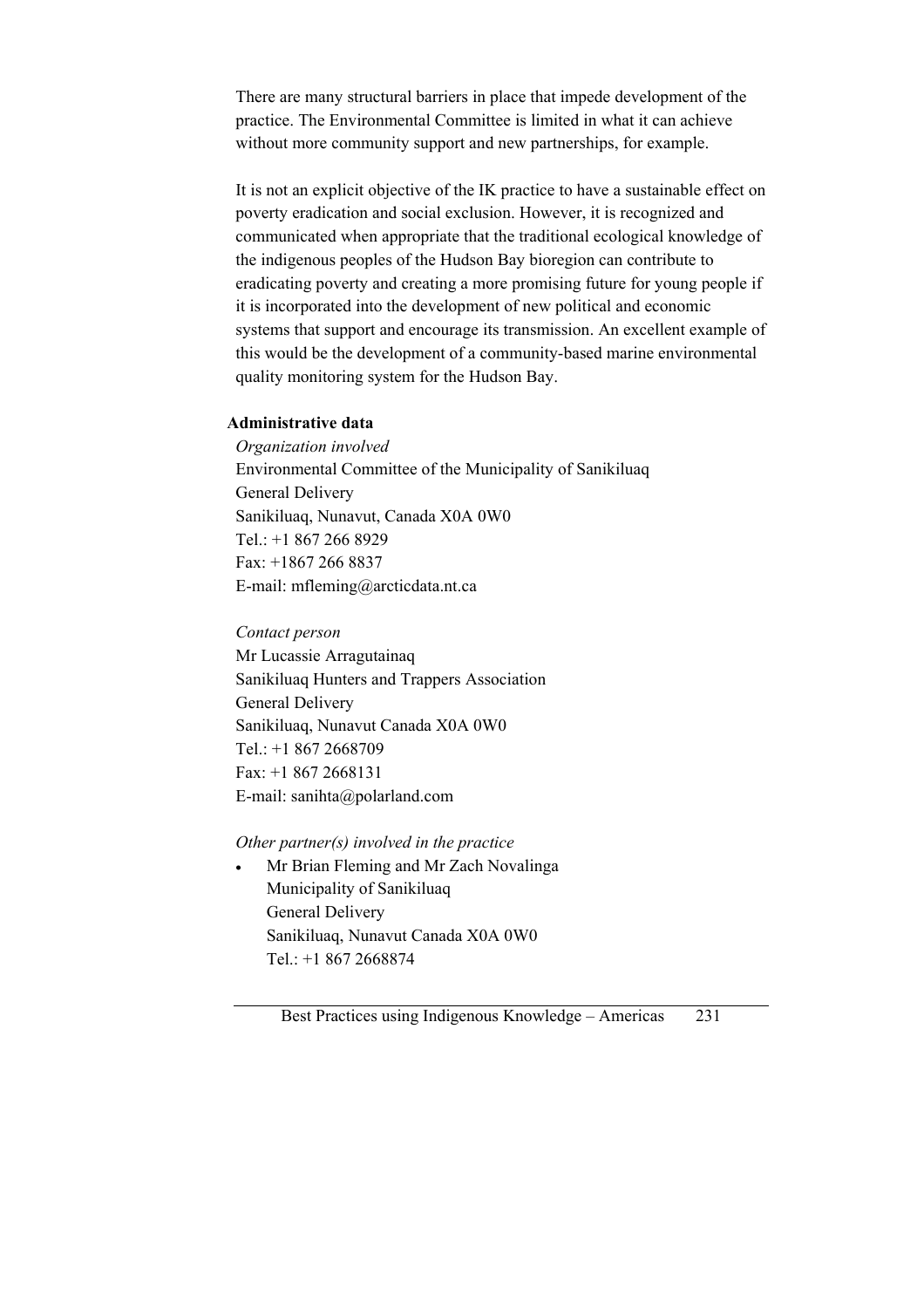Fax: +1 867 2668903 E-mail: bfleming@arcticdata.nt.ca

• The Honourable Peter Kattuk Member of the Legislative Assembly for Hudson Bay Government of Nunavut Iqaluit, Nunavut Canada X0A 0H0 Tel.: +1 867 9755038 Fax: +1 867 9755095

# *Funding*

Total budget (in US dollars): USD 545,000 Period to which the budget applies: 1992-95 Sources of funding: Private foundations, Government of Canada Government of Nunavut, Regional Aboriginal Organizations, Public Utilities.

*Person(s) who have described this Best Practice*  Miriam McDonald Environmental Committee, Municipality of Sanikiluaq, Canada Tel.: +1 867 2668929, E-mail: mfleming@arcticdata.nt.ca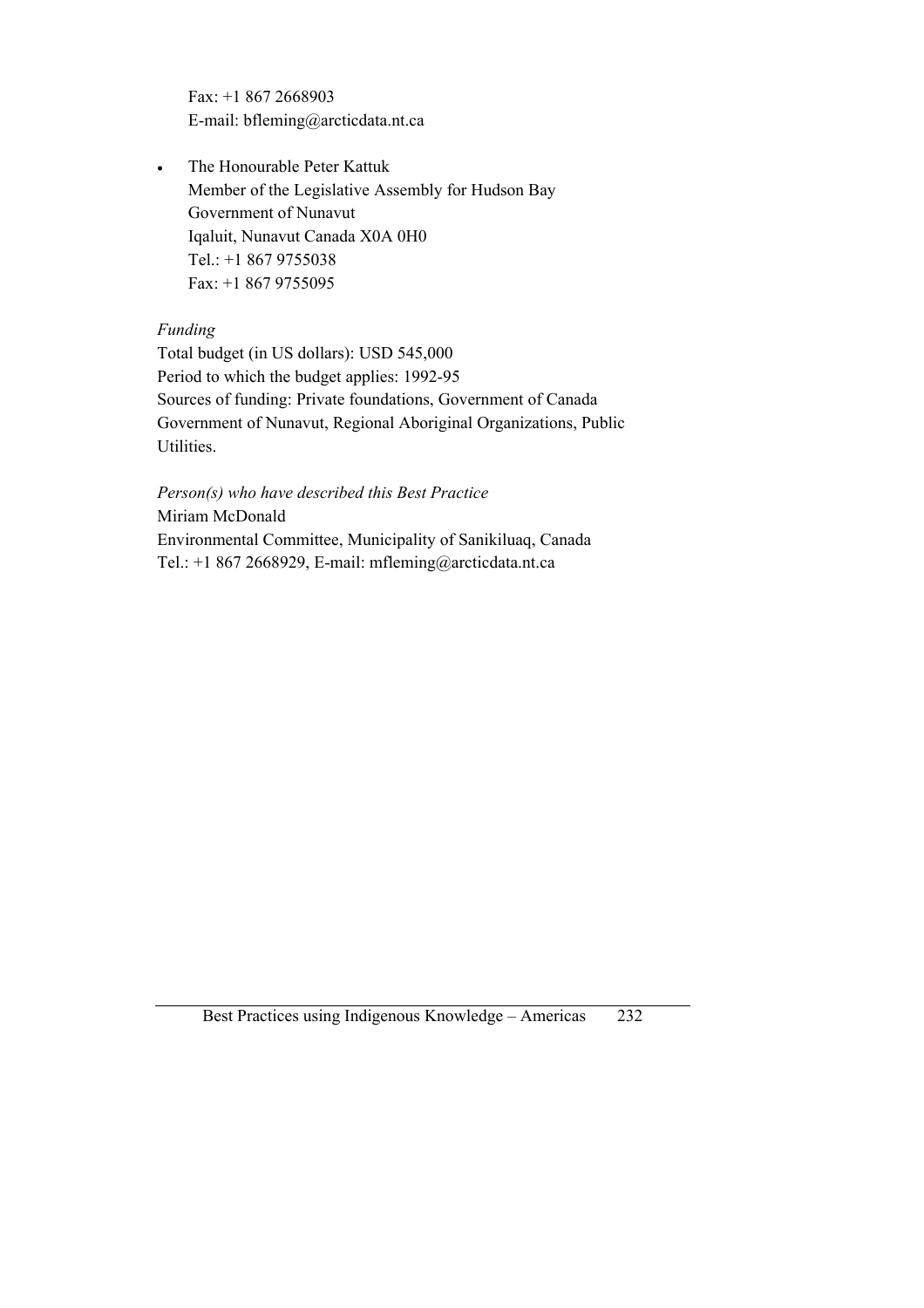#### **Title**

Control of Chagas' disease through a Cultural Context Model: Proyecto Britanico Cardenal Maurer in Sucre, Bolivia.

# **Themes**

Community health, education, housing construction, hygiene, insecticides, insects, medicinal plants, plant products, training

#### **Introducing the practice**

The practice has been used among Aymara and Quechua speakers in the Andean regions of Peru, Bolivia, Chile, and Argentina. The aim was to devise a culturally sensitive approach to teaching people how to improve their houses so as to prevent Chagas' disease. The project reported here, which was based in Sucre, Bolivia, was carried out in the department of Chuquisaca between 1989 and 1997. It involved year-round activities.

Through the project, a method was developed for teaching peasants about how triatomine insects—popularly known in Spanish as *vinchucas*—carry and transfer the parasite responsible for Chagas' disease. The peasants are then taught how to build or improve their houses to make them *vinchuca*free.

90% of all houses in the region are infested with *vinchucas*. Between 60 and 80% of all *vinchucas* carry *T. Cruz*, the deadly parasite that causes Chagas' disease. 'Chagas' produces a higher rate of DALY (disability-adjusted life years) than any other disease in Latin America. It disables workers in the prime of life, often killing them. Many widows and orphans are thus left behind with no source of income.

The practice is still in use. Since it employs native personnel and resources that are locally available, the practice is sustainable. It is in fact held up as a model for other projects (see Bastien 1998).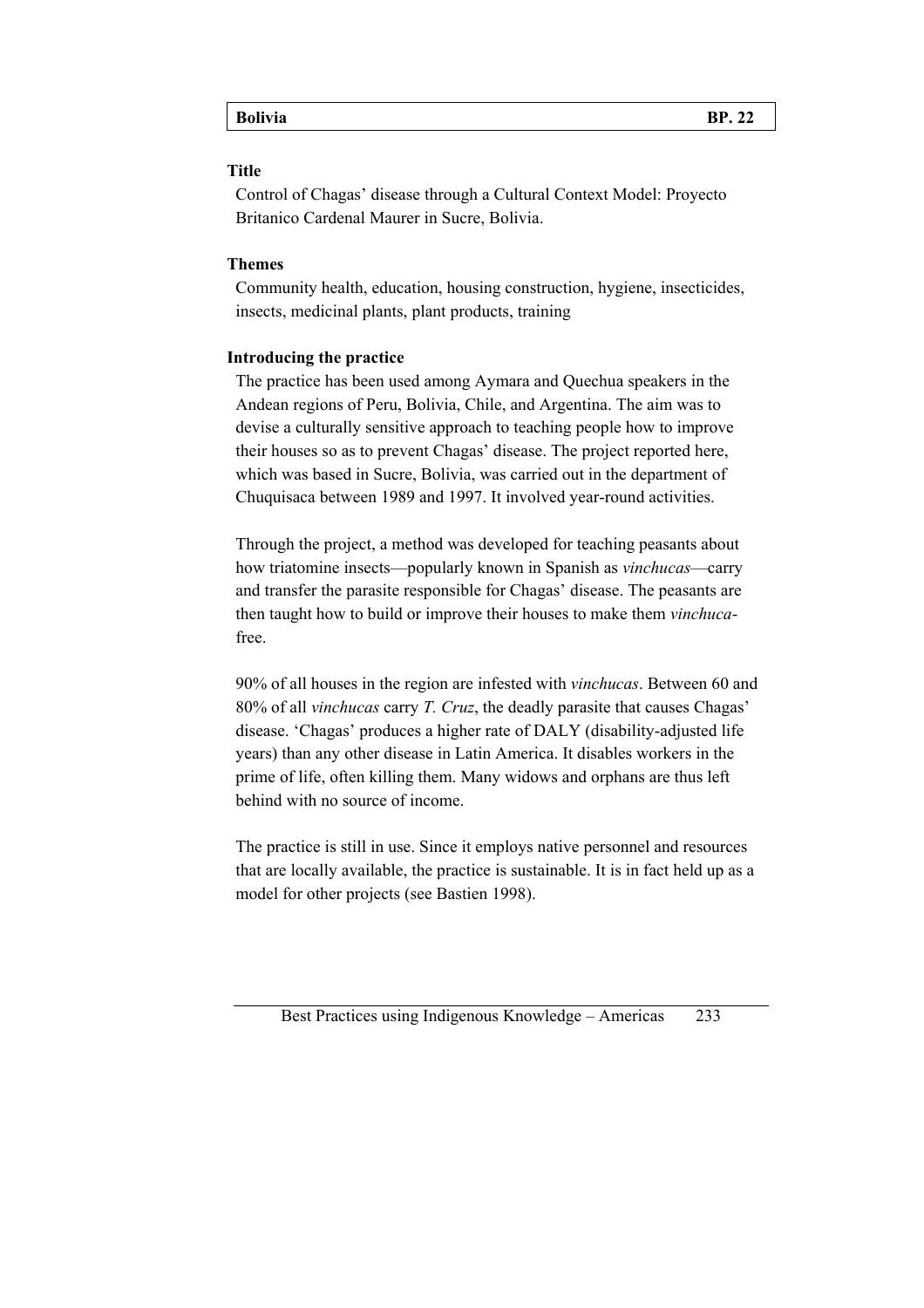The practice did not originate within the community. It began in 1989 when the British Embassy began to collaborate with Ruth Sensano, the director of Proyecto Britanico Cardenal Maurer (PBCM).

The project developed an approach based on existing (global) disease control knowledge (improvement of housing is the most cost-effective way to control the disease) combined with local, indigenous knowledge on construction.

# **Content and approach**

Ruth Sensano worked with a training team consisting of two traveling doctors and a number of technicians (specialized in building, spraying, and epidemiology) and nurses. In the communities, the team worked with local community health workers.

Each community selected a community health worker to be responsible for educating the people, organizing the villagers, and coordinating interaction with the PBCM team. Approximately 80 small communities were involved, each with an estimated 40 to 200 families. Responsibilities were equally divided between men and women. Children were taught about the disease and its causes and prevention through school plays (they portrayed insects and were driven out of houses) and through dances, songs, and educational material. An important element in the project was that schoolchildren passed on to their parents what they had learned about the dangers of the *vinchuca*. Because housing and housing hygiene are culturally sensitive subjects and vary from one region to the next, it was essential that a culturally sensitive model be used to educate the peasants involved (see Bastien 1998).

# *The process*

PBCM selected four communities to serve as examples. Their success attracted the interest of subsequent communities. The method is as follows:

- Each community elects from among its adult members someone to be the community health worker. 'Chagas' control is one of this person's responsibilities.
- The community health workers receive three two-week training courses in applied public health and in how to collaborate with the PBCM team.
- At joint meetings, the community health workers are taught extensively about parasites, insects, and how houses can harbour disease. They are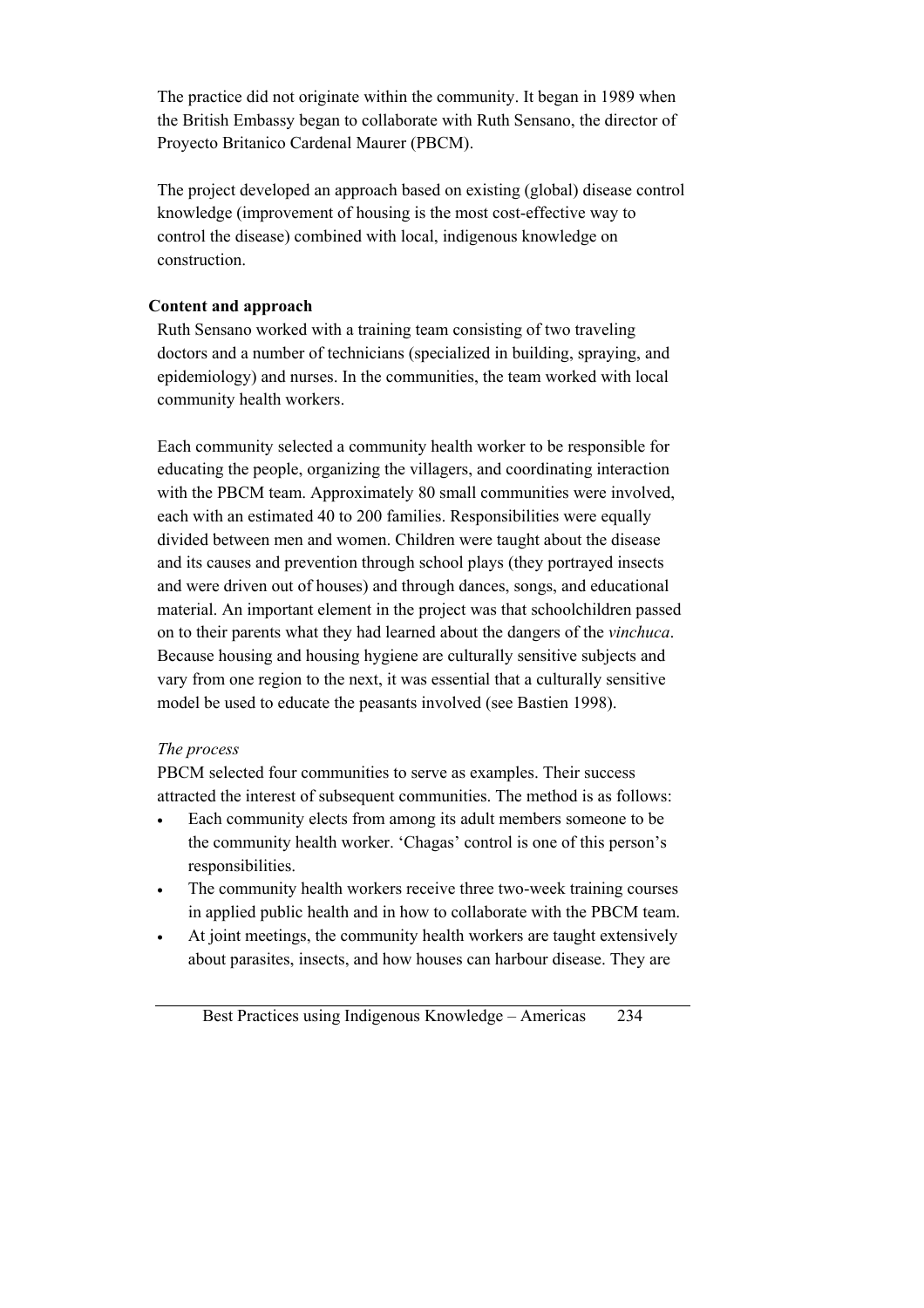given posters, comic books, and other educational material that will help them in turn to educate the rest of the community.

- A member of the PBCM team visits each community for one week, during which time he or she meets with the community health worker and the village leaders, who in turn hold meetings with the adult members of the community until consensus has been reached, the necessary tools and materials have been assembled, and everyone has agreed to do the necessary work.
- Each village receives matching resources which have been donated by the UK, USAID, and the Chuquisaca Diocese.
- PBCM sends bricklayers to show the villagers how to make their houses *vinchuca*-proof.
- Existing houses are examined before and after improvement. New houses are monitored on a monthly basis.

# *Housing improvement to reduce infestation*

House Improvement Committees (HIC) are the functional units where plans and priorities for housing improvements are decided and where all participatory activities are coordinated. HIC consist of a president and secretary who are responsible for organizing work groups of five to six villagers. The Committees coordinate tasks with members of the community. The groups are assigned different tasks and are supervised by a master craftsman who teaches members basic carpentry, how to lay foundations, tile making, and plastering. Local materials and personnel are used whenever possible. HICs and craftsmen supervise and coordinate the repair and/or construction of houses. They work between the months of May and September, when agricultural work is least demanding and community members are most available.

By way of illustration: in Sucre, Bolivia, for the Proyecto Britanico Cardenal Maurer (PBCM), villagers worked to compensate for roughly half the cost of a house improvement (USD 75.00 per house) and provided supplies worth USD 18.75; PBCM contributed supplies, fumigation, education, and supervision to the value of USD 114.00. Each improved house costs USD 208.00, with villagers providing 45 % and the project the remaining 55 %. Not counting free labour, the project improved a house for USD 114.00 and its total budget was USD 45,614 for 400 houses.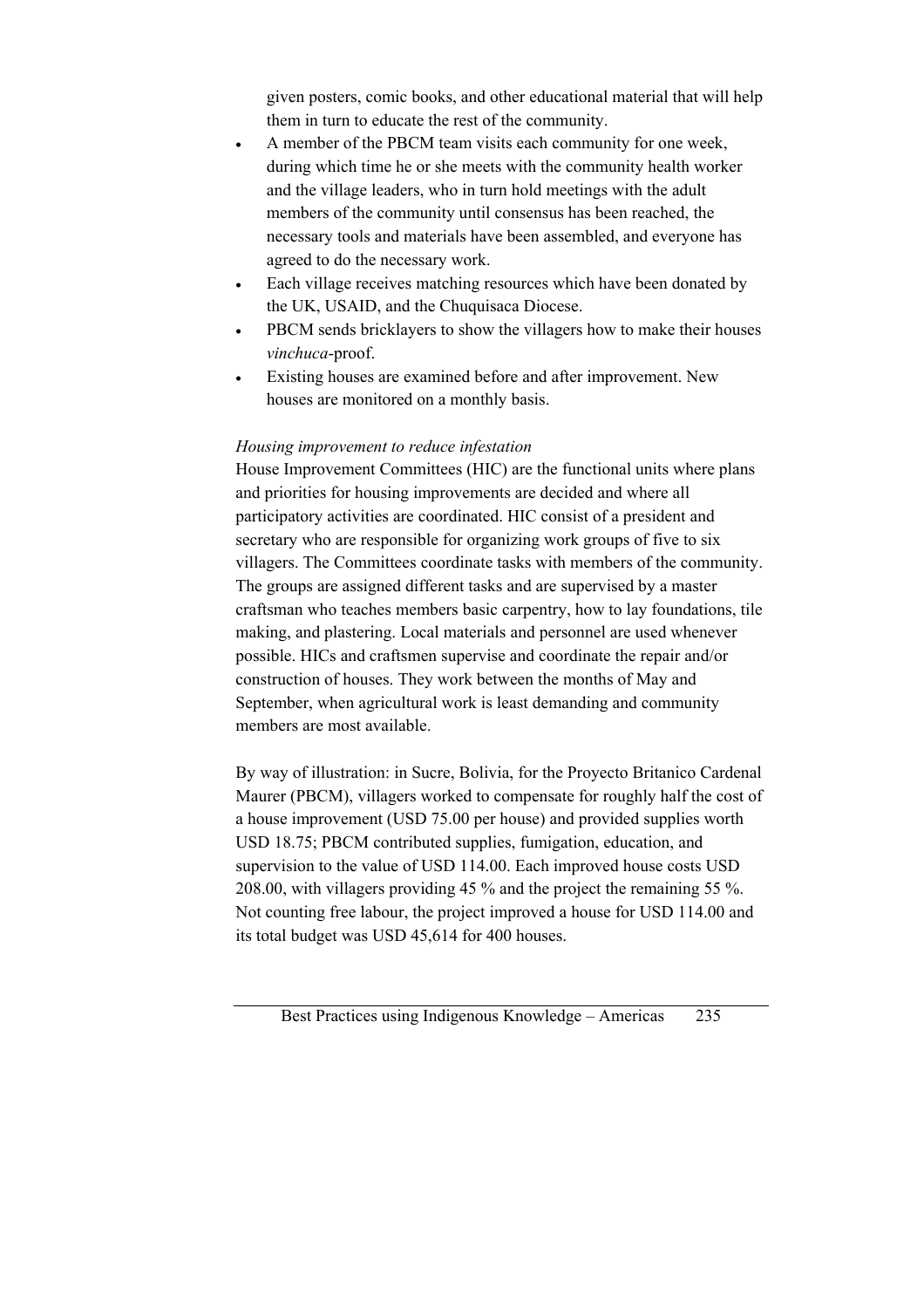House improvement consists of putting in a solid concrete foundation that does not crack, plastering the internal and external adobe walls to cover existing cracks, whitewashing the walls with lime, installing glass windows and metal screening, tiling the roof, and installing a ceiling in the interior. Bedrooms are first improved, followed by dining and storage rooms. Depending on the condition of their houses, some families may decide to demolish and reconstruct them, sometimes adding additional rooms, especially bedrooms. These improvements eliminate common nesting areas for triatomines. PBCM allotted supplies progressively in order to provide an incentive to complete each task and receive the next supply, thus removing the temptation to misallocate the materials. Households prefer to do the most desirable tasks first and neglect the less desirable, such as improving the surrounding area.

One criticism of PBCM was that, in the first 400 houses, it did not improve peridomicile areas and, when they were evaluated, *vinchucas* were found in these areas. Subsequently, bug-proofing of peridomicile regions became part of the programme. The better strategy is to start with the peridomicile and, once this is improved, supply materials for the house. This ensures both corrals and house are bug-proofed.

Traditional methods and available resources are used alongside more innovative techniques, tools, and materials whenever possible. Sand, earth, and cow dung are collected locally to make wall plaster. Dung serves as an insecticide when mixed with earth and lime into plaster. Workers prepare the lime by heating locally collected limestone rocks in an open kiln for twentyfour hours and then pulverizing the residue with a hammer. After plastering, they apply a white paste of lime and water to the walls to improve the appearance. Wall plastering substantially reduces *vinchuca* infestation, but to be successful it has to be done thoroughly, so as to seal all the cracks and crevices in the house walls. The use of slow-release insecticide paints is another preventative measure. Villagers can be taught to make ceramic tile roofs to replace thatched roofs, greatly reducing a popular infestation area for triatomines. One community in Bolivia mastered tile making and began marketing their tiles to neighbouring villages, thus developing a small local industry. Low-cost roofing material is needed in developing countries to provide a substitute for corrugated galvanized iron roofing, which is very noisy when it rains and heats up when it is hot, both common conditions in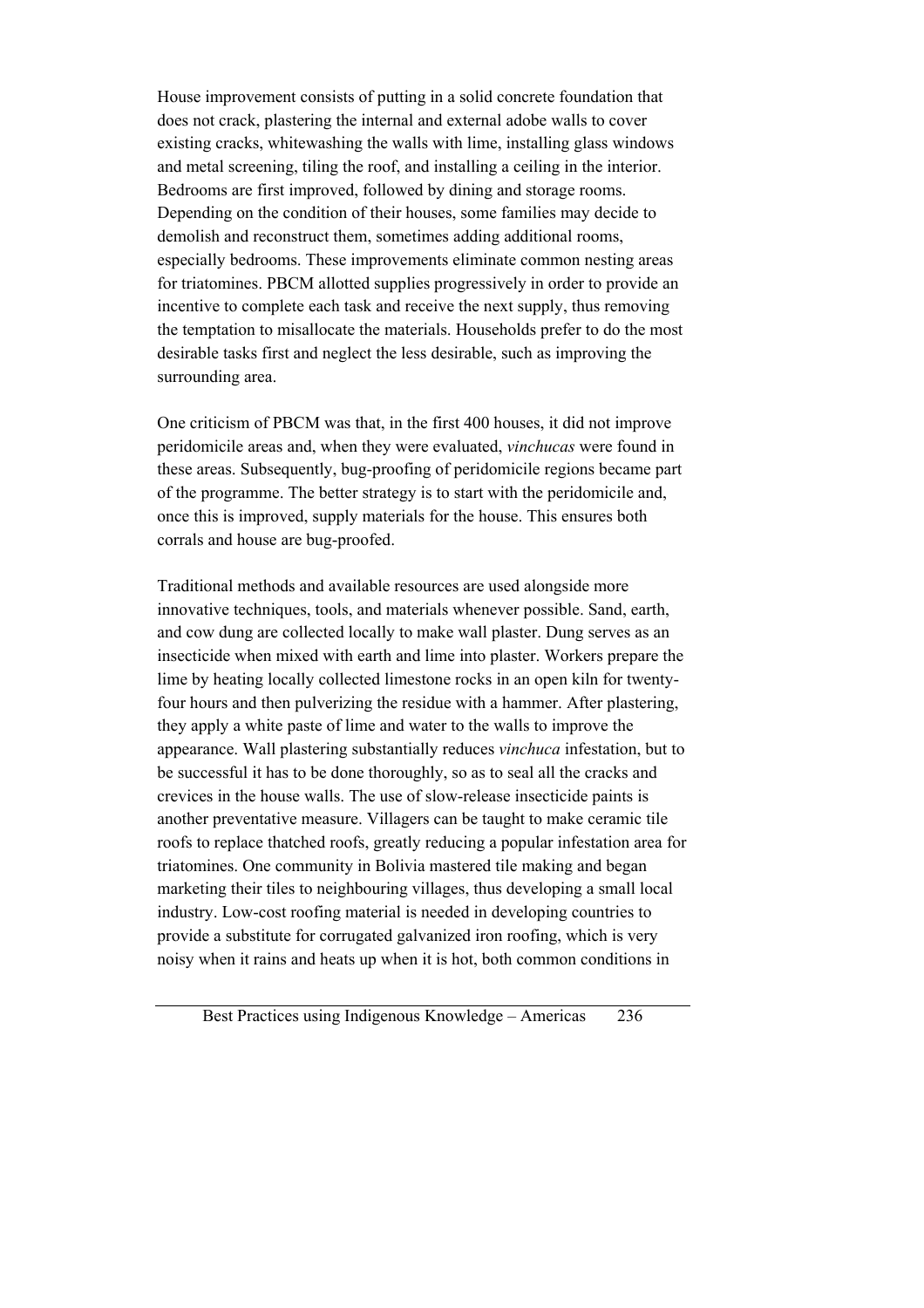the tropics. Sheet roofing, with its sharp edges, is also extremely dangerous in windy climates when it becomes stripped from the house and is sent hurtling through the air.

A stable concrete house foundation is necessary for each house to prevent water damage to the base of the walls and floor. Cement is expensive in terms of both price and transport costs, but a durable local substitute material can often be used. Soil stabilization can also be achieved by increasing the cohesion of the soil (this is one area where technical assistance is helpful). As an alternative, the mechanical compaction of adobe mix greatly increases its stability. An adobe press with a long handle used as a lever to compress the mud and clay in molds provides more leverage than chest and arm muscles and results in a much harder adobe.

#### **The role of indigenous knowledge**

Indigenous knowledge (IK) played a role in many ways. Importantly, most of the community health workers were also their village's traditional medical practitioner. Traditional knowledge of building houses served as the basis for the improvements. The local people already knew that applying dung to plaster walls killed *vinchucas*, for example. IK was also involved in the planning of houses. The local herbalist knew that eucalyptus and certain other plants killed insects. The local people already knew how to mix adobe that would not crack. And finally, indigenous rituals were practised before the houses were built so that Pachamama would not be offended, and prayers were said to keep out *vinchucas*.

Andeans do not take to the outright spray-and-kill techniques generally used by outsiders. This often involves DDT, and beneficial insects are also killed off indiscriminately. The alternative is to practise housing hygiene, which is a very difficult concept even in European countries. But Andeans took to the idea that *vinchucas* rob them of sleep and blood, so why not keep them out. User-friendly insecticides were suggested, and a layer of cow dung beneath the plaster helped to keep the insects out. Moreover, the positive effects seen in new houses helped to overcome many obstacles.

#### *Use of local herbs*

Local herbs are used in several ways to treat the symptoms of Chagas' disease. For the treatment of constipation and the accompanying gastric pain,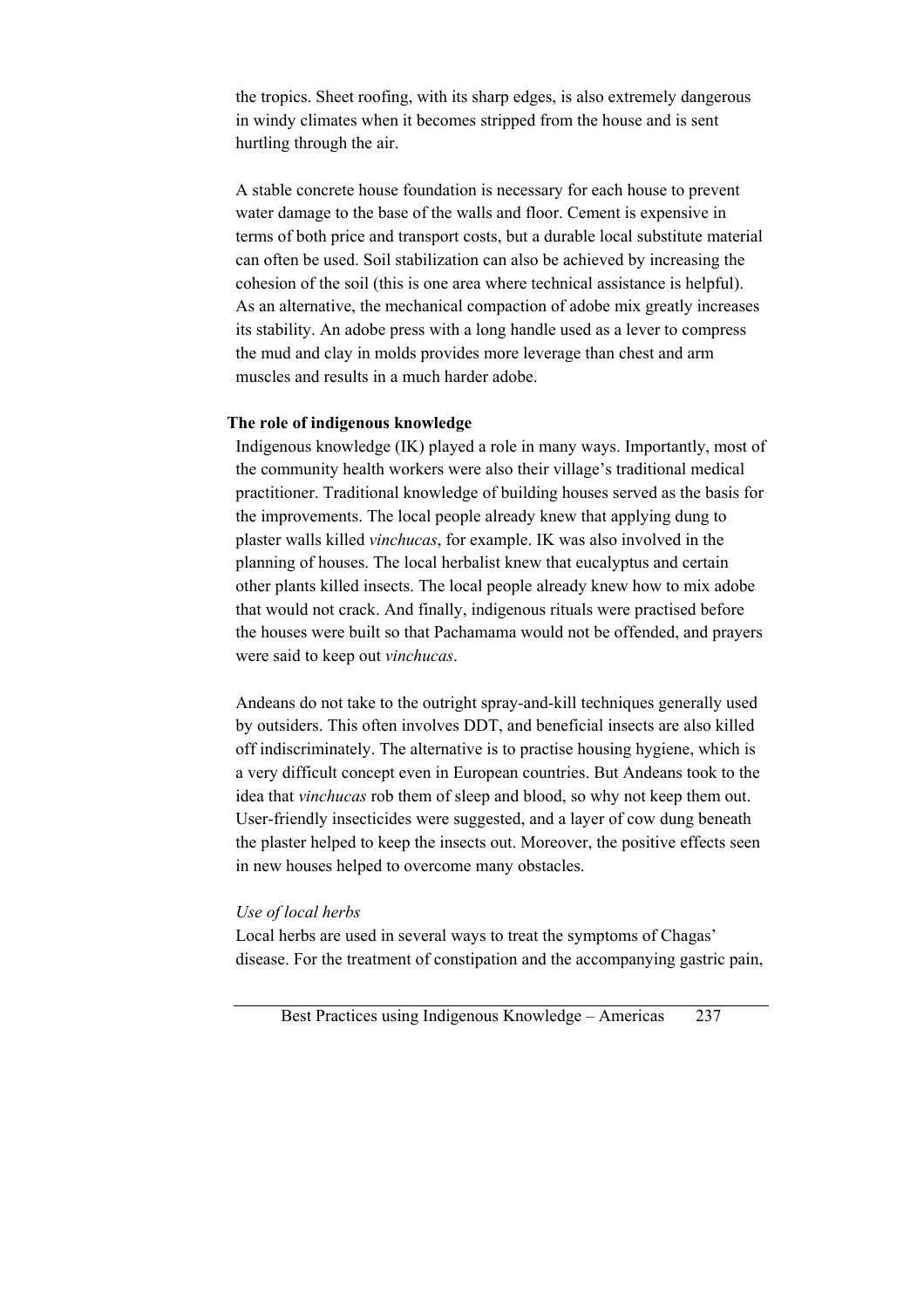such as that caused by megacolon in Chagas' disease, or even for congestive heart failure, the Kallawayas of Midwestern Bolivia were using *guayusa* (*Ilex guayusa*), a holly-like shrub, and *sayre* (*Tabucum rustica*) with an enema syringe to purge patients as early as A.D. 400. Sniffing tobacco and guayusa not only cleanses the passageways by causing sneezing, tobacco also stimulates the cardiovascular system when nicotine enters the bloodstream. Thus some of the debilitating effects of chronic Chagas' disease are meliorated. Even today, Kallawayas claim that wild tobacco is an effective vermifuge and parasiticide. The Andean pharmacopoeia features potent parasiticides and vermifuges because of selective aspects or uses of certain plants able to kill predatory organisms. Native plants provide insecticides for eliminating *vinchuca* bugs (*Triatoma infestans*), carriers of the Chagas parasite (*Trypanosoma cruzi*). Compounds including *ruda* (rue*, Ruta chalapensis*), *ajenjo* (absinthe*, Artemisia absinthum*), *andres waylla* (*Cestrum mathewsi*), and *jaya pichana* (*Schurria octoarustica*) are experimentally proven insecticides. Bolivians have learned this and use large quantities of these plants. They cut them into small pieces, smash them, and boil them in water. This is then mixed with dirt and used to fill holes in the adobe to kill infesting *vinchucas*. Another method used is to pound small rocks into the holes of the adobe. Plaster is mixed with coca, an excellent insecticide, and fleshy parts of prickly pear cactus (*Penca de Tuna* or *Opuntia ficus indica*) to form glue that helps the plaster stick to the adobe. A compound called *el paraiso*, made from *muña* (*Satureja boliviana*), is used to kill potato worms and has been suggested for *vinchucas*. Peasants also use spiders and *carpinteros* (small household lizards) to rid their houses of *vinchucas*. The plant *floripondio* (*Datura sanguinea*) gives off a nightly fragrance that discourages *vinchucas* from entering the house around which it is planted. Eucalyptus leaves burned inside the house in the evening have a similar effect. These native remedies and insecticides are all relatively safe and environmentally sound, something that cannot be said for pharmaceutical drugs and commercial insecticides.

Chilean scientists have been testing Kallawaya medicinal plants for the treatment of Chagas' disease. Several of the plants appear to help in curing Chagas' disease. Herbalists in Bolivia regularly use plant extracts with indole alkaloids, which suggest the possibility of medicinal effectiveness without excessive toxicity. Various tropical plant species used by tribal groups contain beta-Carboline alkaloids, and scientists at the University of California, Irvine, tested them and found that they reduce population growth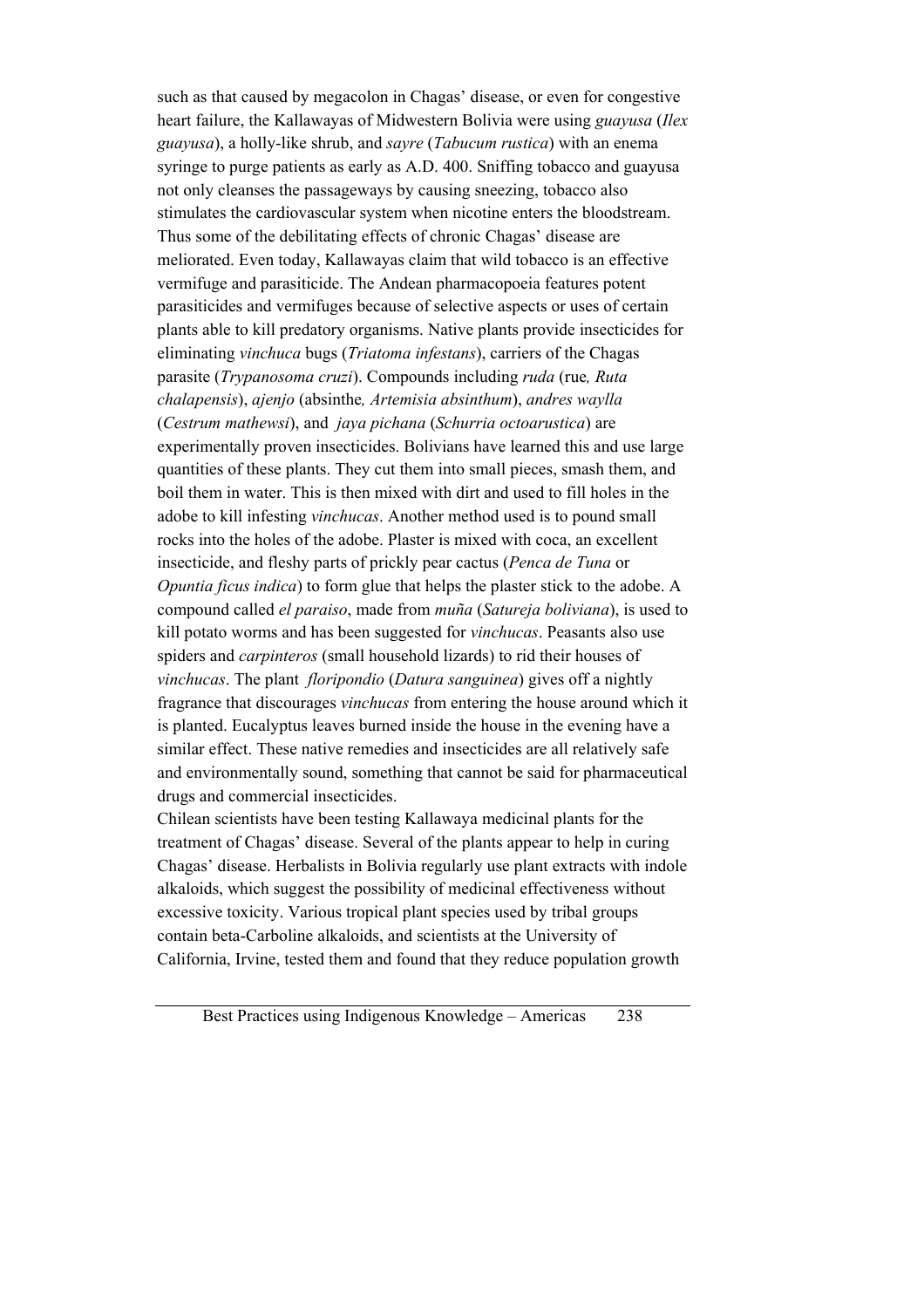of *T. cruzi* epimastigote forms. Native herbalists can help in identifying potentially effective drugs from natural sources. Using native lore can reduce the number of empirical tests often conducted on natural plant products. Plant products provide an alternative to toxic synthetic drugs and indicate potentially active structures for chemists interested in synthetic molecular modification.

Bolivian herbal doctor Nicolas Carrasco claims to have cured patients of Chagas' disease with a herbal remedy called 'Regenerator'. Carrasco learned a cure from *curanderos* about the medicinal qualities of a resin from the fruit of the Rotan palm tree (*Calamus drago*), called *Sangre de Drago* (Blood of the Dragon). The plant's seeds are toasted, crushed, added to a small glass of pisco liquor, and drunk daily. This purges the body of toxic fluids, changing cold and wet blood into hot and dry. According to Andean ethnophysiology, it accelerates centrifugal forces in the body. The seeds can be crushed, making a salve that relieves rheumatism. The active ingredients in fresh seeds are acetic acid (like vinegar), butyric acid (like arnica oil), glyceride (like soap), and castor oil, which form a powerful purgative. This is effective against the constipation sometimes caused by the infestation of *T. cruzi* parasites in the lining of the lower intestine, thus inhibiting sphincter muscles from contracting and expanding to remove faeces.

A contemporaneous Bolivian herbalist, Jaime Zalles treats chagasic heart disease with three flowers of *retama* (*Spartum junceum*) in a maté (steeped in hot water), with two leaves of *cedron* (*Lippia triphylla*). The ingredients serve as a tranquilliser for heart attack victims. *Toronjil Melissa officinalis L*. is also used for heart problems associated with 'Chagas'. Carrasco's and Zalles' cures have not been validated by biomedicine.

Andean traditional medicine provides treatments for Chagas' disease as well as insecticides that may even be better than the present products produced by pharmaceutical and chemical companies. Western biomedicine does not have an effective cure for chronic Chagas' disease. Presently, the two prescription drugs used for treating it are nifurtimox (produced by Bayer, recently discontinued) and benznidazole (Roche), used for acute and chronic phases. Bolivians find both costly, unsatisfactory, and painful, and many prefer to go to native herbalists for a cure.

Best Practices using Indigenous Knowledge – Americas 239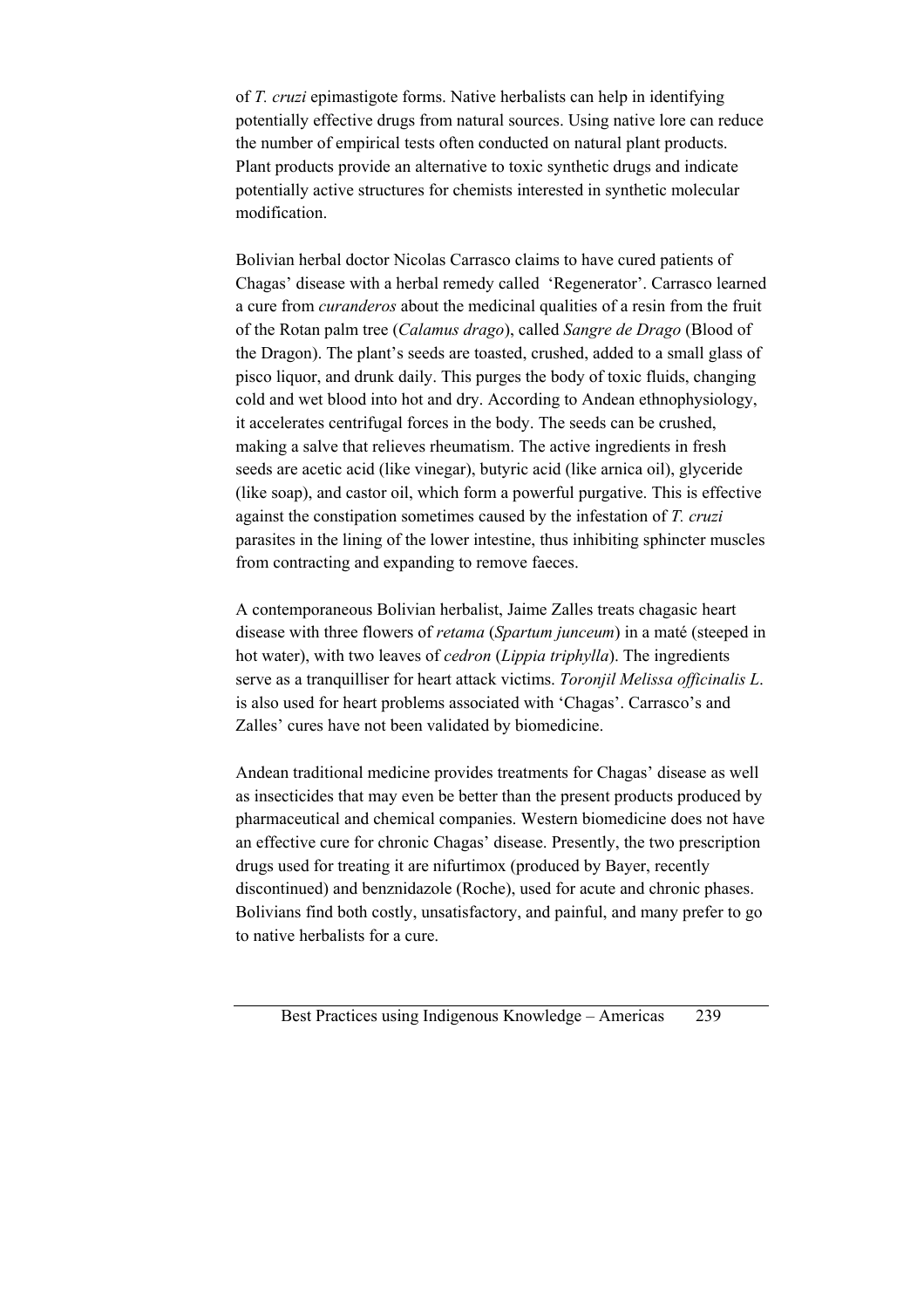The complexity of Chagas' disease has been addressed by Andean culture in a number of ways. Andeans deal with its symptoms through rituals, community concern, and herbal medicines. *Curanderos* have combined forces with doctors to combat or adapt to *T. cruzi*. They appear to have dealt with Chagas' disease as adequately as biomedicine. Even if this is not so, the possibility necessitates much closer examination of ethnomedical systems for solutions to endemic disease throughout the world. Andean rituals also provide a great service to medical science by indicating the interrelatedness of Chagas' disease and the environment, showing the reciprocal relationship between the human body and the earth and its organisms.

# *Transmission of new knowledge*

At the start of the project, the community members did all the construction work themselves, but they turned out to be insufficiently skilled. Eventually trained builders were brought in and the villagers provided unskilled labour, carrying sacks, preparing materials and cleaning up. But in all cases one or two community members learned the skills, thus ensuring the project's sustainability. One community learned how to make roof tiles and eventually sold tiles to other communities.

Community health workers from all over the province met every month. Whenever a project was completed, the local community health worker invited the others to come and see. Word about the new houses spread. The knowledge has also been documented (see for instance Bastien 1998), and video films and posters about the project have been produced.

# *Community participation*

Project success and sustainability are a function of community participation and indigenous knowledge. As illustrated above, peasants have many adaptive and effective ways to solve their problems. It is important that they take primary responsibility for resolving their problems with the assistance and expertise of NGOs and government workers. Community participation is more cost-effective than purely structured programmes. Housing projects are more readily integrated into other programmes if there is community participation: active rather than passive involvement, with people making their own decisions and carrying them out. Community participation involves community members making decisions about, accepting, and complying with certain behavioural changes necessary for combating Chagas' disease. These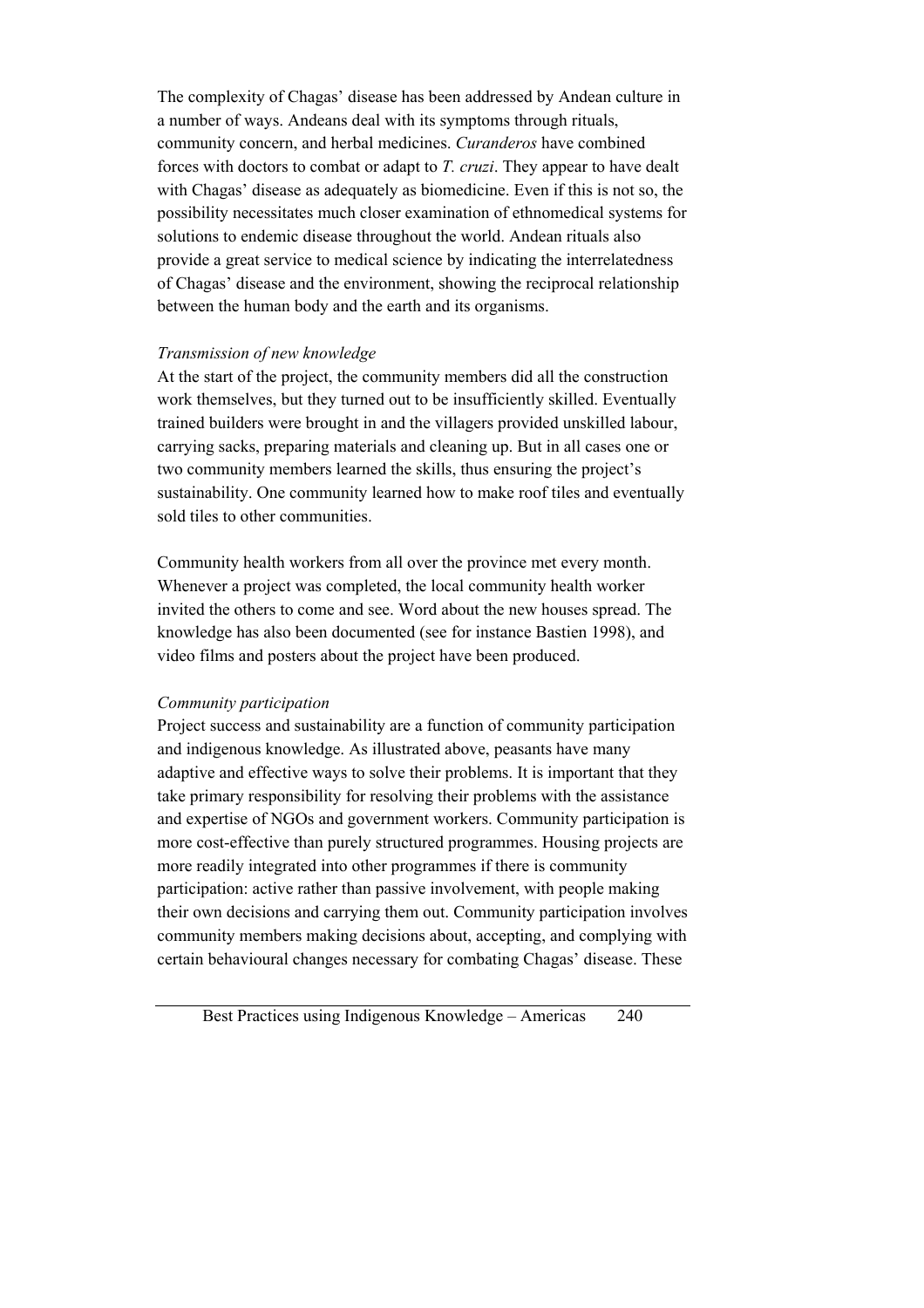include plastering cracks in the walls, keeping animals outside, and storing objects in containers to keep *vinchucas* from infesting the house.

Problems relating to community participation include the absence of skilled local labour for some tasks. There may be limited cooperation among households because of their distance from each other. Some peasants refuse to cooperate for one reason or another. Certain adults refuse to work with other adults. Poor sanitary conditions persist in many areas. Peasants also have other tasks they consider more necessary, such as planting and harvesting crops. These problems in part indicate a lack of understanding of sociocultural issues and limited skills in cross-cultural communication from project works and NGOs. NGOs sometimes confuse the idea of community participation when they imply that they have the solution to the problem. Technicians should endeavour to educate and activate peasants to participate in finding a solution. They should esteem their indigenous knowledge and use it to remove *vinchucas* and to treat Chagas' disease, for which there is no known biomedical cure. Cross-cultural community participation (CCCP) involves lengthy discussions with all members of the community (including women and children). CCCP has no have simple answers for the prevention of Chagas' disease; it allows people to arrive at solutions after they have been presented with the facts in terms that are meaningful to them. It involves serious discussion as to why peasants behave as they do. Why, for example, do they keep animals in the house? If this is not seriously considered, they will continue to do so no matter how nice their new house. This has been the experience of the housing project in Tarija. CCCP demands that technicians negotiate change only after extensive discussion has taken place and understanding has been achieved about values and why people do what they do. CCCP is a pedagogy based upon an epistemology of exchange: knowledge is mutually arrived at between interested parties. This is essential in the case of Chagas' disease, principally because of its social and cultural complexity that affords no unilineal or vertical approach.

# **Achievements and results**

The project produced significant results. PBCM improved 452 houses between 1987 and 1991, another 400 in 1992, and by 1997 it had improved 2,600 houses. PBCM improved the first 453 houses with a budget of USD 83,256. The community itself had contributed almost half of this amount (USD 37,642). Ruth Sensano predicts that by the year 2005 the project will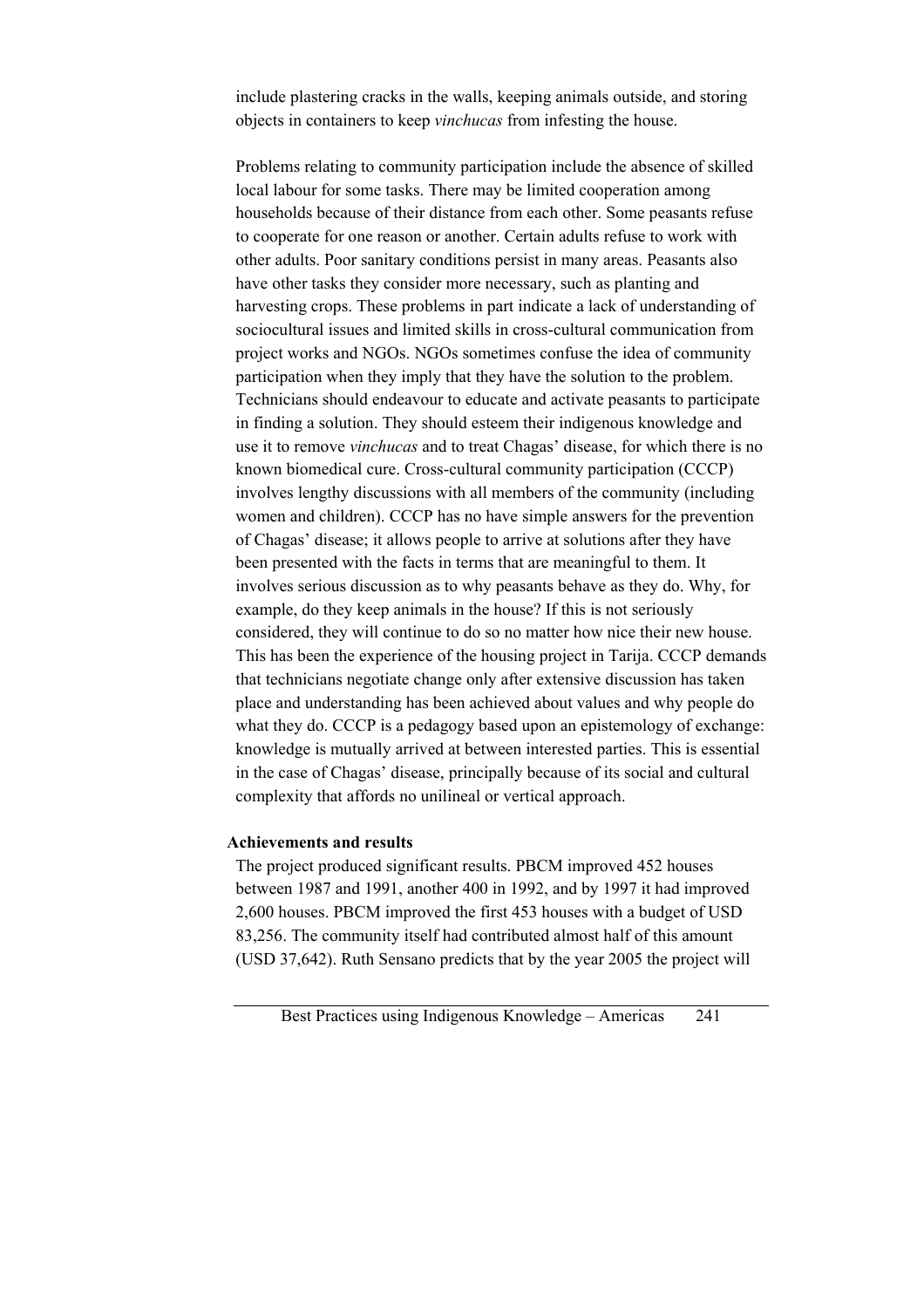have improved another 2500 houses—provided, that is, that it receives assistance from the municipalities. Since new laws were enacted in Bolivia in 1994, the municipalities receive tax revenue for the purpose of regional improvement.

The practice of training peasants to rid their houses of the insects that transmit Chagas' disease is sustainable. Sustainability is guaranteed because an epidemiologist periodically checks the *vinchuca* infestation rate within each community, and then helps to determine what needs to be done. The community health workers play a crucial role by coordinating activity between community members and the PBCM team. *Proyecto Britanico* is no longer involved in the practice but Cardinal Maurer and Ruth Sensano still are.

The practice is cost-effective. PBCM started out with modest funding before USAID entered the picture. Houses were built for a little over USD 100 each. This meant substantial housing improvement at very low cost. USAID saw this as a successful project, well worth a large contribution. This had some drawbacks because USAID wanted fast results that it could present in its reports. Cultural sensitivity declined as the concern for accountability increased.

The practice is locally manageable. Community health workers helped to provide local leadership, and local workers were taught how to construct houses.

# *Strengths, weaknesses, and room for improvement*

One strength lies in the fact that the community health workers are elected for terms of only two years, and they may be re-elected only once. This prevents anyone from holding on to the office and removing it from the biannual electoral process. The community takes responsibility for this person. The community health workers organized themselves as groups of practitioners independent of the biomedical profession. This gave them the autonomy to administer their own medicines and traditional forms of treatment while at the same time acting as liaisons with practitioners of biomedicine.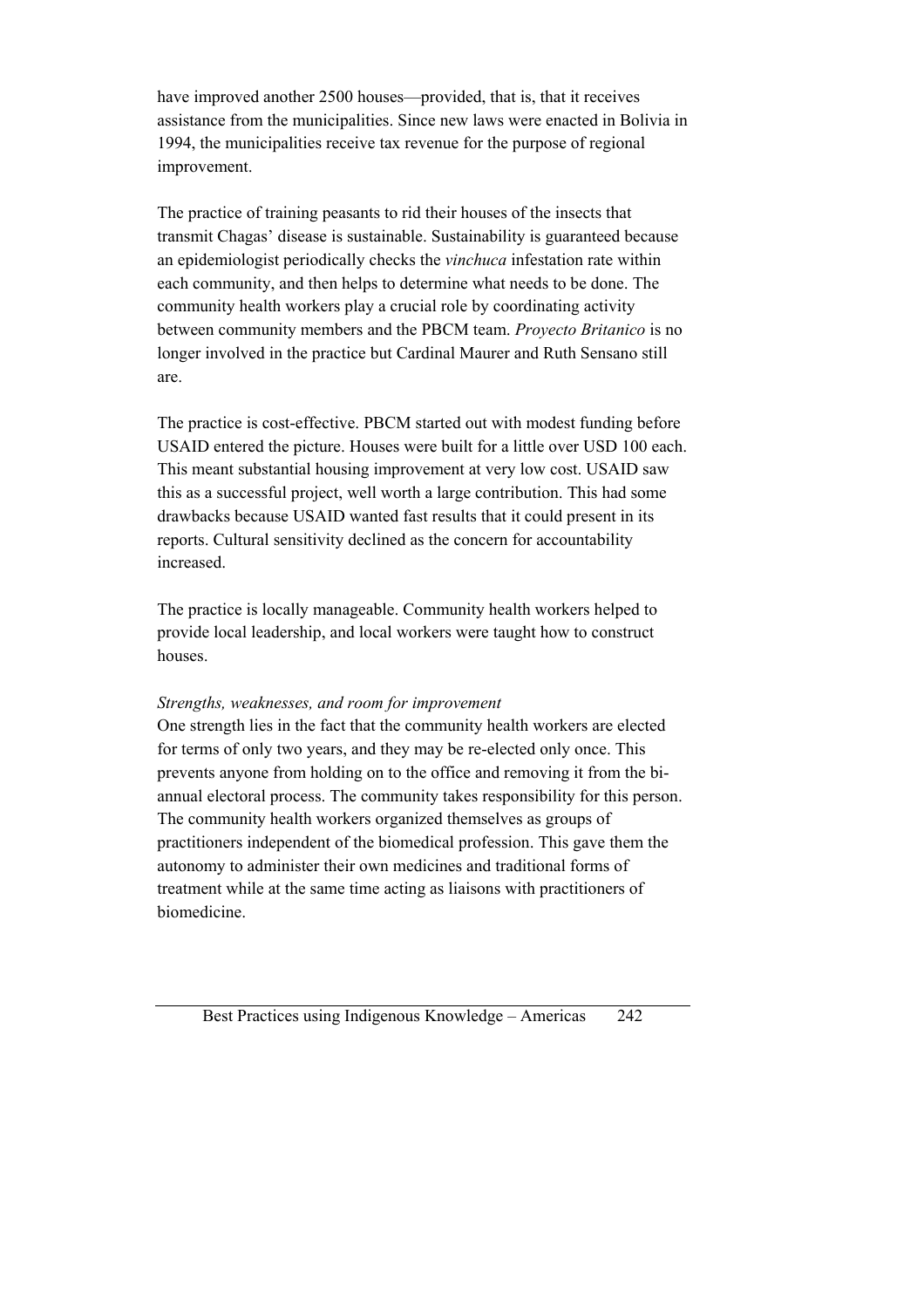The biggest weakness was that the community health workers sometimes left the group of traditional practitioners to become doctors and nurses. Or they remained in office too long and thus became members of the establishment themselves—either the community establishment or the Ministry of Rural Health. This meant that the community lost control over them. Another weakness was that some of the community health workers began giving injections haphazardly. Andeans have become addicted to the 'magic bullet'. This would not have happened if the diagram for a Culture Context Model had been followed. (See Bastien 1998, which also offers suggestions for improving the PBCM project.)

The practice could be improved by blending it with other indigenous knowledge. There should be more supplies of medicinal plants in the regional pharmacies. In addition to the herbal manuals already published, there is a need for study of Kallawaya medicinal plants and their pharmacological uses.

Community health workers should be given more recognition for the work they do as midwives, *yatiris*, and *curanderos* in clinics and hospitals. The significant role they play in public health should be properly recompensed.

# **Source of inspiration**

The practice can be replicated anywhere in the world where people are living in unhealthy houses. As long as the Culture Context Model is used (see Bastien 1998: 134-157), the practice could easily be transferred to other groups, cultures and land-use systems.

The community health worker project has already been replicated throughout Bolivia, and communities all over Bolivia, Chile and Peru have adopted similar programmes. The suggestions offered in 'The Kiss of Death' (Bastien 1998) have been incorporated into projects throughout Latin America. A community health worker project in the Department of Oruro, Bolivia, is just one example.

The project offers a model for how other regions or countries could tackle the disease in an economic, cost-efficient and effective way. The case certainly provides input for policy-making processes.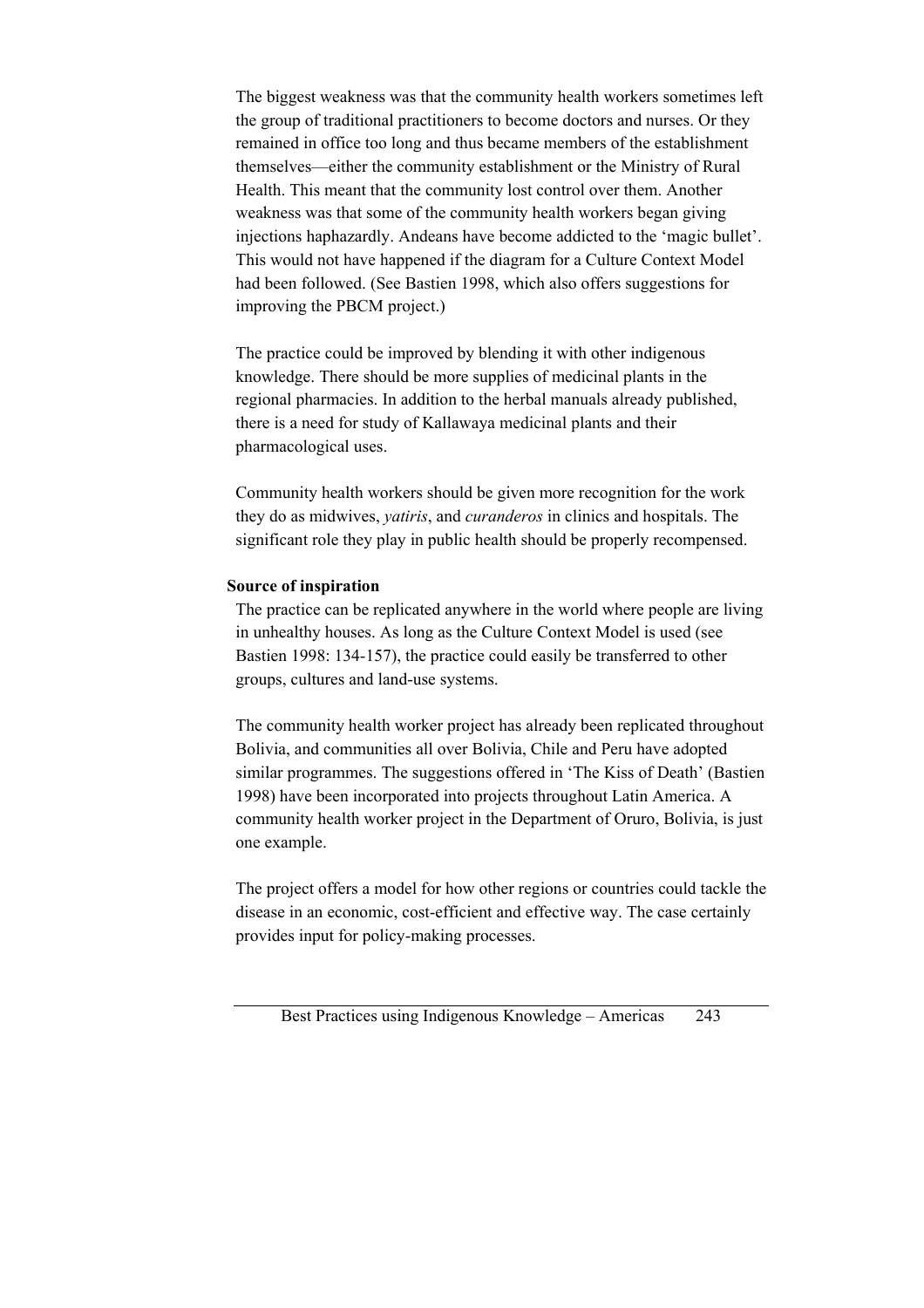If you think that this case could be useful in a different context than the one described here, please get in touch first with the contact person listed below (Administrative data). Intellectual property rights could be an issue.

# **Additional remarks and information**

Bastien, J.W.

- 'Healers of the Andes: Kallawaya Herbalists and their Use of Medicinal Plants', 1987.
- 'The Kiss of Death. Chagas' disease in the 'Americas', 1998.

# **Administrative data**

*Person(s) who have described this Best Practice*  Joseph Bastien, Ph.D. Director of Anthropology Department of Anthropology and Sociology Box 19599 University of Texas at Arlington Arlington, Texas 76019 E-mail: bastien@uta.edu www.uta.edu/chagas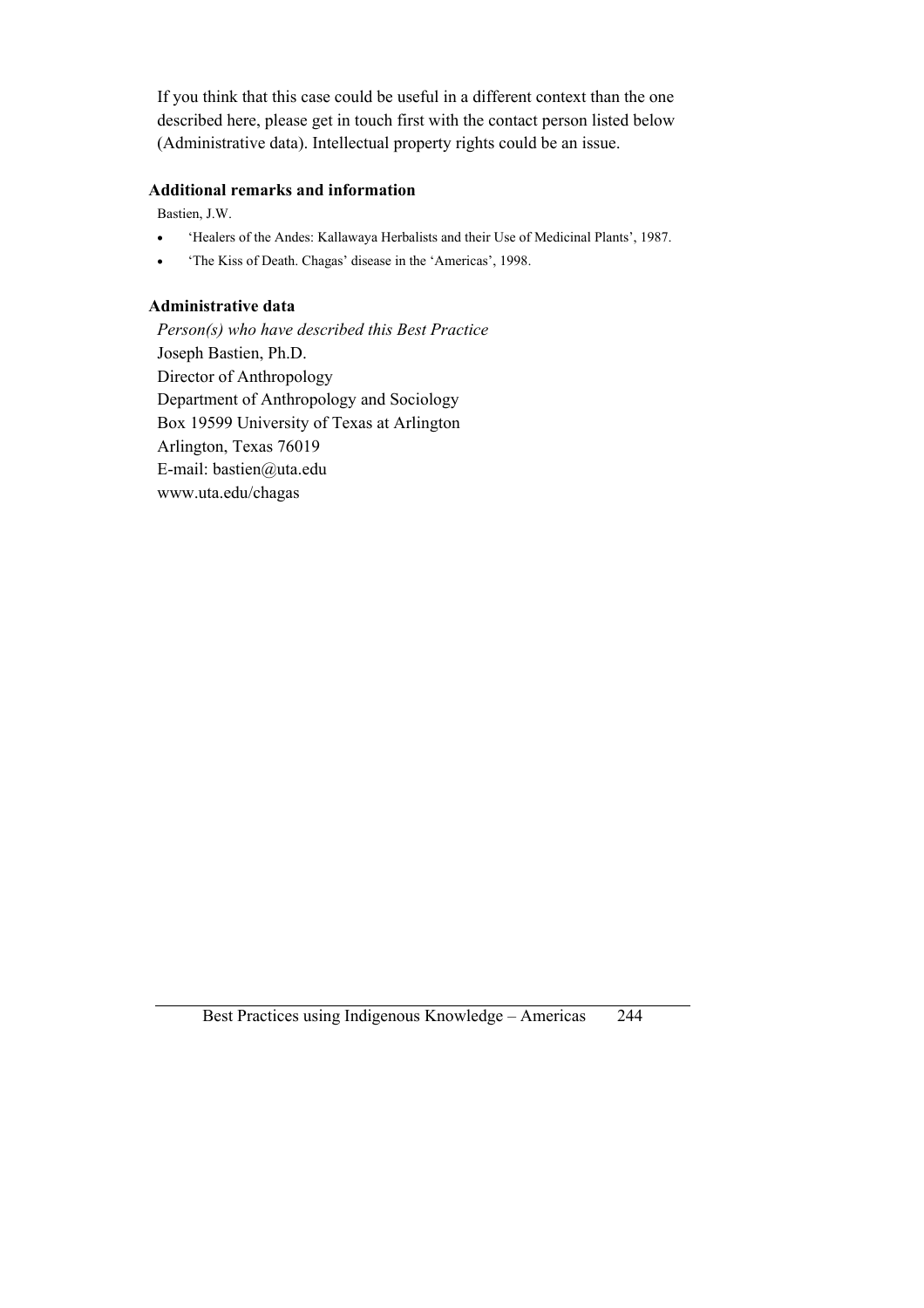## **5. FINAL REMARKS**

#### *Learning process*

In contrast to the first phase of the project, the second phase featured a preference for the contextual approach. In this sense, the project proved to be a learning process not only for the authors, but also for Nuffic and UNESCO/MOST. We concentrated more on depth than we did in the first phase, making room for a description of the local context and encouraging the use of local terms (see also the glossary in Section 7.3). But there is still room for improvement. As in the first phase, the focus has been more on technical aspects of IK than on cosmology or worldview. Although worldview and techniques are inseparable in most local cultures, the use of western languages and western styles of documentation forces us to separate what in the western view are different aspects. We lack the terms we would need to do otherwise. This, in fact, points to yet another area requiring further study by scientists in collaboration with local stakeholders. By publishing these Best Practices, we certainly do not claim that our documentation methods are completely 'IK-proof'. The editors see this publication as contributing to the ongoing process of learning how best to document and use IK, and not as a final stage.

#### *The cases*

In this published outcome of the second phase of the Best Practice project, 22 cases from various parts of the world are presented. Come to this point the reader will agree that the cases are all very different in nature and quality. Authors from different backgrounds, with different skills, and from different countries, all submitted cases they thought worth disseminating. As a result, indigenous knowledge is presented in all its diversity of aspects and contexts. The Best Practices described here vary from water-harvesting techniques to information about the marketing of honey and wax, and from the assessment and grading of local fleece quality to the documentation of ecological knowledge for policy-making purposes. Most of the practices described here are communal practices, but others were developed by individuals individuals working in research institutes, or individuals fulfilling the extraordinary role of innovator within a community. The cases also vary according to the gender involved. While fishing in Nigeria is still a male

# Best Practices using Indigenous Knowledge – Final Remarks 245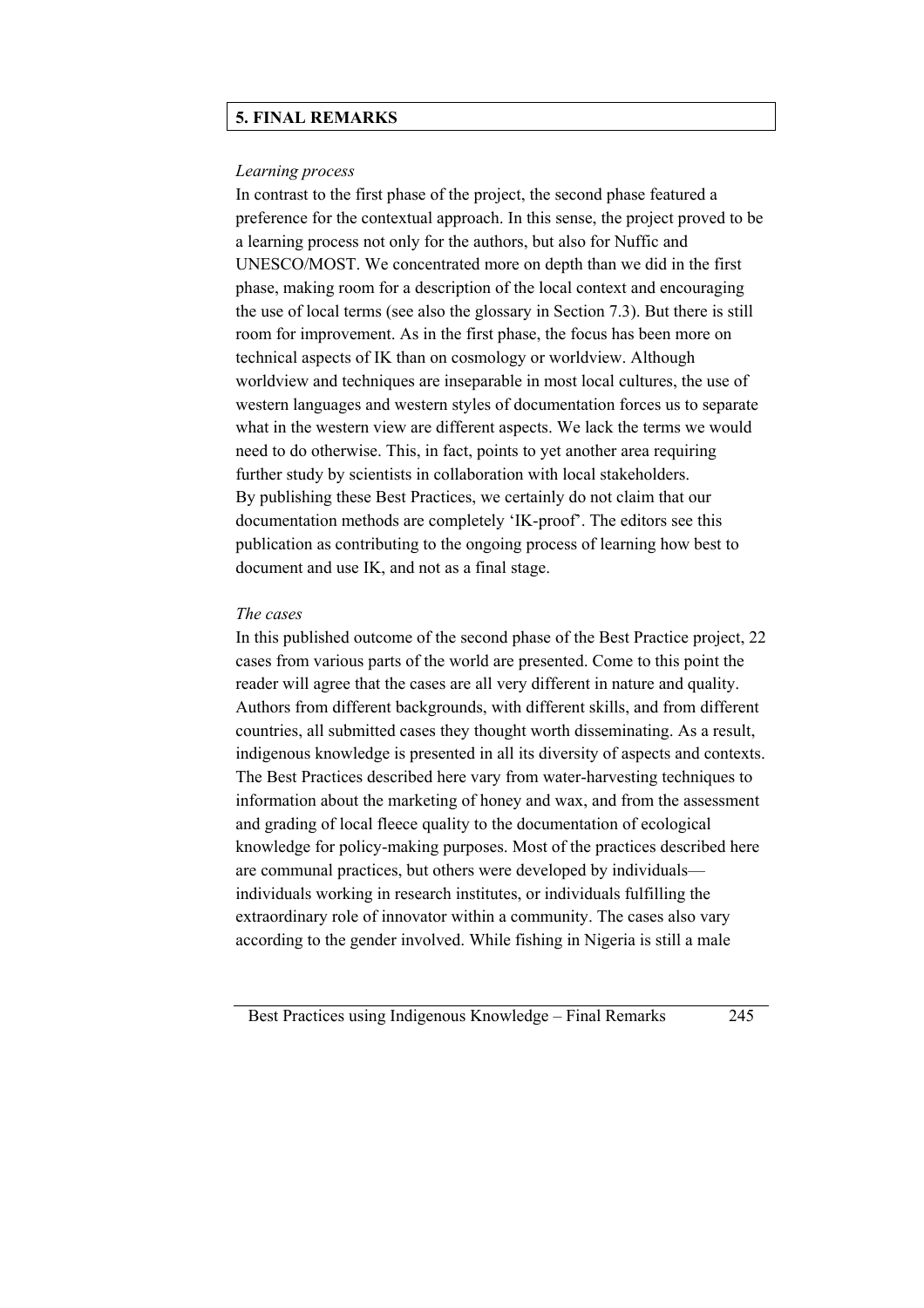activity, the making of clay pots in Kenya is in the hands of women's organizations. Sometimes the practices have a long history; sometimes they are recent adaptations to specific circumstances. Some practices use western techniques in combination with local ones. But regardless of the practitioners' gender and regardless of the continent, country or region, all of the cases show us how much IK is integrated into daily livelihoods in rural areas.

IK is therefore not exclusive to the developing world, nor is it always related to ancient traditions. These 'other ways of knowing' are in fact present everywhere where human beings live. In view of this, it is strange that the importance of IK and the need to document, further develop and improve it do not receive equal recognition and attention everywhere.

It is clear that because IK is linked to so many different aspects of daily life and is thus so firmly embedded within local communities, further research and development of IK will have a broad impact on the livelihoods of rural peoples. Its capacity for improving livelihoods is illustrated nicely by the clay-pot practice. A seemingly simple redesign and technical adaptation of a traditional water container (by placing a tap on the pot) has marked a major improvement in the health of the community-at-large, while at the same time empowering women and creating opportunities for income generation. This case illustrates perfectly how the use of IK can provide practical tools for poverty alleviation, sustainable development and empowerment in general. A completely different practice, a case describing how IK has been documented and integrated into an education system, shows the importance of cultural identity and self-esteem for development and—in combination with knowledge of the surrounding eco-systems—for survival.

From these practices we can conclude that for many people and cultures around the world, IK could be a missing link between neglect and empowerment, between losing and surviving. The cases offer proof that IK is worth studying, documenting and applying, but not without also making a critical assessment of it.

# *Categories*

The remainder of this publication consists of the indexes. Here the Best Practices are categorized by subject and by thematic keyword. Most cases in

Best Practices using Indigenous Knowledge – Final Remarks 246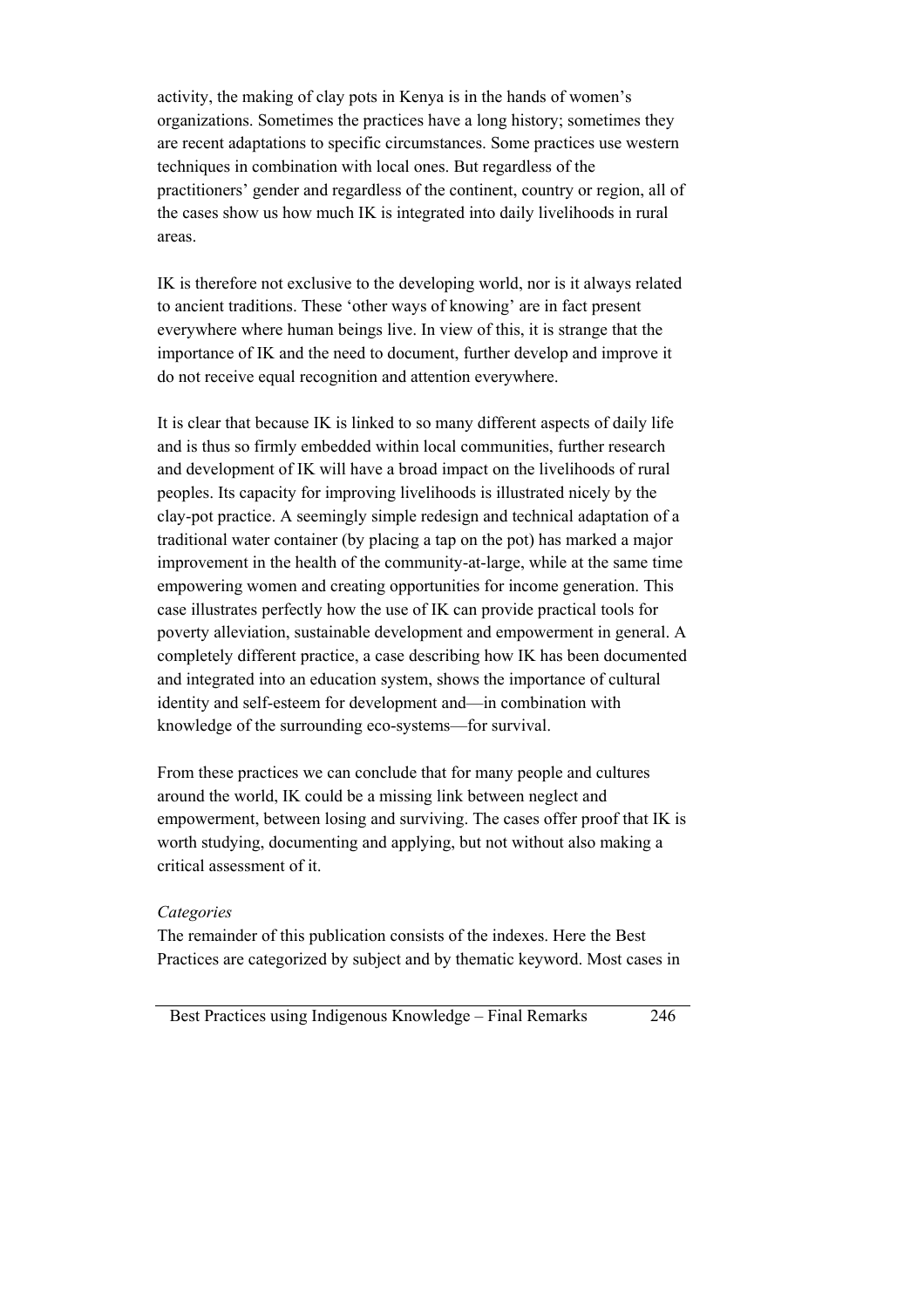this publication fall under the subject category 'Natural Resources', followed by 'Resources Conservation'. Of the thematic keywords, the categories 'Resources management', 'Cultural identity', 'Food security', and 'Natural resources' score high, while 'Community health' and 'Community participation' occur several times.

The high frequency of 'Natural resources' and the subjects and keywords related to it, and of 'Food security', underscore the prevailing definitions of IK. (See Chapter 1 of this publication.) As mentioned above, IK provide tools that enable local communities to survive in a local environment. And it still does, as this publication makes evident. The communal character of most practices is underscored in this publication by the frequency with which the themes 'Community participation' and 'Community health' occur.

Finally, 'Cultural identity' underlies all initiatives in the field of IK within these rural communities, as it is strongly related to the will to survive in a rapidly changing world.

Best Practices using Indigenous Knowledge – Final Remarks 247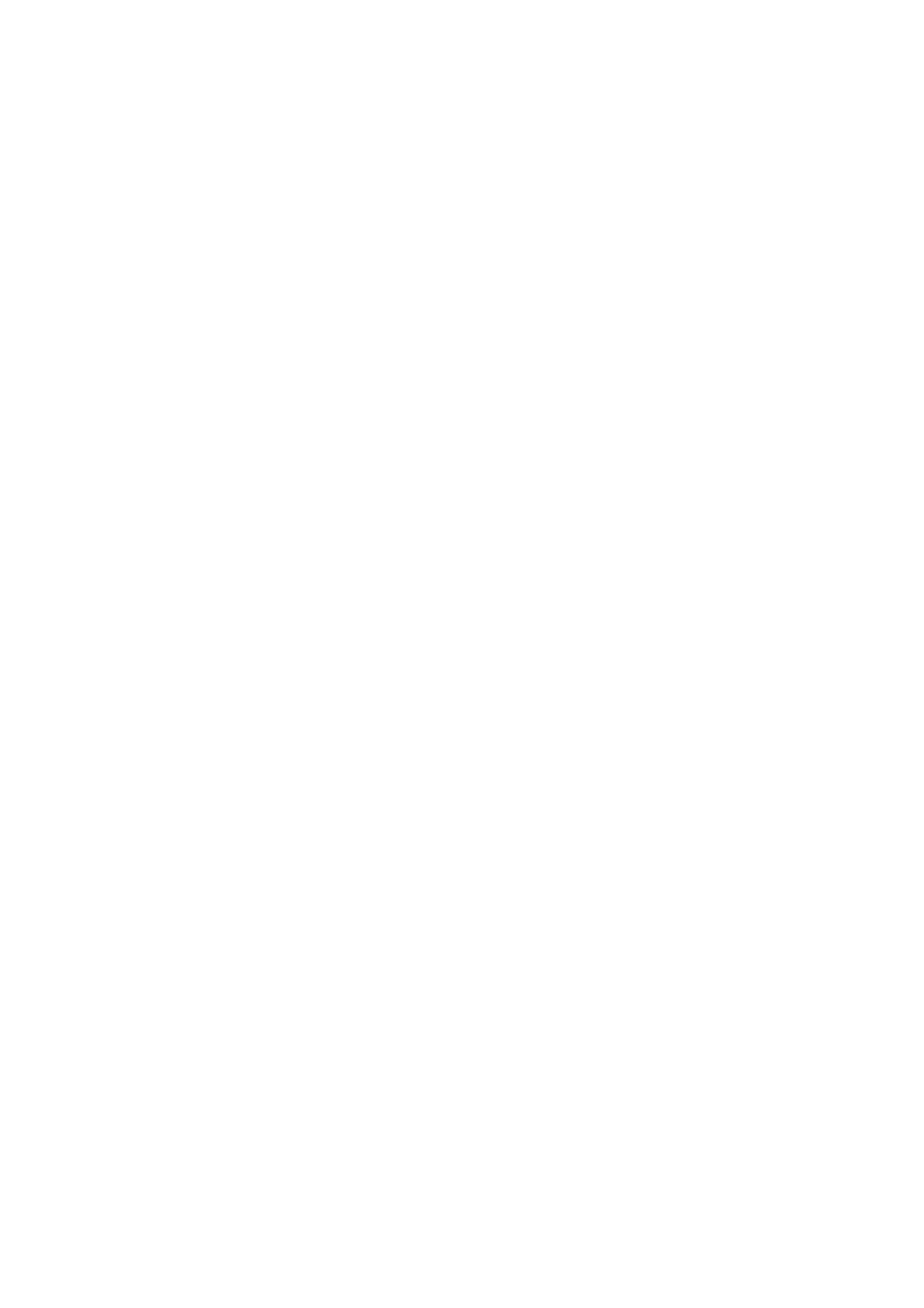# **Part 3**

# **6. INDEXES**

Geographical index Thematic index Index of institutes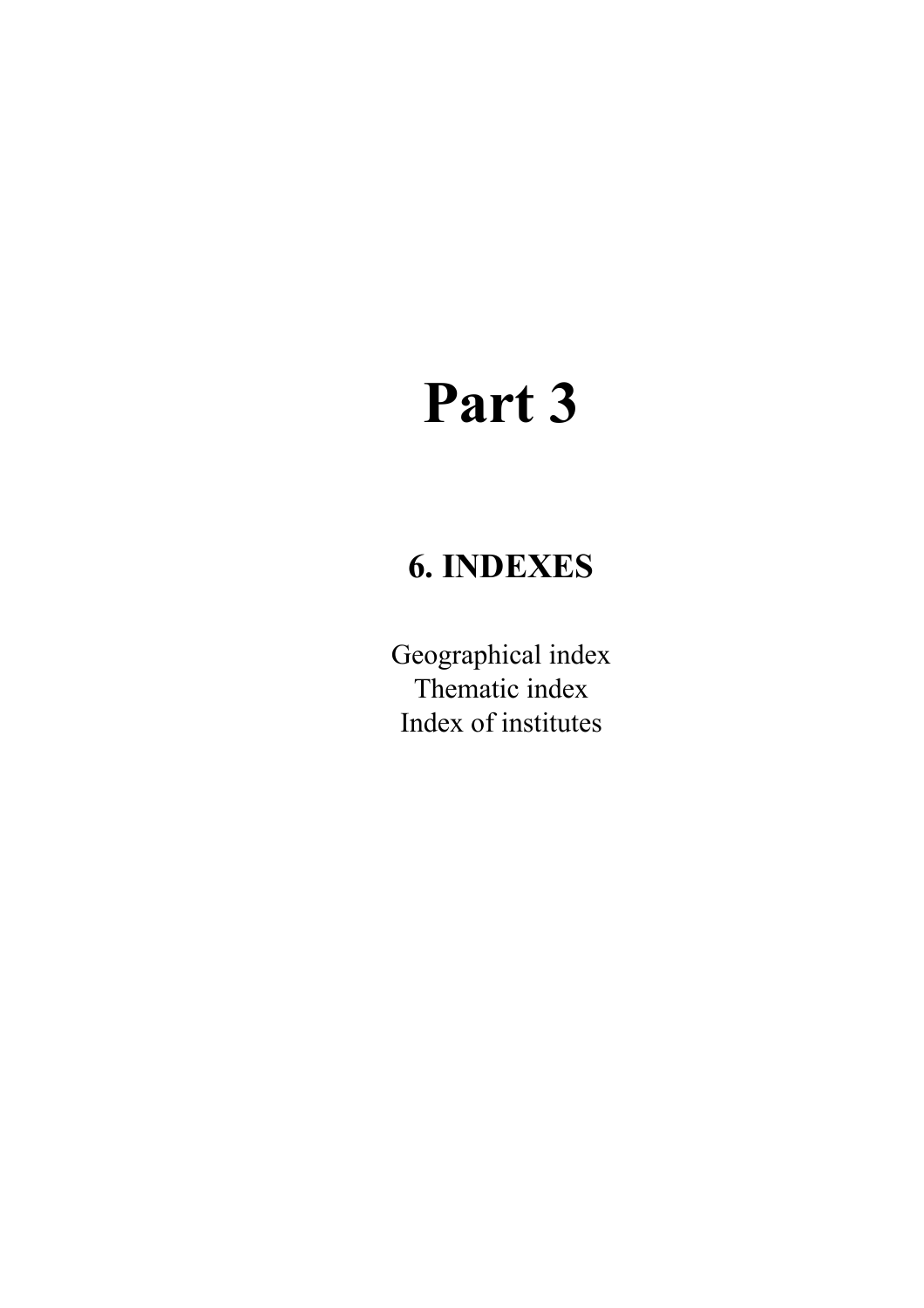# **6.1. Geographical index**

| Country             | <b>BP. Number</b> |  |
|---------------------|-------------------|--|
| Africa              |                   |  |
| Benin               | 08                |  |
| <b>Burkina Faso</b> | 02, 03, 04        |  |
| Ethiopia            | 09                |  |
| Kenya               | 01                |  |
| Nigeria             | 05                |  |
| Senegal             | 10                |  |
| Tunisia             | 06, 07            |  |
| Asia                |                   |  |
| Bangladesh          | 15                |  |
| China               | 16                |  |
| India               | 13                |  |
| Indonesia           | 14                |  |
| Papua New Guinea    | 12                |  |
| Vietnam             | 11                |  |
| <b>Americas</b>     |                   |  |
| Bolivia             | 22                |  |
| Canada              | 20, 21            |  |
| Mexico              | 17                |  |
| Peru                | 19                |  |
| Suriname            | 18                |  |

# **6.2. Subject category index**

| Subject category        | BP. Number                       |
|-------------------------|----------------------------------|
| Agricultural economics  |                                  |
| Agricultural production | $\vert 2, 3, 4, 9, 15, 19 \vert$ |
| Animal production       | $\vert 6, 8, 12, 14, 17 \vert$   |
| Art. Archaeology        | 19                               |

Best Practices using Indigenous Knowledge – Indexes 250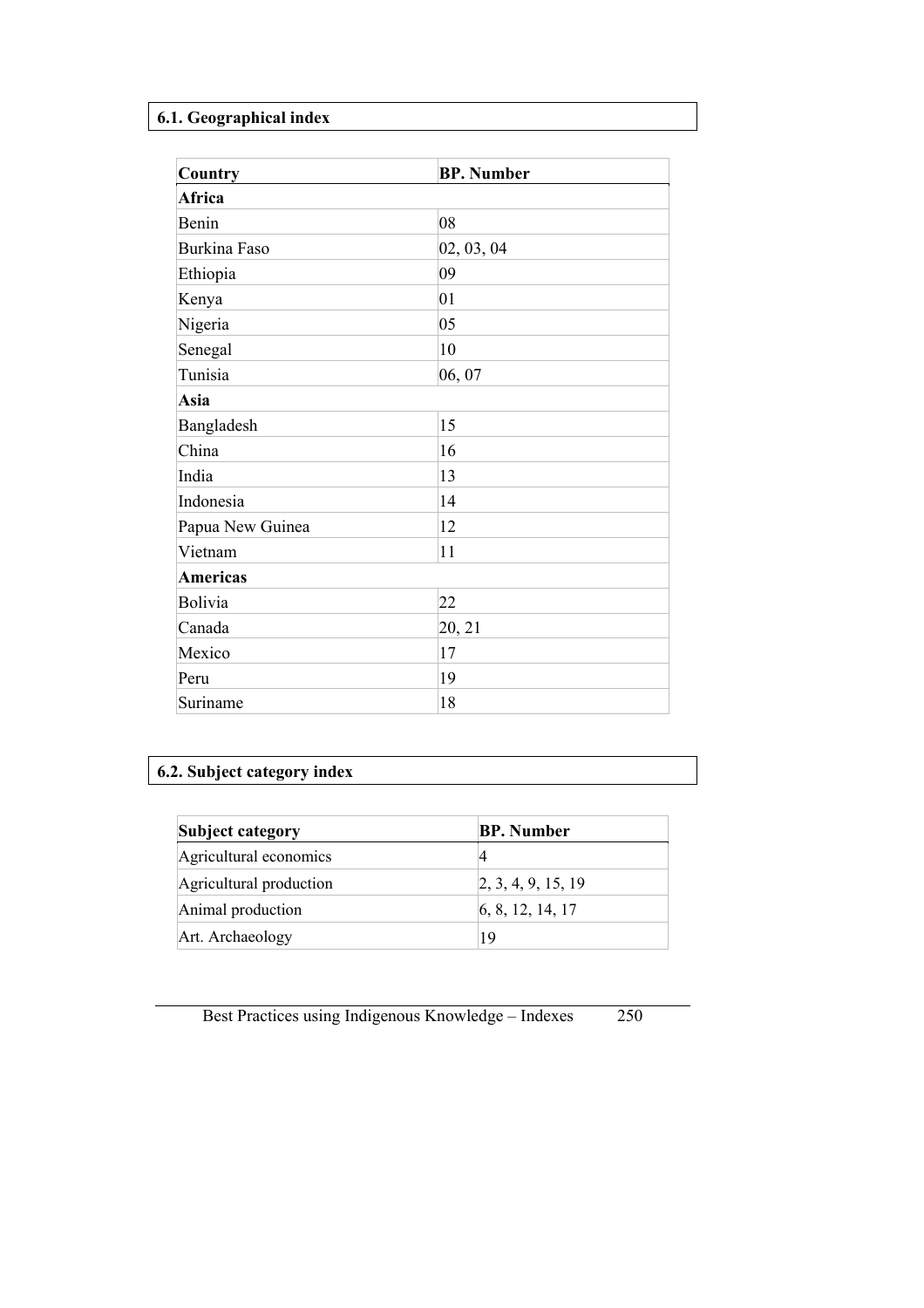| <b>Subject category</b>                                | <b>BP. Number</b>             |
|--------------------------------------------------------|-------------------------------|
| Biology. Parasitology. Biochemistry                    | 18                            |
| Chemical industry                                      | 14, 22                        |
| Construction industry. Ceramics industry.              | 1                             |
| Glass industry                                         |                               |
| Culture                                                | 12, 15, 18, 19, 20, 21        |
| Curriculum. Teaching. Learning                         | 20, 21                        |
| Disasters, pollution                                   | 4, 22                         |
| Ecology                                                | 12, 21                        |
| Economic conditions                                    | 13, 14, 15, 16, 17            |
| Economic policy. Planning                              | 18                            |
| Educational development. Educational policy 18, 20, 22 |                               |
| Environmental engineering                              | 2                             |
| Ethnic groups                                          | 20                            |
| Fishery                                                | 5, 16                         |
| Food industry                                          | 10                            |
| Food. Nutrition                                        | 5, 8, 9, 10, 16               |
| Forests                                                | 2, 8, 11, 14, 15              |
| Habitat. Rural areas. Urban areas                      | 8, 11, 12, 17, 20, 22         |
| Hydrology. Water                                       | 1, 6, 13, 19                  |
| Medicine. Diseases                                     | 1, 10, 13, 18, 22             |
| Natural resources                                      | 2, 3, 4, 7, 8, 11, 13, 14, 21 |
| Pharmacology. Toxicology                               | 22                            |
| Plant production                                       | 7, 22                         |
| Pollution control. Environmental engineering 21        |                               |
| Population composition                                 | 6, 20                         |
| Production. Productivity                               | 17                            |
| Resources conservation                                 | 4, 5, 7, 9, 11, 12, 13, 15    |
| Social services                                        | 18                            |
| Society                                                | 13, 19, 20, 21                |
| Textile industry                                       | 17                            |
| Working conditions                                     | 17                            |

Best Practices using Indigenous Knowledge – Indexes 251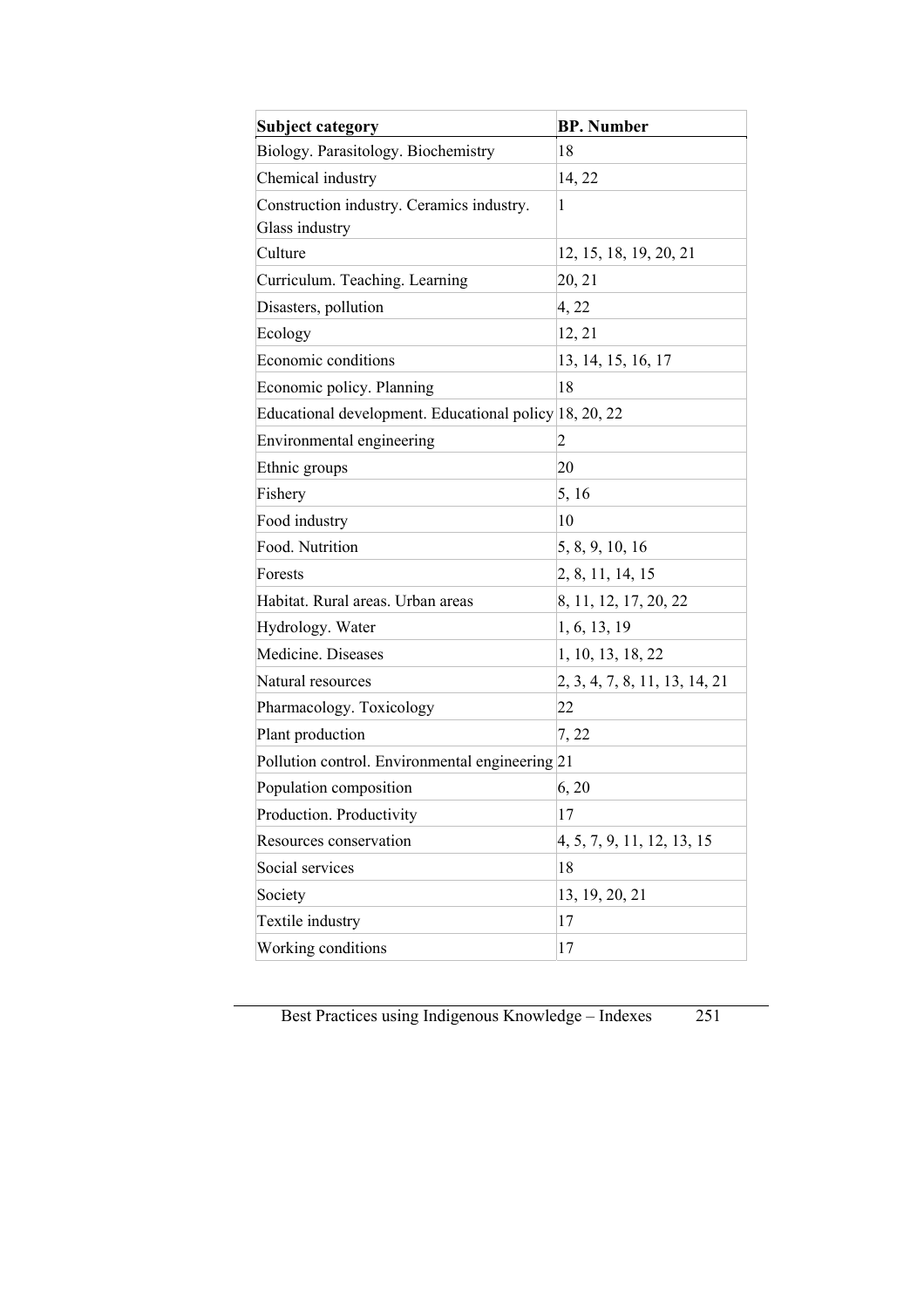# **6.3. Thematic index**

| <b>Keyword</b>           | <b>BP.</b> Number       |
|--------------------------|-------------------------|
| Agricultural development | $\overline{4}$          |
| Agroforestry             | 2, 4, 15                |
| Animal genetics          | 17                      |
| Animal production        | 8                       |
| Apiculture               | 14                      |
| Aquaculture              | 16                      |
| Archaeology              | 19                      |
| Biodiversity             | 4, 12                   |
| <b>Birds</b>             | 12                      |
| Botany                   | 18                      |
| Child development        | 20                      |
| Clothing                 | 17                      |
| Community development    | 11, 12, 20              |
| Community health         | 1, 13, 18, 22           |
| Community participation  | 13, 19, 20, 21          |
| Composting               | $\overline{\mathbf{c}}$ |
| Consciousness raising    | 20                      |
| Crop yield               | 9                       |
| Cultivation practices    | 4, 15, 19               |
| Cultural identity        | 12, 15, 18, 19, 20, 21  |
| Curriculum development   | 20, 21                  |
| Desertification          | 4                       |
| Diseases                 | 18                      |
| Domestic animals         | 17                      |
| Drainage                 | 19                      |
| Dried food               | 10                      |
| Drinking water           | 1                       |
| Early childhood          | 20                      |
| Ecological research      | 21                      |
| Ecology                  | 12                      |

Best Practices using Indigenous Knowledge – Indexes 252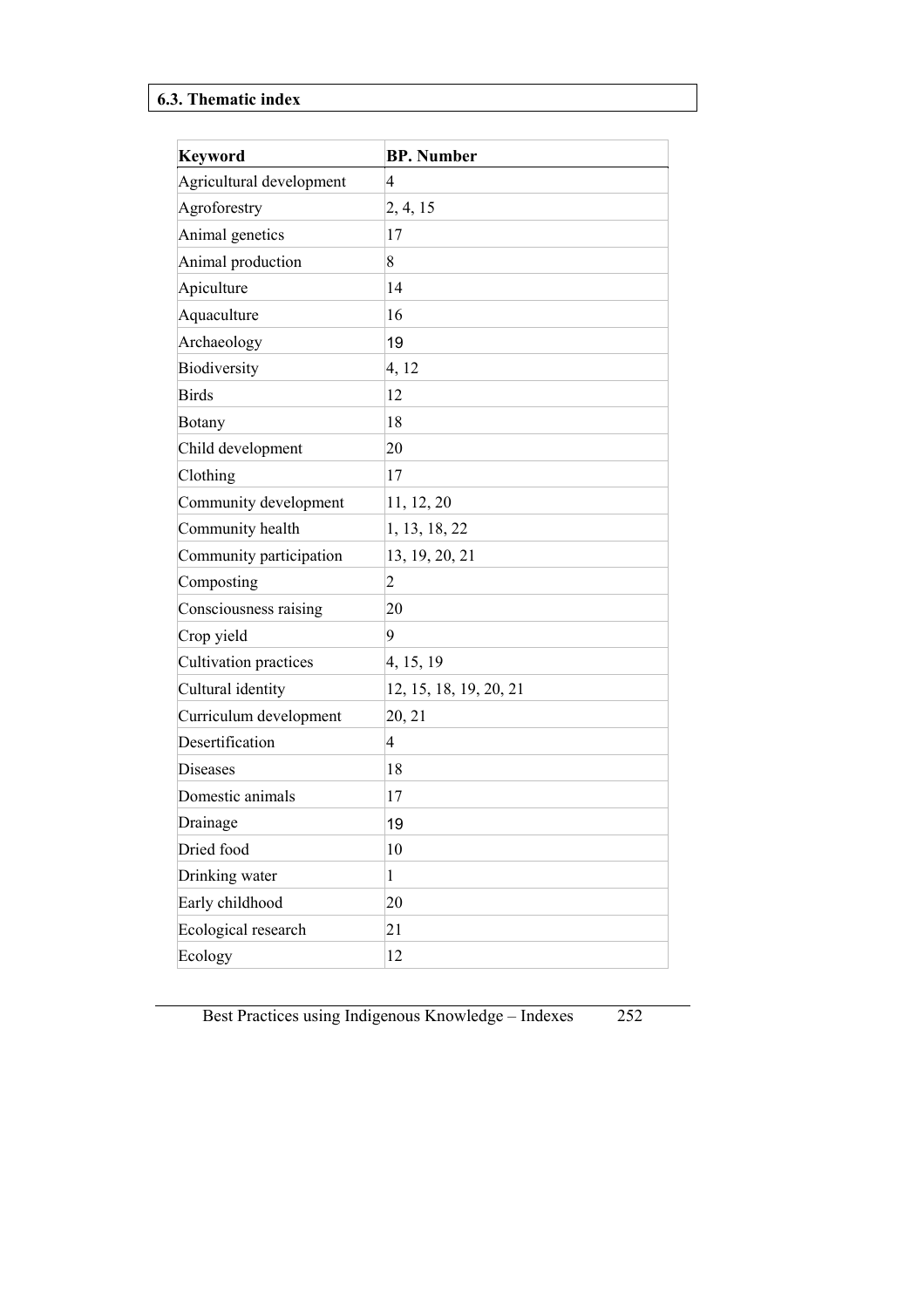| <b>Keyword</b>                 | <b>BP.</b> Number |
|--------------------------------|-------------------|
| Ecology                        | 21                |
| Ecosystems                     | 21                |
| Education                      | 18, 20, 22        |
| <b>Educational innovations</b> | 20                |
| <b>Educational policy</b>      | 20                |
| Environmental management       | 21                |
| <b>Ethnic Groups</b>           | 20                |
| Fish                           | 16                |
| Fish culture                   | 16                |
| Fish production                | 16                |
| Fishery conservation           | 5                 |
| Fishery engineering            | 5                 |
| Fishery equipment              | 5                 |
| Fishery management             | 5                 |
| Fishery research               | 16                |
| Fishing                        | 5                 |
| Food                           | 8                 |
| Food security                  | 5, 8, 9, 10, 16   |
| Forest conservation            | 11, 15            |
| Forest management              | 11, 15            |
| Forest products                | 8, 14             |
| Forestry planning              | 15                |
| Fruit trees                    | 7                 |
| Groundwater                    | 13                |
| Habitat                        | 12                |
| Health                         | 1, 10, 18         |
| Health centres                 | 18                |
| Honey                          | 14                |
| Housing construction           | 22                |
| Hydrogeology                   | 13                |
| Hydrology                      | 13                |
| Hygiene                        | 22                |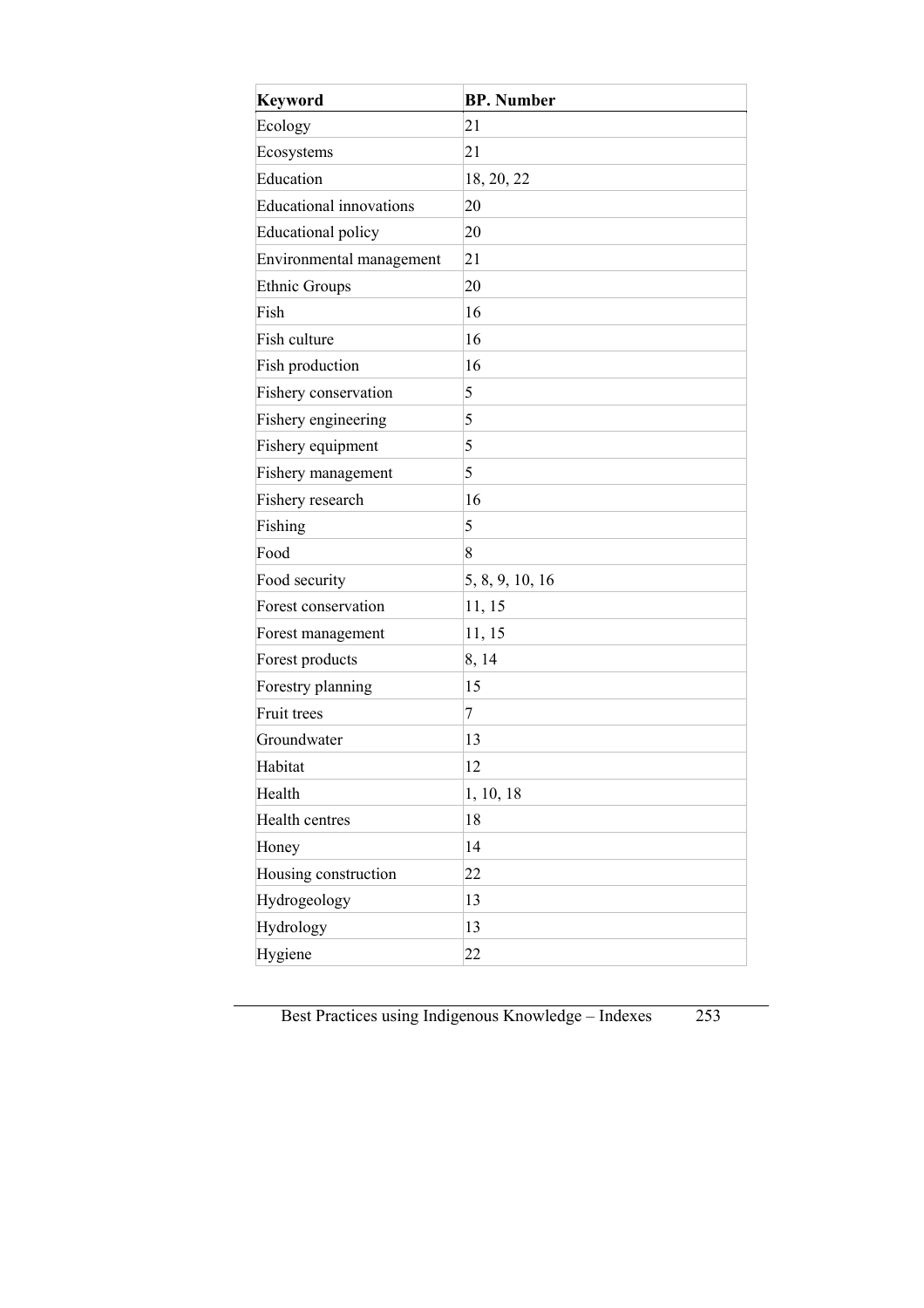| <b>Keyword</b>               | <b>BP. Number</b>     |
|------------------------------|-----------------------|
| Income generation            | 14, 15, 16, 17        |
| Insecticides                 | 22                    |
| Insects                      | 22                    |
| Irrigation systems           | 6, 13, 19             |
| Learning                     | 20, 21                |
| Malnutrition                 | 10                    |
| Medicinal plants             | 22                    |
| Mixed farming                | $\overline{2}$        |
| Natural resources            | 2, 3, 4, 7, 11, 14    |
| Nutrition                    | 8                     |
| Plant products               | 22                    |
| Pottery                      | 1                     |
| Poultry                      | 6                     |
| Poverty alleviation          | 13                    |
| Protected resources          | 15                    |
| Quality standards            | 17                    |
| Resources management         | 2, 3, 4, 7, 8, 11, 21 |
| River basins (UF watersheds) | 13                    |
| Rural women                  | 6, 8, 17              |
| Self reliance                | 18                    |
| Sheep                        | 17                    |
| Silviculture                 | $\overline{c}$        |
| Soil conservation            | 9, 13                 |
| Soil fertility               | 3, 4                  |
| Soil improvement             | 3, 4                  |
| Swamps                       | 19                    |
| Teaching                     | 20, 21                |
| Team work                    | 17                    |
| Traditional medicine         | 18                    |
| Training                     | 18, 22                |
| Water                        | 13                    |
| Water conservation           | 7, 9, 13              |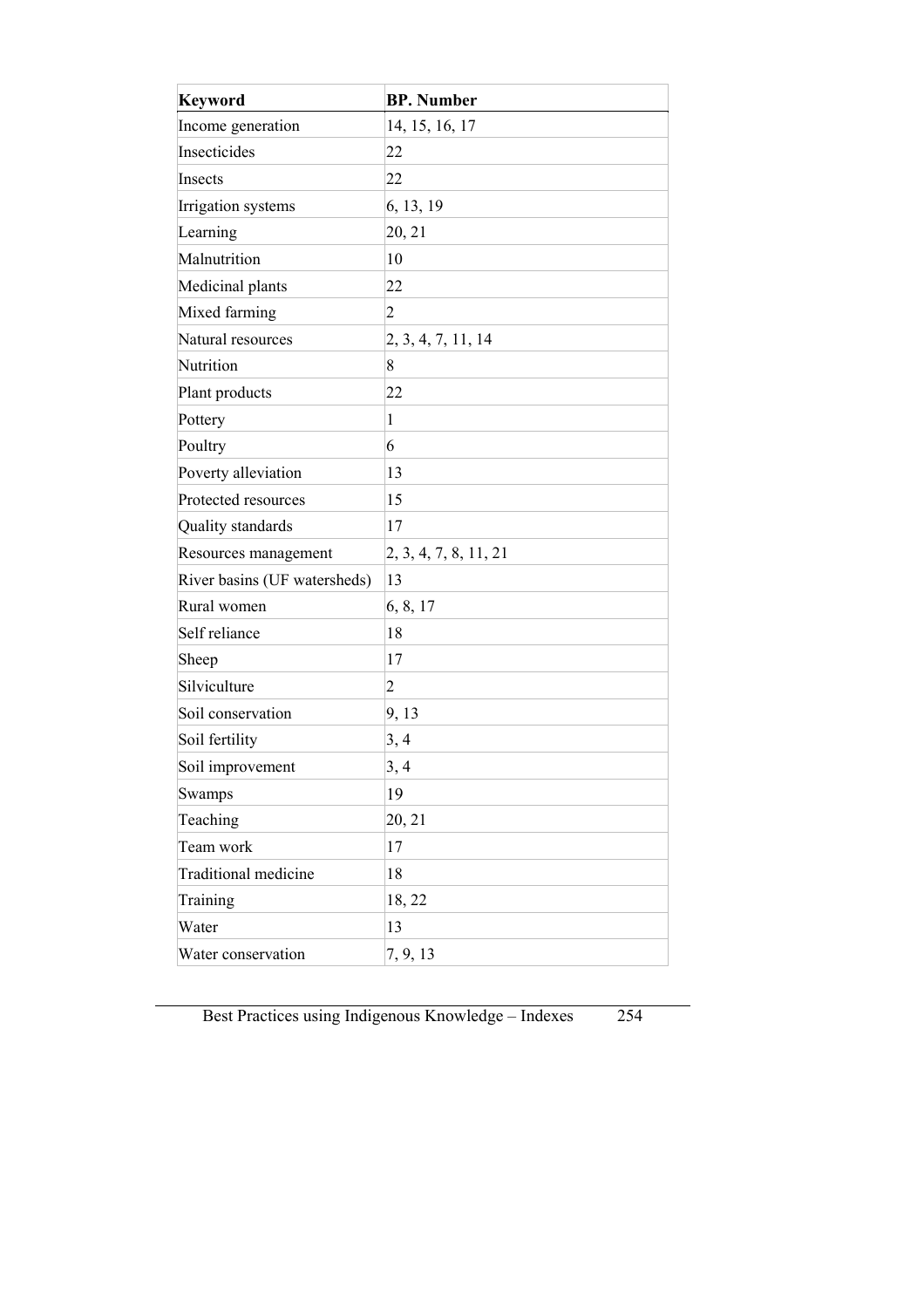| Keyword          | <b>BP.</b> Number |
|------------------|-------------------|
| Water management | 13                |
| Water resources  | 13                |
| Water storage    |                   |
| Water supply     | 13                |
| Wax              | 14                |
| Weaving          | 17                |
| Wool             | 17                |

## **6.4. Index of institutions**

This alphabetical list mentions name and address–if available–of all the organizations involved in one or more practices. More information on the organization can also be found under 'administrative data' in the register of best practices. Additional information as well as addresses which are not available here can be gathered from the contact person or the primary organization mentioned at the end of the best practices.

#### **Amazon Conservation Team (ACT)**

4211 N. Fairfax Drive Arlington VA 22203 USA

#### **Amazon Conservation Team Suriname (ACT Suriname)**

Gravenstraat 123 boven Paramaribo Suriname

#### **Association Internationale des Six, S‰**

B.P. 100 Ouahigouya Province du Yatenga Burkina Faso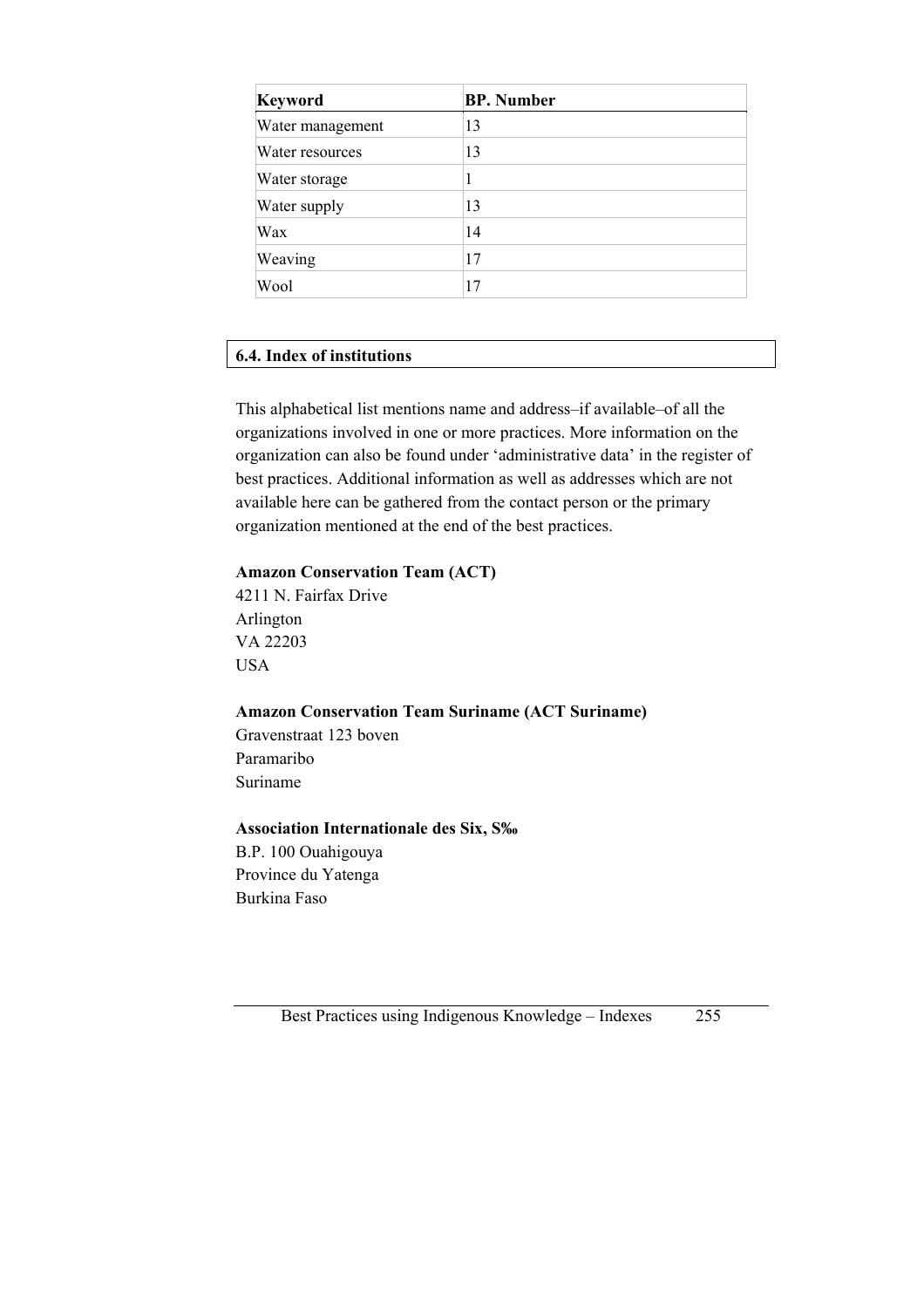#### **Association pour la Promotion des Oeuvres Sociales**

(APROS) B.P. 70 Ouahigouya Province du Yatenga Burkina Faso

## **BAIF Development Research Foundation**

BAIF Bhavan Dr Manibhai Desai Nagar Warje Pune 411 029 India

#### **CARE International in Kenya**

P.O. Box 88 Kisumu Kenya

# **CARE Peru**

Av General Santa Cruz 659 Lima 11 Peru

## **CECODI**

01 B.P. 2759 Cotonou Bénin

## **Centre for Biodiversity and Indigenous Knowledge (CBIK)**

Floor 3, Building A, Zhonghuandasha Yanjiadi Kunming 650034 China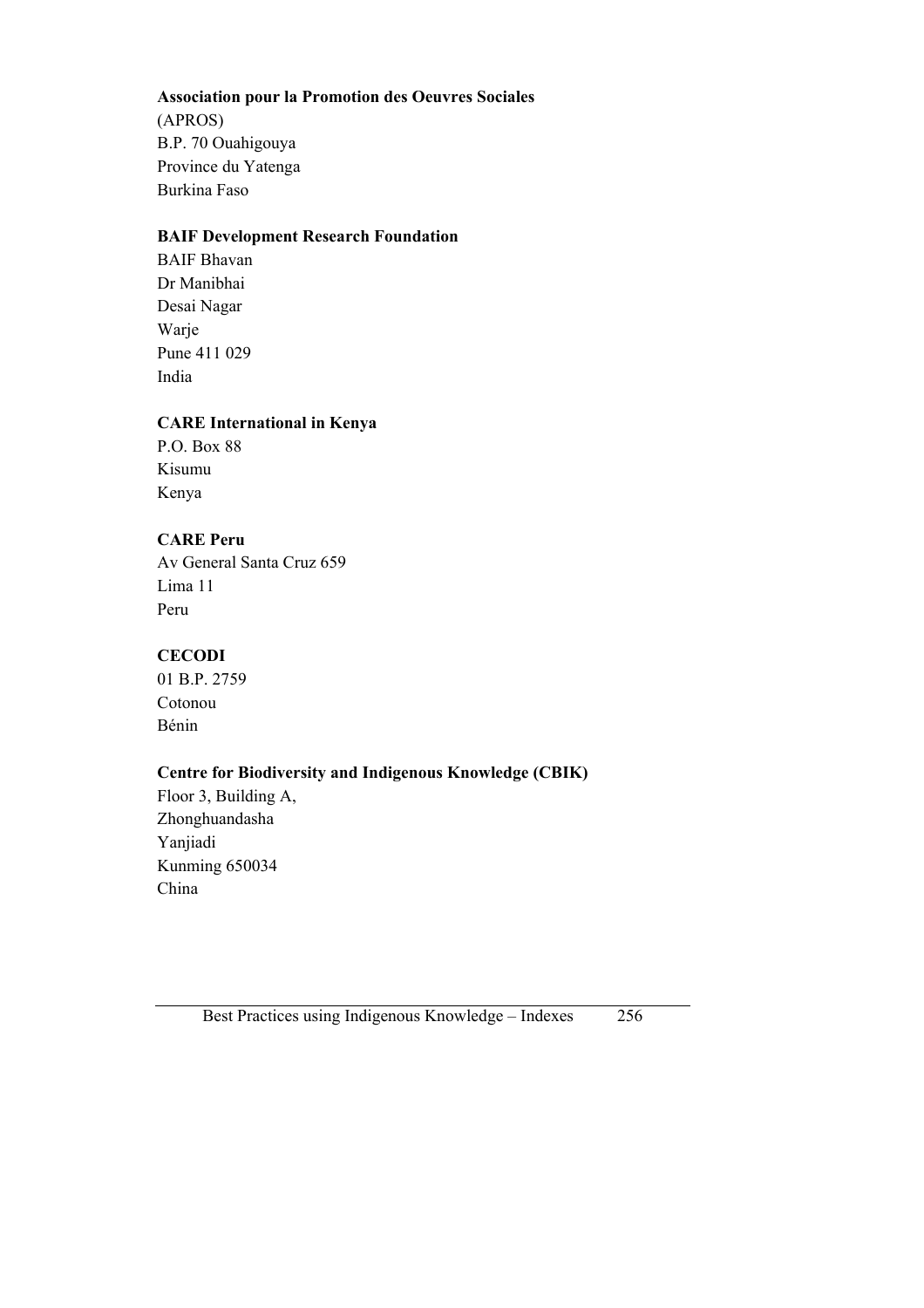## **Church World Service**

B.P. 5338 Dakar-Fann Senegal

## **College of Fisheries**

P.B. 527 Mangalore 575-002 Karnataka India

#### **Committee Science and Technology for Vietnam**

P.O. Box 43 6700 AA Wageningen The Netherlands

## **Environmental Committee of the Municipality of Sanikiluaq**

General Delivery Sanikiluaq Nunavut Canada X0A 0W0

## **Faculty of Fisheries**

Bangladesh Agricultural University Mymensingh Bangladesh

## **First Nations Partnership Programs**

School of Child and Youth Care University of Victoria Box 1700 STN CSC Victoria BC Canada V8W 2Y2

#### **Fish Culture and Fisheries Group**

P.O. Box 338 6700 AH Wageningen The Netherlands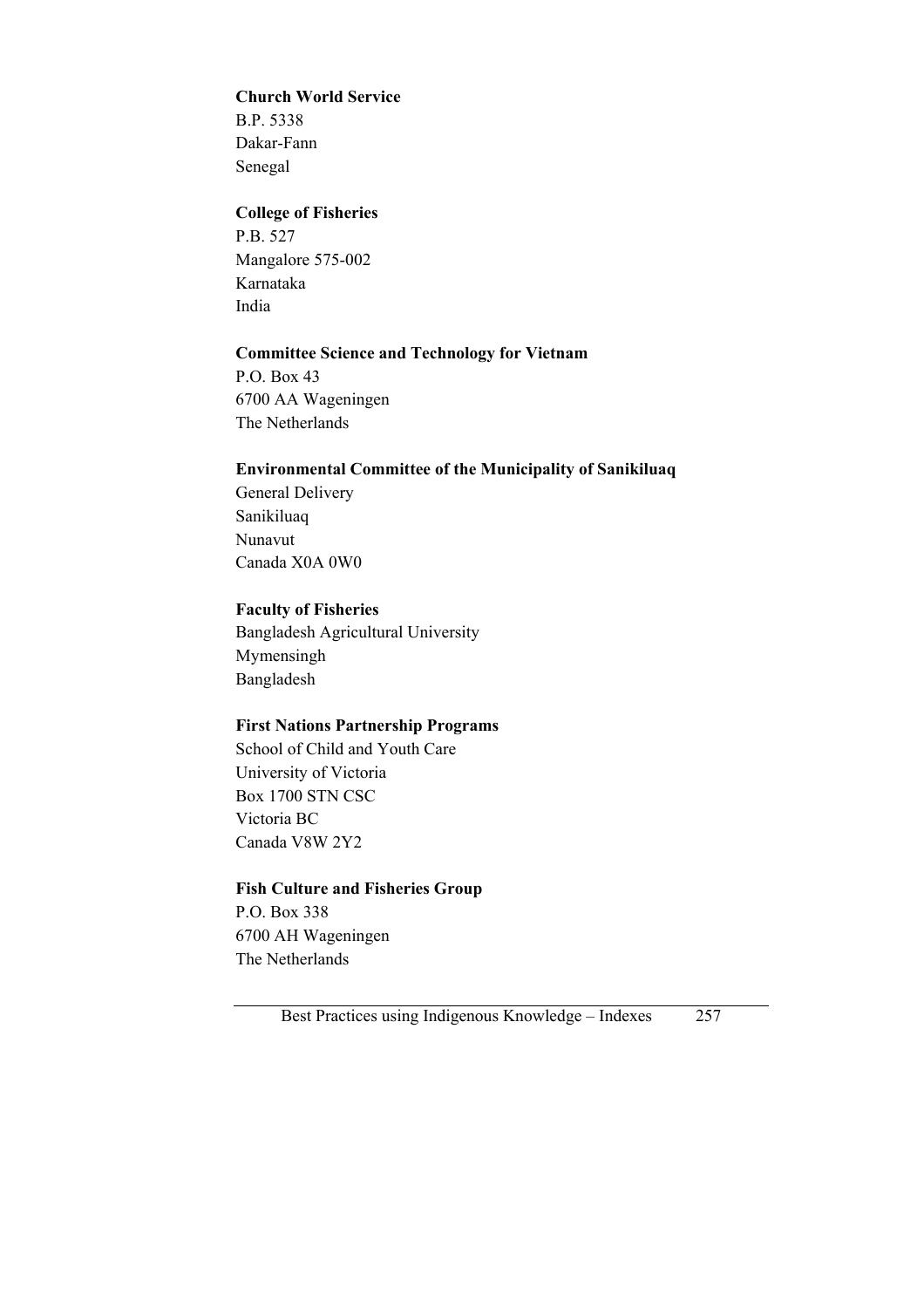# **Foodborne and Diarrhoeal Diseases Branch**

Centers for Disease Control and Prevention 1600 Clifton Road NE, MS A-38 Atlanta, GA 30033 USA

## **Institute of Aquaculture**

University of Stirling FK9 4LA Scotland UK

## **Instituto de Estudios Indigenas**

Universidad Autonoma de Chiapas Centro Universitario Campus III San Cristobal de Las Casas 29200 Chiapas Mexico

#### **Ndi Mgbo Community of Oba**

Idemili South Local Government Area Anambra State Nigeria

#### **Social Forestry Development Project Song Da**

1a Nguyen Cong Tru Street Hanoi Vietnam

## **University of Windsor Earth Sciences**

401 Sunset Avenue, Windsor Ontario Canada N9B 3P4

## **Vredeseilanden**

Blijde Inkomststraat 50 – B 3000 Louvain Belgium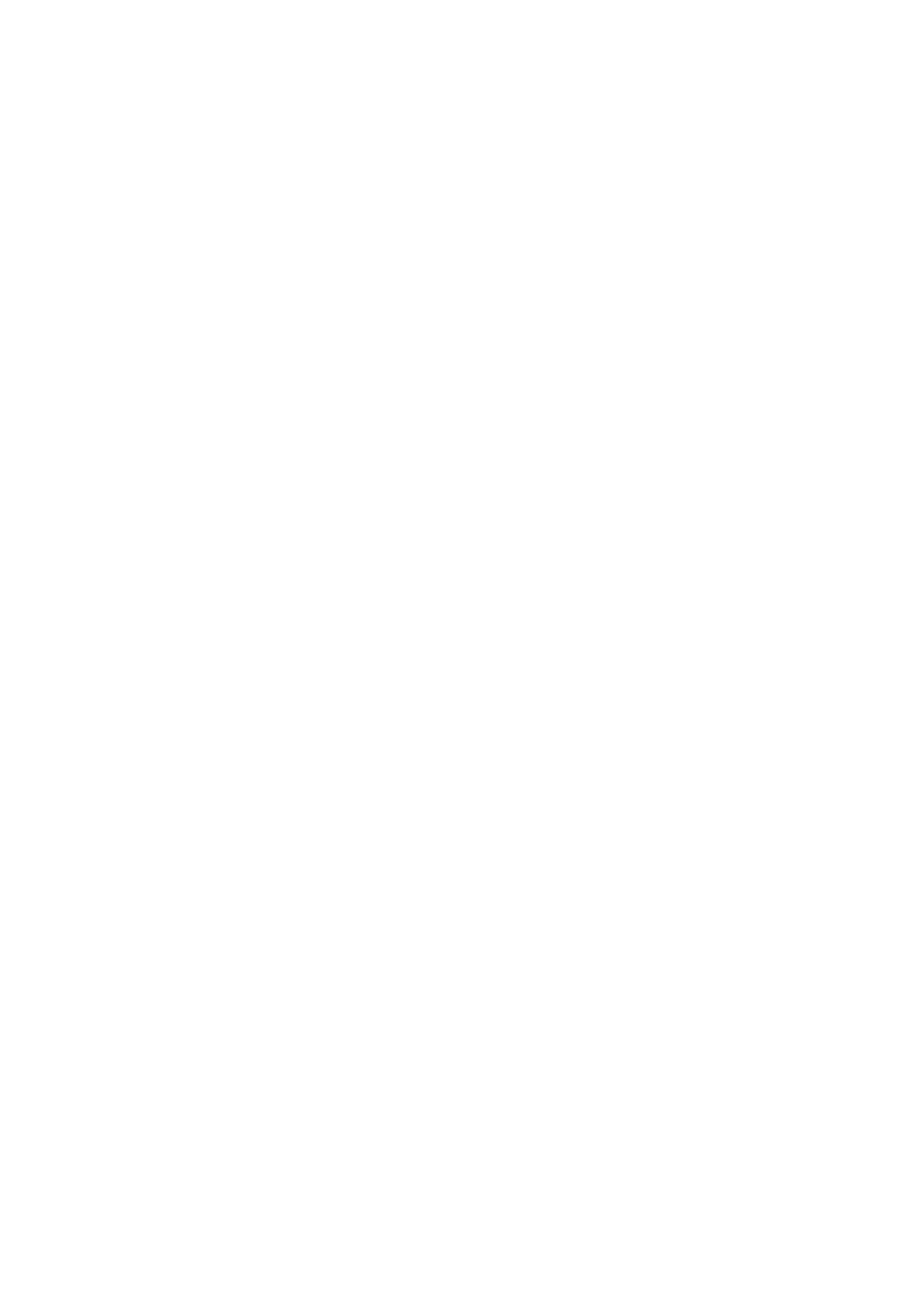# **7. APPENDICES**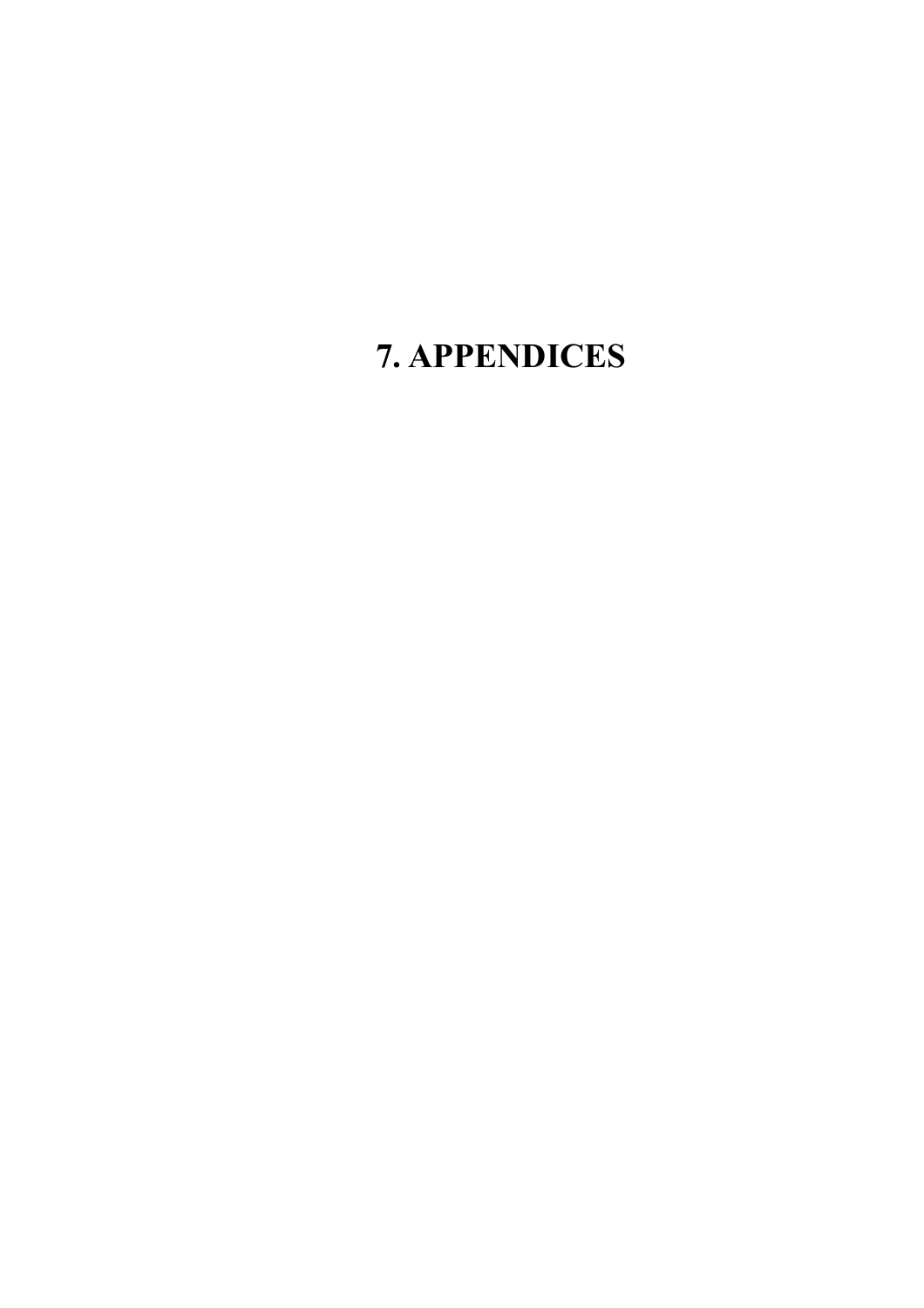#### **7.1. Guidelines**

For a proposal of a Best Practice related to the use of indigenous knowledge in development.

#### **Introduction**

In the summer of 1998, UNESCO's Management of Social Transformations (MOST) programme and Nuffic- launched the Best Practices using Indigenous Knowledge (IK) project. A first phase of data collection on Best Practices using IK has resulted in a compilation of 27 Best Practices; examples of how indigenous knowledge can be put to good use to develop cost-effective and sustainable strategies for poverty alleviation and income generation - in Africa, Asia, Europe and Latin America. The Best Practices have been presented as a 'portal' in the on-line database maintained by UNESCO/MOST (www.unesco.org/most/bpikreg.htm). The Best Practices are also searchable in the on-line database of Nuffic, - the IK-Pages (www.nuffic.nl/ik-pages). In addition, UNESCO/MOST and Nuffic- have produced a joint publication, both on-line (www.unesco.org/most/bpikpub.htm) and in print (no longer available).

UNESCO/MOST and Nuffic invite you to add your material to the existing compilation of Best Practices using IK, and submit a proposal for a particular practice to be described as a best practice, to be included in the joint publication of UNESCO/MOST and Nuffic (hard copy and on-line) and respective databases. The following pages will provide guidelines for such a proposal.

#### **Why IK and why Best Practices?**

The last two decades have witnessed growing interest in IK. Research has generated data that show the contributions of IK to sustainable development. The cases were so convincing that social and economic development is no longer seen as the exclusive domain of western science and technology. Unfortunately we are aware of only a fraction of the wealth of knowledge that societies and communities have generated on a wide variety of subjects. IK is very important in the lives of the poor. It is an integral part of the local ecosystem, and therefore the main asset they have to invest in their struggle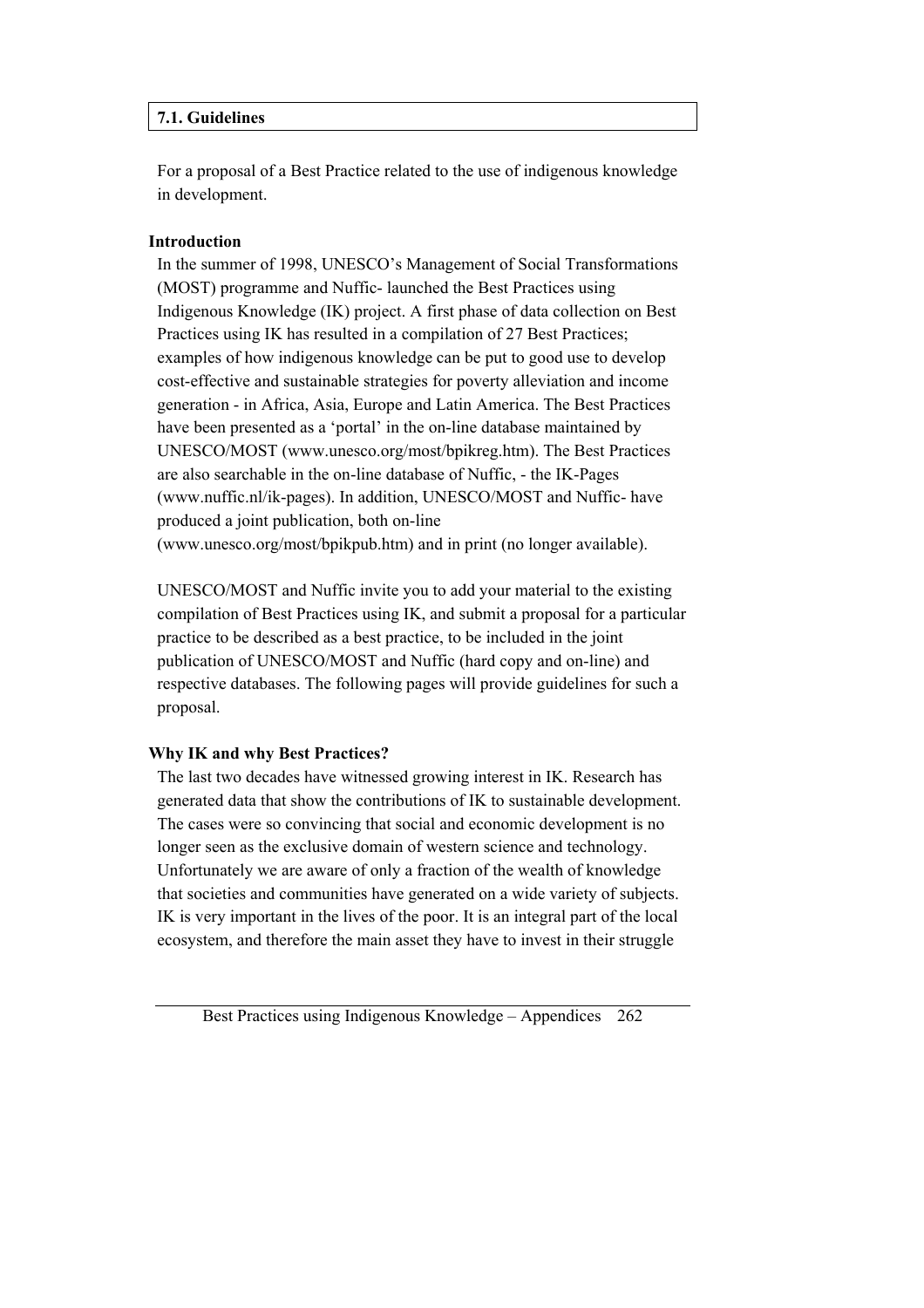for survival–their struggle to produce food, to provide for shelter, and to achieve control of their own lives.

Many cases have already offered valuable insights into how people suffering from impoverishment and marginalisation use the knowledge that they have received from preceding generations in order to manage their natural resources in efficient and sustainable ways–ways adapted to their needs and manageable within the scope of their limited facilities.

However, we need more cases and practices from which development professionals and scientists can learn. We therefore would greatly appreciate it if you could assist us in capturing and documenting new IK Best Practices, and by doing so, to contribute to knowledge-sharing and the promotion of indigenous knowledge in the development and scientific enterprise.

#### **What is a Best Practice?**

A Best Practice is an approach or methodology that has proven effective for a particular purpose in a particular context but could also be effective in other contexts if properly adapted and applied. A Best Practice is thus held up as a model worth emulating in other parts of the world. A Best Practice related to IK might be found in a development project or programme, a method of training, or a specific activity or method that has successfully put the knowledge of local people and communities to good use for purposes of sustainable development. Often a Best Practice is the result of articulating indigenous knowledge with modern techniques; a mix that proves more valuable than either one on its own. The interaction between two different systems of knowledge can also create a mechanism of dialogue between local populations and development professionals, which will be meaningful for project designing reflecting people's real aspirations and actively involving communities. Good examples of such practices will help to persuade development professionals and scientists that indigenous knowledge is an invaluable resource that must be taken seriously. This is the reason for documenting as many such practices as possible and making them accessible for a wide spectrum of audiences.

#### **Using the checklist**

Experience with collecting data on IK shows that these practices cannot be easily converted to fit into western concepts of data collection. Moreover, a

Best Practices using Indigenous Knowledge – Appendices 263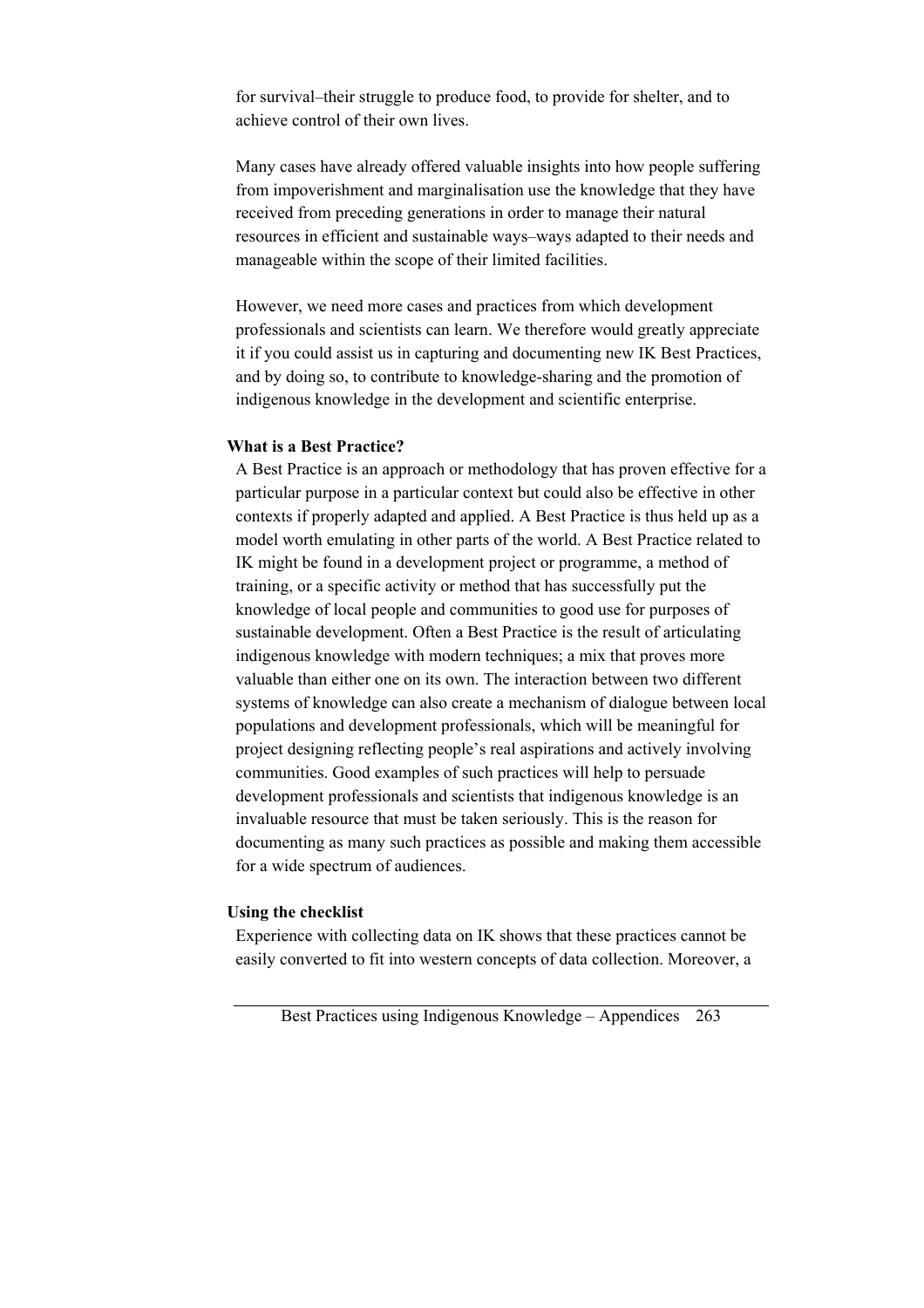rigid checklist of issues and questions makes it difficult to obtain information on practices which are so specific, flexible and dynamic in nature. Although we are aware of the methodological constraints, we still would like to use a checklist as an instrument for collecting data on Best Practices. The checklist will allow us to streamline and compare the Best Practices, and to present them in a publication and database in a systematic way.

We therefore ask you to describe your practice according to the checklist. Please note that the checklist is designed for describing different kinds of practices, such as a development project or programme, a method of training, or a specific activity or method. For this reason, some questions may be irrelevant or less applicable to your own practice. Please feel free to skip them.

The description would be preferred in English to another language.

#### **Procedure**

When we receive your completed form and the required information, we will review the case. If it meets the criteria for best practices, we will send it to an external referee. These referees will be recruited from the international IK network. You will be informed as soon as possible of the final decision as to whether or not the case you submitted will be included in the joint publication of UNESCO/MOST and Nuffic, and in the respective databases.

## **CHECKLIST**

## **Introducing the practice**

1. What is the name of the practice? (If the title does not explain what the project, programme, method or approach is about, please add a subtitle that does.)

2. To which theme or sector is the practice related?

3. Where is it practised? Please name the country and the specific location within the country if appropriate, and give a brief description on ethnic/socio-cultural features of the community.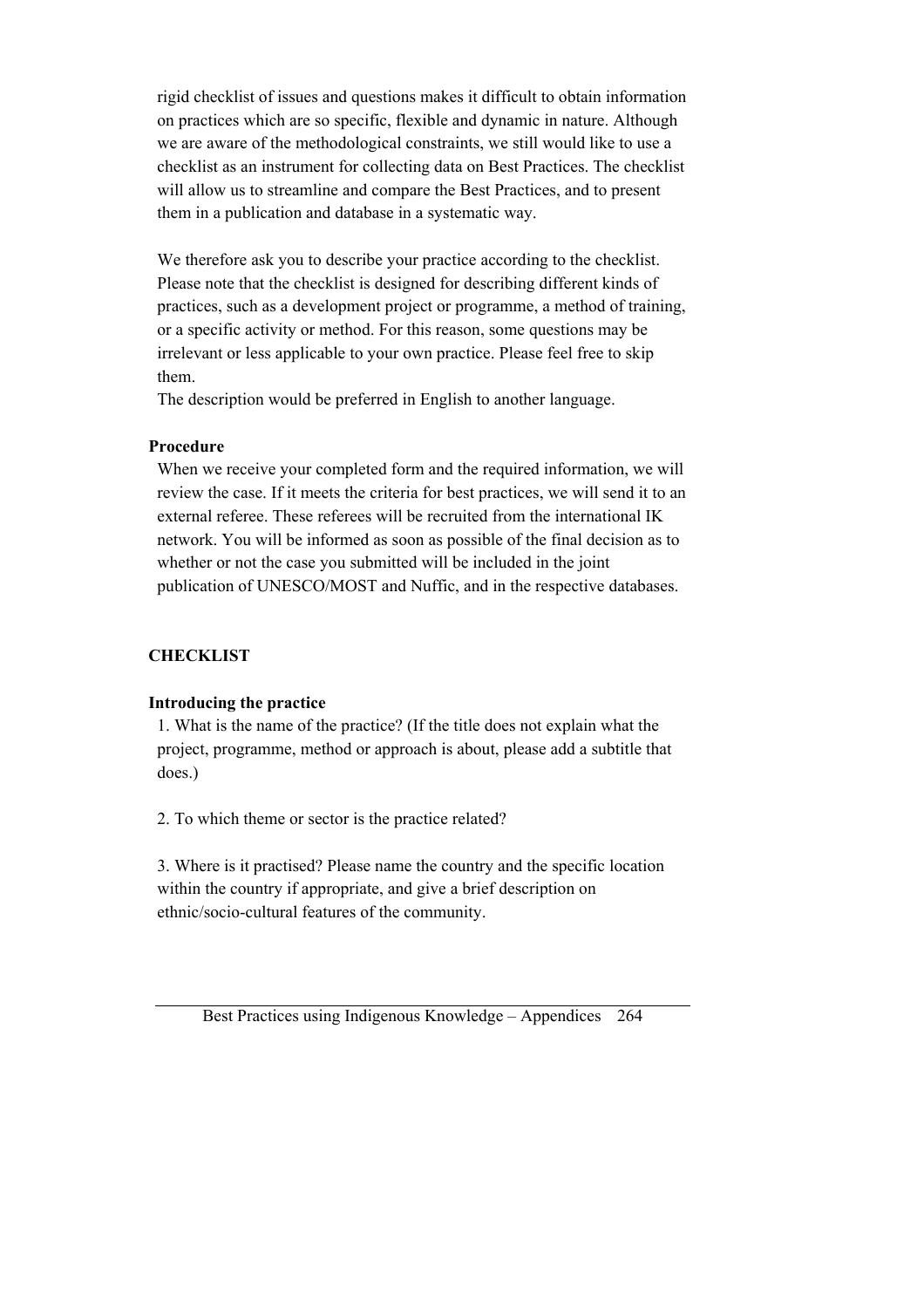4. When does or did the practice take place? (Please give the month and year.) Is it a seasonal practice?

5. Please give a brief description of the practice in about 100 words.

6. Is the practice still in use? If so, Why is it still in practice (efficient, cost-effective, manageable and other reasons from the social view point)? If not, What is the reason? Does it still have potential value? Would it be worthwhile to revive the practice?

7. Did the practice originate within the community? If so, please explain. If not, can you indicate its origin?

#### **Content and approach**

8. What is the purpose of the practice? What is it meant to achieve?

9. Who is involved in the practice? Who is responsible for the practice? Who is meant to benefit from it? Who else is involved in the practice? (Please add specific features, such as the number of people involved and their gender and age group.)

10. In what way is the practice carried out? (Please describe the process or strategy used or the approach taken.)

#### **IK aspects**

11. How can you best describe the value that indigenous knowledge adds to the practice?

12. How does the practice relate to the socio-cultural values and meanings and the spirituality of the community?

Best Practices using Indigenous Knowledge – Appendices 265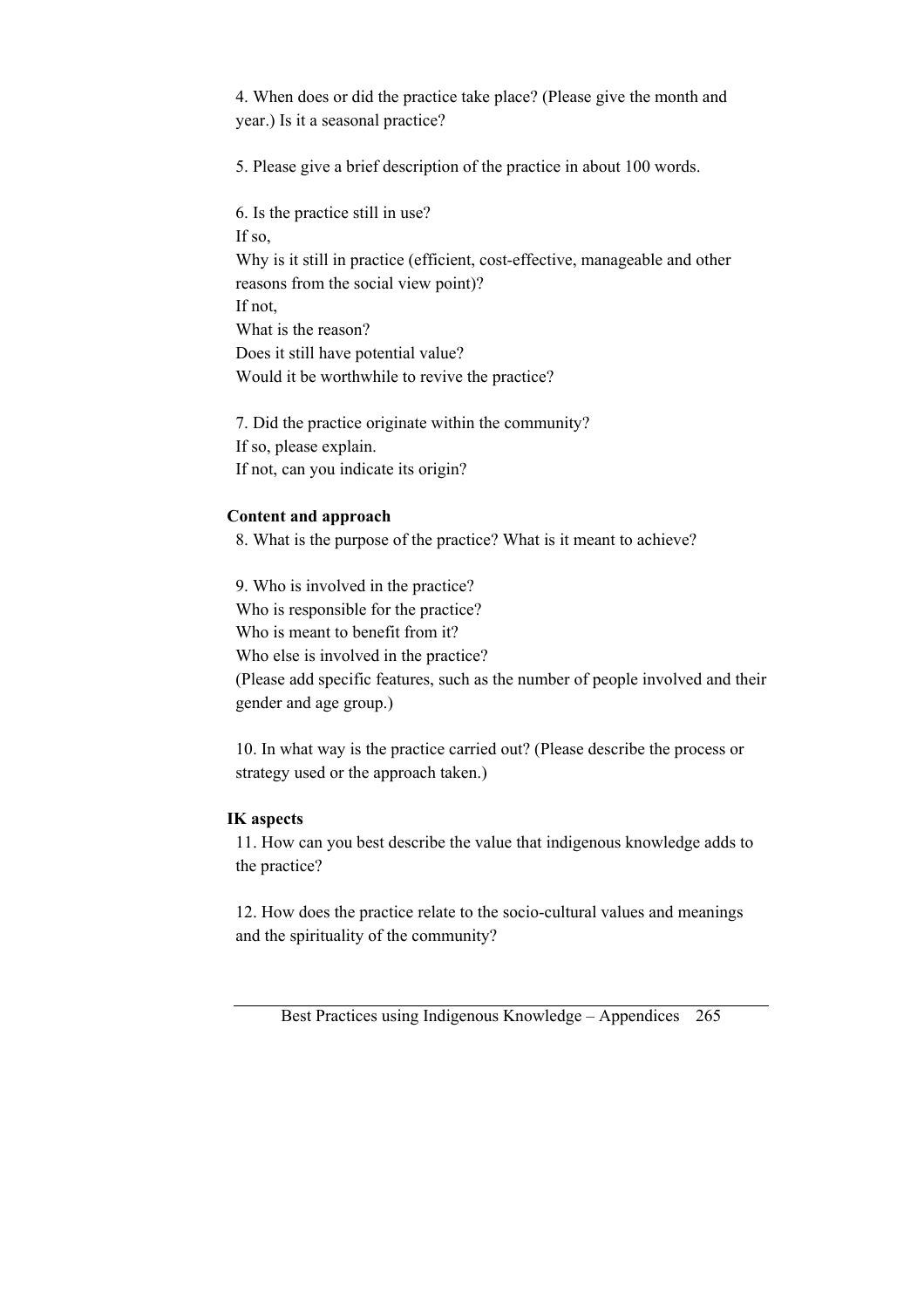13. Is the knowledge behind the practice known to all members of the community or only to specialists? Are these specialists paid?

14. How is the knowledge behind the practice transmitted within communities (between members, between generations)?

15. Is such knowledge recorded and documented?

If yes, how? (For example in written documents, paintings, drawings, radio broadcasting, audio tapes, drama, video tapes, slides, or databases).

## **Achievements and results**

16. Why do you consider your case to be a Best Practice? (Please describe its success in quantitative and qualitative terms.)

17. Real improvement or development is achieved if the results of the activity are sustainable, cost-effective and locally manageable. Can you describe how the practice scores on these three points? How local peoples get benefits from that approach?

18. Can you indicate the strengths of the practice: i.e. the actual and potential advantages it offers?

19. Can you indicate the weakness of the practice: i.e. any actual or potential negative effect or impact it has?

20. Can the practice be developed (improved)? If so, how? By blending it with other indigenous knowledge. By blending it with modern science and technology (or scientific knowledge). If not, why not?

## **Source of inspiration**

21. Do you think the practice could be relevant and applicable in other contexts as well? Which of the following best describes its replicability?

a) It would be no problem at all to transfer the practice to another group, culture, land-use system, etc.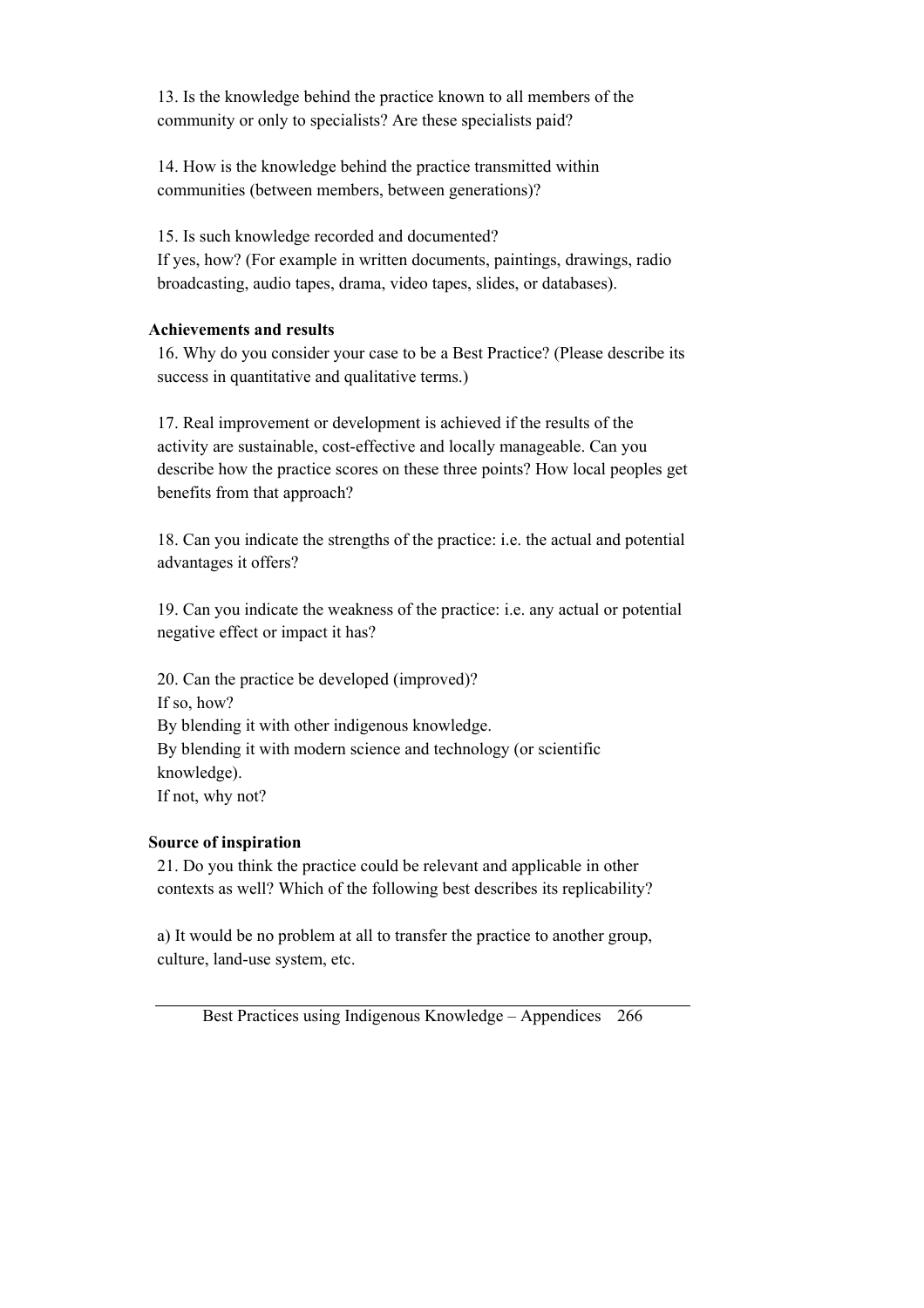b) It would be rather easy to transfer the practice, although some adaptations might be necessary.

c) It would be possible to transfer the practice, but there certainly would be conditions and prerequisites to consider.

d) It would be rather difficult to transfer the practice. It would require a lot of adaptations and even then it would be difficult.

e) It would be impossible to transfer the practice. It is too specific and only possible at this particular place and level.

Please explain your choice. If you chose c), for example, which conditions would have to be met, or which obstacles overcome? The practice might be suitable only in tropical climates, for example. Or its success might depend on social relations of a certain kind.

22.Has the practice been replicated elsewhere? Where? By whom? Please add any other information you think is relevant.

## **Additional remarks and information**

23. Are there any remarks you would like to add, or any additional information or questions you think would be relevant?

24. If you have any additional documentation regarding the practice, please send it along with the guideline!

## **Administrative data**

The organization responsible for the practice: Name Address Tel. number Fax number E-mail address (if available) Website (if available)

Contact person (a person who is directly involved in the practice and can answer any questions): Name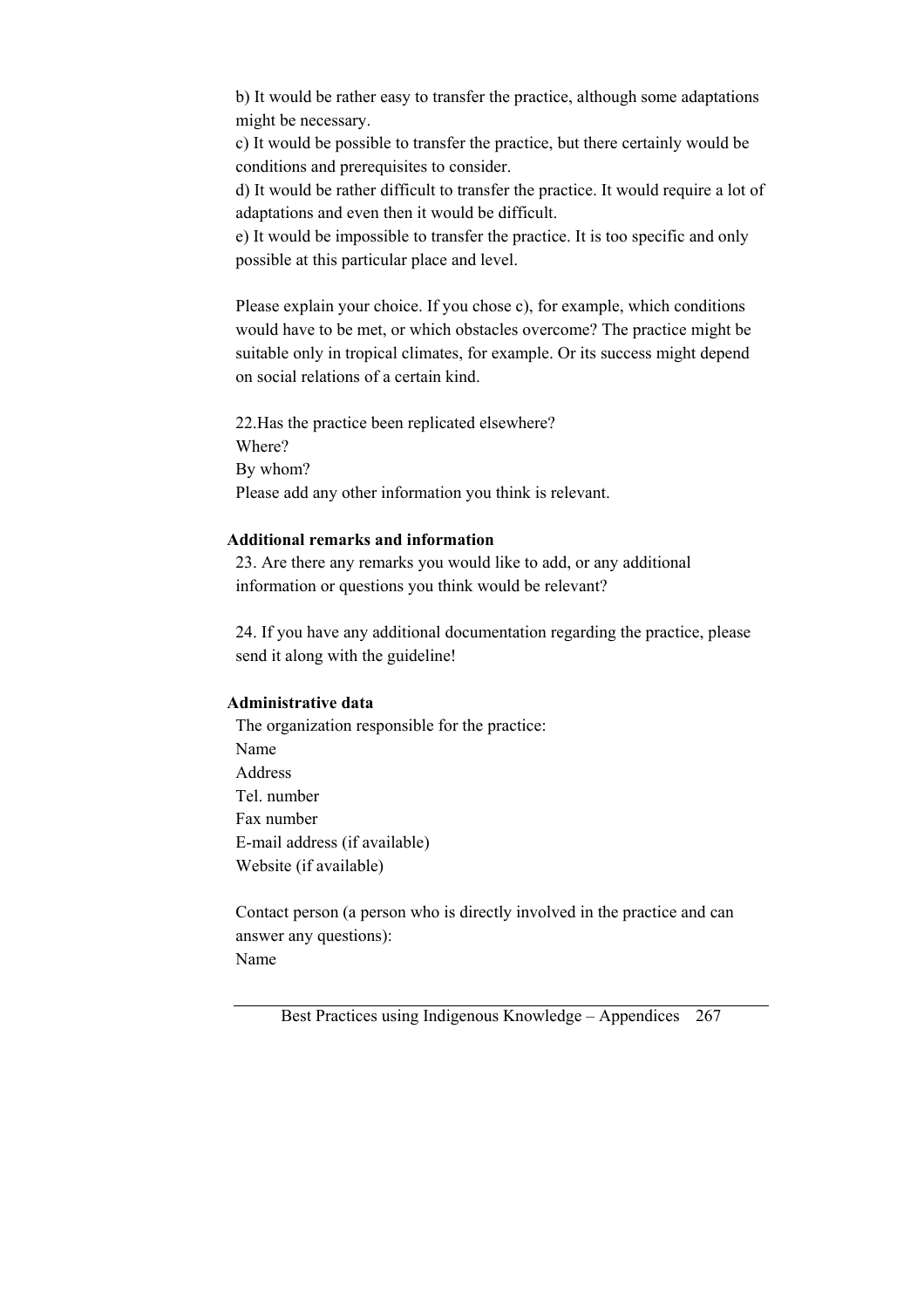E-mail address (if available) Address, and telephone and fax numbers if different from those of the organization

Any other partners involved in the practice: Names and addresses

Funding: Total budget (in US dollars) Period to which the budget applies Sources of funding

Person who has described this Best Practice: Name Organization Tel. number E-mail (if available)

If you submit information about a potential Best Practice, you agree that it may be entered in the IK database of Nuffic and in the UNESCO/MOST Best Practices database, and that it may be published online and/or in print.

Please send the information to: Nuffic Best Practices Project P.O. Box 29777 2502 LT The Hague The Netherlands

For more information you can also contact us by telephone, fax or e-mail: Nuffic-OS/IK Unit Secretariat Mrs Els de Zwaan Tel.: +31 70 4260 322 Fax: +31 70 4260 329 E-mail: ik@nuffic.nl Website: www.nuffic.nl/ik-pages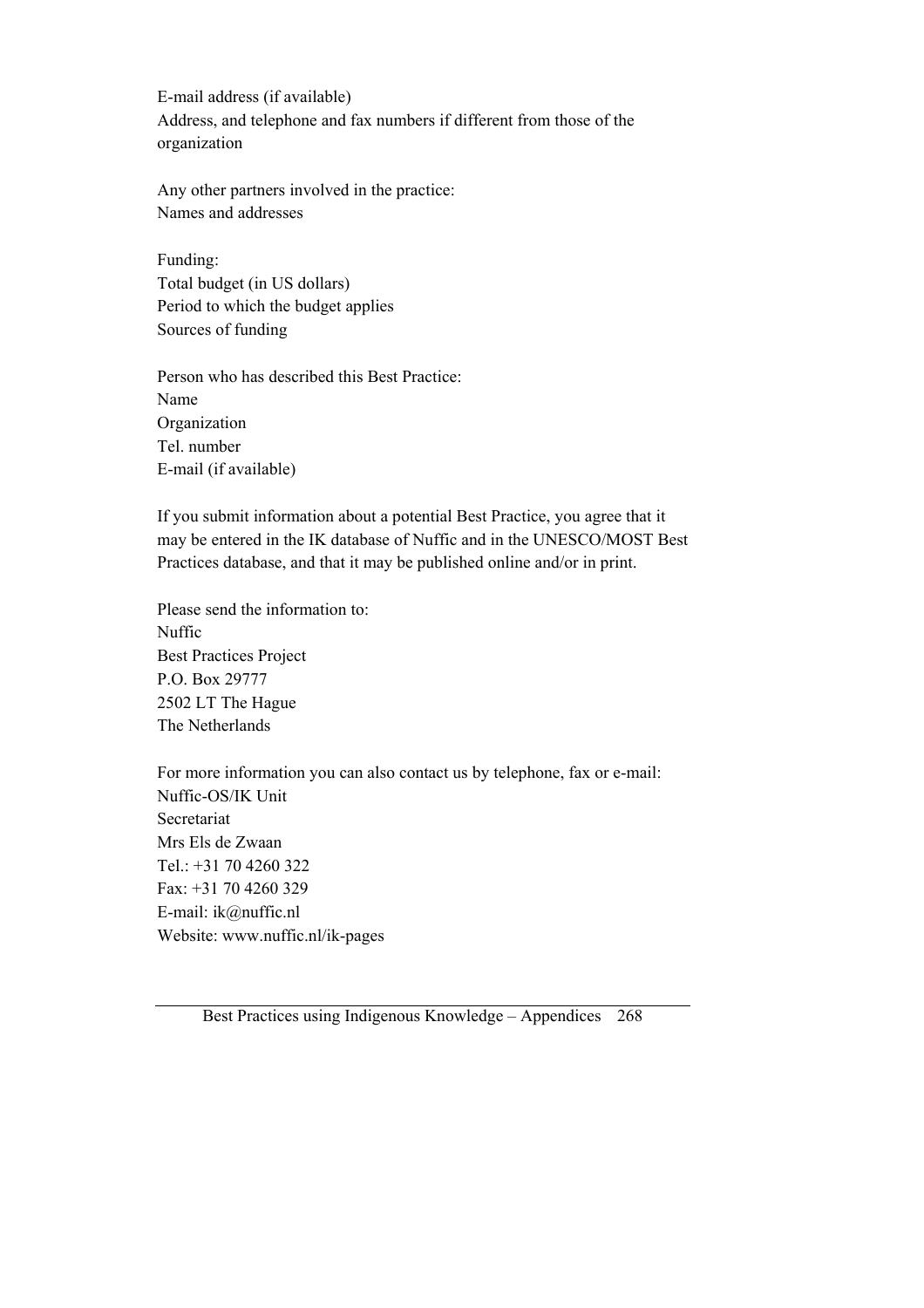#### **7.2. List of reviewers**

Dr Ir C.J.M. Almekinders Wageningen University and Research Centre Chairgroup Technology and Agrarian Development (TAD) P.O. Box 9101 6700 HB Wageningen The Netherlands Tel.: +31 317 484818 Fax: +31 317 485616 E-mail: Conny.Almekinders@wur.nl

Dr M.E. Azim Fish Culture and Fisheries Group Wageningen University and Research Centre P.O. Box 338 6700 AH Wageningen The Netherlands Tel.: +31 317 485157 Fax: +31 317 483937 E-mail: ekram.azim@wur.nl

N. Balakrishnaraj c/o T. Putta Naik, 5th stage, 5th Cross 577 204 Vinobha Nagar, Shimoga, Karnataka India Tel.: +91 80 5286289/+91 8182 57280 E-mail: nisarga\_kwg@yahoo.com or nisarga\_kwg@rediff.com

Ir R.A. Boelens Irrigation and Water Engineering Group Dept. Environmental Sciences Wageningen University Nieuwe Kanaal 11 6709 PA Wageningen The Netherlands Tel.: +31 317 483916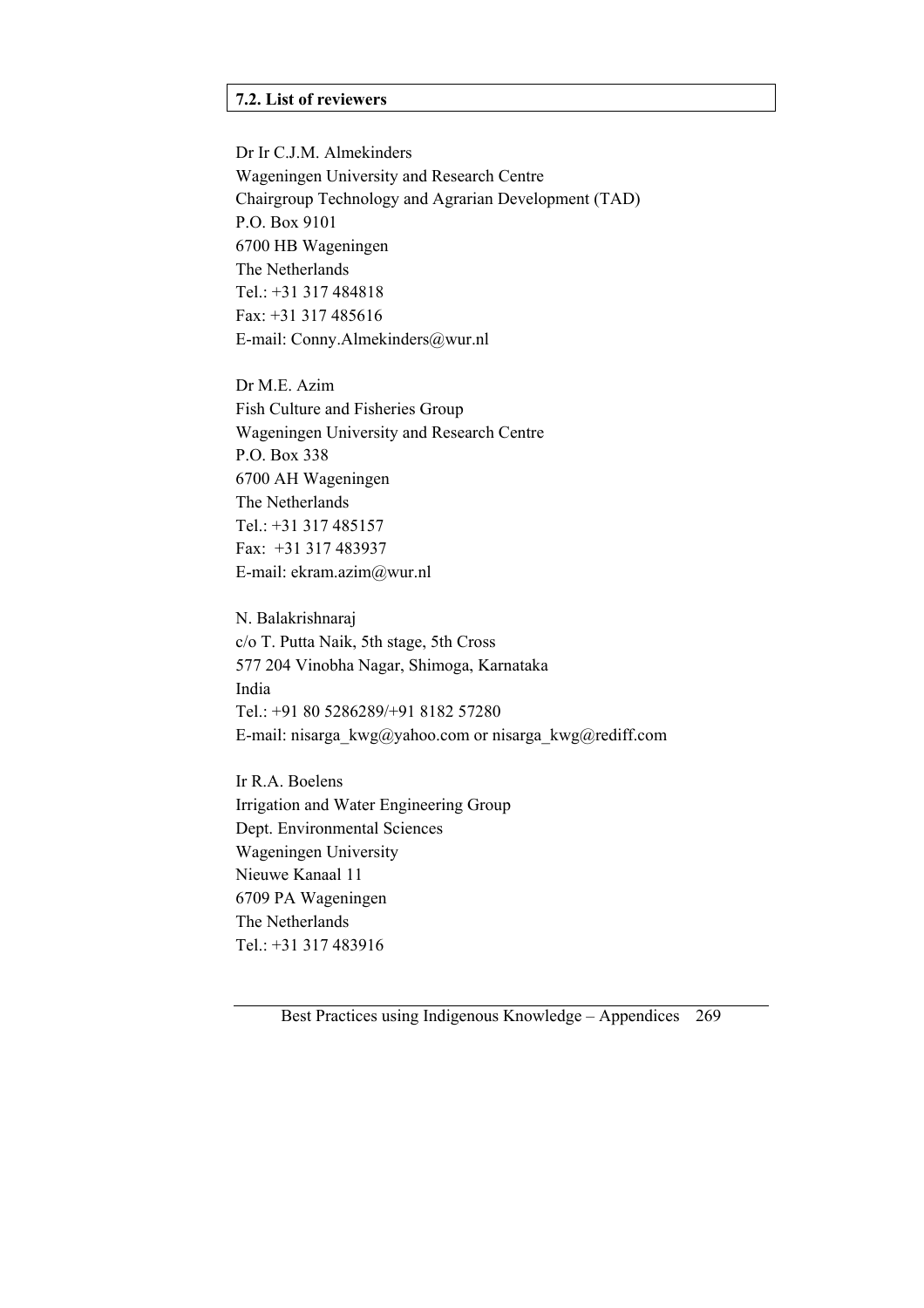Fax: +31 317 484759 E-mail: Rutgerd.Boelens@wur.nl

Dr P.R.W. Gerritsen Department of Ecology and Natural Resources - IMECBIO South Coast University Centre University of Guadalajara P.O. Box 64 Av. Independencia Nacional #151 48900 Autlan, Jalisco Mexico Tel.: +52 317 3811425 Fax : +52 317 3811165 E-mail: petergerritsen@cucsur.udg.mx or pedritus@hotmail.com

Gina Lucarelli 303 W. 106 St Apartment 4 New York, New York 10025 USA E-mail: gml2001@columbia.edu

Dr Maryam Niamir-Fuller UNDP-GEF Regional Coordinator for Africa (BD&IW) and Land Degradation Focal Point UNDP P.O. Box 31966 Lusaka, Zambia Tel.: +260 1 255813 Fax: +260 1 255814 E-mail:maryam.niamir-fuller@undp.org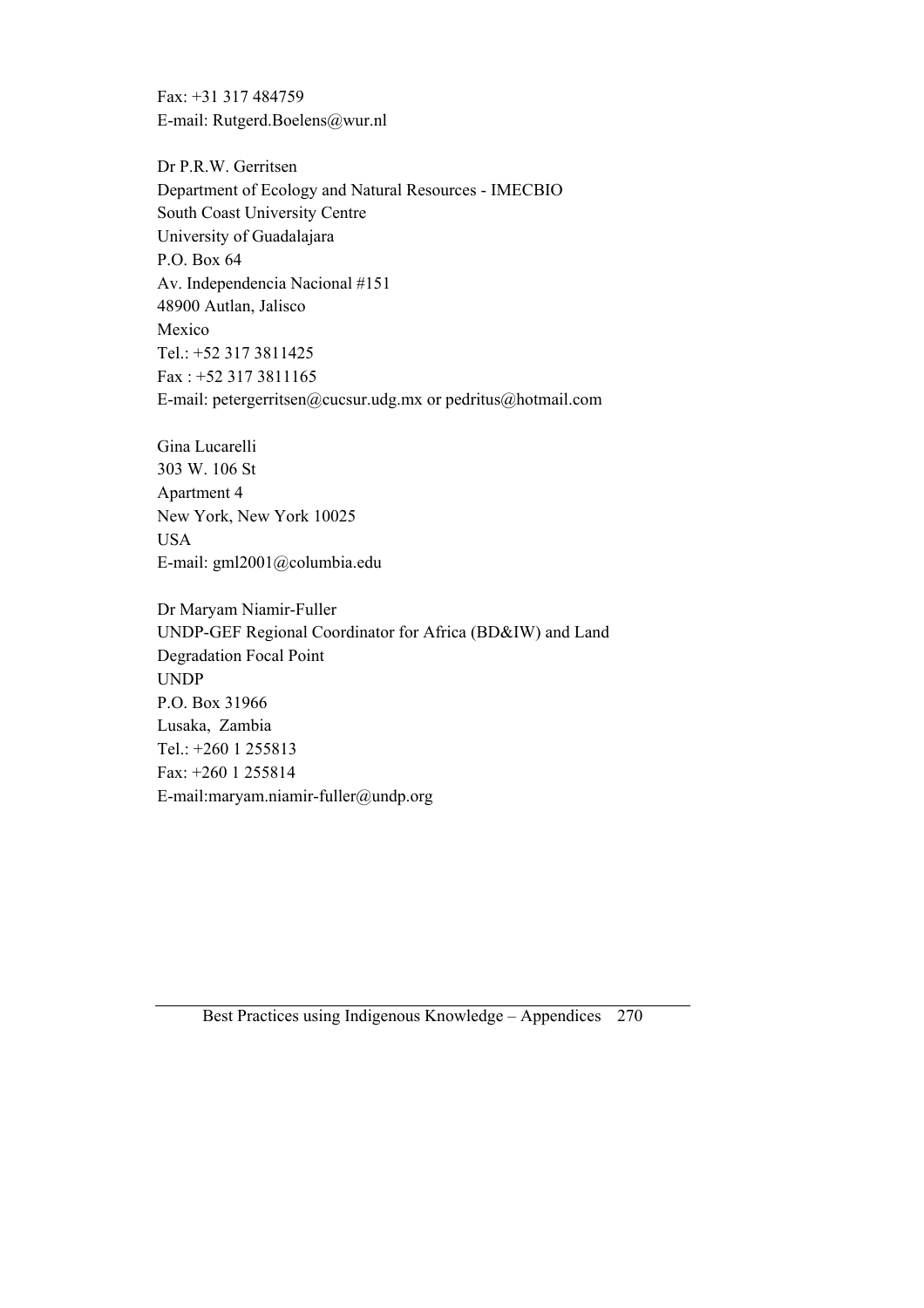Dr Don Messerschmidt P.O. Box 8975 (EPC - 1847) Kathmandu Nepal Tel.: +977 1 545122 Fax: +977 1 523707 E-mail: emodus@wlink.com.np or donmxx@yahoo.com

Mathilde Molendijk Institute for Environmental Studies Vrije Universiteit Amsterdam De Boelelaan 1087 1081 HV Amsterdam The Netherlands Tel.: +31 20 4449569/49555 E-mail: mathilde.molendijk@ivm.nl

Nuffic-OS/IK Unit P.O. Box 29777 2502 LT The Hague The Netherlands Tel.: +31 70 4260 322 Fax: +31 70 4260 329 E-mail: ik@nuffic.nl www.nuffic.nl/ik-pages

Chris Reij International Cooperation Centre Vrije Universiteit Amsterdam De Boelelaan 1105 1081 HV Amsterdam The Netherlands Tel.:+31 20 4449078 Fax: +31 20 4449095 E-mail: cp.reij@dienst.vu.nl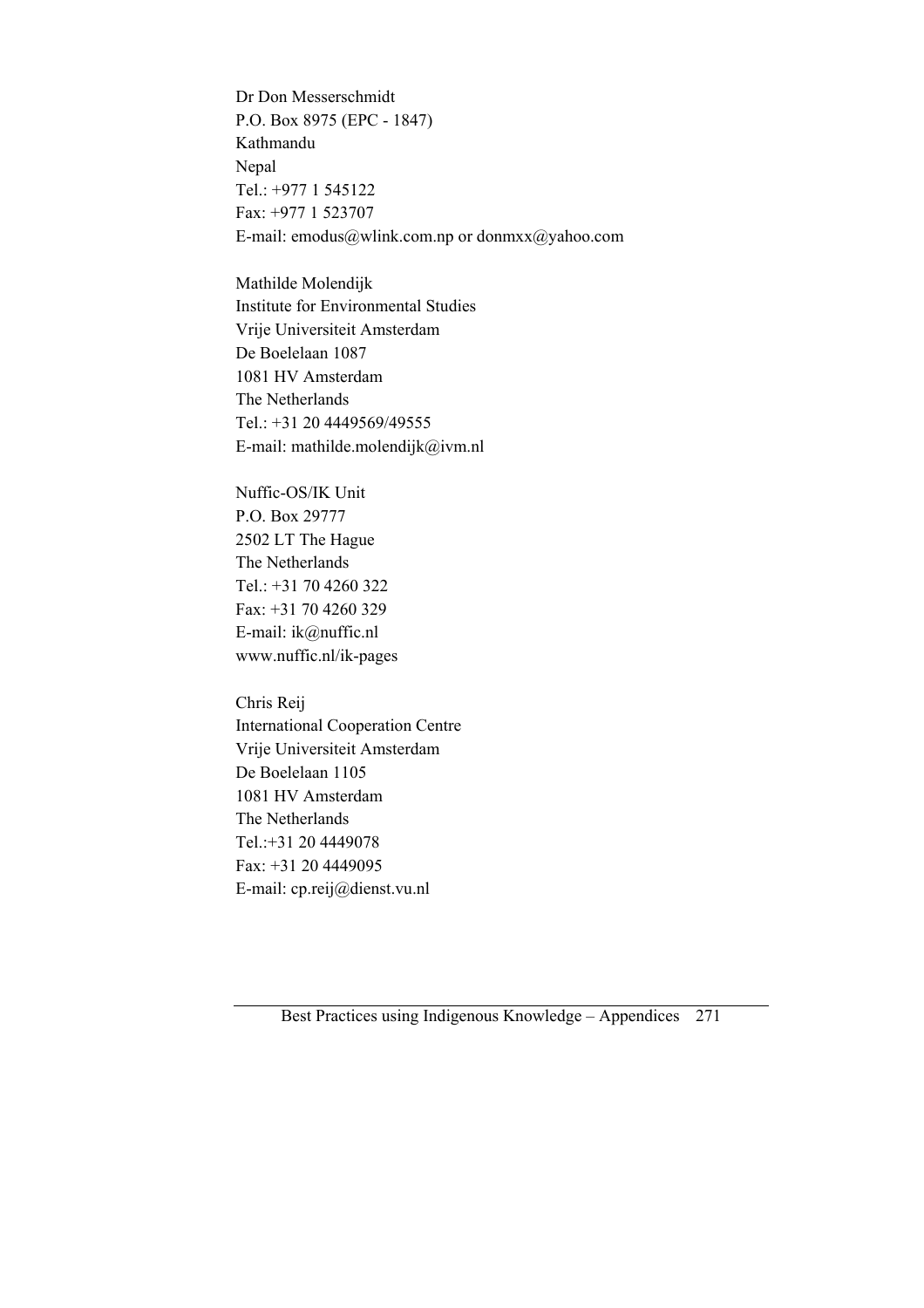Frits Roest Haselweg 18 6721 ME Bennekom The Netherlands Tel.: +31 318 418875 E-mail: frits.roest@freeler.nl

Daphne Thuvesson Trees and People Forum/Sweden Editor Forests, Trees & People Newsletter SLU Kontakt Swedish University of Agricultural Sciences Forvaltarev. 2 P.O. Box 7034 S-750 07 Uppsala Sweden Tel.: +46 18 672317 Fax: +46 18 671980 E-mail: Daphne.Thuvesson@kontakt.slu.se

Jurrien J.M. Toonen, MD, MSc KIT/Health Health systems development/développement de systèmes de santé P.O. Box 95001 1090 HA Amsterdam The Netherlands Tel.: +31 20 5688487/5688458 Fax: +31 20 5688444 E-mail: j.toonen@kit.nl www.kit.nl/health

Jeroen Vos Ayuda en Acción Calle Lanza 757 Cochabamba Bolivia E-mail : jeroenvos@latinmail.com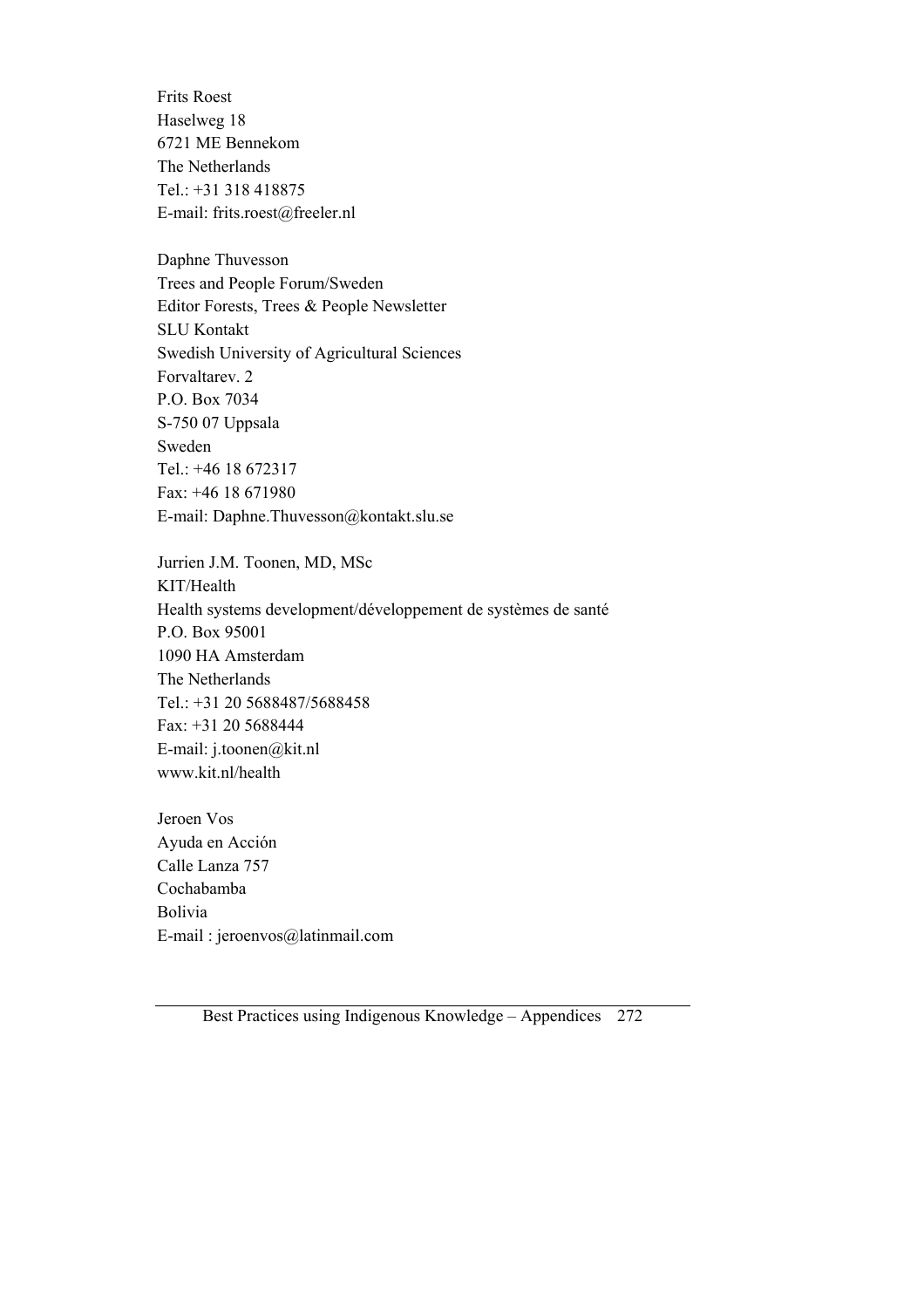M. Wegelin-Schuringa Senior AIDS Advisor KIT/Health Mauritskade 63 P.O. Box 95001 1090 HA Amsterdam The Netherlands Tel.: +31 20 5688332 Fax: +31 20 5688444 E-mail: m.wegelin@kit.nl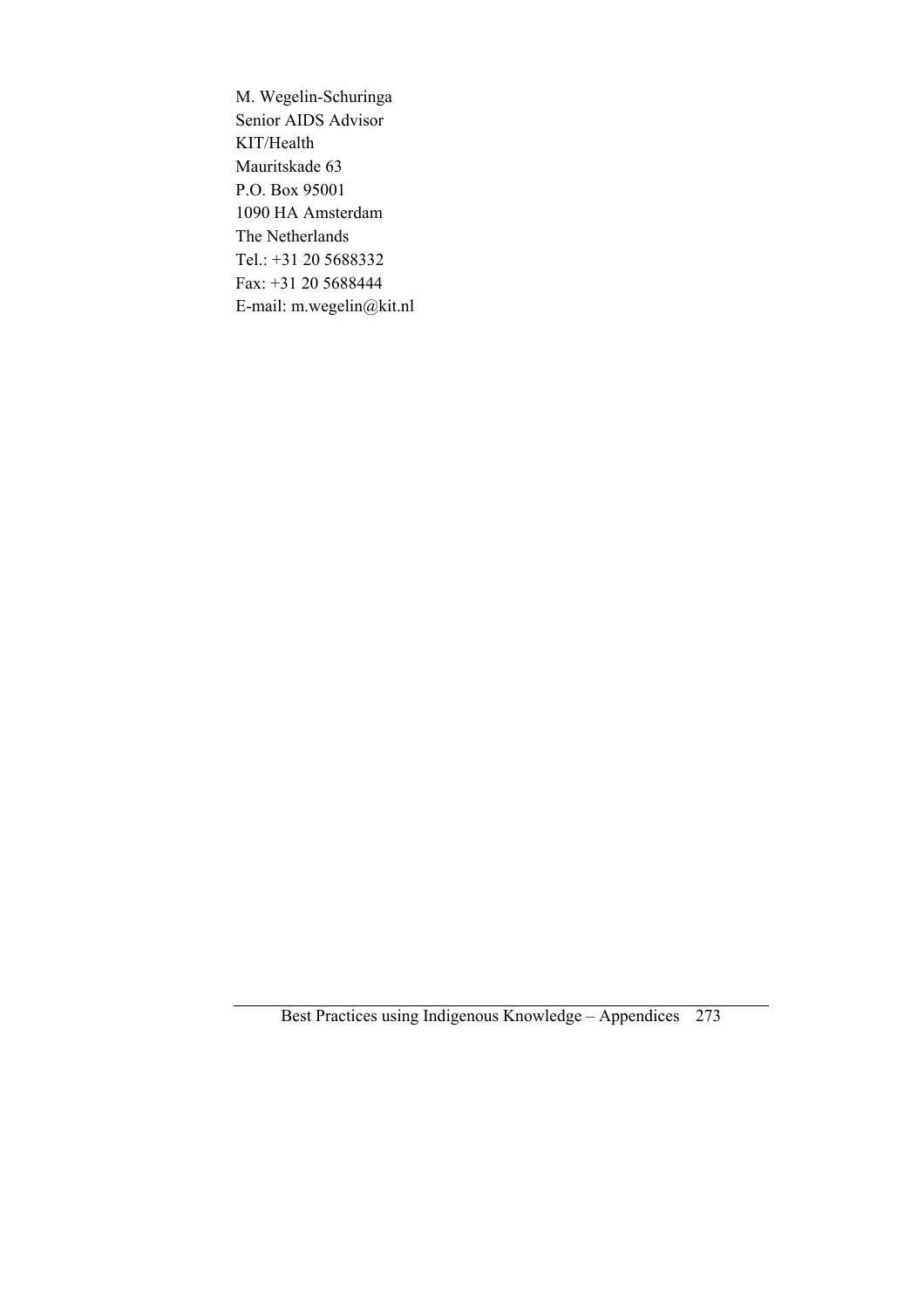# **7.3. Glossary**

# **Glossary**

| Agro-forestry          | The use of trees on farms, to create a more     |
|------------------------|-------------------------------------------------|
|                        | integrated, diverse, productive, profitable,    |
|                        | healthy and sustainable land-use system.        |
| Agro-sylvo-pastoralism | A combination of cultivation, tree farming      |
|                        | and livestock keeping.                          |
| Acadja                 | Periphyton-based practices have developed       |
|                        | independently and are used to catch fish in     |
|                        | open waters in various parts of the world. In   |
|                        | West Africa the practice is known as Acadja,    |
|                        | in Bangladesh it is called Katha, and in        |
|                        | Cambodia Samarah.                               |
| <b>Best Practices</b>  | Best Practices are initiatives which make or    |
|                        | have made outstanding, sustainable, or          |
|                        | innovative contributions to improving the the   |
|                        | livelihoods of (local) communities.             |
| Biodiversity           | The variety of life, including genetics,        |
|                        | species, ecosystems and the ecological          |
|                        | processes of which they are a part.             |
| Bio-piracy             | Activities relating to the access or use of     |
|                        | genetic resources that contravene national      |
|                        | regimes based on the Convention on              |
|                        | Biodiversity (CBD). Also refers to              |
|                        | (unauthorised) patenting of genetic resources.  |
|                        | [Source: International Chamber of               |
|                        | Commerce].                                      |
| Contour stone bunds    | Stones placed against each other along the      |
|                        | contour line to reduce the speed of runoff,     |
|                        | allowing infiltration.                          |
| Curanderos             | Healers, Bolivia.                               |
| Dahong                 | Category of rattan, China.                      |
| Daldal                 | A series of check-dams in the seasonal          |
|                        | watercourses which are raised and lengthened    |
|                        | every year. In this way, step-like terraces are |
|                        |                                                 |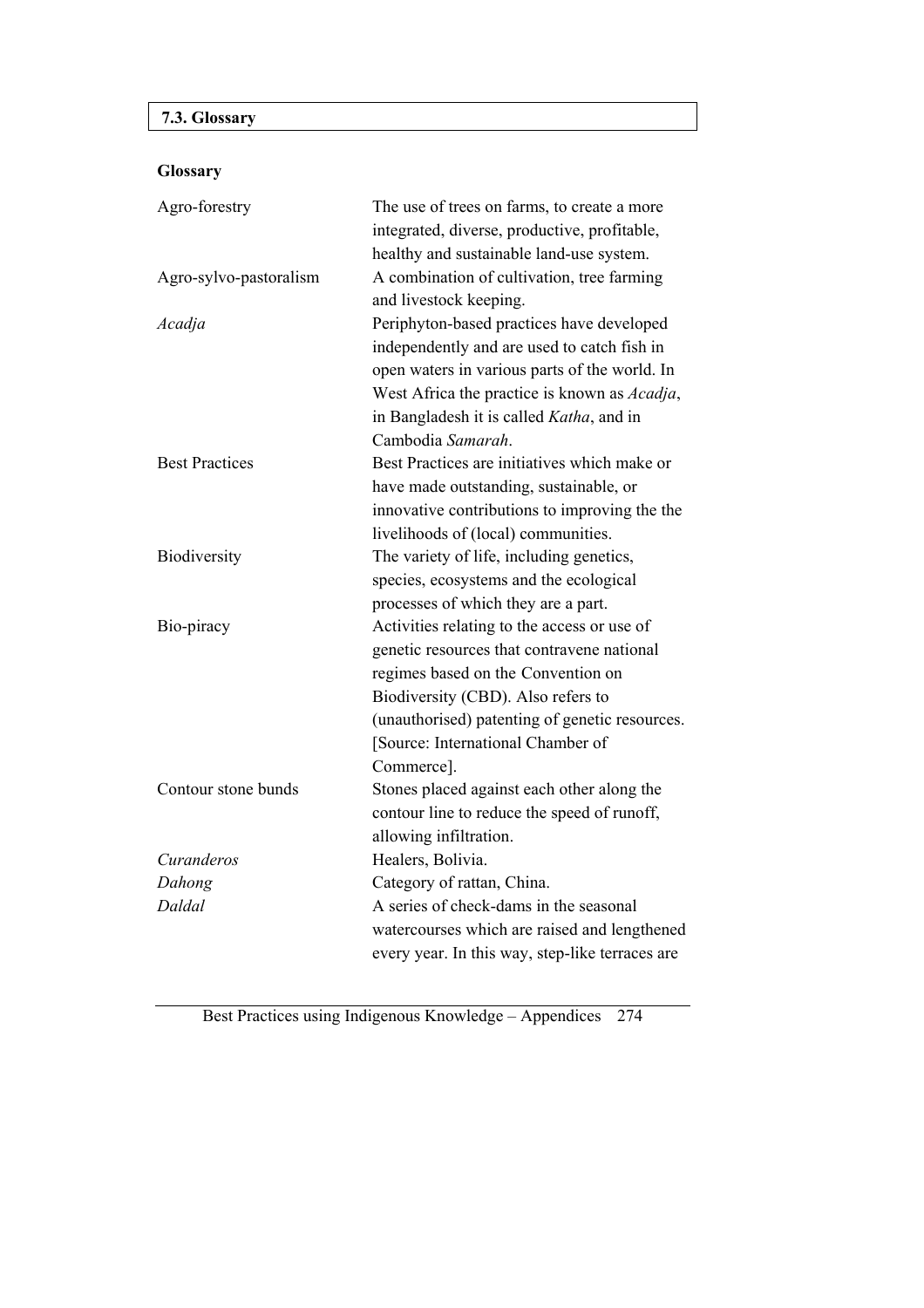|                                     | created, Tunisia.                               |
|-------------------------------------|-------------------------------------------------|
| Emic/etic debate                    | The insider/outsider debate; the differing      |
|                                     | perceptions of reality of different ethnic      |
|                                     | groups.                                         |
| Ethnopharmacy                       | Indigenous, traditional healing (often making   |
|                                     | use of native plants).                          |
| Habitat                             | An environment providing the food and           |
|                                     | shelter one needs.                              |
| Indigenous Knowledge (IK)           | Indigenous or local knowledge refers to a       |
|                                     | complete body of knowledge, know-how and        |
|                                     | practices maintained and developed by (rural)   |
|                                     | peoples with extended histories of interaction  |
|                                     | with the natural environment. These sets of     |
|                                     | understandings, interpretations and meanings    |
|                                     | are part of a cultural complex that             |
|                                     | encompasses language, naming and                |
|                                     | classification systems, resource use practices, |
|                                     | ritual, spirituality and worldview.             |
| Indigenous Knowledge                | Indigenous knowledge systems refer to the       |
| Systems (IKS)                       | complex set of knowledge and technologies       |
|                                     | existing and developed around specific          |
|                                     | conditions of populations and communities       |
|                                     | indigenous to a particular area.                |
| <b>Intellectual Property Rights</b> | Intellectual property rights is a generic term  |
| (IPR)                               | covering patents, copyrights and trademarks.    |
|                                     | Recent additions to the category of             |
|                                     | intellectual property include industrial design |
|                                     | and integrated circuit topography.              |
| Intercropping                       | The growing of two or more crops in             |
|                                     | proximity to each other to promote              |
|                                     | interaction between them.                       |
| <i>Jessour</i>                      | An ancient system of collecting run-off from    |
|                                     | long slopes, Tunisia.                           |
| Jujubier                            | Ziziphus lotus, Tunisia.                        |
| Lei                                 | Category of rattan, China.                      |
| Local knowledge                     | Refers to the knowledge possessed by any        |
|                                     | group living off the land in a particular area, |
|                                     | for several generations or centuries of time.   |
|                                     |                                                 |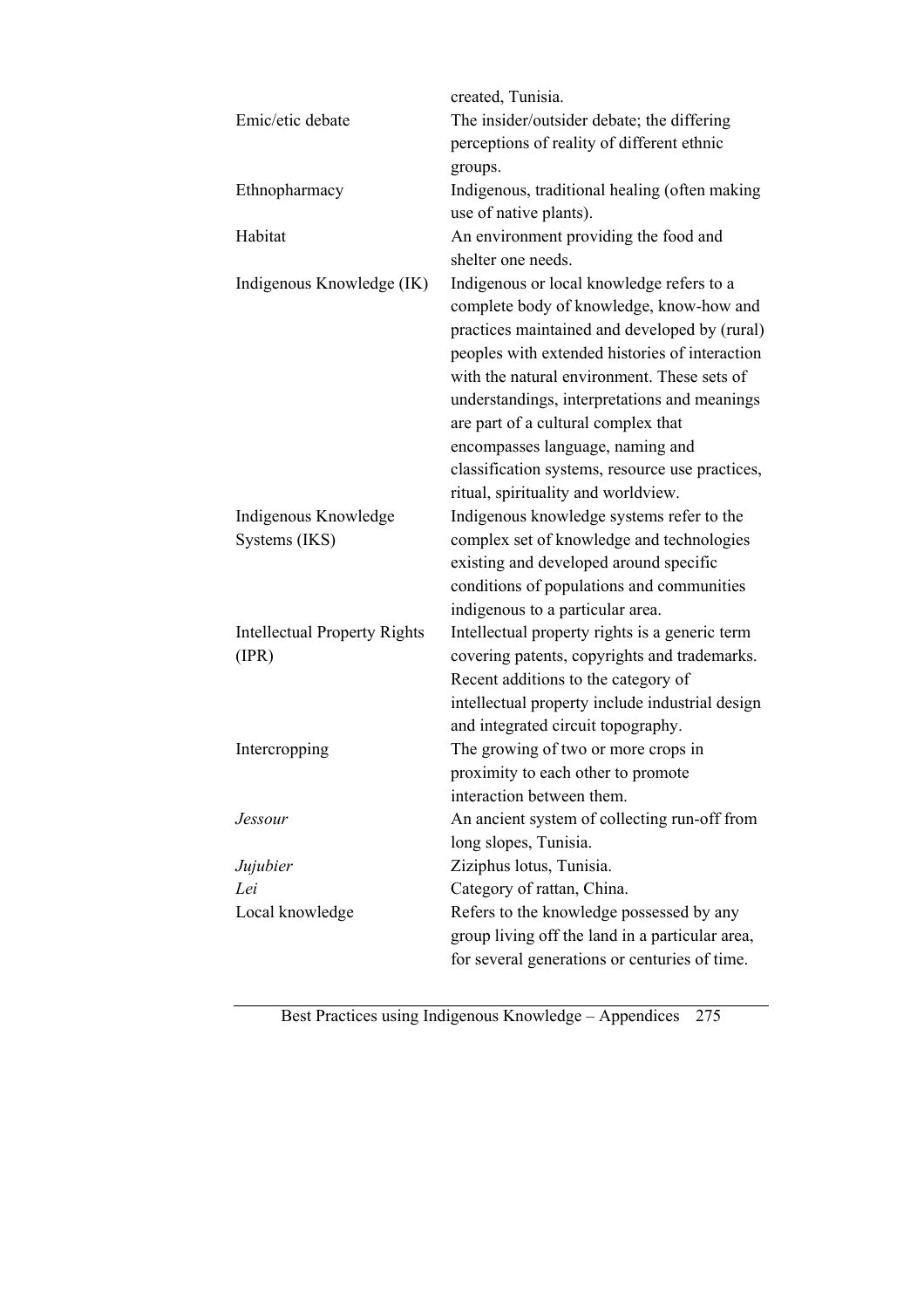| Mboum                  | 'The sauce my grandmother used to prepare,'<br>Senegal.                                                                                                                                                                                                            |
|------------------------|--------------------------------------------------------------------------------------------------------------------------------------------------------------------------------------------------------------------------------------------------------------------|
| Nyom Pa                | A system in Vietnam that guided decisions<br>concerning the location and length of rotation<br>of upland fields, planting and felling of<br>bamboo and timber, and the placement of<br>forest fruit gardens.                                                       |
| Non-formal knowledge   | Knowledge developed outside formal<br>education systems; not reflected in for<br>example school diplomas or recorded in<br>specific documents, often handed over orally<br>from generation to generation.                                                          |
| Pastoralists           | Livestock keepers.                                                                                                                                                                                                                                                 |
| Periphyton             | Small organisms that live on the surfaces of<br>objects under water.                                                                                                                                                                                               |
| Pharmacopoeia          | Book describing drugs, chemicals, and<br>medicinal preparations.                                                                                                                                                                                                   |
| Sangpabawa             | Protected rattan forest, China.                                                                                                                                                                                                                                    |
| Shaman                 | Person believed to have special abilities and<br>provides healing, therapy, advice, teaching or<br>spiritual meaning.                                                                                                                                              |
| Silviculture           | The science, art and practice of caring for<br>forests with respect to human objectives.                                                                                                                                                                           |
| Tabias                 | Earthen dams, Tunisia.                                                                                                                                                                                                                                             |
| Tacto visual approach  | Subjectively assessing an object (fleece in<br>this particular case) in terms of its volume,<br>staple length, looseness of staples, textile<br>aptitude, softness, colour and cleanness.                                                                          |
| Tikung                 | Honey-board harvest system that is named<br>after the carved hardwood plank, which is<br>convex on one side, Indonesia.                                                                                                                                            |
| Traditional ecological | Traditional ecological knowledge (TEK)                                                                                                                                                                                                                             |
| knowledge              | describes those aspects of indigenous<br>knowledge systems relating to the use,<br>management and conservation of the<br>environment and natural resources. TEK is a<br>cumulative body of knowledge, practices, and<br>beliefs, about the relationships of living |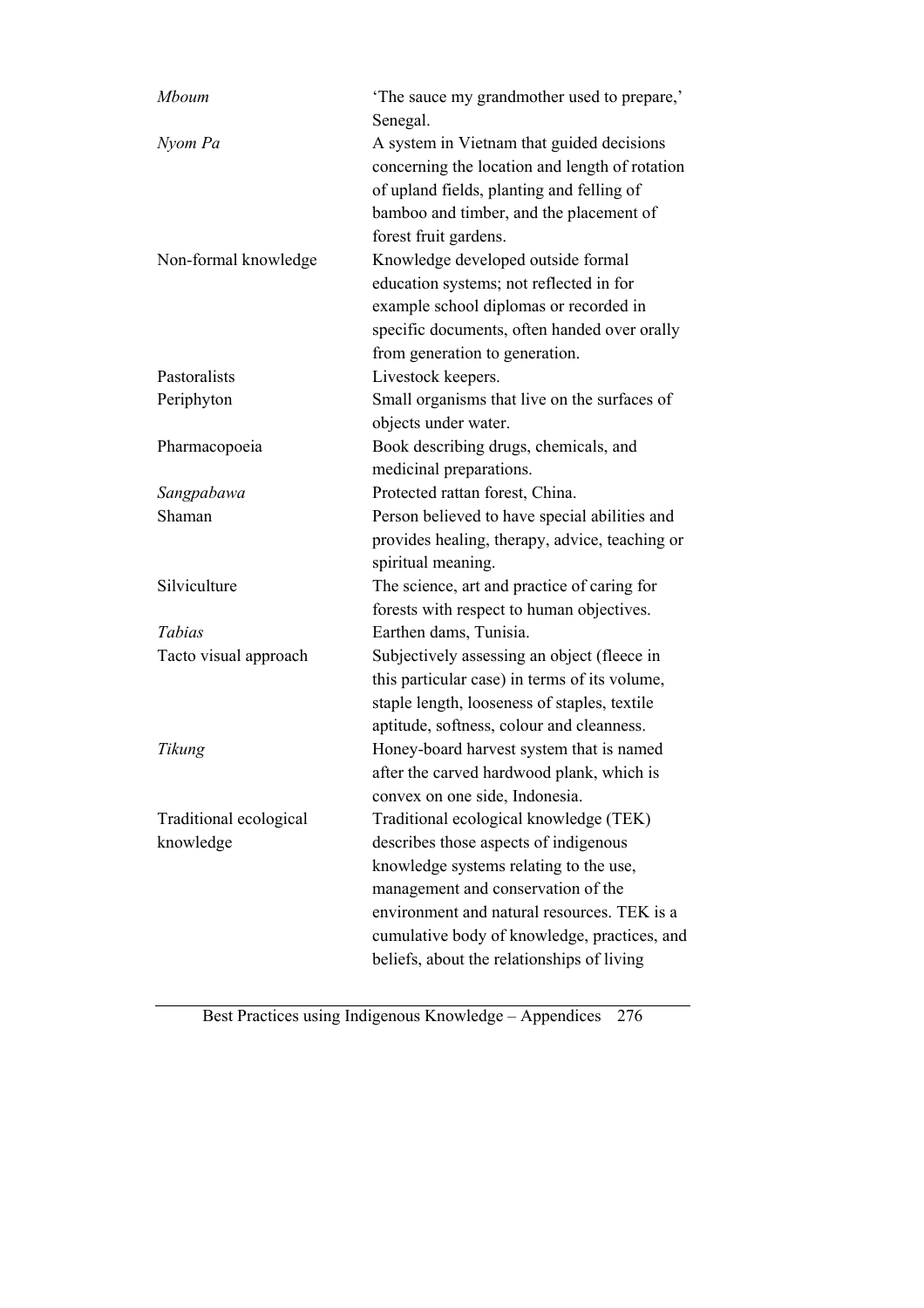|                             | beings (including humans) with one another      |
|-----------------------------|-------------------------------------------------|
|                             | and with their environment.                     |
| <b>Traditional medicine</b> | The term traditional medicine refers to ways    |
|                             | of protecting and restoring health that existed |
|                             | before or beside (the arrival of) modern        |
|                             | medicine. As the term implies, these            |
|                             | approaches to health belong to the traditions   |
|                             | of a particular ethnic group, and have been     |
|                             | handed down from generation to generation.      |
|                             | Traditional systems in general have had to      |
|                             | meet the needs of the local communities for     |
|                             | many centuries.                                 |
| Vinchucas                   | Triatomine insects, Bolivia.                    |
| Waru Waru                   | An ancient cultivation, irrigation and          |
|                             | drainage system, Peru.                          |
| Wavli                       | A tradition protecting the rights of women to   |
|                             | have earnings, for example from vegetable       |
|                             | cultivation, India.                             |
| Worldview                   | Conception of the world. The context of         |
|                             | (individual) significance in a socio-cultural   |
|                             | milieu                                          |
| Zî-peele                    | Strongly degraded land, Burkina Faso.           |
| Zaï                         | Planting pits; usually with a diameter of 20-   |
|                             | 30 cm and a depth of 10-15 cm                   |
|                             |                                                 |

| 7.4. List of abbreviations used |                                              |
|---------------------------------|----------------------------------------------|
| ACT                             | <b>Amazon Conservation Team</b>              |
| <b>ADDA</b>                     | Adigrat Diocese Development Action, Ethiopia |
| <b>ADRK</b>                     | Association for the Development of the Kaya  |
|                                 | Region, Burkina Faso                         |
| Africadiv                       | Africa Diversity Mailing list                |
| <b>AGADA</b>                    | Agir Autrement pour le Développement en      |
|                                 | Afrique, Senegal                             |
| <b>AIDS</b>                     | Acquired Immune Deficiency Syndrome          |
| APROS                           | Association pour la Promotion des Oeuvres    |
|                                 | Sociales, Burkina Faso                       |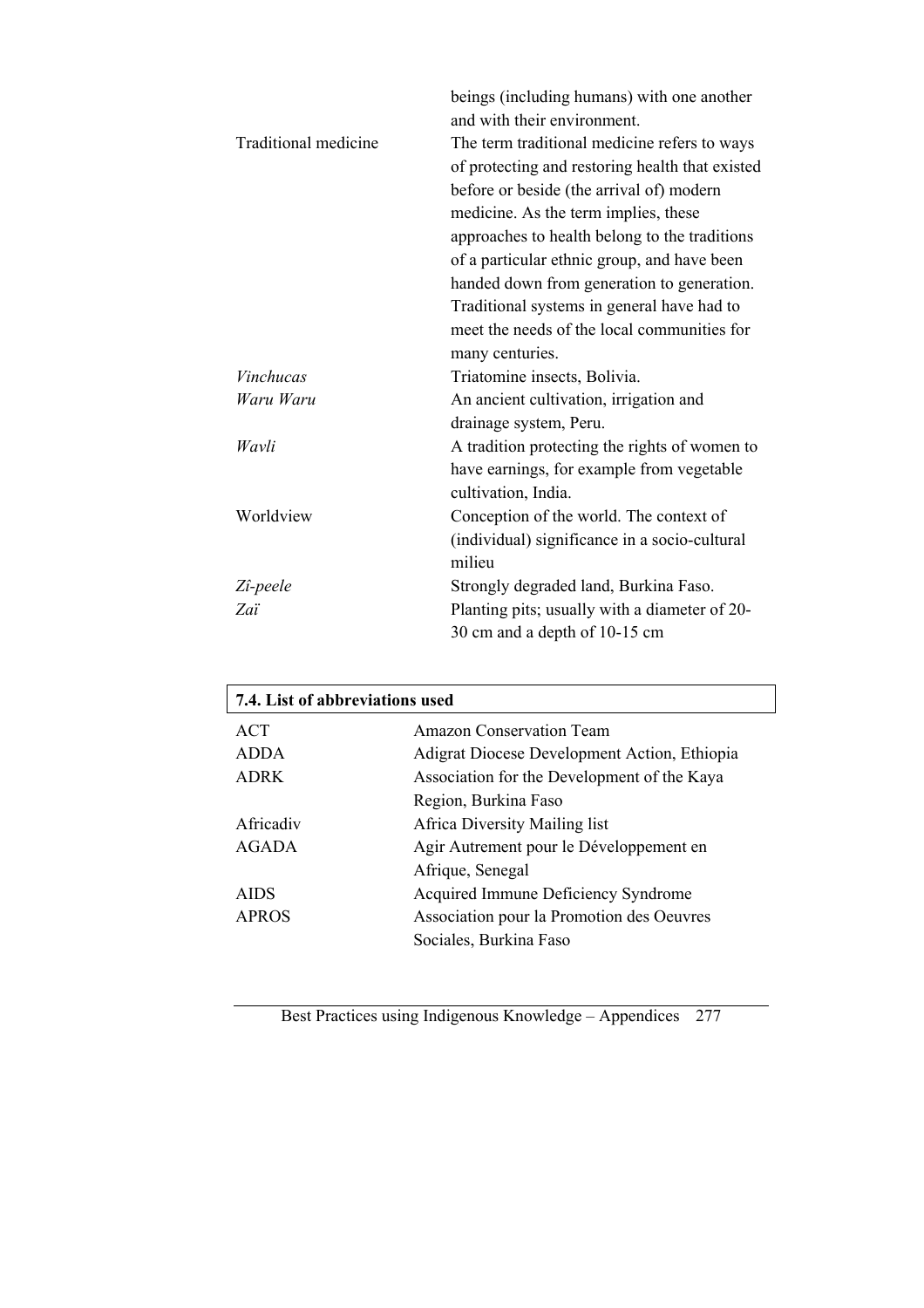| <b>BAIF</b>   | Development Research Foundation, India              |
|---------------|-----------------------------------------------------|
| <b>BP</b>     | <b>Best Practice</b>                                |
| <b>BURCIK</b> | Burkina Faso Resource Centre for Indigenous         |
|               | Knowledge                                           |
| CAD           | Canadian Dollar                                     |
| <b>CARE</b>   | Cooperative for Assistance and Relief Everywhere    |
| <b>CBDD</b>   | Centre Béninois de Développement Durable, Benin     |
| <b>CBIK</b>   | Centre for Bio-diversity and Indigenous             |
|               | Knowledge, China                                    |
| <b>CBUD</b>   | Centre for Bio-diversity Utilization and            |
|               | Development, Benin                                  |
| <b>CCCP</b>   | <b>Cross-Cultural Community Participation</b>       |
| <b>CECODI</b> | Centre International d'Ecodéveloppement Intégré,    |
|               | Benin                                               |
| <b>CFA</b>    | <b>West African Franc</b>                           |
| <b>CID</b>    | Centre for Industrial Development, Senegal          |
| <b>CNA</b>    | <b>Conservation Needs Assessment</b>                |
| <b>CRDA</b>   | Regional Centre for Agricultural Development,       |
|               | Tunisia                                             |
| <b>CTA</b>    | Technical Centre for Agricultural and Rural         |
|               | Cooperation, Senegal                                |
| <b>CWS</b>    | Church World Service                                |
| <b>DALY</b>   | Disability-Adjusted Life Years                      |
| <b>DDT</b>    | DichloroDiphenylTrichloroethane                     |
| <b>DSWR</b>   | Danau Sentarum Wildlife Reserve, Indonesia          |
| EC            | <b>European Commission</b>                          |
| <b>ECCD</b>   | Early Childhood Care and Development                |
| <b>ECDVU</b>  | Early Childhood Development Virtual University;     |
|               | Sub-Saharan Africa                                  |
| ECE           | Early Childhood Education                           |
| <b>ECHO</b>   | <b>Educational Concerns for Hunger Organization</b> |
| <b>EVM</b>    | Ethno-veterinary mailing list                       |
| <b>FNPP</b>   | First Nations Partnership Programs, Canada          |
| <b>GDG</b>    | Global Development Gateway                          |
| <b>GIS</b>    | Geographical Information Systems                    |
| <b>GTZ</b>    | Gesellschaft für Technische Zusammenarbeit,         |
|               | Germany                                             |
| <b>HIC</b>    | House Improvement Committees, Bolivia               |
|               |                                                     |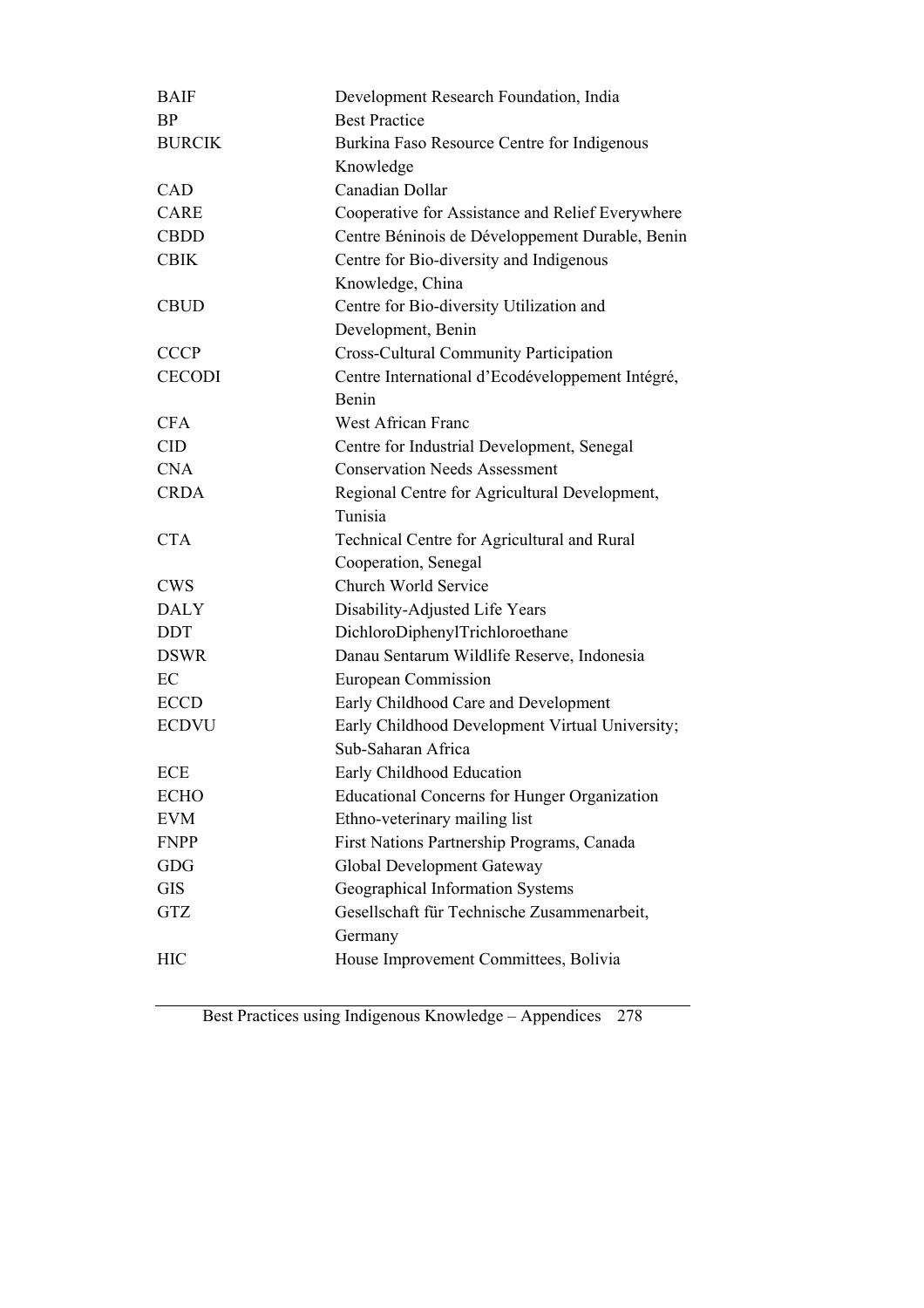| HIF-net          | WHO mailinglist on health information access in      |
|------------------|------------------------------------------------------|
|                  | resource-poor settings                               |
| <b>HIV</b>       | Human Immunodeficiency Virus                         |
| <b>ICT</b>       | Information and Communications Technologies          |
| <b>IH-L</b>      | Indigenous Health (mailing)List                      |
| IK               | Indigenous Knowledge                                 |
| <b>IK&amp;DM</b> | Indigenous Knowledge and Development Monitor         |
| <b>IKS</b>       | Indigenous Knowledge Systems                         |
| <b>IKWW</b>      | Indigenous Knowledge WorldWide                       |
| <b>ILEIA</b>     | Centre for Information on Low External Input         |
|                  | Sustainable Agriculture                              |
| Indknow          | Indigenous Knowledge Systems (mailing)List           |
| <b>INEF</b>      | International Network on Ethnoforestry               |
| <b>INERA</b>     | Institut National d'Etudes et de Recherches          |
|                  | Agricoles, Burkina Faso                              |
| <b>IPR</b>       | <b>Intellectual Property Rights</b>                  |
| <b>IRA</b>       | Institut des Régions Arides, Tunisia                 |
| <b>IRC</b>       | International Water and Sanitation Centre, The       |
|                  | Netherlands                                          |
| <b>IIRR</b>      | International Institute of Rural Reconstruction,     |
|                  | Philippines                                          |
| <b>ISCO</b>      | <b>International Soil Conservation Organizations</b> |
| <b>ISWC</b>      | Indigenous Soil and Water Conservation               |
|                  | programme                                            |
| MD               | <b>Medical Doctor</b>                                |
| <b>MOST</b>      | Management of Social Transformations                 |
| MZ               | Medical Mission, Suriname                            |
| <b>NABARD</b>    | National Bank for Agriculture and Rural              |
|                  | Development, India                                   |
| <b>NGO</b>       | Non-Governmental Organization                        |
| <b>ODA</b>       | Overseas Development Administration, UK              |
| <b>OECD</b>      | Organization for Economic Co-operation and           |
|                  | Development (UN)                                     |
| <b>PBCM</b>      | Proyecto Britanico Cardenal Maurer, Bolivia          |
| Phytomed-L       | Mailing-list on Phytomedica                          |
| <b>PPEA</b>      | Projet de Promotion de l'Elevage dans l'Atakora,     |
|                  | West Africa                                          |
| <b>PP-FRANC</b>  | Projet de Promotion de la Filière des Ressources     |
|                  |                                                      |